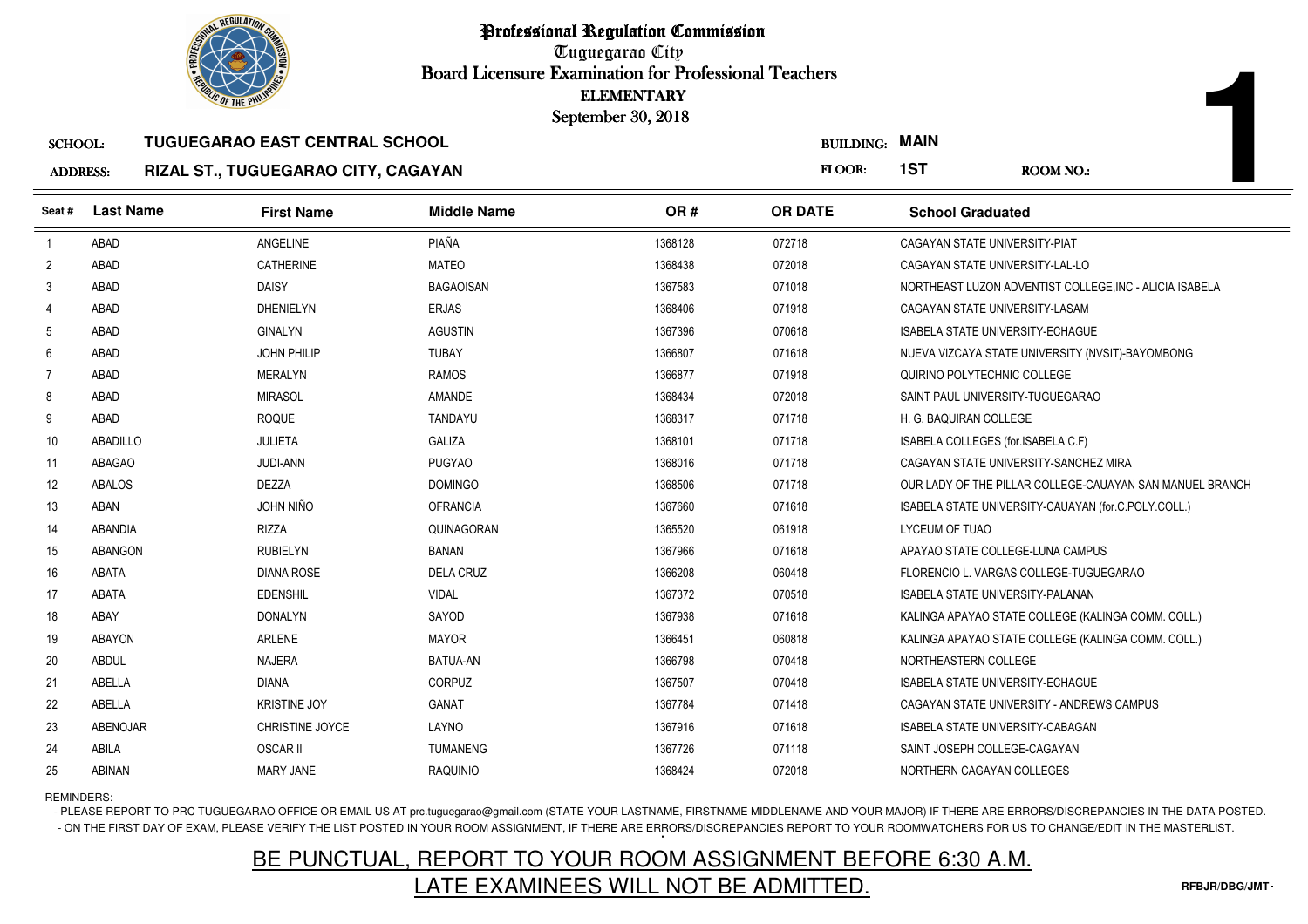

### SCHOOL:**TUGUEGARAO EAST CENTRAL SCHOOL**

### ADDRESS:**RIZAL ST., TUGUEGARAO CITY, CAGAYAN**

|                 | <b>OLIC OF THE PHILIP</b> |                                       |                    | <b>ELEMENTARY</b><br>September 30, 2018 |                       |                                       |                                                      |
|-----------------|---------------------------|---------------------------------------|--------------------|-----------------------------------------|-----------------------|---------------------------------------|------------------------------------------------------|
| <b>SCHOOL:</b>  |                           | <b>TUGUEGARAO EAST CENTRAL SCHOOL</b> |                    |                                         | <b>BUILDING: MAIN</b> |                                       |                                                      |
| <b>ADDRESS:</b> |                           | RIZAL ST., TUGUEGARAO CITY, CAGAYAN   |                    |                                         | FLOOR:                | 1ST                                   | <b>ROOM NO.:</b>                                     |
| Seat #          | <b>Last Name</b>          | <b>First Name</b>                     | <b>Middle Name</b> | OR#                                     | <b>OR DATE</b>        | <b>School Graduated</b>               |                                                      |
| $\overline{1}$  | ABIQUE                    | <b>JENNILYN</b>                       | <b>SURIA</b>       | 1367834                                 | 071218                | ISABELA COLLEGES (for.ISABELA C.F)    |                                                      |
| $\overline{2}$  | <b>ABON</b>               | <b>FREDERICK</b>                      | <b>OBIANO</b>      | 1366846                                 | 071818                | QUIRINO POLYTECHNIC COLLEGE           |                                                      |
| 3               | <b>ABON</b>               | <b>JOHANNA</b>                        | <b>BOLLAS</b>      | 1366872                                 | 071818                | QUIRINO POLYTECHNIC COLLEGE           |                                                      |
| $\overline{4}$  | <b>ABON</b>               | <b>MAY ANN GRACE</b>                  | <b>BAJADE</b>      | KM4NLTZ                                 | 053018                | QUIRINO POLYTECHNIC COLLEGE           |                                                      |
| 5               | <b>ABROGENA</b>           | <b>GUEZON</b>                         | <b>LORENZO</b>     | 1367534                                 | 070618                |                                       | IFUGAO STATE COLLEGE OF AGRICULTURE & FORESTRY-POTIA |
| 6               | <b>ABUAN</b>              | <b>DANILO JR</b>                      | <b>GANAL</b>       | 1367551                                 | 070918                |                                       | ISABELA STATE UNIVERSITY-CAUAYAN (for.C.POLY.COLL.)  |
| 7               | <b>ABUAN</b>              | <b>HAZEL GRACE</b>                    | <b>VILLAR</b>      | 1368101                                 | 071718                | SAINT PAUL UNIVERSITY-TUGUEGARAO      |                                                      |
| 8               | ABUGAN                    | PERRY LYKA                            | <b>ADION</b>       | 1367779                                 | 071418                | CAGAYAN STATE UNIVERSITY-GONZAGA      |                                                      |
| 9               | <b>ABUNDO</b>             | <b>CHARIE</b>                         | <b>BARANGIAN</b>   | 1368054                                 | 071818                |                                       | CAGAYAN STATE UNIVERSITY-SANCHEZ MIRA                |
| 10              | <b>ABURAN</b>             | <b>JEPHA</b>                          | SALNO              | 1368527                                 | 072518                | APAYAO STATE COLLEGE-LUNA CAMPUS      |                                                      |
| 11              | <b>ABUT</b>               | <b>JOLINA</b>                         | <b>LABIS</b>       | 1368023                                 | 071718                |                                       | CAGAYAN STATE UNIVERSITY-SANCHEZ MIRA                |
| 12              | <b>ACANTILADO</b>         | <b>JASMIN JOYCE</b>                   | CASCAYAN           | 1368212                                 | 072018                | <b>INFANT JESUS MONTESSORI SCHOOL</b> |                                                      |
| 13              | <b>ACCAD</b>              | <b>ELOISA</b>                         | <b>LABIANO</b>     | 1366499                                 | 061118                |                                       | ISABELA STATE UNIVERSITY-CAUAYAN (for.C.POLY.COLL.)  |
| 14              | ACEBEDO                   | <b>GEMMA</b>                          | <b>GUILLERMO</b>   | 1367705                                 | 071018                | APAYAO STATE COLLEGE-LUNA CAMPUS      |                                                      |
| 15              | <b>ACENA</b>              | <b>JUDY ANN</b>                       | <b>RUMBAUA</b>     | 1367821                                 | 071218                | CAGAYAN STATE UNIVERSITY-PIAT         |                                                      |
| 16              | <b>ACIDERA</b>            | <b>RHEA</b>                           | TUNGPALAN          | 1366030                                 | 061918                |                                       | CAGAYAN STATE UNIVERSITY - ANDREWS CAMPUS            |
| 17              | <b>ACIDO</b>              | <b>APRIL MAE</b>                      | <b>ADRIANO</b>     | 643215                                  | 071018                |                                       | <b>ISABELA STATE UNIVERSITY-JONES CAMPUS</b>         |
| 18              | ACOB                      | <b>ANALYN</b>                         | PALOR              | 1367555                                 | 070918                |                                       | ISABELA STATE UNIVERSITY-CAUAYAN (for.C.POLY.COLL.)  |
| 19              | ACOB                      | <b>DONNA MAI</b>                      | <b>GALUT</b>       | 1367698                                 | 071618                | UNIVERSITY OF LA SALETTE-SANTIAGO     |                                                      |
| 20              | <b>ACOB</b>               | <b>MARICRIS</b>                       | <b>ADDATU</b>      | 1367675                                 | 071318                | OUR LADY OF THE PILLAR'S COLLEGE      |                                                      |
| 21              | ACOB                      | <b>MAY ANNE</b>                       | LEANO              | 643731                                  | 071018                |                                       | ISABELA STATE UNIVERSITY-JONES CAMPUS                |
| 22              | <b>ACOBA</b>              | ANGELU                                | CALIGUIRAN         | 1367916                                 | 071618                | ISABELA STATE UNIVERSITY-CABAGAN      |                                                      |
| 23              | <b>ACOBA</b>              | <b>CHERYL</b>                         | <b>RAGUINGAN</b>   | 1367977                                 | 071718                | H. G. BAQUIRAN COLLEGE                |                                                      |
| 24              | <b>ACOBA</b>              | <b>EVELYN</b>                         | <b>SALAS</b>       | 1365571                                 | 052418                | ST. CLARE COLLEGE OF CALOOCAN         |                                                      |
| 25              | <b>ACORDA</b>             | <b>JUDY MARIE</b>                     | CABAUATAN          | 1368114                                 | 071918                | SAINT PAUL UNIVERSITY-TUGUEGARAO      |                                                      |

REMINDERS:

- PLEASE REPORT TO PRC TUGUEGARAO OFFICE OR EMAIL US AT prc.tuguegarao@gmail.com (STATE YOUR LASTNAME, FIRSTNAME MIDDLENAME AND YOUR MAJOR) IF THERE ARE ERRORS/DISCREPANCIES IN THE DATA POSTED. - ON THE FIRST DAY OF EXAM, PLEASE VERIFY THE LIST POSTED IN YOUR ROOM ASSIGNMENT, IF THERE ARE ERRORS/DISCREPANCIES REPORT TO YOUR ROOMWATCHERS FOR US TO CHANGE/EDIT IN THE MASTERLIST.

# BE PUNCTUAL, REPORT TO YOUR ROOM ASSIGNMENT BEFORE 6:30 A.M.LATE EXAMINEES WILL NOT BE ADMITTED.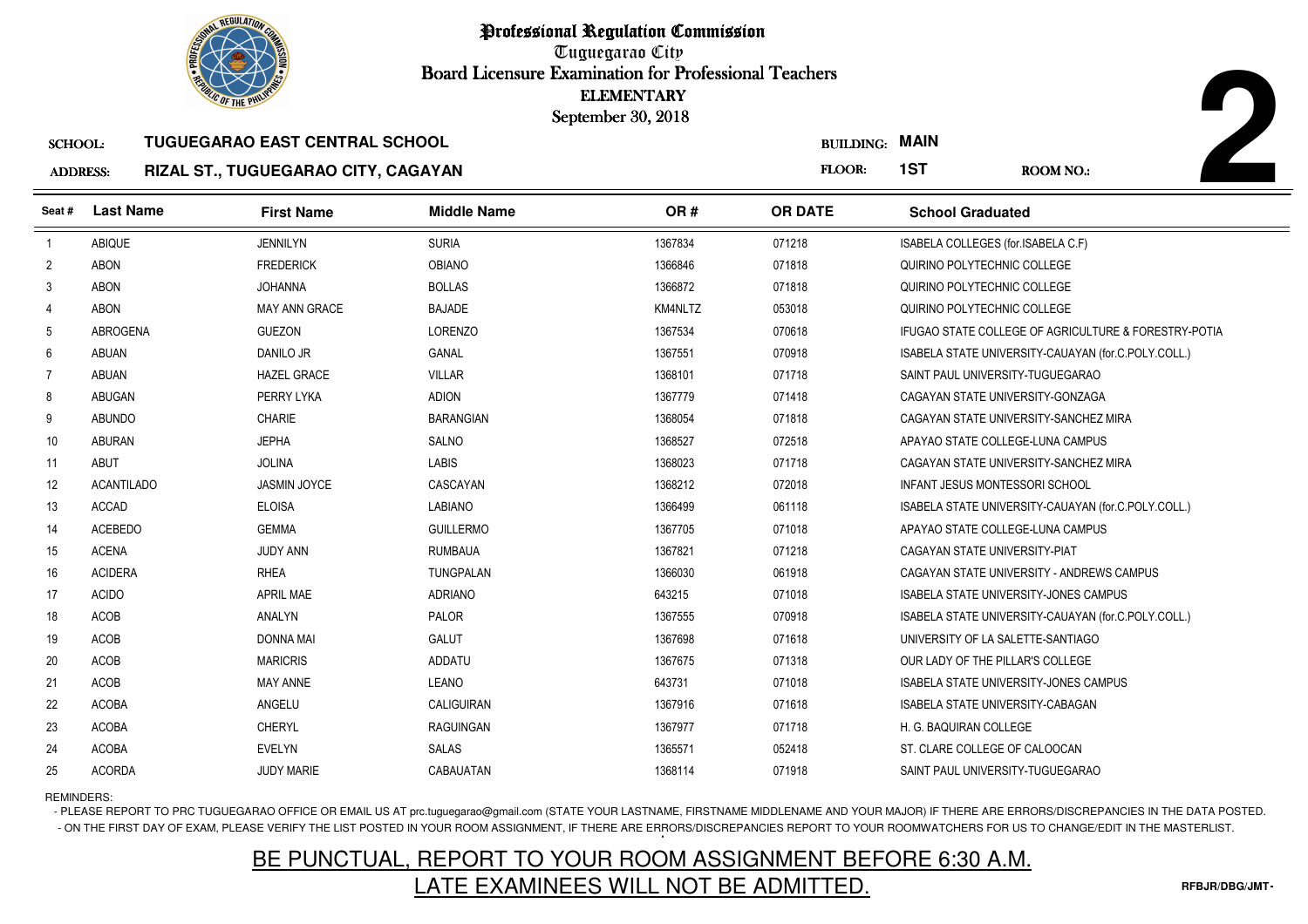

Professional Regulation CommissionTuguegarao City Board Licensure Examination for Professional Teachers September 30, 2018

| <b>ADDRESS:</b> | <b>RIZAL ST., 1</b> |  |
|-----------------|---------------------|--|

# **RIZAL ST., TUGUEGARAO CITY, CAGAYAN**

|                 |                  | <b><i>OLIC OF THE PHILIP</i></b>      |                    | <b>ELEMENTARY</b><br>September 30, 2018 |                  |                                                          |
|-----------------|------------------|---------------------------------------|--------------------|-----------------------------------------|------------------|----------------------------------------------------------|
| <b>SCHOOL:</b>  |                  | <b>TUGUEGARAO EAST CENTRAL SCHOOL</b> |                    |                                         | <b>BUILDING:</b> | <b>MAIN</b>                                              |
| <b>ADDRESS:</b> |                  | RIZAL ST., TUGUEGARAO CITY, CAGAYAN   |                    |                                         | FLOOR:           | 1ST<br><b>ROOM NO.:</b>                                  |
| Seat#           | <b>Last Name</b> | <b>First Name</b>                     | <b>Middle Name</b> | OR#                                     | <b>OR DATE</b>   | <b>School Graduated</b>                                  |
| $\overline{1}$  | <b>ACORDA</b>    | LALAINE                               |                    | 1368507                                 | 071718           | OUR LADY OF THE PILLAR COLLEGE-CAUAYAN SAN MANUEL BRANCH |
| $\overline{2}$  | <b>ACOSTA</b>    | AILYN                                 | PERA               | 644782<br>071018                        |                  | <b>ISABELA STATE UNIVERSITY-JONES CAMPUS</b>             |
| 3               | <b>ACOSTA</b>    | <b>EMERLITA</b>                       | <b>HALILI</b>      | 1368242                                 | 072618           | <b>ISABELA STATE UNIVERSITY-ECHAGUE</b>                  |
| 4               | <b>ACOSTA</b>    | <b>KADE</b>                           | <b>ARENAS</b>      | 1368224                                 | 072418           | <b>ISABELA STATE UNIVERSITY-ECHAGUE</b>                  |
| 5               | <b>ACOSTA</b>    | <b>MARY ROSE</b>                      | <b>BARTOLOME</b>   | 1368426<br>072018                       |                  | SAINT JOSEPH COLLEGE-CAGAYAN                             |
| 6               | <b>ACOSTA</b>    | <b>VIVIAN</b>                         | <b>BALUT</b>       | 071818<br>1366870                       |                  | QUIRINO STATE COLLEGE                                    |
| $\overline{7}$  | <b>ACOSTA</b>    | <b>YVES</b>                           | <b>GARCIA</b>      | 1367988                                 | 071718           | SAINT FERDINAND COLLEGE-CABAGAN                          |
| 8               | <b>ACPAL</b>     | <b>MARILYN</b>                        | <b>LLAMELO</b>     | 1366895                                 | 071918           | ISABELA STATE UNIVERSITY-ANGADANAN (for.A AGRO-IND COL.) |
| 9               | <b>ADACA</b>     | <b>MERCY</b>                          | <b>PASAT</b>       | 1366989                                 | 062018           | KALINGA APAYAO STATE COLLEGE (KALINGA COMM. COLL.)       |
| 10              | ADALEM           | SHERYLL JOY                           | <b>VICENTE</b>     | 1367625                                 | 071218           | NUEVA VIZCAYA STATE UNIVERSITY (NVSIT)-BAYOMBONG         |
| 11              | ADAMI            | <b>MARK LESTER</b>                    |                    | 1367702                                 | 071018           | SAINT DOMINIC COLLEGE OF BATANES                         |
| 12              | ADAWAY           | <b>FREDDY</b>                         | <b>GUDAO</b>       | 1368449                                 | 072018           | UNIVERSITY OF CAGAYAN VALLEY (for. CAGAYAN COLL OF TUG.) |
| 13              | <b>ADDUN</b>     | <b>ROLINA</b>                         | <b>BARIWAN</b>     | 1366208                                 | 060418           | FLORENCIO L. VARGAS COLLEGE-TUGUEGARAO                   |
| 14              | ADDURU           | <b>LEONOR</b>                         | CASTILLO           | 1366098<br>062718                       |                  | CAGAYAN STATE UNIVERSITY - ANDREWS CAMPUS                |
| 15              | ADER             | <b>JEFFREY</b>                        | <b>APALLA</b>      | 1684214                                 | 071918           | <b>ISABELA STATE UNIVERSITY-ILAGAN</b>                   |
| 16              | <b>ADORNA</b>    | <b>VIKIE</b>                          | PASCUAL            | 4YUJN6V                                 | 052818           | <b>ISABELA STATE UNIVERSITY-ILAGAN</b>                   |
| 17              | <b>ADOVAS</b>    | AILEEN                                | PECAAT             | 1367942                                 | 071618           | <b>ISABELA STATE UNIVERSITY-CABAGAN</b>                  |
| 18              | <b>ADRIANO</b>   | JEWELRY MAE                           | <b>BARTOLOME</b>   | 1367608                                 | 071118           | UNIVERSITY OF LA SALETTE-SANTIAGO                        |
| 19              | <b>ADRIANO</b>   | <b>MARLON ADRIAN</b>                  | ZARINO             | 1366891                                 | 071918           | NUEVA VIZCAYA STATE UNIVERSITY (NVSIT)-BAYOMBONG         |
| 20              | <b>ADVIENTO</b>  | <b>JUDY ANN</b>                       | <b>MENOR</b>       | 1368045                                 | 071818           | CAGAYAN STATE UNIVERSITY-LAL-LO                          |
| 21              | <b>ADVINCULA</b> | <b>ARTHS</b>                          | <b>GOROSPE</b>     | 1366092                                 | 062718           | ISABELA COLLEGES (for.ISABELA C.F)                       |
| 22              | <b>ADVINCULA</b> | <b>GEMMA</b>                          | <b>PACUNAYEN</b>   | 070418<br>1367503                       |                  | ISABELA STATE UNIVERSITY-ANGADANAN (for.A AGRO-IND COL.) |
| 23              | <b>ADVINCULA</b> | VIE                                   | <b>GOROSPE</b>     | 1368416                                 | 071918           | OUR LADY OF THE PILLAR'S COLLEGE                         |
| 24              | AFALLA           | <b>DIANA</b>                          | MEBAÑA             | 1367206                                 | 062818           | UNIVERSITY OF CAGAYAN VALLEY (for. CAGAYAN COLL OF TUG.) |
| 25              | AFALLA           | <b>MARENS JOY</b>                     | <b>SUAREZ</b>      | 1366829                                 | 071718           | <b>SAINT MARY'S UNIVERSITY</b>                           |

REMINDERS:

- PLEASE REPORT TO PRC TUGUEGARAO OFFICE OR EMAIL US AT prc.tuguegarao@gmail.com (STATE YOUR LASTNAME, FIRSTNAME MIDDLENAME AND YOUR MAJOR) IF THERE ARE ERRORS/DISCREPANCIES IN THE DATA POSTED. - ON THE FIRST DAY OF EXAM, PLEASE VERIFY THE LIST POSTED IN YOUR ROOM ASSIGNMENT, IF THERE ARE ERRORS/DISCREPANCIES REPORT TO YOUR ROOMWATCHERS FOR US TO CHANGE/EDIT IN THE MASTERLIST.

# BE PUNCTUAL, REPORT TO YOUR ROOM ASSIGNMENT BEFORE 6:30 A.M.LATE EXAMINEES WILL NOT BE ADMITTED.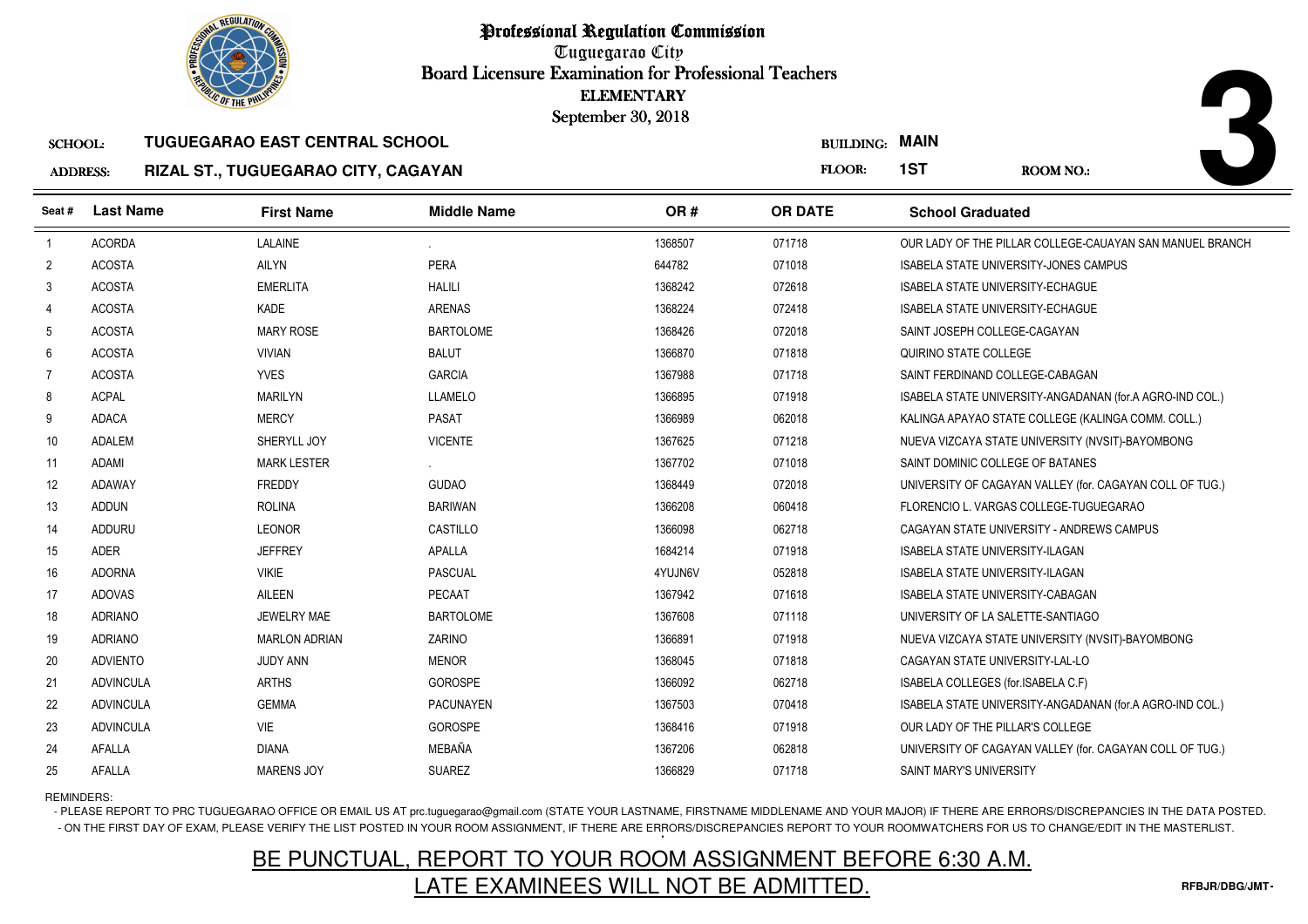

# ADDRESS:**RIZAL ST., TUGUEGARAO CITY, CAGAYAN**

|                  |                                   |                                  | <b>ELEMENTARY</b>                                                            |                    |                                         |                                                          |
|------------------|-----------------------------------|----------------------------------|------------------------------------------------------------------------------|--------------------|-----------------------------------------|----------------------------------------------------------|
|                  |                                   |                                  |                                                                              | <b>BUILDING:</b>   |                                         | <b>ROOM NO.:</b>                                         |
|                  |                                   |                                  |                                                                              |                    |                                         |                                                          |
| <b>Last Name</b> | <b>First Name</b>                 | <b>Middle Name</b>               | OR#                                                                          | <b>OR DATE</b>     | <b>School Graduated</b>                 |                                                          |
| <b>AFALLA</b>    | <b>ZENAIDA</b>                    | QUILLANG                         | 1366153                                                                      | 060618             |                                         | NUEVA VIZCAYA STATE UNIVERSITY (NVPC)-BAMBANG            |
| <b>AGACER</b>    | <b>TIFFANY</b>                    | ABAYA                            | 1367779                                                                      | 071418             | CAGAYAN STATE UNIVERSITY-GONZAGA        |                                                          |
| <b>AGACETA</b>   | <b>EDILYN</b>                     | <b>FURUGGANAN</b>                | 1368198                                                                      | 071918             | UNIVERSITY OF SAINT LOUIS-TUGUEGARAO    |                                                          |
| <b>AGAD</b>      | <b>EUNICE FAITH</b>               | <b>BASILIO</b>                   | 1367607                                                                      | 071118             | QUIRINO STATE COLLEGE                   |                                                          |
| AGAG             | <b>JENALYN</b>                    | <b>ASUNCION</b>                  | 1367242                                                                      | 070218             |                                         | CAGAYAN STATE UNIVERSITY-SANCHEZ MIRA                    |
| AGAG             | <b>JENAMAY</b>                    | <b>ASUNCION</b>                  | 1367906                                                                      | 071618             |                                         | CAGAYAN STATE UNIVERSITY-SANCHEZ MIRA                    |
| <b>AGAMATA</b>   | <b>BABY JANE</b>                  | <b>RAMIREZ</b>                   | 1368318                                                                      | 071718             | H. G. BAQUIRAN COLLEGE                  |                                                          |
| <b>AGARAN</b>    | WINXEN                            | <b>BALACANO</b>                  | 1368213                                                                      | 072018             | UNIVERSITY OF LA SALETTE-SANTIAGO       |                                                          |
| <b>AGATEP</b>    | <b>JASPERT</b>                    | <b>RAMOS</b>                     | 1368461                                                                      | 072018             | CAGAYAN STATE UNIVERSITY-LASAM          |                                                          |
| <b>AGATEP</b>    | <b>ROSE</b>                       | <b>BELDA</b>                     | 1367398                                                                      | 070618             | CAGAYAN STATE UNIVERSITY-LASAM          |                                                          |
| AGAYAM           | ANABEL                            | <b>DUBADEB</b>                   | 1367847                                                                      | 071218             |                                         | UNIVERSITY OF CAGAYAN VALLEY (for. CAGAYAN COLL OF TUG.) |
| AGBAYANI         | <b>GEMICAH AVEGEIL</b>            | <b>GARCIA</b>                    | 1367768                                                                      | 071418             |                                         | CAGAYAN STATE UNIVERSITY - ANDREWS CAMPUS                |
| AGBAYANI         | RONALD ANGELO                     | <b>MAGNO</b>                     | 1367745                                                                      | 071118             | OUR LADY OF THE PILLAR'S COLLEGE        |                                                          |
| <b>AGBISIT</b>   | <b>JANELYN</b>                    | <b>BAUTISTA</b>                  | 1368405                                                                      | 071918             |                                         | CAGAYAN STATE UNIVERSITY-TUGUEGARAO                      |
| <b>AGCANAS</b>   | <b>OLIVER</b>                     | ORDOÑEZ                          | 1368553                                                                      | 072618             | <b>ISABELA STATE UNIVERSITY-ECHAGUE</b> |                                                          |
| <b>AGCAOILI</b>  | <b>JANICE</b>                     | <b>MANERA</b>                    | 1368322                                                                      | 071718             |                                         | CAGAYAN STATE UNIVERSITY-SANCHEZ MIRA                    |
| <b>AGCAOILI</b>  | <b>MANILYN</b>                    | DE GUZMAN                        | 1368055                                                                      | 071818             |                                         | CAGAYAN STATE UNIVERSITY-SANCHEZ MIRA                    |
| <b>AGCON</b>     | <b>MELANIE</b>                    | <b>GULIPIS</b>                   | 1366422                                                                      | 060818             | SAINT LOUIS COLLEGE OF BULANAO          |                                                          |
| <b>AGGABAO</b>   | <b>ROCHEL</b>                     | <b>CUNTAPAY</b>                  | 1367358                                                                      | 070518             |                                         | UNIVERSITY OF CAGAYAN VALLEY (for. CAGAYAN COLL OF TUG.) |
| <b>AGMILAO</b>   | <b>CRISTAN-JAY</b>                | <b>BALORAN</b>                   | 1368130                                                                      | 072718             | CAGAYAN STATE UNIVERSITY-PIAT           |                                                          |
| AGNES            | <b>CATHERINE</b>                  | VILLANUEVA                       | 1366811                                                                      | 071618             | UNIVERSITY OF LA SALETTE-SANTIAGO       |                                                          |
| <b>AGONOY</b>    | RAYMUNDO JR                       | <b>GUEVARRA</b>                  | 1366806                                                                      | 071618             | PATRIA SABLE CORPUZ COLLEGE             |                                                          |
| <b>AGONOY</b>    | <b>ROWENA</b>                     | SIOBAL                           | 1368512                                                                      | 072418             | NORTHEASTERN COLLEGE                    |                                                          |
| <b>AGOR</b>      | <b>JEFELYN</b>                    | SACRAMENTO                       | 1366475                                                                      | 061118             | CAGAYAN STATE UNIVERSITY-LAL-LO         |                                                          |
| <b>AGORILLA</b>  | <b>JOAN</b>                       | <b>SANTIAGO</b>                  | 1367604                                                                      | 071118             | <b>ISABELA STATE UNIVERSITY-ECHAGUE</b> |                                                          |
|                  | <b>SCHOOL:</b><br><b>ADDRESS:</b> | <b><i>OLIC OF THE PHILIP</i></b> | <b>TUGUEGARAO EAST CENTRAL SCHOOL</b><br>RIZAL ST., TUGUEGARAO CITY, CAGAYAN | September 30, 2018 | FLOOR:                                  | <b>MAIN</b><br>1ST                                       |

REMINDERS:

- PLEASE REPORT TO PRC TUGUEGARAO OFFICE OR EMAIL US AT prc.tuguegarao@gmail.com (STATE YOUR LASTNAME, FIRSTNAME MIDDLENAME AND YOUR MAJOR) IF THERE ARE ERRORS/DISCREPANCIES IN THE DATA POSTED. - ON THE FIRST DAY OF EXAM, PLEASE VERIFY THE LIST POSTED IN YOUR ROOM ASSIGNMENT, IF THERE ARE ERRORS/DISCREPANCIES REPORT TO YOUR ROOMWATCHERS FOR US TO CHANGE/EDIT IN THE MASTERLIST.

# BE PUNCTUAL, REPORT TO YOUR ROOM ASSIGNMENT BEFORE 6:30 A.M.LATE EXAMINEES WILL NOT BE ADMITTED.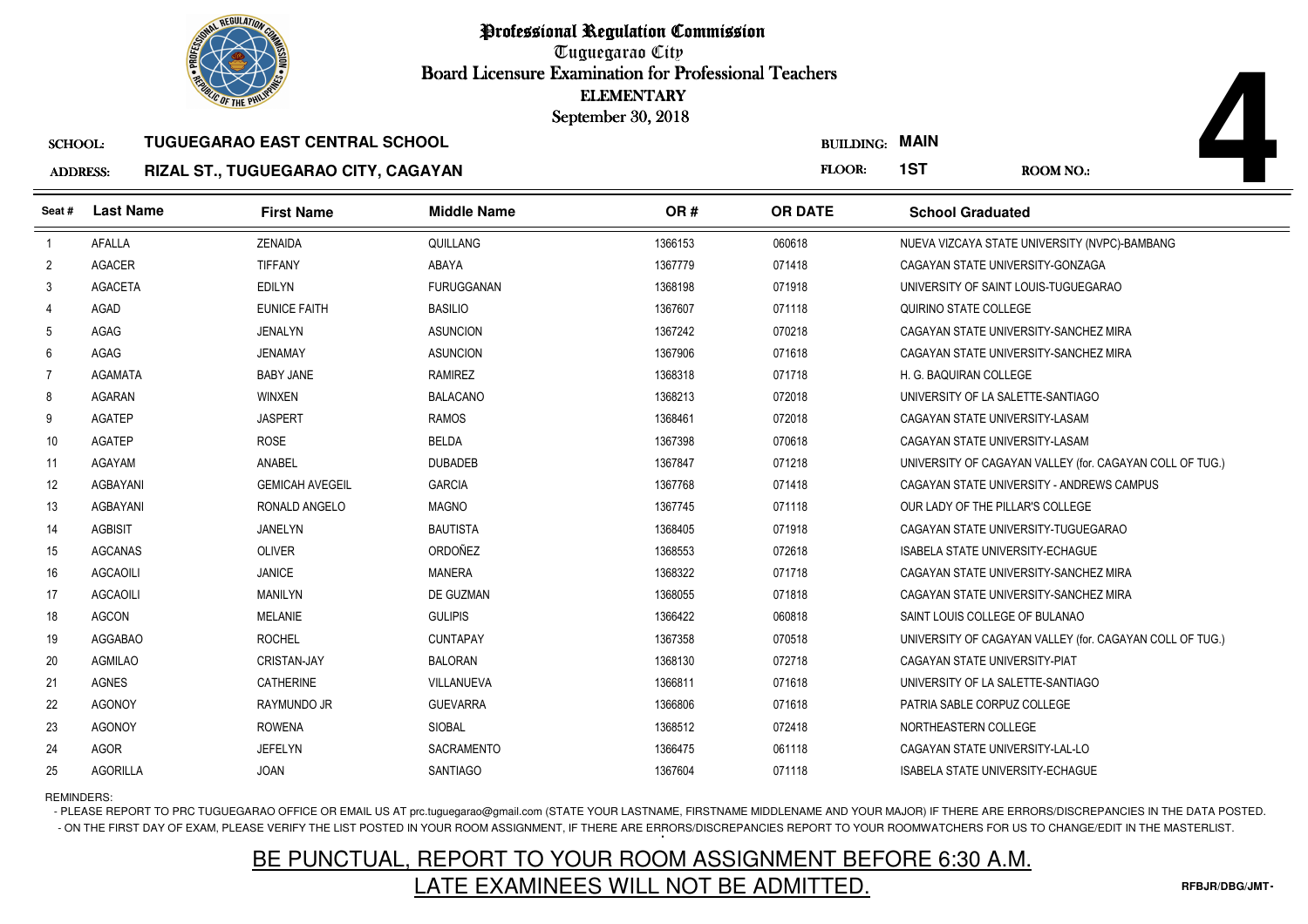

## ADDRESS:**RIZAL ST., TUGUEGARAO CITY, CAGAYAN**

|                 | <b>OLIC OF THE PHILIP</b> |                                       |                    | <b>ELEMENTARY</b><br>September 30, 2018 |                  |                                                          |
|-----------------|---------------------------|---------------------------------------|--------------------|-----------------------------------------|------------------|----------------------------------------------------------|
| <b>SCHOOL:</b>  |                           | <b>TUGUEGARAO EAST CENTRAL SCHOOL</b> |                    |                                         | <b>BUILDING:</b> | <b>MAIN</b>                                              |
| <b>ADDRESS:</b> |                           | RIZAL ST., TUGUEGARAO CITY, CAGAYAN   |                    |                                         | FLOOR:           | 1ST<br><b>ROOM NO.:</b>                                  |
| Seat #          | <b>Last Name</b>          | <b>First Name</b>                     | <b>Middle Name</b> | OR#                                     | <b>OR DATE</b>   | <b>School Graduated</b>                                  |
| $\overline{1}$  | <b>AGOTO</b>              | <b>EDWIN JR</b>                       | <b>FURAGGANAN</b>  | 1366049                                 | 062118           | <b>LYCEUM OF APARRI</b>                                  |
| $\overline{2}$  | AGPALZA                   | <b>LORDELITA</b>                      | <b>BATOON</b>      | 1366757                                 | 062918           | QUIRINO POLYTECHNIC COLLEGE                              |
| 3               | AGPALZA                   | <b>ZEDIORE MAELACE</b>                | <b>BATOON</b>      | 1366757                                 | 062918           | QUIRINO POLYTECHNIC COLLEGE                              |
| 4               | <b>AGPAOA</b>             | <b>CRISEL</b>                         | <b>LACADEN</b>     | 1367501                                 | 070418           | UNIVERSITY OF LA SALETTE-SANTIAGO                        |
| 5               | AGPAOA                    | <b>RODERICK</b>                       | <b>FERNANDEZ</b>   | 1368454                                 | 072018           | UNIVERSITY OF CAGAYAN VALLEY (for. CAGAYAN COLL OF TUG.) |
| 6               | <b>AGPAOA</b>             | ROSE-AN                               | <b>GAZZINGAN</b>   | 1368411                                 | 071918           | <b>ISABELA STATE UNIVERSITY-CABAGAN</b>                  |
| $\overline{7}$  | <b>AGPUON</b>             | <b>MERCY</b>                          | <b>BOLALIN</b>     | 1368194                                 | 071918           | SAINT FERDINAND COLLEGE-ILAGAN                           |
| 8               | AGRAAN                    | <b>JOYCE</b>                          | <b>TILLAY</b>      | 1366889                                 | 071918           | UNIVERSITY OF LA SALETTE-SANTIAGO                        |
| 9               | <b>AGREGADO</b>           | <b>VINA</b>                           | <b>MADRIAGA</b>    | 1368089                                 | 071818           | SAINT FERDINAND COLLEGE-CABAGAN                          |
| 10 <sup>°</sup> | <b>AGRIAM</b>             | JENELYN                               | LACAR              | 1406827                                 | 072518           | CAGAYAN STATE UNIVERSITY-SANCHEZ MIRA                    |
| 11              | <b>AGRUDA</b>             | <b>GENESIS</b>                        | <b>RODOLFO</b>     | 1366561                                 | 061318           | NORTHEASTERN COLLEGE                                     |
| 12              | <b>AGTARAP</b>            | <b>HAIDEE</b>                         | SAWI               | 1367721                                 | 071118           | OUR LADY OF THE PILLAR'S COLLEGE                         |
| 13              | <b>AGUADO</b>             | <b>EUNICE</b>                         | <b>MISADOR</b>     | 1368426                                 | 072018           | NORTHERN CAGAYAN COLLEGES                                |
| 14              | <b>AGUIBITIN</b>          | <b>REMELYN</b>                        | <b>URATA</b>       | 1368077                                 | 071818           | APAYAO STATE COLLEGE-LUNA CAMPUS                         |
| 15              | <b>AGUILAR</b>            | <b>FLORIE NESS</b>                    | <b>TAMAYO</b>      | 1366872                                 | 071818           | QUIRINO POLYTECHNIC COLLEGE                              |
| 16              | AGUINALDO                 | <b>FLORITA</b>                        | CABILDO            | 1366969                                 | 061818           | UNIVERSITY OF CAGAYAN VALLEY (for. CAGAYAN COLL OF TUG.) |
| 17              | AGUINALDO                 | <b>IRENE</b>                          | <b>ENERES</b>      | 1366922                                 | 061418           | UNIVERSITY OF CAGAYAN VALLEY (for. CAGAYAN COLL OF TUG.) |
| 18              | <b>AGUINALDO</b>          | <b>JENIFER</b>                        | <b>PALATTAO</b>    | 1367966                                 | 071618           | APAYAO STATE COLLEGE-LUNA CAMPUS                         |
| 19              | <b>AGUINALDO</b>          | <b>JOAN</b>                           | <b>SUBIA</b>       | 1366045                                 | 062018           | SAINT FERDINAND COLLEGE-ILAGAN                           |
| 20              | <b>AGUINALDO</b>          | <b>MARITES</b>                        | <b>DELA CRUZ</b>   | 641734                                  | 070918           | <b>ISABELA STATE UNIVERSITY-JONES CAMPUS</b>             |
| 21              | <b>AGUINALDO</b>          | <b>VENUS</b>                          | <b>ALCONCHER</b>   | 1368501                                 | 071718           | APAYAO STATE COLLEGE-LUNA CAMPUS                         |
| 22              | AGUINALDO                 | <b>WENCY HACE</b>                     | <b>TAROMA</b>      | 1368079                                 | 071818           | APAYAO STATE COLLEGE-LUNA CAMPUS                         |
| 23              | <b>AGUIRRE</b>            | <b>JOYCE</b>                          | <b>BUCASAS</b>     | 1368219                                 | 072318           | <b>INFANT JESUS MONTESSORI SCHOOL</b>                    |
| 24              | <b>AGUITE</b>             | <b>JERLYN</b>                         | GAPAO              | 1367735                                 | 071118           | APAYAO STATE COLLEGE-LUNA CAMPUS                         |
| 25              | <b>AGURIN</b>             | <b>NYCA</b>                           | <b>TUBBAN</b>      | 1368440                                 | 072018           | CAGAYAN STATE UNIVERSITY-PIAT                            |

# REMINDERS:

- PLEASE REPORT TO PRC TUGUEGARAO OFFICE OR EMAIL US AT prc.tuguegarao@gmail.com (STATE YOUR LASTNAME, FIRSTNAME MIDDLENAME AND YOUR MAJOR) IF THERE ARE ERRORS/DISCREPANCIES IN THE DATA POSTED. - ON THE FIRST DAY OF EXAM, PLEASE VERIFY THE LIST POSTED IN YOUR ROOM ASSIGNMENT, IF THERE ARE ERRORS/DISCREPANCIES REPORT TO YOUR ROOMWATCHERS FOR US TO CHANGE/EDIT IN THE MASTERLIST.

# BE PUNCTUAL, REPORT TO YOUR ROOM ASSIGNMENT BEFORE 6:30 A.M.LATE EXAMINEES WILL NOT BE ADMITTED.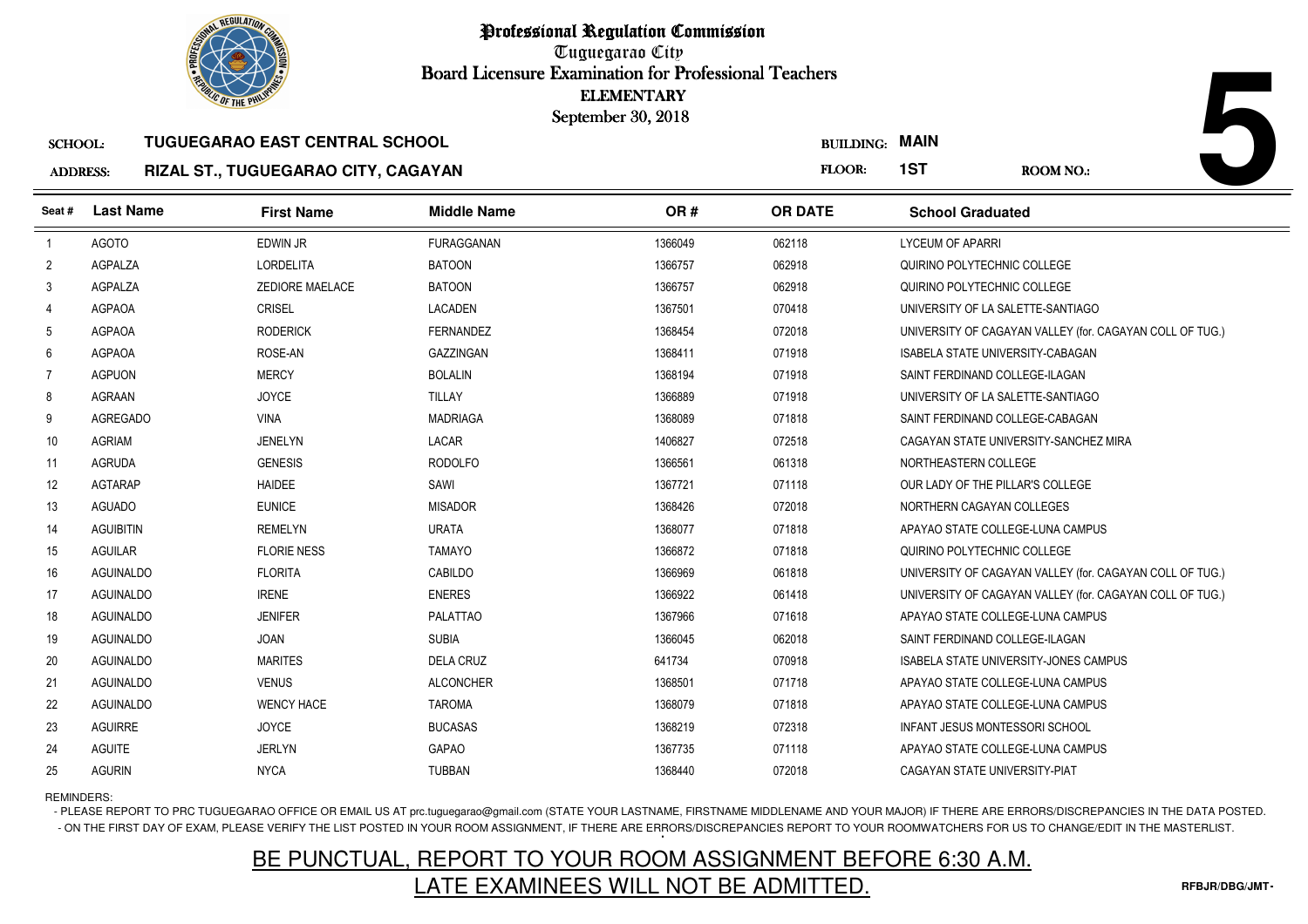

# SCHOOL:**TUGUEGARAO EAST CENTRAL SCHOOL**

### ADDRESS:**RIZAL ST., TUGUEGARAO CITY, CAGAYAN**

|                 | <b><i>OLIC OF THE PHILIPS</i></b> |                                       |                    | <b>ELEMENTARY</b><br>September 30, 2018 |                  |                                         |                                                      |
|-----------------|-----------------------------------|---------------------------------------|--------------------|-----------------------------------------|------------------|-----------------------------------------|------------------------------------------------------|
| <b>SCHOOL:</b>  |                                   | <b>TUGUEGARAO EAST CENTRAL SCHOOL</b> |                    |                                         | <b>BUILDING:</b> | <b>MAIN</b>                             |                                                      |
| <b>ADDRESS:</b> |                                   | RIZAL ST., TUGUEGARAO CITY, CAGAYAN   |                    |                                         | FLOOR:           | 1ST                                     | ROOM NO.:                                            |
| Seat #          | <b>Last Name</b>                  | <b>First Name</b>                     | <b>Middle Name</b> | OR#                                     | <b>OR DATE</b>   | <b>School Graduated</b>                 |                                                      |
| $\overline{1}$  | <b>AGUS</b>                       | <b>ERICKA MARIE</b>                   | <b>MABALOT</b>     | 1366737<br>062818                       |                  |                                         | ISABELA STATE UNIVERSITY-CAUAYAN (for.C.POLY.COLL.)  |
| $\overline{2}$  | <b>AGUSTIN</b>                    | ALFREDO JR                            | OLALAN             | 1366846<br>071818                       |                  | QUIRINO STATE COLLEGE                   |                                                      |
| 3               | <b>AGUSTIN</b>                    | <b>CLARIE KEITH</b>                   | <b>AGCAOILI</b>    | 1368344<br>071918                       |                  | CAGAYAN STATE UNIVERSITY-APARRI         |                                                      |
| 4               | <b>AGUSTIN</b>                    | <b>EMALYN</b>                         | <b>DELFINO</b>     | 1367096<br>062818                       |                  | CAGAYAN STATE UNIVERSITY-LAL-LO         |                                                      |
| 5               | <b>AGUSTIN</b>                    | <b>GLESSY MAE</b>                     | <b>GONZALES</b>    | 1368050<br>071818                       |                  | CAGAYAN STATE UNIVERSITY-SANCHEZ MIRA   |                                                      |
| 6               | <b>AGUSTIN</b>                    | JEPSY JOY                             | <b>FELICIANO</b>   | 1367839<br>071218                       |                  | PLT COLLEGE, INC                        |                                                      |
| 7               | <b>AGUSTIN</b>                    | <b>JESSABELLE</b>                     | <b>FAJARDO</b>     | 1367500<br>070418                       |                  | <b>ISABELA STATE UNIVERSITY-ECHAGUE</b> |                                                      |
| 8               | <b>AGUSTIN</b>                    | <b>LEOMAR</b>                         | <b>MONTIFALCO</b>  | 1368223<br>072418                       |                  | QUIRINO POLYTECHNIC COLLEGE             |                                                      |
| 9               | <b>AGUSTIN</b>                    | <b>MARIE CHARLYN</b>                  | PANGANIBAN         | 1366732<br>062818                       |                  | <b>ISABELA STATE UNIVERSITY-ECHAGUE</b> |                                                      |
| 10              | <b>AGUSTIN</b>                    | <b>RACHAEL</b>                        | <b>MAGADDATU</b>   | 1367983<br>071718                       |                  | CAGAYAN STATE UNIVERSITY-LAL-LO         |                                                      |
| 11              | <b>AGWIT</b>                      | <b>ERICK</b>                          | LONGGAWE           | 1367671<br>071318                       |                  |                                         | IFUGAO STATE COLLEGE OF AGRICULTURE & FORESTRY-POTIA |
| 12              | <b>ALACQUIAO</b>                  | JENALYN                               | <b>MATALANG</b>    | 1367988<br>071718                       |                  | LYCEUM OF TUAO                          |                                                      |
| 13              | ALAMAN                            | <b>MONICA DAMEL</b>                   | <b>JALLORINA</b>   | 1367672<br>071318                       |                  |                                         | NUEVA VIZCAYA STATE UNIVERSITY (NVSIT)-BAYOMBONG     |
| 14              | <b>ALAN</b>                       | <b>REGINA</b>                         | <b>MELAD</b>       | 1365573<br>052518                       |                  | CAGAYAN STATE UNIVERSITY-CARITAN        |                                                      |
| 15              | <b>ALAP</b>                       | <b>DONNA</b>                          | <b>DELA CRUZ</b>   | 1365682<br>062118                       |                  | NORTHEASTERN COLLEGE                    |                                                      |
| 16              | <b>ALARIAO</b>                    | <b>BABY CARINA</b>                    | <b>ALONZO</b>      | 1366460<br>060818                       |                  | NORTHERN CAGAYAN COLLEGES               |                                                      |
| 17              | <b>ALARIAO</b>                    | <b>JASMINE ERIKA</b>                  | <b>BALLINAN</b>    | 1368322<br>071718                       |                  | NORTHERN CAGAYAN COLLEGES               |                                                      |
| 18              | <b>ALARIAO</b>                    | PHILIP                                | <b>DELELIS</b>     | 1366409<br>060818                       |                  | CAGAYAN STATE UNIVERSITY-SANCHEZ MIRA   |                                                      |
| 19              | <b>ALARIAO</b>                    | <b>ROSE ANN</b>                       | <b>MIRASOL</b>     | 1368185<br>071918                       |                  | CAGAYAN STATE UNIVERSITY-SANCHEZ MIRA   |                                                      |
| 20              | <b>ALBANO</b>                     | <b>FELICIMA</b>                       | <b>EDIHON</b>      | 1405369<br>071918                       |                  | EASTERN LUZON COLLEGES-BAMBANG          |                                                      |
| 21              | <b>ALBANO</b>                     | <b>JOSEPHINE</b>                      | ARUGAY             | 1367958<br>071618                       |                  | ISABELA STATE UNIVERSITY-CABAGAN        |                                                      |
| 22              | ALBAY                             | <b>SHAROL</b>                         | <b>RABAGO</b>      | 1366207<br>060418                       |                  | PHILIPPINE NORMAL UNIVERSITY-ISABELA    |                                                      |
| 23              | <b>ALBAY</b>                      | SHEENA MAE                            | PABLO              | 1368208<br>072018                       |                  | <b>ISABELA STATE UNIVERSITY-ECHAGUE</b> |                                                      |
| 24              | <b>ALBOC</b>                      | <b>JENNIFER</b>                       | PED                | 1366807<br>071618                       |                  | NORTHEASTERN COLLEGE                    |                                                      |
| 25              | <b>ALCANTARA</b>                  | <b>MYLENE</b>                         | <b>MAINES</b>      | 1368160<br>071818                       |                  | ISABELA COLLEGES (for.ISABELA C.F)      |                                                      |

# REMINDERS:

- PLEASE REPORT TO PRC TUGUEGARAO OFFICE OR EMAIL US AT prc.tuguegarao@gmail.com (STATE YOUR LASTNAME, FIRSTNAME MIDDLENAME AND YOUR MAJOR) IF THERE ARE ERRORS/DISCREPANCIES IN THE DATA POSTED. - ON THE FIRST DAY OF EXAM, PLEASE VERIFY THE LIST POSTED IN YOUR ROOM ASSIGNMENT, IF THERE ARE ERRORS/DISCREPANCIES REPORT TO YOUR ROOMWATCHERS FOR US TO CHANGE/EDIT IN THE MASTERLIST.

# BE PUNCTUAL, REPORT TO YOUR ROOM ASSIGNMENT BEFORE 6:30 A.M.LATE EXAMINEES WILL NOT BE ADMITTED.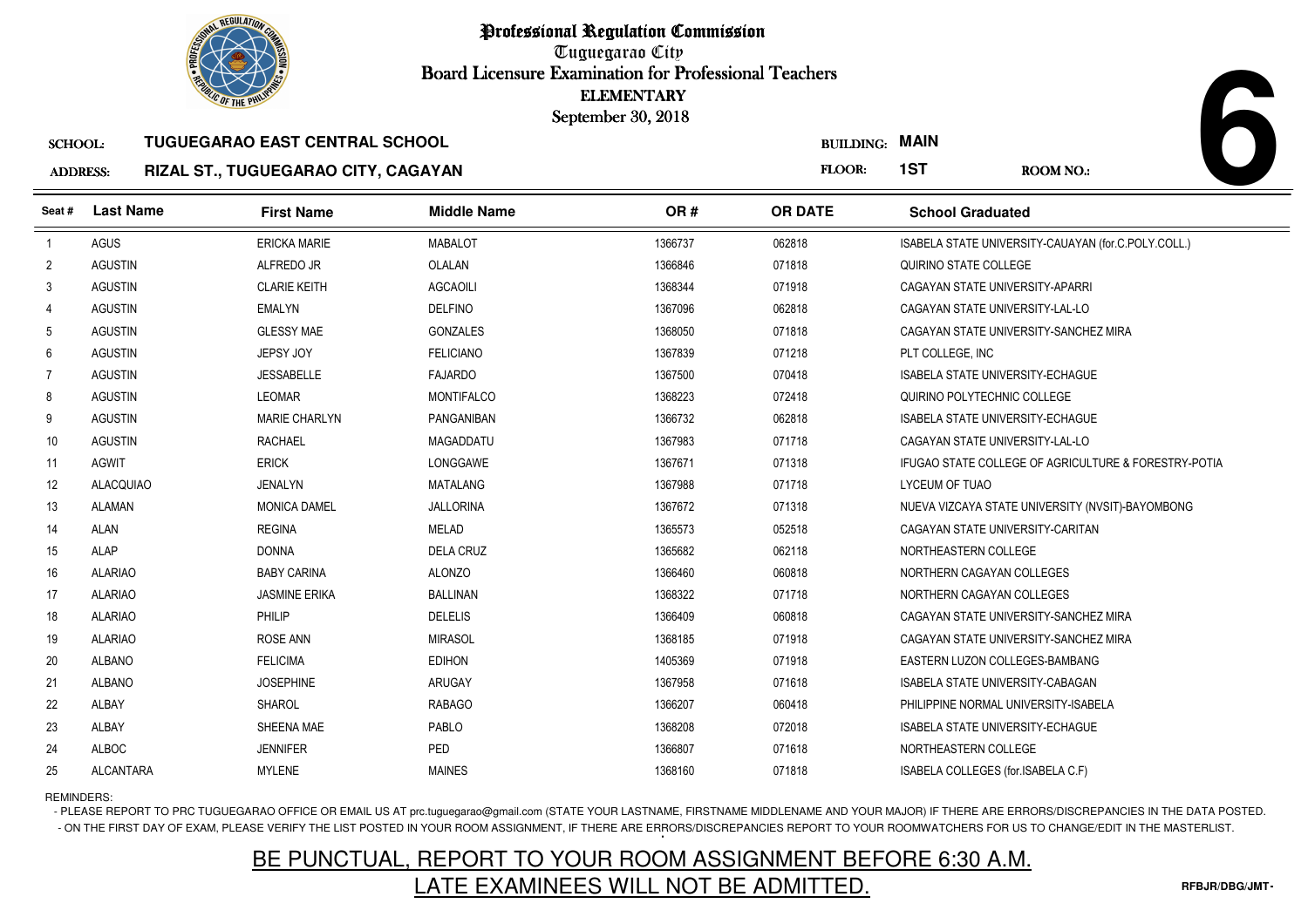

### SCHOOL:**TUGUEGARAO EAST CENTRAL SCHOOL**

### ADDRESS:**RIZAL ST., TUGUEGARAO CITY, CAGAYAN**

|                 | <b>OLIC OF THE PHILIP</b> |                                       |                    | <b>ELEMENTARY</b><br>September 30, 2018 |                       |                                         |                                                          |
|-----------------|---------------------------|---------------------------------------|--------------------|-----------------------------------------|-----------------------|-----------------------------------------|----------------------------------------------------------|
| <b>SCHOOL:</b>  |                           | <b>TUGUEGARAO EAST CENTRAL SCHOOL</b> |                    |                                         | <b>BUILDING: MAIN</b> |                                         |                                                          |
| <b>ADDRESS:</b> |                           | RIZAL ST., TUGUEGARAO CITY, CAGAYAN   |                    |                                         | FLOOR:                | 1ST                                     | <b>ROOM NO.:</b>                                         |
| Seat #          | <b>Last Name</b>          | <b>First Name</b>                     | <b>Middle Name</b> | OR#                                     | <b>OR DATE</b>        | <b>School Graduated</b>                 |                                                          |
|                 | <b>ALCARAZ</b>            | <b>FHEDILENE</b>                      | CABAN              | 1367528                                 | 070618                | PLT COLLEGE, INC                        |                                                          |
| $\overline{2}$  | <b>ALCAUSE</b>            | DONA LEE                              | COLOMA             | 1366762                                 | 070218                | <b>ISABELA STATE UNIVERSITY-ECHAGUE</b> |                                                          |
| 3               | <b>ALCAYDE</b>            | <b>CLAIRE ANN</b>                     | <b>GUILLERMO</b>   | 1367725                                 | 071118                | CAGAYAN STATE UNIVERSITY-LASAM          |                                                          |
| 4               | <b>ALEJANDRO</b>          | <b>MARY JANE</b>                      | <b>PASCUAL</b>     | 1366891                                 | 071918                | CAGAYAN STATE UNIVERSITY-PIAT           |                                                          |
| 5               | <b>ALEJO</b>              | <b>DIOMAR</b>                         | <b>HERMOGENES</b>  | 1366082                                 | 062618                | ISABELA STATE UNIVERSITY-PALANAN        |                                                          |
| 6               | <b>ALEJO</b>              | <b>KRISTIN</b>                        | PEDRONAN           | 1368338                                 | 071918                | CAGAYAN STATE UNIVERSITY-APARRI         |                                                          |
| -7              | <b>ALEJO</b>              | <b>MARK ANTHONY</b>                   | <b>BADDUNGON</b>   | 1367722                                 | 071118                | OUR LADY OF THE PILLAR'S COLLEGE        |                                                          |
| 8               | <b>ALEJO</b>              | <b>SHIRLEY</b>                        | SIBAL              | 1368446                                 | 072018                |                                         | UNIVERSITY OF CAGAYAN VALLEY (for. CAGAYAN COLL OF TUG.) |
| 9               | <b>ALESTE</b>             | <b>MELANIE</b>                        | <b>NAIDAS</b>      | 1367920                                 | 071618                | CAGAYAN STATE UNIVERSITY-GONZAGA        |                                                          |
| 10              | <b>ALFONSO</b>            | <b>JEAN ROSE</b>                      | <b>DELA CRUZ</b>   | 1368524                                 | 072418                |                                         | CAGAYAN STATE UNIVERSITY - ANDREWS CAMPUS                |
| 11              | <b>ALIBUYOG</b>           | <b>MARK LESTER</b>                    | <b>BUGTONG</b>     | 1367599                                 | 071118                | <b>ISABELA STATE UNIVERSITY-ECHAGUE</b> |                                                          |
| 12              | <b>ALINGOD</b>            | <b>JOCELYN</b>                        | <b>LA MADRID</b>   | 1367079                                 | 062718                | SAINT FERDINAND COLLEGE-ILAGAN          |                                                          |
| 13              | <b>ALITEN</b>             | <b>ROBILYN</b>                        | <b>BATAYAN</b>     | 1368016                                 | 071718                |                                         | CAGAYAN STATE UNIVERSITY-SANCHEZ MIRA                    |
| 14              | <b>ALIVIA</b>             | LADY LEI ANNE                         | <b>SANTIAGO</b>    | 1367883                                 | 071318                | PHILIPPINE NORMAL UNIVERSITY-ISABELA    |                                                          |
| 15              | ALLAG                     | <b>CATHERINE</b>                      | <b>POLVOROSA</b>   | 1367281                                 | 070318                | CAGAYAN STATE UNIVERSITY-CARITAN        |                                                          |
| 16              | ALLAG                     | JOHN PAOLO                            | <b>VUELTA</b>      | 1366253                                 | 060518                |                                         | CAGAYAN STATE UNIVERSITY - ANDREWS CAMPUS                |
| 17              | ALLAGA                    | <b>DIANA</b>                          | GALAP              | 1366782                                 | 070318                |                                         | NUEVA VIZCAYA STATE UNIVERSITY (NVSIT)-BAYOMBONG         |
| 18              | <b>ALLAM</b>              | <b>ASLESHIA</b>                       | <b>GUERERO</b>     | 1367948                                 | 071618                | <b>ISABELA STATE UNIVERSITY-CABAGAN</b> |                                                          |
| 19              | <b>ALLAM</b>              | <b>MARY JOY</b>                       | ALAN               | 1368026                                 | 071718                |                                         | CAGAYAN STATE UNIVERSITY - ANDREWS CAMPUS                |
| 20              | ALLAM                     | <b>PAULEEN</b>                        | <b>GUIYAB</b>      | 1368114                                 | 071918                | SAINT PAUL UNIVERSITY-TUGUEGARAO        |                                                          |
| 21              | <b>ALLAM</b>              | <b>RISHELL</b>                        | <b>GANNABAN</b>    | 1368080                                 | 071818                | SAINT FERDINAND COLLEGE-CABAGAN         |                                                          |
| 22              | <b>ALLAPITAN</b>          | ANGELINE                              | AMBRE              | 1368354                                 | 072718                | H. G. BAQUIRAN COLLEGE                  |                                                          |
| 23              | ALLAUIGAN                 | MAE ANN                               | <b>MALABAD</b>     | 1368503                                 | 071718                | ISABELA STATE UNIVERSITY-CABAGAN        |                                                          |
| 24              | ALLUBA                    | <b>JAHNDY REX</b>                     | <b>BOYAS</b>       | 1368450                                 | 072018                |                                         | FLORENCIO L. VARGAS COLLEGE-TUGUEGARAO                   |
| 25              | <b>ALMEROL</b>            | <b>ICEE LEY</b>                       | SINABAN            | 1367826                                 | 071218                |                                         |                                                          |

REMINDERS:

- PLEASE REPORT TO PRC TUGUEGARAO OFFICE OR EMAIL US AT prc.tuguegarao@gmail.com (STATE YOUR LASTNAME, FIRSTNAME MIDDLENAME AND YOUR MAJOR) IF THERE ARE ERRORS/DISCREPANCIES IN THE DATA POSTED. - ON THE FIRST DAY OF EXAM, PLEASE VERIFY THE LIST POSTED IN YOUR ROOM ASSIGNMENT, IF THERE ARE ERRORS/DISCREPANCIES REPORT TO YOUR ROOMWATCHERS FOR US TO CHANGE/EDIT IN THE MASTERLIST.

# BE PUNCTUAL, REPORT TO YOUR ROOM ASSIGNMENT BEFORE 6:30 A.M.LATE EXAMINEES WILL NOT BE ADMITTED.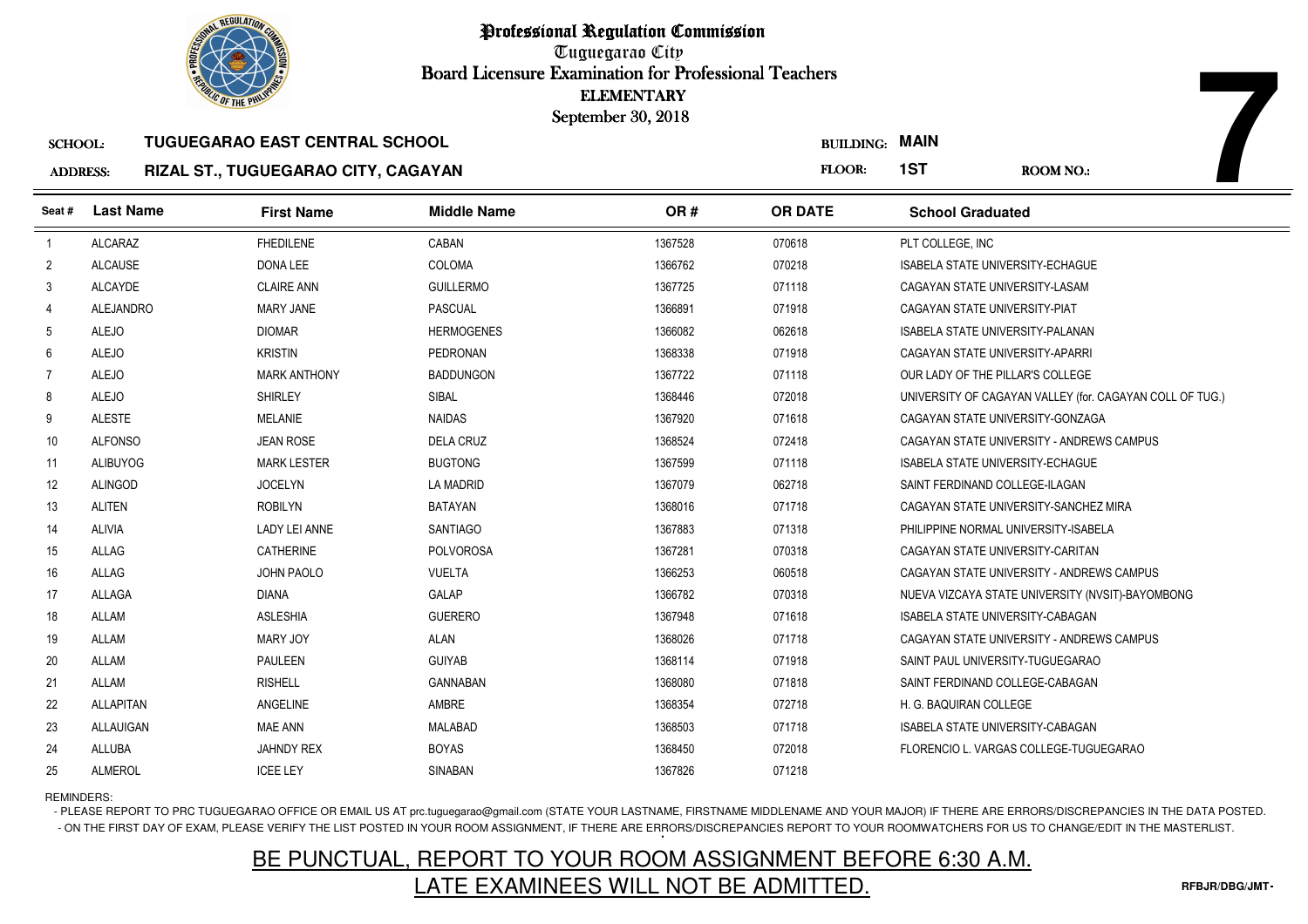

# ADDRESS:**RIZAL ST., TUGUEGARAO CITY, CAGAYAN**

|                 | <b><i>OLIC OF THE PHILIP</i></b> |                                       |                    | <b>ELEMENTARY</b><br>September 30, 2018 |                  |                                         |                                                     |
|-----------------|----------------------------------|---------------------------------------|--------------------|-----------------------------------------|------------------|-----------------------------------------|-----------------------------------------------------|
| <b>SCHOOL:</b>  |                                  | <b>TUGUEGARAO EAST CENTRAL SCHOOL</b> |                    |                                         | <b>BUILDING:</b> | <b>MAIN</b>                             |                                                     |
| <b>ADDRESS:</b> |                                  | RIZAL ST., TUGUEGARAO CITY, CAGAYAN   |                    |                                         | FLOOR:           | 1ST                                     | <b>ROOM NO.:</b>                                    |
| Seat #          | <b>Last Name</b>                 | <b>First Name</b>                     | <b>Middle Name</b> | OR#                                     | <b>OR DATE</b>   | <b>School Graduated</b>                 |                                                     |
| $\overline{1}$  | <b>ALONZO</b>                    | <b>JANE</b>                           | <b>GANOTISE</b>    | 1366616                                 | 061118           |                                         | CAGAYAN STATE UNIVERSITY - ANDREWS CAMPUS           |
| $\overline{2}$  | <b>ALONZO</b>                    | JAY-AR                                | <b>BACUD</b>       | 1368079                                 | 071818           | APAYAO STATE COLLEGE-LUNA CAMPUS        |                                                     |
| 3               | <b>ALONZO</b>                    | <b>JUDITH</b>                         | SIBAL              | 1366872                                 | 071818           | QUIRINO POLYTECHNIC COLLEGE             |                                                     |
| $\overline{4}$  | <b>ALOP</b>                      | <b>JOY</b>                            | CARIAGA            | 1367681                                 | 071318           | NORTHEASTERN COLLEGE                    |                                                     |
| 5               | <b>ALUMAY</b>                    | <b>JONIELYN</b>                       | SAWERAN            | 1366049                                 | 062218           | UNIVERSITY OF MAKATI                    |                                                     |
| 6               | <b>ALUNDAY</b>                   | <b>TRIXY JOY</b>                      | <b>GAYUDAN</b>     | 1367900                                 | 071318           |                                         | KALINGA APAYAO STATE COLLEGE (KALINGA COMM. COLL.)  |
| $\overline{7}$  | <b>ALVARADO</b>                  | <b>JAMES</b>                          | <b>MERCULIO</b>    | 1366894                                 | 071918           | NORTHEASTERN COLLEGE                    |                                                     |
| 8               | <b>ALVAREZ</b>                   | <b>HAIZEL</b>                         | CABALDO            | 1366175                                 | 060718           | <b>ISABELA STATE UNIVERSITY-PALANAN</b> |                                                     |
| 9               | <b>ALVAREZ</b>                   | <b>JENNIFER</b>                       | <b>GARCES</b>      | 521557                                  | 061318           | <b>ISABELA STATE UNIVERSITY-ILAGAN</b>  |                                                     |
| 10              | <b>ALVARO</b>                    | SARAH JANE                            | <b>CORPUZ</b>      | 1367616                                 | 071118           |                                         | ISABELA STATE UNIVERSITY-CAUAYAN (for.C.POLY.COLL.) |
| 11              | <b>ALYANG</b>                    | <b>MIKAELA</b>                        | <b>BACTAD</b>      | 1367734                                 | 071118           |                                         | KALINGA APAYAO STATE COLLEGE (KALINGA COMM. COLL.)  |
| 12              | <b>AMBROSIO</b>                  | <b>MA KATLEEN JOY</b>                 | <b>BALLESTEROS</b> | 1367578                                 | 071018           | <b>ISABELA STATE UNIVERSITY-ECHAGUE</b> |                                                     |
| 13              | AMILAGAN                         | <b>BENITO JR</b>                      | <b>LIAGAO</b>      | 1367294                                 | 070318           |                                         | UNIVERSITY OF SAINT LOUIS-TUGUEGARAO                |
| 14              | AMLOT                            | <b>FREDY ANN</b>                      | <b>PARAO</b>       | 1367967                                 | 071618           | APAYAO STATE COLLEGE-LUNA CAMPUS        |                                                     |
| 15              | AMMAGAY                          | <b>CRISTINA</b>                       | <b>APPI</b>        | 1368166                                 | 071918           |                                         | MOUNTAIN PROV. STATE POLYTECHNIC COLLEGE-BONTOC     |
| 16              | <b>AMOGAWEN</b>                  | <b>LEONARD FERDINAND</b>              | <b>BAGGAO</b>      | 1367892                                 | 071318           | <b>ISABELA STATE UNIVERSITY-ILAGAN</b>  |                                                     |
| 17              | <b>AMOYEN</b>                    | <b>GRACELYN</b>                       | <b>BAGLAN</b>      | 1366997                                 | 062018           | SAINT TONIS COLLEGE                     |                                                     |
| 18              | <b>AMPANIA</b>                   | <b>LEDENILA</b>                       | <b>ACIERTO</b>     | 1368194                                 | 071918           | SAINT FERDINAND COLLEGE-ILAGAN          |                                                     |
| 19              | ANANAYO                          | <b>TERESITA</b>                       | <b>GUILLERMO</b>   | 1368224                                 | 072418           | QUIRINO STATE COLLEGE                   |                                                     |
| 20              | <b>ANAPI</b>                     | <b>KRISTEL</b>                        | <b>TANDAYU</b>     | 1367975                                 | 071718           | H. G. BAQUIRAN COLLEGE                  |                                                     |
| 21              | <b>ANAPI</b>                     | MA. CONSEPCION                        | <b>MAPAQUIT</b>    | 1368310                                 | 071718           |                                         | CAGAYAN STATE UNIVERSITY - ANDREWS CAMPUS           |
| 22              | <b>ANCHETA</b>                   | ANGELA                                | CARBONEL           | 1366221                                 | 060418           |                                         | UNIVERSITY OF PERPETUAL HELP-CAUAYAN CITY           |
| 23              | <b>ANCHETA</b>                   | <b>ARCELI</b>                         | CATCHO             | 1367360                                 | 070518           | SAINT PAUL UNIVERSITY-TUGUEGARAO        |                                                     |
| 24              | <b>ANCHETA</b>                   | AVANGELYN                             | <b>BARIZO</b>      | 1368129                                 | 072718           | CAGAYAN STATE UNIVERSITY-PIAT           |                                                     |
| 25              | <b>ANCHETA</b>                   | <b>HEIZELLEE</b>                      | LOZANO             | 1367937                                 | 071618           |                                         | CAGAYAN STATE UNIVERSITY-SANCHEZ MIRA               |

# REMINDERS:

- PLEASE REPORT TO PRC TUGUEGARAO OFFICE OR EMAIL US AT prc.tuguegarao@gmail.com (STATE YOUR LASTNAME, FIRSTNAME MIDDLENAME AND YOUR MAJOR) IF THERE ARE ERRORS/DISCREPANCIES IN THE DATA POSTED. - ON THE FIRST DAY OF EXAM, PLEASE VERIFY THE LIST POSTED IN YOUR ROOM ASSIGNMENT, IF THERE ARE ERRORS/DISCREPANCIES REPORT TO YOUR ROOMWATCHERS FOR US TO CHANGE/EDIT IN THE MASTERLIST.

# BE PUNCTUAL, REPORT TO YOUR ROOM ASSIGNMENT BEFORE 6:30 A.M.LATE EXAMINEES WILL NOT BE ADMITTED.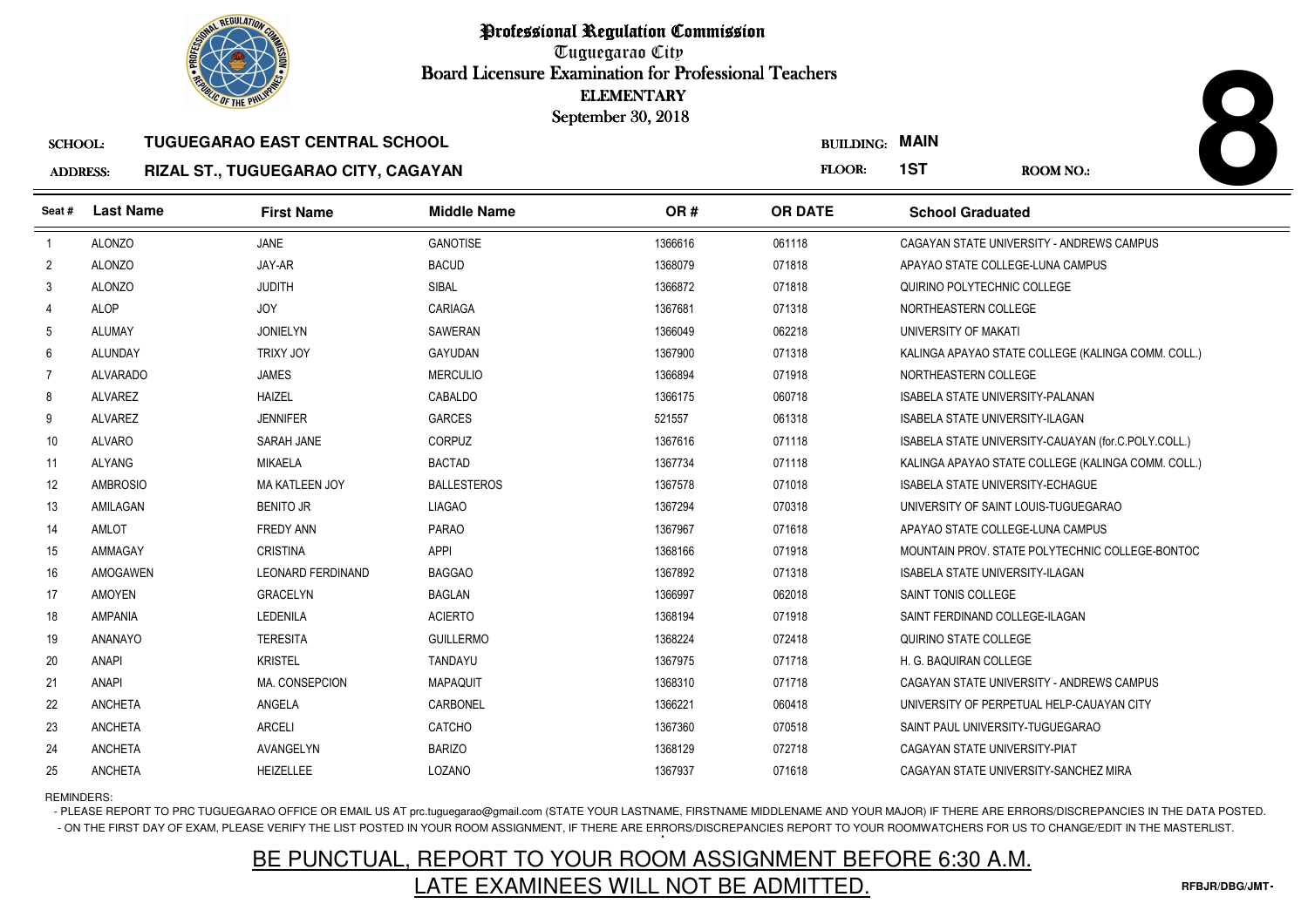

# SCHOOL: **TUGUEGARAO EAST CENTRAL SCHOOLRIZAL ST., TUGUEGARAO CITY, CAGAYAN**

|                 | <b>OLIC OF THE PHILIP</b> |                                       |                    | <b>ELEMENTARY</b><br>September 30, 2018 |                  |                                                          |  |
|-----------------|---------------------------|---------------------------------------|--------------------|-----------------------------------------|------------------|----------------------------------------------------------|--|
| <b>SCHOOL:</b>  |                           | <b>TUGUEGARAO EAST CENTRAL SCHOOL</b> |                    |                                         | <b>BUILDING:</b> | <b>MAIN</b>                                              |  |
| <b>ADDRESS:</b> |                           | RIZAL ST., TUGUEGARAO CITY, CAGAYAN   |                    |                                         | FLOOR:           | 1ST<br><b>ROOM NO.:</b>                                  |  |
| Seat#           | <b>Last Name</b>          | <b>First Name</b>                     | <b>Middle Name</b> | OR#                                     | <b>OR DATE</b>   | <b>School Graduated</b>                                  |  |
| $\overline{1}$  | <b>ANCHETA</b>            | <b>JUDIMAR</b>                        | <b>RIVERA</b>      | 1367440                                 | 070918           | CAGAYAN STATE UNIVERSITY-SANCHEZ MIRA                    |  |
| $\overline{2}$  | <b>ANCHETA</b>            | <b>MARICON</b>                        | <b>ANTONIO</b>     | 1368034                                 | 071718           | CAGAYAN STATE UNIVERSITY - ANDREWS CAMPUS                |  |
| 3               | <b>ANCHETA</b>            | <b>MARY GRACE</b>                     | SOTELO             | 1368456                                 | 072018           | CAGAYAN STATE UNIVERSITY - ANDREWS CAMPUS                |  |
| 4               | <b>ANCHETA</b>            | <b>MONICA</b>                         | <b>NARAG</b>       | 1367274                                 | 070318           | UNIVERSITY OF CAGAYAN VALLEY (for. CAGAYAN COLL OF TUG.) |  |
| 5               | ANDAL                     | CHRISTENE JOY                         | <b>DIFUNTORUM</b>  | 1367274                                 | 070318           | UNIVERSITY OF CAGAYAN VALLEY (for. CAGAYAN COLL OF TUG.) |  |
| 6               | ANDAM                     | <b>MICA</b>                           | <b>TEJADA</b>      | 1367427                                 | 070918           | UNIVERSITY OF SAINT LOUIS-TUGUEGARAO                     |  |
| 7               | ANDAYA                    | <b>IRENE</b>                          | <b>PADILLA</b>     | 1366478                                 | 061118           | UNIVERSITY OF LA SALETTE-SANTIAGO                        |  |
| 8               | ANDAYA                    | SHIELA MAE                            | <b>MACABANGON</b>  | 1367772                                 | 071418           | CAGAYAN STATE UNIVERSITY - ANDREWS CAMPUS                |  |
| 9               | <b>ANDER</b>              | <b>NORJANAH</b>                       | <b>RAIBA</b>       | 1366922                                 | 061418           | JAMIATUL PHILIPPINE AL-ISLAMIC                           |  |
| 10              | <b>ANDRES</b>             | <b>JANINE CLAIRE</b>                  | <b>GUILLERMO</b>   | 1367890                                 | 071318           | CAGAYAN STATE UNIVERSITY - ANDREWS CAMPUS                |  |
| 11              | <b>ANDRES</b>             | <b>JESSA MAE</b>                      | <b>SINGSON</b>     | 1366850                                 | 071818           | QUIRINO POLYTECHNIC COLLEGE                              |  |
| 12              | <b>ANDRES</b>             | <b>MARISSA</b>                        | PAJUDPUD           | 1366008                                 | 053118           | SAINT DOMINIC COLLEGE OF BATANES                         |  |
| 13              | <b>ANDRES</b>             | <b>MISHEL</b>                         | <b>WADING</b>      | 1367539                                 | 070618           | NUEVA VIZCAYA STATE UNIVERSITY (NVPC)-BAMBANG            |  |
| 14              | <b>ANDRES</b>             | <b>SUNSHINE</b>                       | <b>ASUNCION</b>    | 1367590                                 | 071018           | ISABELA STATE UNIVERSITY-CAUAYAN (for C.POLY.COLL.)      |  |
| 15              | ANGANGAN                  | ANABELLE                              | AQUINO             | 1368051                                 | 071818           | SAINT FERDINAND COLLEGE-ILAGAN                           |  |
| 16              | <b>ANGNAS</b>             | <b>EMILYN</b>                         | <b>TALLONGON</b>   | 1366645                                 | 061318           | KALINGA APAYAO STATE COLLEGE (KALINGA COMM. COLL.)       |  |
| 17              | ANGNGALAO                 | <b>JEMALYN</b>                        | <b>DUCAYAG</b>     | 1366343                                 | 060618           | CAGAYAN STATE UNIVERSITY-TUGUEGARAO                      |  |
| 18              | ANGOBUNG                  | <b>BRIGITTE</b>                       | ARGONZA            | 1367834                                 | 071218           | ISABELA COLLEGES (for.ISABELA C.F)                       |  |
| 19              | ANGOLUAN                  | <b>FE</b>                             | <b>PAMITTAN</b>    | 1365586                                 | 052818           | CAGAYAN STATE UNIVERSITY-CARITAN                         |  |
| 20              | ANGULUAN                  | ANGEL                                 | <b>TALAY</b>       | 1367446                                 | 070918           | UNIVERSITY OF CAGAYAN VALLEY (for. CAGAYAN COLL OF TUG.) |  |
| 21              | <b>ANICETO</b>            | <b>MELINDA</b>                        | KILEY              | 1366680                                 | 061418           | KALINGA APAYAO STATE COLLEGE (KALINGA COMM. COLL.)       |  |
| 22              | ANINAG                    | <b>GLENDEL</b>                        | <b>ENRIQUEZ</b>    | 1368512                                 | 072418           | CAGAYAN STATE UNIVERSITY-LASAM                           |  |
| 23              | <b>ANNATU</b>             | <b>DIVINA</b>                         | <b>ORRO</b>        | 1368451                                 | 072018           | CAGAYAN STATE UNIVERSITY-LASAM                           |  |
| 24              | ANOG                      | ABEGAEL                               | <b>PUTONG</b>      | 1368419                                 | 071918           | UNIVERSITY OF CAGAYAN VALLEY (for. CAGAYAN COLL OF TUG.) |  |
| 25              | ANOG                      | <b>GRACE</b>                          | <b>ONDOY</b>       | 1368420                                 | 071918           | KALINGA APAYAO STATE COLLEGE (KALINGA COMM. COLL.)       |  |

REMINDERS:

- PLEASE REPORT TO PRC TUGUEGARAO OFFICE OR EMAIL US AT prc.tuguegarao@gmail.com (STATE YOUR LASTNAME, FIRSTNAME MIDDLENAME AND YOUR MAJOR) IF THERE ARE ERRORS/DISCREPANCIES IN THE DATA POSTED. - ON THE FIRST DAY OF EXAM, PLEASE VERIFY THE LIST POSTED IN YOUR ROOM ASSIGNMENT, IF THERE ARE ERRORS/DISCREPANCIES REPORT TO YOUR ROOMWATCHERS FOR US TO CHANGE/EDIT IN THE MASTERLIST.

# BE PUNCTUAL, REPORT TO YOUR ROOM ASSIGNMENT BEFORE 6:30 A.M.LATE EXAMINEES WILL NOT BE ADMITTED.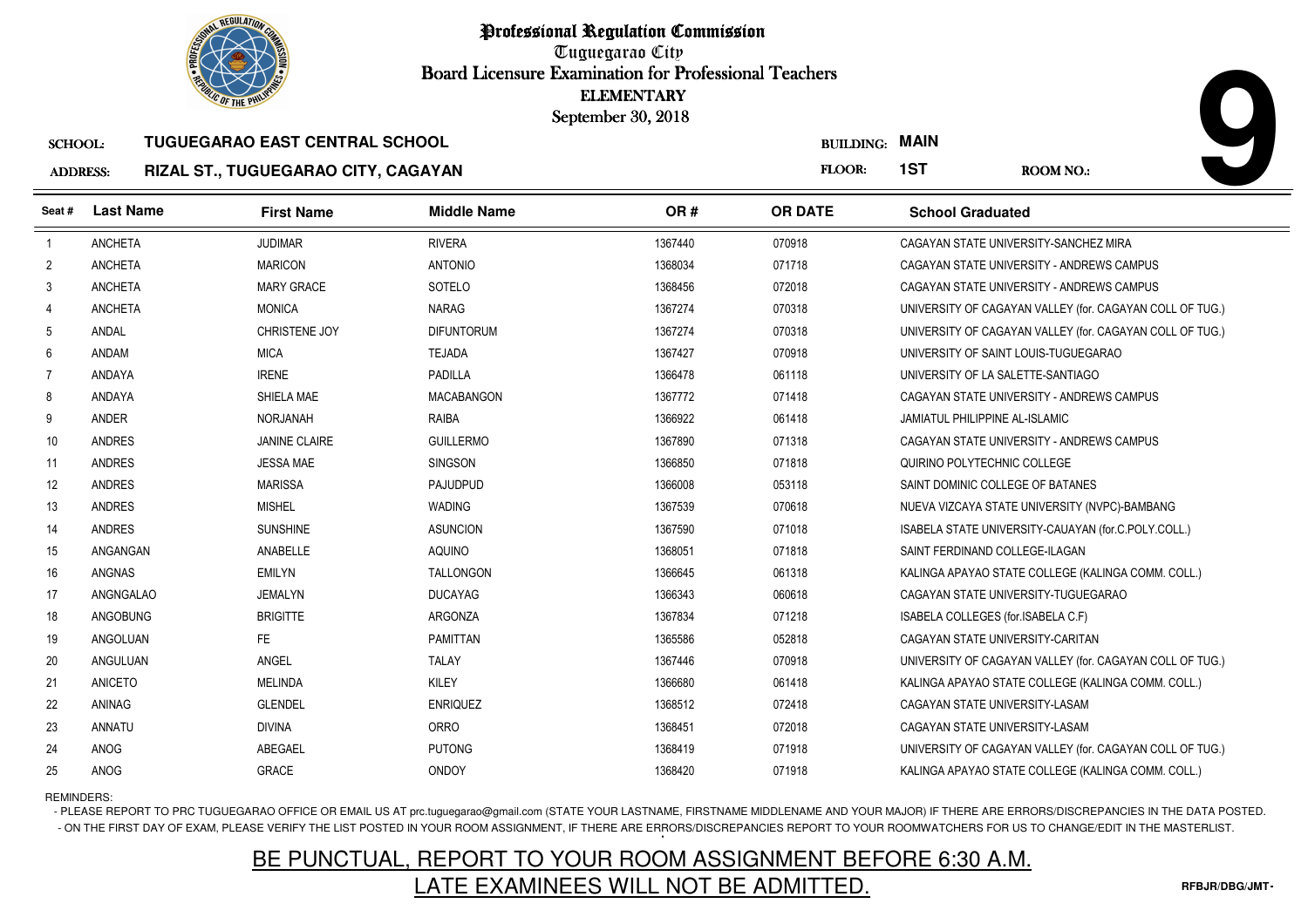

# ADDRESS:**RIZAL ST., TUGUEGARAO CITY, CAGAYAN**

|                 | <b><i>OLIC OF THE PHILIP</i></b> |                                       |                    | <b>ELEMENTARY</b><br>September 30, 2018 |                  |                                                          |
|-----------------|----------------------------------|---------------------------------------|--------------------|-----------------------------------------|------------------|----------------------------------------------------------|
| <b>SCHOOL:</b>  |                                  | <b>TUGUEGARAO EAST CENTRAL SCHOOL</b> |                    |                                         | <b>BUILDING:</b> | <b>MAIN</b>                                              |
| <b>ADDRESS:</b> |                                  | RIZAL ST., TUGUEGARAO CITY, CAGAYAN   |                    |                                         | FLOOR:           | 1ST<br><b>ROOM NO.:</b>                                  |
| Seat#           | <b>Last Name</b>                 | <b>First Name</b>                     | <b>Middle Name</b> | OR#                                     | <b>OR DATE</b>   | <b>School Graduated</b>                                  |
| $\overline{1}$  | <b>ANTE</b>                      | PAVI-ELLE                             | <b>TABASAN</b>     | 1367779                                 | 071418           | CAGAYAN STATE UNIVERSITY-GONZAGA                         |
| $\overline{2}$  | <b>ANTOLIN</b>                   | <b>ROSALINDA</b>                      | <b>DELA CRUZ</b>   | 1366208                                 | 060418           | CAGAYAN STATE UNIVERSITY-LAL-LO                          |
| 3               | <b>ANTONIO</b>                   | AN-AN                                 | LADIA              | 1367633                                 | 071218           | QUIRINO STATE COLLEGE                                    |
| 4               | <b>ANTONIO</b>                   | CHARLENE                              | <b>DEL ROSARIO</b> | 1368104                                 | 071818           | OUR LADY OF THE PILLAR COLLEGE-CAUAYAN SAN MANUEL BRANCH |
| 5               | <b>ANTONIO</b>                   | <b>EDDISON</b>                        | <b>RENON</b>       | 1367750                                 | 071118           | SAINT ANTHONY'S COLLEGE-CAGAYAN                          |
| 6               | <b>ANTONIO</b>                   | <b>EMERALD</b>                        | <b>MENDOZA</b>     | 1367722                                 | 071118           | OUR LADY OF THE PILLAR'S COLLEGE                         |
| $\overline{7}$  | <b>ANTONIO</b>                   | <b>JESSALYN</b>                       | <b>GARMA</b>       | 1367932                                 | 071618           | CAGAYAN STATE UNIVERSITY - ANDREWS CAMPUS                |
| 8               | <b>ANTONIO</b>                   | <b>JOANA</b>                          | LADIA              | 1367633                                 | 071218           | QUIRINO STATE COLLEGE                                    |
| 9               | <b>ANTONIO</b>                   | <b>JORSELIE</b>                       | <b>ARQUERO</b>     | 1368463                                 | 072018           | CAGAYAN STATE UNIVERSITY-GONZAGA                         |
| 10              | <b>ANTONIO</b>                   | <b>JUDY ANNE</b>                      | OANDASAN           | 1367165                                 | 062518           | NORTHERN CAGAYAN COLLEGES                                |
| 11              | <b>ANTONIO</b>                   | JULIE                                 | <b>GALLA</b>       | 1368353                                 | 072718           | CAGAYAN STATE UNIVERSITY-SANCHEZ MIRA                    |
| 12              | <b>ANTONIO</b>                   | <b>JULIETH</b>                        | <b>BRIONES</b>     | 1368204                                 | 072018           | UNIVERSITY OF LA SALETTE-SANTIAGO                        |
| 13              | <b>ANTONIO</b>                   | <b>MARIA VICTORIA</b>                 | <b>TALOSIG</b>     | 1365590                                 | 052818           | CAGAYAN STATE UNIVERSITY-CARITAN                         |
| 14              | <b>ANTONIO</b>                   | <b>MARVILYN</b>                       | <b>INFANTE</b>     | 1368156                                 | 071818           | CAGAYAN STATE UNIVERSITY-PIAT                            |
| 15              | <b>ANTONIO</b>                   | <b>PRINCESS LYRIO</b>                 | <b>BANIEL</b>      | 1368426                                 | 072018           | NORTHERN CAGAYAN COLLEGES                                |
| 16              | <b>ANTONIO</b>                   | <b>RACHELLE</b>                       | <b>DELA CRUZ</b>   | 1367799                                 | 071618           | CAGAYAN STATE UNIVERSITY-LAL-LO                          |
| 17              | <b>ANZIA</b>                     | <b>RIZALYN</b>                        | <b>TAGUINOD</b>    | 1367448                                 | 070918           | UNIVERSITY OF SAINT LOUIS-TUGUEGARAO                     |
| 18              | <b>APALING</b>                   | <b>APPLE GRAIL</b>                    |                    | 1674938                                 | 071018           | KALINGA APAYAO STATE COLLEGE (KALINGA COMM. COLL.)       |
| 19              | <b>APALLA</b>                    | SHENITA FEI                           | <b>MALANA</b>      | 1368113                                 | 071918           | SAINT PAUL UNIVERSITY-TUGUEGARAO                         |
| 20              | <b>APAN</b>                      | <b>MARIVER</b>                        | <b>PRUDENCIO</b>   | 1367406                                 | 070618           | <b>ISABELA STATE UNIVERSITY-ILAGAN</b>                   |
| 21              | <b>APAN</b>                      | <b>SHIRLEY</b>                        | <b>GUTIERREZ</b>   | 1368544                                 | 072518           | UNIVERSITY OF CAGAYAN VALLEY (for. CAGAYAN COLL OF TUG.) |
| 22              | APAREJEOLA                       | <b>MARIA TERESA</b>                   | <b>DONATO</b>      | 1368006                                 | 071718           | CAGAYAN STATE UNIVERSITY-SANCHEZ MIRA                    |
| 23              | <b>APAYAO</b>                    | <b>JENNY CLAIRE</b>                   | AGAGON             | 1366978                                 | 062018           | MOUNTAIN PROV. STATE POLYTECHNIC COLLEGE-BONTOC          |
| 24              | <b>APIL</b>                      | <b>RONELYN</b>                        | <b>BALTAZAR</b>    | 1366049                                 | 062218           | CAGAYAN STATE UNIVERSITY-LASAM                           |
| 25              | <b>APOLONIO</b>                  | <b>JOANA MAY</b>                      | <b>BASCO</b>       | 1366817                                 | 071718           | <b>ISABELA STATE UNIVERSITY-ECHAGUE</b>                  |

REMINDERS:

- PLEASE REPORT TO PRC TUGUEGARAO OFFICE OR EMAIL US AT prc.tuguegarao@gmail.com (STATE YOUR LASTNAME, FIRSTNAME MIDDLENAME AND YOUR MAJOR) IF THERE ARE ERRORS/DISCREPANCIES IN THE DATA POSTED. - ON THE FIRST DAY OF EXAM, PLEASE VERIFY THE LIST POSTED IN YOUR ROOM ASSIGNMENT, IF THERE ARE ERRORS/DISCREPANCIES REPORT TO YOUR ROOMWATCHERS FOR US TO CHANGE/EDIT IN THE MASTERLIST.

# BE PUNCTUAL, REPORT TO YOUR ROOM ASSIGNMENT BEFORE 6:30 A.M.LATE EXAMINEES WILL NOT BE ADMITTED.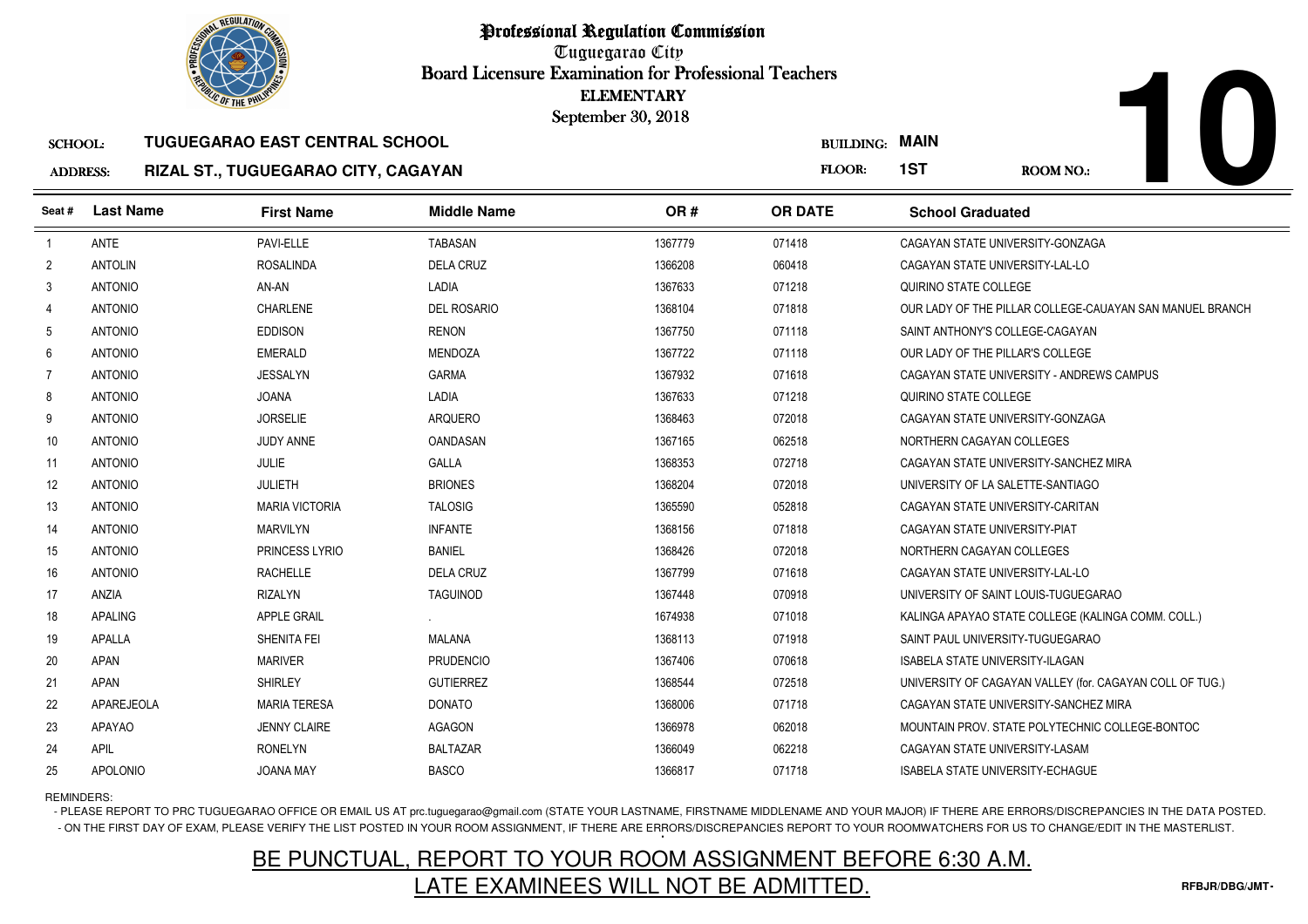

### SCHOOL:**TUGUEGARAO EAST CENTRAL SCHOOL**

### ADDRESS:**RIZAL ST., TUGUEGARAO CITY, CAGAYAN**

|                   | <b><i>OLIC OF THE PHILIP</i></b> |                                       |                    | <b>ELEMENTARY</b><br>September 30, 2018 |                  |                                                          |
|-------------------|----------------------------------|---------------------------------------|--------------------|-----------------------------------------|------------------|----------------------------------------------------------|
| <b>SCHOOL:</b>    |                                  | <b>TUGUEGARAO EAST CENTRAL SCHOOL</b> |                    |                                         | <b>BUILDING:</b> | <b>MAIN</b>                                              |
| <b>ADDRESS:</b>   |                                  | RIZAL ST., TUGUEGARAO CITY, CAGAYAN   |                    |                                         | FLOOR:           | 1ST<br><b>ROOM NO.:</b>                                  |
| Seat#             | <b>Last Name</b>                 | <b>First Name</b>                     | <b>Middle Name</b> | OR#                                     | <b>OR DATE</b>   | <b>School Graduated</b>                                  |
| $\mathbf{1}$      | APOLONIO                         | <b>MARICON</b>                        | GOROSPE            | 1367777                                 | 071418           | CAGAYAN STATE UNIVERSITY - ANDREWS CAMPUS                |
| $\overline{2}$    | APOSTOL                          | <b>AIZA</b>                           | CONAG              | 1366058                                 | 062618           | UNIVERSITY OF SAINT LOUIS-TUGUEGARAO                     |
| 3                 | <b>APOSTOL</b>                   | <b>MARITES</b>                        | PANDO              | 1366801                                 | 061418           | SAINT PAUL COLLEGE-BANTAY(ST.PAUL-VIGAN)                 |
| 4                 | APOSTOL                          | <b>NOVELYN</b>                        | <b>CUTARAN</b>     | 1367365                                 | 070518           | ISABELA STATE UNIVERSITY-CAUAYAN (for.C.POLY.COLL.)      |
| 5                 | APPEGU                           | CATHLYN                               | <b>DACANAY</b>     | 1368108                                 | 071818           | CAGAYAN STATE UNIVERSITY-SANCHEZ MIRA                    |
| 6                 | <b>APPOL</b>                     | <b>BETTY</b>                          | <b>ALINAO</b>      | 1367489                                 | 071018           | MOUNTAIN PROV. STATE POLYTECHNIC COLLEGE-BONTOC          |
| $\overline{7}$    | <b>AQUINO</b>                    | <b>ALVIN</b>                          | POQUIZ             | 1366871                                 | 071818           | QUIRINO STATE COLLEGE                                    |
| 8                 | <b>AQUINO</b>                    | DARLENE JOY                           | YADAO              | 1368033                                 | 071718           | APAYAO STATE COLLEGE-LUNA CAMPUS                         |
| 9                 | <b>AQUINO</b>                    | <b>EDELWIN</b>                        | <b>GUZMAN</b>      | 1367446                                 | 070918           | UNIVERSITY OF CAGAYAN VALLEY (for. CAGAYAN COLL OF TUG.) |
| 10                | <b>AQUINO</b>                    | LORD                                  | <b>BINAYA</b>      | 1368203                                 | 072018           | ISABELA STATE UNIVERSITY-CAUAYAN (for.C.POLY.COLL.)      |
| 11                | <b>AQUINO</b>                    | MAYLYN                                | <b>OCAMPO</b>      | 1367540                                 | 070618           | QUIRINO POLYTECHNIC COLLEGE                              |
| $12 \overline{ }$ | AQUINO                           | <b>MYRA</b>                           | <b>LUTRANIA</b>    | 1367361                                 | 070518           | ISABELA COLLEGES (for ISABELA C.F)                       |
| 13                | <b>AQUINO</b>                    | SONIA                                 | <b>LICAYYO</b>     | 1404663                                 | 071118           | EASTERN LUZON COLLEGES-BAMBANG                           |
| 14                | <b>ARAGON</b>                    | LOVELY                                |                    | 1368438                                 | 072018           | CAGAYAN STATE UNIVERSITY-LAL-LO                          |
| 15                | ARAGON                           | <b>MIA MAE</b>                        | APOSTOL            | 1406799                                 | 071918           | CAGAYAN STATE UNIVERSITY-SANCHEZ MIRA                    |
| 16                | ARBON                            | <b>JEROME</b>                         | CABALANG           | 1368332                                 | 071818           | CAGAYAN STATE UNIVERSITY-SANCHEZ MIRA                    |
| 17                | <b>ARCHETA</b>                   | <b>JESSA</b>                          | <b>MABBORANG</b>   | 1366036                                 | 061918           | LYCEUM OF TUAO                                           |
| 18                | ARELLANO                         | <b>CARL ANGELO</b>                    | <b>VILORIA</b>     | 1368160                                 | 071818           | ISABELA COLLEGES (for.ISABELA C.F)                       |
| 19                | ARELLANO                         | <b>CLIFORD ANDREW</b>                 | <b>VILORIA</b>     | 1367723                                 | 071118           | OUR LADY OF THE PILLAR'S COLLEGE                         |
| 20                | ARELLANO                         | <b>MARIA THERESA</b>                  | <b>SUMALILENG</b>  | 1368107                                 | 071818           | APAYAO STATE COLLEGE-LUNA CAMPUS                         |
| 21                | ARELLANO                         | <b>RIDDEN</b>                         | <b>IGNACIO</b>     | 1368049                                 | 071818           | CAGAYAN STATE UNIVERSITY-SANCHEZ MIRA                    |
| 22                | <b>ARENAJO</b>                   | <b>JOANNE</b>                         | <b>GELACIO</b>     | 1366352                                 | 060618           | <b>ISABELA STATE UNIVERSITY-ECHAGUE</b>                  |
| 23                | <b>ARENAS</b>                    | <b>HERSHE ANN</b>                     | CABANSAG           | 1367961                                 | 071618           | MALLIG PLAINS COLLEGES (for. W. ISABELA PC)              |
| 24                | <b>ARESTA</b>                    | ANGELICA                              | <b>ALIBIN</b>      | 1367783                                 | 071418           | CAGAYAN STATE UNIVERSITY - ANDREWS CAMPUS                |
| 25                | ARIBBAY                          | <b>JOSHUA</b>                         | <b>BULAUAN</b>     | 1368003                                 | 071718           | H. G. BAQUIRAN COLLEGE                                   |

REMINDERS:

- PLEASE REPORT TO PRC TUGUEGARAO OFFICE OR EMAIL US AT prc.tuguegarao@gmail.com (STATE YOUR LASTNAME, FIRSTNAME MIDDLENAME AND YOUR MAJOR) IF THERE ARE ERRORS/DISCREPANCIES IN THE DATA POSTED. - ON THE FIRST DAY OF EXAM, PLEASE VERIFY THE LIST POSTED IN YOUR ROOM ASSIGNMENT, IF THERE ARE ERRORS/DISCREPANCIES REPORT TO YOUR ROOMWATCHERS FOR US TO CHANGE/EDIT IN THE MASTERLIST.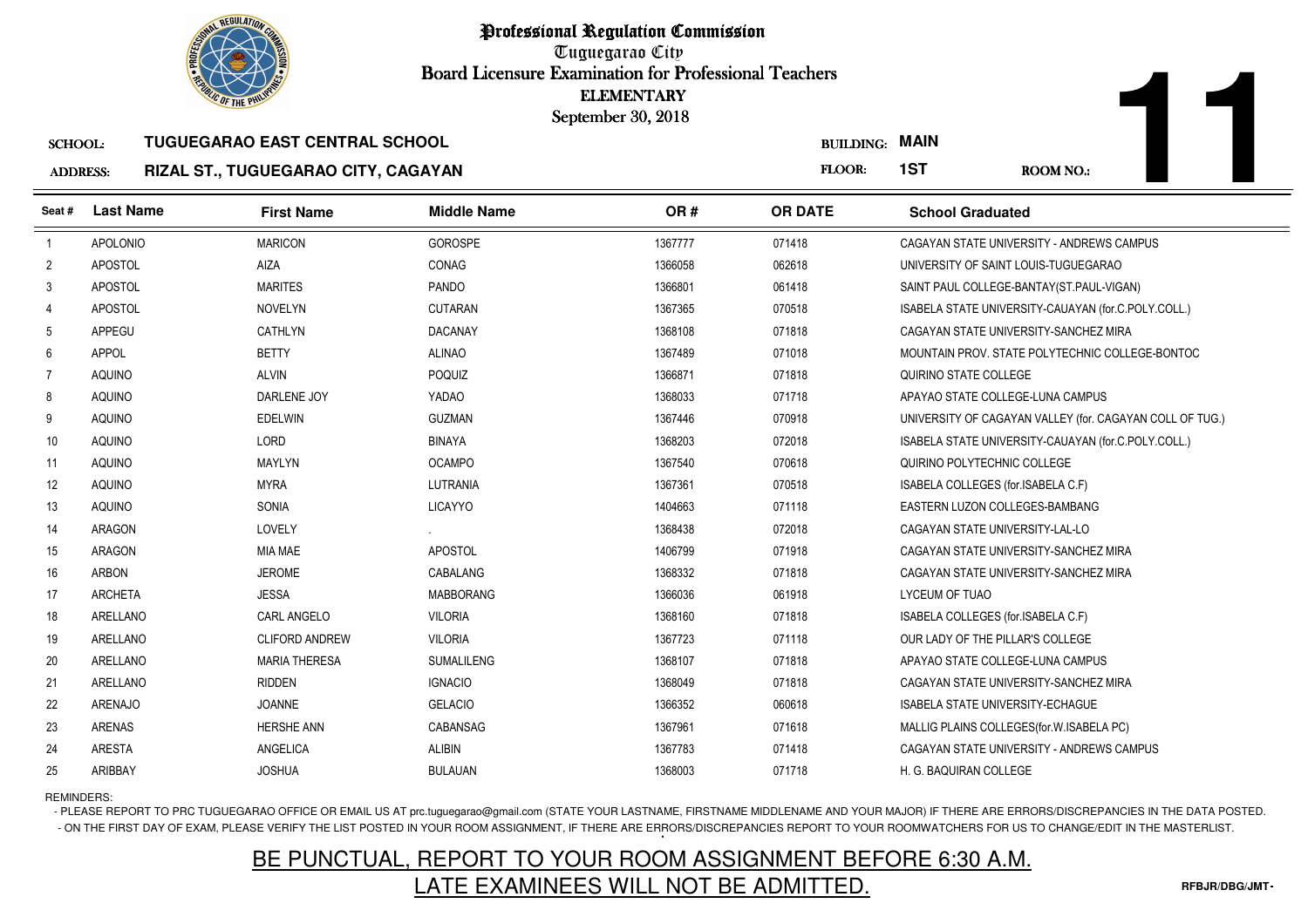

| <b>BUILDING:</b> | <b>MAIN</b> |
|------------------|-------------|
|------------------|-------------|

# SCHOOL: **TUGUEGARAO EAST CENTRAL SCHOOLRIZAL ST., TUGUEGARAO CITY, CAGAYAN**

|                                   | <b><i>OLIC OF THE PHILIP</i></b> |                                                                              |                     | <b>ELEMENTARY</b><br>September 30, 2018 |                            |                                                          |
|-----------------------------------|----------------------------------|------------------------------------------------------------------------------|---------------------|-----------------------------------------|----------------------------|----------------------------------------------------------|
| <b>SCHOOL:</b><br><b>ADDRESS:</b> |                                  | <b>TUGUEGARAO EAST CENTRAL SCHOOL</b><br>RIZAL ST., TUGUEGARAO CITY, CAGAYAN |                     |                                         | <b>BUILDING:</b><br>FLOOR: | <b>MAIN</b><br>1ST<br><b>ROOM NO.:</b>                   |
| Seat#                             | <b>Last Name</b>                 | <b>First Name</b>                                                            | <b>Middle Name</b>  | OR#                                     | <b>OR DATE</b>             | <b>School Graduated</b>                                  |
| $\overline{1}$                    | <b>ARIMAS</b>                    | <b>MARICRIS</b>                                                              | <b>ARAUAG</b>       | 1368094                                 | 071818                     | CAGAYAN STATE UNIVERSITY-SANCHEZ MIRA                    |
| $\overline{2}$                    | <b>ARIOLA</b>                    | <b>CHRISTIAN KEVIN</b>                                                       | <b>RELE</b>         | 1366894                                 | 071918                     | ISABELA STATE UNIVERSITY-CAUAYAN (for.C.POLY.COLL.)      |
| 3                                 | <b>ARIOLA</b>                    | <b>VANESSA</b>                                                               | ASIS                | 1367831                                 | 071218                     | FLORENCIO L. VARGAS COLLEGE-TUGUEGARAO                   |
| $\overline{4}$                    | <b>ARLEGUI</b>                   | <b>KAZZMIRA</b>                                                              | <b>TASANI</b>       | 1367608                                 | 071118                     | QUIRINO STATE COLLEGE                                    |
| 5                                 | ARNEDO                           | <b>JENNIFER</b>                                                              | <b>MACADANGDANG</b> | 1366898                                 | 072018                     | <b>ISABELA STATE UNIVERSITY-ECHAGUE</b>                  |
| 6                                 | <b>ARRUBIO</b>                   | PRINCESS LOVE JOY                                                            |                     | 1406807                                 | 072018                     | CAGAYAN STATE UNIVERSITY-SANCHEZ MIRA                    |
| 7                                 | <b>ARUALAN</b>                   | <b>DONALYN</b>                                                               | <b>GEPILA</b>       | 1367700                                 | 071018                     | CAGAYAN STATE UNIVERSITY-PIAT                            |
| 8                                 | <b>ARUGAY</b>                    | <b>JOANA ROSE</b>                                                            | <b>BAJARO</b>       | 1368208                                 | 072018                     | CAGAYAN STATE UNIVERSITY - ANDREWS CAMPUS                |
| 9                                 | <b>ARZADON</b>                   | <b>DIANA ROSE</b>                                                            | <b>BALINOYOS</b>    | 1367371                                 | 070518                     | UNIVERSITY OF CAGAYAN VALLEY (for. CAGAYAN COLL OF TUG.) |
| 10                                | <b>ASBOC</b>                     | AIDA                                                                         | <b>BIAO</b>         | 6648540                                 | 061118                     | SAINT LOUIS COLLEGE OF BULANAO                           |
| 11                                | <b>ASCADO</b>                    | MAY JOY                                                                      | <b>RAMIREZ</b>      | 1368445                                 | 072018                     | NORTHERN CAGAYAN COLLEGES                                |
| 12                                | <b>ASIDO</b>                     | <b>ABIGAIL</b>                                                               | <b>MENDOZA</b>      | 1368077                                 | 071818                     | ISABELA STATE UNIVERSITY-CABAGAN                         |
| 13                                | <b>ASISTORES</b>                 | <b>WILMA</b>                                                                 | <b>BALORAN</b>      | 1367953                                 | 071618                     | FLORENCIO L. VARGAS COLLEGE-TUGUEGARAO                   |
| 14                                | <b>ASPERELA</b>                  | <b>JOYCE</b>                                                                 | PADILLA             | 1367910                                 | 071618                     | APAYAO STATE COLLEGE-CONNER                              |
| 15                                | <b>ASPIRAS</b>                   | <b>JOANNA ANNAISE</b>                                                        | CALLANGAN           | 1367776                                 | 071418                     | CAGAYAN STATE UNIVERSITY - ANDREWS CAMPUS                |
| 16                                | <b>ASUNCION</b>                  | <b>MHAY</b>                                                                  | <b>PASION</b>       | 1367465                                 | 070918                     | CAGAYAN STATE UNIVERSITY-CARITAN                         |
| 17                                | <b>ASUNCION</b>                  | <b>MIZEL RAVEN</b>                                                           | <b>AGPALO</b>       | 1367340                                 | 070418                     |                                                          |
| 18                                | <b>ASUNCION</b>                  | YVONNE                                                                       | <b>BALLAD</b>       | 1366841                                 | 071718                     | NORTHEASTERN COLLEGE                                     |
| 19                                | ATABAY                           | <b>KRIESTIMARY</b>                                                           | <b>PADUA</b>        | 1368155                                 | 071818                     | CAGAYAN STATE UNIVERSITY-PIAT                            |
| 20                                | <b>ATARA</b>                     | <b>MARIANN</b>                                                               | <b>BARANGAN</b>     | 1366786                                 | 070318                     | NORTHEASTERN COLLEGE                                     |
| 21                                | <b>ATCHUELA</b>                  | JANNELLE                                                                     | CABACUNGAN          | 1366811                                 | 071618                     | PHILIPPINE NORMAL UNIVERSITY-ISABELA                     |
| 22                                | <b>ATENYAO</b>                   | <b>JAMAILA</b>                                                               | PACGAD              | 1404663                                 | 071118                     | EASTERN LUZON COLLEGES-BAMBANG                           |
| 23                                | <b>ATIAGAN</b>                   | <b>MARY JANE</b>                                                             | CORPUZ              | 1367534                                 | 070618                     | NUEVA VIZCAYA STATE UNIVERSITY (NVSIT)-BAYOMBONG         |
| 24                                | ATIENZA                          | ROSA ANA                                                                     | CABALONGA           | 1368440                                 | 072018                     | SAINT FERDINAND COLLEGE-ILAGAN                           |
| 25                                | ATIENZA                          | SARABETH                                                                     | CASTRONUEVO         | 1368111                                 | 071818                     | SAINT FERDINAND COLLEGE-CABAGAN                          |

REMINDERS:

- PLEASE REPORT TO PRC TUGUEGARAO OFFICE OR EMAIL US AT prc.tuguegarao@gmail.com (STATE YOUR LASTNAME, FIRSTNAME MIDDLENAME AND YOUR MAJOR) IF THERE ARE ERRORS/DISCREPANCIES IN THE DATA POSTED. - ON THE FIRST DAY OF EXAM, PLEASE VERIFY THE LIST POSTED IN YOUR ROOM ASSIGNMENT, IF THERE ARE ERRORS/DISCREPANCIES REPORT TO YOUR ROOMWATCHERS FOR US TO CHANGE/EDIT IN THE MASTERLIST.

# BE PUNCTUAL, REPORT TO YOUR ROOM ASSIGNMENT BEFORE 6:30 A.M.LATE EXAMINEES WILL NOT BE ADMITTED.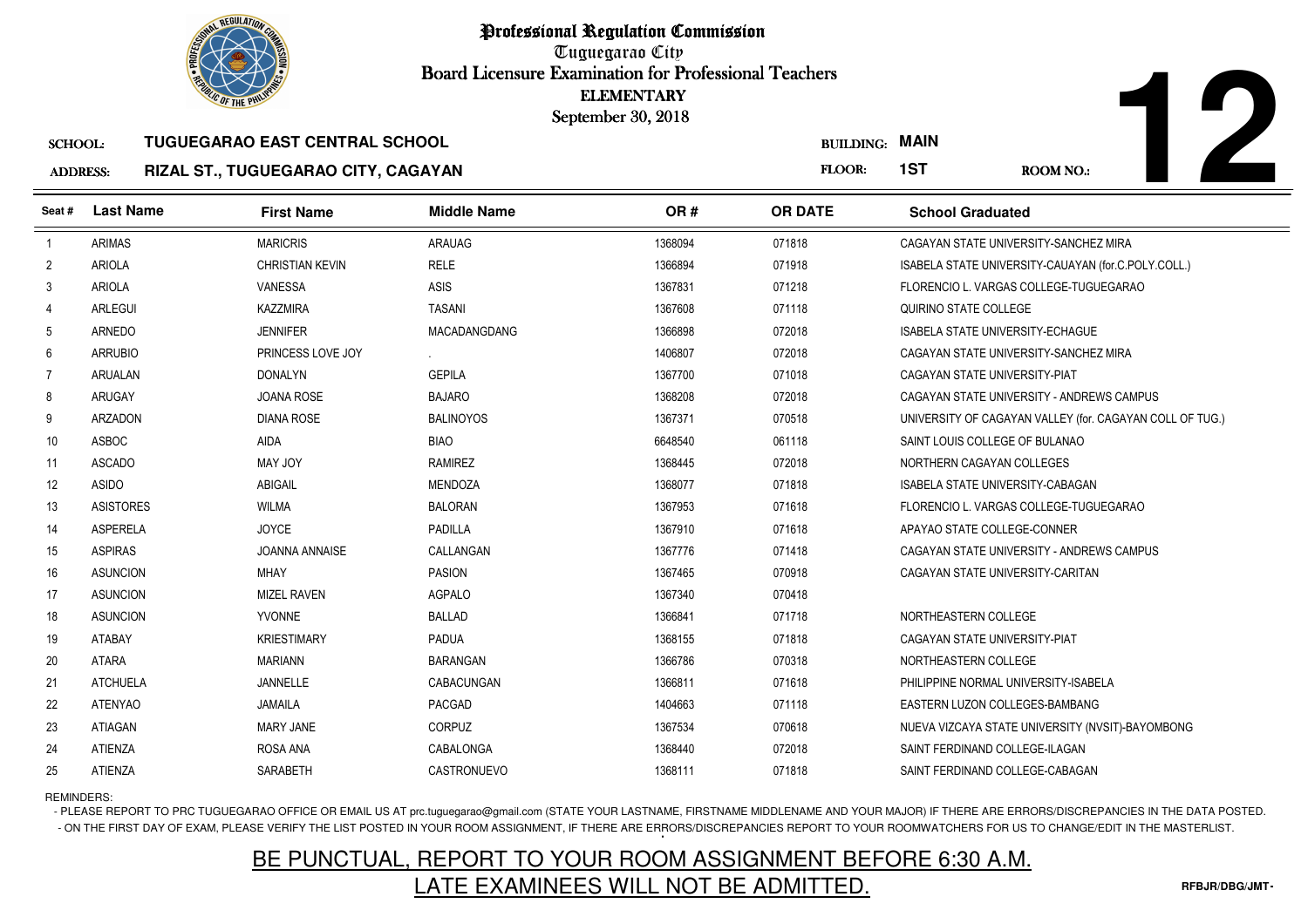

# **13**

### SCHOOL:**TUGUEGARAO EAST CENTRAL SCHOOL**

### ADDRESS:**RIZAL ST., TUGUEGARAO CITY, CAGAYAN**

|                 | <b>OLIC OF THE PHILIP</b> |                                       |                    | <b>ELEMENTARY</b><br>September 30, 2018 |                       |                         |                                                          |
|-----------------|---------------------------|---------------------------------------|--------------------|-----------------------------------------|-----------------------|-------------------------|----------------------------------------------------------|
| <b>SCHOOL:</b>  |                           | <b>TUGUEGARAO EAST CENTRAL SCHOOL</b> |                    |                                         | <b>BUILDING: MAIN</b> |                         |                                                          |
| <b>ADDRESS:</b> |                           | RIZAL ST., TUGUEGARAO CITY, CAGAYAN   |                    |                                         | FLOOR:                | 1ST                     | ROOM NO.:                                                |
| Seat #          | <b>Last Name</b>          | <b>First Name</b>                     | <b>Middle Name</b> | OR#                                     | <b>OR DATE</b>        | <b>School Graduated</b> |                                                          |
| $\overline{1}$  | <b>ATTONG</b>             | <b>NESTLYBETH</b>                     | <b>RULONA</b>      | 1367100                                 | 062018                |                         | SAINT LOUIS COLLEGE OF BULANAO                           |
| $\overline{c}$  | <b>AUSTRIA</b>            | AMY                                   | CABANILLA          | 1367105                                 | 062218                |                         | SAINT FERDINAND COLLEGE-ILAGAN                           |
| 3               | AVELINO                   | <b>JUVELYN</b>                        | <b>OBIAR</b>       | 1367168                                 | 062518                |                         | KALINGA APAYAO STATE COLLEGE (KALINGA COMM. COLL.)       |
| 4               | <b>AWICA</b>              | <b>FREDA</b>                          | WALAY              | 1367447                                 | 070918                |                         | SAINT LOUIS COLLEGE OF BULANAO                           |
| 5               | <b>AYANGAO</b>            | <b>JOEVAL</b>                         | MANALTAG           | 1366983                                 | 062018                | PLT COLLEGE, INC        |                                                          |
| 6               | <b>AYDINAN</b>            | <b>MONALIZA</b>                       | <b>PALINGIT</b>    | 1367685                                 | 071318                |                         | IFUGAO STATE COLLEGE OF AGRICULTURE & FORESTRY-LAGAWE    |
| $\overline{7}$  | <b>AYROSO</b>             | <b>EDWARD</b>                         | CANO               | 1300000                                 | 071818                |                         | CAGAYAN STATE UNIVERSITY-SANCHEZ MIRA                    |
| 8               | <b>AZUCENA</b>            | <b>EDDIELYN</b>                       | <b>AGRIPO</b>      | 1367443                                 | 070918                |                         | BUKIDNON STATE COLLEGE-MALAYBALAY                        |
| 9               | <b>AZURIN</b>             | <b>MARIELLE</b>                       | <b>GARCIA</b>      | 1367709                                 | 071018                |                         | CAGAYAN STATE UNIVERSITY-LASAM                           |
| 10              | <b>BAATAN</b>             | <b>LEA</b>                            | <b>LAMSIS</b>      | 1375906                                 | 061418                |                         | EASTERN LUZON COLLEGES-BAMBANG                           |
| 11              | <b>BAAWA</b>              | PRECIOUS JOY                          | <b>MALICA</b>      | 1367259                                 | 070218                |                         | UNIVERSITY OF CAGAYAN VALLEY (for. CAGAYAN COLL OF TUG.) |
| 12              | <b>BABALAN</b>            | <b>EMELIN</b>                         | <b>BULAWIT</b>     | 1366985                                 | 062018                |                         | KALINGA APAYAO STATE COLLEGE (KALINGA COMM. COLL.)       |
| 13              | <b>BABARAN</b>            | ANGEL                                 | AGAS               | 1367088                                 | 062818                |                         | ISABELA STATE UNIVERSITY-CAUAYAN (for C.POLY.COLL.)      |
| 14              | <b>BABARAN</b>            | <b>CRISANTA</b>                       | SAQUING            | 1368408                                 | 071918                |                         | SAINT PAUL UNIVERSITY-TUGUEGARAO                         |
| 15              | <b>BABARAN</b>            | <b>CRISTY JOY</b>                     | <b>BILAG</b>       | 1367354                                 | 070518                |                         | CAGAYAN STATE UNIVERSITY-GONZAGA                         |
| 16              | <b>BABARAN</b>            | <b>DOLLY</b>                          | UY                 | 1368405                                 | 071918                |                         | UNIVERSITY OF CAGAYAN VALLEY (for. CAGAYAN COLL OF TUG.) |
| 17              | <b>BABARAN</b>            | <b>JENIFER</b>                        | CONSTANTINO        | 1366063                                 | 062618                |                         | <b>ISABELA STATE UNIVERSITY-ILAGAN</b>                   |
| 18              | <b>BABARAN</b>            | MAGDALENA                             | <b>AGSUNOD</b>     | 1367205                                 | 062818                |                         | OUR LADY OF THE PILLAR'S COLLEGE                         |
| 19              | <b>BABARAN</b>            | <b>MANILYN</b>                        | <b>BANAN</b>       | 1365591                                 | 052918                |                         | SAINT PAUL UNIVERSITY-TUGUEGARAO                         |
| 20              | <b>BABARAN</b>            | <b>MARGARITA</b>                      | <b>BANCUD</b>      | 1368471                                 | 072018                |                         | UNIVERSITY OF SAINT LOUIS-TUGUEGARAO                     |
| 21              | <b>BABARAN</b>            | <b>SHERIL</b>                         | <b>ALLAM</b>       | 1368114                                 | 071918                |                         | SAINT PAUL UNIVERSITY-TUGUEGARAO                         |
| 22              | <b>BACANI</b>             | ANGELICA                              | <b>DELA ROSA</b>   | 1367847                                 | 071218                |                         | ISABELA STATE UNIVERSITY-CABAGAN                         |
| 23              | <b>BACANI</b>             | <b>CRISTINA</b>                       | <b>BAGUNU</b>      | 1368199                                 | 071918                |                         | <b>ISABELA STATE UNIVERSITY-CABAGAN</b>                  |
| 24              | <b>BACANI</b>             | <b>JOHN PAUL</b>                      | <b>MALLILLIN</b>   | 1367861                                 | 071318                |                         | ISABELA STATE UNIVERSITY-CABAGAN                         |
| 25              | <b>BACANI</b>             | <b>JULIETA</b>                        | <b>TALANA</b>      | 1368461                                 | 072018                |                         | ISABELA STATE UNIVERSITY-ILAGAN                          |

# REMINDERS:

- PLEASE REPORT TO PRC TUGUEGARAO OFFICE OR EMAIL US AT prc.tuguegarao@gmail.com (STATE YOUR LASTNAME, FIRSTNAME MIDDLENAME AND YOUR MAJOR) IF THERE ARE ERRORS/DISCREPANCIES IN THE DATA POSTED. - ON THE FIRST DAY OF EXAM, PLEASE VERIFY THE LIST POSTED IN YOUR ROOM ASSIGNMENT, IF THERE ARE ERRORS/DISCREPANCIES REPORT TO YOUR ROOMWATCHERS FOR US TO CHANGE/EDIT IN THE MASTERLIST.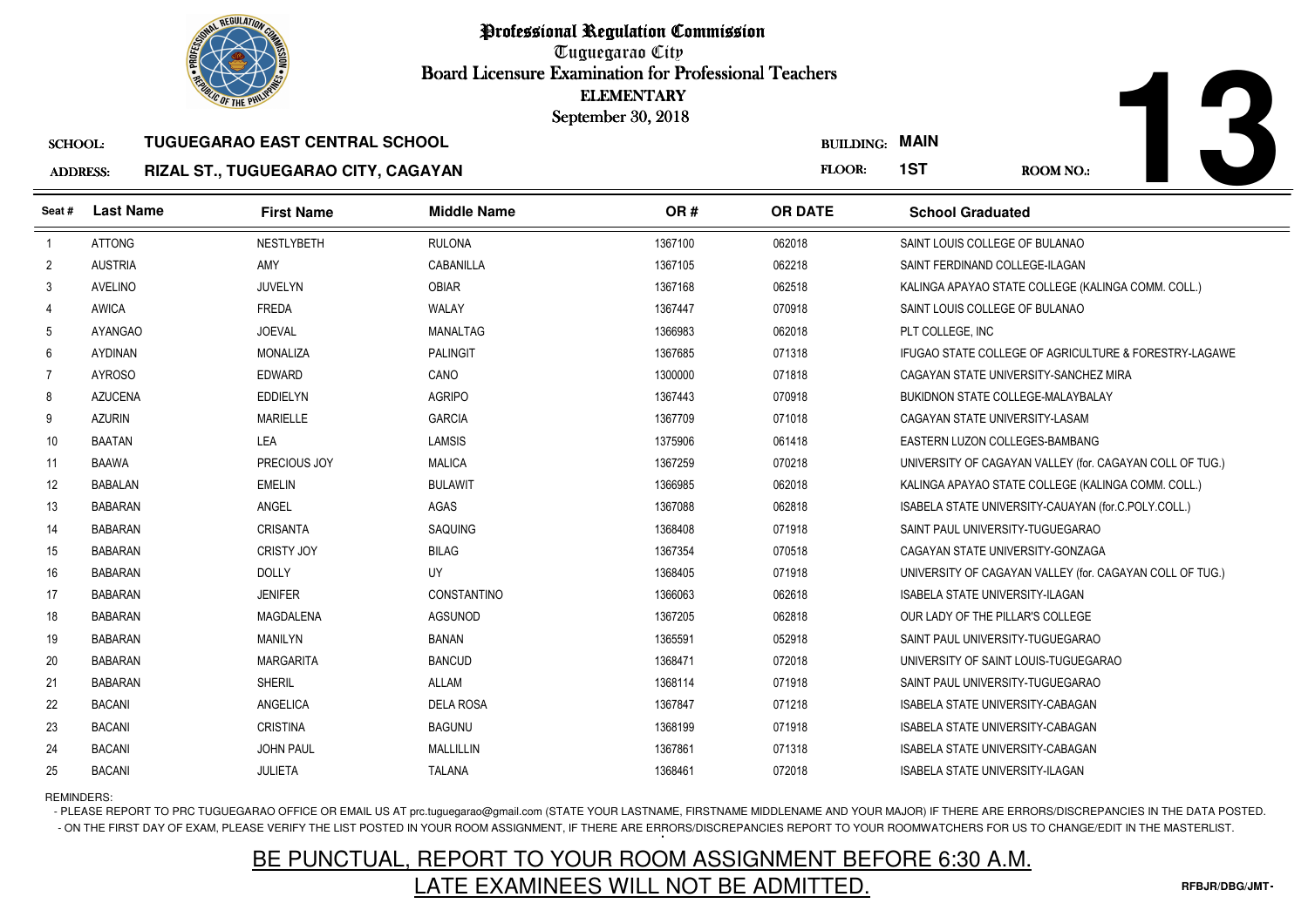

# SCHOOL:**TUGUEGARAO EAST CENTRAL SCHOOL**

### ADDRESS:**RIZAL ST., TUGUEGARAO CITY, CAGAYAN**

|                 | <b><i>OLIC OF THE PHILIP</i></b> |                                       |                    | <b>ELEMENTARY</b><br>September 30, 2018 |                  |                                                          |  |
|-----------------|----------------------------------|---------------------------------------|--------------------|-----------------------------------------|------------------|----------------------------------------------------------|--|
| <b>SCHOOL:</b>  |                                  | <b>TUGUEGARAO EAST CENTRAL SCHOOL</b> |                    |                                         | <b>BUILDING:</b> | <b>MAIN</b>                                              |  |
| <b>ADDRESS:</b> |                                  | RIZAL ST., TUGUEGARAO CITY, CAGAYAN   |                    |                                         | FLOOR:           | 1ST<br><b>ROOM NO.:</b>                                  |  |
| Seat#           | <b>Last Name</b>                 | <b>First Name</b>                     | <b>Middle Name</b> | OR#                                     | <b>OR DATE</b>   | <b>School Graduated</b>                                  |  |
| $\overline{1}$  | <b>BACANI</b>                    | <b>MERYGEN</b>                        | <b>MOJICO</b>      | 1366520                                 | 061318           | NORTHEASTERN COLLEGE                                     |  |
| $\overline{2}$  | <b>BACCAY</b>                    | <b>JOANNA MARIE</b>                   | <b>ADOLFO</b>      | 1366018                                 | 061818           | PHILIPPINE NORMAL UNIVERSITY-ISABELA                     |  |
| 3               | <b>BACCAY</b>                    | <b>KARLA MIA</b>                      | <b>CABILAR</b>     | 1367566                                 | 070918           | ISABELA STATE UNIVERSITY-ECHAGUE                         |  |
| 4               | <b>BACCOY</b>                    | <b>BEA</b>                            | <b>PACLAY</b>      | 1367325                                 | 070418           | MOUNTAIN PROV. STATE POLYTECHNIC COLLEGE-TADIAN          |  |
| 5               | <b>BACLAGAN</b>                  | <b>GENESIS</b>                        | AYUDAN             | 1368000                                 | 071718           | CAGAYAN STATE UNIVERSITY - ANDREWS CAMPUS                |  |
| 6               | <b>BACUD</b>                     | <b>EVANGELINA</b>                     | <b>MADRIA</b>      | 1367975                                 | 071718           | ISABELA STATE UNIVERSITY-CABAGAN                         |  |
| $\overline{7}$  | <b>BACUD</b>                     | <b>MARCELINA</b>                      | <b>LAGUNDI</b>     | 1367276                                 | 070318           | CAGAYAN STATE UNIVERSITY - ANDREWS CAMPUS                |  |
| 8               | <b>BACULI</b>                    | <b>EVELYN</b>                         | SABAL              | 1366916                                 | 061418           | FLORENCIO L. VARGAS COLLEGE-TUGUEGARAO                   |  |
| 9               | <b>BADAGUAS</b>                  | <b>IMELDA</b>                         | <b>BARBADO</b>     | 1367668                                 | 071318           | FUNDAMENTAL BAPTIST COLLEGE FOR ASIANS                   |  |
| 10              | <b>BADDUNGON</b>                 | <b>MARILYN</b>                        | <b>TATTAO</b>      | 1366536                                 | 061318           | ISABELA STATE UNIVERSITY-CAUAYAN (for.C.POLY.COLL.)      |  |
| 11              | <b>BADERI</b>                    | LAILANIE                              | MANGALAS           | 1366644                                 | 061318           | UNIVERSITY OF CAGAYAN VALLEY (for. CAGAYAN COLL OF TUG.) |  |
| 12              | <b>BADIRE</b>                    | <b>JENIFER</b>                        | <b>ORDINARIO</b>   | 1366653                                 | 061318           | <b>ISABELA STATE UNIVERSITY-PALANAN</b>                  |  |
| 13              | <b>BADUYOT</b>                   | <b>CHARITY</b>                        | <b>DAGUYAM</b>     | 1368442                                 | 072018           | APAYAO STATE COLLEGE-CONNER                              |  |
| 14              | BAG-AY                           | AMELITA                               | <b>PALAT</b>       | 1669786                                 | 062018           | MOUNTAIN PROV. STATE POLYTECHNIC COLLEGE-BONTOC          |  |
| 15              | <b>BAGCAL</b>                    | <b>LORIEDHEL</b>                      | <b>SENICA</b>      | 1367615                                 | 071118           | ISABELA STATE UNIVERSITY-CAUAYAN (for.C.POLY.COLL.)      |  |
| 16              | <b>BAGGAY</b>                    | KATLYNE                               | <b>SUPIL</b>       | 1365511                                 | 061918           | CAGAYAN STATE UNIVERSITY-SANCHEZ MIRA                    |  |
| 17              | <b>BAGGAYAN</b>                  | <b>BRYAN PAUL</b>                     | <b>BIRUNG</b>      | 1367775                                 | 071418           | CAGAYAN STATE UNIVERSITY - ANDREWS CAMPUS                |  |
| 18              | <b>BAGGAYAN</b>                  | LEA                                   | PARALLAG           | 1367783                                 | 071418           | CAGAYAN STATE UNIVERSITY - ANDREWS CAMPUS                |  |
| 19              | <b>BAGNI</b>                     | <b>CIONIBLE</b>                       | WANAWAN            | 1366993                                 | 062018           | SAINT LOUIS COLLEGE OF BULANAO                           |  |
| 20              | <b>BAGUNU</b>                    | <b>JOCELYN</b>                        | MADDARA            | 1367752                                 | 071118           | ISABELA STATE UNIVERSITY-CABAGAN                         |  |
| 21              | <b>BAGWAN</b>                    | <b>CLAUDIA</b>                        | GAYBAN             | 1367096                                 | 062818           | KALINGA APAYAO STATE COLLEGE (KALINGA COMM. COLL.)       |  |
| 22              | <b>BALABBO</b>                   | <b>HERBERT</b>                        | MENDOZA            | 1367958                                 | 071618           | ISABELA STATE UNIVERSITY-CABAGAN                         |  |
| 23              | <b>BALABBO</b>                   | <b>MARICON</b>                        | LACAR              | 1367867                                 | 071318           | ISABELA STATE UNIVERSITY-CABAGAN                         |  |
| 24              | <b>BALACAY</b>                   | <b>JEANE</b>                          | <b>GUIMPATAN</b>   | 1367516                                 | 070518           | NUEVA VIZCAYA STATE UNIVERSITY (NVPC)-BAMBANG            |  |
| 25              | <b>BALAG</b>                     | <b>JAYSON</b>                         | <b>BAUTISTA</b>    | 1367988                                 | 071618           | ISABELA STATE UNIVERSITY-CABAGAN                         |  |

# REMINDERS:

- PLEASE REPORT TO PRC TUGUEGARAO OFFICE OR EMAIL US AT prc.tuguegarao@gmail.com (STATE YOUR LASTNAME, FIRSTNAME MIDDLENAME AND YOUR MAJOR) IF THERE ARE ERRORS/DISCREPANCIES IN THE DATA POSTED. - ON THE FIRST DAY OF EXAM, PLEASE VERIFY THE LIST POSTED IN YOUR ROOM ASSIGNMENT, IF THERE ARE ERRORS/DISCREPANCIES REPORT TO YOUR ROOMWATCHERS FOR US TO CHANGE/EDIT IN THE MASTERLIST.

# BE PUNCTUAL, REPORT TO YOUR ROOM ASSIGNMENT BEFORE 6:30 A.M.LATE EXAMINEES WILL NOT BE ADMITTED.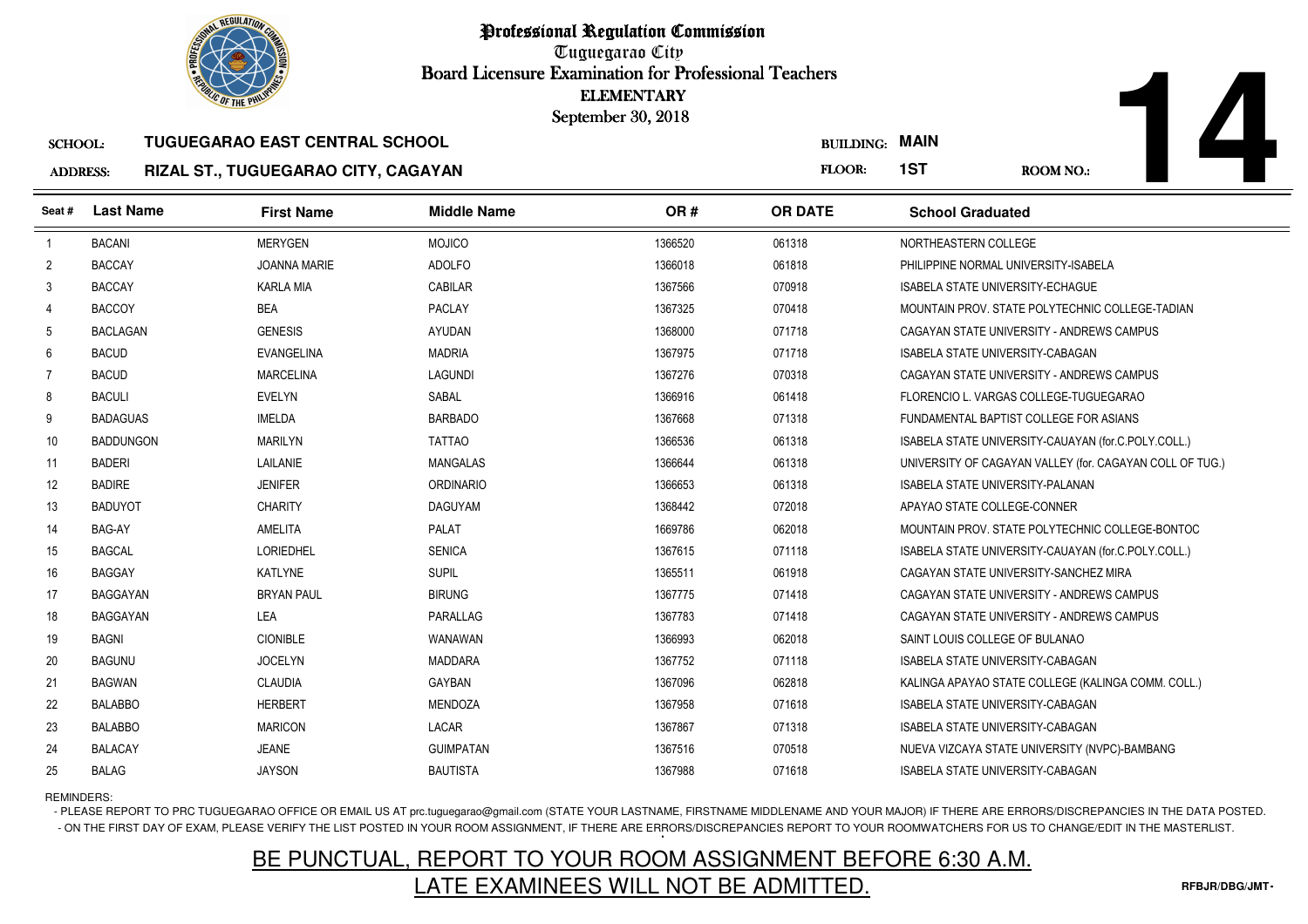

| n n n a a |  |
|-----------|--|

### SCHOOL:**TUGUEGARAO EAST CENTRAL SCHOOL**

### ADDRESS:**RIZAL ST., TUGUEGARAO CITY, CAGAYAN**

|                 |                  |                                       |                    | <b>ELEMENTARY</b><br>September 30, 2018 |                  |                                                          |
|-----------------|------------------|---------------------------------------|--------------------|-----------------------------------------|------------------|----------------------------------------------------------|
| <b>SCHOOL:</b>  |                  | <b>TUGUEGARAO EAST CENTRAL SCHOOL</b> |                    |                                         | <b>BUILDING:</b> | <b>MAIN</b>                                              |
| <b>ADDRESS:</b> |                  | RIZAL ST., TUGUEGARAO CITY, CAGAYAN   |                    |                                         | FLOOR:           | 1ST<br><b>ROOM NO.:</b>                                  |
| Seat #          | <b>Last Name</b> | <b>First Name</b>                     | <b>Middle Name</b> | OR#                                     | <b>OR DATE</b>   | <b>School Graduated</b>                                  |
| $\overline{1}$  | <b>BALANGGAO</b> | <b>JEZA</b>                           | <b>EWOS</b>        | 1366979                                 | 062018           | SAINT LOUIS COLLEGE OF BULANAO                           |
| 2               | <b>BALANI</b>    | <b>MICHELLE</b>                       | <b>BENCAN</b>      | 1366616                                 | 061118           | UNIVERSITY OF CAGAYAN VALLEY (for. CAGAYAN COLL OF TUG.) |
| 3               | <b>BALAO</b>     | <b>ENIABELE</b>                       | SABADO             | 1368107                                 | 071818           | APAYAO STATE COLLEGE-LUNA CAMPUS                         |
| 4               | <b>BALAO</b>     | <b>MA, ROBELLA MONICA</b>             | <b>UDASCO</b>      | 1367396                                 | 070618           | <b>LYCEUM OF APARRI</b>                                  |
| 5               | <b>BALAO-AS</b>  | THERES JOY                            | CASIRAYAN          | 1367849                                 | 071218           | CAGAYAN STATE UNIVERSITY-PIAT                            |
| 6               | <b>BALAQUI</b>   | <b>JANINA LEI</b>                     | ANDAM              | 1367778                                 | 071418           | CAGAYAN STATE UNIVERSITY - ANDREWS CAMPUS                |
| 7               | <b>BALAWAG</b>   | <b>HERSHEY MAE</b>                    | <b>CLAUDIO</b>     | 1368168                                 | 071918           | APAYAO STATE COLLEGE-CONNER                              |
| 8               | <b>BALAWAN</b>   | <b>LANIE</b>                          | <b>BULAAY</b>      | 1366989                                 | 062018           | UNIVERSITY OF CAGAYAN VALLEY (for. CAGAYAN COLL OF TUG.) |
| 9               | <b>BALBIDO</b>   | <b>BETH</b>                           | VILLANUEVA         | 1368435                                 | 072018           | SAINT JOSEPH COLLEGE-CAGAYAN                             |
| 10              | <b>BALBIN</b>    | <b>CAREN</b>                          | <b>RINION</b>      | 1366897                                 | 071918           | ISABELA STATE UNIVERSITY-CAUAYAN (for.C.POLY.COLL.)      |
| 11              | <b>BALBOA</b>    | <b>ROSE ANN</b>                       | MIRANDA            | 1368207                                 | 072018           | PHILIPPINE NORMAL UNIVERSITY-ISABELA                     |
| 12              | <b>BALBUENA</b>  | <b>FLORIE</b>                         | <b>ARESTA</b>      | 1366008                                 | 053118           | <b>IGNATIAN COLLEGE</b>                                  |
| 13              | <b>BALBUENA</b>  | <b>MARIE CLAIRE</b>                   | CABILDO            | 1367787                                 | 071418           | CAGAYAN STATE UNIVERSITY - ANDREWS CAMPUS                |
| 14              | <b>BALCITA</b>   | CARLOS JR                             | VILLANUEVA         | 1366868                                 | 071818           | ISABELA STATE UNIVERSITY-PALANAN                         |
| 15              | <b>BALDIRAY</b>  | STEPHEN JOHN                          | <b>BUMANGLAG</b>   | 1368473                                 | 072318           | SAINT JOSEPH COLLEGE-CAGAYAN                             |
| 16              | <b>BALICNOG</b>  | <b>JENNILYN</b>                       | AMAYAD             | 1368212                                 | 072018           | IFUGAO STATE COLLEGE OF AGRICULTURE & FORESTRY-POTIA     |
| 17              | <b>BALIGOD</b>   | <b>CRISTY SHAIN</b>                   | <b>TELAR</b>       | 1367778                                 | 071418           | CAGAYAN STATE UNIVERSITY - ANDREWS CAMPUS                |
| 18              | <b>BALIGOD</b>   | <b>JUBIE</b>                          | SALIDA             | 1367054                                 | 062118           | SAINT LOUIS COLLEGE OF BULANAO                           |
| 19              | <b>BALINGUE</b>  | <b>NELSON</b>                         | CONDE              | 1367639                                 | 071218           | ISABELA STATE UNIVERSITY-ECHAGUE                         |
| 20              | <b>BALINNANG</b> | <b>JEANIE MAE</b>                     | <b>OMOTOY</b>      | 1367386                                 | 070618           | CAGAYAN STATE UNIVERSITY-GONZAGA                         |
| 21              | <b>BALINOYOS</b> | <b>REYMOND</b>                        | <b>AZUCENA</b>     | 1367914                                 | 071618           | CAGAYAN STATE UNIVERSITY-CARITAN                         |
| 22              | <b>BALIUAG</b>   | <b>BEVERLY</b>                        | <b>DICIANO</b>     | 1368194                                 | 071918           | CAGAYAN STATE UNIVERSITY - ANDREWS CAMPUS                |
| 23              | <b>BALIUAG</b>   | <b>DIANA ROSE</b>                     | <b>BAQUIRAN</b>    | 1368128                                 | 072718           | CAGAYAN STATE UNIVERSITY-PIAT                            |
| 24              | <b>BALIUAG</b>   | <b>HANNA MAE</b>                      | STO. TOMAS         | 1368562                                 | 072618           | CAGAYAN STATE UNIVERSITY-PIAT                            |
| 25              | <b>BALLENA</b>   | <b>EVELYN</b>                         | <b>MANUEL</b>      | 1368431                                 | 072018           | SAINT JOSEPH COLLEGE-CAGAYAN                             |

# REMINDERS:

- PLEASE REPORT TO PRC TUGUEGARAO OFFICE OR EMAIL US AT prc.tuguegarao@gmail.com (STATE YOUR LASTNAME, FIRSTNAME MIDDLENAME AND YOUR MAJOR) IF THERE ARE ERRORS/DISCREPANCIES IN THE DATA POSTED. - ON THE FIRST DAY OF EXAM, PLEASE VERIFY THE LIST POSTED IN YOUR ROOM ASSIGNMENT, IF THERE ARE ERRORS/DISCREPANCIES REPORT TO YOUR ROOMWATCHERS FOR US TO CHANGE/EDIT IN THE MASTERLIST.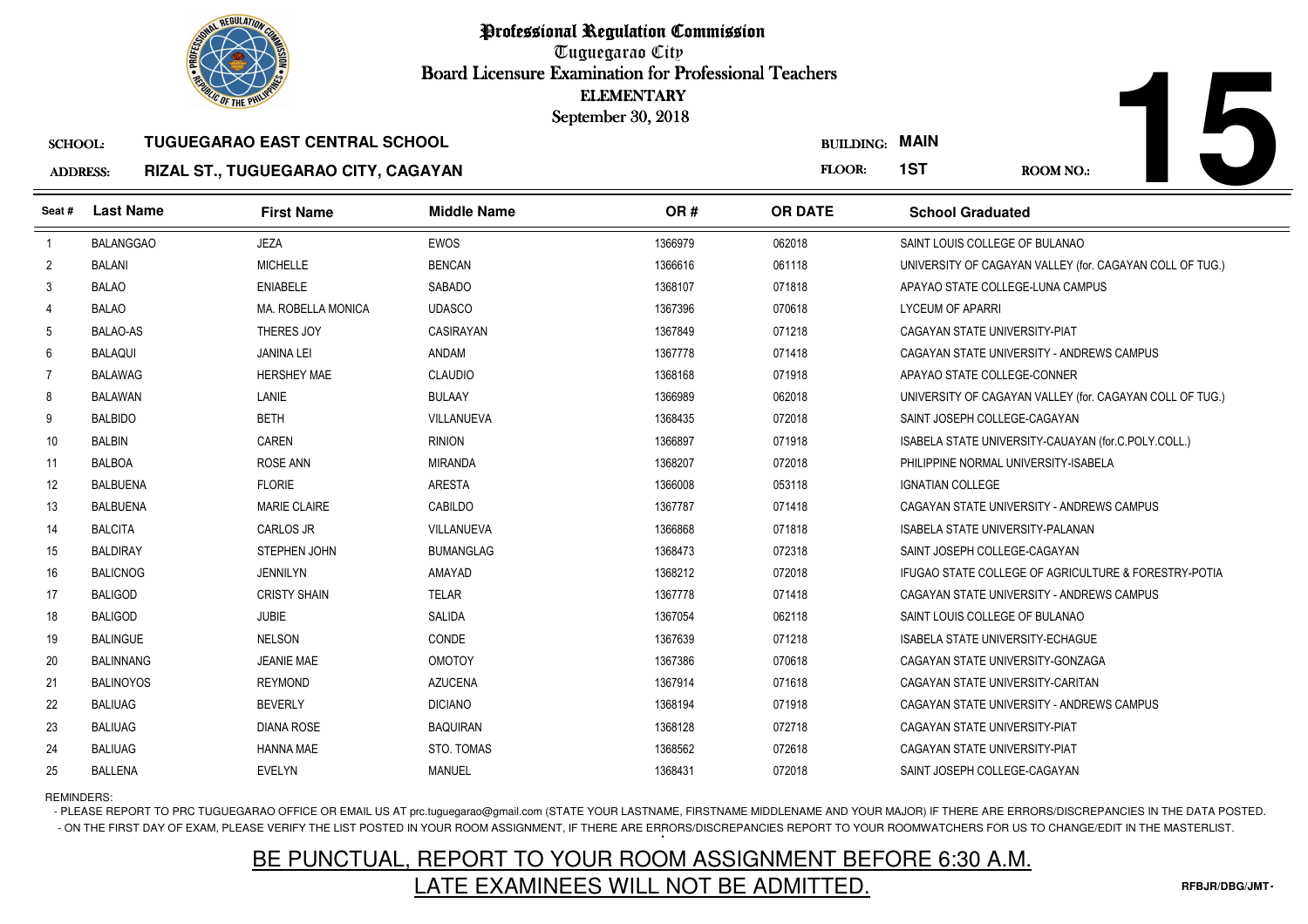

## SCHOOL:**TUGUEGARAO EAST CENTRAL SCHOOL**

### ADDRESS:**RIZAL ST., TUGUEGARAO CITY, CAGAYAN**

**16**

|                    | <b><i>OLIC OF THE PHILIP</i></b>  |                    | <b>ELEMENTARY</b><br>September 30, 2018                                      |                       |                                                          |
|--------------------|-----------------------------------|--------------------|------------------------------------------------------------------------------|-----------------------|----------------------------------------------------------|
|                    |                                   |                    |                                                                              | <b>BUILDING: MAIN</b> |                                                          |
|                    |                                   |                    |                                                                              | FLOOR:                | 1ST<br><b>ROOM NO.:</b>                                  |
| <b>Last Name</b>   | <b>First Name</b>                 | <b>Middle Name</b> | OR#                                                                          | <b>OR DATE</b>        | <b>School Graduated</b>                                  |
| <b>BALLESTEROS</b> | <b>CAROL CARREN</b>               | <b>MENDOZA</b>     | 1366869                                                                      | 071818                | QUIRINO POLYTECHNIC COLLEGE                              |
| <b>BALLINAN</b>    | <b>MARICEL</b>                    | <b>BAYANI</b>      | 1368414                                                                      | 071918                | CAGAYAN STATE UNIVERSITY-SANCHEZ MIRA                    |
| <b>BALMACEDA</b>   | VANEZA JOY                        | <b>GALLARDO</b>    | 1368092                                                                      | 071818                | CAGAYAN STATE UNIVERSITY-SANCHEZ MIRA                    |
| <b>BALMORES</b>    | AVY GEL                           | <b>OBRA</b>        | 1366774                                                                      | 070218                | PLT COLLEGE, INC                                         |
| <b>BALMORES</b>    | <b>ROWELYN</b>                    |                    | 1367710                                                                      | 071018                | CAGAYAN STATE UNIVERSITY-LASAM                           |
| <b>BALNAO</b>      | <b>BELINDA</b>                    | <b>LAGUICAO</b>    | 1366997                                                                      | 062018                | SAINT LOUIS COLLEGE OF BULANAO                           |
| <b>BALNAO</b>      | <b>JENNIFER</b>                   | <b>DONGGAYAO</b>   | 1368048                                                                      | 071818                | KALINGA APAYAO STATE COLLEGE (KALINGA COMM. COLL.)       |
| <b>BALOALOA</b>    | <b>ROSHEL</b>                     | <b>COLUMNA</b>     | 1368359                                                                      | 072718                | CAGAYAN STATE UNIVERSITY - ANDREWS CAMPUS                |
| <b>BALONES</b>     | JAY-AR                            | <b>MENDOZA</b>     | 1366750                                                                      | 062918                | ISABELA STATE UNIVERSITY-ECHAGUE                         |
| <b>BALTERO</b>     | <b>MYRA</b>                       | PACCALAGAN         | 1367018                                                                      | 062018                | LYCEUM OF TUAO                                           |
| <b>BALUBAL</b>     | <b>FLORENCE</b>                   | SIBAL              | 1368038                                                                      | 071818                | CAGAYAN STATE UNIVERSITY - ANDREWS CAMPUS                |
| <b>BALUBAL</b>     | <b>MARY ANN</b>                   | MALLILLIN          | 1367779                                                                      | 071418                | CAGAYAN STATE UNIVERSITY - ANDREWS CAMPUS                |
| <b>BALUBAR</b>     | <b>VILMA</b>                      | <b>BERSAMIN</b>    | 1368442                                                                      | 072018                | UNIVERSITY OF MAKATI                                     |
| <b>BALUDON</b>     | <b>MIKEE</b>                      | <b>OLAO</b>        | 1367767                                                                      | 071418                | CAGAYAN STATE UNIVERSITY - ANDREWS CAMPUS                |
| <b>BALUNSAT</b>    | <b>RIZA MAE</b>                   | <b>MERCADO</b>     | 1366518                                                                      | 061118                | UNIVERSITY OF LA SALETTE-SANTIAGO                        |
| <b>BANAO</b>       | <b>LEMAR</b>                      | <b>BALUCAS</b>     | 1368420                                                                      | 071918                | H. G. BAQUIRAN COLLEGE                                   |
| BANAWA             | <b>LORNA</b>                      | <b>CABUYADAO</b>   | 1367878                                                                      | 071318                | MALLIG PLAINS COLLEGES (for. W. ISABELA PC)              |
| <b>BANCUD</b>      | <b>GERICA</b>                     | CABACUNGAN         | 1367774                                                                      | 071418                | CAGAYAN STATE UNIVERSITY - ANDREWS CAMPUS                |
| <b>BANERA</b>      | FELY                              | <b>MAYORMITA</b>   | 1366684                                                                      | 061418                | CAGAYAN STATE UNIVERSITY-PIAT                            |
| <b>BANG-AY</b>     | <b>DAISY</b>                      | SIPOL              | 1367255                                                                      | 070218                | <b>BAGUIO CENTRAL UNIVERSITY</b>                         |
| <b>BANG-AY</b>     | <b>NORALYN</b>                    | <b>MANGANIP</b>    | 1367985                                                                      | 071718                | APAYAO STATE COLLEGE-CONNER                              |
| <b>BANGALAN</b>    | AIRA JEAN                         | <b>DEVARAS</b>     | 1368100                                                                      | 071718                | CAGAYAN STATE UNIVERSITY-SANCHEZ MIRA                    |
| <b>BANGAYAN</b>    | <b>CRISTY</b>                     | <b>BAUI</b>        | 1368157                                                                      | 071818                | ISABELA STATE UNIVERSITY-CABAGAN                         |
| BANGAYAN           | <b>JHON MARK</b>                  | <b>NATIVIDAD</b>   | 1673775                                                                      | 070518                | UNIVERSITY OF CAGAYAN VALLEY (for. CAGAYAN COLL OF TUG.) |
| <b>BANGIBANG</b>   | SONNIELYN                         | <b>DARAUAY</b>     | 1367750                                                                      | 071118                | UNIVERSITY OF CAGAYAN VALLEY (for. CAGAYAN COLL OF TUG.) |
|                    | <b>SCHOOL:</b><br><b>ADDRESS:</b> |                    | TUGUEGARAO EAST CENTRAL SCHOOL<br><b>RIZAL ST., TUGUEGARAO CITY, CAGAYAN</b> |                       |                                                          |

REMINDERS:

- PLEASE REPORT TO PRC TUGUEGARAO OFFICE OR EMAIL US AT prc.tuguegarao@gmail.com (STATE YOUR LASTNAME, FIRSTNAME MIDDLENAME AND YOUR MAJOR) IF THERE ARE ERRORS/DISCREPANCIES IN THE DATA POSTED. - ON THE FIRST DAY OF EXAM, PLEASE VERIFY THE LIST POSTED IN YOUR ROOM ASSIGNMENT, IF THERE ARE ERRORS/DISCREPANCIES REPORT TO YOUR ROOMWATCHERS FOR US TO CHANGE/EDIT IN THE MASTERLIST.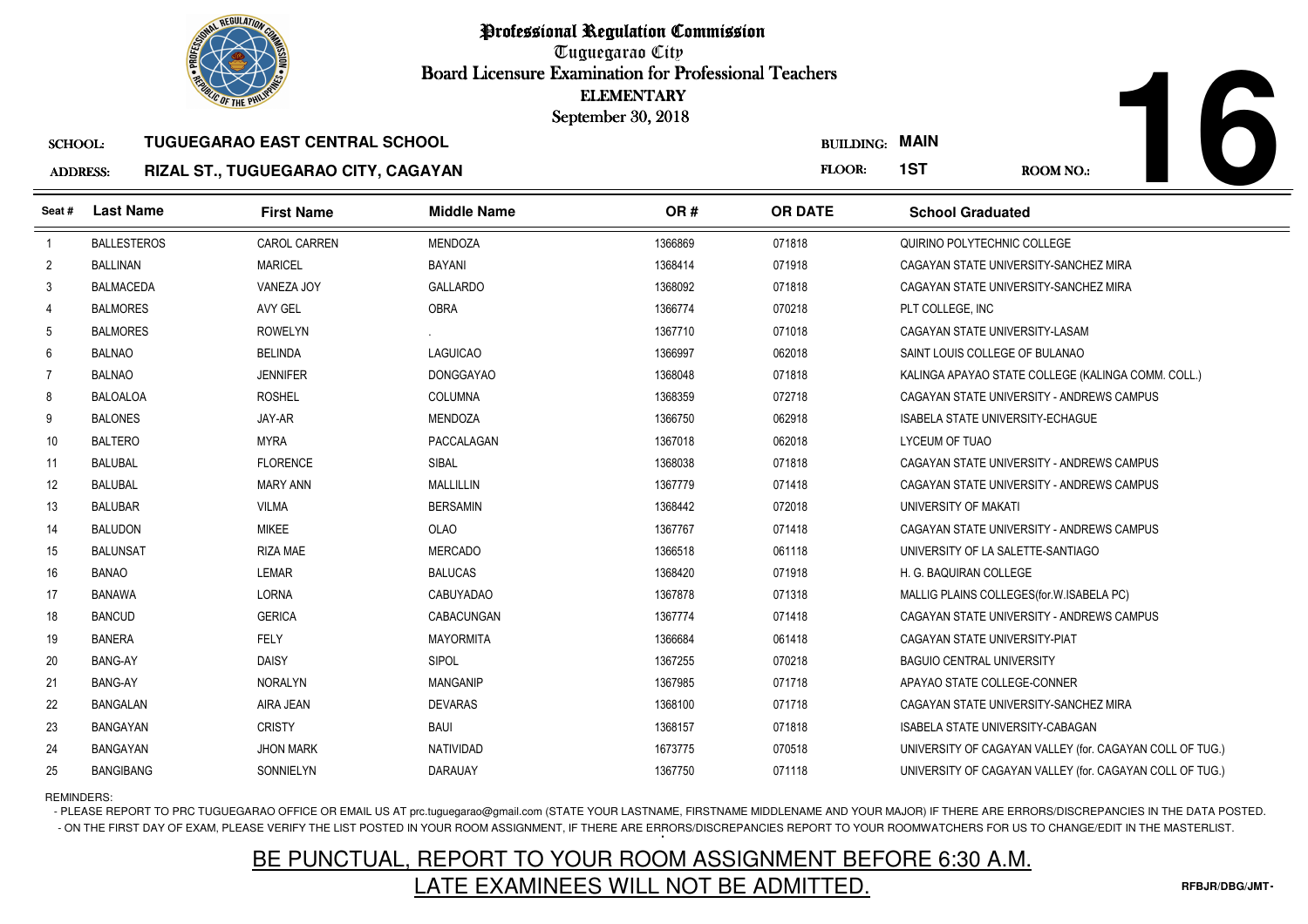

## ADDRESS:**RIZAL ST., TUGUEGARAO CITY, CAGAYAN**

|                 | <b><i>OLIC OF THE PHILIP</i></b> |                                       |                     | <b>ELEMENTARY</b><br>September 30, 2018 |                       |                                                          |
|-----------------|----------------------------------|---------------------------------------|---------------------|-----------------------------------------|-----------------------|----------------------------------------------------------|
| <b>SCHOOL:</b>  |                                  | <b>TUGUEGARAO EAST CENTRAL SCHOOL</b> |                     |                                         | <b>BUILDING: MAIN</b> |                                                          |
| <b>ADDRESS:</b> |                                  | RIZAL ST., TUGUEGARAO CITY, CAGAYAN   |                     |                                         | FLOOR:                | 1ST<br>ROOM NO.:                                         |
| Seat#           | <b>Last Name</b>                 | <b>First Name</b>                     | <b>Middle Name</b>  | OR#                                     | <b>OR DATE</b>        | <b>School Graduated</b>                                  |
| $\overline{1}$  | <b>BANGSOY</b>                   | JULIE FE                              | <b>VILLANUEVA</b>   | 1366897                                 | 071918                | APAYAO STATE COLLEGE-CONNER                              |
| $\overline{2}$  | <b>BANIACAO</b>                  | <b>CHRISLAINE</b>                     | <b>SICAL</b>        | 1367358                                 | 070518                | UNIVERSITY OF CAGAYAN VALLEY (for. CAGAYAN COLL OF TUG.) |
| 3               | <b>BANIAGA</b>                   | PRINCESS MAE                          | <b>MIGUEL</b>       | 645923                                  | 071118                | <b>ISABELA STATE UNIVERSITY-JONES CAMPUS</b>             |
| 4               | <b>BANISAL</b>                   | <b>VANGIE</b>                         | <b>ONGAT</b>        | 1367368                                 | 070518                | MOUNTAIN PROV. STATE POLYTECHNIC COLLEGE-BONTOC          |
| 5               | <b>BANNOYA</b>                   | <b>REYNIE</b>                         | SALIDA              | 1366986                                 | 062018                | KALINGA APAYAO STATE COLLEGE (KALINGA COMM. COLL.)       |
| 6               | <b>BANOSAN</b>                   | <b>JONAH</b>                          | DAP-AS              | 1368414                                 | 071918                | KALINGA APAYAO STATE COLLEGE (KALINGA COMM. COLL.)       |
| -7              | <b>BAQUIRAN</b>                  | JANE                                  | CABAN               | 1368465                                 | 072018                | ISABELA COLLEGES (for ISABELA C.F)                       |
| 8               | <b>BAQUIRAN</b>                  | <b>MELONIE</b>                        | <b>TACCABAN</b>     | 1366085                                 | 062718                | UNIVERSITY OF LA SALETTE-SANTIAGO                        |
| 9               | <b>BAQUIRAN</b>                  | <b>RONATY</b>                         | <b>PATROCINIO</b>   | 1367956                                 | 071618                | ISABELA STATE UNIVERSITY-CABAGAN                         |
| 10              | <b>BAQUIRIN</b>                  | DARWIN JOE                            | <b>MABANTA</b>      | 1366885                                 | 071918                | NORTHEASTERN COLLEGE                                     |
| 11              | <b>BARACAO</b>                   | <b>MARIEL</b>                         | CABUTE              | 1367603                                 | 071118                | <b>ISABELA STATE UNIVERSITY-ECHAGUE</b>                  |
| 12              | <b>BARBA</b>                     | <b>MYLEEN</b>                         | <b>MALAYAO</b>      | 1366488                                 | 061118                | ISABELA STATE UNIVERSITY-CABAGAN                         |
| 13              | <b>BARBERO</b>                   | <b>JOMEL</b>                          | <b>SISTERWAY</b>    | 1368096                                 | 071818                | CAGAYAN STATE UNIVERSITY-GONZAGA                         |
| 14              | <b>BARBOZA</b>                   | <b>RONA</b>                           | <b>DELOS SANTOS</b> | 1367775                                 | 071418                | CAGAYAN STATE UNIVERSITY - ANDREWS CAMPUS                |
| 15              | <b>BARCANCEL</b>                 | <b>MA TERESA</b>                      | <b>MARCOS</b>       | 1367179                                 | 062518                | CAGAYAN STATE UNIVERSITY-LASAM                           |
| 16              | <b>BARCARSE</b>                  | <b>LORRAINE ANGELI</b>                | <b>GAMALOG</b>      | 1366827                                 | 071718                | NUEVA VIZCAYA STATE UNIVERSITY (NVSIT)-BAYOMBONG         |
| 17              | <b>BARENG</b>                    | <b>CHRISTIANNE MAE</b>                | <b>VILLAMOR</b>     | 1367929                                 | 071618                | CAGAYAN STATE UNIVERSITY-CARITAN                         |
| 18              | <b>BARENG</b>                    | <b>LIA</b>                            | <b>YAGO</b>         | 1368445                                 | 072018                | SAINT JOSEPH COLLEGE-CAGAYAN                             |
| 19              | <b>BARENG</b>                    | <b>RIEZEL</b>                         | <b>VIZCARRA</b>     | 1366783                                 | 070318                | PHILIPPINE NORMAL UNIVERSITY-ISABELA                     |
| 20              | <b>BARIOS</b>                    | <b>MARIFLOR</b>                       | <b>CUE</b>          | 1368345                                 | 071918                | BATANES POLYTECHNIC COLLEGE                              |
| 21              | <b>BARIS</b>                     | <b>NOEMI</b>                          | <b>PASCUA</b>       | 1366811                                 | 071618                | NORTHEASTERN COLLEGE                                     |
| 22              | <b>BARONIA</b>                   | APPLE KAREN                           | <b>TAMONDONG</b>    | 1366849                                 | 071818                | QUIRINO POLYTECHNIC COLLEGE                              |
| 23              | <b>BARRERO</b>                   | <b>JAMPOL</b>                         | <b>RAMOS</b>        | 1365623                                 | 061818                | ISABELA STATE UNIVERSITY-PALANAN                         |
| 24              | <b>BARRERO</b>                   | <b>MARYJANE</b>                       | <b>MENDEZ</b>       | 1366052                                 | 062518                | ISABELA STATE UNIVERSITY-PALANAN                         |
| 25              | <b>BARRIENTOS</b>                | <b>JOANNE</b>                         | <b>MARIANO</b>      | 1385008                                 | 070918                | CAGAYAN STATE UNIVERSITY-LASAM                           |

# REMINDERS:

- PLEASE REPORT TO PRC TUGUEGARAO OFFICE OR EMAIL US AT prc.tuguegarao@gmail.com (STATE YOUR LASTNAME, FIRSTNAME MIDDLENAME AND YOUR MAJOR) IF THERE ARE ERRORS/DISCREPANCIES IN THE DATA POSTED. - ON THE FIRST DAY OF EXAM, PLEASE VERIFY THE LIST POSTED IN YOUR ROOM ASSIGNMENT, IF THERE ARE ERRORS/DISCREPANCIES REPORT TO YOUR ROOMWATCHERS FOR US TO CHANGE/EDIT IN THE MASTERLIST.

# BE PUNCTUAL, REPORT TO YOUR ROOM ASSIGNMENT BEFORE 6:30 A.M.LATE EXAMINEES WILL NOT BE ADMITTED.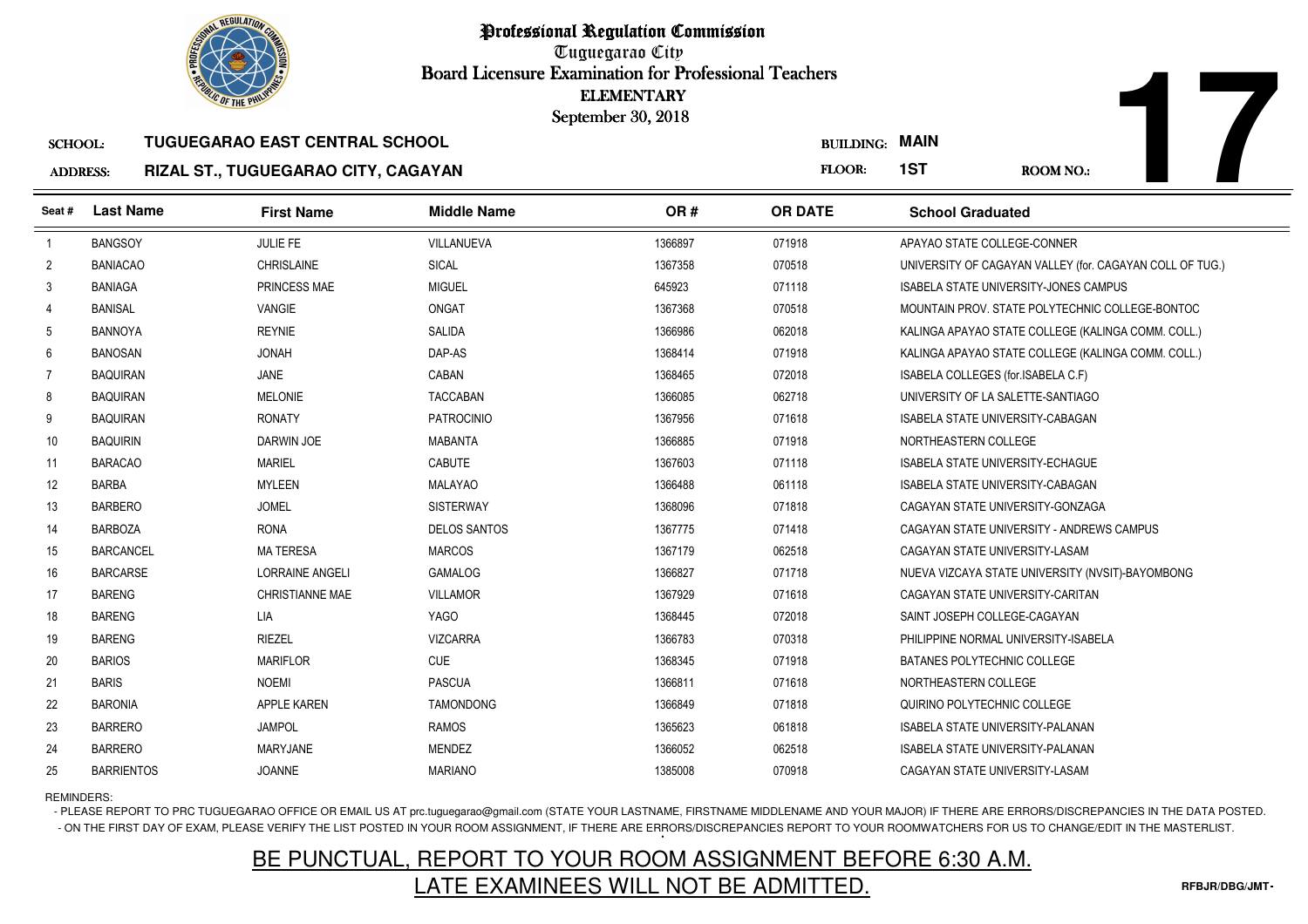

# **18**

### SCHOOL:**TUGUEGARAO EAST CENTRAL SCHOOL**

### ADDRESS:**RIZAL ST., TUGUEGARAO CITY, CAGAYAN**

|                 | <b>OLIC OF THE PHILIP</b> |                                            |                    | <b>ELEMENTARY</b><br>September 30, 2018 |                  |                                                          |
|-----------------|---------------------------|--------------------------------------------|--------------------|-----------------------------------------|------------------|----------------------------------------------------------|
| <b>SCHOOL:</b>  |                           | <b>TUGUEGARAO EAST CENTRAL SCHOOL</b>      |                    |                                         | <b>BUILDING:</b> | <b>MAIN</b>                                              |
| <b>ADDRESS:</b> |                           | <b>RIZAL ST., TUGUEGARAO CITY, CAGAYAN</b> |                    |                                         | FLOOR:           | 1ST<br><b>ROOM NO.:</b>                                  |
| Seat#           | <b>Last Name</b>          | <b>First Name</b>                          | <b>Middle Name</b> | OR#                                     | <b>OR DATE</b>   | <b>School Graduated</b>                                  |
| $\overline{1}$  | <b>BARRIENTOS</b>         | MA. ELISA                                  | <b>ORIAL</b>       | 1366520                                 | 061318           | NORTHEASTERN COLLEGE                                     |
| $\overline{2}$  | <b>BARROGA</b>            | <b>REZALYN</b>                             | <b>OLEGARIO</b>    | 1365686                                 | 062118           | NORTHEASTERN COLLEGE                                     |
| 3               | <b>BARTOLOME</b>          | <b>CIA JANE</b>                            | <b>VICENTE</b>     | 1366521                                 | 061318           | UNIVERSITY OF LA SALETTE-SANTIAGO                        |
|                 | <b>BARTOLOME</b>          | <b>FAITH</b>                               | ANGA-ANGAN         | 1368326                                 | 071718           | UNIVERSITY OF CAGAYAN VALLEY (for. CAGAYAN COLL OF TUG.) |
| 5               | <b>BARTOLOME</b>          | <b>JACQUELINE</b>                          | <b>VICERRA</b>     | 1367092                                 | 062818           | UNIVERSITY OF CAGAYAN VALLEY (for. CAGAYAN COLL OF TUG.) |
| 6               | <b>BARTOLOME</b>          | <b>JONNA</b>                               | <b>CURITANA</b>    | 1365665                                 | 062018           | NORTHEASTERN COLLEGE                                     |
| $\overline{7}$  | <b>BARTOLOME</b>          | <b>JUDY ANNE</b>                           |                    | 1667741                                 | 070218           | PLT COLLEGE. INC                                         |
| 8               | <b>BARTOLOME</b>          | MARY JOY                                   | <b>GUZMAN</b>      | 1367272                                 | 070318           | SAINT FERDINAND COLLEGE-ILAGAN                           |
| 9               | <b>BARTOLOME</b>          | <b>RACHELLE</b>                            | <b>AGUSTIN</b>     | 1368184                                 | 071918           | CAGAYAN STATE UNIVERSITY-PIAT                            |
| 10              | <b>BASA</b>               | <b>ETHELSON</b>                            | <b>GARCIA</b>      | 1366819                                 | 071718           | QUIRINO POLYTECHNIC COLLEGE                              |
| 11              | <b>BASA</b>               | <b>ROWELL</b>                              | <b>ADSUARA</b>     | 1367751                                 | 071118           | UNIVERSITY OF CAGAYAN VALLEY (for. CAGAYAN COLL OF TUG.) |
| 12              | <b>BASE</b>               | <b>LIBERTY</b>                             | <b>URMIN</b>       | 1367603                                 | 071118           | <b>ISABELA STATE UNIVERSITY-ECHAGUE</b>                  |
| 13              | <b>BASILAN</b>            | <b>ESTHER</b>                              | MACHANUM           | 1366561                                 | 061318           | MOUNTAIN PROV. STATE POLYTECHNIC COLLEGE-BAUKO           |
| 14              | <b>BASILIO</b>            | <b>MARJERIE</b>                            | <b>BERNARDO</b>    | 1366040                                 | 062018           | ISABELA STATE UNIVERSITY-PALANAN                         |
| 15              | <b>BASUNGIT</b>           | <b>SABINA</b>                              | <b>GAMMOD</b>      | 1366988                                 | 062018           | KALINGA APAYAO STATE COLLEGE (KALINGA COMM. COLL.)       |
| 16              | <b>BATALLA</b>            | <b>MERCY GRACE</b>                         | VILLANUEVA         | 1367676                                 | 071318           | NUEVA VIZCAYA STATE UNIVERSITY (NVPC)-BAMBANG            |
| 17              | <b>BATARAO</b>            | PAULINE MAE                                | PAGUIRIGAN         | 1367961                                 | 071618           | H. G. BAQUIRAN COLLEGE                                   |
| 18              | <b>BATAYAN</b>            | <b>HIEDY</b>                               | <b>TULDOG</b>      | 1368007                                 | 071718           | APAYAO STATE COLLEGE-LUNA CAMPUS                         |
| 19              | <b>BATUGAL</b>            | <b>MICHELLE</b>                            | <b>TUNGPALAN</b>   | 1368156                                 | 071818           | CAGAYAN STATE UNIVERSITY-PIAT                            |
| 20              | <b>BATULI</b>             | <b>HAYLEEN</b>                             | <b>JACINTO</b>     | 1367579                                 | 071018           | UNIVERSITY OF LA SALETTE-SANTIAGO                        |
| 21              | <b>BATURI</b>             | <b>ROXANNE</b>                             | <b>LINAB</b>       | 1368150                                 | 071818           | ISABELA STATE UNIVERSITY-CABAGAN                         |
| 22              | <b>BATUYONG</b>           | ARJAY                                      | <b>TOBIAS</b>      | 1368327                                 | 071718           | UNIVERSITY OF CAGAYAN VALLEY (for. CAGAYAN COLL OF TUG.) |
| 23              | <b>BAUAG</b>              | LEI-ANN                                    | <b>PASCUA</b>      | 1368364                                 | 072718           | FLORENCIO L. VARGAS COLLEGE-TUGUEGARAO                   |
| 24              | <b>BAUI</b>               | <b>ANALYN</b>                              | <b>BURAGA</b>      | 1367997                                 | 071718           | <b>ISABELA STATE UNIVERSITY-CABAGAN</b>                  |
| 25              | BAUI                      | <b>CZARINAH</b>                            | <b>MALLILLIN</b>   | 1366852                                 | 071818           | ISABELA COLLEGES (for.ISABELA C.F)                       |

REMINDERS:

- PLEASE REPORT TO PRC TUGUEGARAO OFFICE OR EMAIL US AT prc.tuguegarao@gmail.com (STATE YOUR LASTNAME, FIRSTNAME MIDDLENAME AND YOUR MAJOR) IF THERE ARE ERRORS/DISCREPANCIES IN THE DATA POSTED. - ON THE FIRST DAY OF EXAM, PLEASE VERIFY THE LIST POSTED IN YOUR ROOM ASSIGNMENT, IF THERE ARE ERRORS/DISCREPANCIES REPORT TO YOUR ROOMWATCHERS FOR US TO CHANGE/EDIT IN THE MASTERLIST.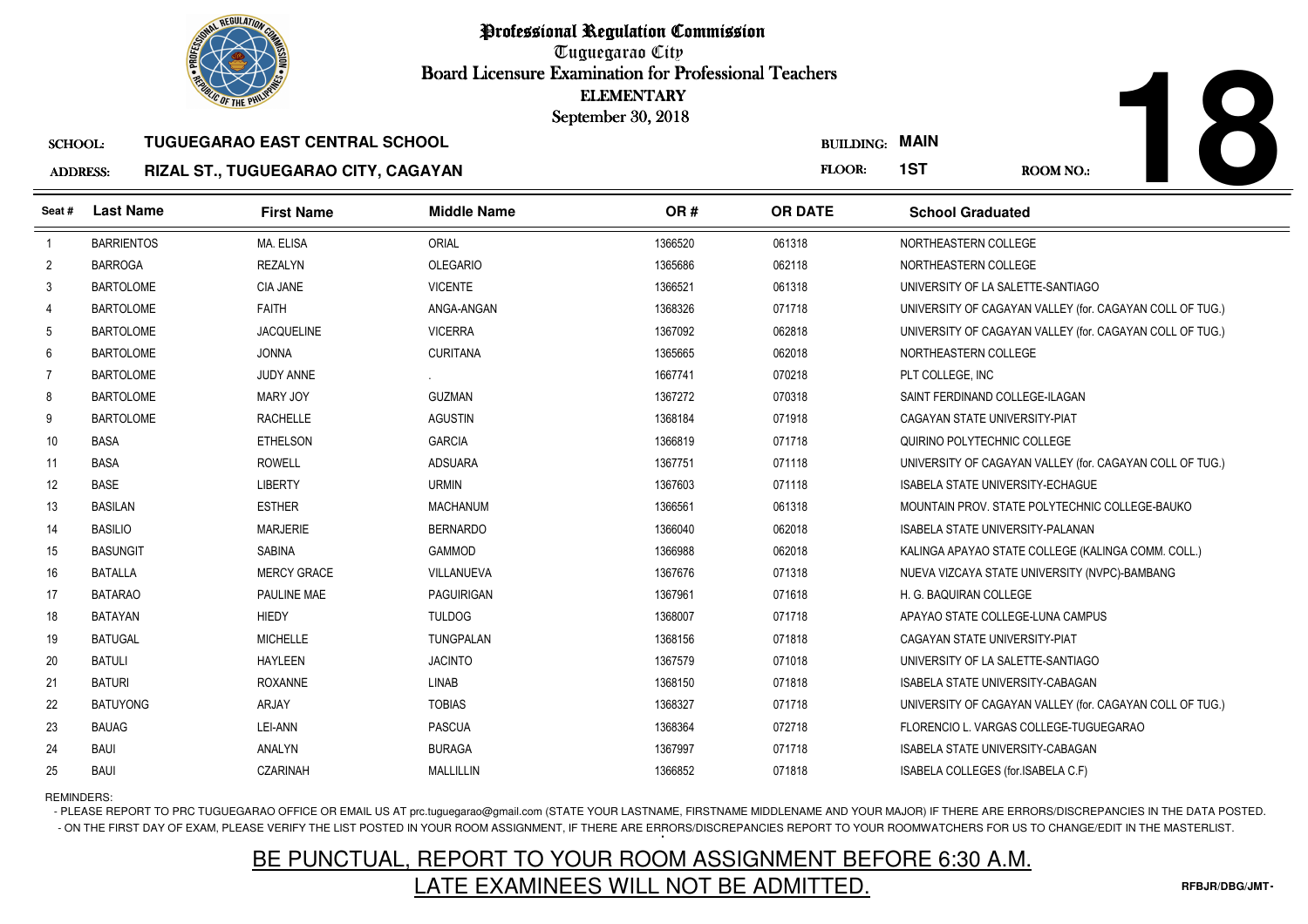

## ADDRESS:**RIZAL ST., TUGUEGARAO CITY, CAGAYAN**

**First Name**

**TUGUEGARAO EAST CENTRAL SCHOOL**

**Middle Name**

**Last Name**

SCHOOL:

| ELEMENTARY<br>ember 30, 2018 | <b>BUILDING: MAIN</b> |                                 |
|------------------------------|-----------------------|---------------------------------|
|                              | FLOOR:                | 1ST<br>ROOM NO.:                |
| OR#                          | <b>OR DATE</b>        | <b>School Graduated</b>         |
| 1367948                      | 071618                | SAINT FERDINAND COLLEGE-CABAGAN |
| 1368497                      | 071918                | SAINT FERDINAND COLLEGE-CABAGAN |

10

| Seat#          | <b>Last Name</b> | <b>First Name</b>       | <b>Middle Name</b> | OR#     | <b>OR DATE</b> | <b>School Graduated</b>                                  |
|----------------|------------------|-------------------------|--------------------|---------|----------------|----------------------------------------------------------|
| $\mathbf{1}$   | <b>BAUI</b>      | LOVELAINE               | <b>TELAN</b>       | 1367948 | 071618         | SAINT FERDINAND COLLEGE-CABAGAN                          |
| $\overline{2}$ | <b>BAUI</b>      | <b>MARA</b>             | MALABAD            | 1368497 | 071918         | SAINT FERDINAND COLLEGE-CABAGAN                          |
| 3              | <b>BAUTISTA</b>  | <b>AILYN</b>            | <b>SUMAOANG</b>    | 1366087 | 062718         | UNIVERSITY OF CAGAYAN VALLEY (for. CAGAYAN COLL OF TUG.) |
| 4              | <b>BAUTISTA</b>  | <b>ARLEEN</b>           | <b>AGCAOILI</b>    | 1368002 | 071718         | H. G. BAQUIRAN COLLEGE                                   |
| 5              | <b>BAUTISTA</b>  | <b>JOVEN</b>            | <b>VENTUS</b>      | 1367636 | 071218         | <b>ISABELA STATE UNIVERSITY-ECHAGUE</b>                  |
| 6              | <b>BAUTISTA</b>  | LANIE                   | <b>ROSARIO</b>     | 1368330 | 071818         | CAGAYAN STATE UNIVERSITY-APARRI                          |
| $\overline{7}$ | <b>BAUTISTA</b>  | <b>MARY ANN</b>         | YABES              | 1367899 | 071318         | MALLIG PLAINS COLLEGES (for. W. ISABELA PC)              |
| 8              | <b>BAUTISTA</b>  | <b>TRIXIA</b>           | CALUCAG            | 1367914 | 071618         | CAGAYAN STATE UNIVERSITY - ANDREWS CAMPUS                |
| 9              | <b>BAWIG</b>     | <b>MARISOL</b>          | <b>BALAT</b>       | 1368061 | 071818         | APAYAO STATE COLLEGE-CONNER                              |
| 10             | <b>BAYADANG</b>  | <b>FROILAN</b>          | LIBAN              | 1367639 | 071218         | <b>ISABELA STATE UNIVERSITY-ECHAGUE</b>                  |
| 11             | <b>BAYDID</b>    | <b>MICHELLE BERTHET</b> | <b>TOLENTINO</b>   | 1368340 | 071918         | CAGAYAN STATE UNIVERSITY-APARRI                          |
| 12             | <b>BAYENG</b>    | SHERVY MAE              | <b>SIAN</b>        | 1367725 | 071118         | CAGAYAN STATE UNIVERSITY-LASAM                           |
| 13             | <b>BAYOT</b>     | <b>KATRINA</b>          | <b>HINACAY</b>     | 1368343 | 071918         | CAGAYAN STATE UNIVERSITY-APARRI                          |
| 14             | <b>BAYUBAY</b>   | <b>JAMES RYAN</b>       | <b>GONZALES</b>    | 1366653 | 061318         | <b>ISABELA STATE UNIVERSITY-ECHAGUE</b>                  |
| 15             | <b>BAYUBAY</b>   | <b>JESSA</b>            | MARAMAG            | 1368071 | 071818         | SAINT FERDINAND COLLEGE-CABAGAN                          |
| 16             | <b>BAYUDANG</b>  | ANNIEBELLE              | <b>KINGGAN</b>     | 1366989 | 062018         | KALINGA APAYAO STATE COLLEGE (KALINGA COMM. COLL.)       |
| 17             | <b>BAYUG</b>     | <b>JESSICA</b>          | LAGGUI             | 1368078 | 071818         | SAINT FERDINAND COLLEGE-CABAGAN                          |
| 18             | BAÑEZ            | <b>MARGARETTE</b>       | <b>MACABALLUG</b>  | 1367934 | 071618         | <b>ISABELA STATE UNIVERSITY-CABAGAN</b>                  |
| 19             | <b>BEGTANG</b>   | <b>MYRA</b>             | <b>ULABO</b>       | 1367261 | 070218         | CAGAYAN STATE UNIVERSITY-CARITAN                         |
| 20             | <b>BELEN</b>     | <b>HONIE MAE</b>        | <b>PILLOS</b>      | 1368003 | 071718         | UNIVERSITY OF SAINT LOUIS-TUGUEGARAO                     |
| 21             | <b>BELLO</b>     | <b>MARY GRACE ANN</b>   | <b>CRISTO</b>      | 1367358 | 070518         | UNIVERSITY OF CAGAYAN VALLEY (for. CAGAYAN COLL OF TUG.) |
| 22             | <b>BELOGAN</b>   | <b>DENNIA</b>           | <b>BUGNOSEN</b>    | 1367842 | 071218         | APAYAO STATE COLLEGE-CONNER                              |
| 23             | <b>BELTRAN</b>   | <b>ABIGAIL</b>          | LAGGUI             | 1368094 | 071818         | <b>ISABELA STATE UNIVERSITY-CABAGAN</b>                  |
| 24             | <b>BELTRAN</b>   | AVELIZA                 | CORPUZ             | 1367975 | 071718         | H. G. BAQUIRAN COLLEGE                                   |
| 25             | <b>BELTRAN</b>   | <b>JULIUS CARL</b>      | <b>TAGUINOD</b>    | 1366351 | 060618         | <b>ISABELA STATE UNIVERSITY-CABAGAN</b>                  |

REMINDERS:

- PLEASE REPORT TO PRC TUGUEGARAO OFFICE OR EMAIL US AT prc.tuguegarao@gmail.com (STATE YOUR LASTNAME, FIRSTNAME MIDDLENAME AND YOUR MAJOR) IF THERE ARE ERRORS/DISCREPANCIES IN THE DATA POSTED. - ON THE FIRST DAY OF EXAM, PLEASE VERIFY THE LIST POSTED IN YOUR ROOM ASSIGNMENT, IF THERE ARE ERRORS/DISCREPANCIES REPORT TO YOUR ROOMWATCHERS FOR US TO CHANGE/EDIT IN THE MASTERLIST.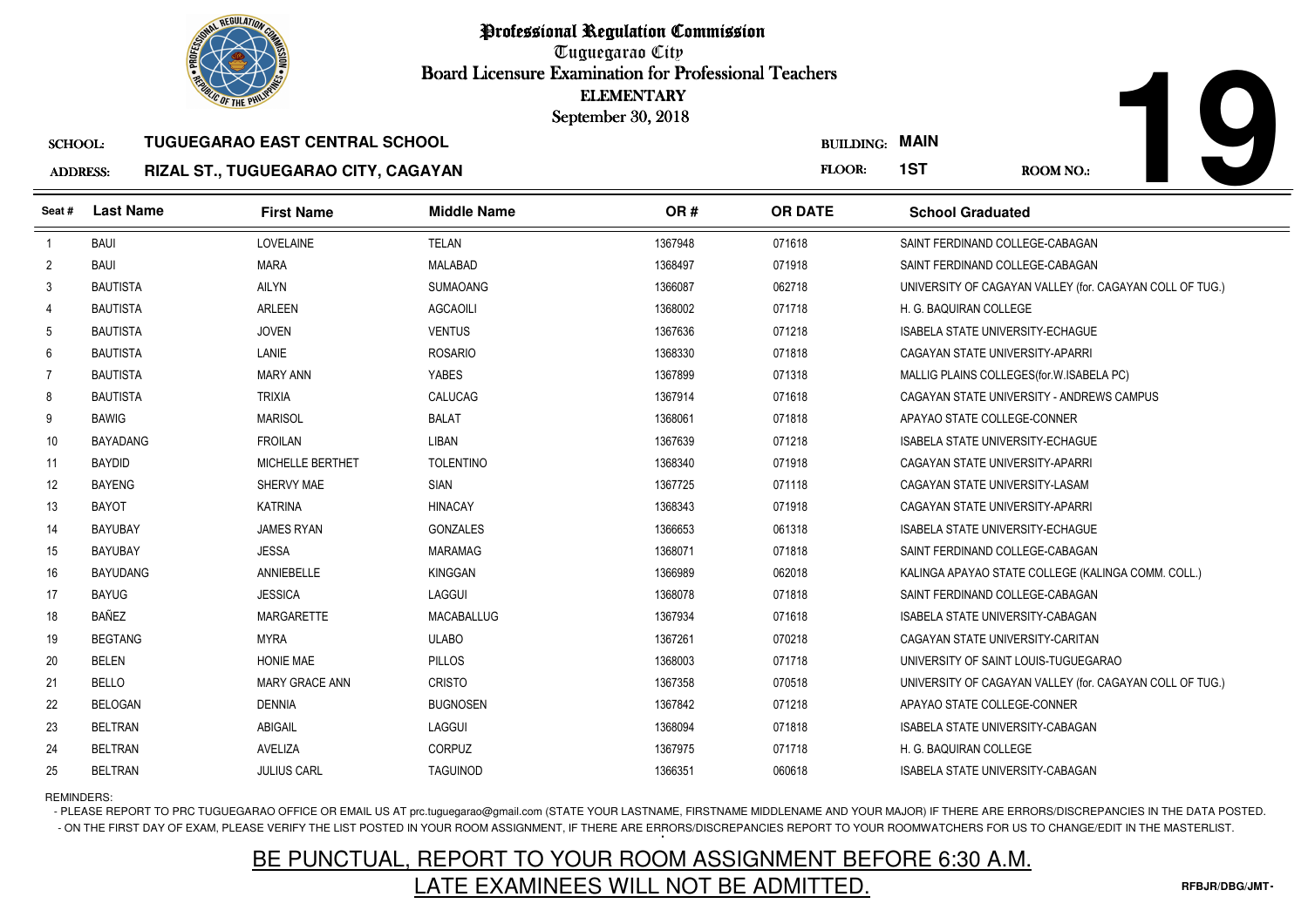

# **20**ROOM NO.:

### SCHOOL:**TUGUEGARAO EAST CENTRAL SCHOOL**

### ADDRESS:**RIZAL ST., TUGUEGARAO CITY, CAGAYAN**

| <b><i>OLIC OF THE PHILIP</i></b> |                   |                                       |                    | <b>ELEMENTARY</b><br>September 30, 2018 |                  |                                                          |
|----------------------------------|-------------------|---------------------------------------|--------------------|-----------------------------------------|------------------|----------------------------------------------------------|
| <b>SCHOOL:</b>                   |                   | <b>TUGUEGARAO EAST CENTRAL SCHOOL</b> |                    |                                         | <b>BUILDING:</b> | <b>MAIN</b>                                              |
| <b>ADDRESS:</b>                  |                   | RIZAL ST., TUGUEGARAO CITY, CAGAYAN   |                    |                                         | FLOOR:           | 1ST<br><b>ROOM NO.:</b>                                  |
| Seat#                            | <b>Last Name</b>  | <b>First Name</b>                     | <b>Middle Name</b> | OR#                                     | <b>OR DATE</b>   | <b>School Graduated</b>                                  |
| $\overline{1}$                   | <b>BELTRAN</b>    | MA SHUSMITAZEN ANGELIE                | <b>AGUINALDO</b>   | 1367235<br>070218                       |                  | CAGAYAN STATE UNIVERSITY-LASAM                           |
| $\overline{2}$                   | <b>BELTRAN</b>    | <b>MARCELINO</b>                      | <b>DUPITAS</b>     | 060818<br>1366199                       |                  | NORTHEASTERN COLLEGE                                     |
| 3                                | <b>BELTRAN</b>    | <b>MARILYN</b>                        | APOSTOL            | 1366455<br>060818                       |                  | H. G. BAQUIRAN COLLEGE                                   |
| 4                                | <b>BELTRAN</b>    | <b>MARYROSE</b>                       | <b>REJELME</b>     | 071818<br>1366856                       |                  | IFUGAO STATE COLLEGE OF AGRICULTURE & FORESTRY-POTIA     |
| 5                                | <b>BELTRAN</b>    | YVY NORILYN GAILE                     | CATUBAG            | 071418<br>1367780                       |                  | CAGAYAN STATE UNIVERSITY - ANDREWS CAMPUS                |
| 6                                | <b>BENITO</b>     | <b>MARICEL</b>                        | <b>PALIGAT</b>     | 1367714<br>071018                       |                  | F. L. VARGAS COLLEGE-ABULUG                              |
| $\overline{7}$                   | <b>BENNONG</b>    | <b>PATRICK</b>                        | <b>BAGUIYAC</b>    | 062818<br>1367207                       |                  | KALINGA APAYAO STATE COLLEGE (KALINGA COMM. COLL.)       |
| 8                                | <b>BENSILAN</b>   | MAY-AN                                | WASSIG             | 062018<br>1366996                       |                  | MOUNTAIN PROV. STATE POLYTECHNIC COLLEGE-BONTOC          |
| 9                                | <b>BERAN</b>      | <b>JOAN</b>                           | <b>GUARIN</b>      | 072018<br>1368455                       |                  | R. G. DE CASTRO COLLEGES                                 |
| 10                               | <b>BERBON</b>     | <b>MARIA GALATEA</b>                  | <b>AGUSTIN</b>     | 1366425<br>060818                       |                  | ISABELA COLLEGES (for.ISABELA C.F)                       |
| 11                               | <b>BERGADO</b>    | <b>MICA</b>                           | <b>PATUBO</b>      | 072018<br>1368431                       |                  | SAINT JOSEPH COLLEGE-CAGAYAN                             |
| 12                               | <b>BERGONIA</b>   | <b>CLAIR</b>                          | <b>SABATAN</b>     | 071218<br>1367834                       |                  | APAYAO STATE COLLEGE-CONNER                              |
| 13                               | <b>BERGONIA</b>   | LOVELHYN                              | <b>AGURIN</b>      | 072018<br>1368445                       |                  | CAGAYAN STATE UNIVERSITY-PIAT                            |
| 14                               | <b>BERGONIA</b>   | <b>RACQUEL</b>                        | <b>TABARES</b>     | 1367605<br>071118                       |                  | PHILIPPINE NORMAL UNIVERSITY-ISABELA                     |
| 15                               | <b>BERIÑA</b>     | <b>SHIELLA</b>                        | CALAYCAY           | 071018<br>1367593                       |                  | NORTHEASTERN COLLEGE                                     |
| 16                               | <b>BERMENDI</b>   | <b>FELICIDAD</b>                      | <b>GREGORIO</b>    | 1367358<br>070518                       |                  | UNIVERSITY OF CAGAYAN VALLEY (for. CAGAYAN COLL OF TUG.) |
| 17                               | <b>BERNARDINO</b> | <b>FEMARIE</b>                        | <b>LOBENDINO</b>   | 071218<br>1367817                       |                  | ISABELA STATE UNIVERSITY-CAUAYAN (for.C.POLY.COLL.)      |
| 18                               | <b>BERNARDINO</b> | JAYNAVEL                              | QUEMERISTA         | 071718<br>1368500                       |                  | MALLIG PLAINS COLLEGES (for. W. ISABELA PC)              |
| 19                               | <b>BERNARDO</b>   | <b>JAMMY</b>                          | <b>GOMEZ</b>       | 060718<br>1366179                       |                  | <b>ISABELA STATE UNIVERSITY-PALANAN</b>                  |
| 20                               | <b>BERNARDO</b>   | <b>NOVALYN</b>                        | <b>LACHAONA</b>    | 1365678<br>062118                       |                  | ISABELA STATE UNIVERSITY-CAUAYAN (for.C.POLY.COLL.)      |
| 21                               | <b>BERNARDO</b>   | WENDILYN                              | <b>SOCO</b>        | 1368061<br>071818                       |                  | CAGAYAN STATE UNIVERSITY-PIAT                            |
| 22                               | <b>BERSALONA</b>  | LEAH                                  | <b>GUNDAY</b>      | 062018<br>1366977                       |                  | KALINGA APAYAO STATE COLLEGE (KALINGA COMM. COLL.)       |
| 23                               | <b>BIANO</b>      | <b>SHARON</b>                         | PUYA-AO            | 1366983<br>062018                       |                  | MOUNTAIN PROV. STATE POLYTECHNIC COLLEGE-BONTOC          |
| 24                               | <b>BIBANGCO</b>   | <b>JENNY ANNE</b>                     | <b>GAMAY</b>       | 070618<br>1367540                       |                  | QUIRINO POLYTECHNIC COLLEGE                              |
| 25                               | <b>BIBAT</b>      | <b>JASMIN</b>                         | <b>RAMIREZ</b>     | 1368229<br>072418                       |                  | <b>ISABELA STATE UNIVERSITY-ECHAGUE</b>                  |

REMINDERS:

- PLEASE REPORT TO PRC TUGUEGARAO OFFICE OR EMAIL US AT prc.tuguegarao@gmail.com (STATE YOUR LASTNAME, FIRSTNAME MIDDLENAME AND YOUR MAJOR) IF THERE ARE ERRORS/DISCREPANCIES IN THE DATA POSTED. - ON THE FIRST DAY OF EXAM, PLEASE VERIFY THE LIST POSTED IN YOUR ROOM ASSIGNMENT, IF THERE ARE ERRORS/DISCREPANCIES REPORT TO YOUR ROOMWATCHERS FOR US TO CHANGE/EDIT IN THE MASTERLIST.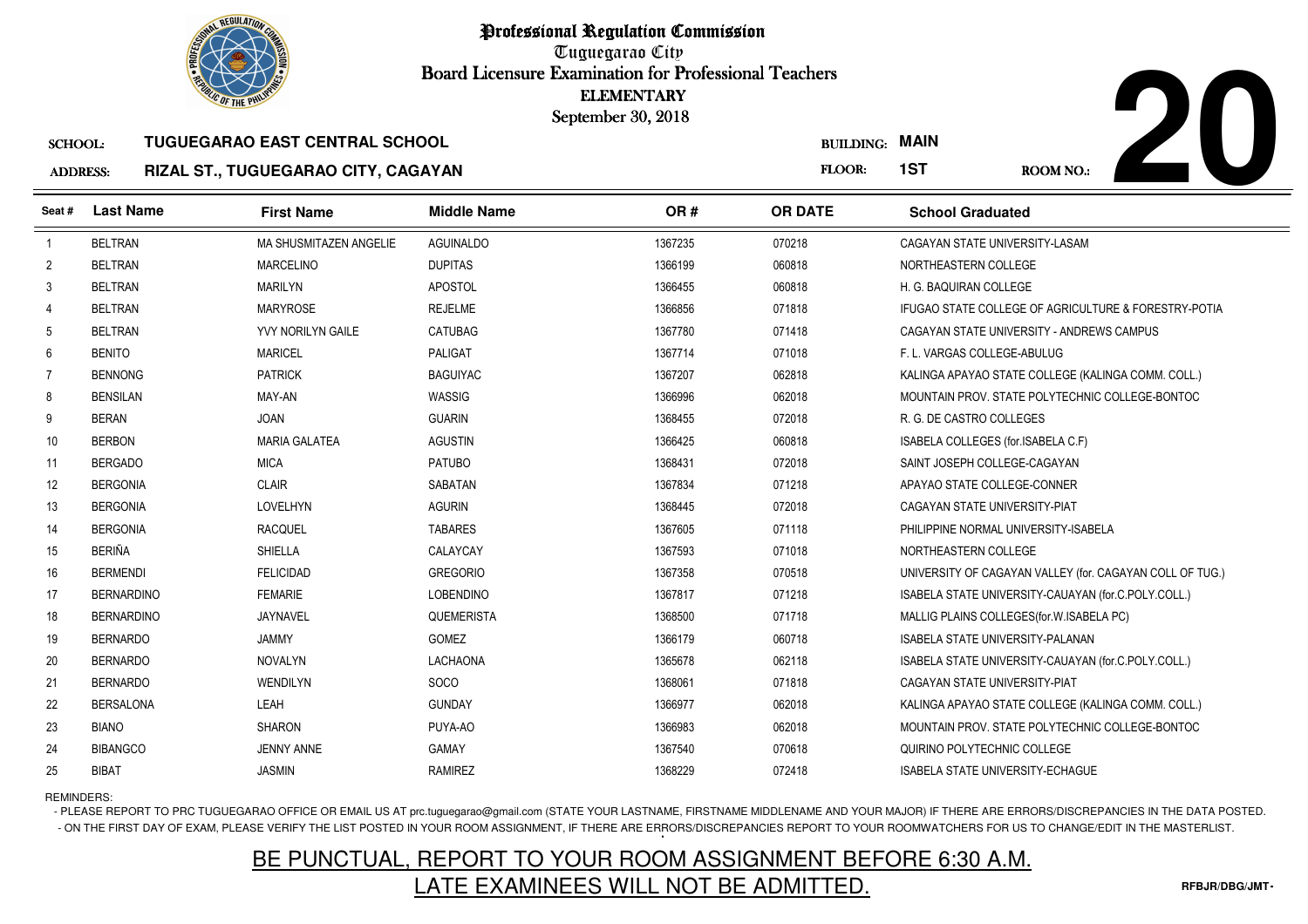

# **21**ROOM NO.:

### SCHOOL:**TUGUEGARAO EAST CENTRAL SCHOOL**

### ADDRESS:**RIZAL ST., TUGUEGARAO CITY, CAGAYAN**

|                 | <b>OLIC OF THE PHILIP</b> |                                       |                     | <b>ELEMENTARY</b><br>September 30, 2018 |                       |                                                             |
|-----------------|---------------------------|---------------------------------------|---------------------|-----------------------------------------|-----------------------|-------------------------------------------------------------|
| <b>SCHOOL:</b>  |                           | <b>TUGUEGARAO EAST CENTRAL SCHOOL</b> |                     |                                         | <b>BUILDING: MAIN</b> |                                                             |
| <b>ADDRESS:</b> |                           | RIZAL ST., TUGUEGARAO CITY, CAGAYAN   |                     |                                         | FLOOR:                | 1ST<br>ROOM NO.:                                            |
| Seat#           | <b>Last Name</b>          | <b>First Name</b>                     | <b>Middle Name</b>  | OR#                                     | <b>OR DATE</b>        | <b>School Graduated</b>                                     |
| $\overline{1}$  | <b>BICERA</b>             | <b>REYNALYN</b>                       | <b>BALDOZ</b>       | 1368231                                 | 072518                | PHILIPPINE NORMAL UNIVERSITY-ISABELA                        |
| $\overline{2}$  | <b>BIELGO</b>             | <b>BERNADETH</b>                      | <b>DANTE</b>        | 1366052                                 | 062518                | H. G. BAQUIRAN COLLEGE                                      |
| 3               | <b>BIEN</b>               | <b>MAR</b>                            | <b>MADRIGALEJOS</b> | 1680577                                 | 071818                | NORZAGARAY COLLEGE                                          |
| 4               | <b>BIGGAYAN</b>           | <b>DIVINA</b>                         | PALOR               | 1664719                                 | 061118                | CAGAYAN STATE UNIVERSITY-GONZAGA                            |
| -5              | <b>BILAGAT</b>            | <b>JENELEE</b>                        | <b>BARIT</b>        | 1367785                                 | 071418                | CAGAYAN STATE UNIVERSITY - ANDREWS CAMPUS                   |
| 6               | <b>BINAG</b>              | <b>JENIFER</b>                        | <b>TARUN</b>        | 1368071                                 | 071818                | SAINT FERDINAND COLLEGE-CABAGAN                             |
| 7               | <b>BINAG</b>              | <b>TRISCHA</b>                        | <b>MAGLIPON</b>     | 1368116                                 | 071918                | SAINT PAUL UNIVERSITY-TUGUEGARAO                            |
| 8               | <b>BINALAY</b>            | <b>JOAN</b>                           | CAINGUITAN          | 1368533                                 | 072518                | H. G. BAQUIRAN COLLEGE                                      |
| 9               | <b>BINALAY</b>            | <b>ROSELLE</b>                        | <b>DUMALIANG</b>    | 1368229                                 | 072418                | <b>ISABELA STATE UNIVERSITY-ECHAGUE</b>                     |
| 10              | <b>BINANDO</b>            | <b>DIVINA</b>                         | <b>BADELIO</b>      | 1054338                                 | 072018                | IFUGAO STATE COLLEGE OF AGRICULTURE & FORESTRY-TINOC CAMPUS |
| 11              | <b>BINARAO</b>            | <b>MARICEL</b>                        | <b>LUCINA</b>       | 1367329                                 | 070418                | CAGAYAN STATE UNIVERSITY-CARITAN                            |
| 12              | <b>BINGWICAN</b>          | <b>MARIBEL</b>                        | NANGONDONG          | 1365675                                 | 062118                | QUIRINO POLYTECHNIC COLLEGE                                 |
| 13              | <b>BIOCARLES</b>          | KAITLIN JANINE                        | ANGELIANO           | 1366771                                 | 070218                | UNIVERSITY OF LA SALETTE-SANTIAGO                           |
| 14              | <b>BIRI</b>               | <b>BLADAMIR</b>                       | <b>MINGMING</b>     | 1406784                                 | 071918                | CAGAYAN STATE UNIVERSITY-SANCHEZ MIRA                       |
| 15              | <b>BIRI</b>               | <b>MARY ANN</b>                       | <b>RUBINO</b>       | 1368101                                 | 071718                | CAGAYAN STATE UNIVERSITY-SANCHEZ MIRA                       |
| 16              | <b>BITAMOG</b>            | <b>JOAN KIE</b>                       | <b>FERNANDEZ</b>    | 1366205                                 | 060418                | SAMAR COLLEGE                                               |
| 17              | <b>BITANGA</b>            | <b>RUBIE</b>                          | <b>DURAN</b>        | 1367200                                 | 062818                | CAGAYAN STATE UNIVERSITY-LAL-LO                             |
| 18              | <b>BIUAG</b>              | <b>DIVINE</b>                         | <b>BULAN</b>        | 643164                                  | 071018                | <b>ISABELA STATE UNIVERSITY-JONES CAMPUS</b>                |
| 19              | <b>BLAS</b>               | <b>ELSA</b>                           | <b>BAUTISTA</b>     | 1366768                                 | 070218                | ISABELA COLLEGES (for.ISABELA C.F)                          |
| 20              | <b>BLAS</b>               | <b>KRISETINE DIANE</b>                | <b>AQUIJO</b>       | 1367364                                 | 070518                | CAGAYAN STATE UNIVERSITY - ANDREWS CAMPUS                   |
| 21              | <b>BLAZA</b>              | <b>JESSA</b>                          | SAGUN               | 1367747                                 | 071118                | CAGAYAN STATE UNIVERSITY-LAL-LO                             |
| 22              | <b>BODEK</b>              | <b>MARGIE</b>                         | <b>NANGITOY</b>     | 1366881                                 | 071918                | QUIRINO POLYTECHNIC COLLEGE                                 |
| 23              | <b>BODONAL</b>            | <b>JESSALYN</b>                       | <b>BELGA</b>        | 1366520                                 | 061318                | NORTHEASTERN COLLEGE                                        |
| 24              | <b>BONGOLAN</b>           | <b>JULIE ANN</b>                      | <b>LACUESTA</b>     | 1367660                                 | 071618                | ISABELA STATE UNIVERSITY-CAUAYAN (for.C.POLY.COLL.)         |
| 25              | <b>BONIFACIO</b>          | <b>ARLINE JR</b>                      | <b>RESADOR</b>      | 1368323                                 | 071718                | NORTHERN CAGAYAN COLLEGES                                   |

REMINDERS:

- PLEASE REPORT TO PRC TUGUEGARAO OFFICE OR EMAIL US AT prc.tuguegarao@gmail.com (STATE YOUR LASTNAME, FIRSTNAME MIDDLENAME AND YOUR MAJOR) IF THERE ARE ERRORS/DISCREPANCIES IN THE DATA POSTED. - ON THE FIRST DAY OF EXAM, PLEASE VERIFY THE LIST POSTED IN YOUR ROOM ASSIGNMENT, IF THERE ARE ERRORS/DISCREPANCIES REPORT TO YOUR ROOMWATCHERS FOR US TO CHANGE/EDIT IN THE MASTERLIST.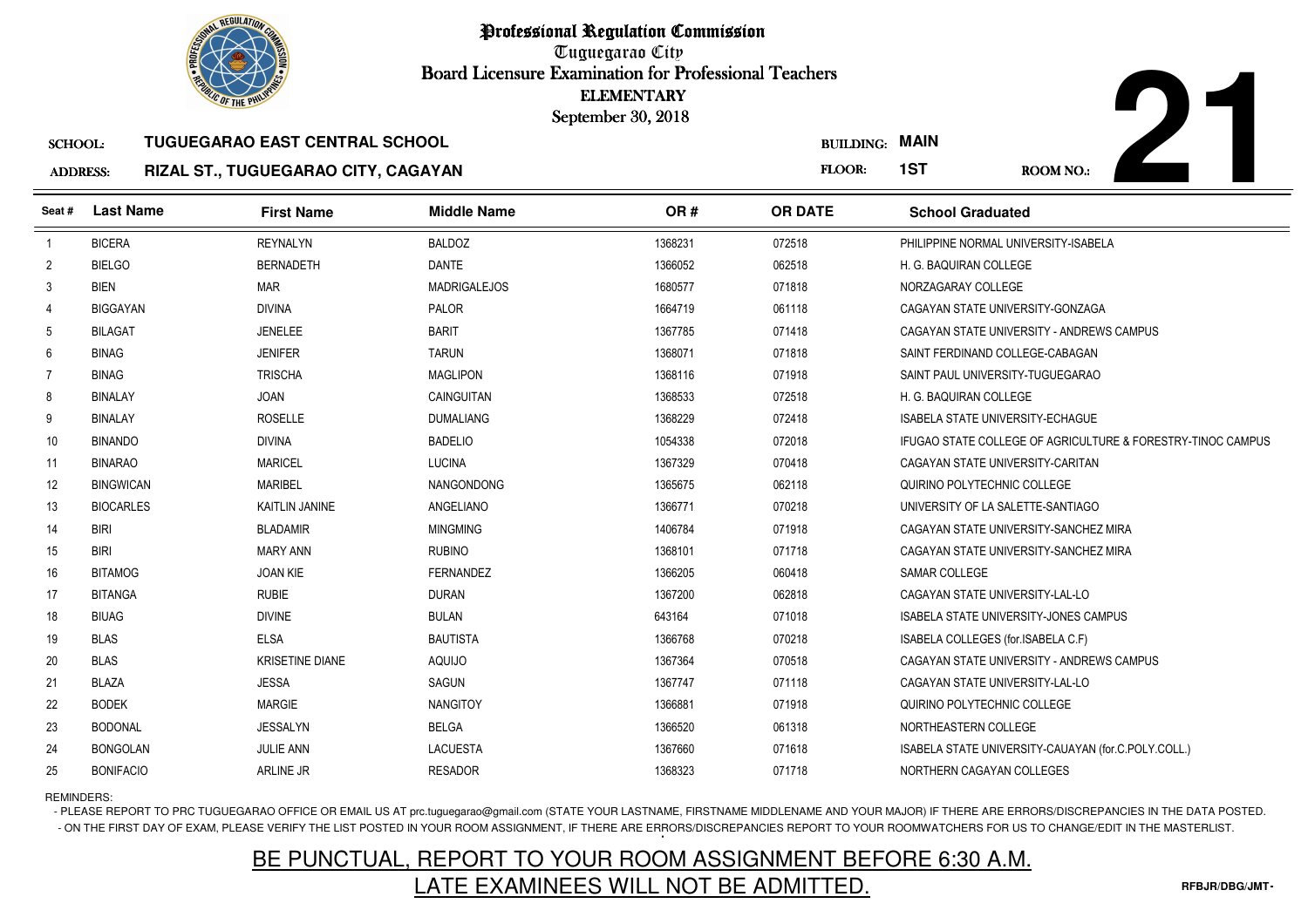

# **22**

### SCHOOL:**TUGUEGARAO EAST CENTRAL SCHOOL**

### ADDRESS:**RIZAL ST., TUGUEGARAO CITY, CAGAYAN**

| <b>MAIN</b><br><b>BUILDING:</b>                                    |
|--------------------------------------------------------------------|
| 1ST<br>FLOOR:<br>ROOM NO.:                                         |
| <b>OR DATE</b><br><b>School Graduated</b>                          |
| 072518<br>CAGAYAN STATE UNIVERSITY-LAL-LO                          |
| 071618<br>CAGAYAN STATE UNIVERSITY - ANDREWS CAMPUS                |
| 062818<br>UNIVERSITY OF LA SALETTE-SANTIAGO                        |
| 070418<br>UNIVERSITY OF LA SALETTE-SANTIAGO                        |
| 071618<br>CAGAYAN STATE UNIVERSITY-GONZAGA                         |
| 070218<br>PHILIPPINE NORMAL UNIVERSITY-ISABELA                     |
| 072618<br>UNIVERSITY OF SAINT LOUIS-TUGUEGARAO                     |
| 071818<br>CAGAYAN STATE UNIVERSITY-LASAM                           |
| 071318<br>KALINGA APAYAO STATE COLLEGE (KALINGA COMM. COLL.)       |
| 070518<br>QUIRINO STATE COLLEGE                                    |
| 061818<br><b>ISABELA STATE UNIVERSITY-PALANAN</b>                  |
| 071618<br>CAGAYAN STATE UNIVERSITY - ANDREWS CAMPUS                |
| 071118<br>UNIVERSITY OF LA SALETTE-SANTIAGO                        |
| 071018<br>CAGAYAN STATE UNIVERSITY-LASAM                           |
| 071218                                                             |
| 071718<br>QUIRINO STATE COLLEGE                                    |
| 062618<br>UNIVERSITY OF CAGAYAN VALLEY (for. CAGAYAN COLL OF TUG.) |
| 071718<br>H. G. BAQUIRAN COLLEGE                                   |
| 071618<br>CAGAYAN STATE UNIVERSITY - ANDREWS CAMPUS                |
| 071918<br>CAGAYAN STATE UNIVERSITY-SANCHEZ MIRA                    |
| 071618<br>ISABELA STATE UNIVERSITY-CABAGAN                         |
| 070418<br>UNIVERSITY OF CAGAYAN VALLEY (for. CAGAYAN COLL OF TUG.) |
| 072718<br>CAGAYAN STATE UNIVERSITY-PIAT                            |
| 071818<br><b>ISABELA STATE UNIVERSITY-ECHAGUE</b>                  |
| 071118<br>NUEVA VIZCAYA STATE UNIVERSITY (NVSIT)-BAYOMBONG         |
|                                                                    |

REMINDERS:

- PLEASE REPORT TO PRC TUGUEGARAO OFFICE OR EMAIL US AT prc.tuguegarao@gmail.com (STATE YOUR LASTNAME, FIRSTNAME MIDDLENAME AND YOUR MAJOR) IF THERE ARE ERRORS/DISCREPANCIES IN THE DATA POSTED. - ON THE FIRST DAY OF EXAM, PLEASE VERIFY THE LIST POSTED IN YOUR ROOM ASSIGNMENT, IF THERE ARE ERRORS/DISCREPANCIES REPORT TO YOUR ROOMWATCHERS FOR US TO CHANGE/EDIT IN THE MASTERLIST.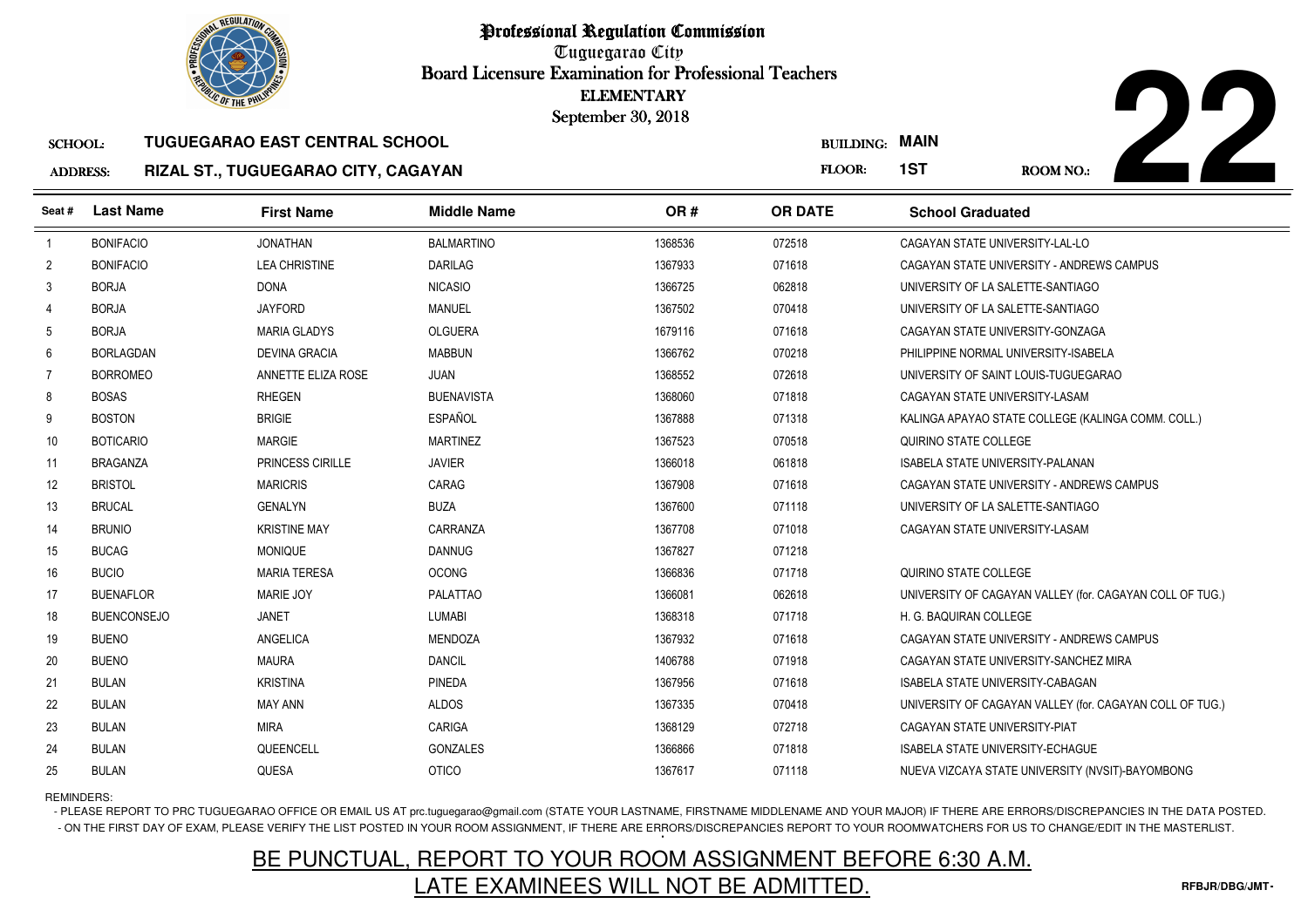



### SCHOOL:**TUGUEGARAO EAST CENTRAL SCHOOL**

### ADDRESS:**RIZAL ST., TUGUEGARAO CITY, CAGAYAN**

| <b><i>OLIC OF THE PHILIPS</i></b> |                  |                                       | <b>ELEMENTARY</b><br>September 30, 2018 |         |                       |                                                          |
|-----------------------------------|------------------|---------------------------------------|-----------------------------------------|---------|-----------------------|----------------------------------------------------------|
| <b>SCHOOL:</b>                    |                  | <b>TUGUEGARAO EAST CENTRAL SCHOOL</b> |                                         |         | <b>BUILDING: MAIN</b> |                                                          |
| <b>ADDRESS:</b>                   |                  | RIZAL ST., TUGUEGARAO CITY, CAGAYAN   |                                         |         | FLOOR:                | 1ST<br>ROOM NO.:                                         |
| Seat #                            | <b>Last Name</b> | <b>First Name</b>                     | <b>Middle Name</b>                      | OR#     | <b>OR DATE</b>        | <b>School Graduated</b>                                  |
| $\overline{1}$                    | <b>BULAN</b>     | <b>SHARMAINE</b>                      | <b>TALAY</b>                            | 1368487 | 072318                | UNIVERSITY OF CAGAYAN VALLEY (for. CAGAYAN COLL OF TUG.) |
| $\overline{2}$                    | <b>BULAUAN</b>   | <b>JESIECA</b>                        | <b>CALIGUIRAN</b>                       | 1367954 | 071618                | <b>ISABELA STATE UNIVERSITY-CABAGAN</b>                  |
| 3                                 | <b>BULAYO</b>    | <b>RENIEL</b>                         | <b>BULAHAO</b>                          | 1366842 | 071718                | QUIRINO STATE COLLEGE                                    |
| 4                                 | <b>BULUSAN</b>   | <b>RICHELLE</b>                       | <b>LAURIANO</b>                         | 1368896 | 071918                | PHILIPPINE NORMAL UNIVERSITY-ISABELA                     |
| 5                                 | <b>BULUSAN</b>   | ROSE ANNE                             | SAGABAEN                                | 1367723 | 071118                | OUR LADY OF THE PILLAR'S COLLEGE                         |
| 6                                 | <b>BUMAD-ONG</b> | <b>ALEXIS</b>                         | <b>NABOYE</b>                           | 1366774 | 070218                | PLT COLLEGE, INC                                         |
| 7                                 | <b>BUMANGLAG</b> | LIEZEL ANN                            | <b>GARCIA</b>                           | 1387474 | 071218                | CAGAYAN STATE UNIVERSITY-GONZAGA                         |
| 8                                 | <b>BUMANGLAG</b> | <b>MARIJANE</b>                       | <b>SALVIEJO</b>                         | 1367369 | 070518                | SAINT PAUL UNIVERSITY-TUGUEGARAO                         |
| 9                                 | <b>BUMMUSAO</b>  | <b>RUEL</b>                           | <b>MUKAY</b>                            | 1368162 | 071818                | SAINT LOUIS COLLEGE OF BULANAO                           |
| 10                                | <b>BUNAGAN</b>   | <b>FRANCISCA</b>                      | LAPPAY                                  | 1367776 | 071418                | CAGAYAN STATE UNIVERSITY - ANDREWS CAMPUS                |
| 11                                | <b>BUNAGAN</b>   | <b>JULIE ANN</b>                      | <b>GUEVARRA</b>                         | 1368113 | 071918                | SAINT PAUL UNIVERSITY-TUGUEGARAO                         |
| 12                                | <b>BUNAGAN</b>   | <b>MA FRANCOISE KAYCEE</b>            | <b>CORPUZ</b>                           | 1367767 | 071418                | CAGAYAN STATE UNIVERSITY - ANDREWS CAMPUS                |
| 13                                | <b>BUNAGAN</b>   | <b>RELITA</b>                         | ORPILLA                                 | 1367408 | 070618                | CAGAYAN STATE UNIVERSITY-PIAT                            |
| 14                                | <b>BUNCAD</b>    | <b>ANITA</b>                          | CAUILAN                                 | 1366028 | 061818                | SAINT PAUL UNIVERSITY-TUGUEGARAO                         |
| 15                                | <b>BUNCAG</b>    | <b>ISAIAS</b>                         | <b>SIMANGAN</b>                         | 1368162 | 071818                | OUR LADY OF THE PILLAR'S COLLEGE                         |
| 16                                | <b>BUNGAG</b>    | <b>PRECYBEL</b>                       | <b>PAGGAO</b>                           | 642370  | 070918                | ISABELA COLLEGES (for.ISABELA C.F)                       |
| 17                                | <b>BUNGOR</b>    | JAYBEE                                | <b>AFALLA</b>                           | 1367778 | 071418                | CAGAYAN STATE UNIVERSITY - ANDREWS CAMPUS                |
| 18                                | <b>BUNNAO</b>    | <b>ELEANOR</b>                        | <b>AGCON</b>                            | 1368107 | 071818                | APAYAO STATE COLLEGE-LUNA CAMPUS                         |
| 19                                | <b>BUNUAN</b>    | <b>JOHN KENNETH</b>                   | CANCEJO                                 | 1368472 | 072318                | SAINT JOSEPH COLLEGE-CAGAYAN                             |
| 20                                | <b>BUQUEL</b>    | <b>JEMAICA</b>                        | <b>GARCIA</b>                           | 1367281 | 070318                | CAGAYAN STATE UNIVERSITY-CARITAN                         |
| 21                                | <b>BUQUING</b>   | <b>ALAIZA MHARIZ</b>                  | <b>BALLESTEROS</b>                      | 1367675 | 071318                | QUIRINO POLYTECHNIC COLLEGE                              |
| 22                                | <b>BURAGA</b>    | <b>JESSICA</b>                        | <b>ENRIQUEZ</b>                         | 1368183 | 071918                | CAGAYAN STATE UNIVERSITY - ANDREWS CAMPUS                |
| 23                                | <b>BURAGA</b>    | <b>MYLINE</b>                         | <b>NUGUERAS</b>                         | 1366347 | 060618                | FLORENCIO L. VARGAS COLLEGE-TUGUEGARAO                   |
| 24                                | <b>BURGOS</b>    | <b>ABIGAIL</b>                        | <b>MONROY</b>                           | 1368023 | 071718                | CAGAYAN STATE UNIVERSITY-SANCHEZ MIRA                    |
| 25                                | <b>BURIGSAY</b>  | <b>ERMALYN</b>                        | <b>ABANGON</b>                          | 1367370 | 070518                | CAGAYAN STATE UNIVERSITY-SANCHEZ MIRA                    |

REMINDERS:

- PLEASE REPORT TO PRC TUGUEGARAO OFFICE OR EMAIL US AT prc.tuguegarao@gmail.com (STATE YOUR LASTNAME, FIRSTNAME MIDDLENAME AND YOUR MAJOR) IF THERE ARE ERRORS/DISCREPANCIES IN THE DATA POSTED. - ON THE FIRST DAY OF EXAM, PLEASE VERIFY THE LIST POSTED IN YOUR ROOM ASSIGNMENT, IF THERE ARE ERRORS/DISCREPANCIES REPORT TO YOUR ROOMWATCHERS FOR US TO CHANGE/EDIT IN THE MASTERLIST.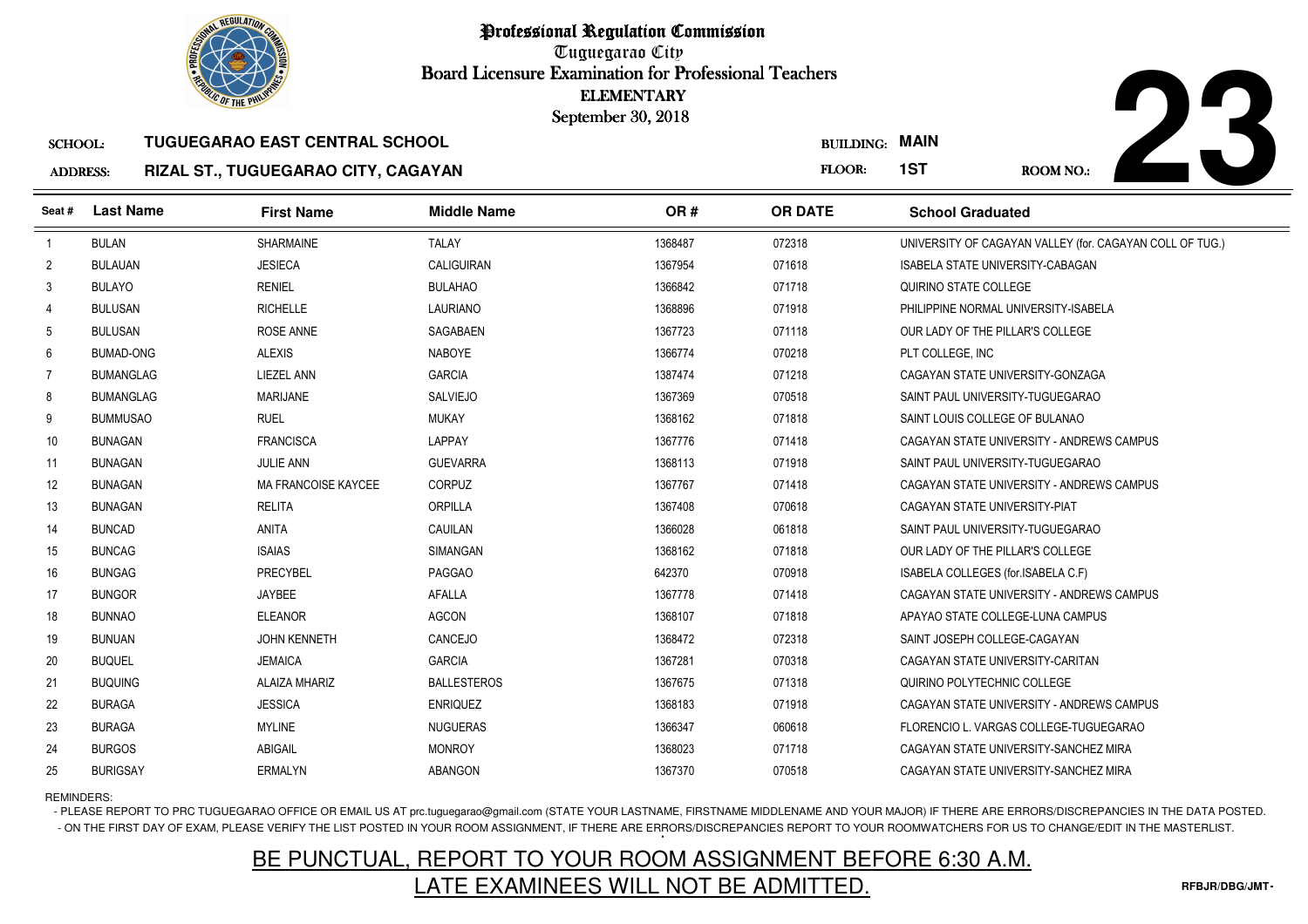

# **TUGUEGARAO EAST CENTRAL SCHOOL**

### ADDRESS:**RIZAL ST., TUGUEGARAO CITY, CAGAYAN**

CABACUNGAN CRISALIZ MALANA

CABACUNGAN EDEN JOY ESTRADA

4 CABAEL RAQUEL RESOLUTION RAQUEL

CABALANG LOIDA MANGAYAO

8 CABALDO DANILO JR ALVAREZ

9 CABALDO DENNIS DENTIS ALVAREZ

1 CABALDO REDGINA REDGINA GONZALES

CABALZA RIZVIE MAYE GALLIBU

0 CABALDO JENIEFER MAGAS

3 CABANG ARLENE RIA ACOB

5 CABANGLAN MARA JANE BALA

5 CABAGUI MARK MARK CARRAO

6 CABALANG DERRICK BINUA

<sup>1368406</sup> <sup>071918</sup> SAINT PAUL UNIVERSITY-TUGUEGARAO

<sup>1367780</sup> <sup>071418</sup> CAGAYAN STATE UNIVERSITY - ANDREWS CAMPUS

<sup>1368154</sup> <sup>071818</sup> CAGAYAN STATE UNIVERSITY-LAL-LO

<sup>1367711</sup> <sup>071018</sup> CAGAYAN STATE UNIVERSITY-LASAM

ZDXKEND <sup>053118</sup> ISABELA STATE UNIVERSITY-PALANAN

CAZSTN6 <sup>053118</sup> ISABELA STATE UNIVERSITY-PALANAN

<sup>1366408</sup> <sup>060818</sup> ISABELA STATE UNIVERSITY-PALANAN

7IVZKLL <sup>053118</sup> ISABELA STATE UNIVERSITY-PALANAN

<sup>1367093</sup> <sup>062818</sup> ISABELA STATE UNIVERSITY-ILAGAN

<sup>1367980</sup> <sup>071718</sup> APAYAO STATE COLLEGE-LUNA CAMPUS

<sup>1368156</sup> <sup>071818</sup> FLORENCIO L. VARGAS COLLEGE-TUGUEGARAO

<sup>1367960</sup> <sup>071618</sup> CAGAYAN STATE UNIVERSITY-SANCHEZ MIRA

<sup>1368328</sup> <sup>071718</sup> CAGAYAN STATE UNIVERSITY-SANCHEZ MIRA



| <b><i>OLIC OF THE PHILIP</i></b> |                  |                                       | <b>ELEMENTARY</b><br>September 30, 2018 |         |                  |                                                               |
|----------------------------------|------------------|---------------------------------------|-----------------------------------------|---------|------------------|---------------------------------------------------------------|
| <b>SCHOOL:</b>                   |                  | <b>TUGUEGARAO EAST CENTRAL SCHOOL</b> |                                         |         | <b>BUILDING:</b> | <b>MAIN</b>                                                   |
| <b>ADDRESS:</b>                  |                  | RIZAL ST., TUGUEGARAO CITY, CAGAYAN   |                                         |         | <b>FLOOR:</b>    | 1ST<br><b>ROOM NO.:</b>                                       |
| Seat #                           | <b>Last Name</b> | <b>First Name</b>                     | <b>Middle Name</b>                      | OR#     | <b>OR DATE</b>   | <b>School Graduated</b>                                       |
|                                  | <b>BURIGSAY</b>  | <b>JEYRAND</b>                        | <b>DADIS</b>                            | 1367370 | 070518           | CAGAYAN STATE UNIVERSITY-SANCHEZ MIRA                         |
| $\overline{2}$                   | <b>BUSCAS</b>    | JOYCE ANN                             | <b>UGALE</b>                            | 1368336 | 071918           | CAGAYAN STATE UNIVERSITY-APARRI                               |
| 3                                | <b>BUSLIG</b>    | <b>MARICEL</b>                        | PAVO                                    | 1367562 | 070918           | NORTHEASTERN COLLEGE                                          |
| 4                                | <b>BUSTILLOS</b> | <b>CHRISTINE</b>                      |                                         | 1366833 | 071718           | QUIRINO POLYTECHNIC COLLEGE                                   |
| 5                                | <b>BUTAC</b>     | <b>IRISSA</b>                         | <b>INERE</b>                            | 1367001 | 061918           | HARRIS MEMORIAL COLLEGE-TAYTAY                                |
| 6                                | <b>BUYA</b>      | <b>BARTOLOME</b>                      | <b>DULAWAN</b>                          | 1368214 | 072018           | QUIRINO STATE COLLEGE                                         |
|                                  | BUÑAO            | <b>JOHSSA</b>                         | <b>GARCIA</b>                           | 1368091 | 071818           |                                                               |
| 8                                | CAALIM           | <b>LOUISE FAITH</b>                   | <b>QUINES</b>                           | 1368132 | 072718           | CAGAYAN STATE UNIVERSITY-PIAT                                 |
| 9                                | CABACANG         | <b>JHONREX</b>                        | VILLANUEVA                              | 1367894 | 071318           | CAGAYAN STATE UNIVERSITY-LAL-LO                               |
| 10                               | CABACCAN         | <b>MARICAR</b>                        | AGCAOILI                                | 1365976 | 060118           | ICCT COLLEGES FOUNDATION, INC(INST.OF CREATIVE COMP TECH INC) |
| 11                               | CABACCAN         | <b>SALLY JANE</b>                     | <b>LABUGUEN</b>                         | 1368054 | 071818           | SAINT FERDINAND COLLEGE-ILAGAN                                |
|                                  |                  |                                       |                                         |         |                  |                                                               |

REMINDERS:

12

13

14

15

16

17

18

19

20

21

22

23

24

25

- PLEASE REPORT TO PRC TUGUEGARAO OFFICE OR EMAIL US AT prc.tuguegarao@gmail.com (STATE YOUR LASTNAME, FIRSTNAME MIDDLENAME AND YOUR MAJOR) IF THERE ARE ERRORS/DISCREPANCIES IN THE DATA POSTED. - ON THE FIRST DAY OF EXAM, PLEASE VERIFY THE LIST POSTED IN YOUR ROOM ASSIGNMENT, IF THERE ARE ERRORS/DISCREPANCIES REPORT TO YOUR ROOMWATCHERS FOR US TO CHANGE/EDIT IN THE MASTERLIST.

# BE PUNCTUAL, REPORT TO YOUR ROOM ASSIGNMENT BEFORE 6:30 A.M.LATE EXAMINEES WILL NOT BE ADMITTED.

CABANG CAREL CAREL SANI SANI SANI 1367784 071418 CAGAYAN STATE UNIVERSITY - ANDREWS CAMPUS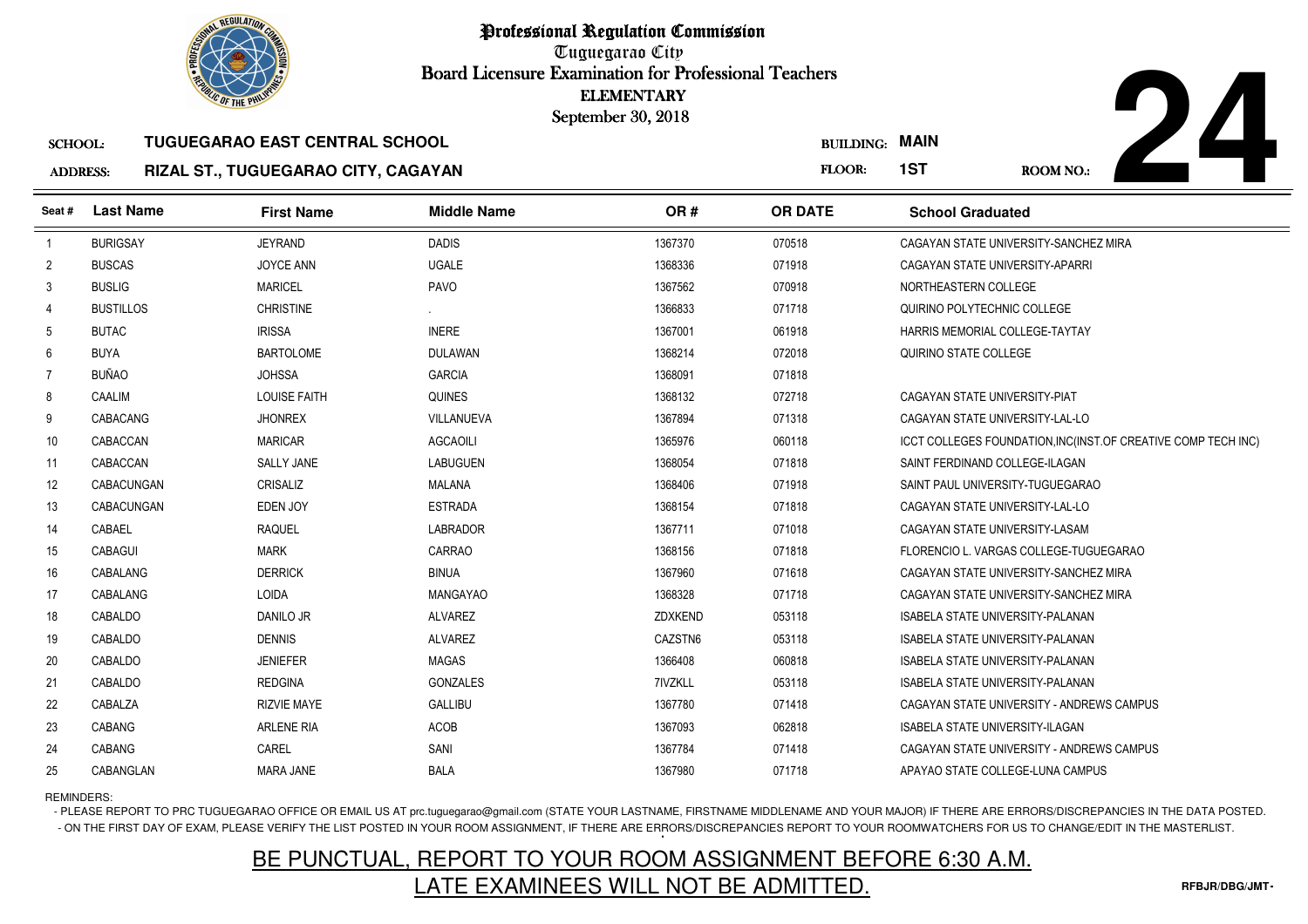



### SCHOOL:**TUGUEGARAO EAST CENTRAL SCHOOL**

### ADDRESS:**RIZAL ST., TUGUEGARAO CITY, CAGAYAN**

| <b><i>OLIC OF THE PHILIP</i></b> |                  |                                       |                    | <b>ELEMENTARY</b><br>September 30, 2018 |                  |                                                          |
|----------------------------------|------------------|---------------------------------------|--------------------|-----------------------------------------|------------------|----------------------------------------------------------|
| <b>SCHOOL:</b>                   |                  | <b>TUGUEGARAO EAST CENTRAL SCHOOL</b> |                    |                                         | <b>BUILDING:</b> | <b>MAIN</b>                                              |
| <b>ADDRESS:</b>                  |                  | RIZAL ST., TUGUEGARAO CITY, CAGAYAN   |                    |                                         | FLOOR:           | 1ST<br>ROOM NO.:                                         |
| Seat #                           | <b>Last Name</b> | <b>First Name</b>                     | <b>Middle Name</b> | OR#                                     | <b>OR DATE</b>   | <b>School Graduated</b>                                  |
| $\overline{1}$                   | CABANILLA        | <b>BREND JOY</b>                      | VILLANUEVA         | 1366839                                 | 071718           | OUR LADY OF THE PILLAR COLLEGE-CAUAYAN SAN MANUEL BRANCH |
| $\overline{2}$                   | <b>CABANOS</b>   | <b>JANICE</b>                         | <b>ALBANO</b>      | 1306070                                 | 071818           | <b>ISABELA STATE UNIVERSITY-ILAGAN</b>                   |
| 3                                | CABARO           | <b>JONA</b>                           | QUIMSAY            | 1366889                                 | 071918           | NORTHEASTERN COLLEGE                                     |
| $\overline{4}$                   | CABASAG          | <b>MARITES</b>                        | <b>TURINGAN</b>    | 1366252                                 | 060518           | CAGAYAN STATE UNIVERSITY-CARITAN                         |
| 5                                | CABATU           | ANALIN                                | <b>VILLAROZA</b>   | 1368546                                 | 072518           | UNIVERSITY OF CAGAYAN VALLEY (for. CAGAYAN COLL OF TUG.) |
| 6                                | CABAUATAN        | <b>JENELYN</b>                        | <b>ARZADON</b>     | 1367237                                 | 070218           | <b>ISABELA STATE UNIVERSITY-ILAGAN</b>                   |
| 7                                | CABAYA           | ANGELYNE                              | <b>CABILES</b>     | 1367424                                 | 070918           | ISABELA STATE UNIVERSITY-CAUAYAN (for.C.POLY.COLL.)      |
| 8                                | CABAÑA           | <b>MADELIN</b>                        | <b>RUECO</b>       | 1366488                                 | 061118           | UNIVERSITY OF CAGAYAN VALLEY (for. CAGAYAN COLL OF TUG.) |
| 9                                | <b>CABESO</b>    | <b>IMELDA</b>                         | <b>ANDRES</b>      | 1366817                                 | 071718           | <b>ISABELA STATE UNIVERSITY-ECHAGUE</b>                  |
| 10                               | <b>CABIAS</b>    | APPLE JANE                            | <b>AGUILLO</b>     | 1368040                                 | 071818           | CAGAYAN STATE UNIVERSITY-SANCHEZ MIRA                    |
| 11                               | <b>CABIGTING</b> | <b>EMILIO</b>                         | <b>SANCHEZ</b>     | 1368571                                 | 072618           | UNIVERSITY OF CAGAYAN VALLEY (for. CAGAYAN COLL OF TUG.) |
| 12                               | CABILDO          | <b>JENNIFER</b>                       | <b>FERNANDO</b>    | 1367880                                 | 071318           | CAGAYAN STATE UNIVERSITY-LASAM                           |
| 13                               | CABILDO          | <b>JOANA</b>                          | <b>RODRIGUEZ</b>   | 1368341                                 | 071918           | CAGAYAN STATE UNIVERSITY-APARRI                          |
| 14                               | <b>CABILES</b>   | <b>MARIA JERLE</b>                    | <b>PADUA</b>       | 1368203                                 | 072018           | NORTHEASTERN COLLEGE                                     |
| 15                               | <b>CABILES</b>   | SHIEKA MAE                            | <b>RUMBAOA</b>     | 1368527                                 | 070618           | UNIVERSITY OF LA SALETTE-SANTIAGO                        |
| 16                               | CABILLO          | JO-ANN                                | <b>TOLENTINO</b>   | 1367078                                 | 062718           | ISABELA COLLEGES (for.ISABELA C.F)                       |
| 17                               | <b>CABISON</b>   | <b>ODESSA</b>                         | <b>DELA CRUZ</b>   | 1367878                                 | 071318           | CAGAYAN STATE UNIVERSITY-LAL-LO                          |
| 18                               | CABOTAJE         | LEA                                   | CADA               | 1368090                                 | 071818           | SAINT FERDINAND COLLEGE-ILAGAN                           |
| 19                               | <b>CABRERA</b>   | <b>IVORY</b>                          | YAGYAGAN           | 1366836                                 | 071718           | ISABELA COLLEGES (for.ISABELA C.F)                       |
| 20                               | <b>CABRERA</b>   | <b>SALLY MAE</b>                      | OLIVA              | 1367076                                 | 062718           | SAINT FERDINAND COLLEGE-ILAGAN                           |
| 21                               | <b>CABRINA</b>   | <b>ELIZA MAE</b>                      | <b>LAMADRID</b>    | 1366870                                 | 071818           | QUIRINO STATE COLLEGE                                    |
| 22                               | <b>CABUGON</b>   | <b>JAMES</b>                          | <b>TARAMPI</b>     | 1367408                                 | 070618           | CAGAYAN STATE UNIVERSITY-SANCHEZ MIRA                    |
| 23                               | CACAL            | <b>ARLENE</b>                         | <b>BULAN</b>       | 1367866                                 | 071318           | ISABELA STATE UNIVERSITY-CABAGAN                         |
| 24                               | CACAL            | <b>REGINA</b>                         | <b>MARCOS</b>      | 1365684                                 | 062118           | OUR LADY OF THE PILLAR'S COLLEGE                         |
| 25                               | CACAYAN          | <b>EUNICE</b>                         | GALANZA            | 1366861                                 | 071818           | HARRIS MEMORIAL COLLEGE-TAYTAY                           |

REMINDERS:

- PLEASE REPORT TO PRC TUGUEGARAO OFFICE OR EMAIL US AT prc.tuguegarao@gmail.com (STATE YOUR LASTNAME, FIRSTNAME MIDDLENAME AND YOUR MAJOR) IF THERE ARE ERRORS/DISCREPANCIES IN THE DATA POSTED. - ON THE FIRST DAY OF EXAM, PLEASE VERIFY THE LIST POSTED IN YOUR ROOM ASSIGNMENT, IF THERE ARE ERRORS/DISCREPANCIES REPORT TO YOUR ROOMWATCHERS FOR US TO CHANGE/EDIT IN THE MASTERLIST.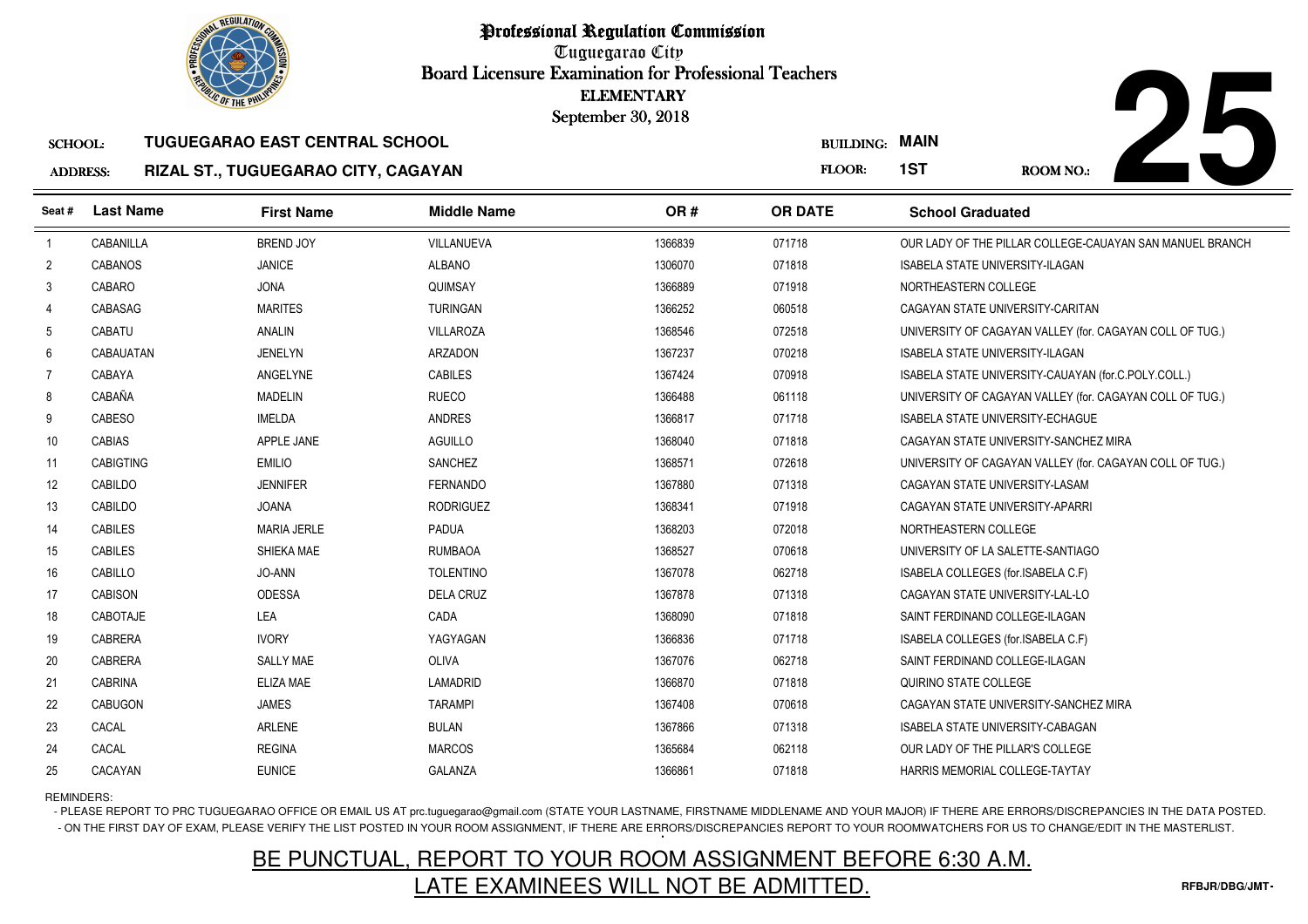

# BUILDING: **MAIN**



### SCHOOL:**TUGUEGARAO EAST CENTRAL SCHOOL**

### ADDRESS:**RIZAL ST., TUGUEGARAO CITY, CAGAYAN**

|                 | <b>OLIC OF THE PHILIP</b> |                                       |                    | <b>ELEMENTARY</b><br>September 30, 2018 |                       |                                                          |
|-----------------|---------------------------|---------------------------------------|--------------------|-----------------------------------------|-----------------------|----------------------------------------------------------|
| <b>SCHOOL:</b>  |                           | <b>TUGUEGARAO EAST CENTRAL SCHOOL</b> |                    |                                         | <b>BUILDING: MAIN</b> |                                                          |
| <b>ADDRESS:</b> |                           | RIZAL ST., TUGUEGARAO CITY, CAGAYAN   |                    |                                         | FLOOR:                | 1ST<br>ROOM NO.:                                         |
| Seat #          | <b>Last Name</b>          | <b>First Name</b>                     | <b>Middle Name</b> | OR#                                     | <b>OR DATE</b>        | <b>School Graduated</b>                                  |
| $\overline{1}$  | CACHO                     | AIZA                                  | ABAD               | 1367801                                 | 071118                | CAGAYAN STATE UNIVERSITY-GONZAGA                         |
| $\overline{2}$  | <b>CACULITAN</b>          | <b>CHARLES</b>                        | <b>MACABALO</b>    | TB6Y6YY                                 | 052618                | CAGAYAN STATE UNIVERSITY-SANCHEZ MIRA                    |
| 3               | CADANGAN                  | <b>ERWIN</b>                          | CALIMAG            | 1366643                                 | 061318                | SAINT PAUL UNIVERSITY-TUGUEGARAO                         |
| $\overline{4}$  | <b>CADAOAS</b>            | <b>ELIZABETH</b>                      | <b>MIGUEL</b>      | 1367037                                 | 062018                | CAGAYAN STATE UNIVERSITY-PIAT                            |
| 5               | CADATAL                   | <b>PRECIOUS</b>                       | <b>ISIDRO</b>      | 1366048                                 | 062118                | SAINT FERDINAND COLLEGE-ILAGAN                           |
| 6               | CADAVONA                  | <b>MARY JANE</b>                      | <b>ILAYAT</b>      | 1368107                                 | 071818                | APAYAO STATE COLLEGE-LUNA CAMPUS                         |
| $\overline{7}$  | <b>CADELIÑA</b>           | <b>ALVIE</b>                          | <b>AGLUGUB</b>     | 1367736                                 | 071118                | OUR LADY OF THE PILLAR COLLEGE-CAUAYAN SAN MANUEL BRANCH |
| 8               | CADIENTE                  | MICHAEL HILLARY                       | <b>DIZON</b>       | 1368150                                 | 071818                | ISABELA STATE UNIVERSITY-CAUAYAN (for.C.POLY.COLL.)      |
| 9               | CAGURANGAN                | <b>ELVISA</b>                         | ABO-ABO            | 1365966                                 | 060118                | OSMENA COLLEGE-MASBATE                                   |
| 10              | CAGURUNGAN                | ANGEL JOY                             | <b>BARIZO</b>      | 1367774                                 | 071418                | CAGAYAN STATE UNIVERSITY - ANDREWS CAMPUS                |
| 11              | CAINGUITAN                | <b>JULIE MAE</b>                      | <b>PAJARILLO</b>   | 1366869                                 | 071818                | QUIRINO POLYTECHNIC COLLEGE                              |
| 12              | CALABIAO                  | <b>GINA</b>                           | <b>MABBORANG</b>   | 1366442                                 | 060818                | CAGAYAN STATE UNIVERSITY - ANDREWS CAMPUS                |
| 13              | CALAGUI                   | <b>KAREN JOY</b>                      | <b>RELAMPAGOS</b>  | 1366494                                 | 061118                | CAGAYAN STATE UNIVERSITY-PIAT                            |
| 14              | <b>CALAMBA</b>            | <b>ALPHA</b>                          | CASTILLO           | 1366479                                 | 061118                | ISABELA STATE UNIVERSITY-CABAGAN                         |
| 15              | CALASAG                   | <b>NORALYN</b>                        | <b>MARTINEZ</b>    | 1367937                                 | 071618                | NORTHERN CHRISTIAN COLLEGE                               |
| 16              | CALAUSTRO                 | <b>JOY</b>                            | <b>MAGUDDAYAO</b>  | 1368432                                 | 072018                | SAINT JOSEPH COLLEGE-CAGAYAN                             |
| 17              | CALDIT                    | <b>MICHELLE</b>                       | <b>MONTENEGRO</b>  | 1368323                                 | 071718                | NORTHERN CAGAYAN COLLEGES                                |
| 18              | CALELAO                   | <b>EVANGELYN</b>                      | <b>BENDAÑA</b>     | 1367759                                 | 071118                | CAGAYAN STATE UNIVERSITY-PIAT                            |
| 19              | CALICA                    | <b>MA LEONORA</b>                     | <b>BALIGOD</b>     | 1367696                                 | 071618                | SAINT FERDINAND COLLEGE-ILAGAN                           |
| 20              | <b>CALIGNER</b>           | <b>CLAIRE</b>                         | <b>UCOL</b>        | 643464                                  | 071018                | <b>ISABELA STATE UNIVERSITY-JONES CAMPUS</b>             |
| 21              | CALIGUIRAN                | <b>IMEE JOY</b>                       | SANUCO             | 1367869                                 | 071318                | <b>ISABELA STATE UNIVERSITY-CABAGAN</b>                  |
| 22              | CALIGUIRAN                | <b>JOAN</b>                           | PAGULAYAN          | 1368038                                 | 071818                | CAGAYAN STATE UNIVERSITY - ANDREWS CAMPUS                |
| 23              | CALIGUIRAN                | <b>KAREN JOY</b>                      | SAQUING            | 1368041                                 | 071818                | CAGAYAN STATE UNIVERSITY - ANDREWS CAMPUS                |
| 24              | <b>CALIGUIRAN</b>         | <b>SHENMAE</b>                        | GAMAS              | 1367960                                 | 071618                | H. G. BAQUIRAN COLLEGE                                   |
| 25              | CALILAN                   | LAILA                                 | ZIPAGAN            | 1368505                                 | 071718                | H. G. BAQUIRAN COLLEGE                                   |

REMINDERS:

- PLEASE REPORT TO PRC TUGUEGARAO OFFICE OR EMAIL US AT prc.tuguegarao@gmail.com (STATE YOUR LASTNAME, FIRSTNAME MIDDLENAME AND YOUR MAJOR) IF THERE ARE ERRORS/DISCREPANCIES IN THE DATA POSTED. - ON THE FIRST DAY OF EXAM, PLEASE VERIFY THE LIST POSTED IN YOUR ROOM ASSIGNMENT, IF THERE ARE ERRORS/DISCREPANCIES REPORT TO YOUR ROOMWATCHERS FOR US TO CHANGE/EDIT IN THE MASTERLIST.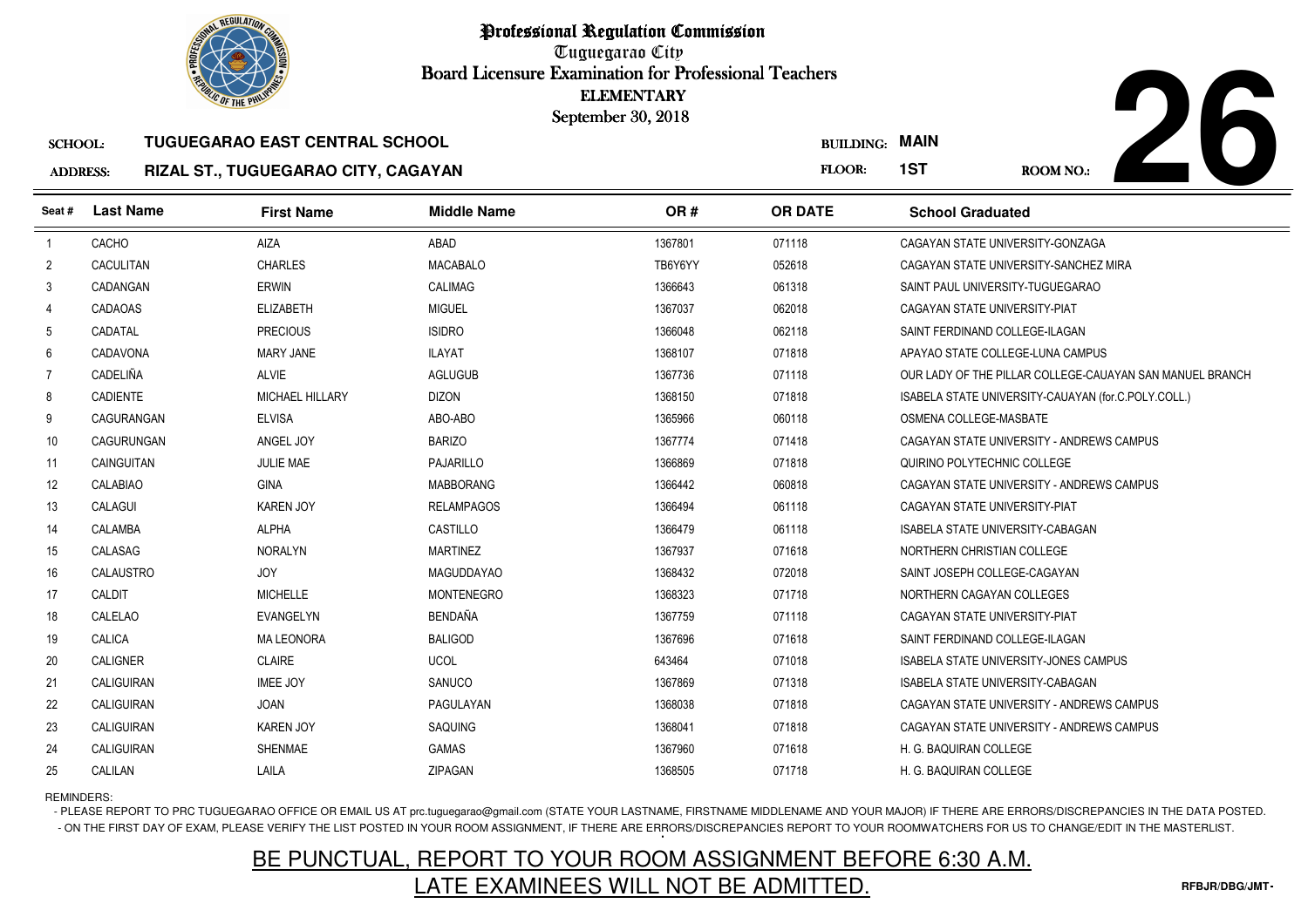

**27**

### SCHOOL:**TUGUEGARAO EAST CENTRAL SCHOOL**

### ADDRESS:**RIZAL ST., TUGUEGARAO CITY, CAGAYAN**

| <b><i>OLIC OF THE PHILIP</i></b> |                  |                                            |                    | <b>ELEMENTARY</b><br>September 30, 2018 |                  |                                                          |
|----------------------------------|------------------|--------------------------------------------|--------------------|-----------------------------------------|------------------|----------------------------------------------------------|
| <b>SCHOOL:</b>                   |                  | <b>TUGUEGARAO EAST CENTRAL SCHOOL</b>      |                    |                                         | <b>BUILDING:</b> | <b>MAIN</b>                                              |
| <b>ADDRESS:</b>                  |                  | <b>RIZAL ST., TUGUEGARAO CITY, CAGAYAN</b> |                    |                                         | FLOOR:           | 1ST<br>ROOM NO.:                                         |
| Seat#                            | <b>Last Name</b> | <b>First Name</b>                          | <b>Middle Name</b> | OR#                                     | <b>OR DATE</b>   | <b>School Graduated</b>                                  |
| $\overline{1}$                   | CALIMAG          | <b>JIBRILLE</b>                            | <b>SAPALARA</b>    | 1367658                                 | 071618           | <b>ISABELA STATE UNIVERSITY-ECHAGUE</b>                  |
| $\overline{2}$                   | <b>CALIWAG</b>   | <b>VIRLOUIE</b>                            | <b>ESTACIO</b>     | 1368352                                 | 072718           | CAGAYAN VALLEY COLLEGES OF TUGUEGARAO                    |
| 3                                | CALLE            | ARIEL                                      | <b>BERNARDINO</b>  | 1368065                                 | 071818           | MALLIG PLAINS COLLEGES (for W. ISABELA PC)               |
| 4                                | CALLEJA          | <b>JOEL</b>                                | <b>BITANGA</b>     | 643484                                  | 071018           | <b>ISABELA STATE UNIVERSITY-JONES CAMPUS</b>             |
| 5                                | CALLUENG         | <b>JAYA</b>                                | <b>MANALO</b>      | 1367949                                 | 071618           | ISABELA STATE UNIVERSITY-CABAGAN                         |
| 6                                | <b>CALLUENG</b>  | LEA                                        | <b>ESPIRITU</b>    | 1365595                                 | 053018           | ISABELA STATE UNIVERSITY-CABAGAN                         |
| $\overline{7}$                   | <b>CALPITO</b>   | AIZA                                       | <b>ABUT</b>        | 1367942                                 | 071618           | CAGAYAN STATE UNIVERSITY-SANCHEZ MIRA                    |
| 8                                | CALUDUCAN        | <b>ELOISA</b>                              | <b>BALUCON</b>     | 1368502                                 | 071718           | APAYAO STATE COLLEGE-LUNA CAMPUS                         |
| 9                                | CALUYA           | <b>CHELLY</b>                              | <b>RAMOS</b>       | 1366495                                 | 061118           | SAINT FERDINAND COLLEGE-ILAGAN                           |
| 10                               | CALVEZ           | <b>BRENDALYN</b>                           | <b>SIGASIG</b>     | 1367941                                 | 071618           | APAYAO STATE COLLEGE-LUNA CAMPUS                         |
| 11                               | CAMACAM          | <b>JOVELYN</b>                             | ABAD               | 1366841                                 | 071718           | <b>ISABELA STATE UNIVERSITY-ECHAGUE</b>                  |
| 12                               | CAMACAM          | STEFHANIE MAE                              | <b>MANUEL</b>      | 1366826                                 | 071718           | PATRIA SABLE CORPUZ COLLEGE                              |
| 13                               | CAMARAO          | <b>REVILYN</b>                             | RAMIREZ            | 1366421                                 | 060818           | UNIVERSITY OF CAGAYAN VALLEY (for. CAGAYAN COLL OF TUG.) |
| 14                               | CAMAYANG         | <b>KRICELL</b>                             | COSTALES           | 1367998                                 | 071718           | JOHN WESLEY COLLEGE                                      |
| 15                               | CAMBA            | <b>JESSICA</b>                             | <b>AGBAYANI</b>    | 1367555                                 | 070918           | ISABELA STATE UNIVERSITY-CAUAYAN (for.C.POLY.COLL.)      |
| 16                               | CAMBAL           | <b>JAMES MICHAEL</b>                       | PELAEZ             | 1366865                                 | 071818           | QUIRINO STATE COLLEGE                                    |
| 17                               | <b>CAMBIA</b>    | <b>ROCHELLE</b>                            | LOVENA             | 1366799                                 | 070418           | QUIRINO POLYTECHNIC COLLEGE                              |
| 18                               | CAMMAYO          | <b>MARILOU</b>                             | <b>FULUGAN</b>     | 1368089                                 | 071818           | SAINT FERDINAND COLLEGE-CABAGAN                          |
| 19                               | CAMMAYO          | <b>MILET</b>                               | <b>BAQUIRAN</b>    | 1368035                                 | 071718           | CAGAYAN STATE UNIVERSITY - ANDREWS CAMPUS                |
| 20                               | <b>CAMPOS</b>    | <b>REYNALYN</b>                            | <b>DOMINGO</b>     | 1368129                                 | 072718           | CAGAYAN STATE UNIVERSITY-PIAT                            |
| 21                               | CAMU             | <b>RINA MAE</b>                            | <b>TALAY</b>       | 1368174                                 | 071918           | CAGAYAN STATE UNIVERSITY - ANDREWS CAMPUS                |
| 22                               | <b>CANAPI</b>    | <b>AILEM</b>                               | <b>BATTUELO</b>    | 1367787                                 | 071418           | CAGAYAN STATE UNIVERSITY - ANDREWS CAMPUS                |
| 23                               | CANAPI           | <b>SALING</b>                              | <b>BALGANION</b>   | 1366306                                 | 060618           | LYCEUM OF TUAO                                           |
| 24                               | CANAY            | LIEZELINE                                  | <b>TALLUD</b>      | 1367773                                 | 071418           | CAGAYAN STATE UNIVERSITY-CARITAN                         |
| 25                               | CANCERAN         | <b>FATIMA</b>                              | LAGGUI             | 1368092                                 | 071818           | SAINT FERDINAND COLLEGE-CABAGAN                          |

REMINDERS:

- PLEASE REPORT TO PRC TUGUEGARAO OFFICE OR EMAIL US AT prc.tuguegarao@gmail.com (STATE YOUR LASTNAME, FIRSTNAME MIDDLENAME AND YOUR MAJOR) IF THERE ARE ERRORS/DISCREPANCIES IN THE DATA POSTED. - ON THE FIRST DAY OF EXAM, PLEASE VERIFY THE LIST POSTED IN YOUR ROOM ASSIGNMENT, IF THERE ARE ERRORS/DISCREPANCIES REPORT TO YOUR ROOMWATCHERS FOR US TO CHANGE/EDIT IN THE MASTERLIST.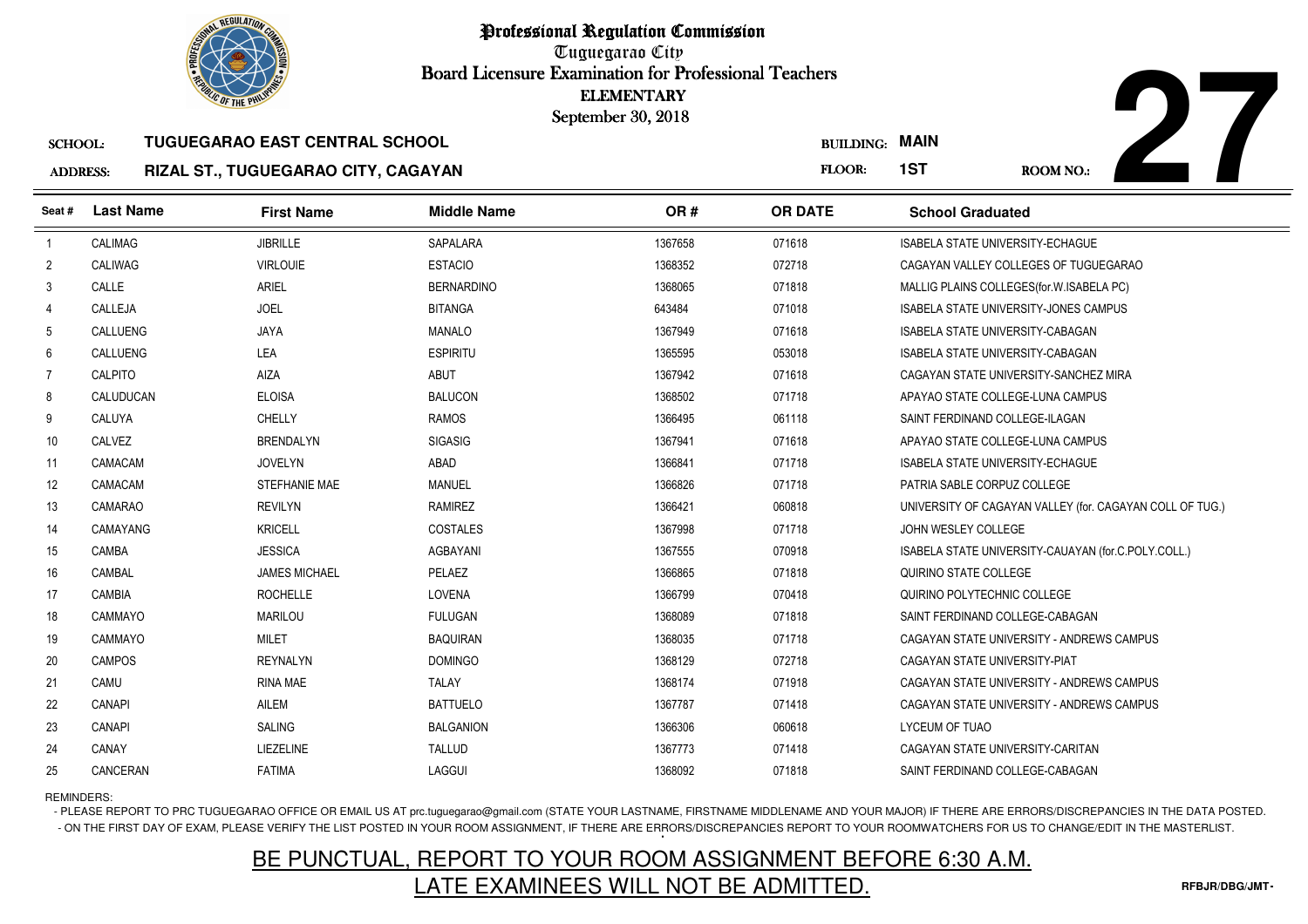

# **28**

### SCHOOL:**TUGUEGARAO EAST CENTRAL SCHOOL**

### ADDRESS:**RIZAL ST., TUGUEGARAO CITY, CAGAYAN**

|                 | <b><i>OLIC OF THE PHILIP</i></b> |                                       |                    | <b>ELEMENTARY</b><br>September 30, 2018 |                  |                                                          |
|-----------------|----------------------------------|---------------------------------------|--------------------|-----------------------------------------|------------------|----------------------------------------------------------|
| <b>SCHOOL:</b>  |                                  | <b>TUGUEGARAO EAST CENTRAL SCHOOL</b> |                    |                                         | <b>BUILDING:</b> | <b>MAIN</b>                                              |
| <b>ADDRESS:</b> |                                  | RIZAL ST., TUGUEGARAO CITY, CAGAYAN   |                    |                                         | FLOOR:           | 1ST<br><b>ROOM NO.:</b>                                  |
| Seat#           | <b>Last Name</b>                 | <b>First Name</b>                     | <b>Middle Name</b> | OR#                                     | <b>OR DATE</b>   | <b>School Graduated</b>                                  |
| $\overline{1}$  | CANCERAN                         | <b>JUVIE</b>                          | <b>DODDO</b>       | 1367863                                 | 071318           | <b>ISABELA STATE UNIVERSITY-CABAGAN</b>                  |
| $\overline{2}$  | CANCERAN                         | LOVELY                                | <b>GUZMAN</b>      | 1367752                                 | 071118           | SAINT FERDINAND COLLEGE-CABAGAN                          |
| 3               | <b>CANDILARIA</b>                | <b>JOLICIA</b>                        | <b>SIRINADO</b>    | 1367656                                 | 071618           | <b>ISABELA STATE UNIVERSITY-PALANAN</b>                  |
| 4               | CANNU                            | <b>MELANIE</b>                        | CABAUATAN          | 1366084                                 | 062618           | CAGAYAN STATE UNIVERSITY-PIAT                            |
| 5               | CANOZA                           | <b>DEOGENE</b>                        | VALENTINO          | 1366809                                 | 071618           | NORTHEASTERN COLLEGE                                     |
| 6               | <b>CANTOR</b>                    | ABECELLE IVY                          | PIÑON              | 1366818                                 | 071718           | UNIVERSITY OF LA SALETTE-SANTIAGO                        |
| $\overline{7}$  | <b>CAOILAN</b>                   | PRINCESS DIANE                        | <b>ROSETE</b>      | 1683125                                 | 071718           | H. G. BAQUIRAN COLLEGE                                   |
| 8               | CAOLE                            | <b>JINKY</b>                          | <b>BATAWANG</b>    | 1367939                                 | 071618           | UNIVERSITY OF CAGAYAN VALLEY (for. CAGAYAN COLL OF TUG.) |
| 9               | CAPALUNGAN                       | <b>JACQUELYN</b>                      | <b>TAGUDIN</b>     | 1368497                                 | 072418           | CAGAYAN STATE UNIVERSITY - ANDREWS CAMPUS                |
| 10 <sup>°</sup> | CAPILI                           | ANGELITO                              | COLLAMAT           | 1367778                                 | 071418           | CAGAYAN STATE UNIVERSITY - ANDREWS CAMPUS                |
| 11              | CAPILITAN                        | <b>ILOISA DYAN</b>                    | <b>ABAGAT</b>      | 1366221                                 | 060418           | UNIVERSITY OF PERPETUAL HELP-CAUAYAN CITY                |
| 12              | <b>CAPINDING</b>                 | <b>ROSELLE</b>                        | CARIAGA            | 1366889                                 | 071918           | UNIVERSITY OF LA SALETTE-SANTIAGO                        |
| 13              | <b>CAPINPIN</b>                  | <b>ROSELYN</b>                        | <b>LAZO</b>        | 1366520                                 | 061318           | NORTHEASTERN COLLEGE                                     |
| 14              | CAPIT                            | <b>JAYCEL</b>                         | <b>MAGGAY</b>      | 1367351                                 | 070518           | APAYAO STATE COLLEGE-CONNER                              |
| 15              | <b>CAPUCHINO</b>                 | <b>CORIE</b>                          | <b>MALANA</b>      | 1309134                                 | 010518           | ISABELA STATE UNIVERSITY-ILAGAN                          |
| 16              | CAPUYAN                          | <b>JANICE</b>                         | <b>BAGSAO</b>      | 1368450                                 | 072018           | SAINT LOUIS COLLEGE OF BULANAO                           |
| 17              | CARAG                            | JAMIE                                 | <b>VISALDA</b>     | 1367905                                 | 071618           | CAGAYAN STATE UNIVERSITY - ANDREWS CAMPUS                |
| 18              | CARAG                            | <b>KATRINA MAE</b>                    | <b>PALATTAO</b>    | 1367463                                 | 070918           | UNIVERSITY OF CAGAYAN VALLEY (for. CAGAYAN COLL OF TUG.) |
| 19              | CARAG                            | <b>MARIA FE</b>                       | AGGASID            | 1368046                                 | 071818           | CAGAYAN STATE UNIVERSITY - ANDREWS CAMPUS                |
| 20              | CARAMAT                          | <b>GEREMIE</b>                        | <b>ALCAIDE</b>     | 1367329                                 | 070418           | UNIVERSITY OF PERPETUAL HELP-CAUAYAN CITY                |
| 21              | CARBONEL                         | <b>JANIKA</b>                         | <b>BALBIN</b>      | 1366773                                 | 070218           | ISABELA STATE UNIVERSITY-CAUAYAN (for.C.POLY.COLL.)      |
| 22              | CARBONEL                         | <b>JENELYN</b>                        | <b>ALUPAY</b>      | 1368502                                 | 071718           | CAGAYAN STATE UNIVERSITY-SANCHEZ MIRA                    |
| 23              | CARBONEL                         | PRECIOUS ANN                          | <b>BAGUIO</b>      | 1368341                                 | 071918           | CAGAYAN STATE UNIVERSITY-APARRI                          |
| 24              | CARDENAS                         | <b>MARJORIE</b>                       | <b>BAUTISTA</b>    | 1367913                                 | 071618           | CAGAYAN STATE UNIVERSITY - ANDREWS CAMPUS                |
| 25              | CARDENAS                         | <b>NOEMIE</b>                         | <b>ANCHETA</b>     | 1366099                                 | 062718           | CAGAYAN VALLEY COLLEGES OF TUGUEGARAO                    |

# REMINDERS:

- PLEASE REPORT TO PRC TUGUEGARAO OFFICE OR EMAIL US AT prc.tuguegarao@gmail.com (STATE YOUR LASTNAME, FIRSTNAME MIDDLENAME AND YOUR MAJOR) IF THERE ARE ERRORS/DISCREPANCIES IN THE DATA POSTED. - ON THE FIRST DAY OF EXAM, PLEASE VERIFY THE LIST POSTED IN YOUR ROOM ASSIGNMENT, IF THERE ARE ERRORS/DISCREPANCIES REPORT TO YOUR ROOMWATCHERS FOR US TO CHANGE/EDIT IN THE MASTERLIST.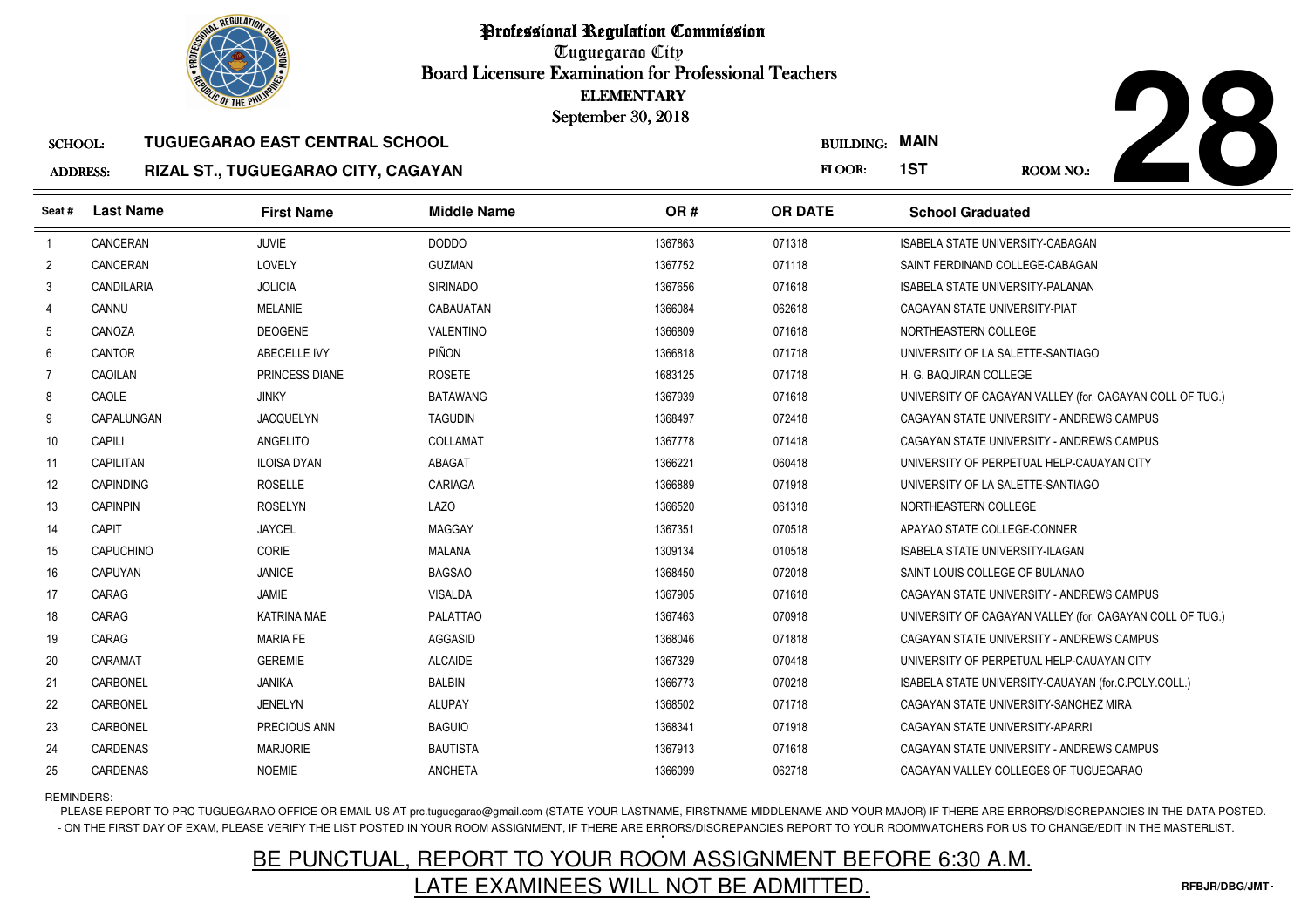

Tuguegarao City Board Licensure Examination for Professional Teachers September 30, 2018

### SCHOOL:**CATAGGAMAN ELEMENTARY SCHOOL**

### ADDRESS:**CATAGGAMAN PARDO, TUGUEGARAO CITY, CAGAYAN**

|                 | <b><i>OLIC OF THE PHILIP</i></b> |                                            | <b>ELEMENTARY</b><br>September 30, 2018 |         |                       |                                         |                                                          |
|-----------------|----------------------------------|--------------------------------------------|-----------------------------------------|---------|-----------------------|-----------------------------------------|----------------------------------------------------------|
| <b>SCHOOL:</b>  |                                  | <b>CATAGGAMAN ELEMENTARY SCHOOL</b>        |                                         |         | <b>BUILDING: MAIN</b> |                                         |                                                          |
| <b>ADDRESS:</b> |                                  | CATAGGAMAN PARDO, TUGUEGARAO CITY, CAGAYAN |                                         |         | FLOOR:                | 1ST                                     | <b>ROOM NO.:</b>                                         |
| Seat#           | <b>Last Name</b>                 | <b>First Name</b>                          | <b>Middle Name</b>                      | OR#     | <b>OR DATE</b>        | <b>School Graduated</b>                 |                                                          |
| $\overline{1}$  | <b>CARDENAS</b>                  | <b>ROSITA</b>                              | <b>TEJANO</b>                           | 1367998 | 071718                |                                         | CAGAYAN STATE UNIVERSITY - ANDREWS CAMPUS                |
| $\overline{2}$  | CARIAGA                          | <b>MARJORIE</b>                            | ORQUE                                   | 1368170 | 071918                |                                         | CAGAYAN STATE UNIVERSITY - ANDREWS CAMPUS                |
| 3               | CARIAGA                          | ROSE JANE                                  | <b>ROSARIO</b>                          | 1367250 | 070218                |                                         | UNIVERSITY OF CAGAYAN VALLEY (for. CAGAYAN COLL OF TUG.) |
| 4               | CARIAGA                          | VANEZA                                     | <b>FARINAS</b>                          | 1367842 | 071218                | CAGAYAN STATE UNIVERSITY-LASAM          |                                                          |
| 5               | CARIGA                           | <b>MAREVI</b>                              | <b>ASUNCION</b>                         | 1368086 | 071818                | CAGAYAN STATE UNIVERSITY-PIAT           |                                                          |
| 6               | CARIZ                            | <b>MAURIN PERRY</b>                        | <b>GUMARU</b>                           | 1367488 | 071018                | SAINT FERDINAND COLLEGE-CABAGAN         |                                                          |
| $\overline{7}$  | CARIZ                            | <b>MILLET</b>                              | <b>GUMARU</b>                           | 1368063 | 071818                | ISABELA STATE UNIVERSITY-CABAGAN        |                                                          |
| 8               | CARIZAL                          | <b>IVY</b>                                 | <b>ABUYUAN</b>                          | 1368337 | 071918                | CAGAYAN STATE UNIVERSITY-APARRI         |                                                          |
| 9               | CARIZAL                          | <b>MERCY</b>                               | PARAÑAQUE                               | 1366377 | 060718                |                                         | CAGAYAN STATE UNIVERSITY-SANCHEZ MIRA                    |
| 10              | CARIÑO                           | <b>DIANA ROSE</b>                          | <b>MARQUEZ</b>                          | GAU9N50 | 053018                | QUIRINO POLYTECHNIC COLLEGE             |                                                          |
| 11              | <b>CARLOS</b>                    | <b>CONSOLACION</b>                         | <b>VILLEGAS</b>                         | 1366816 | 071718                | <b>ISABELA STATE UNIVERSITY-ECHAGUE</b> |                                                          |
| 12              | CARODAN                          | <b>CHRISTIN</b>                            | <b>SUYO</b>                             | 1368417 | 071918                | CAGAYAN STATE UNIVERSITY-PIAT           |                                                          |
| 13              | CARPIO                           | PRINCESS MAE                               | <b>PASCUAL</b>                          | 1368093 | 071818                |                                         | CAGAYAN STATE UNIVERSITY-SANCHEZ MIRA                    |
| 14              | <b>CARPIO</b>                    | <b>VIVIAN ROSE</b>                         | <b>BATEC</b>                            | 1404503 | 070918                | EASTERN LUZON COLLEGES-BAMBANG          |                                                          |
| 15              | CARRANZA                         | <b>ELIZABETH</b>                           | CABAEL                                  | 1367729 | 071118                | CAGAYAN STATE UNIVERSITY-LASAM          |                                                          |
| 16              | CARREON                          | <b>JESSA</b>                               | <b>RETRETA</b>                          | 1368344 | 071918                | CAGAYAN STATE UNIVERSITY-APARRI         |                                                          |
| 17              | <b>CARTATIBO</b>                 | <b>JOSEPH PAULO</b>                        | CONDE                                   | 1367593 | 071018                | UNIVERSITY OF LA SALETTE-SANTIAGO       |                                                          |
| 18              | CASAGAN                          | <b>MARIPAZ</b>                             | <b>TORIBIO</b>                          | 1367968 | 071618                |                                         | UNIVERSITY OF CAGAYAN VALLEY (for. CAGAYAN COLL OF TUG.) |
| 19              | CASARENO                         | <b>MARIA CORAZON</b>                       | <b>SARAOS</b>                           | 1368243 | 072718                | QUIRINO POLYTECHNIC COLLEGE             |                                                          |
| 20              | CASIBANG                         | LIGAYA                                     | UBIÑA                                   | 1368315 | 071718                | CAGAYAN STATE UNIVERSITY-PIAT           |                                                          |
| 21              | CASIDSID                         | <b>IVY</b>                                 | <b>GUILLERMO</b>                        | 1368108 | 071818                | APAYAO STATE COLLEGE-LUNA CAMPUS        |                                                          |
| 22              | CASING                           | <b>FLORDELIZA</b>                          | MABBAYAC                                | 1366980 | 062018                |                                         | KALINGA APAYAO STATE COLLEGE (KALINGA COMM. COLL.)       |
| 23              | CASTAÑEDA                        | EDEN JOY                                   | <b>GANGAN</b>                           | 1367975 | 071718                | H. G. BAQUIRAN COLLEGE                  |                                                          |
| 24              | CASTILLEJO                       | <b>RORICEL</b>                             | <b>AGUILAN</b>                          | 1366693 | 061418                | UNIVERSITY OF SAINT LOUIS-TUGUEGARAO    |                                                          |
| 25              | <b>CASTILLEJOS</b>               | <b>RUBEN</b>                               | <b>ARIRAO</b>                           | 1368188 | 071918                |                                         | CAGAYAN STATE UNIVERSITY - ANDREWS CAMPUS                |

REMINDERS:

- PLEASE REPORT TO PRC TUGUEGARAO OFFICE OR EMAIL US AT prc.tuguegarao@gmail.com (STATE YOUR LASTNAME, FIRSTNAME MIDDLENAME AND YOUR MAJOR) IF THERE ARE ERRORS/DISCREPANCIES IN THE DATA POSTED. - ON THE FIRST DAY OF EXAM, PLEASE VERIFY THE LIST POSTED IN YOUR ROOM ASSIGNMENT, IF THERE ARE ERRORS/DISCREPANCIES REPORT TO YOUR ROOMWATCHERS FOR US TO CHANGE/EDIT IN THE MASTERLIST.

# BE PUNCTUAL, REPORT TO YOUR ROOM ASSIGNMENT BEFORE 6:30 A.M.LATE EXAMINEES WILL NOT BE ADMITTED.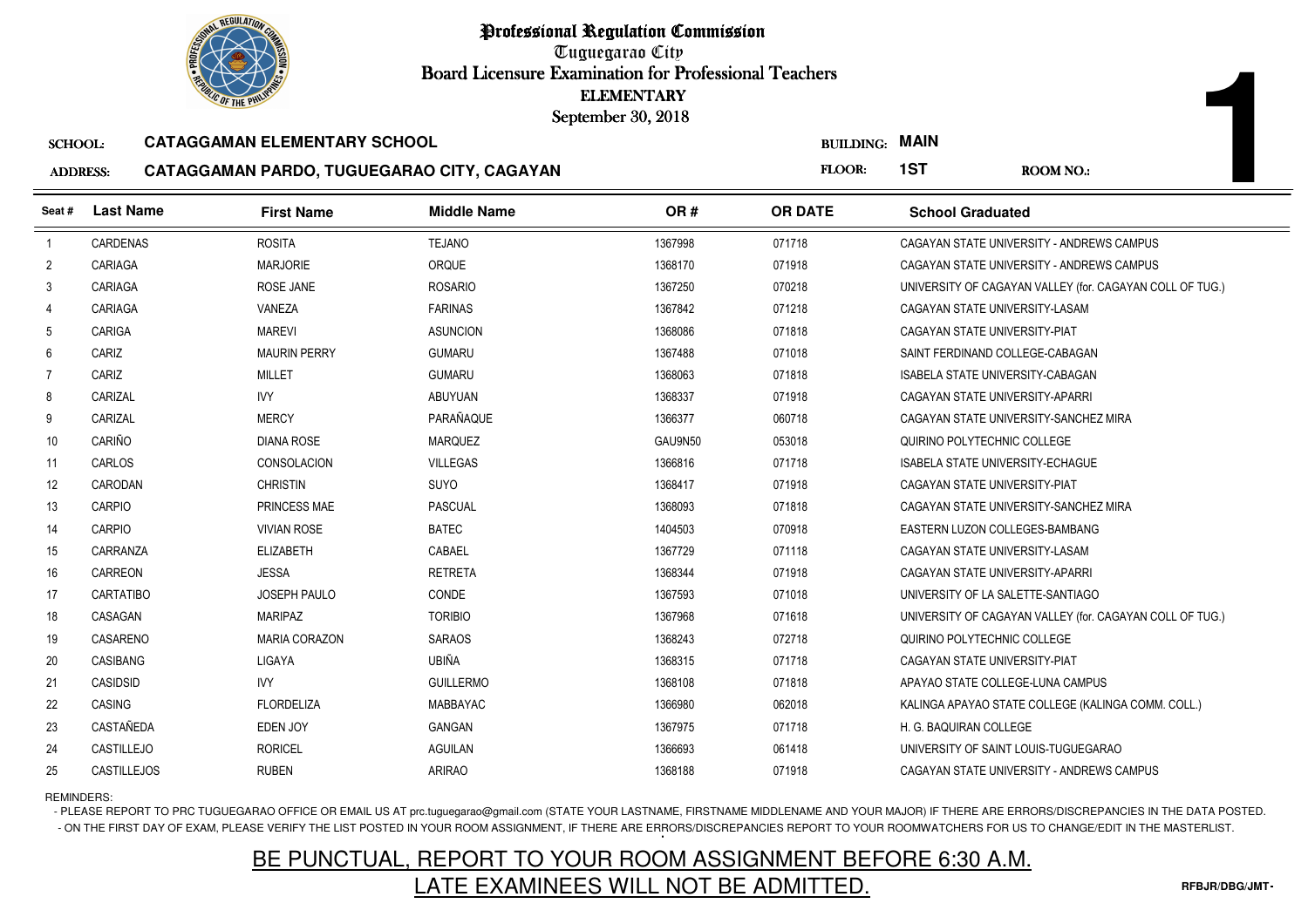

Tuguegarao City Board Licensure Examination for Professional Teachers September 30, 2018

### SCHOOL:**CATAGGAMAN ELEMENTARY SCHOOL**

### ADDRESS:**CATAGGAMAN PARDO, TUGUEGARAO CITY, CAGAYAN**

|                 | <b><i>OLIC OF THE PHILIP</i></b> |                                            | <b>ELEMENTARY</b><br>September 30, 2018 |         |                       |                                   |                                                          |
|-----------------|----------------------------------|--------------------------------------------|-----------------------------------------|---------|-----------------------|-----------------------------------|----------------------------------------------------------|
| <b>SCHOOL:</b>  |                                  | <b>CATAGGAMAN ELEMENTARY SCHOOL</b>        |                                         |         | <b>BUILDING: MAIN</b> |                                   |                                                          |
| <b>ADDRESS:</b> |                                  | CATAGGAMAN PARDO, TUGUEGARAO CITY, CAGAYAN |                                         |         | <b>FLOOR:</b>         | 1ST                               | <b>ROOM NO.:</b>                                         |
| Seat #          | <b>Last Name</b>                 | <b>First Name</b>                          | <b>Middle Name</b>                      | OR#     | <b>OR DATE</b>        | <b>School Graduated</b>           |                                                          |
| $\overline{1}$  | CASTILLO                         | <b>EVELYN</b>                              | <b>LICCUD</b>                           | 1366785 | 070318                | QUIRINO STATE COLLEGE             |                                                          |
| $\overline{2}$  | CASTILLO                         | JANE                                       | <b>ASUNCION</b>                         | 1368090 | 071818                |                                   | CAGAYAN STATE UNIVERSITY-SANCHEZ MIRA                    |
| 3               | CASTILLO                         | <b>JESSA</b>                               | <b>BENITO</b>                           | 1368057 | 071818                |                                   | CAGAYAN STATE UNIVERSITY-SANCHEZ MIRA                    |
| $\overline{4}$  | CASTILLO                         | KATHY JOY                                  | <b>MANZO</b>                            | 1368048 | 071818                | BATANES POLYTECHNIC COLLEGE       |                                                          |
| 5               | CASTILLO                         | LLOYD                                      | <b>VILLACILLO</b>                       | 1368191 | 071918                |                                   | MARIANO MARCOS STATE UNIVERSITY-LAOAG-COLL. OF EDUCATION |
| 6               | CASTILLO                         | <b>MENCHIE</b>                             | <b>MICU</b>                             | 1368202 | 072018                | UNIVERSITY OF LA SALETTE-SANTIAGO |                                                          |
| 7               | CASTILLO                         | <b>ROXANNE</b>                             | <b>DELAROSO</b>                         | 1367590 | 071018                |                                   | ISABELA STATE UNIVERSITY-CAUAYAN (for.C.POLY.COLL.)      |
| 8               | CASTRO                           | ANGEL                                      | <b>CALABUNG</b>                         | 1367780 | 071418                |                                   | CAGAYAN STATE UNIVERSITY - ANDREWS CAMPUS                |
| 9               | CASTRO                           | <b>EDZELL</b>                              | <b>BAÑOLA</b>                           | 1368079 | 071818                | APAYAO STATE COLLEGE-LUNA CAMPUS  |                                                          |
| 10              | CATAGGATAN                       | <b>JOY</b>                                 | VILLANUEVA                              | 1367446 | 070918                | ISABELA STATE UNIVERSITY-CABAGAN  |                                                          |
| 11              | CATALAN                          | LEUWEEN                                    | <b>BABALAN</b>                          | 1367701 | 071018                | SAINT TONIS COLLEGE               |                                                          |
| 12              | CATALIG                          | <b>JENALYN</b>                             | <b>DAWATON</b>                          | 1367967 | 071618                |                                   | KALINGA APAYAO STATE COLLEGE (KALINGA COMM. COLL.)       |
| 13              | CATTRAL                          | RUBY ANN                                   | <b>TAYAWA</b>                           | 1368415 | 071918                |                                   | UNIVERSITY OF CAGAYAN VALLEY (for. CAGAYAN COLL OF TUG.) |
| 14              | CATTRAL                          | <b>RUBY ANN JR</b>                         | <b>TAYAWA</b>                           | 1368415 | 071918                |                                   | UNIVERSITY OF CAGAYAN VALLEY (for. CAGAYAN COLL OF TUG.) |
| 15              | CATUBAG                          | <b>ABIGAIL</b>                             | <b>BAMBALAN</b>                         | 1368131 | 072718                | CAGAYAN STATE UNIVERSITY-PIAT     |                                                          |
| 16              | CATUBAG                          | <b>JOEDEL</b>                              | <b>VILLARE</b>                          | 1367782 | 071418                |                                   | CAGAYAN STATE UNIVERSITY - ANDREWS CAMPUS                |
| 17              | CATUIZA                          | <b>GENIE</b>                               | <b>DUMLAO</b>                           | 1366085 | 062718                |                                   | MALLIG PLAINS COLLEGES (for W. ISABELA PC)               |
| 18              | CAUILAN                          | <b>CHRISTIAN PAUL</b>                      | <b>PLATA</b>                            | 1366716 | 062718                | ISABELA STATE UNIVERSITY-ECHAGUE  |                                                          |
| 19              | CAUILAN                          | <b>DIANA ROSE</b>                          | <b>PEREZ</b>                            | 1367768 | 071418                |                                   | CAGAYAN STATE UNIVERSITY - ANDREWS CAMPUS                |
| 20              | CAUILAN                          | <b>EMAICAH LYRA</b>                        | <b>AGUB</b>                             | 1366373 | 060718                | SAINT FERDINAND COLLEGE-ILAGAN    |                                                          |
| 21              | CAUILAN                          | <b>JOCELYN</b>                             | CABALZA                                 | 1368481 | 072318                |                                   | CAGAYAN VALLEY COLLEGES OF TUGUEGARAO                    |
| 22              | CAUILAN                          | <b>MARY JOY</b>                            | <b>RAMOS</b>                            | 1367971 | 071718                |                                   | CAGAYAN STATE UNIVERSITY - ANDREWS CAMPUS                |
| 23              | CAWAD                            | <b>JERALDIN</b>                            | <b>BANAWA</b>                           | 1367099 | 062818                |                                   | KALINGA APAYAO STATE COLLEGE (KALINGA COMM. COLL.)       |
| 24              | CAYYOG                           | <b>JOVELYN</b>                             | <b>PASAT</b>                            | 1367182 | 062518                |                                   | UNIVERSITY OF CAGAYAN VALLEY (for. CAGAYAN COLL OF TUG.) |
| 25              | CAÑABERAL                        | <b>CATLYNMAR</b>                           | <b>MARIANO</b>                          | 1366818 | 071718                | QUIRINO POLYTECHNIC COLLEGE       |                                                          |

# REMINDERS:

- PLEASE REPORT TO PRC TUGUEGARAO OFFICE OR EMAIL US AT prc.tuguegarao@gmail.com (STATE YOUR LASTNAME, FIRSTNAME MIDDLENAME AND YOUR MAJOR) IF THERE ARE ERRORS/DISCREPANCIES IN THE DATA POSTED. - ON THE FIRST DAY OF EXAM, PLEASE VERIFY THE LIST POSTED IN YOUR ROOM ASSIGNMENT, IF THERE ARE ERRORS/DISCREPANCIES REPORT TO YOUR ROOMWATCHERS FOR US TO CHANGE/EDIT IN THE MASTERLIST.

# BE PUNCTUAL, REPORT TO YOUR ROOM ASSIGNMENT BEFORE 6:30 A.M.LATE EXAMINEES WILL NOT BE ADMITTED.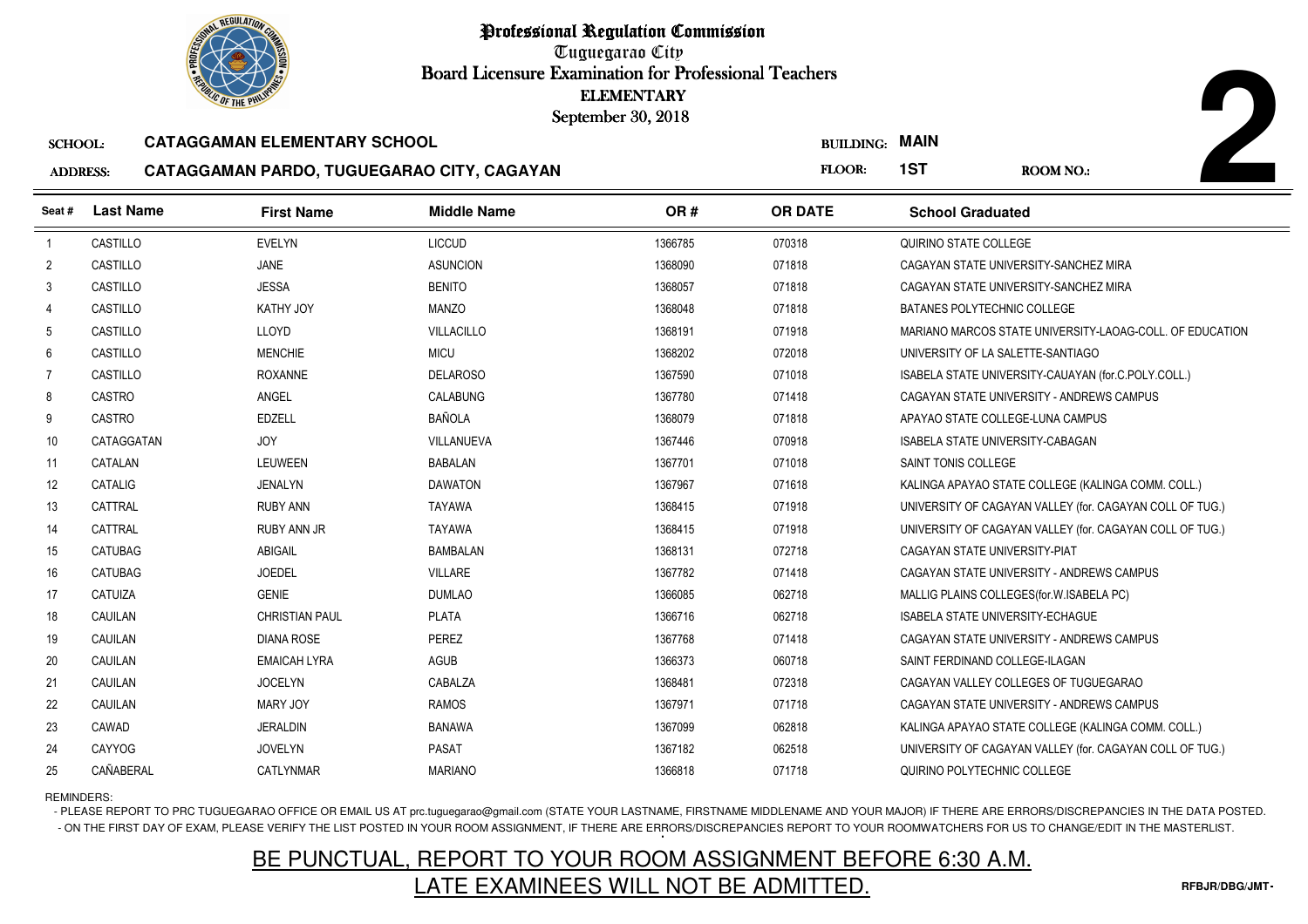

Tuguegarao City Board Licensure Examination for Professional Teachers September 30, 2018

### SCHOOL:**CATAGGAMAN ELEMENTARY SCHOOL**

### ADDRESS:**CATAGGAMAN PARDO, TUGUEGARAO CITY, CAGAYAN**

| <b><i>OLIC OF THE PHILIP</i></b>                      |                  |                                            | <b>ELEMENTARY</b><br>September 30, 2018 |         |                       |                                         |                                                      |
|-------------------------------------------------------|------------------|--------------------------------------------|-----------------------------------------|---------|-----------------------|-----------------------------------------|------------------------------------------------------|
| <b>CATAGGAMAN ELEMENTARY SCHOOL</b><br><b>SCHOOL:</b> |                  |                                            |                                         |         | <b>BUILDING: MAIN</b> |                                         |                                                      |
| <b>ADDRESS:</b>                                       |                  | CATAGGAMAN PARDO, TUGUEGARAO CITY, CAGAYAN |                                         |         | FLOOR:                | 1ST                                     | <b>ROOM NO.:</b>                                     |
| Seat#                                                 | <b>Last Name</b> | <b>First Name</b>                          | <b>Middle Name</b>                      | OR#     | <b>OR DATE</b>        | <b>School Graduated</b>                 |                                                      |
| $\overline{1}$                                        | CAÑAMAQUE        | <b>RONALYN</b>                             | CARANGIAN                               | 1368134 | 072718                | CAGAYAN STATE UNIVERSITY-PIAT           |                                                      |
| $\overline{2}$                                        | <b>CENTENO</b>   | <b>DENNIS</b>                              | <b>NAPOLES</b>                          | 1366879 | 071918                | <b>ISABELA STATE UNIVERSITY-PALANAN</b> |                                                      |
| 3                                                     | CENTENO          | <b>JANET</b>                               | <b>NAPOLES</b>                          | 1366879 | 071918                | <b>ISABELA STATE UNIVERSITY-PALANAN</b> |                                                      |
| 4                                                     | <b>CERA</b>      | MAY                                        | <b>ALMAZAN</b>                          | 1366690 | 061418                |                                         | MALLIG PLAINS COLLEGES (for. W. ISABELA PC)          |
| -5                                                    | <b>CERVANTES</b> | <b>JONABEL</b>                             | CAINGUITAN                              | 1368312 | 071718                | H. G. BAQUIRAN COLLEGE                  |                                                      |
| 6                                                     | <b>CHATOY</b>    | <b>MELLENGER</b>                           | <b>PANGSIW</b>                          | 1367660 | 071618                |                                         | IFUGAO STATE COLLEGE OF AGRICULTURE & FORESTRY-POTIA |
| 7                                                     | <b>CHAVEZ</b>    | <b>ERNLYN</b>                              | <b>PALOGAN</b>                          | 1365633 | 061818                | SAINT FERDINAND COLLEGE-ILAGAN          |                                                      |
| 8                                                     | <b>CHICO</b>     | <b>VEEN MARIE</b>                          | <b>MORALES</b>                          | 1367790 | 071618                | CENTRAL LUZON STATE UNIVERSITY          |                                                      |
| 9                                                     | CHILAGAN         | <b>DONATO</b>                              | <b>PANGNGAY</b>                         | 1367108 | 062218                | QUIRINO STATE COLLEGE                   |                                                      |
| 10 <sup>°</sup>                                       | <b>CHIMMITOC</b> | <b>BESSIE GEE</b>                          | <b>OMLAN</b>                            | 1366897 | 071918                |                                         | IFUGAO STATE COLLEGE OF AGRICULTURE & FORESTRY-POTIA |
| 11                                                    | <b>CHIONG</b>    | <b>ROGELYN</b>                             | <b>PABRUA</b>                           | 1367716 | 071018                | NATIONAL TEACHER'S COLLEGE              |                                                      |
| 12                                                    | <b>CHONGAWEN</b> | <b>GRACE</b>                               | <b>LUDCHAWE</b>                         | 1366716 | 062718                | ALDERSGATE COLLEGE                      |                                                      |
| 13                                                    | <b>CLARO</b>     | <b>KENNETH</b>                             | <b>BALNEG</b>                           | 1366881 | 071918                |                                         | ISABELA STATE UNIVERSITY-CAUAYAN (for.C.POLY.COLL.)  |
| 14                                                    | <b>CLEMENTE</b>  | <b>MARICAR</b>                             | <b>BATTUELO</b>                         | 1367736 | 071118                |                                         | CAGAYAN STATE UNIVERSITY - ANDREWS CAMPUS            |
| 15                                                    | <b>CLEMENTE</b>  | ROSEMARIE ANN                              | <b>SACLAYAN</b>                         | 1367578 | 071018                | <b>ISABELA STATE UNIVERSITY-ECHAGUE</b> |                                                      |
| 16                                                    | <b>CLEMOR</b>    | <b>HAZEL</b>                               | <b>GALASINAO</b>                        | 1368059 | 071818                |                                         | CAGAYAN STATE UNIVERSITY - ANDREWS CAMPUS            |
| 17                                                    | COBO             | <b>LESLIE</b>                              | <b>VISARIO</b>                          | 1367709 | 071018                | CAGAYAN STATE UNIVERSITY-LASAM          |                                                      |
| 18                                                    | COLCOL           | <b>GLENN MAE</b>                           | <b>LUCERO</b>                           | 1367551 | 070918                |                                         | ISABELA STATE UNIVERSITY-CAUAYAN (for.C.POLY.COLL.)  |
| 19                                                    | COLLADO          | <b>MARK DAVE</b>                           | <b>ZUNIGA</b>                           | 1368108 | 071818                | APAYAO STATE COLLEGE-LUNA CAMPUS        |                                                      |
| 20                                                    | <b>COMDANG</b>   | PRIME FAITH                                | <b>DISTOL</b>                           | 1366921 | 061418                | SAINT LOUIS COLLEGE OF BULANAO          |                                                      |
| 21                                                    | <b>COMITSO</b>   | <b>LOLITA</b>                              | <b>BALAIS</b>                           | 1367259 | 070218                | CAGAYAN STATE UNIVERSITY-GONZAGA        |                                                      |
| 22                                                    | <b>COMPALAS</b>  | <b>NOVELYN</b>                             | LAOYAN                                  | 1404503 | 070918                | EASTERN LUZON COLLEGES-BAMBANG          |                                                      |
| 23                                                    | CONCEPCION       | <b>JEANY ROSE</b>                          | YADAO                                   | 1366770 | 070218                | QUIRINO STATE COLLEGE                   |                                                      |
| 24                                                    | CONCEPCION       | <b>JOANE MAE</b>                           | LAGRAN                                  | 525973  | 061318                |                                         | IFUGAO STATE COLLEGE OF AGRICULTURE & FORESTRY-POTIA |
| 25                                                    | CONCORDIA        | <b>CHRISTINE</b>                           | VALENZUELA                              | 1367555 | 070918                |                                         | NUEVA VIZCAYA STATE UNIVERSITY (NVSIT)-BAYOMBONG     |

# REMINDERS:

- PLEASE REPORT TO PRC TUGUEGARAO OFFICE OR EMAIL US AT prc.tuguegarao@gmail.com (STATE YOUR LASTNAME, FIRSTNAME MIDDLENAME AND YOUR MAJOR) IF THERE ARE ERRORS/DISCREPANCIES IN THE DATA POSTED. - ON THE FIRST DAY OF EXAM, PLEASE VERIFY THE LIST POSTED IN YOUR ROOM ASSIGNMENT, IF THERE ARE ERRORS/DISCREPANCIES REPORT TO YOUR ROOMWATCHERS FOR US TO CHANGE/EDIT IN THE MASTERLIST.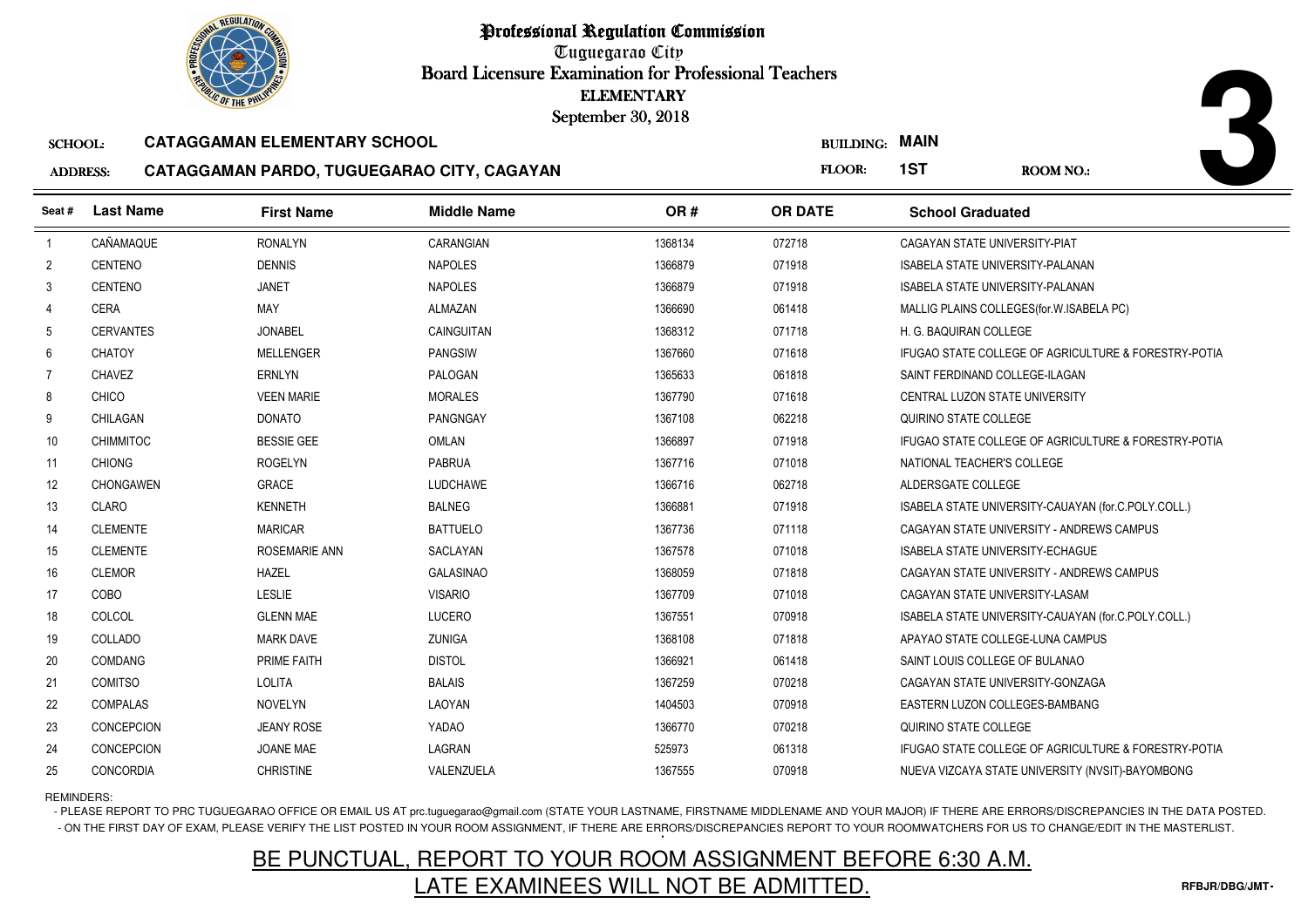

Tuguegarao City Board Licensure Examination for Professional Teachers September 30, 2018

### SCHOOL:**CATAGGAMAN ELEMENTARY SCHOOL**

### ADDRESS:**CATAGGAMAN PARDO, TUGUEGARAO CITY, CAGAYAN**

| <b><i>OLIC OF THE PHILIP</i></b> |                  |                                            | September 30, 2018 | <b>ELEMENTARY</b> |                       |                                         |                                                          |
|----------------------------------|------------------|--------------------------------------------|--------------------|-------------------|-----------------------|-----------------------------------------|----------------------------------------------------------|
| <b>SCHOOL:</b>                   |                  | <b>CATAGGAMAN ELEMENTARY SCHOOL</b>        |                    |                   | <b>BUILDING: MAIN</b> |                                         |                                                          |
| <b>ADDRESS:</b>                  |                  | CATAGGAMAN PARDO, TUGUEGARAO CITY, CAGAYAN |                    |                   | FLOOR:                | 1ST                                     | <b>ROOM NO.:</b>                                         |
| Seat#                            | <b>Last Name</b> | <b>First Name</b>                          | <b>Middle Name</b> | OR#               | <b>OR DATE</b>        | <b>School Graduated</b>                 |                                                          |
| $\overline{1}$                   | CONEL            | JULIE-ANN                                  | <b>DEL ROSARIO</b> | 1368428           | 072018                | SAINT JOSEPH COLLEGE-CAGAYAN            |                                                          |
| $\overline{2}$                   | <b>CONTAOI</b>   | <b>RHEINA</b>                              | <b>ARCENAL</b>     | 1406793           | 071918                |                                         | CAGAYAN STATE UNIVERSITY-SANCHEZ MIRA                    |
| 3                                | CONTRERAS        | SHIELA RUSSELE                             | <b>VERGARA</b>     | 1367985           | 071718                |                                         | UNIVERSITY OF SAINT LOUIS-TUGUEGARAO                     |
| 4                                | <b>CORCORO</b>   | <b>MYRNA LEAH</b>                          | <b>SALVADOR</b>    | 1366540           | 061318                | UNIVERSITY OF LA SALETTE-SANTIAGO       |                                                          |
| 5                                | CORDILLON        | <b>GISELLE</b>                             | <b>GAMIAO</b>      | 1367561           | 070918                |                                         | ISABELA STATE UNIVERSITY-CAUAYAN (for.C.POLY.COLL.)      |
| 6                                | CORDOVA          | <b>JOANA</b>                               | <b>GANADO</b>      | 1368456           | 072018                |                                         | FLORENCIO L. VARGAS COLLEGE-TUGUEGARAO                   |
| 7                                | CORPUZ           | <b>ALMIRA CLAIRE</b>                       | VILLANUEVA         | 1367879           | 071318                | SAINT JOSEPH COLLEGE-CAGAYAN            |                                                          |
| 8                                | CORPUZ           | <b>ALPHEA PATRICIA</b>                     | <b>TUPPIL</b>      | 1367543           | 070618                | NORTHEASTERN COLLEGE                    |                                                          |
| 9                                | <b>CORPUZ</b>    | <b>ALVIN</b>                               | <b>GUINACARAN</b>  | 1368093           | 071818                |                                         | CAGAYAN STATE UNIVERSITY-SANCHEZ MIRA                    |
| 10                               | CORPUZ           | ANGELINA                                   | <b>JOSE</b>        | 1366711           | 062718                | <b>ISABELA STATE UNIVERSITY-ECHAGUE</b> |                                                          |
| 11                               | CORPUZ           | <b>CHRISTOPHER</b>                         | <b>MOLINA</b>      | 1367834           | 071218                | F. L. VARGAS COLLEGE-ABULUG             |                                                          |
| 12                               | CORPUZ           | <b>EDELYN</b>                              | <b>REGUNTON</b>    | 1368347           | 071918                | CAGAYAN STATE UNIVERSITY-GONZAGA        |                                                          |
| 13                               | <b>CORPUZ</b>    | <b>FLORDELIZA</b>                          | <b>MEDINA</b>      | 1367696           | 071618                |                                         | CAGAYAN VALLEY COLLEGES OF TUGUEGARAO                    |
| 14                               | CORPUZ           | <b>GASPAR</b>                              | <b>JOSE</b>        | 1366724           | 062818                | <b>ISABELA STATE UNIVERSITY-ILAGAN</b>  |                                                          |
| 15                               | CORPUZ           | <b>JAYVEE</b>                              | <b>ESPENOCILLA</b> | 1367540           | 070618                | UNIVERSITY OF LA SALETTE-SANTIAGO       |                                                          |
| 16                               | CORPUZ           | <b>JENNIFER</b>                            | <b>MANUEL</b>      | 1367338           | 070418                | CAGAYAN STATE UNIVERSITY-LASAM          |                                                          |
| 17                               | <b>CORPUZ</b>    | <b>JESSICA</b>                             | <b>DUMANGIN</b>    | 1367592           | 071018                | <b>ISABELA STATE UNIVERSITY-ECHAGUE</b> |                                                          |
| 18                               | CORPUZ           | <b>KATHLEEN</b>                            | <b>VILORIA</b>     | 1368025           | 071718                |                                         | CAGAYAN STATE UNIVERSITY-SANCHEZ MIRA                    |
| 19                               | CORPUZ           | <b>MANNY</b>                               | <b>GUERRERO</b>    | 1367205           | 062818                | F. L. VARGAS COLLEGE-ABULUG             |                                                          |
| 20                               | CORPUZ           | <b>MARGIE</b>                              | <b>MARIANO</b>     | 1406793           | 071918                |                                         | CAGAYAN STATE UNIVERSITY-SANCHEZ MIRA                    |
| 21                               | CORPUZ           | <b>MARIA CONCEPCION</b>                    | <b>DIZON</b>       | 1367994           | 071718                |                                         | OUR LADY OF THE PILLAR COLLEGE-CAUAYAN SAN MANUEL BRANCH |
| 22                               | CORPUZ           | <b>MELANI</b>                              | <b>MATEO</b>       | 1367826           | 071218                | <b>LYCEUM OF APARRI</b>                 |                                                          |
| 23                               | <b>CORPUZ</b>    | <b>VIVIAN</b>                              | <b>PASCUA</b>      | 1367682           | 071318                | PHILIPPINE NORMAL UNIVERSITY-ISABELA    |                                                          |
| 24                               | CORPUZ           | ZEILANIE                                   | <b>BAUTISTA</b>    | 1368311           | 071718                | APAYAO STATE COLLEGE-LUNA CAMPUS        |                                                          |
| 25                               | <b>CORREA</b>    | <b>JONALYN</b>                             | <b>OROYAN</b>      | 1368130           | 072718                | CAGAYAN STATE UNIVERSITY-PIAT           |                                                          |

REMINDERS:

- PLEASE REPORT TO PRC TUGUEGARAO OFFICE OR EMAIL US AT prc.tuguegarao@gmail.com (STATE YOUR LASTNAME, FIRSTNAME MIDDLENAME AND YOUR MAJOR) IF THERE ARE ERRORS/DISCREPANCIES IN THE DATA POSTED. - ON THE FIRST DAY OF EXAM, PLEASE VERIFY THE LIST POSTED IN YOUR ROOM ASSIGNMENT, IF THERE ARE ERRORS/DISCREPANCIES REPORT TO YOUR ROOMWATCHERS FOR US TO CHANGE/EDIT IN THE MASTERLIST.

# BE PUNCTUAL, REPORT TO YOUR ROOM ASSIGNMENT BEFORE 6:30 A.M.LATE EXAMINEES WILL NOT BE ADMITTED.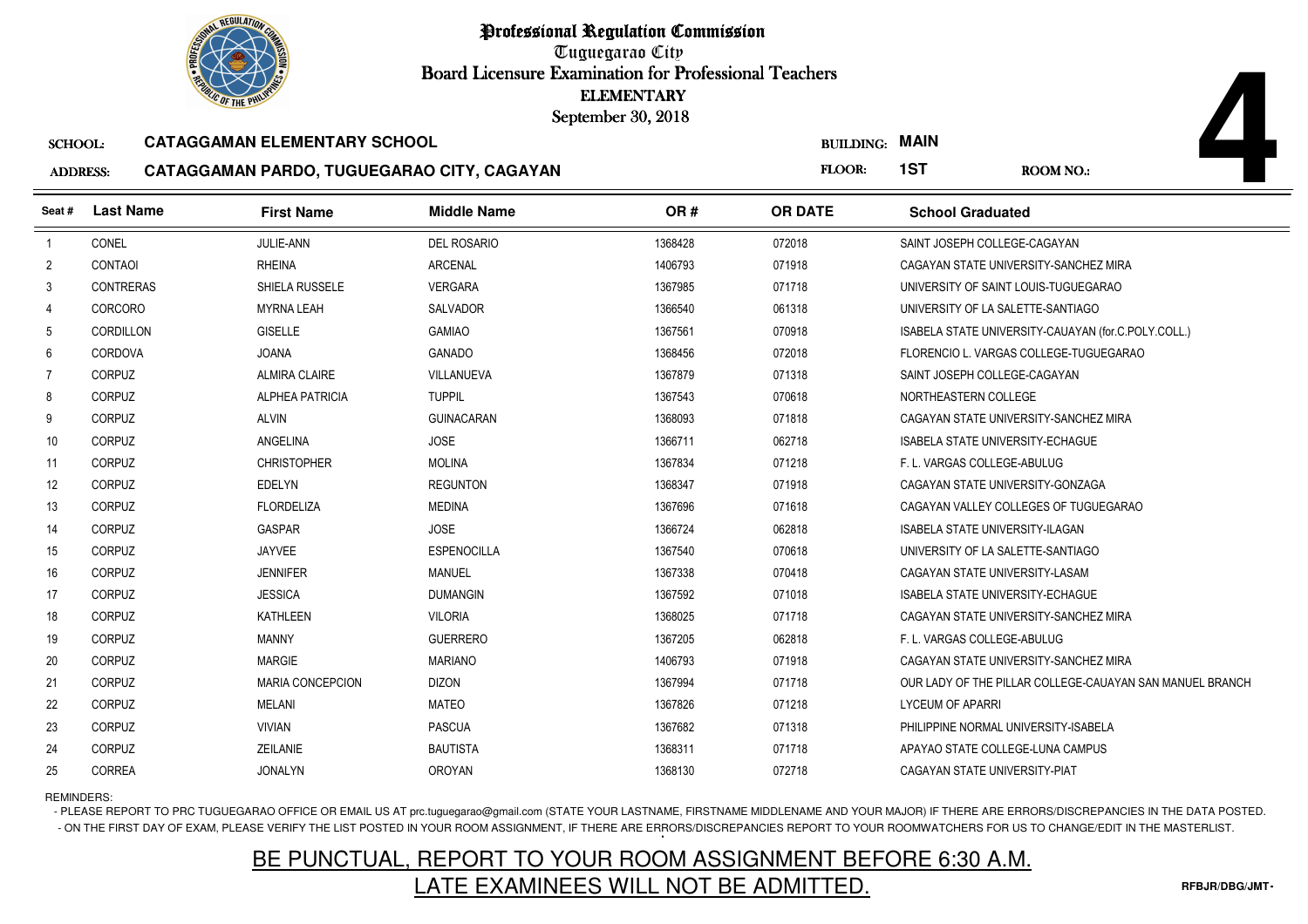Tuguegarao City Board Licensure Examination for Professional Teachers September 30, 2018

### SCHOOL:**CATAGGAMAN ELEMENTARY SCHOOL**

### ADDRESS:**CATAGGAMAN PARDO, TUGUEGARAO CITY, CAGAYAN**

|                 | <b><i>OLIC OF THE PHILIPS</i></b> |                                            | <b>ELEMENTARY</b><br>September 30, 2018 |         |                       |                                         |                                                          |
|-----------------|-----------------------------------|--------------------------------------------|-----------------------------------------|---------|-----------------------|-----------------------------------------|----------------------------------------------------------|
| <b>SCHOOL:</b>  |                                   | <b>CATAGGAMAN ELEMENTARY SCHOOL</b>        |                                         |         | <b>BUILDING: MAIN</b> |                                         |                                                          |
| <b>ADDRESS:</b> |                                   | CATAGGAMAN PARDO, TUGUEGARAO CITY, CAGAYAN |                                         |         | FLOOR:                | 1ST                                     | <b>ROOM NO.:</b>                                         |
| Seat #          | <b>Last Name</b>                  | <b>First Name</b>                          | <b>Middle Name</b>                      | OR#     | <b>OR DATE</b>        | <b>School Graduated</b>                 |                                                          |
| $\overline{1}$  | CORREO                            | <b>JESSICA</b>                             | <b>DAVID</b>                            | 1366077 | 062618                | CARAMOAN COMMUNITY COLLEGE              |                                                          |
| $\overline{2}$  | CORSINO                           | <b>BRENDALYN</b>                           | <b>PAGUYO</b>                           | 1368238 | 072618                | <b>ISABELA STATE UNIVERSITY-ECHAGUE</b> |                                                          |
| 3               | <b>CORTEL</b>                     | CRISSA NIÑA                                | PABLO                                   | 1368322 | 071718                | NORTHERN CAGAYAN COLLEGES               |                                                          |
| 4               | <b>CORTES</b>                     | <b>MAYLINA</b>                             | <b>ILAC</b>                             | 1366628 | 061318                | CAGAYAN STATE UNIVERSITY-LASAM          |                                                          |
| 5               | <b>CORTES</b>                     | ROSE ANNE                                  | <b>APIL</b>                             | 1368404 | 071918                | CAGAYAN STATE UNIVERSITY-LASAM          |                                                          |
| 6               | CORTEZ                            | <b>CRISANTA</b>                            | <b>PATINO</b>                           | 1367787 | 071418                | CAGAYAN STATE UNIVERSITY-CARITAN        |                                                          |
| 7               | CORTEZ                            | <b>MAY BLESSING</b>                        | <b>VALEROSO</b>                         | 1366808 | 071618                | NORTHEASTERN COLLEGE                    |                                                          |
| 8               | COSME                             | <b>CHRISTOPHER</b>                         | <b>AGARPAO</b>                          | 1367443 | 070918                |                                         | CAGAYAN STATE UNIVERSITY-SANCHEZ MIRA                    |
| 9               | <b>COSTALES</b>                   | <b>MA ELENA</b>                            | <b>BALBUENA</b>                         | 1367802 | 071118                | CAGAYAN STATE UNIVERSITY-GONZAGA        |                                                          |
| 10              | <b>COSTALES</b>                   | <b>MARIZ JOY</b>                           | <b>TABERNA</b>                          | 548638  | 061618                |                                         | NUEVA VIZCAYA STATE UNIVERSITY (NVPC)-BAMBANG            |
| 11              | <b>COTOR</b>                      | <b>RICA MAE ANN</b>                        | <b>CALIMLIM</b>                         | JLZFLJI | 052918                | NORTHEASTERN COLLEGE                    |                                                          |
| 12              | <b>CRISOSTOMO</b>                 | <b>JESSA</b>                               | <b>PASCUA</b>                           | 1367468 | 070918                |                                         | UNIVERSITY OF CAGAYAN VALLEY (for. CAGAYAN COLL OF TUG.) |
| 13              | <b>CRISOSTOMO</b>                 | <b>OLIVER</b>                              | <b>ALCANTARA</b>                        | 1368009 | 071718                | <b>ISABELA STATE UNIVERSITY-ILAGAN</b>  |                                                          |
| 14              | <b>CRISTOBAL</b>                  | <b>CARISSA NOVA</b>                        | <b>RUMBAOA</b>                          | 1367763 | 071418                |                                         | CAGAYAN STATE UNIVERSITY - ANDREWS CAMPUS                |
| 15              | <b>CRISTOBAL</b>                  | <b>JIUANNA ROSE</b>                        | <b>MACABURAS</b>                        | 643178  | 071018                |                                         | <b>ISABELA STATE UNIVERSITY-JONES CAMPUS</b>             |
| 16              | <b>CUARESMA</b>                   | <b>JONALYN</b>                             | <b>GARITO</b>                           | 1367256 | 070218                |                                         | CAGAYAN STATE UNIVERSITY - ANDREWS CAMPUS                |
| 17              | <b>CUBANGBANG</b>                 | <b>JOCELYN</b>                             | <b>MARQUEZ</b>                          | 1366042 | 062018                |                                         | ISABELA STATE UNIVERSITY-CAUAYAN (for.C.POLY.COLL.)      |
| 18              | <b>CUBANGBANG</b>                 | <b>MYRNA</b>                               | GALLA                                   | 1685570 | 072618                |                                         | CAGAYAN STATE UNIVERSITY-SANCHEZ MIRA                    |
| 19              | <b>CUBE</b>                       | <b>CHARLOTTE</b>                           | <b>FELIPE</b>                           | 1367971 | 071718                |                                         | CAGAYAN STATE UNIVERSITY - ANDREWS CAMPUS                |
| 20              | <b>CUBO</b>                       | <b>LEA LIGAYA</b>                          | <b>AGUSTIN</b>                          | 1368426 | 072018                | NORTHERN CAGAYAN COLLEGES               |                                                          |
| 21              | <b>CUDAL</b>                      | CONTESSA                                   | <b>BARTOLOME</b>                        | 1367821 | 071218                | SAINT PAUL UNIVERSITY-TUGUEGARAO        |                                                          |
| 22              | <b>CUDIAMAN</b>                   | <b>MARILYN</b>                             | <b>DINCOG</b>                           | 1366590 | 062518                |                                         | NUEVA VIZCAYA STATE UNIVERSITY (NVPC)-BAMBANG            |
| 23              | <b>CULASING</b>                   | <b>GLENDA</b>                              | <b>BANDOY</b>                           | 1368322 | 071718                |                                         | CAGAYAN STATE UNIVERSITY-SANCHEZ MIRA                    |
| 24              | <b>CULASING</b>                   | <b>RONILLO</b>                             |                                         | 611908  | 062718                |                                         | CAGAYAN STATE UNIVERSITY-SANCHEZ MIRA                    |
| 25              | <b>CULCUL</b>                     | <b>DONNA</b>                               | <b>AGARMA</b>                           | 1368340 | 071918                | CAGAYAN STATE UNIVERSITY-APARRI         |                                                          |

REMINDERS:

- PLEASE REPORT TO PRC TUGUEGARAO OFFICE OR EMAIL US AT prc.tuguegarao@gmail.com (STATE YOUR LASTNAME, FIRSTNAME MIDDLENAME AND YOUR MAJOR) IF THERE ARE ERRORS/DISCREPANCIES IN THE DATA POSTED. - ON THE FIRST DAY OF EXAM, PLEASE VERIFY THE LIST POSTED IN YOUR ROOM ASSIGNMENT, IF THERE ARE ERRORS/DISCREPANCIES REPORT TO YOUR ROOMWATCHERS FOR US TO CHANGE/EDIT IN THE MASTERLIST.

# BE PUNCTUAL, REPORT TO YOUR ROOM ASSIGNMENT BEFORE 6:30 A.M.LATE EXAMINEES WILL NOT BE ADMITTED.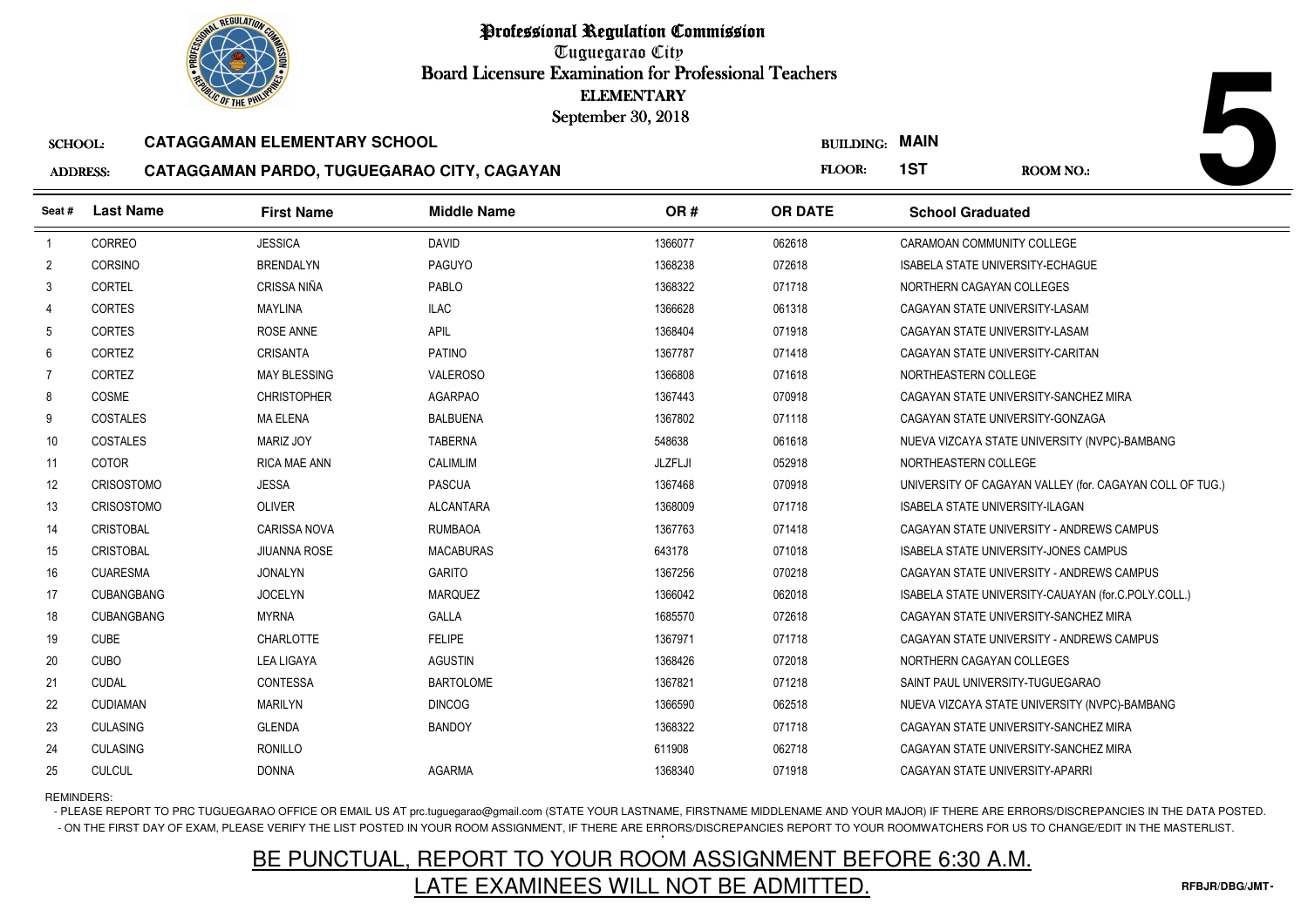Tuguegarao City Board Licensure Examination for Professional Teachers September 30, 2018

### SCHOOL:**CATAGGAMAN ELEMENTARY SCHOOL**

### ADDRESS:**CATAGGAMAN PARDO, TUGUEGARAO CITY, CAGAYAN**

| <b>OLIC OF THE PHILIP</b> |                  |                                            |                    | <b>ELEMENTARY</b><br>September 30, 2018 |                  |                                                          |
|---------------------------|------------------|--------------------------------------------|--------------------|-----------------------------------------|------------------|----------------------------------------------------------|
| <b>SCHOOL:</b>            |                  | <b>CATAGGAMAN ELEMENTARY SCHOOL</b>        |                    |                                         | <b>BUILDING:</b> | <b>MAIN</b>                                              |
| <b>ADDRESS:</b>           |                  | CATAGGAMAN PARDO, TUGUEGARAO CITY, CAGAYAN |                    |                                         | FLOOR:           | 1ST<br><b>ROOM NO.:</b>                                  |
| Seat#                     | <b>Last Name</b> | <b>First Name</b>                          | <b>Middle Name</b> | OR#                                     | <b>OR DATE</b>   | <b>School Graduated</b>                                  |
| $\mathbf{1}$              | <b>CULILI</b>    | <b>KRIZELLE ANNE</b>                       | <b>MALAGA</b>      | 1366097                                 | 062718           | UNIVERSITY OF CAGAYAN VALLEY (for. CAGAYAN COLL OF TUG.) |
| $\overline{2}$            | <b>CULLAPOY</b>  | <b>CHERRY ANN</b>                          | <b>GALDANG</b>     | 1366824                                 | 071718           | PLT COLLEGE, INC                                         |
| 3                         | <b>CULLAPOY</b>  | <b>JERMELYN</b>                            | <b>BUSWAY</b>      | 1367640                                 | 071218           | PLT COLLEGE, INC                                         |
| 4                         | <b>CUMAGON</b>   | SHELLA JUNETH                              | <b>BALLESTEROS</b> | 1368187                                 | 071918           | <b>LYCEUM OF TUAO</b>                                    |
| 5                         | <b>CUMILANG</b>  | ANALOU                                     | MANUEL             | 1367822                                 | 071218           | CAGAYAN STATE UNIVERSITY-LASAM                           |
| 6                         | <b>CUNTAPAY</b>  | <b>KAREN</b>                               | <b>AGUSTIN</b>     | 1367831                                 | 071218           | ISABELA STATE UNIVERSITY-CAUAYAN (for.C.POLY.COLL.)      |
| $\overline{7}$            | <b>CUNTAPAY</b>  | <b>MARITES</b>                             | <b>RUIZ</b>        | 1368097                                 | 071818           | ISABELA STATE UNIVERSITY-CAUAYAN (for.C.POLY.COLL.)      |
| 8                         | <b>CURAMMENG</b> | JEDA                                       | PAAT               | 1367759                                 | 071118           | UNIVERSITY OF CAGAYAN VALLEY (for. CAGAYAN COLL OF TUG.) |
| 9                         | <b>CURAMPEZ</b>  | <b>BRENDA</b>                              | <b>UCOL</b>        | 1367033                                 | 062018           | <b>ISABELA STATE UNIVERSITY-ILAGAN</b>                   |
| 10                        | <b>CURAMPEZ</b>  | <b>JONALYN</b>                             | <b>MARAMAG</b>     | 1366047                                 | 062118           | SAINT FERDINAND COLLEGE-ILAGAN                           |
| 11                        | <b>CUREG</b>     | ARLENE                                     | <b>DUMALE</b>      | 1367946                                 | 071618           | ISABELA COLLEGES (for.ISABELA C.F)                       |
| 12                        | <b>CUREG</b>     | <b>MARITESS</b>                            | <b>BUCALA</b>      | 1366263                                 | 060518           | SAINT JOSEPH COLLEGE-CAGAYAN                             |
| 13                        | <b>CUREG</b>     | <b>OMAR</b>                                | CANCERAN           | 1368425                                 | 072018           | ISABELA STATE UNIVERSITY-CABAGAN                         |
| 14                        | <b>CUREG</b>     | <b>ROMEL</b>                               | SARANGAY           | 1368040                                 | 071818           | <b>ISABELA STATE UNIVERSITY-CABAGAN</b>                  |
| 15                        | <b>CURIOSO</b>   | <b>JESSA MAE</b>                           | <b>BALIGAT</b>     | 1367445                                 | 070918           | CAGAYAN STATE UNIVERSITY-PIAT                            |
| 16                        | <b>CUSIP</b>     | <b>JANINE</b>                              | <b>ABAD</b>        | 1367299                                 | 070318           | UNIVERSITY OF CAGAYAN VALLEY (for. CAGAYAN COLL OF TUG.) |
| 17                        | <b>CUSIP</b>     | MARY-ANN                                   | ABAD               | 1367265                                 | 070218           | CAGAYAN STATE UNIVERSITY - ANDREWS CAMPUS                |
| 18                        | <b>CUSIT</b>     | <b>ROSALINDA</b>                           | <b>PIMIENTA</b>    | 1365590                                 | 052918           | DIVINE WORD COLLEGE OF VIGAN                             |
| 19                        | <b>CUSTODIO</b>  | IAN                                        | <b>MORAL</b>       | 1367852                                 | 071218           | <b>ISABELA STATE UNIVERSITY-PALANAN</b>                  |
| 20                        | <b>CUSTODIO</b>  | <b>JELLIE</b>                              | <b>BAQUIRAN</b>    | 1367403                                 | 070618           | H. G. BAQUIRAN COLLEGE                                   |
| 21                        | <b>DACUA</b>     | CRISALINE                                  | <b>TOMINES</b>     | 1367498                                 | 071018           | ISABELA STATE UNIVERSITY-ILAGAN                          |
| 22                        | <b>DACUYCUY</b>  | <b>NEMELYN</b>                             | <b>TABING</b>      | 1368117                                 | 071918           | SAINT PAUL UNIVERSITY-TUGUEGARAO                         |
| 23                        | <b>DALANON</b>   | <b>CLAREMALIN</b>                          | <b>BAYUBAY</b>     | 1368417                                 | 071918           | MOUNTAIN PROV. STATE POLYTECHNIC COLLEGE-BONTOC          |
| 24                        | <b>DALERE</b>    | <b>ALPHA</b>                               | <b>SUGAO</b>       | 1368162                                 | 071818           | ISABELA COLLEGES (for.ISABELA C.F)                       |
| 25                        | DALINGAY         | <b>SHERWIN</b>                             | <b>BAYED</b>       | 1367792                                 | 071618           | APAYAO STATE COLLEGE-CONNER                              |

REMINDERS:

- PLEASE REPORT TO PRC TUGUEGARAO OFFICE OR EMAIL US AT prc.tuguegarao@gmail.com (STATE YOUR LASTNAME, FIRSTNAME MIDDLENAME AND YOUR MAJOR) IF THERE ARE ERRORS/DISCREPANCIES IN THE DATA POSTED. - ON THE FIRST DAY OF EXAM, PLEASE VERIFY THE LIST POSTED IN YOUR ROOM ASSIGNMENT, IF THERE ARE ERRORS/DISCREPANCIES REPORT TO YOUR ROOMWATCHERS FOR US TO CHANGE/EDIT IN THE MASTERLIST.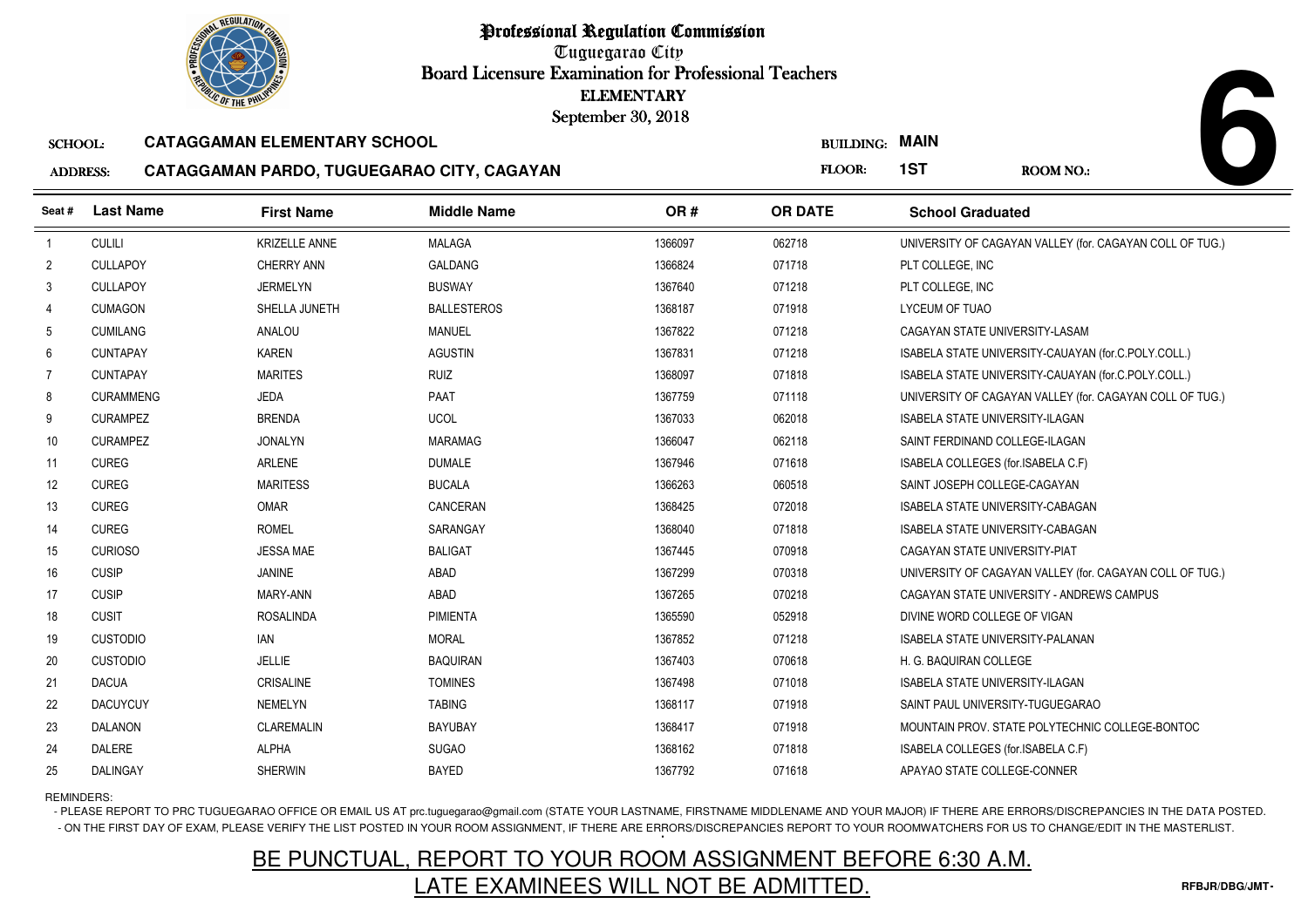

Tuguegarao City Board Licensure Examination for Professional Teachers September 30, 2018

### SCHOOL:**CATAGGAMAN ELEMENTARY SCHOOL**

### ADDRESS:**CATAGGAMAN PARDO, TUGUEGARAO CITY, CAGAYAN**

| <b><i>OLIC OF THE PHILIPS</i></b> |                  |                                            |                    | <b>ELEMENTARY</b><br>September 30, 2018 |                       |                                   |                                                    |
|-----------------------------------|------------------|--------------------------------------------|--------------------|-----------------------------------------|-----------------------|-----------------------------------|----------------------------------------------------|
| <b>SCHOOL:</b>                    |                  | <b>CATAGGAMAN ELEMENTARY SCHOOL</b>        |                    |                                         | <b>BUILDING: MAIN</b> |                                   |                                                    |
| <b>ADDRESS:</b>                   |                  | CATAGGAMAN PARDO, TUGUEGARAO CITY, CAGAYAN |                    |                                         | FLOOR:                | 1ST                               | <b>ROOM NO.:</b>                                   |
| Seat#                             | <b>Last Name</b> | <b>First Name</b>                          | <b>Middle Name</b> | OR#                                     | <b>OR DATE</b>        | <b>School Graduated</b>           |                                                    |
| $\overline{1}$                    | <b>DALIYONG</b>  | <b>CRISELDA</b>                            | LAGASI             | 1366982                                 | 062018                |                                   | KALINGA APAYAO STATE COLLEGE (KALINGA COMM. COLL.) |
| $\overline{2}$                    | DALLAY           | CRIZELDA                                   | ANGNGALAO          | 1368008                                 | 071718                |                                   | CAGAYAN STATE UNIVERSITY-SANCHEZ MIRA              |
| 3                                 | <b>DALLUQUIS</b> | <b>EDNA</b>                                | DE-AD              | 1367964                                 | 071618                | APAYAO STATE COLLEGE-LUNA CAMPUS  |                                                    |
| 4                                 | <b>DALUDDUNG</b> | <b>CATHERINE</b>                           | <b>CASTIJON</b>    | 1368462                                 | 072018                | NATIONAL UNIVERSITY-MANILA        |                                                    |
| 5                                 | DAMAGAN          | <b>MARINEL</b>                             | DE RUENDA          | 1367924                                 | 071618                | ISABELA STATE UNIVERSITY-CABAGAN  |                                                    |
| 6                                 | <b>DAMASO</b>    | <b>EMAYLIN</b>                             | GOMEZ              | 1366635                                 | 061318                | SAINT ANTHONY'S COLLEGE-CAGAYAN   |                                                    |
| 7                                 | <b>DAMASO</b>    | MAY JOY                                    | <b>BAQUIRAN</b>    | 1366572                                 | 061418                | PLT COLLEGE, INC                  |                                                    |
| 8                                 | <b>DAMMOG</b>    | <b>ANDREA</b>                              | <b>DAGGAY</b>      | 1366978                                 | 062018                | SAINT LOUIS COLLEGE OF BULANAO    |                                                    |
| 9                                 | <b>DAMO</b>      | PERLA                                      | <b>SIRIBAN</b>     | 1666564                                 | 061318                | CAGAYAN STATE UNIVERSITY-APARRI   |                                                    |
| 10                                | <b>DANAO</b>     | <b>JENNYFER</b>                            | <b>BUENO</b>       | 1367099                                 | 062818                |                                   | CAGAYAN STATE UNIVERSITY - ANDREWS CAMPUS          |
| 11                                | <b>DANAO</b>     | <b>SUNSHINE</b>                            | <b>OBBANIA</b>     | 1367821                                 | 071218                | CAGAYAN STATE UNIVERSITY-PIAT     |                                                    |
| 12                                | <b>DANAO</b>     | VIA JOY                                    | <b>CADIENTE</b>    | 1366594                                 | 062518                | UNIVERSITY OF LA SALETTE-SANTIAGO |                                                    |
| 13                                | <b>DANCEL</b>    | <b>MARYJANE</b>                            | <b>ANTONIO</b>     | 1367840                                 | 071218                | SAINT ANTHONY'S COLLEGE-CAGAYAN   |                                                    |
| 14                                | <b>DANCEL</b>    | <b>REGIELYN</b>                            | <b>PASCUAL</b>     | 643721                                  | 071018                |                                   | <b>ISABELA STATE UNIVERSITY-JONES CAMPUS</b>       |
| 15                                | <b>DANGAN</b>    | <b>REGIELYN</b>                            | <b>ESPIRITU</b>    | 1367944                                 | 071618                | APAYAO STATE COLLEGE-LUNA CAMPUS  |                                                    |
| 16                                | <b>DANGAYO</b>   | DARLENE                                    | ALANGWAWI          | 1367672                                 | 071318                |                                   | NUEVA VIZCAYA STATE UNIVERSITY (NVSIT)-BAYOMBONG   |
| 17                                | DANGELAN         | <b>HARIET</b>                              | <b>MADOGYOM</b>    | 1368199                                 | 071918                | SAINT LOUIS COLLEGE OF BULANAO    |                                                    |
| 18                                | <b>DANGEW</b>    | <b>KHRISTINE MAE</b>                       | ANUAY              | 1367558                                 | 070918                |                                   | NUEVA VIZCAYA STATE UNIVERSITY (NVSIT)-BAYOMBONG   |
| 19                                | <b>DANGLI</b>    | <b>DIANA</b>                               | <b>DALINGAY</b>    | 1367910                                 | 071618                | APAYAO STATE COLLEGE-CONNER       |                                                    |
| 20                                | <b>DANNUG</b>    | <b>MARINETH</b>                            | <b>CORPUZ</b>      | 1366283                                 | 060518                | CAGAYAN STATE UNIVERSITY-PIAT     |                                                    |
| 21                                | <b>DANTOG</b>    | ANABEL                                     | NGAY-YAC           | 1368027                                 | 071718                |                                   | MOUNTAIN PROV. STATE POLYTECHNIC COLLEGE-BONTOC    |
| 22                                | DAO-AYAN         | <b>CRESFREY MARIAN</b>                     | <b>TONGDO</b>      | 1367967                                 | 071618                |                                   | KALINGA APAYAO STATE COLLEGE (KALINGA COMM. COLL.) |
| 23                                | DAO-AYAN         | <b>GRACE</b>                               | <b>DONAG</b>       | 1367900                                 | 071318                |                                   | KALINGA APAYAO STATE COLLEGE (KALINGA COMM. COLL.) |
| 24                                | <b>DAQUIOAG</b>  | <b>GLORIA</b>                              | CANCERAN           | 1367863                                 | 071318                | ISABELA STATE UNIVERSITY-CABAGAN  |                                                    |
| 25                                | <b>DAQUIOAG</b>  | SHANDIE                                    | <b>GUZMAN</b>      | 1367769                                 | 071418                |                                   | CAGAYAN STATE UNIVERSITY - ANDREWS CAMPUS          |

REMINDERS:

- PLEASE REPORT TO PRC TUGUEGARAO OFFICE OR EMAIL US AT prc.tuguegarao@gmail.com (STATE YOUR LASTNAME, FIRSTNAME MIDDLENAME AND YOUR MAJOR) IF THERE ARE ERRORS/DISCREPANCIES IN THE DATA POSTED. - ON THE FIRST DAY OF EXAM, PLEASE VERIFY THE LIST POSTED IN YOUR ROOM ASSIGNMENT, IF THERE ARE ERRORS/DISCREPANCIES REPORT TO YOUR ROOMWATCHERS FOR US TO CHANGE/EDIT IN THE MASTERLIST.

# BE PUNCTUAL, REPORT TO YOUR ROOM ASSIGNMENT BEFORE 6:30 A.M.LATE EXAMINEES WILL NOT BE ADMITTED.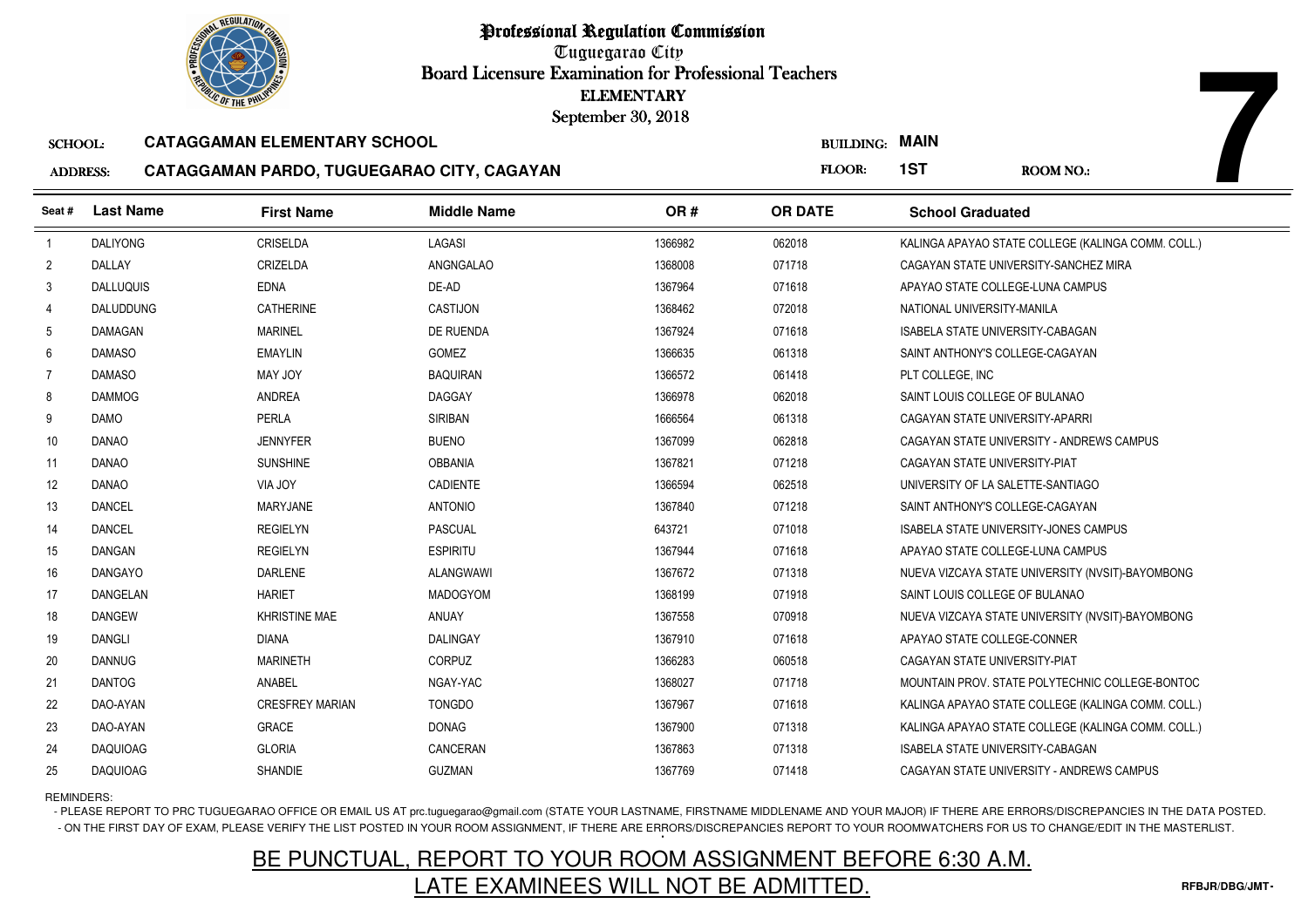Tuguegarao City Board Licensure Examination for Professional Teachers September 30, 2018

### SCHOOL:**CATAGGAMAN ELEMENTARY SCHOOL**

# ADDRESS:



| <b><i>OLIC OF THE PHILIP</i></b> |                  |                                            | <b>ELEMENTARY</b><br>September 30, 2018 |         |                  |                                      |                                                    |
|----------------------------------|------------------|--------------------------------------------|-----------------------------------------|---------|------------------|--------------------------------------|----------------------------------------------------|
| <b>SCHOOL:</b>                   |                  | <b>CATAGGAMAN ELEMENTARY SCHOOL</b>        |                                         |         | <b>BUILDING:</b> | <b>MAIN</b>                          |                                                    |
| <b>ADDRESS:</b>                  |                  | CATAGGAMAN PARDO, TUGUEGARAO CITY, CAGAYAN |                                         |         | <b>FLOOR:</b>    | 1ST                                  | <b>ROOM NO.:</b>                                   |
| Seat #                           | <b>Last Name</b> | <b>First Name</b>                          | <b>Middle Name</b>                      | OR#     | <b>OR DATE</b>   | <b>School Graduated</b>              |                                                    |
| $\overline{1}$                   | <b>DARACAN</b>   | <b>MICHELLE</b>                            | <b>ESTUESTA</b>                         | 1367435 | 070918           | CAGAYAN STATE UNIVERSITY-PIAT        |                                                    |
| $\overline{2}$                   | <b>DARADAR</b>   | ANGIE ROSE                                 | <b>ASUNCION</b>                         | 1366873 | 071818           | QUIRINO STATE COLLEGE                |                                                    |
| 3                                | <b>DARADAR</b>   | <b>GRACE IRENE</b>                         | <b>ESMERALDA</b>                        | 1366868 | 071818           | QUIRINO STATE COLLEGE                |                                                    |
| $\overline{4}$                   | <b>DARAN</b>     | <b>CHRISTOPHER</b>                         | <b>TUMOLVA</b>                          | 1367413 | 070618           | ISABELA STATE UNIVERSITY-CABAGAN     |                                                    |
| -5                               | <b>DARILAG</b>   | <b>JESSA MAE</b>                           | CASIBANG                                | 1367909 | 071618           |                                      | CAGAYAN STATE UNIVERSITY - ANDREWS CAMPUS          |
| 6                                | <b>DARISAN</b>   | <b>GLADYS</b>                              | LADIA                                   | 1367351 | 070518           | APAYAO STATE COLLEGE-LUNA CAMPUS     |                                                    |
| 7                                | <b>DARWIN</b>    | MICHELLE GRACE                             | RAÑA                                    | 1367528 | 070618           |                                      | NUEVA VIZCAYA STATE UNIVERSITY (NVSIT)-BAYOMBONG   |
| 8                                | <b>DASAYON</b>   | ARLYN                                      | LIYAGAO                                 | 1366993 | 062018           | SAINT LOUIS COLLEGE OF BULANAO       |                                                    |
| 9                                | <b>DATUL</b>     | <b>JESSICA</b>                             | <b>TAGUINOD</b>                         | 1367343 | 070418           |                                      | CAGAYAN STATE UNIVERSITY - ANDREWS CAMPUS          |
| 10                               | <b>DAUSEN</b>    | <b>JULIET</b>                              | <b>ASUCENA</b>                          | 1367710 | 071018           | CAGAYAN STATE UNIVERSITY-LASAM       |                                                    |
| 11                               | DAWAGAN          | <b>PAULINE</b>                             | <b>SANGNGANGAO</b>                      | 1365518 | 061918           |                                      | KALINGA APAYAO STATE COLLEGE (KALINGA COMM. COLL.) |
| 12                               | <b>DAWATON</b>   | <b>JAYCELLE</b>                            | <b>DUMPAO</b>                           | 1366980 | 062018           | SAINT LOUIS COLLEGE OF BULANAO       |                                                    |
| 13                               | <b>DAWATON</b>   | <b>MARISSA</b>                             | <b>GANNABAN</b>                         | 1367439 | 070918           |                                      | KALINGA APAYAO STATE COLLEGE (KALINGA COMM. COLL.) |
| 14                               | <b>DAYAG</b>     | <b>JOYCE CHARISSE</b>                      | <b>UNZO</b>                             | 1368336 | 071918           | CAGAYAN STATE UNIVERSITY-APARRI      |                                                    |
| 15                               | <b>DAYAG</b>     | <b>LADY JASMIN</b>                         | POLIDO                                  | 1367774 | 071418           |                                      | CAGAYAN STATE UNIVERSITY - ANDREWS CAMPUS          |
| 16                               | <b>DAYAG</b>     | <b>SEARCH ZELLE</b>                        | <b>ALBACENA</b>                         | 1367769 | 071418           |                                      | CAGAYAN STATE UNIVERSITY - ANDREWS CAMPUS          |
| 17                               | <b>DAYAO</b>     | <b>RICARDO JR</b>                          | <b>DORONIO</b>                          | 1368430 | 072018           | PHILIPPINE NORMAL UNIVERSITY-ISABELA |                                                    |
| 18                               | DE GUZMAN        | <b>ALBERT</b>                              | <b>ROSALES</b>                          | 1368191 | 071918           | ISABELA STATE UNIVERSITY-CABAGAN     |                                                    |
| 19                               | DE GUZMAN        | <b>DONNALYN</b>                            | MANGADAP                                | 1366520 | 061318           | NORTHEASTERN COLLEGE                 |                                                    |
| 20                               | DE GUZMAN        | <b>JENNY GRACE</b>                         | QUIJANO                                 | 1368222 | 072318           | PHILIPPINE NORMAL UNIVERSITY-ISABELA |                                                    |
| 21                               | DE GUZMAN        | <b>JEZEBEL</b>                             | <b>INALDO</b>                           | 1366844 | 071718           | NORTHEASTERN COLLEGE                 |                                                    |
| 22                               | DE LA CRUZ       | <b>DOMINADOR</b>                           | <b>MADROLA</b>                          | 1368182 | 071918           | CAGAYAN STATE UNIVERSITY-PIAT        |                                                    |
| 23                               | DE LA CRUZ       | <b>GEMALYN</b>                             | <b>FROGOSO</b>                          | 1366374 | 060718           | CAGAYAN STATE UNIVERSITY-APARRI      |                                                    |
| 24                               | DE LA CRUZ       | <b>LYANE IVETH</b>                         | <b>GAMMAD</b>                           | 1368489 | 072318           | SAINT PAUL UNIVERSITY-TUGUEGARAO     |                                                    |
| 25                               | DE LA CRUZ       | SHERYL ANNE                                | <b>AQUITANIA</b>                        | 1406797 | 071918           |                                      | CAGAYAN STATE UNIVERSITY-SANCHEZ MIRA              |

REMINDERS:

- PLEASE REPORT TO PRC TUGUEGARAO OFFICE OR EMAIL US AT prc.tuguegarao@gmail.com (STATE YOUR LASTNAME, FIRSTNAME MIDDLENAME AND YOUR MAJOR) IF THERE ARE ERRORS/DISCREPANCIES IN THE DATA POSTED. - ON THE FIRST DAY OF EXAM, PLEASE VERIFY THE LIST POSTED IN YOUR ROOM ASSIGNMENT, IF THERE ARE ERRORS/DISCREPANCIES REPORT TO YOUR ROOMWATCHERS FOR US TO CHANGE/EDIT IN THE MASTERLIST.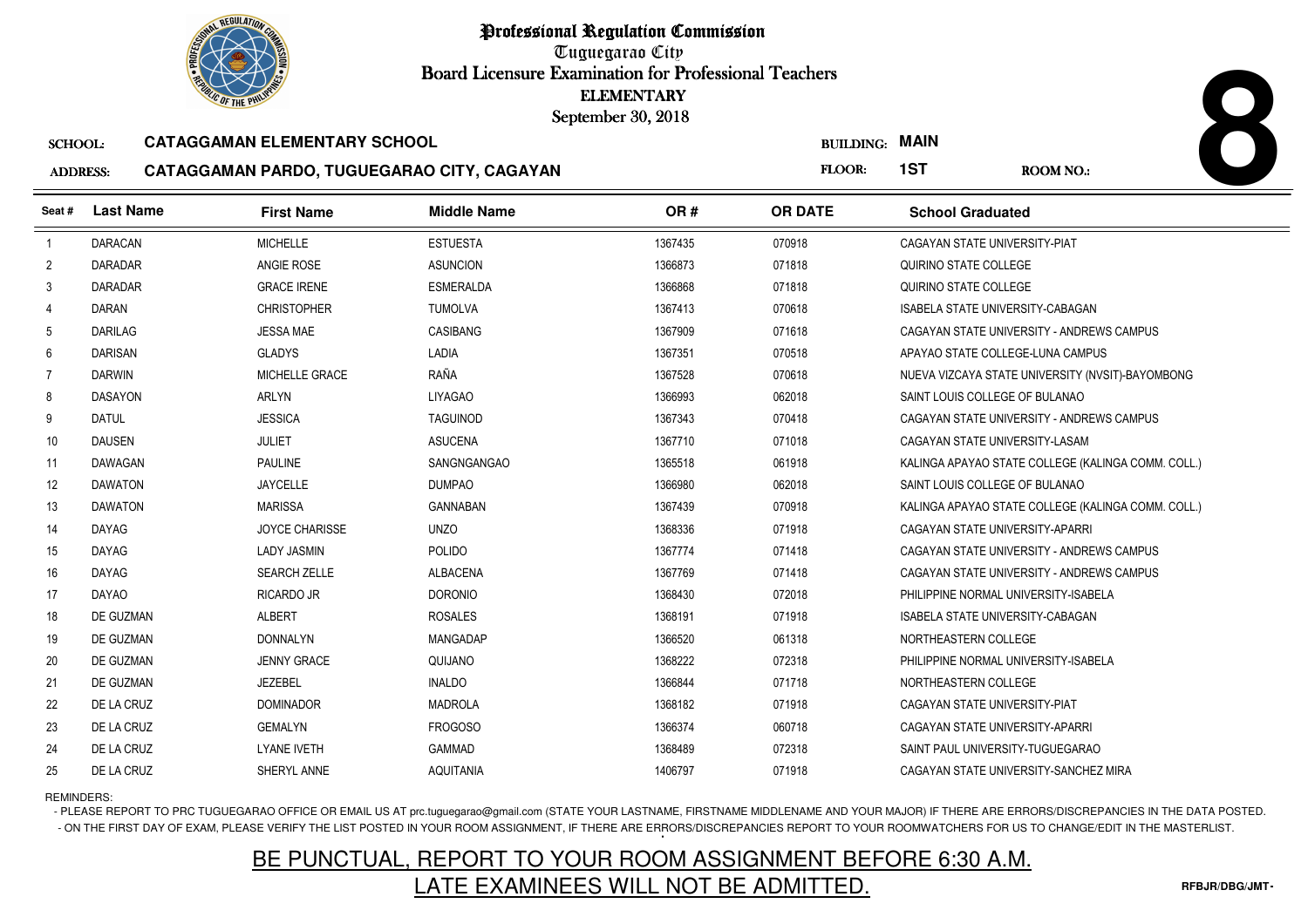Tuguegarao City Board Licensure Examination for Professional Teachers September 30, 2018

#### SCHOOL:**CATAGGAMAN ELEMENTARY SCHOOL**

#### ADDRESS:**CATAGGAMAN PARDO, TUGUEGARAO CITY, CAGAYAN**

|                 | <b>OLIC OF THE PHILIP</b> |                                            | <b>ELEMENTARY</b><br>September 30, 2018 |         |                       |                                         |                                                          |
|-----------------|---------------------------|--------------------------------------------|-----------------------------------------|---------|-----------------------|-----------------------------------------|----------------------------------------------------------|
| <b>SCHOOL:</b>  |                           | <b>CATAGGAMAN ELEMENTARY SCHOOL</b>        |                                         |         | <b>BUILDING: MAIN</b> |                                         |                                                          |
| <b>ADDRESS:</b> |                           | CATAGGAMAN PARDO, TUGUEGARAO CITY, CAGAYAN |                                         |         | FLOOR:                | 1ST                                     | <b>ROOM NO.:</b>                                         |
| Seat #          | <b>Last Name</b>          | <b>First Name</b>                          | <b>Middle Name</b>                      | OR#     | <b>OR DATE</b>        | <b>School Graduated</b>                 |                                                          |
| -1              | DE LEON                   | <b>JENNIEBER</b>                           | OBAÑA                                   | 1273552 | 071117                | SAINT JOSEPH COLLEGE-CAGAYAN            |                                                          |
| $\overline{2}$  | DE LEON                   | <b>WINNER</b>                              | <b>JAVIER</b>                           | 1367921 | 071618                | CAGAYAN STATE UNIVERSITY-GONZAGA        |                                                          |
| 3               | DE LOS SANTOS             | LOWELYN                                    | <b>TURINGAN</b>                         | 1367181 | 062518                |                                         | UNIVERSITY OF CAGAYAN VALLEY (for. CAGAYAN COLL OF TUG.) |
| $\overline{4}$  | DE OCAMPO                 | JAY-ANN                                    | VERDADERO                               | 1367742 | 071118                | CAGAYAN STATE UNIVERSITY-PIAT           |                                                          |
| 5               | DE OCAMPO                 | LANI                                       | <b>SIMEON</b>                           | 1368420 | 071918                | CAGAYAN STATE UNIVERSITY-PIAT           |                                                          |
| 6               | DE VERA                   | <b>KQUINCEL</b>                            | <b>BAUTISTA</b>                         | 1367961 | 071618                | ISABELA STATE UNIVERSITY-CABAGAN        |                                                          |
| $\overline{7}$  | DE VERA                   | <b>LAWRENCE HOPE</b>                       | <b>RAGOJOS</b>                          | 1368094 | 071818                |                                         | MALLIG PLAINS COLLEGES (for W. ISABELA PC)               |
| 8               | <b>DECANO</b>             | <b>JENNY</b>                               | <b>LAGADON</b>                          | 1368335 | 071918                | CAGAYAN STATE UNIVERSITY-APARRI         |                                                          |
| 9               | <b>DEFEO</b>              | CHERRY ANN JOY                             | <b>BABARAN</b>                          | 1366487 | 061118                |                                         | CAGAYAN STATE UNIVERSITY - ANDREWS CAMPUS                |
| 10              | <b>DEFEO</b>              | <b>IRENE</b>                               | CASTRO                                  | 1366351 | 060618                | CAGAYAN STATE UNIVERSITY-LASAM          |                                                          |
| 11              | <b>DEFIESTA</b>           | <b>SUIYEN JANE</b>                         | <b>RAZOS</b>                            | 1367824 | 071218                |                                         | CAGAYAN STATE UNIVERSITY-SANCHEZ MIRA                    |
| 12              | <b>DEJAN</b>              | <b>EPHRAIM</b>                             | <b>TAGAO</b>                            | 1368047 | 071818                | <b>ISABELA STATE UNIVERSITY-CABAGAN</b> |                                                          |
| 13              | <b>DEL PILAR</b>          | <b>MARICEL</b>                             | CABALDO                                 | 1367963 | 071618                |                                         | ISABELA STATE UNIVERSITY-CAUAYAN (for.C.POLY.COLL.)      |
| 14              | <b>DEL PRADO</b>          | <b>CAREN JOY</b>                           | <b>TALON</b>                            | 1367897 | 071318                |                                         | MALLIG PLAINS COLLEGES (for. W. ISABELA PC)              |
| 15              | <b>DEL ROSARIO</b>        | <b>DAVIS</b>                               | <b>ANDRES</b>                           | 1367685 | 071318                | <b>ISABELA STATE UNIVERSITY-ECHAGUE</b> |                                                          |
| 16              | <b>DEL ROSARIO</b>        | <b>MEDELYN</b>                             | <b>RABAGO</b>                           | 1367165 | 062518                |                                         | UNIVERSITY OF CAGAYAN VALLEY (for. CAGAYAN COLL OF TUG.) |
| 17              | <b>DELA CRUZ</b>          | CARYL                                      | <b>BALUBAR</b>                          | 1367924 | 071618                | ISABELA STATE UNIVERSITY-CABAGAN        |                                                          |
| 18              | <b>DELA CRUZ</b>          | <b>AIDA</b>                                | <b>AQUINO</b>                           | 1367645 | 071218                | <b>ISABELA STATE UNIVERSITY-ECHAGUE</b> |                                                          |
| 19              | <b>DELA CRUZ</b>          | ANALIZA                                    | <b>VERGARA</b>                          | 1367747 | 071118                | <b>ISABELA STATE UNIVERSITY-ILAGAN</b>  |                                                          |
| 20              | <b>DELA CRUZ</b>          | <b>APRIL JOY</b>                           | <b>DELA VEGA</b>                        | 1367643 | 071218                | <b>SAINT MARY'S UNIVERSITY</b>          |                                                          |
| 21              | <b>DELA CRUZ</b>          | <b>ARLENE</b>                              | <b>BLAS</b>                             | 1367696 | 071618                | UNIVERSITY OF LA SALETTE-SANTIAGO       |                                                          |
| 22              | <b>DELA CRUZ</b>          | <b>DIANA ROSE</b>                          | <b>COLUMNA</b>                          | 1367906 | 071618                |                                         | CAGAYAN STATE UNIVERSITY - ANDREWS CAMPUS                |
| 23              | <b>DELA CRUZ</b>          | <b>DINA</b>                                | <b>LAMARCA</b>                          | 1366771 | 070218                | QUIRINO STATE COLLEGE                   |                                                          |
| 24              | <b>DELA CRUZ</b>          | <b>DREXLER</b>                             | <b>MATEO</b>                            | 1368001 | 071718                |                                         | OUR LADY OF THE PILLAR COLLEGE-CAUAYAN SAN MANUEL BRANCH |
| 25              | <b>DELA CRUZ</b>          | <b>EMMANUEL</b>                            | <b>SANTIAGO</b>                         | 1366560 | 061318                | UNIVERSITY OF LA SALETTE-SANTIAGO       |                                                          |

### REMINDERS:

- PLEASE REPORT TO PRC TUGUEGARAO OFFICE OR EMAIL US AT prc.tuguegarao@gmail.com (STATE YOUR LASTNAME, FIRSTNAME MIDDLENAME AND YOUR MAJOR) IF THERE ARE ERRORS/DISCREPANCIES IN THE DATA POSTED. - ON THE FIRST DAY OF EXAM, PLEASE VERIFY THE LIST POSTED IN YOUR ROOM ASSIGNMENT, IF THERE ARE ERRORS/DISCREPANCIES REPORT TO YOUR ROOMWATCHERS FOR US TO CHANGE/EDIT IN THE MASTERLIST.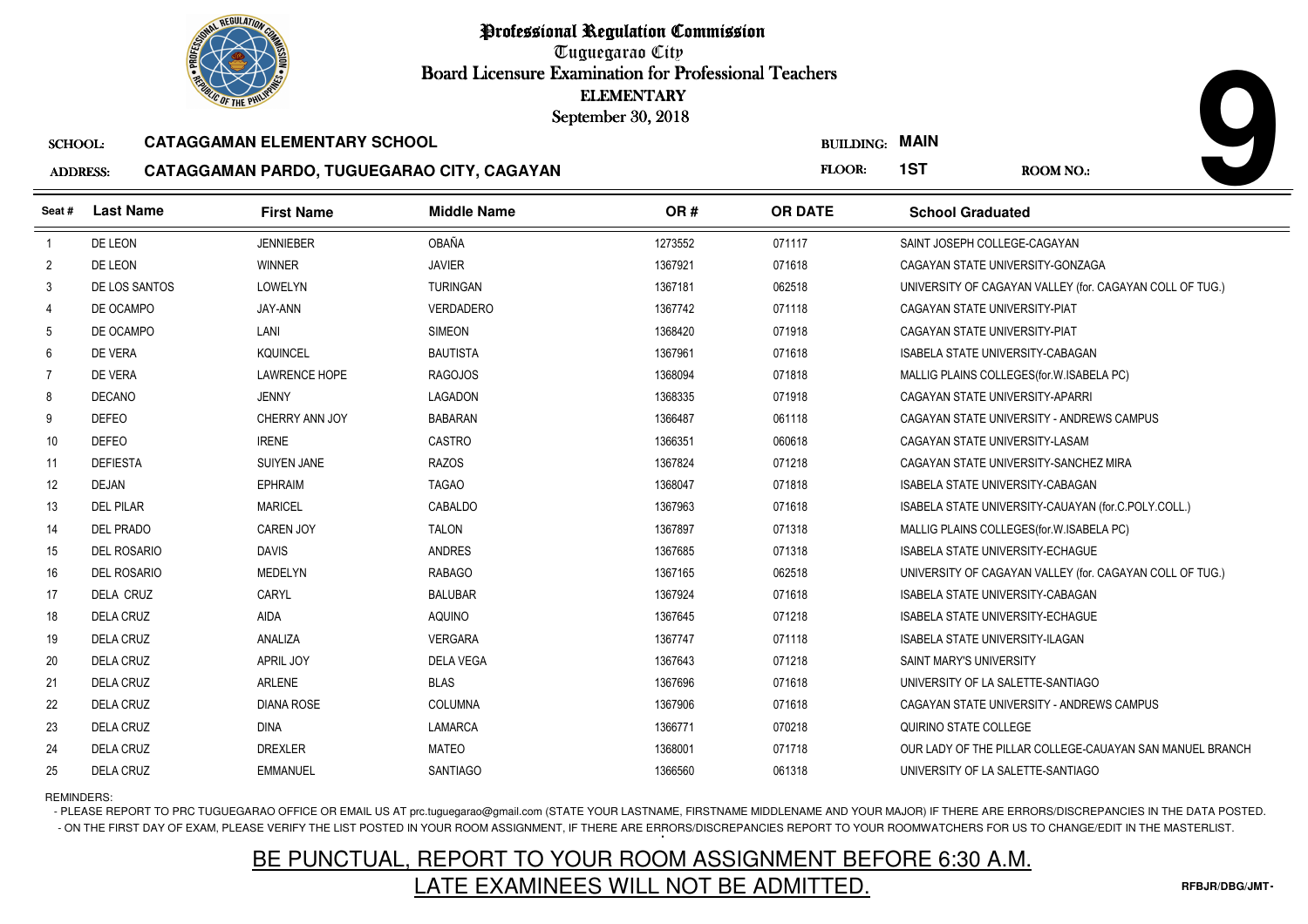Tuguegarao City Board Licensure Examination for Professional Teachers September 30, 2018

#### SCHOOL:**CATAGGAMAN ELEMENTARY SCHOOL**

#### ADDRESS:**CATAGGAMAN PARDO, TUGUEGARAO CITY, CAGAYAN**

|                 | <b><i>OLIC OF THE PHILIP</i></b> |                                            | <b>ELEMENTARY</b><br>September 30, 2018 |         |                  |                                                          |
|-----------------|----------------------------------|--------------------------------------------|-----------------------------------------|---------|------------------|----------------------------------------------------------|
| <b>SCHOOL:</b>  |                                  | <b>CATAGGAMAN ELEMENTARY SCHOOL</b>        |                                         |         | <b>BUILDING:</b> | <b>MAIN</b>                                              |
| <b>ADDRESS:</b> |                                  | CATAGGAMAN PARDO, TUGUEGARAO CITY, CAGAYAN |                                         |         | FLOOR:           | 1ST<br><b>ROOM NO.:</b>                                  |
| Seat #          | <b>Last Name</b>                 | <b>First Name</b>                          | <b>Middle Name</b>                      | OR#     | <b>OR DATE</b>   | <b>School Graduated</b>                                  |
| $\overline{1}$  | <b>DELA CRUZ</b>                 | <b>GERLY</b>                               | <b>JACOBE</b>                           | 1367711 | 071018           | CAGAYAN STATE UNIVERSITY-LASAM                           |
| $\overline{2}$  | <b>DELA CRUZ</b>                 | <b>JESSA</b>                               | <b>RAFAEL</b>                           | 1367553 | 070918           | ISABELA STATE UNIVERSITY-CAUAYAN (for.C.POLY.COLL.)      |
| 3               | <b>DELA CRUZ</b>                 | <b>JOAN</b>                                | <b>NOVIDA</b>                           | 1366064 | 062618           | LUNA COLLEGES                                            |
| 4               | <b>DELA CRUZ</b>                 | <b>JOCELYN</b>                             | <b>AGARPAO</b>                          | 1368502 | 071718           | FLORENCIO L. VARGAS COLLEGE-TUGUEGARAO                   |
| 5               | <b>DELA CRUZ</b>                 | <b>JOVIMAE</b>                             | MANUEL                                  | 1368186 | 071918           | CAGAYAN STATE UNIVERSITY - ANDREWS CAMPUS                |
| 6               | <b>DELA CRUZ</b>                 | <b>JUNELL</b>                              | <b>MAPACIO</b>                          | 1367577 | 071018           | <b>ISABELA STATE UNIVERSITY-ECHAGUE</b>                  |
| $\overline{7}$  | <b>DELA CRUZ</b>                 | LORENA                                     | SORIANO                                 | 0000651 | 071618           | OUR LADY OF THE PILLAR COLLEGE-CAUAYAN SAN MANUEL BRANCH |
| 8               | <b>DELA CRUZ</b>                 | <b>MANILYN</b>                             | CACAYAN                                 | 643478  | 071018           | <b>ISABELA STATE UNIVERSITY-JONES CAMPUS</b>             |
| 9               | <b>DELA CRUZ</b>                 | <b>MARA KATE</b>                           | <b>VILLALUZ</b>                         | 1367600 | 071118           | UNIVERSITY OF LA SALETTE-SANTIAGO                        |
| 10              | <b>DELA CRUZ</b>                 | <b>MARY JANE</b>                           | <b>MARTINEZ</b>                         | 1367810 | 071218           | CAGAYAN STATE UNIVERSITY - ANDREWS CAMPUS                |
| 11              | <b>DELA CRUZ</b>                 | <b>MICHELLE</b>                            | <b>PONCE</b>                            | 1367005 | 061918           | SAINT JOSEPH COLLEGE-CAGAYAN                             |
| 12              | <b>DELA CRUZ</b>                 | <b>MYLA</b>                                | <b>DELA CRUZ</b>                        | 1367466 | 072018           | FLORENCIO L. VARGAS COLLEGE-TUGUEGARAO                   |
| 13              | <b>DELA CRUZ</b>                 | <b>NOEMI</b>                               | PASCUA                                  | 1366811 | 071618           | NORTHEASTERN COLLEGE                                     |
| 14              | <b>DELA CRUZ</b>                 | <b>SUNDIZE FAITH</b>                       | PABLO                                   | 1368008 | 071718           | CAGAYAN STATE UNIVERSITY-SANCHEZ MIRA                    |
| 15              | <b>DELA CRUZ</b>                 | <b>SWEET AUBREY</b>                        | <b>SALITA</b>                           | 1367526 | 070518           | UNIVERSITY OF LA SALETTE-SANTIAGO                        |
| 16              | <b>DELA CRUZ</b>                 | <b>VIVERLYN</b>                            | CANTUANGCO                              | 1367686 | 071318           | QUIRINO POLYTECHNIC COLLEGE                              |
| 17              | <b>DELA FUERTE</b>               | <b>EDJET</b>                               | <b>CODINA</b>                           | 1368336 | 071918           | CAGAYAN STATE UNIVERSITY-APARRI                          |
| 18              | DELA PEÑA                        | LERNIE                                     | <b>RAMOS</b>                            | 1366746 | 062918           | <b>ISABELA STATE UNIVERSITY-PALANAN</b>                  |
| 19              | DELA PEÑA                        | <b>RONALYN</b>                             | <b>MALACASTA</b>                        | BX6QMPD | 053118           | <b>ISABELA STATE UNIVERSITY-ECHAGUE</b>                  |
| 20              | <b>DELA ROSA</b>                 | CAROLYN                                    | <b>AUSAN</b>                            | 1367076 | 062718           | SAINT FERDINAND COLLEGE-ILAGAN                           |
| 21              | <b>DELA ROSA</b>                 | <b>IMEE</b>                                | DE LEON                                 | 1368017 | 071718           | <b>ISABELA STATE UNIVERSITY-ILAGAN</b>                   |
| 22              | <b>DELA ROSA</b>                 | <b>JOAN</b>                                | SOBREMONTE                              | 1366623 | 061318           | CAGAYAN STATE UNIVERSITY-LASAM                           |
| 23              | <b>DELA TORRE</b>                | <b>SHIERRA</b>                             | <b>BULPA</b>                            | 1367713 | 071018           | <b>ISABELA STATE UNIVERSITY-PALANAN</b>                  |
| 24              | <b>DELFIN</b>                    | <b>MIKKA LIANNE</b>                        | <b>MENDOZA</b>                          | 1367625 | 071218           | NUEVA VIZCAYA STATE UNIVERSITY (NVSIT)-BAYOMBONG         |
| 25              | <b>DELIDELI</b>                  | <b>JETZEL</b>                              | <b>CLAVERO</b>                          | 1367563 | 070918           | QUIRINO POLYTECHNIC COLLEGE                              |

REMINDERS:

- PLEASE REPORT TO PRC TUGUEGARAO OFFICE OR EMAIL US AT prc.tuguegarao@gmail.com (STATE YOUR LASTNAME, FIRSTNAME MIDDLENAME AND YOUR MAJOR) IF THERE ARE ERRORS/DISCREPANCIES IN THE DATA POSTED. - ON THE FIRST DAY OF EXAM, PLEASE VERIFY THE LIST POSTED IN YOUR ROOM ASSIGNMENT, IF THERE ARE ERRORS/DISCREPANCIES REPORT TO YOUR ROOMWATCHERS FOR US TO CHANGE/EDIT IN THE MASTERLIST.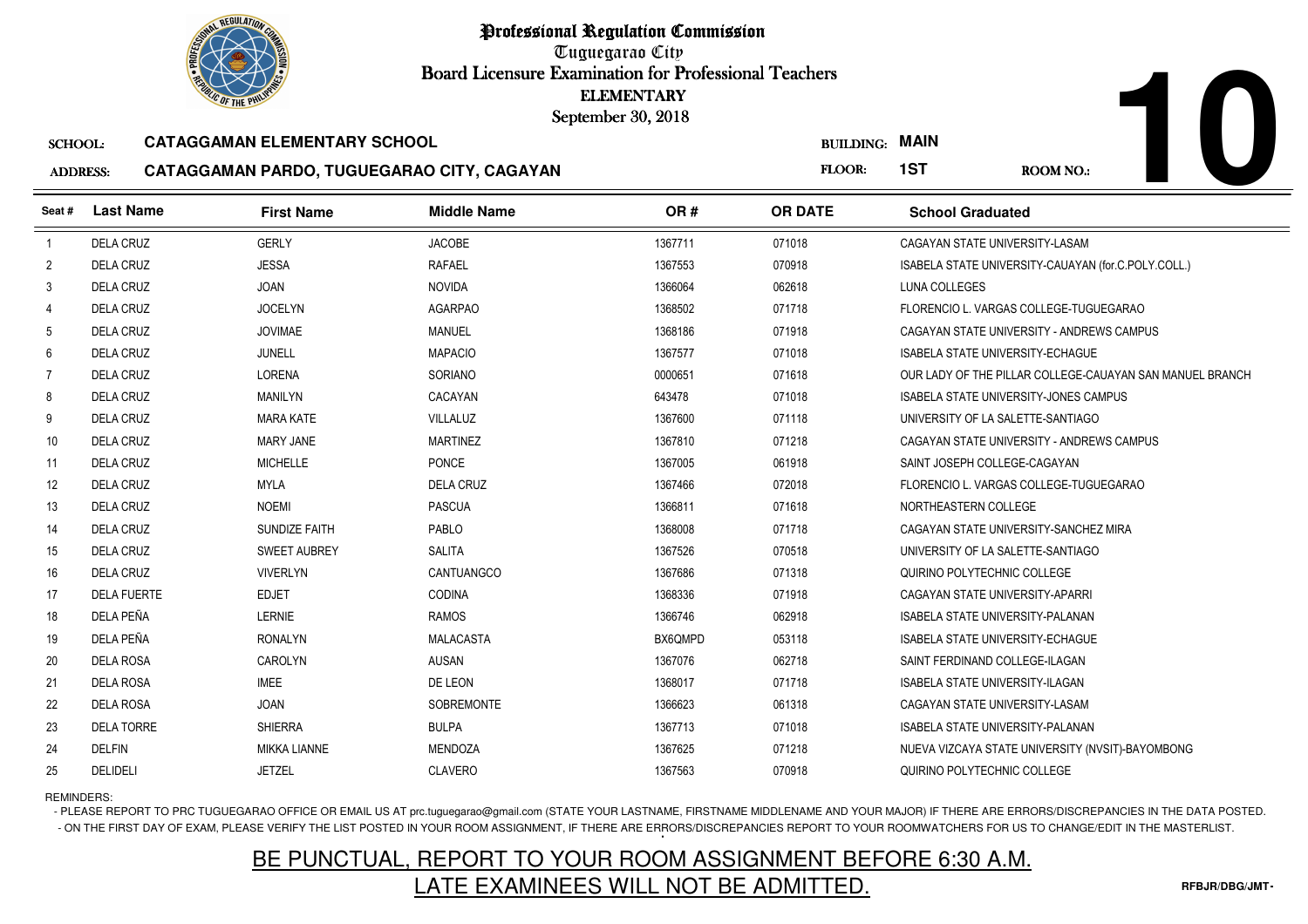Tuguegarao City Board Licensure Examination for Professional Teachers September 30, 2018

#### SCHOOL:**CATAGGAMAN ELEMENTARY SCHOOL**

#### ADDRESS:**CATAGGAMAN PARDO, TUGUEGARAO CITY, CAGAYAN**

|                 | <b>OLIC OF THE PHILIP</b> |                                            | <b>ELEMENTARY</b><br>September 30, 2018 |         |                  |                                         |                                                          |
|-----------------|---------------------------|--------------------------------------------|-----------------------------------------|---------|------------------|-----------------------------------------|----------------------------------------------------------|
| <b>SCHOOL:</b>  |                           | <b>CATAGGAMAN ELEMENTARY SCHOOL</b>        |                                         |         | <b>BUILDING:</b> | <b>MAIN</b>                             |                                                          |
| <b>ADDRESS:</b> |                           | CATAGGAMAN PARDO, TUGUEGARAO CITY, CAGAYAN |                                         |         | FLOOR:           | 1ST                                     | <b>ROOM NO.:</b>                                         |
| Seat#           | <b>Last Name</b>          | <b>First Name</b>                          | <b>Middle Name</b>                      | OR#     | <b>OR DATE</b>   | <b>School Graduated</b>                 |                                                          |
| $\mathbf{1}$    | <b>DELLOTA</b>            | <b>MARIA ELLECHAR</b>                      | CAYABA                                  | 1365578 | 052518           | H. G. BAQUIRAN COLLEGE                  |                                                          |
| $\overline{2}$  | <b>DELOS ANGELES</b>      | <b>DANICA</b>                              | ARBOTANTE                               | 1368042 | 071818           |                                         | CAGAYAN STATE UNIVERSITY-SANCHEZ MIRA                    |
| $\mathbf{3}$    | <b>DELOS REYES</b>        | <b>MARK RYAN</b>                           | <b>PONCIANO</b>                         | 1367672 | 071318           |                                         | NUEVA VIZCAYA STATE UNIVERSITY (NVSIT)-BAYOMBONG         |
| 4               | <b>DELOS REYES</b>        | <b>MARYJOY</b>                             | <b>BANHAN</b>                           | 1366787 | 070318           | NORTHEASTERN COLLEGE                    |                                                          |
| 5               | <b>DELOS SANTOS</b>       | <b>ARLYNE</b>                              | CADABA                                  | 1368046 | 071818           | CAGAYAN STATE UNIVERSITY-LAL-LO         |                                                          |
| 6               | <b>DELOS SANTOS</b>       | <b>DIVINA</b>                              | PAY-YAC                                 | 1366992 | 062018           | SAINT LOUIS COLLEGE OF BULANAO          |                                                          |
| $\overline{7}$  | <b>DELOS SANTOS</b>       | <b>ERICA</b>                               | <b>CASTUDIO</b>                         | 1367335 | 070418           |                                         | UNIVERSITY OF CAGAYAN VALLEY (for. CAGAYAN COLL OF TUG.) |
| 8               | <b>DELOS SANTOS</b>       | <b>JANET</b>                               | <b>AGCAOILI</b>                         | 1367712 | 071018           |                                         | CAGAYAN STATE UNIVERSITY - ANDREWS CAMPUS                |
| 9               | <b>DELPRADO</b>           | <b>JOAN</b>                                | <b>BACSA</b>                            | 1367365 | 070518           |                                         | CAGAYAN STATE UNIVERSITY - ANDREWS CAMPUS                |
| 10 <sup>°</sup> | <b>DENNA</b>              | <b>JEY-LEN</b>                             | LUCAS                                   | 1367950 | 071618           | <b>ISABELA STATE UNIVERSITY-CABAGAN</b> |                                                          |
| 11              | <b>DEZA</b>               | ANGELICA APRIL                             | <b>LIQUIGAN</b>                         | 1368414 | 071918           | F. L. VARGAS COLLEGE-ABULUG             |                                                          |
| 12              | <b>DIAN</b>               | <b>VILMA</b>                               | <b>ERISE</b>                            | 1368473 | 072318           |                                         | MARIANO MARCOS STATE UNIVERSITY-LAOAG-COLL. OF EDUCATION |
| 13              | <b>DIAZ</b>               | <b>JENIFFER</b>                            | SAGUN                                   | 1367839 | 071218           | APAYAO STATE COLLEGE-LUNA CAMPUS        |                                                          |
| 14              | <b>DIAZ</b>               | <b>RICHEL</b>                              | <b>ESTRADA</b>                          | 1367179 | 062518           | CAGAYAN STATE UNIVERSITY-LASAM          |                                                          |
| 15              | <b>DIEZA</b>              | <b>JESSICA</b>                             | <b>BASIUANG</b>                         | 1367006 | 061918           | APAYAO STATE COLLEGE-CONNER             |                                                          |
| 16              | <b>DIMACJE</b>            | <b>MYLENE</b>                              | <b>LUMAUIG</b>                          | 1366810 | 071618           |                                         | IFUGAO STATE COLLEGE OF AGRICULTURE & FORESTRY-LAGAWE    |
| 17              | <b>DIMDAM</b>             | <b>MARGARITA</b>                           | CAUILAN                                 | 1367782 | 071418           |                                         | CAGAYAN STATE UNIVERSITY - ANDREWS CAMPUS                |
| 18              | <b>DINGGAS</b>            | <b>LYDIA</b>                               | <b>BANTAYAN</b>                         | 1366866 | 071818           |                                         | NUEVA VIZCAYA STATE UNIVERSITY (NVPC)-BAMBANG            |
| 19              | <b>DINGRAT</b>            | <b>RICHELLE</b>                            | <b>BRILLIANTS</b>                       | 1368018 | 071718           |                                         | OUR LADY OF THE PILLAR COLLEGE-CAUAYAN SAN MANUEL BRANCH |
| 20              | <b>DINULONG</b>           | <b>JOSEPHINE</b>                           | SAYNOC                                  | 1366982 | 062018           |                                         | KALINGA APAYAO STATE COLLEGE (KALINGA COMM. COLL.)       |
| 21              | <b>DIONICIO</b>           | FELYN JOYCE                                | <b>TABELIN</b>                          | 1366578 | 061418           | NORTHEASTERN COLLEGE                    |                                                          |
| 22              | <b>DIOSO</b>              | ALLAN                                      | <b>DIAZ</b>                             | 1367446 | 070918           | <b>ISABELA STATE UNIVERSITY-CABAGAN</b> |                                                          |
| 23              | <b>DIZA</b>               | <b>GLADYS</b>                              | <b>BULAO</b>                            | 1367985 | 071718           | APAYAO STATE COLLEGE-CONNER             |                                                          |
| 24              | <b>DOBLEN</b>             | <b>JOELA MAE</b>                           | <b>TASI</b>                             | 1367776 | 071418           |                                         | CAGAYAN STATE UNIVERSITY - ANDREWS CAMPUS                |
| 25              | <b>DOCTOLERO</b>          | <b>ADONNA</b>                              | QUE                                     | 1367657 | 071618           | NORTHEASTERN COLLEGE                    |                                                          |

### REMINDERS:

- PLEASE REPORT TO PRC TUGUEGARAO OFFICE OR EMAIL US AT prc.tuguegarao@gmail.com (STATE YOUR LASTNAME, FIRSTNAME MIDDLENAME AND YOUR MAJOR) IF THERE ARE ERRORS/DISCREPANCIES IN THE DATA POSTED. - ON THE FIRST DAY OF EXAM, PLEASE VERIFY THE LIST POSTED IN YOUR ROOM ASSIGNMENT, IF THERE ARE ERRORS/DISCREPANCIES REPORT TO YOUR ROOMWATCHERS FOR US TO CHANGE/EDIT IN THE MASTERLIST.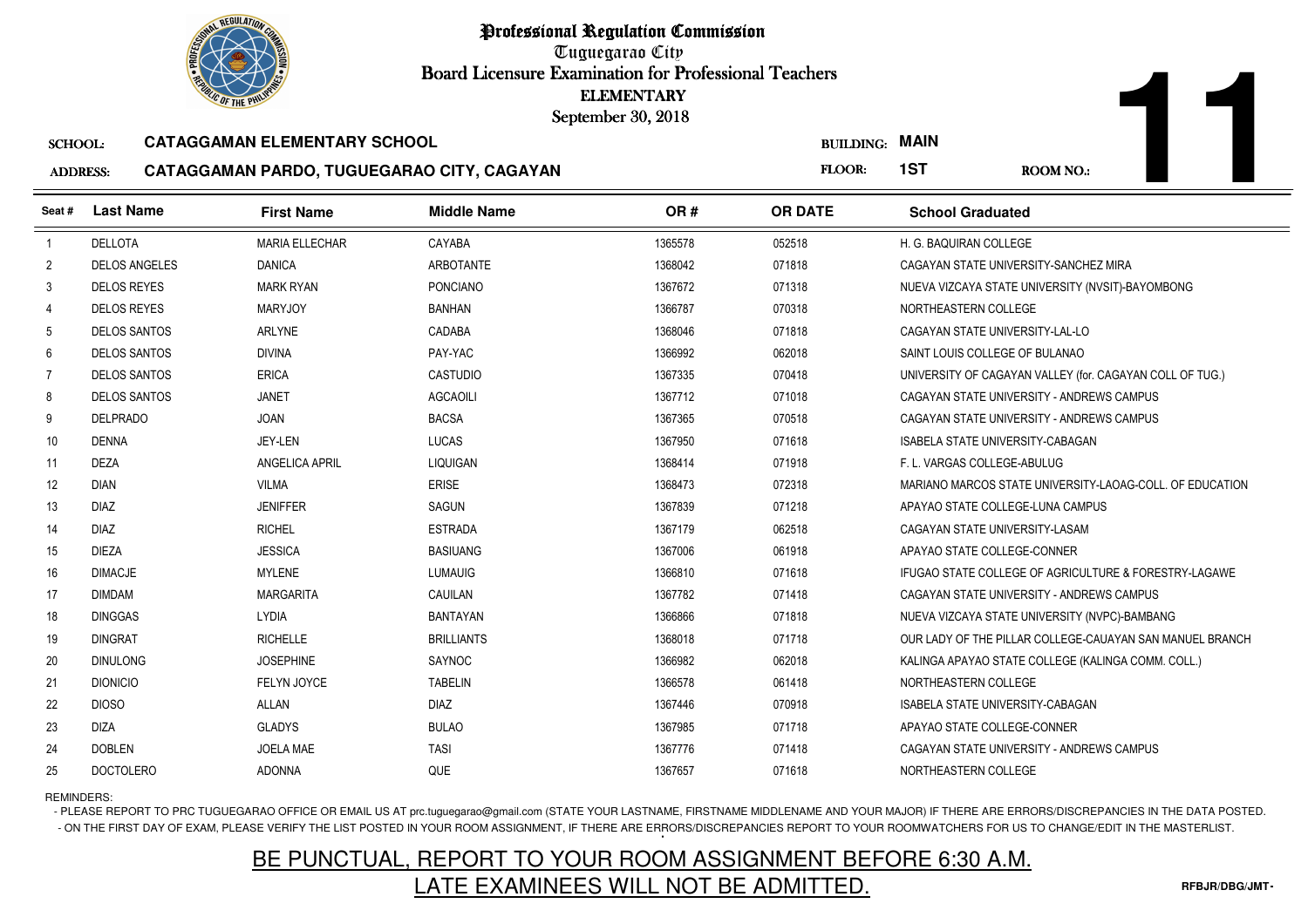Tuguegarao City Board Licensure Examination for Professional Teachers September 30, 2018

#### SCHOOL:**CATAGGAMAN ELEMENTARY SCHOOL**

#### ADDRESS:**CATAGGAMAN PARDO, TUGUEGARAO CITY, CAGAYAN**

|                 | <b>OLIC OF THE PHILIP</b> |                                            | <b>ELEMENTARY</b><br>September 30, 2018 |         |                  |                                                          |
|-----------------|---------------------------|--------------------------------------------|-----------------------------------------|---------|------------------|----------------------------------------------------------|
| <b>SCHOOL:</b>  |                           | <b>CATAGGAMAN ELEMENTARY SCHOOL</b>        |                                         |         | <b>BUILDING:</b> | <b>MAIN</b>                                              |
| <b>ADDRESS:</b> |                           | CATAGGAMAN PARDO, TUGUEGARAO CITY, CAGAYAN |                                         |         | FLOOR:           | 1ST<br><b>ROOM NO.:</b>                                  |
| Seat #          | <b>Last Name</b>          | <b>First Name</b>                          | <b>Middle Name</b>                      | OR#     | <b>OR DATE</b>   | <b>School Graduated</b>                                  |
| $\overline{1}$  | <b>DOCTOLERO</b>          | <b>IMELDA</b>                              | <b>DELFINADO</b>                        | PJITD6P | 053118           | ISABELA COLLEGES (for.ISABELA C.F)                       |
| $\overline{c}$  | <b>DOCTOLERO</b>          | <b>ROSIE</b>                               | <b>FUGABAN</b>                          | 1368194 | 071918           | <b>LYCEUM OF APARRI</b>                                  |
| 3               | DOLI-IS                   | EVERLY JOY                                 | <b>BUNA-ANG</b>                         | 1365960 | 060118           | KALINGA APAYAO STATE COLLEGE (KALINGA COMM. COLL.)       |
| 4               | <b>DOMINADO</b>           | <b>VERONICA JOY</b>                        | <b>PERUCHO</b>                          | 1367246 | 070218           | SAINT ANTHONY'S COLLEGE-CAGAYAN                          |
| 5               | <b>DOMINCIL</b>           | <b>ANALYN</b>                              | <b>TABERNA</b>                          | 1367959 | 071618           | ISABELA STATE UNIVERSITY-ECHAGUE                         |
| 6               | <b>DOMINCIL</b>           | <b>LINA</b>                                | <b>PANAGA</b>                           | 1366771 | 070218           | SAINT FERDINAND COLLEGE-ILAGAN                           |
| $\overline{7}$  | <b>DOMINGO</b>            | <b>AMELIA</b>                              | <b>BAÑAGA</b>                           | 1367872 | 071318           | NORTHEASTERN COLLEGE                                     |
| 8               | <b>DOMINGO</b>            | <b>DENIS</b>                               | SOLOMON                                 | 1368342 | 071918           | CAGAYAN STATE UNIVERSITY-APARRI                          |
| 9               | <b>DOMINGO</b>            | <b>JEFF</b>                                | <b>AGARPAO</b>                          | 1367440 | 070918           | CAGAYAN STATE UNIVERSITY-SANCHEZ MIRA                    |
| 10 <sup>1</sup> | <b>DOMINGO</b>            | <b>JEMIMA LYNELLE</b>                      | <b>ECLIPSE</b>                          | 1367963 | 071618           | CAGAYAN STATE UNIVERSITY-SANCHEZ MIRA                    |
| 11              | <b>DOMINGO</b>            | <b>JESSA JOY</b>                           | <b>ARCOLAN</b>                          | 1366028 | 061918           | JOHN WESLEY COLLEGE                                      |
| 12              | <b>DOMINGO</b>            | JUDY-ANN                                   | <b>SERRANO</b>                          | 1367790 | 071618           | WESLEYAN UNIVERSITY-PHILIPPINES-CABANATUAN CITY          |
| 13              | <b>DOMINGO</b>            | <b>JUNILYN</b>                             | <b>VERSOZA</b>                          | OVFQCWU | 053018           | QUIRINO POLYTECHNIC COLLEGE                              |
| 14              | <b>DOMINGO</b>            | <b>LEONITA</b>                             | <b>MABBORANG</b>                        | 1365585 | 052818           | CAGAYAN STATE UNIVERSITY-CARITAN                         |
| 15              | <b>DOMINGO</b>            | <b>MARICEL</b>                             | <b>PIZARRO</b>                          | 1368314 | 071718           | ISABELA STATE UNIVERSITY-CABAGAN                         |
| 16              | <b>DOMINGO</b>            | <b>MARIEMEL</b>                            | <b>PAMITTAN</b>                         | 1367934 | 071618           | ISABELA STATE UNIVERSITY-CABAGAN                         |
| 17              | <b>DOMINGO</b>            | <b>MAUREEN</b>                             | <b>BUMAGAT</b>                          | 1367955 | 071618           | OUR LADY OF THE PILLAR COLLEGE-CAUAYAN SAN MANUEL BRANCH |
| 18              | <b>DOMINGO</b>            | <b>MICHELLE</b>                            | <b>TENORIO</b>                          | 1367758 | 071118           | CAGAYAN STATE UNIVERSITY-APARRI                          |
| 19              | <b>DOMINGO</b>            | NIEVA JOY                                  | <b>BAUTISTA</b>                         | 1368022 | 071718           | CAGAYAN STATE UNIVERSITY-SANCHEZ MIRA                    |
| 20              | <b>DOMINGO</b>            | <b>RHIA</b>                                | <b>DONIEGO</b>                          | 1366477 | 061118           | UNIVERSITY OF SAINT LOUIS-TUGUEGARAO                     |
| 21              | <b>DOMINGO</b>            | <b>RIALYN</b>                              | <b>POLANGCOS</b>                        | 1367775 | 071418           | CAGAYAN STATE UNIVERSITY - ANDREWS CAMPUS                |
| 22              | <b>DOMINGO</b>            | <b>RODLYN</b>                              | <b>RAMEL</b>                            | 1366768 | 070218           | ISABELA COLLEGES (for ISABELA C.F)                       |
| 23              | <b>DOMINGO</b>            | <b>RONA MARIE</b>                          | PABLO                                   | 1367165 | 062518           | NORTHERN CAGAYAN COLLEGES                                |
| 24              | <b>DOMINGO</b>            | <b>ROWENA</b>                              | SASAM                                   | 1367671 | 071318           | NUEVA VIZCAYA STATE UNIVERSITY (NVSIT)-BAYOMBONG         |
| 25              | <b>DOMINGO</b>            | SARAH JANE                                 | CARIAZO                                 | 1367683 | 071318           | ISABELA STATE UNIVERSITY-CAUAYAN (for.C.POLY.COLL.)      |

REMINDERS:

- PLEASE REPORT TO PRC TUGUEGARAO OFFICE OR EMAIL US AT prc.tuguegarao@gmail.com (STATE YOUR LASTNAME, FIRSTNAME MIDDLENAME AND YOUR MAJOR) IF THERE ARE ERRORS/DISCREPANCIES IN THE DATA POSTED. - ON THE FIRST DAY OF EXAM, PLEASE VERIFY THE LIST POSTED IN YOUR ROOM ASSIGNMENT, IF THERE ARE ERRORS/DISCREPANCIES REPORT TO YOUR ROOMWATCHERS FOR US TO CHANGE/EDIT IN THE MASTERLIST.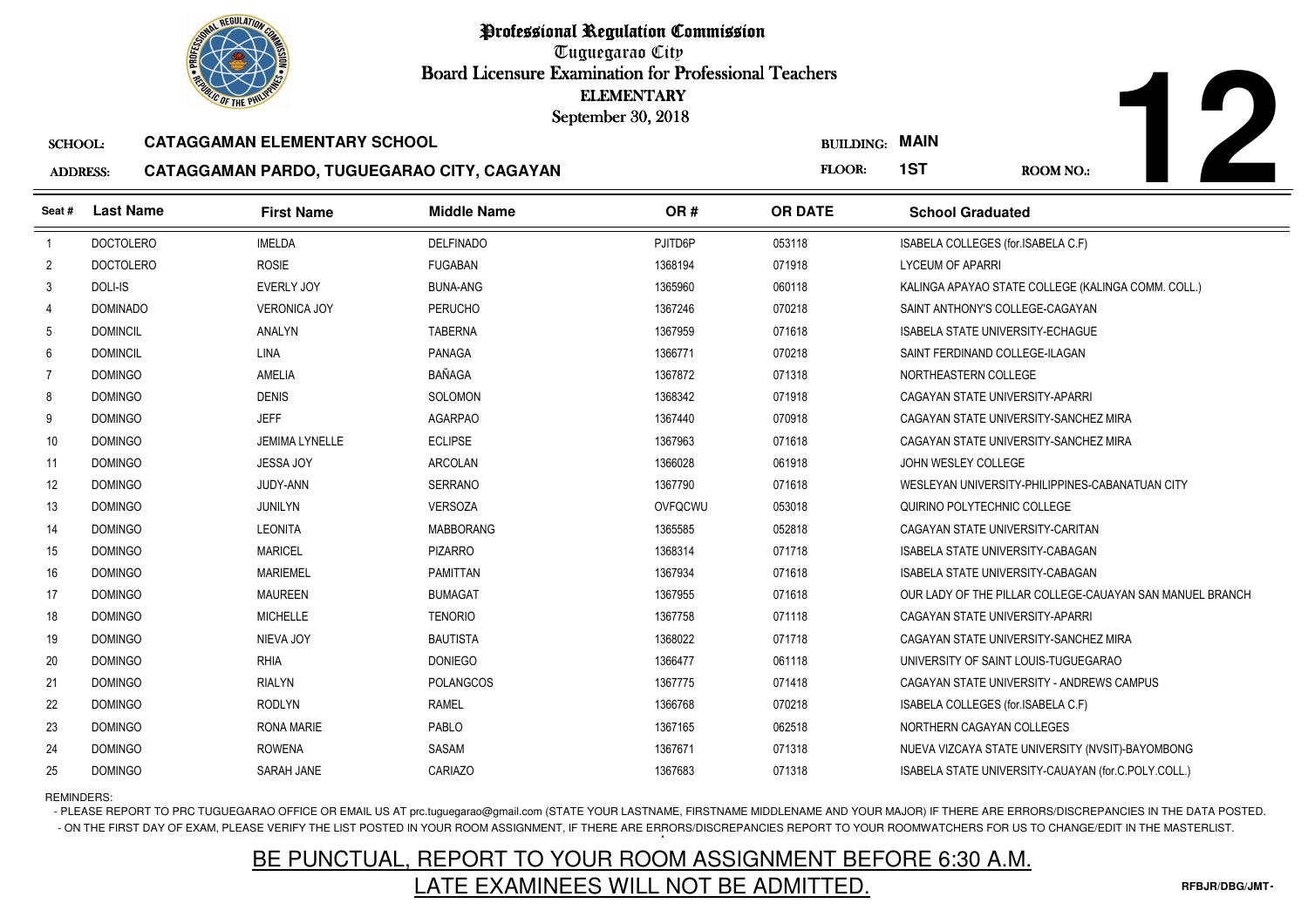Tuguegarao City Board Licensure Examination for Professional Teachers September 30, 2018

#### SCHOOL:**CATAGGAMAN ELEMENTARY SCHOOL**

#### ADDRESS: **CATAGGAMAN PARDO, TUGUEGARAO CITY, CAGAYAN**



|                 |                  | <b><i>OLIC OF THE PHILIP</i></b>    |                                            | <b>ELEMENTARY</b><br>September 30, 2018 |                  |                                                          |
|-----------------|------------------|-------------------------------------|--------------------------------------------|-----------------------------------------|------------------|----------------------------------------------------------|
| <b>SCHOOL:</b>  |                  | <b>CATAGGAMAN ELEMENTARY SCHOOL</b> |                                            |                                         | <b>BUILDING:</b> | <b>MAIN</b>                                              |
| <b>ADDRESS:</b> |                  |                                     | CATAGGAMAN PARDO, TUGUEGARAO CITY, CAGAYAN |                                         | FLOOR:           | 1ST<br><b>ROOM NO.:</b>                                  |
| Seat #          | <b>Last Name</b> | <b>First Name</b>                   | <b>Middle Name</b>                         | OR#                                     | <b>OR DATE</b>   | <b>School Graduated</b>                                  |
| $\overline{1}$  | <b>DOMINGO</b>   | <b>VIBECA</b>                       | <b>ANCHETA</b>                             | 1365590                                 | 052918           | CAGAYAN STATE UNIVERSITY-LAL-LO                          |
| $\overline{2}$  | <b>DONATO</b>    | <b>BETH</b>                         |                                            | 1366839                                 | 071718           | <b>ISABELA STATE UNIVERSITY-PALANAN</b>                  |
| 3               | <b>DONATO</b>    | <b>CHERYL</b>                       | <b>ODATO</b>                               | 1366959                                 | 061818           | <b>ISABELA STATE UNIVERSITY-PALANAN</b>                  |
| 4               | <b>DONATO</b>    | <b>DAISY MAY</b>                    | DELA PEÑA                                  | 1367113                                 | 062218           | <b>ISABELA STATE UNIVERSITY-PALANAN</b>                  |
| 5               | <b>DONATO</b>    | <b>GENALYN</b>                      | SALAZAR                                    | 1366437                                 | 060818           | ISABELA STATE UNIVERSITY-PALANAN                         |
| 6               | <b>DONATO</b>    | <b>JAYPEE</b>                       | <b>MANACDAC</b>                            | 1367414                                 | 070618           | <b>ISABELA STATE UNIVERSITY-PALANAN</b>                  |
| $\overline{7}$  | <b>DONATO</b>    | <b>JAYSON</b>                       | <b>MARQUEZ</b>                             | 1367517                                 | 070518           | <b>ISABELA STATE UNIVERSITY-PALANAN</b>                  |
| 8               | <b>DONATO</b>    | <b>JUDYMARC</b>                     | <b>RESPICIO</b>                            | 1366437                                 | 060818           | ISABELA STATE UNIVERSITY-PALANAN                         |
| 9               | <b>DONATO</b>    | <b>MA MIKAELA</b>                   | <b>ALMONEDA</b>                            | 1367823                                 | 071218           | ISABELA STATE UNIVERSITY-CAUAYAN (for.C.POLY.COLL.)      |
| 10              | <b>DONATO</b>    | OMAR                                | <b>MANACDAC</b>                            | 1367294                                 | 070318           | <b>ISABELA STATE UNIVERSITY-PALANAN</b>                  |
| 11              | <b>DONATO</b>    | <b>ROSE</b>                         | <b>DELACRUZ</b>                            | 1367534                                 | 070618           | <b>ISABELA STATE UNIVERSITY-ECHAGUE</b>                  |
| 12              | DONG-AS          | <b>CHERYL</b>                       | <b>DIZON</b>                               | 1366992                                 | 062018           | SAINT LOUIS COLLEGE OF BULANAO                           |
| 13              | <b>DONIEGO</b>   | <b>EDNA</b>                         | <b>ASUNCION</b>                            | 1368326                                 | 071718           | UNIVERSITY OF CAGAYAN VALLEY (for. CAGAYAN COLL OF TUG.) |
| 14              | <b>DONIEGO</b>   | <b>MONROY</b>                       | <b>AGUSTIN</b>                             | 1367367                                 | 070518           | CAGAYAN STATE UNIVERSITY-APARRI                          |
| 15              | <b>DUCA</b>      | <b>EMALYN</b>                       | CABILDO                                    | 1367961                                 | 071618           | SAINT JOSEPH COLLEGE-CAGAYAN                             |
| 16              | <b>DUCA</b>      | <b>JENNIFER</b>                     | <b>BUDALA</b>                              | 1367725                                 | 071118           | CAGAYAN STATE UNIVERSITY-LASAM                           |
| 17              | <b>DUCAS</b>     | <b>NOVALYN</b>                      | <b>BUQUING</b>                             | 1367765                                 | 071418           | CAGAYAN STATE UNIVERSITY - ANDREWS CAMPUS                |
| 18              | <b>DUCAYAG</b>   | <b>WILMAR</b>                       | <b>LONGAO</b>                              | 1367709                                 | 071018           | KALINGA APAYAO STATE COLLEGE (KALINGA COMM. COLL.)       |
| 19              | <b>DUERME</b>    | <b>GILBERT</b>                      | <b>ATIS</b>                                | 1367336                                 | 070418           | CAGAYAN STATE UNIVERSITY - ANDREWS CAMPUS                |
| 20              | <b>DUERO</b>     | ALMA                                | <b>NAVARRO</b>                             | 1367438                                 | 070918           | CAGAYAN STATE UNIVERSITY-LAL-LO                          |
| 21              | <b>DUGAY</b>     | <b>JEMMA</b>                        | <b>PEDRONAN</b>                            | 1367966                                 | 071618           | APAYAO STATE COLLEGE-LUNA CAMPUS                         |
| 22              | <b>DULAY</b>     | <b>FREDIE</b>                       | <b>AQUINO</b>                              | 1366531                                 | 061318           | NORTHEASTERN COLLEGE                                     |
| 23              | <b>DULAY</b>     | <b>IRENE</b>                        | <b>PICAT</b>                               | 1366451                                 | 060818           | KALINGA APAYAO STATE COLLEGE (KALINGA COMM. COLL.)       |
| 24              | <b>DULAY</b>     | <b>KAREN JOY</b>                    | <b>COMIDA</b>                              | 1367502                                 | 070418           | NORTHEASTERN COLLEGE                                     |
| 25              | <b>DULDULAO</b>  | <b>CLARISA</b>                      | <b>IDICA</b>                               | 1367798                                 | 071618           | F. L. VARGAS COLLEGE-ABULUG                              |

REMINDERS:

- PLEASE REPORT TO PRC TUGUEGARAO OFFICE OR EMAIL US AT prc.tuguegarao@gmail.com (STATE YOUR LASTNAME, FIRSTNAME MIDDLENAME AND YOUR MAJOR) IF THERE ARE ERRORS/DISCREPANCIES IN THE DATA POSTED. - ON THE FIRST DAY OF EXAM, PLEASE VERIFY THE LIST POSTED IN YOUR ROOM ASSIGNMENT, IF THERE ARE ERRORS/DISCREPANCIES REPORT TO YOUR ROOMWATCHERS FOR US TO CHANGE/EDIT IN THE MASTERLIST.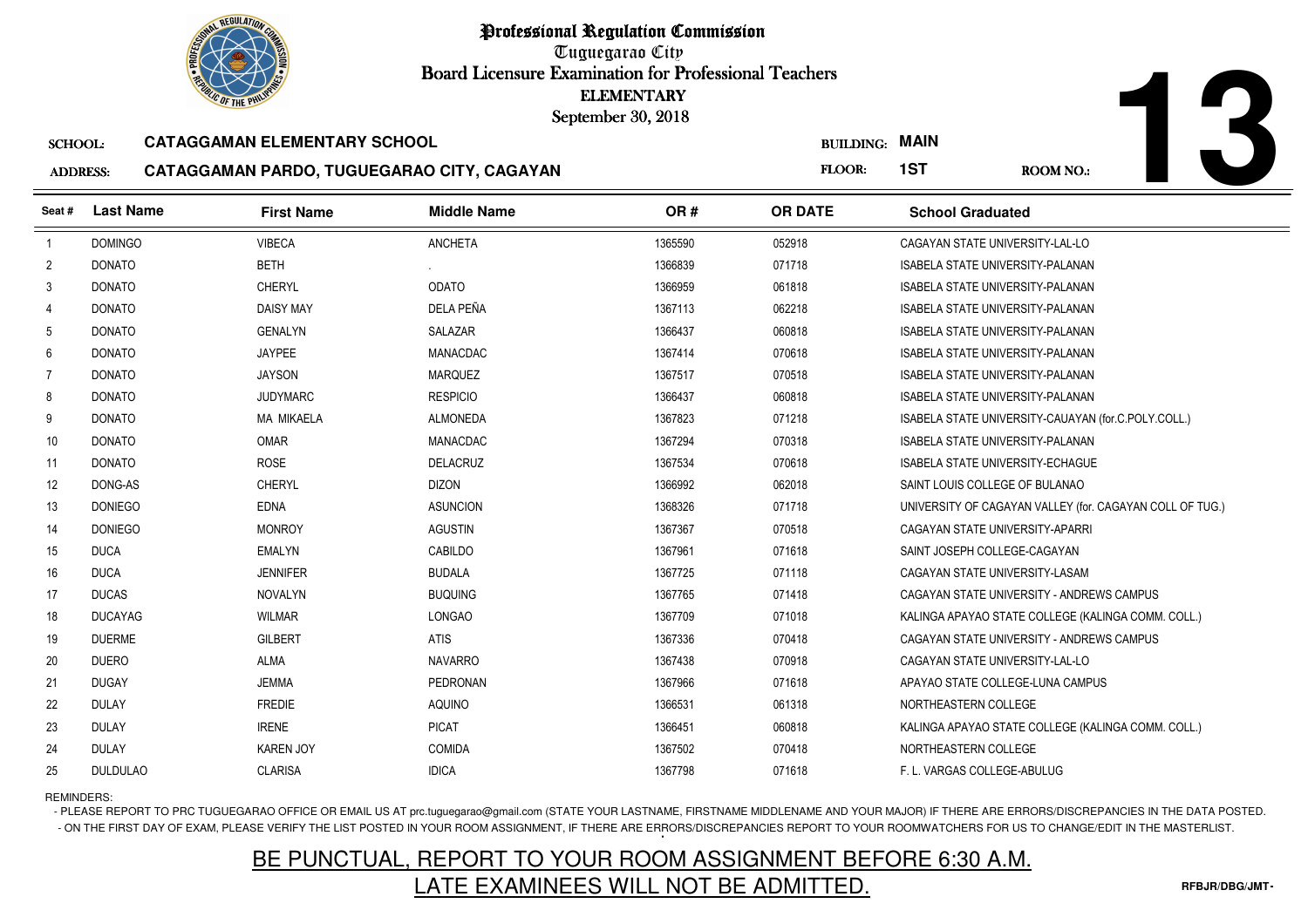

Tuguegarao City Board Licensure Examination for Professional Teachers September 30, 2018

#### SCHOOL:**CATAGGAMAN ELEMENTARY SCHOOL**

#### ADDRESS:**CATAGGAMAN PARDO, TUGUEGARAO CITY, CAGAYAN**

**14**

|                 |                  | <b><i>OLIC OF THE PHILIPS</i></b>   |                                            | <b>ELEMENTARY</b><br>September 30, 2018 |                  |                                                    |
|-----------------|------------------|-------------------------------------|--------------------------------------------|-----------------------------------------|------------------|----------------------------------------------------|
| <b>SCHOOL:</b>  |                  | <b>CATAGGAMAN ELEMENTARY SCHOOL</b> |                                            |                                         | <b>BUILDING:</b> | <b>MAIN</b>                                        |
| <b>ADDRESS:</b> |                  |                                     | CATAGGAMAN PARDO, TUGUEGARAO CITY, CAGAYAN |                                         | FLOOR:           | 1ST<br><b>ROOM NO.:</b>                            |
| Seat #          | <b>Last Name</b> | <b>First Name</b>                   | <b>Middle Name</b>                         | OR#                                     | <b>OR DATE</b>   | <b>School Graduated</b>                            |
| $\overline{1}$  | <b>DULDULAO</b>  | <b>JESUSA</b>                       | <b>DURWIN</b>                              | 1368130                                 | 072718           | CAGAYAN STATE UNIVERSITY-PIAT                      |
| $\overline{2}$  | <b>DULDULAO</b>  | <b>RACHEL</b>                       | <b>RAMENTO</b>                             | 1367501                                 | 070418           | UNIVERSITY OF LA SALETTE-SANTIAGO                  |
| 3               | <b>DULIN</b>     | <b>SHIRLEY</b>                      | <b>SIMANGAN</b>                            | 1366607                                 | 061118           | CAGAYAN STATE UNIVERSITY - ANDREWS CAMPUS          |
| 4               | <b>DULLIT</b>    | <b>VANEZA CLAIRE</b>                | SALENG                                     | 1368096                                 | 071818           | APAYAO STATE COLLEGE-LUNA CAMPUS                   |
| 5               | <b>DULNOAN</b>   | <b>MERASOL</b>                      | PAAS                                       | 1367326                                 | 070418           | APAYAO STATE COLLEGE-CONNER                        |
| 6               | <b>DULNUAN</b>   | <b>CINDY</b>                        | <b>ANANAYO</b>                             | 1366853                                 | 071818           | QUIRINO POLYTECHNIC COLLEGE                        |
| $\overline{7}$  | <b>DULNUAN</b>   | DONNA JANE                          | <b>CALIMAG</b>                             | 1367666                                 | 071318           | OUR LADY OF THE PILLAR'S COLLEGE                   |
| 8               | <b>DUMAG</b>     | <b>ALLENE</b>                       | PAGUD                                      | 546782                                  | 061518           | UNIVERSITY OF NORTHERN PHILIPPINES-VIGAN           |
| 9               | <b>DUMAGAY</b>   | <b>BRENDA</b>                       | <b>ORDINARIO</b>                           | 1366465                                 | 061118           | <b>ISABELA STATE UNIVERSITY-PALANAN</b>            |
| 10 <sup>°</sup> | <b>DUMALAG</b>   | <b>LESLIE ANNE</b>                  | <b>SALVADOR</b>                            | 1365585                                 | 052818           | SAINT FERDINAND COLLEGE-ILAGAN                     |
| 11              | <b>DUMALANTA</b> | <b>CHARIMIE</b>                     | CADA                                       | 1368052                                 | 071818           | CAGAYAN STATE UNIVERSITY - ANDREWS CAMPUS          |
| 12              | <b>DUMALE</b>    | SANDRA LOUISE                       | <b>LABITORIA</b>                           | 1367946                                 | 071618           | ISABELA COLLEGES (for ISABELA C.F)                 |
| 13              | <b>DUMALIANG</b> | <b>MICAH</b>                        |                                            | 1367609                                 | 071118           | ISABELA STATE UNIVERSITY-ECHAGUE                   |
| 14              | <b>DUMALLAY</b>  | <b>JOSEPHINE</b>                    | <b>GUMABOL</b>                             | 1366983                                 | 062018           | KALINGA APAYAO STATE COLLEGE (KALINGA COMM. COLL.) |
| 15              | <b>DUMAPAL</b>   | <b>CHRISTIAN ALDRICH</b>            | <b>CABLING</b>                             | 1368114                                 | 071918           | SAINT PAUL UNIVERSITY-TUGUEGARAO                   |
| 16              | <b>DUMAPAL</b>   | <b>KATHRINA</b>                     | SABADO                                     | 1367747                                 | 071118           | CAGAYAN STATE UNIVERSITY-LAL-LO                    |
| 17              | <b>DUMAUA</b>    | <b>EMILY</b>                        | <b>PALATTAO</b>                            | 1367867                                 | 071318           | ISABELA STATE UNIVERSITY-CABAGAN                   |
| 18              | <b>DUMAYAS</b>   | AMIE ROSE                           | <b>BION</b>                                | 1368129                                 | 072718           | CAGAYAN STATE UNIVERSITY-PIAT                      |
| 19              | <b>DUMAYAS</b>   | <b>AURORA</b>                       | CORPUZ                                     | 1368104                                 | 071818           | F. L. VARGAS COLLEGE-ABULUG                        |
| 20              | <b>DUMAYAS</b>   | <b>RUTH</b>                         | <b>URBI</b>                                | 1367356                                 | 070518           | CAGAYAN STATE UNIVERSITY-SANCHEZ MIRA              |
| 21              | <b>DUMBRIGUE</b> | <b>JACKIE</b>                       | <b>MAHINAY</b>                             | 1366864                                 | 071818           | SAINT MARY'S UNIVERSITY                            |
| 22              | <b>DUMBRIQUE</b> | <b>LEIDY</b>                        | <b>MAGUDDAYAO</b>                          | 1367984                                 | 071718           | CAGAYAN STATE UNIVERSITY-LAL-LO                    |
| 23              | <b>DUMLAO</b>    | JOVELYN MAE                         | GASCON                                     | 1367791                                 | 071618           | CAGAYAN STATE UNIVERSITY-GONZAGA                   |
| 24              | <b>DUMLAO</b>    | <b>RUBY JANE</b>                    | <b>DOMINIA</b>                             | 1368573                                 | 072618           | SAINT FERDINAND COLLEGE-ILAGAN                     |
| 25              | <b>DUMON</b>     | <b>MARIVIC</b>                      | CADABUNA                                   | 1366590                                 | 062518           | <b>ISABELA STATE UNIVERSITY-ECHAGUE</b>            |

REMINDERS:

- PLEASE REPORT TO PRC TUGUEGARAO OFFICE OR EMAIL US AT prc.tuguegarao@gmail.com (STATE YOUR LASTNAME, FIRSTNAME MIDDLENAME AND YOUR MAJOR) IF THERE ARE ERRORS/DISCREPANCIES IN THE DATA POSTED. - ON THE FIRST DAY OF EXAM, PLEASE VERIFY THE LIST POSTED IN YOUR ROOM ASSIGNMENT, IF THERE ARE ERRORS/DISCREPANCIES REPORT TO YOUR ROOMWATCHERS FOR US TO CHANGE/EDIT IN THE MASTERLIST.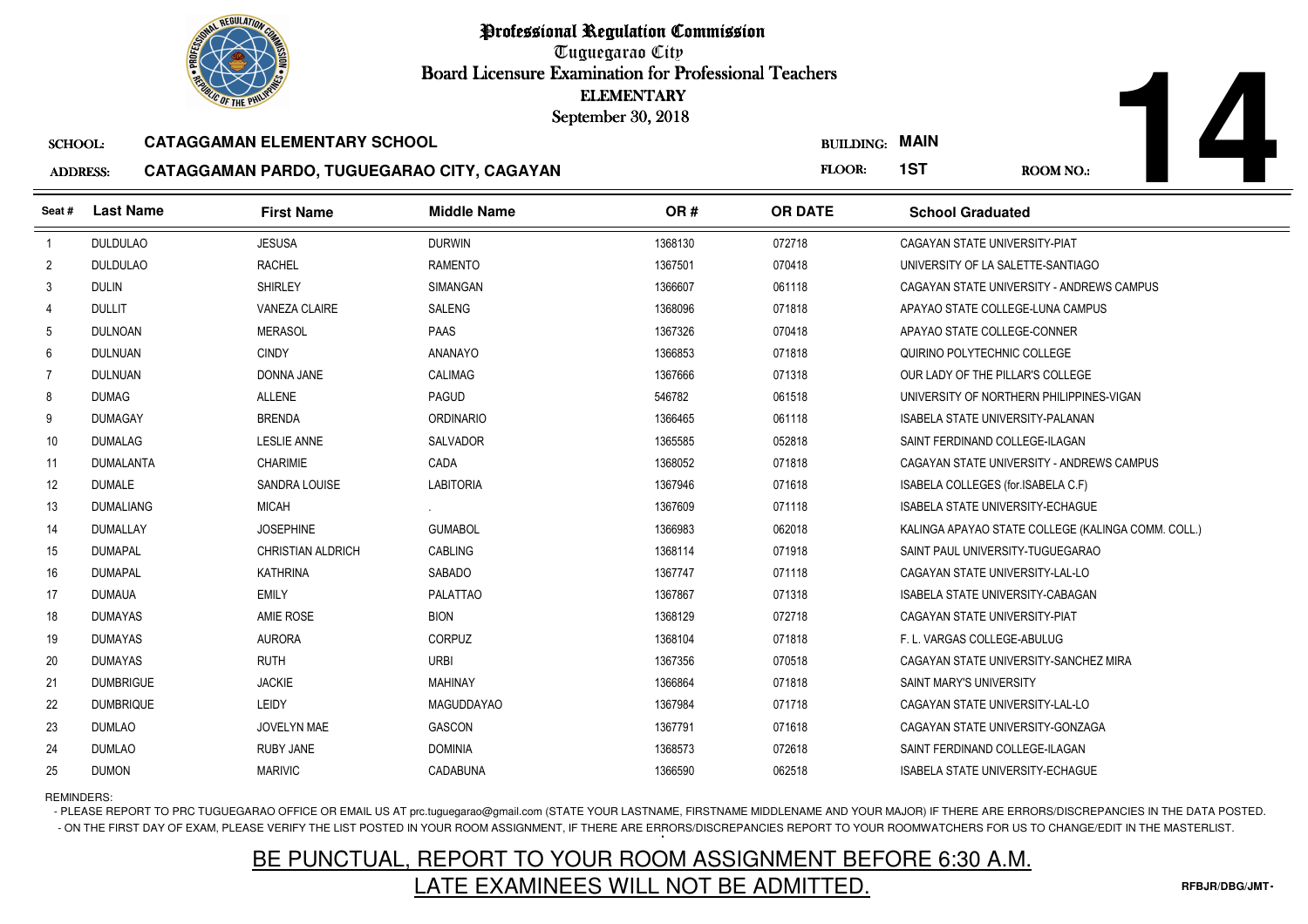Tuguegarao City Board Licensure Examination for Professional Teachers September 30, 2018

#### SCHOOL:**CATAGGAMAN ELEMENTARY SCHOOL**

#### ADDRESS:**CATAGGAMAN PARDO, TUGUEGARAO CITY, CAGAYAN**

|                                                               |                  | <b><i>OLIC OF THE PHILIP</i></b>    |                    | <b>ELEMENTARY</b><br>September 30, 2018 |                  |                                                      |  |
|---------------------------------------------------------------|------------------|-------------------------------------|--------------------|-----------------------------------------|------------------|------------------------------------------------------|--|
| <b>SCHOOL:</b>                                                |                  | <b>CATAGGAMAN ELEMENTARY SCHOOL</b> |                    |                                         | <b>BUILDING:</b> | <b>MAIN</b>                                          |  |
| CATAGGAMAN PARDO, TUGUEGARAO CITY, CAGAYAN<br><b>ADDRESS:</b> |                  |                                     |                    |                                         |                  | 1ST<br><b>ROOM NO.:</b>                              |  |
| Seat#                                                         | <b>Last Name</b> | <b>First Name</b>                   | <b>Middle Name</b> | OR#                                     | <b>OR DATE</b>   | <b>School Graduated</b>                              |  |
| $\overline{1}$                                                | <b>DUQUE</b>     | <b>JOHANNA</b>                      | <b>MORALES</b>     | 1675490                                 | 070918           | ISABELA STATE UNIVERSITY-CAUAYAN (for.C.POLY.COLL.)  |  |
| $\overline{2}$                                                | <b>DUQUE</b>     | <b>KATHLEEN</b>                     | <b>RAMISCAL</b>    | 1366825                                 | 071718           | ISABELA STATE UNIVERSITY-CAUAYAN (for.C.POLY.COLL.)  |  |
| 3                                                             | <b>DURAN</b>     | <b>JOHNNA</b>                       | <b>TOMAS</b>       | 1367592                                 | 071018           | ISABELA COLLEGES (for.ISABELA C.F)                   |  |
| 4                                                             | <b>DURAN</b>     | MAYLEN                              | VALLE              | 1368167                                 | 071918           | MALLIG PLAINS COLLEGES (for W. ISABELA PC)           |  |
| 5                                                             | <b>DURITAN</b>   | <b>RUDY MEL</b>                     | <b>FELIPE</b>      | 1368020                                 | 071718           | APAYAO STATE COLLEGE-LUNA CAMPUS                     |  |
| 6                                                             | <b>DURUIN</b>    | <b>MARIMAR</b>                      | <b>BATTUNG</b>     | 1368034                                 | 071718           | CAGAYAN STATE UNIVERSITY - ANDREWS CAMPUS            |  |
| $\overline{7}$                                                | <b>DUSAG</b>     | <b>MARIECEL</b>                     | <b>DALOWOG</b>     | 1366420                                 | 060818           | KALINGA APAYAO STATE COLLEGE (KALINGA COMM. COLL.)   |  |
| 8                                                             | <b>DUYAO</b>     | <b>ALLEN JOY</b>                    | <b>MARTIN</b>      | 1368335                                 | 071918           | CAGAYAN STATE UNIVERSITY-APARRI                      |  |
| 9                                                             | <b>EBITNER</b>   | <b>CHARITTY</b>                     | <b>UNDAN</b>       | 1367601                                 | 071118           | <b>ISABELA STATE UNIVERSITY-ECHAGUE</b>              |  |
| 10                                                            | <b>EBOJO</b>     | <b>MICHELLE</b>                     | <b>BALLAD</b>      | 1367784                                 | 071418           | CAGAYAN STATE UNIVERSITY - ANDREWS CAMPUS            |  |
| 11                                                            | <b>EBUENGA</b>   | <b>MONALIZA</b>                     | <b>LUCERO</b>      | 1367779                                 | 071418           | CAGAYAN STATE UNIVERSITY-GONZAGA                     |  |
| 12                                                            | <b>ECHANIQUE</b> | <b>LYKA MAE</b>                     | <b>HURTADO</b>     | 1368311                                 | 071718           | APAYAO STATE COLLEGE-LUNA CAMPUS                     |  |
| 13                                                            | <b>ECLARIN</b>   | LIGAYA                              | DE GUZMAN          | 1368040                                 | 071818           | CAGAYAN STATE UNIVERSITY-SANCHEZ MIRA                |  |
| 14                                                            | <b>ECLARIN</b>   | <b>RACHELLE</b>                     | <b>AGUINALDO</b>   | 1367947                                 | 071618           | CAGAYAN STATE UNIVERSITY-SANCHEZ MIRA                |  |
| 15                                                            | <b>ECLIPSE</b>   | <b>JESALYN</b>                      | <b>RIGOR</b>       | 1367878                                 | 071318           | CAGAYAN STATE UNIVERSITY-PIAT                        |  |
| 16                                                            | <b>EDICA</b>     | LEN-LEN                             | <b>ALVAREZ</b>     | 1425129                                 | 072418           | <b>ISABELA STATE UNIVERSITY-PALANAN</b>              |  |
| 17                                                            | EGOY             | <b>JANE</b>                         | <b>GUMIDAM</b>     | 1367819                                 | 071218           | APAYAO STATE COLLEGE-CONNER                          |  |
| 18                                                            | <b>ELAIDA</b>    | <b>JONALYN</b>                      | <b>RAMOS</b>       | 1367926                                 | 071618           | CAGAYAN STATE UNIVERSITY - ANDREWS CAMPUS            |  |
| 19                                                            | <b>ELARDE</b>    | <b>JAYSON</b>                       | ABELLA             | 1368110                                 | 071818           | CAGAYAN STATE UNIVERSITY - ANDREWS CAMPUS            |  |
| 20                                                            | <b>ELCHICO</b>   | <b>MARISSA</b>                      | LABANG             | 1367873                                 | 071318           | SAINT PAUL UNIVERSITY-TUGUEGARAO                     |  |
| 21                                                            | ELIP             | ZOREENE                             | PINALGAN           | 1367677                                 | 071318           | IFUGAO STATE COLLEGE OF AGRICULTURE & FORESTRY-POTIA |  |
| 22                                                            | ELLORENCO        | <b>JERICO</b>                       | LEAÑO              | 1366796                                 | 070418           | NUEVA VIZCAYA STATE UNIVERSITY (NVSIT)-BAYOMBONG     |  |
| 23                                                            | <b>ELLORIN</b>   | <b>MA PERLA</b>                     | <b>DELA CRUZ</b>   | 1366851                                 | 071818           | QUIRINO POLYTECHNIC COLLEGE                          |  |
| 24                                                            | <b>ENOYNA</b>    | <b>GEMMA</b>                        | <b>BATANG</b>      | 1367613                                 | 071118           | NORTHEASTERN COLLEGE                                 |  |
| 25                                                            | <b>ENRIQUEZ</b>  | ERIKA JANE                          | <b>GAYOMA</b>      | 1367945                                 | 071618           | CAGAYAN STATE UNIVERSITY - ANDREWS CAMPUS            |  |

REMINDERS:

- PLEASE REPORT TO PRC TUGUEGARAO OFFICE OR EMAIL US AT prc.tuguegarao@gmail.com (STATE YOUR LASTNAME, FIRSTNAME MIDDLENAME AND YOUR MAJOR) IF THERE ARE ERRORS/DISCREPANCIES IN THE DATA POSTED. - ON THE FIRST DAY OF EXAM, PLEASE VERIFY THE LIST POSTED IN YOUR ROOM ASSIGNMENT, IF THERE ARE ERRORS/DISCREPANCIES REPORT TO YOUR ROOMWATCHERS FOR US TO CHANGE/EDIT IN THE MASTERLIST.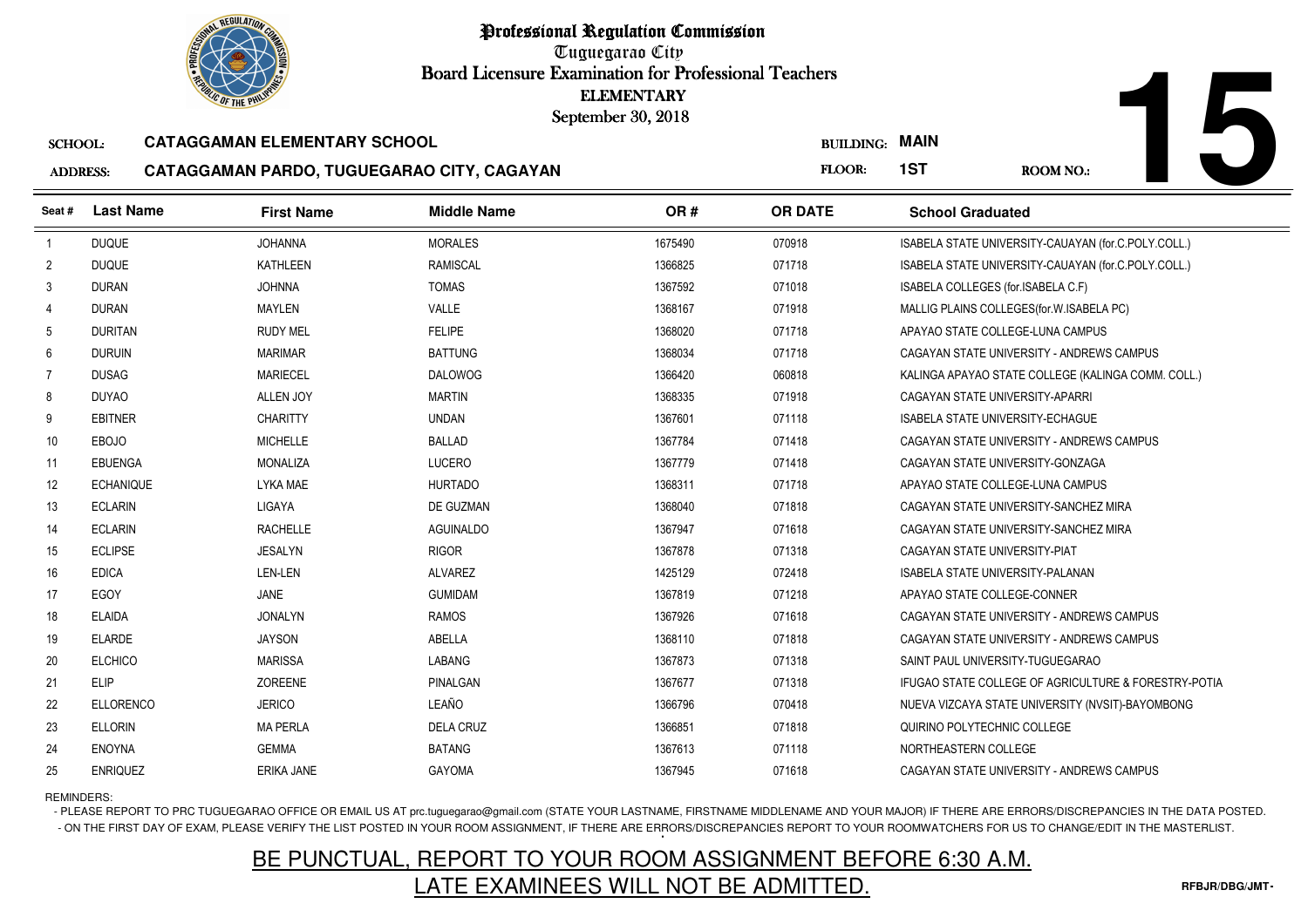Tuguegarao City Board Licensure Examination for Professional Teachers September 30, 2018

#### SCHOOL:**CATAGGAMAN ELEMENTARY SCHOOL**

#### ADDRESS:**CATAGGAMAN PARDO, TUGUEGARAO CITY, CAGAYAN**

**16**

| <b><i>OLIC OF THE PHILIPS</i></b>                     |                    | <b>ELEMENTARY</b><br>September 30, 2018    |                    |         |                  |                                         |                                                     |
|-------------------------------------------------------|--------------------|--------------------------------------------|--------------------|---------|------------------|-----------------------------------------|-----------------------------------------------------|
| <b>CATAGGAMAN ELEMENTARY SCHOOL</b><br><b>SCHOOL:</b> |                    |                                            |                    |         | <b>BUILDING:</b> | <b>MAIN</b>                             |                                                     |
| <b>ADDRESS:</b>                                       |                    | CATAGGAMAN PARDO, TUGUEGARAO CITY, CAGAYAN |                    |         | FLOOR:           | 1ST                                     | <b>ROOM NO.:</b>                                    |
| Seat #                                                | <b>Last Name</b>   | <b>First Name</b>                          | <b>Middle Name</b> | OR#     | <b>OR DATE</b>   | <b>School Graduated</b>                 |                                                     |
| $\overline{1}$                                        | <b>ENRIQUEZ</b>    | <b>FRENALYN</b>                            | <b>FOLLANTE</b>    | 1677982 | 071618           | CAGAYAN STATE UNIVERSITY-LAL-LO         |                                                     |
| $\overline{2}$                                        | <b>ENRIQUEZ</b>    | <b>RUBY ANN</b>                            | <b>MANESE</b>      | 1367624 | 071218           | NORTHEASTERN COLLEGE                    |                                                     |
| 3                                                     | <b>ERRO</b>        | <b>MAE ANN</b>                             | <b>AURELIO</b>     | 1367289 | 070318           |                                         | CAGAYAN VALLEY COLLEGES OF TUGUEGARAO               |
| 4                                                     | <b>ESCAÑO</b>      | <b>KIMBERLY</b>                            | <b>DACULAN</b>     | 1366787 | 070318           | NORTHEASTERN COLLEGE                    |                                                     |
| 5                                                     | <b>ESCOBAR</b>     | <b>RENALYN</b>                             | QUIMADO            | 1367608 | 071118           | ISABELA STATE UNIVERSITY-ECHAGUE        |                                                     |
| 6                                                     | <b>ESPAÑOL</b>     | <b>REDELYN</b>                             | CEREÑADO           | 1368008 | 071718           |                                         | CAGAYAN STATE UNIVERSITY-SANCHEZ MIRA               |
| 7                                                     | <b>ESPEJO</b>      | <b>MERCY</b>                               | <b>BALTAZAR</b>    | 1406784 | 071918           |                                         | CAGAYAN STATE UNIVERSITY-SANCHEZ MIRA               |
| 8                                                     | <b>ESPERANZATE</b> | <b>KIMBERLY</b>                            | <b>MATERUM</b>     | 1365668 | 062018           | PHILIPPINE NORMAL UNIVERSITY-ISABELA    |                                                     |
| 9                                                     | <b>ESPIRITU</b>    | <b>ANALYN</b>                              | <b>DARAUAY</b>     | 1367472 | 071018           | CAGAYAN STATE UNIVERSITY-PIAT           |                                                     |
| 10                                                    | <b>ESPIRITU</b>    | <b>BRIJANE</b>                             | <b>DAUSEN</b>      | 1368103 | 071818           |                                         | CAGAYAN STATE UNIVERSITY-SANCHEZ MIRA               |
| 11                                                    | <b>ESPIRITU</b>    | <b>JENYVIE</b>                             | LUCAS              | 1367606 | 071118           | QUIRINO STATE COLLEGE                   |                                                     |
| 12                                                    | <b>ESPIRITU</b>    | <b>JESLYN</b>                              | <b>CAPANANG</b>    | 1367867 | 071318           | <b>ISABELA STATE UNIVERSITY-CABAGAN</b> |                                                     |
| 13                                                    | <b>ESPIRITU</b>    | <b>JOVELYN</b>                             | LUIS               | 1000000 | 060718           | CAGAYAN STATE UNIVERSITY-CARITAN        |                                                     |
| 14                                                    | <b>ESPIRITU</b>    | <b>MARIE JOY</b>                           | <b>DUYAN</b>       | 1368408 | 071918           | CAGAYAN STATE UNIVERSITY-PIAT           |                                                     |
| 15                                                    | <b>ESPIRITU</b>    | <b>RHONA</b>                               | <b>GUZMAN</b>      | 1368038 | 071818           | H. G. BAQUIRAN COLLEGE                  |                                                     |
| 16                                                    | <b>ESPRESCION</b>  | <b>GRETCHEN</b>                            | <b>SORIA</b>       | J6LGPU2 | 052918           |                                         | ISABELA STATE UNIVERSITY-CAUAYAN (for.C.POLY.COLL.) |
| 17                                                    | <b>ESQUIBIL</b>    | <b>ROCKY</b>                               | <b>PACION</b>      | 1366688 | 061418           | CAGAYAN STATE UNIVERSITY-PIAT           |                                                     |
| 18                                                    | <b>ESQUIERO</b>    | LEIO                                       | <b>RAMOS</b>       | 1368338 | 071918           | CAGAYAN STATE UNIVERSITY-APARRI         |                                                     |
| 19                                                    | <b>ESQUIVEL</b>    | PRINCESS DIANNE                            | <b>DELA PAZ</b>    | 1367547 | 070918           |                                         | ISABELA STATE UNIVERSITY-CAUAYAN (for.C.POLY.COLL.) |
| 20                                                    | <b>ESTA</b>        | SHIENA MAE                                 | <b>GABRIEL</b>     | 644831  | 071018           |                                         | <b>ISABELA STATE UNIVERSITY-JONES CAMPUS</b>        |
| 21                                                    | <b>ESTABILLO</b>   | <b>AMELITA</b>                             | <b>REBOLDERA</b>   | 1367242 | 070218           |                                         | CAGAYAN STATE UNIVERSITY-SANCHEZ MIRA               |
| 22                                                    | <b>ESTACIO</b>     | <b>EINSTEIN LLOYD</b>                      | <b>EUGENIO</b>     | 1366876 | 071918           | QUIRINO POLYTECHNIC COLLEGE             |                                                     |
| 23                                                    | <b>ESTEBAN</b>     | <b>JACQUILYN</b>                           | <b>ELARDO</b>      | 1368165 | 071918           | APAYAO STATE COLLEGE-CONNER             |                                                     |
| 24                                                    | <b>ESTEBAN</b>     | <b>KAREN</b>                               | <b>EWAD</b>        | 1367742 | 071118           | SAINT TONIS COLLEGE                     |                                                     |
| 25                                                    | <b>ESTIOCO</b>     | APRIL JOY                                  | MAGDAY             | 548636  | 061618           |                                         | NUEVA VIZCAYA STATE UNIVERSITY (NVPC)-BAMBANG       |

REMINDERS:

- PLEASE REPORT TO PRC TUGUEGARAO OFFICE OR EMAIL US AT prc.tuguegarao@gmail.com (STATE YOUR LASTNAME, FIRSTNAME MIDDLENAME AND YOUR MAJOR) IF THERE ARE ERRORS/DISCREPANCIES IN THE DATA POSTED. - ON THE FIRST DAY OF EXAM, PLEASE VERIFY THE LIST POSTED IN YOUR ROOM ASSIGNMENT, IF THERE ARE ERRORS/DISCREPANCIES REPORT TO YOUR ROOMWATCHERS FOR US TO CHANGE/EDIT IN THE MASTERLIST.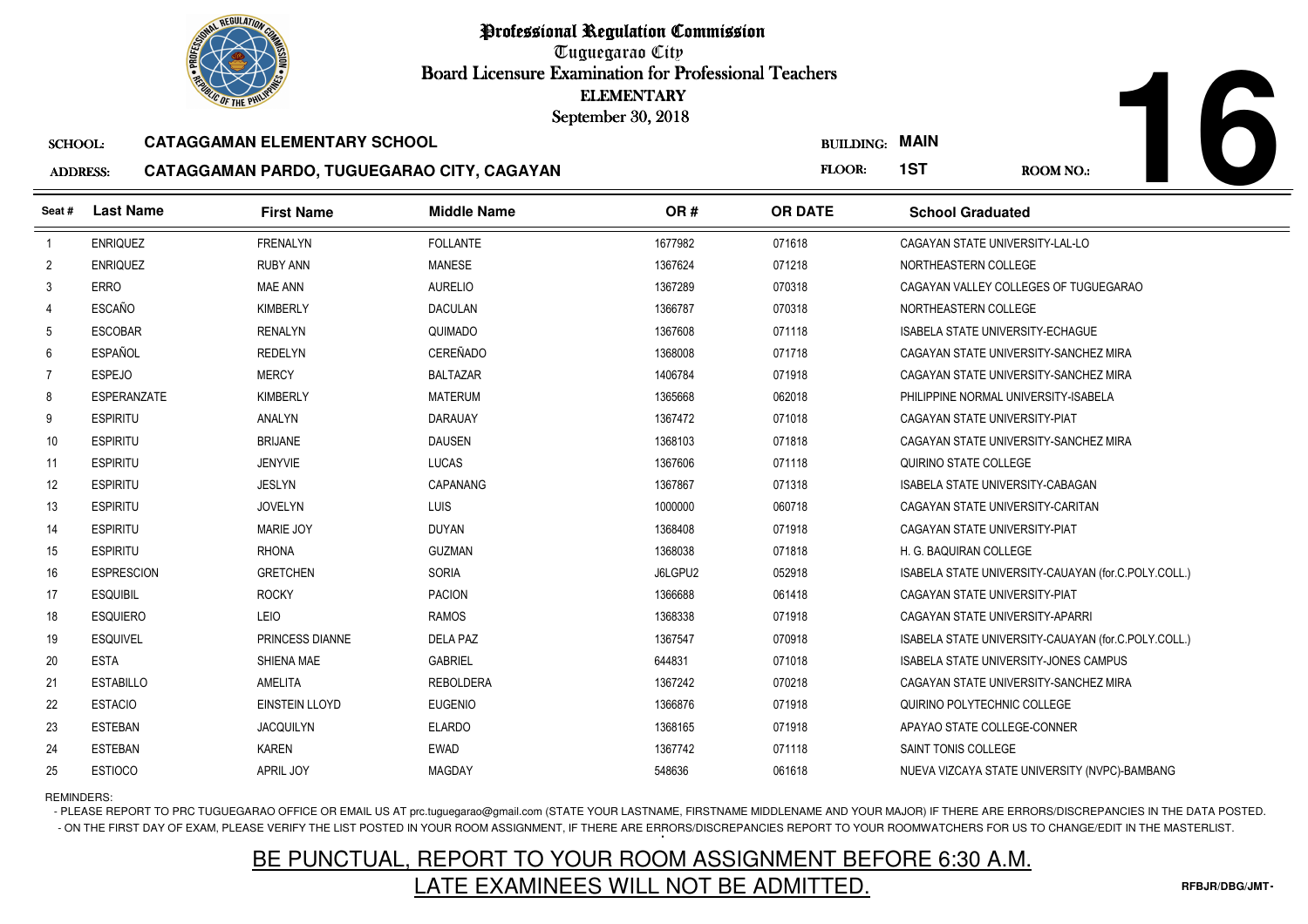Tuguegarao City Board Licensure Examination for Professional Teachers September 30, 2018

#### SCHOOL:**CATAGGAMAN ELEMENTARY SCHOOL**

#### ADDRESS:**CATAGGAMAN PARDO, TUGUEGARAO CITY, CAGAYAN**

| <b><i>OLIC OF THE PHILIP</i></b>                      |                    | <b>ELEMENTARY</b><br>September 30, 2018    |                    |         |                  |                                                     |
|-------------------------------------------------------|--------------------|--------------------------------------------|--------------------|---------|------------------|-----------------------------------------------------|
| <b>CATAGGAMAN ELEMENTARY SCHOOL</b><br><b>SCHOOL:</b> |                    |                                            |                    |         | <b>BUILDING:</b> | <b>MAIN</b>                                         |
| <b>ADDRESS:</b>                                       |                    | CATAGGAMAN PARDO, TUGUEGARAO CITY, CAGAYAN |                    |         | FLOOR:           | 1ST<br><b>ROOM NO.:</b>                             |
| Seat #                                                | <b>Last Name</b>   | <b>First Name</b>                          | <b>Middle Name</b> | OR#     | <b>OR DATE</b>   | <b>School Graduated</b>                             |
| $\overline{1}$                                        | <b>EUGENIO</b>     | <b>BERNADETH</b>                           | <b>CORPUZ</b>      | 1367659 | 071618           | OUR LADY OF THE PILLAR'S COLLEGE                    |
| $\overline{2}$                                        | <b>EUGENIO</b>     | <b>CHRISTIAN</b>                           | LEAL               | 1367630 | 071218           | NUEVA VIZCAYA STATE UNIVERSITY (NVSIT)-BAYOMBONG    |
| 3                                                     | <b>EUGENIO</b>     | <b>CZARINA KATE</b>                        | <b>DAQUIOAG</b>    | 1367256 | 070218           | CAGAYAN STATE UNIVERSITY - ANDREWS CAMPUS           |
| Δ                                                     | <b>EUGENIO</b>     | <b>KRIZA MAY</b>                           | <b>ESPOSO</b>      | 1366889 | 071918           | UNIVERSITY OF LA SALETTE-SANTIAGO                   |
| 5                                                     | <b>EUGENIO</b>     | <b>MELANIE</b>                             | <b>BAUTISTA</b>    | 1366130 | 060518           | <b>ISABELA STATE UNIVERSITY-ECHAGUE</b>             |
| 6                                                     | <b>EUGENIO</b>     | <b>ROMALYN</b>                             | LAMAN              | 1367816 | 071218           | ISABELA STATE UNIVERSITY-CABAGAN                    |
| $\overline{7}$                                        | <b>EUSTAQUIO</b>   | <b>REA MAY</b>                             | <b>PEROS</b>       | 1367780 | 071418           | CAGAYAN STATE UNIVERSITY - ANDREWS CAMPUS           |
| 8                                                     | <b>EVANGELISTA</b> | JOZIEL ANNE                                | <b>GAUIRAN</b>     | 1367633 | 071218           | QUIRINO STATE COLLEGE                               |
| 9                                                     | <b>EYAS</b>        | <b>MARICOR</b>                             | <b>PILLOS</b>      | 1366645 | 061318           | CAGAYAN STATE UNIVERSITY - ANDREWS CAMPUS           |
| 10                                                    | <b>FABIAN</b>      | <b>ANILYN</b>                              | <b>VIRAY</b>       | 1367686 | 071618           | UNIVERSITY OF LA SALETTE-SANTIAGO                   |
| 11                                                    | <b>FABRO</b>       | <b>MYER</b>                                | <b>AOEN</b>        | 1367456 | 070918           | APAYAO STATE COLLEGE-CONNER                         |
| 12                                                    | <b>FABROS</b>      | <b>JUDEL PAMELA</b>                        | <b>ALCUENO</b>     | 1367273 | 070318           | UNIVERSITY OF PERPETUAL HELP-CAUAYAN CITY           |
| 13                                                    | <b>FAELMA</b>      | <b>LIEZEL</b>                              | <b>AMBROCIO</b>    | 1404543 | 070918           | NUEVA VIZCAYA STATE UNIVERSITY (NVPC)-BAMBANG       |
| 14                                                    | <b>FAJARDO</b>     | <b>CHESLIE</b>                             | <b>EVANGELISTA</b> | 1368041 | 071818           | CAGAYAN STATE UNIVERSITY-GONZAGA                    |
| 15                                                    | <b>FAJARDO</b>     | <b>JANNINE GRACE</b>                       | <b>PADACA</b>      | 1366852 | 071818           | OUR LADY OF THE PILLAR'S COLLEGE                    |
| 16                                                    | <b>FAJARDO</b>     | <b>MARY JOY</b>                            | <b>BOMBARDA</b>    | 1366833 | 071718           | <b>ISABELA STATE UNIVERSITY-ECHAGUE</b>             |
| 17                                                    | <b>FALLARCUNA</b>  | <b>GINA</b>                                | <b>DELA CRUZ</b>   | 1366896 | 071918           | NATIONAL TEACHER'S COLLEGE                          |
| 18                                                    | <b>FAYLOGA</b>     | JAY JAY                                    | <b>ARIOLA</b>      | 1366567 | 061418           | SAINT FERDINAND COLLEGE-ILAGAN                      |
| 19                                                    | <b>FELEBRICO</b>   | <b>FRANCIS</b>                             | <b>CANTOR</b>      | 1367590 | 071018           | ISABELA STATE UNIVERSITY-CAUAYAN (for.C.POLY.COLL.) |
| 20                                                    | <b>FELICIANO</b>   | <b>AIZA</b>                                | <b>RUSTIA</b>      | 1366564 | 061418           | NORTHEASTERN COLLEGE                                |
| 21                                                    | <b>FELIPE</b>      | <b>ALLAN REY</b>                           | <b>AGUDA</b>       | 1368049 | 071818           | CAGAYAN STATE UNIVERSITY-SANCHEZ MIRA               |
| 22                                                    | <b>FELIPE</b>      | <b>MERIEJOY</b>                            | SALVADOR           | 1367900 | 071318           | CAGAYAN STATE UNIVERSITY - ANDREWS CAMPUS           |
| 23                                                    | <b>FELIPE</b>      | <b>SHERYL</b>                              | <b>TUMAMAO</b>     | 1368343 | 071918           | CAGAYAN STATE UNIVERSITY-APARRI                     |
| 24                                                    | <b>FELIX</b>       | <b>DIVINE ROSE</b>                         | <b>PAGUIRIGAN</b>  | 1368155 | 071818           | CAGAYAN STATE UNIVERSITY-PIAT                       |
| 25                                                    | FERNADEZ           | <b>JOAN</b>                                | <b>TUBBAN</b>      | 1366025 | 061818           | LYCEUM OF TUAO                                      |

REMINDERS:

- PLEASE REPORT TO PRC TUGUEGARAO OFFICE OR EMAIL US AT prc.tuguegarao@gmail.com (STATE YOUR LASTNAME, FIRSTNAME MIDDLENAME AND YOUR MAJOR) IF THERE ARE ERRORS/DISCREPANCIES IN THE DATA POSTED. - ON THE FIRST DAY OF EXAM, PLEASE VERIFY THE LIST POSTED IN YOUR ROOM ASSIGNMENT, IF THERE ARE ERRORS/DISCREPANCIES REPORT TO YOUR ROOMWATCHERS FOR US TO CHANGE/EDIT IN THE MASTERLIST.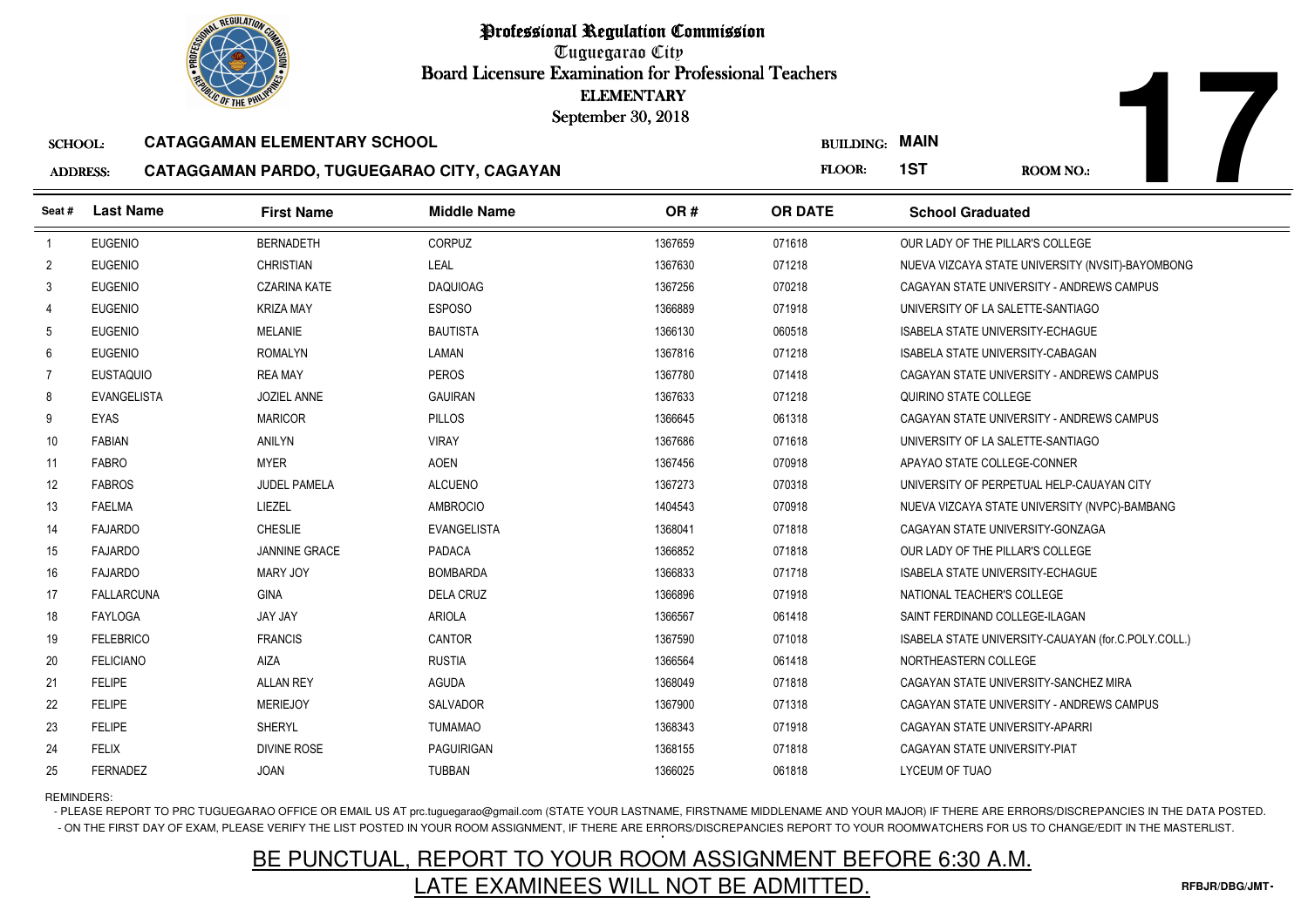Tuguegarao City Board Licensure Examination for Professional Teachers September 30, 2018

#### SCHOOL:**CATAGGAMAN ELEMENTARY SCHOOL**

#### ADDRESS:**CATAGGAMAN PARDO, TUGUEGARAO CITY, CAGAYAN**

**18**

|                 | <b><i>OLIC OF THE PHILIP</i></b> |                                            |                    | <b>ELEMENTARY</b><br>September 30, 2018 |                  |                                         |                                                          |
|-----------------|----------------------------------|--------------------------------------------|--------------------|-----------------------------------------|------------------|-----------------------------------------|----------------------------------------------------------|
| <b>SCHOOL:</b>  |                                  | <b>CATAGGAMAN ELEMENTARY SCHOOL</b>        |                    |                                         | <b>BUILDING:</b> | <b>MAIN</b>                             |                                                          |
| <b>ADDRESS:</b> |                                  | CATAGGAMAN PARDO, TUGUEGARAO CITY, CAGAYAN |                    |                                         | FLOOR:           | 1ST                                     | <b>ROOM NO.:</b>                                         |
| Seat#           | <b>Last Name</b>                 | <b>First Name</b>                          | <b>Middle Name</b> | OR#                                     | <b>OR DATE</b>   | <b>School Graduated</b>                 |                                                          |
| $\overline{1}$  | <b>FERNANDEZ</b>                 | <b>DARWIN</b>                              | <b>MANUEL</b>      | 1368214                                 | 072018           | QUIRINO STATE COLLEGE                   |                                                          |
| $\overline{2}$  | <b>FERNANDEZ</b>                 | <b>JOHN MARK</b>                           | <b>DALAFU</b>      | 1366578                                 | 061418           | NORTHEASTERN COLLEGE                    |                                                          |
| 3               | <b>FERNANDEZ</b>                 | <b>JOVIE</b>                               | CAGGAUAUAN         | 1368129                                 | 072718           | CAGAYAN STATE UNIVERSITY-PIAT           |                                                          |
| 4               | <b>FERNANDEZ</b>                 | <b>MARILYN</b>                             | <b>CASTRO</b>      | 1367774                                 | 071418           |                                         | CAGAYAN STATE UNIVERSITY - ANDREWS CAMPUS                |
| 5               | <b>FERNANDEZ</b>                 | PAMELA ANNE                                | <b>BATARAO</b>     | 1366521                                 | 061318           | UNIVERSITY OF LA SALETTE-SANTIAGO       |                                                          |
| 6               | <b>FERNANDO</b>                  | <b>JENETTE</b>                             | VARGAS             | 1368339                                 | 071918           | CAGAYAN STATE UNIVERSITY-APARRI         |                                                          |
| 7               | <b>FERNANDO</b>                  | <b>NAPTHALI</b>                            | <b>DUERME</b>      | 1368335                                 | 071918           | CAGAYAN STATE UNIVERSITY-APARRI         |                                                          |
| 8               | <b>FERRER</b>                    | <b>MARIE</b>                               | <b>TAGUINOD</b>    | 1367947                                 | 071618           | ISABELA STATE UNIVERSITY-CABAGAN        |                                                          |
| 9               | <b>FERRER</b>                    | MAYZEL                                     | <b>BAUTISTA</b>    | 1366566                                 | 061418           | SAINT FERDINAND COLLEGE-ILAGAN          |                                                          |
| 10              | <b>FERRER</b>                    | <b>NOIME</b>                               | <b>MADRIAGA</b>    | 1368093                                 | 071818           | H. G. BAQUIRAN COLLEGE                  |                                                          |
| 11              | <b>FLETE</b>                     | <b>MARIE</b>                               | CAMANGEG           | 1368042                                 | 071818           | APAYAO STATE COLLEGE-LUNA CAMPUS        |                                                          |
| 12              | <b>FLORES</b>                    | <b>CECIL</b>                               | CAROLINO           | 1368018                                 | 071718           |                                         | UNIVERSITY OF SAINT LOUIS-TUGUEGARAO                     |
| 13              | <b>FLORES</b>                    | <b>CHRISTY</b>                             | CAJUDOY            | 1367708                                 | 071018           | CAGAYAN STATE UNIVERSITY-LASAM          |                                                          |
| 14              | <b>FLORES</b>                    | <b>JEMAIMA</b>                             | <b>CHAVEZ</b>      | 1367233                                 | 070218           | <b>ISABELA STATE UNIVERSITY-PALANAN</b> |                                                          |
| 15              | <b>FLORES</b>                    | <b>ANAOL</b>                               | DE LOS SANTOS      | 1367831                                 | 071218           |                                         | FLORENCIO L. VARGAS COLLEGE-TUGUEGARAO                   |
| 16              | <b>FLORES</b>                    | LORDELYN                                   | GONZALES           | 1367246                                 | 070218           | CAGAYAN STATE UNIVERSITY-LAL-LO         |                                                          |
| 17              | <b>FLORES</b>                    | <b>MARVIE</b>                              | CASTILLO           | 1367696                                 | 071618           | <b>ISABELA STATE UNIVERSITY-ECHAGUE</b> |                                                          |
| 18              | <b>FOMENTO</b>                   | <b>HELEN</b>                               | <b>BARIEN</b>      | 1368499                                 | 072418           | CAGAYAN STATE UNIVERSITY-PIAT           |                                                          |
| 19              | <b>FONTANILLA</b>                | <b>KAREN GRACE</b>                         | <b>RINION</b>      | 1367076                                 | 062718           | SAINT FERDINAND COLLEGE-ILAGAN          |                                                          |
| 20              | <b>FONTE</b>                     | MARY GRACE                                 | <b>FAYLOGA</b>     | 1368433                                 | 072018           | SAINT JOSEPH COLLEGE-CAGAYAN            |                                                          |
| 21              | <b>FONTIVEROS</b>                | <b>REMALYN</b>                             | <b>CRISTOBAL</b>   | 1367866                                 | 071318           | ISABELA STATE UNIVERSITY-CABAGAN        |                                                          |
| 22              | <b>FORONDA</b>                   | <b>NIMFA</b>                               | <b>BAGAOISAN</b>   | 1368092                                 | 071818           | CAGAYAN STATE UNIVERSITY-APARRI         |                                                          |
| 23              | <b>FRANCISCO</b>                 | <b>ANGELICA</b>                            | <b>PASION</b>      | 1367250                                 | 070218           |                                         | UNIVERSITY OF CAGAYAN VALLEY (for. CAGAYAN COLL OF TUG.) |
| 24              | <b>FRANCISCO</b>                 | <b>CLIFFORD</b>                            | LANA               | 1368443                                 | 072018           | CAGAYAN STATE UNIVERSITY-PIAT           |                                                          |
| 25              | <b>FRANCISCO</b>                 | <b>CRISTINA</b>                            | <b>RAMOS</b>       | 1367828                                 | 071218           | PHILIPPINE NORMAL UNIVERSITY-ISABELA    |                                                          |

### REMINDERS:

- PLEASE REPORT TO PRC TUGUEGARAO OFFICE OR EMAIL US AT prc.tuguegarao@gmail.com (STATE YOUR LASTNAME, FIRSTNAME MIDDLENAME AND YOUR MAJOR) IF THERE ARE ERRORS/DISCREPANCIES IN THE DATA POSTED. - ON THE FIRST DAY OF EXAM, PLEASE VERIFY THE LIST POSTED IN YOUR ROOM ASSIGNMENT, IF THERE ARE ERRORS/DISCREPANCIES REPORT TO YOUR ROOMWATCHERS FOR US TO CHANGE/EDIT IN THE MASTERLIST.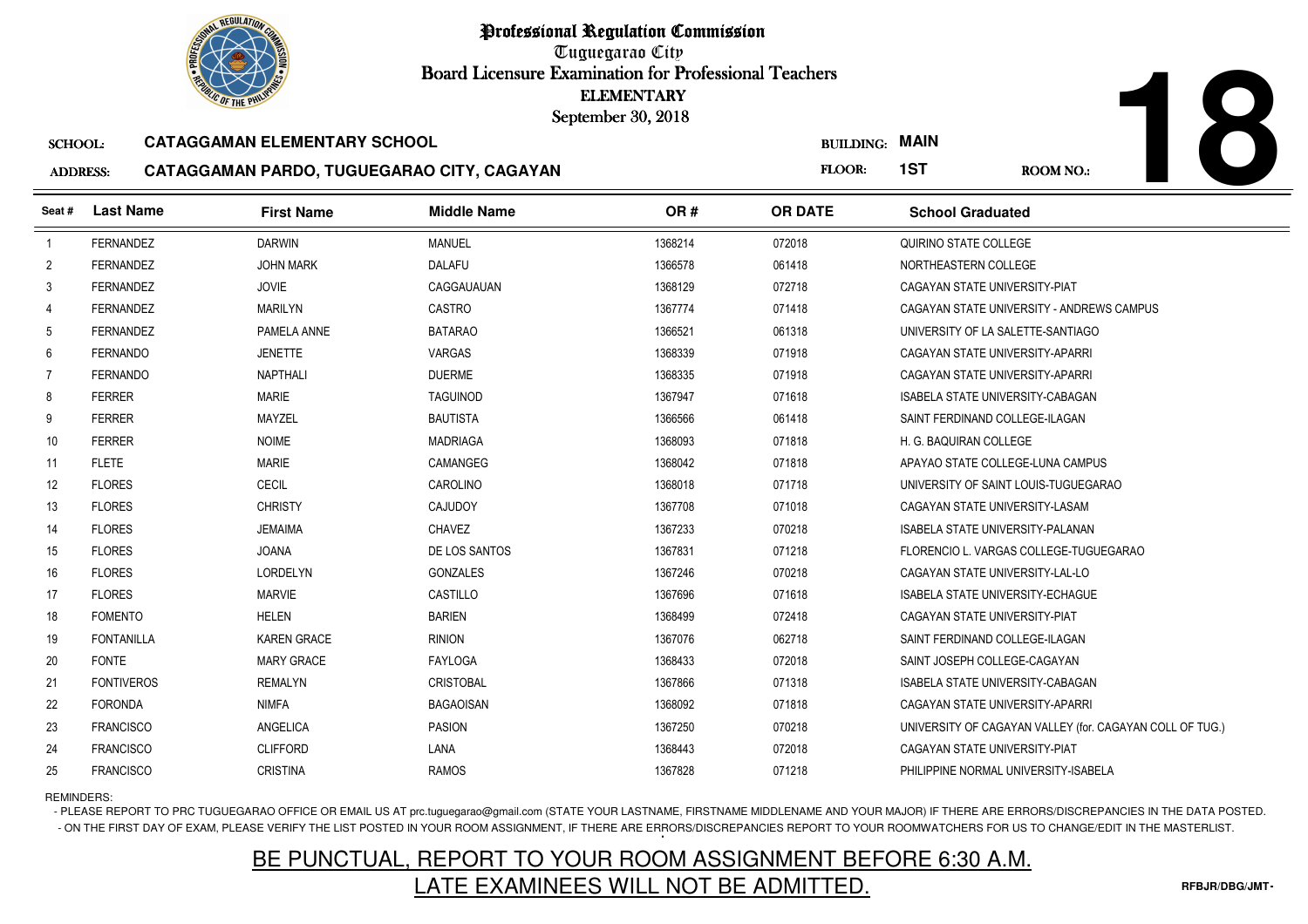Tuguegarao City Board Licensure Examination for Professional Teachers September 30, 2018

#### SCHOOL:**CATAGGAMAN ELEMENTARY SCHOOL**

#### ADDRESS:**CATAGGAMAN PARDO, TUGUEGARAO CITY, CAGAYAN**

| <b><i>OLIC OF THE PHILIP</i></b> |                   | <b>ELEMENTARY</b><br>September 30, 2018    |                    |         |                  |                                                          |
|----------------------------------|-------------------|--------------------------------------------|--------------------|---------|------------------|----------------------------------------------------------|
| <b>SCHOOL:</b>                   |                   | <b>CATAGGAMAN ELEMENTARY SCHOOL</b>        |                    |         | <b>BUILDING:</b> | <b>MAIN</b>                                              |
| <b>ADDRESS:</b>                  |                   | CATAGGAMAN PARDO, TUGUEGARAO CITY, CAGAYAN |                    |         | FLOOR:           | 1ST<br><b>ROOM NO.:</b>                                  |
| Seat #                           | <b>Last Name</b>  | <b>First Name</b>                          | <b>Middle Name</b> | OR#     | <b>OR DATE</b>   | <b>School Graduated</b>                                  |
| $\overline{1}$                   | <b>FRANCISCO</b>  | <b>JHUMER</b>                              | <b>AMADOR</b>      | 1366850 | 071818           | QUIRINO POLYTECHNIC COLLEGE                              |
| $\overline{2}$                   | <b>FRANCISCO</b>  | <b>MARISSE</b>                             | <b>MACURING</b>    | 1368128 | 072718           | CAGAYAN STATE UNIVERSITY-PIAT                            |
| 3                                | <b>FRANCISCO</b>  | <b>MARYCHE</b>                             | SORIANO            | 1366960 | 061818           | ISABELA COLLEGES (for.ISABELA C.F)                       |
| 4                                | <b>FRANCISCO</b>  | MICHELLE-ANN                               | <b>ORTIZ</b>       | 1367497 | 071018           | ISABELA STATE UNIVERSITY-ILAGAN                          |
| 5                                | <b>FRANCO</b>     | <b>LAURICE</b>                             | <b>PAGUIGAN</b>    | 1367993 | 071718           | ISABELA STATE UNIVERSITY-CABAGAN                         |
| 6                                | <b>FRILLES</b>    | <b>GLADYS</b>                              | <b>MAIYAO</b>      | 1367483 | 071018           | APAYAO STATE COLLEGE-CONNER                              |
| 7                                | <b>FRONDA</b>     | <b>GAUDENCIO</b>                           | ARIZABAL           | 1367401 | 070618           | SAINT ANTHONY'S COLLEGE-CAGAYAN                          |
| 8                                | <b>FUGABAN</b>    | ANGELICA                                   | <b>FUGABAN</b>     | 1367957 | 071618           | <b>ISABELA STATE UNIVERSITY-CABAGAN</b>                  |
| 9                                | <b>FUGABAN</b>    | <b>VALERIE</b>                             | <b>GARCIA</b>      | 1365691 | 062218           | OUR LADY OF THE PILLAR COLLEGE-CAUAYAN SAN MANUEL BRANCH |
| 10                               | <b>FUGGAN</b>     | <b>JENELYN</b>                             | <b>RECOLISADO</b>  | 1368130 | 072718           | CAGAYAN STATE UNIVERSITY-PIAT                            |
| 11                               | <b>FULIO</b>      | <b>BABY JANE</b>                           | LOZANO             | 1367562 | 070918           | ISABELA STATE UNIVERSITY-CAUAYAN (for.C.POLY.COLL.)      |
| 12                               | <b>FURUGGANAN</b> | <b>CHARITO</b>                             | LACUBAN            | 1367497 | 071018           | CAGAYAN STATE UNIVERSITY-PIAT                            |
| 13                               | <b>GABLING</b>    | <b>MANILYN</b>                             | <b>APIL</b>        | 1367742 | 071118           | CAGAYAN STATE UNIVERSITY-LASAM                           |
| 14                               | <b>GABRIELA</b>   | <b>SHORENMAR</b>                           | <b>IDIAN</b>       | 1367639 | 071218           | <b>ISABELA STATE UNIVERSITY-ECHAGUE</b>                  |
| 15                               | <b>GAFFUD</b>     | <b>BRYAN IVY</b>                           | <b>BALUNSAT</b>    | 1367585 | 071018           | <b>ISABELA STATE UNIVERSITY-ECHAGUE</b>                  |
| 16                               | <b>GAJETE</b>     | YELL                                       | SORIANO            | 1367962 | 071618           | MALLIG PLAINS COLLEGES (for W. ISABELA PC)               |
| 17                               | <b>GALACYAN</b>   | <b>ANNALYN</b>                             | VALMONTE           | 1367887 | 071318           | UNIVERSITY OF CAGAYAN VALLEY (for. CAGAYAN COLL OF TUG.) |
| 18                               | <b>GALANO</b>     | <b>MARY ANN</b>                            | <b>ANTONIO</b>     | 1365586 | 052818           | CAGAYAN STATE UNIVERSITY - ANDREWS CAMPUS                |
| 19                               | <b>GALAPON</b>    | DIANA ROSE                                 | MADALIPAY          | 1367329 | 070418           | UNIVERSITY OF PERPETUAL HELP-CAUAYAN CITY                |
| 20                               | <b>GALAPON</b>    | <b>JAYSON</b>                              | VELASCO            | 1368162 | 071818           | ISABELA STATE UNIVERSITY-CAUAYAN (for.C.POLY.COLL.)      |
| 21                               | <b>GALAPON</b>    | RODALYN                                    | <b>ALONZO</b>      | 1367756 | 071118           | <b>ISABELA STATE UNIVERSITY-ILAGAN</b>                   |
| 22                               | <b>GALASINAO</b>  | <b>MATDHA CRISTINA</b>                     | <b>JOAQUIN</b>     | 1368084 | 071818           | CAGAYAN STATE UNIVERSITY - ANDREWS CAMPUS                |
| 23                               | <b>GALEON</b>     | <b>HELEN GRACE</b>                         | <b>NUARIN</b>      | 1368438 | 072018           | ISABELA STATE UNIVERSITY-CABAGAN                         |
| 24                               | <b>GALICIA</b>    | <b>LORRELI</b>                             | CASASUS            | 1367707 | 071018           | <b>ISABELA STATE UNIVERSITY-PALANAN</b>                  |
| 25                               | <b>GALINDON</b>   | <b>NOEME</b>                               | <b>UMBRERO</b>     | 1368409 | 071918           | CAGAYAN STATE UNIVERSITY-LASAM                           |

REMINDERS:

- PLEASE REPORT TO PRC TUGUEGARAO OFFICE OR EMAIL US AT prc.tuguegarao@gmail.com (STATE YOUR LASTNAME, FIRSTNAME MIDDLENAME AND YOUR MAJOR) IF THERE ARE ERRORS/DISCREPANCIES IN THE DATA POSTED. - ON THE FIRST DAY OF EXAM, PLEASE VERIFY THE LIST POSTED IN YOUR ROOM ASSIGNMENT, IF THERE ARE ERRORS/DISCREPANCIES REPORT TO YOUR ROOMWATCHERS FOR US TO CHANGE/EDIT IN THE MASTERLIST.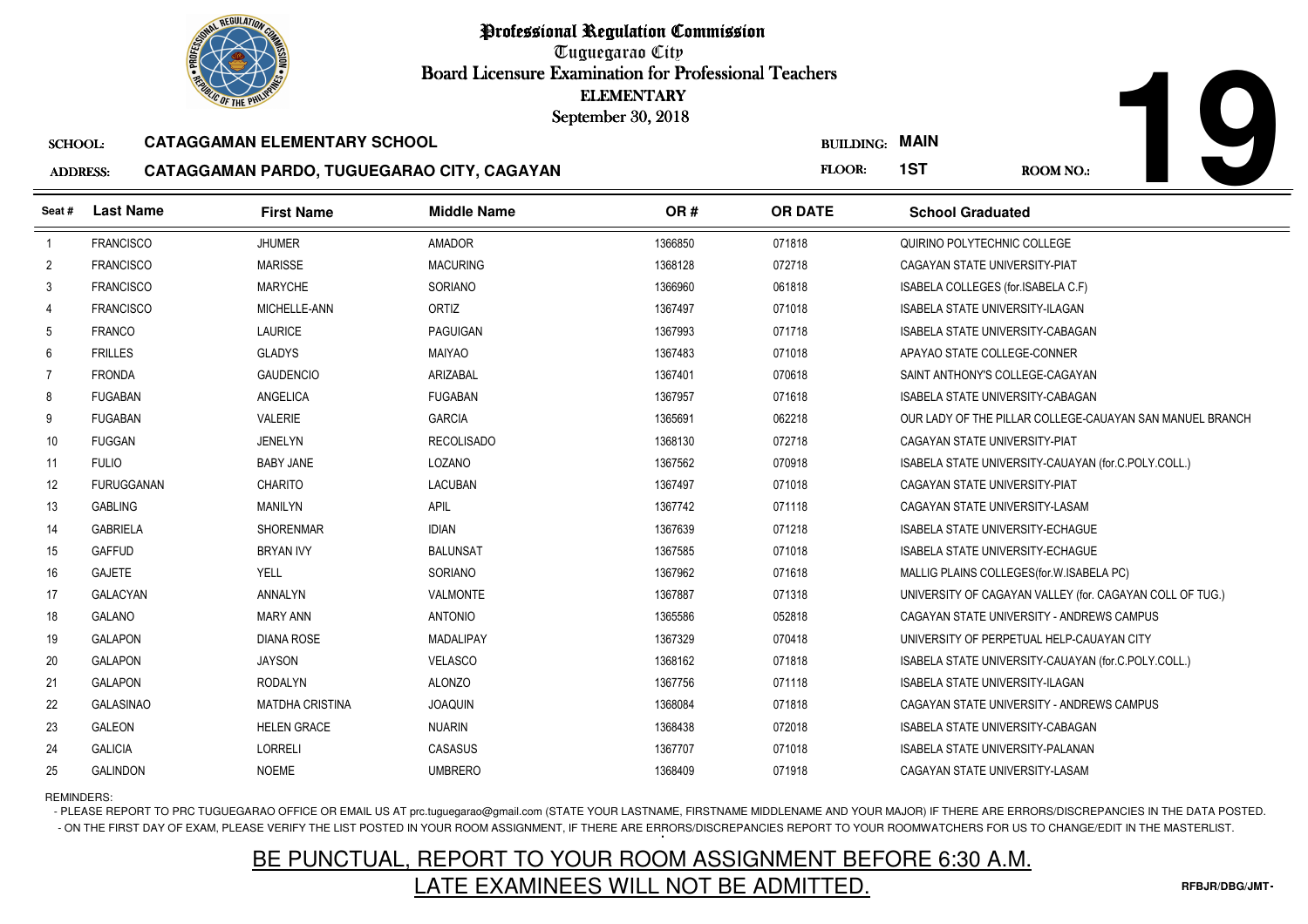Tuguegarao City Board Licensure Examination for Professional Teachers September 30, 2018

#### SCHOOL:**CATAGGAMAN ELEMENTARY SCHOOL**

### ADDRESS:



| <b>ADDRESS:</b> | CATAGGAMAN PARDO, TUGUEGARAO CITY, CAGAYAN |  |  |
|-----------------|--------------------------------------------|--|--|
|-----------------|--------------------------------------------|--|--|

| <b><i>OLIC OF THE PHILIP</i></b> |                  |                                            | <b>ELEMENTARY</b><br>September 30, 2018 |         |                  |                                                     |
|----------------------------------|------------------|--------------------------------------------|-----------------------------------------|---------|------------------|-----------------------------------------------------|
| <b>SCHOOL:</b>                   |                  | <b>CATAGGAMAN ELEMENTARY SCHOOL</b>        |                                         |         | <b>BUILDING:</b> | <b>MAIN</b>                                         |
| <b>ADDRESS:</b>                  |                  | CATAGGAMAN PARDO, TUGUEGARAO CITY, CAGAYAN |                                         |         | FLOOR:           | 1ST<br><b>ROOM NO.:</b>                             |
| Seat #                           | <b>Last Name</b> | <b>First Name</b>                          | <b>Middle Name</b>                      | OR#     | <b>OR DATE</b>   | <b>School Graduated</b>                             |
| $\overline{1}$                   | <b>GALINGANA</b> | <b>NOEMIE</b>                              | BAUI                                    | 1367948 | 071618           | <b>ISABELA STATE UNIVERSITY-CABAGAN</b>             |
| $\overline{2}$                   | <b>GALIZA</b>    | <b>CHESKA</b>                              | <b>SUGUITAN</b>                         | 1367551 | 070918           | ISABELA STATE UNIVERSITY-CAUAYAN (for.C.POLY.COLL.) |
| 3                                | <b>GALLARDO</b>  | ANNE NICOLE                                | <b>DANSECO</b>                          | 1367601 | 071118           | <b>ISABELA STATE UNIVERSITY-ECHAGUE</b>             |
| 4                                | <b>GALLARDO</b>  | <b>RHODA</b>                               | VALDEZ                                  | 1368222 | 072418           | QUIRINO POLYTECHNIC COLLEGE                         |
| 5                                | <b>GALLEON</b>   | <b>FLORENTINO JR</b>                       | <b>MONES</b>                            | 1368202 | 072018           | NORTHERN CAGAYAN COLLEGES                           |
| 6                                | <b>GALLETA</b>   | LADY AINA                                  | DE LA CRUZ                              | 1367712 | 071018           | CAGAYAN STATE UNIVERSITY-SANCHEZ MIRA               |
| $\overline{7}$                   | GALLO            | <b>GINA</b>                                | <b>BUENSUCESO</b>                       | 1368167 | 071918           | <b>ISABELA STATE UNIVERSITY-ILAGAN</b>              |
| 8                                | <b>GALOPE</b>    | <b>JANICE</b>                              | CASTRO                                  | 1366759 | 070218           | QUIRINO STATE COLLEGE                               |
| 9                                | <b>GALOPE</b>    | <b>KAREN JOY</b>                           | <b>ALCANTARA</b>                        | 1367603 | 071118           | <b>ISABELA STATE UNIVERSITY-ECHAGUE</b>             |
| 10                               | GALUPO           | CREZEL                                     | <b>MADRIAGA</b>                         | 1368002 | 071718           | H. G. BAQUIRAN COLLEGE                              |
| 11                               | GALUT            | <b>BEVERLYN MAY</b>                        | <b>SUMAPI</b>                           | 1368085 | 071818           | ISABELA STATE UNIVERSITY-CABAGAN                    |
| 12                               | GALUT            | <b>MARI MAR</b>                            | DARANG                                  | 1368013 | 071718           | ISABELA STATE UNIVERSITY-CABAGAN                    |
| 13                               | GALUT            | MELODY                                     | <b>ABONGAN</b>                          | 1367913 | 071618           | KALINGA APAYAO STATE COLLEGE (KALINGA COMM. COLL.)  |
| 14                               | <b>GALVEZ</b>    | <b>REYMAR</b>                              | LOPEZ                                   | 1367517 | 070518           | <b>ISABELA STATE UNIVERSITY-PALANAN</b>             |
| 15                               | <b>GALZOTE</b>   | <b>MARIBETH</b>                            | <b>SIMON</b>                            | 1367783 | 071418           | CAGAYAN STATE UNIVERSITY - ANDREWS CAMPUS           |
| 16                               | <b>GALZOTE</b>   | WILMA                                      | <b>SIMON</b>                            | 1367783 | 071418           | CAGAYAN STATE UNIVERSITY - ANDREWS CAMPUS           |
| 17                               | <b>GAMATA</b>    | <b>GIRLIE</b>                              | <b>MABATAN</b>                          | 1366636 | 061318           | CAGAYAN STATE UNIVERSITY-PIAT                       |
| 18                               | <b>GAMATA</b>    | <b>JAYSEL</b>                              | <b>DACUYCUY</b>                         | 1368096 | 071818           | CAGAYAN STATE UNIVERSITY-PIAT                       |
| 19                               | <b>GAMEZ</b>     | <b>GHEMAR</b>                              | <b>BALMORES</b>                         | 1367594 | 071018           | <b>ISABELA STATE UNIVERSITY-PALANAN</b>             |
| 20                               | <b>GAMIDO</b>    | ANNALIZA                                   | <b>EUSTAQUIO</b>                        | 7QY9NAV | 052918           | ISABELA STATE UNIVERSITY-CAUAYAN (for.C.POLY.COLL.) |
| 21                               | <b>GAMIDO</b>    | <b>MARY JANE</b>                           | <b>FAVILA</b>                           | INODQ9L | 053018           | UNIVERSITY OF THE CORDILLERAS (for BAGUIO C.F.)     |
| 22                               | <b>GAMINO</b>    | <b>MARICEL</b>                             | <b>GUNDAYAO</b>                         | 1367504 | 070418           | PATRIA SABLE CORPUZ COLLEGE                         |
| 23                               | GAMIS            | <b>JOAN</b>                                | LILAGAN                                 | 1366819 | 071718           | QUIRINO POLYTECHNIC COLLEGE                         |
| 24                               | <b>GAMMAD</b>    | EDELYN                                     | <b>ALFONSO</b>                          | 1367786 | 071418           | CAGAYAN STATE UNIVERSITY - ANDREWS CAMPUS           |
| 25                               | <b>GAMMAD</b>    | <b>SHARMAINE</b>                           | <b>HILA</b>                             | 1367948 | 071618           | <b>ISABELA STATE UNIVERSITY-CABAGAN</b>             |

REMINDERS:

- PLEASE REPORT TO PRC TUGUEGARAO OFFICE OR EMAIL US AT prc.tuguegarao@gmail.com (STATE YOUR LASTNAME, FIRSTNAME MIDDLENAME AND YOUR MAJOR) IF THERE ARE ERRORS/DISCREPANCIES IN THE DATA POSTED. - ON THE FIRST DAY OF EXAM, PLEASE VERIFY THE LIST POSTED IN YOUR ROOM ASSIGNMENT, IF THERE ARE ERRORS/DISCREPANCIES REPORT TO YOUR ROOMWATCHERS FOR US TO CHANGE/EDIT IN THE MASTERLIST.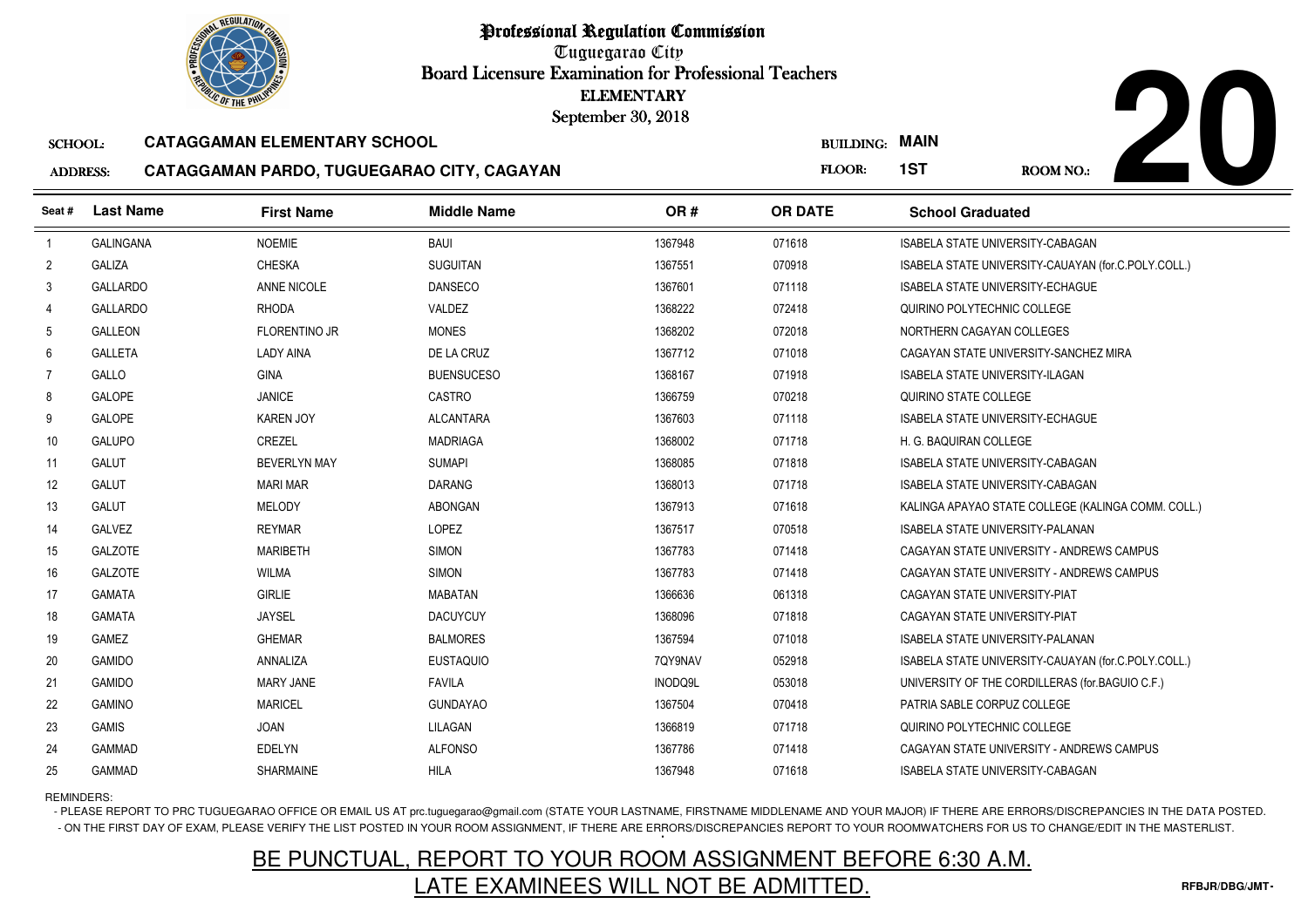

Tuguegarao City Board Licensure Examination for Professional Teachers September 30, 2018

#### SCHOOL:**CATAGGAMAN ELEMENTARY SCHOOL**

#### ADDRESS:**CATAGGAMAN PARDO, TUGUEGARAO CITY, CAGAYAN**



| <b><i>OLIC OF THE PHILIP</i></b> |                  |                                            | <b>ELEMENTARY</b><br>September 30, 2018 |         |                       |                                      |                                                          |
|----------------------------------|------------------|--------------------------------------------|-----------------------------------------|---------|-----------------------|--------------------------------------|----------------------------------------------------------|
| <b>SCHOOL:</b>                   |                  | <b>CATAGGAMAN ELEMENTARY SCHOOL</b>        |                                         |         | <b>BUILDING: MAIN</b> |                                      |                                                          |
| <b>ADDRESS:</b>                  |                  | CATAGGAMAN PARDO, TUGUEGARAO CITY, CAGAYAN |                                         |         | FLOOR:                | 1ST                                  | <b>ROOM NO.:</b>                                         |
| Seat#                            | <b>Last Name</b> | <b>First Name</b>                          | <b>Middle Name</b>                      | OR#     | <b>OR DATE</b>        | <b>School Graduated</b>              |                                                          |
| $\overline{1}$                   | <b>GAMMARU</b>   | <b>ARNEL</b>                               | <b>MALSI</b>                            | 1366046 | 062018                | ISABELA STATE UNIVERSITY-SAN MARIANO |                                                          |
| $\overline{2}$                   | <b>GAMONGAN</b>  | <b>ELEXIS</b>                              | <b>CONDAYA</b>                          | 1368072 | 071818                | SAINT FERDINAND COLLEGE-CABAGAN      |                                                          |
| 3                                | <b>GAMONGAN</b>  | <b>RUBY ROSE</b>                           | CONDAYA                                 | 1366452 | 060818                | SAINT FERDINAND COLLEGE-CABAGAN      |                                                          |
| 4                                | <b>GAMOS</b>     | <b>IVY</b>                                 | <b>SUGUI</b>                            | 1368003 | 071718                | UNIVERSITY OF SAINT LOUIS-TUGUEGARAO |                                                          |
| 5                                | GAMOS            | <b>JONALIZA</b>                            | <b>TUCAY</b>                            | 1366764 | 070218                | APAYAO STATE COLLEGE-LUNA CAMPUS     |                                                          |
| 6                                | <b>GAMUTLONG</b> | ANGELICA                                   | LAGAZO                                  | 1368088 | 071818                | APAYAO STATE COLLEGE-LUNA CAMPUS     |                                                          |
| 7                                | GANA-AC          | <b>HILDA</b>                               | SAYOD                                   | 1367989 | 071718                |                                      | MOUNTAIN PROV. STATE POLYTECHNIC COLLEGE-BONTOC          |
| 8                                | <b>GANACIA</b>   | <b>KEYCEE</b>                              | <b>JAVIER</b>                           | 1367774 | 071418                |                                      | CAGAYAN STATE UNIVERSITY - ANDREWS CAMPUS                |
| 9                                | <b>GANDEZA</b>   | ROMELYN JOY                                | <b>BORGONIO</b>                         | 1367757 | 071118                | CAGAYAN STATE UNIVERSITY-LAL-LO      |                                                          |
| 10                               | GANGAN           | <b>REGINA</b>                              | <b>DOMINGO</b>                          | 1368221 | 072318                |                                      | UNIVERSITY OF PERPETUAL HELP-CAUAYAN CITY                |
| 11                               | <b>GANIT</b>     | <b>FRANCES JANE</b>                        | <b>CULANAG</b>                          | 1366832 | 071718                | PLT COLLEGE, INC                     |                                                          |
| 12                               | <b>GANNABAN</b>  | <b>REMA</b>                                | LASAM                                   | 1367769 | 071418                |                                      | CAGAYAN STATE UNIVERSITY - ANDREWS CAMPUS                |
| 13                               | <b>GANNABAN</b>  | <b>ROSE MAY</b>                            | <b>BALUYAN</b>                          | 1367274 | 070318                | CAGAYAN STATE UNIVERSITY-PIAT        |                                                          |
| 14                               | <b>GANNABAN</b>  | <b>TRIXIE DIANNE</b>                       | <b>EVANGELISTA</b>                      | 1367768 | 071418                |                                      | CAGAYAN STATE UNIVERSITY - ANDREWS CAMPUS                |
| 15                               | <b>GANNISI</b>   | <b>NOVILLA</b>                             | <b>BAKILAN</b>                          | 1367530 | 070618                | PLT COLLEGE, INC                     |                                                          |
| 16                               | <b>GAOEN</b>     | <b>MERLYN</b>                              | <b>MOLINA</b>                           | 1367313 | 070418                | APAYAO STATE COLLEGE-CONNER          |                                                          |
| 17                               | <b>GAPUZ</b>     | <b>GLADYS</b>                              | <b>AGUSTIN</b>                          | 1368312 | 071718                | H. G. BAQUIRAN COLLEGE               |                                                          |
| 18                               | <b>GAPUZ</b>     | <b>LOIDA</b>                               | <b>GUMABAY</b>                          | 1366997 | 062018                |                                      | KALINGA APAYAO STATE COLLEGE (KALINGA COMM. COLL.)       |
| 19                               | GAPUZ            | <b>MARVYLYN</b>                            | <b>PUDOL</b>                            | 1367595 | 071018                | UNIVERSITY OF LA SALETTE-SANTIAGO    |                                                          |
| 20                               | <b>GARCIA</b>    | ANJANETTE                                  | <b>MATIAS</b>                           | 1367955 | 071618                |                                      | OUR LADY OF THE PILLAR COLLEGE-CAUAYAN SAN MANUEL BRANCH |
| 21                               | <b>GARCIA</b>    | <b>ARNEL</b>                               | <b>DAGDAG</b>                           | 1366843 | 071718                | PHILIPPINE NORMAL UNIVERSITY-ISABELA |                                                          |
| 22                               | <b>GARCIA</b>    | <b>CESAR</b>                               | ABADILLA                                | 1366647 | 061318                | <b>LYCEUM OF APARRI</b>              |                                                          |
| 23                               | <b>GARCIA</b>    | <b>CHRISTIAN</b>                           | <b>MENDOZA</b>                          | 1368436 | 072018                |                                      | OUR LADY OF THE PILLAR COLLEGE-CAUAYAN SAN MANUEL BRANCH |
| 24                               | <b>GARCIA</b>    | <b>GINA</b>                                | <b>SICAGAN</b>                          | 1367246 | 070218                |                                      | UNIVERSITY OF CAGAYAN VALLEY (for. CAGAYAN COLL OF TUG.) |
| 25                               | <b>GARCIA</b>    | <b>JAN JOSEPH</b>                          | <b>TUMANENG</b>                         | 1368117 | 071918                | SAINT PAUL UNIVERSITY-TUGUEGARAO     |                                                          |

REMINDERS:

- PLEASE REPORT TO PRC TUGUEGARAO OFFICE OR EMAIL US AT prc.tuguegarao@gmail.com (STATE YOUR LASTNAME, FIRSTNAME MIDDLENAME AND YOUR MAJOR) IF THERE ARE ERRORS/DISCREPANCIES IN THE DATA POSTED. - ON THE FIRST DAY OF EXAM, PLEASE VERIFY THE LIST POSTED IN YOUR ROOM ASSIGNMENT, IF THERE ARE ERRORS/DISCREPANCIES REPORT TO YOUR ROOMWATCHERS FOR US TO CHANGE/EDIT IN THE MASTERLIST.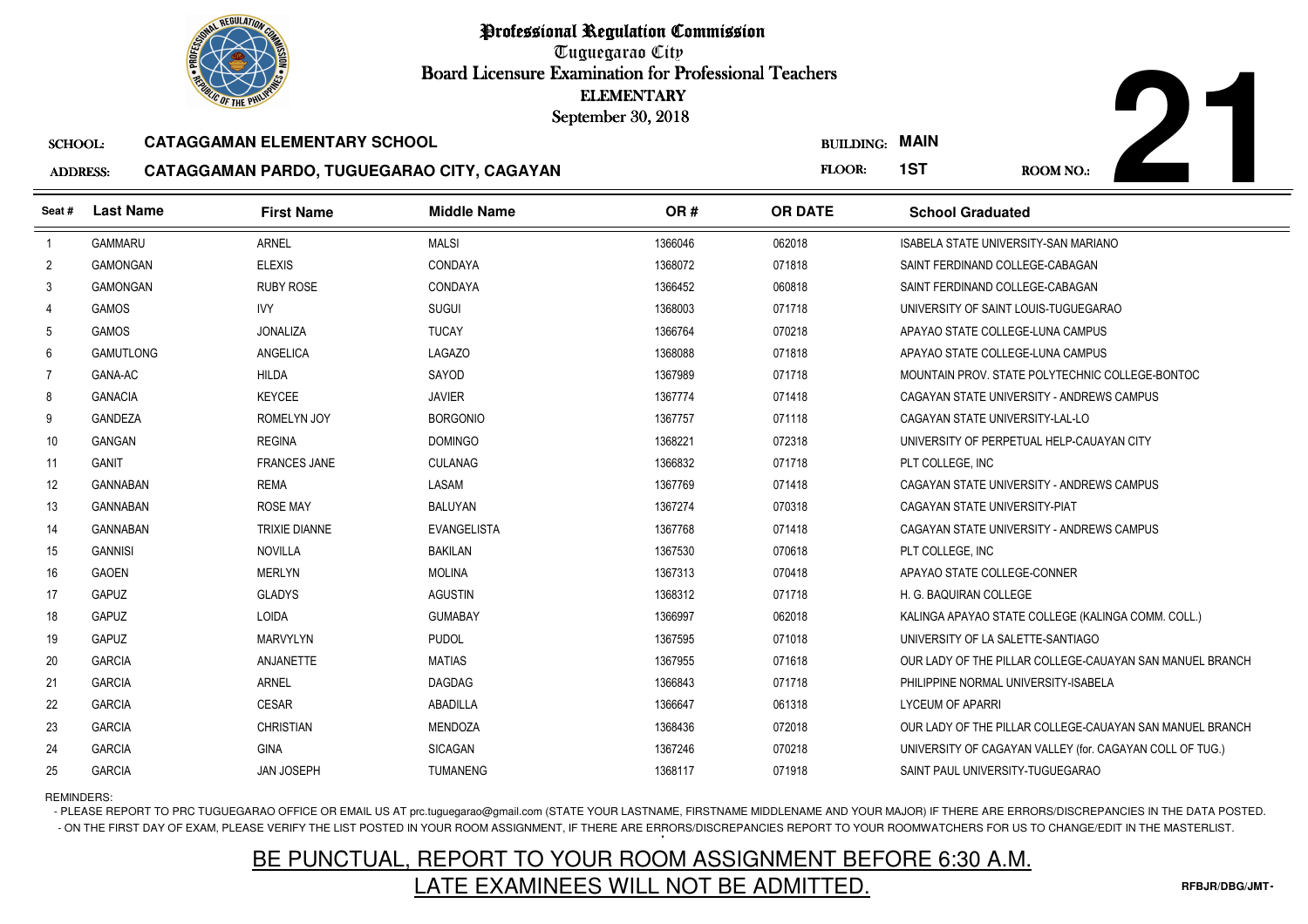Tuguegarao City Board Licensure Examination for Professional Teachers September 30, 2018

#### SCHOOL:**CATAGGAMAN ELEMENTARY SCHOOL**

5 GAVINO JENIFFER TAGACA

#### ADDRESS:**CATAGGAMAN PARDO, TUGUEGARAO CITY, CAGAYAN**



| <b><i>OLIC OF THE PHILIP</i></b> |                                                                                                                        |                     |                    | <b>ELEMENTARY</b><br>September 30, 2018 |                |                              |                                                     |
|----------------------------------|------------------------------------------------------------------------------------------------------------------------|---------------------|--------------------|-----------------------------------------|----------------|------------------------------|-----------------------------------------------------|
|                                  | <b>CATAGGAMAN ELEMENTARY SCHOOL</b><br><b>SCHOOL:</b><br>CATAGGAMAN PARDO, TUGUEGARAO CITY, CAGAYAN<br><b>ADDRESS:</b> |                     |                    |                                         |                | <b>BUILDING: MAIN</b><br>1ST | <b>ROOM NO.:</b>                                    |
| Seat #                           | <b>Last Name</b>                                                                                                       | <b>First Name</b>   | <b>Middle Name</b> | OR#                                     | <b>OR DATE</b> | <b>School Graduated</b>      |                                                     |
| $\overline{1}$                   | <b>GARCIA</b>                                                                                                          | <b>JENNIFER</b>     | <b>RIGON</b>       | 1366422                                 | 060818         |                              | CAGAYAN STATE UNIVERSITY-APARRI                     |
| $\overline{c}$                   | <b>GARCIA</b>                                                                                                          | <b>KAREN JOY</b>    | <b>CORSINO</b>     | 1366152                                 | 060618         | QUIRINO STATE COLLEGE        |                                                     |
| 3                                | <b>GARCIA</b>                                                                                                          | <b>KLARISSE</b>     | CALANOGA           | 1368061                                 | 071818         |                              | CAGAYAN STATE UNIVERSITY-PIAT                       |
| 4                                | <b>GARCIA</b>                                                                                                          | <b>LORRY ANN</b>    | <b>BIBAT</b>       | 1367809                                 | 071218         |                              | ISABELA STATE UNIVERSITY-CAUAYAN (for.C.POLY.COLL.) |
| 5                                | <b>GARCIA</b>                                                                                                          | <b>LUTGARDA</b>     | <b>DIARIOS</b>     | <b>KZKCMGP</b>                          | 053018         |                              | SAINT FERDINAND COLLEGE-ILAGAN                      |
| 6                                | <b>GARCIA</b>                                                                                                          | <b>REGINA MAY</b>   | <b>JAMON</b>       | 645948                                  | 071118         |                              | QUIRINO POLYTECHNIC COLLEGE                         |
| $\overline{7}$                   | <b>GARCIA</b>                                                                                                          | <b>REMELYN</b>      | <b>ALEJO</b>       | 1366992                                 | 062018         |                              | CAGAYAN STATE UNIVERSITY-CARITAN                    |
| 8                                | <b>GARCIA</b>                                                                                                          | ROSEL JOY           | <b>SALES</b>       | 1368365                                 | 072718         |                              | INFANT JESUS MONTESSORI SCHOOL                      |
| 9                                | <b>GARDUQUE</b>                                                                                                        | DYAN MAE            | <b>IDIGPIO</b>     | 1367713                                 | 071018         |                              | CAGAYAN STATE UNIVERSITY-SANCHEZ MIRA               |
| 10                               | <b>GARGASIN</b>                                                                                                        | <b>EVERLY JOY</b>   | <b>RUAR</b>        | 1367513                                 | 070518         | PLT COLLEGE, INC             |                                                     |
| 11                               | <b>GARPERIO</b>                                                                                                        | <b>JET LEE</b>      | <b>ACUÑA</b>       | 1406783                                 | 071918         |                              | CAGAYAN STATE UNIVERSITY-SANCHEZ MIRA               |
| 12                               | <b>GARRO</b>                                                                                                           | <b>FLOR</b>         | <b>ALINGOD</b>     | 1367315                                 | 070418         |                              | OUR LADY OF THE PILLAR'S COLLEGE                    |
| 13                               | <b>GARRO</b>                                                                                                           | <b>JELYRINE</b>     | <b>GALIZA</b>      | 1368317                                 | 071718         | H. G. BAQUIRAN COLLEGE       |                                                     |
| 14                               | GASAGAS                                                                                                                | <b>GEEGIE LU-AN</b> | <b>AGGALAO</b>     | 1366054                                 | 062618         |                              | APAYAO STATE COLLEGE-CONNER                         |
| 15                               | <b>GASAGAS</b>                                                                                                         | <b>MARYJANE</b>     | <b>HORTELANO</b>   | 1367360                                 | 070518         |                              | KALINGA APAYAO STATE COLLEGE (KALINGA COMM. COLL.)  |
| 16                               | <b>GASPAR</b>                                                                                                          | <b>BABYLENE</b>     | <b>MADAMBA</b>     | 1367776                                 | 071418         |                              | CAGAYAN STATE UNIVERSITY - ANDREWS CAMPUS           |
| 17                               | <b>GASPAR</b>                                                                                                          | CLENDYL QUEEN       | <b>SAGUID</b>      | V1I3YAR                                 | 053118         |                              | UNIVERSITY OF LA SALETTE-SANTIAGO                   |
| 18                               | <b>GASPAR</b>                                                                                                          | <b>JOEYLYN</b>      | <b>MANUEL</b>      | 1368084                                 | 071818         |                              | CAGAYAN STATE UNIVERSITY-LAL-LO                     |
| 19                               | <b>GASPAR</b>                                                                                                          | <b>NELSON</b>       | <b>LORENZO</b>     | 1404503                                 | 070918         |                              | EASTERN LUZON COLLEGES-BAMBANG                      |
| 20                               | <b>GASPAR</b>                                                                                                          | SHELLA ANN          | <b>GARALDE</b>     | 1368086                                 | 071818         |                              | CAGAYAN STATE UNIVERSITY-SANCHEZ MIRA               |
| 21                               | <b>GATAN</b>                                                                                                           | <b>JONALYN</b>      | <b>GUINGAB</b>     | 1368078                                 | 071818         |                              | SAINT FERDINAND COLLEGE-CABAGAN                     |
| 22                               | <b>GAUANI</b>                                                                                                          | <b>JOYRINE</b>      | <b>DARISAN</b>     | 1367385                                 | 070618         | LYCEUM OF TUAO               |                                                     |
| 23                               | <b>GAUANI</b>                                                                                                          | <b>MANILYN</b>      | <b>VIERNES</b>     | 1367237                                 | 070218         |                              | CAGAYAN STATE UNIVERSITY-PIAT                       |
| 24                               | <b>GAVANES</b>                                                                                                         | <b>VICTORIA</b>     | <b>JAVIER</b>      | 1366787                                 | 070318         | NORTHEASTERN COLLEGE         |                                                     |

### REMINDERS:

25

- PLEASE REPORT TO PRC TUGUEGARAO OFFICE OR EMAIL US AT prc.tuguegarao@gmail.com (STATE YOUR LASTNAME, FIRSTNAME MIDDLENAME AND YOUR MAJOR) IF THERE ARE ERRORS/DISCREPANCIES IN THE DATA POSTED. - ON THE FIRST DAY OF EXAM, PLEASE VERIFY THE LIST POSTED IN YOUR ROOM ASSIGNMENT, IF THERE ARE ERRORS/DISCREPANCIES REPORT TO YOUR ROOMWATCHERS FOR US TO CHANGE/EDIT IN THE MASTERLIST.

<sup>1368161</sup> <sup>071818</sup> APAYAO STATE COLLEGE-LUNA CAMPUS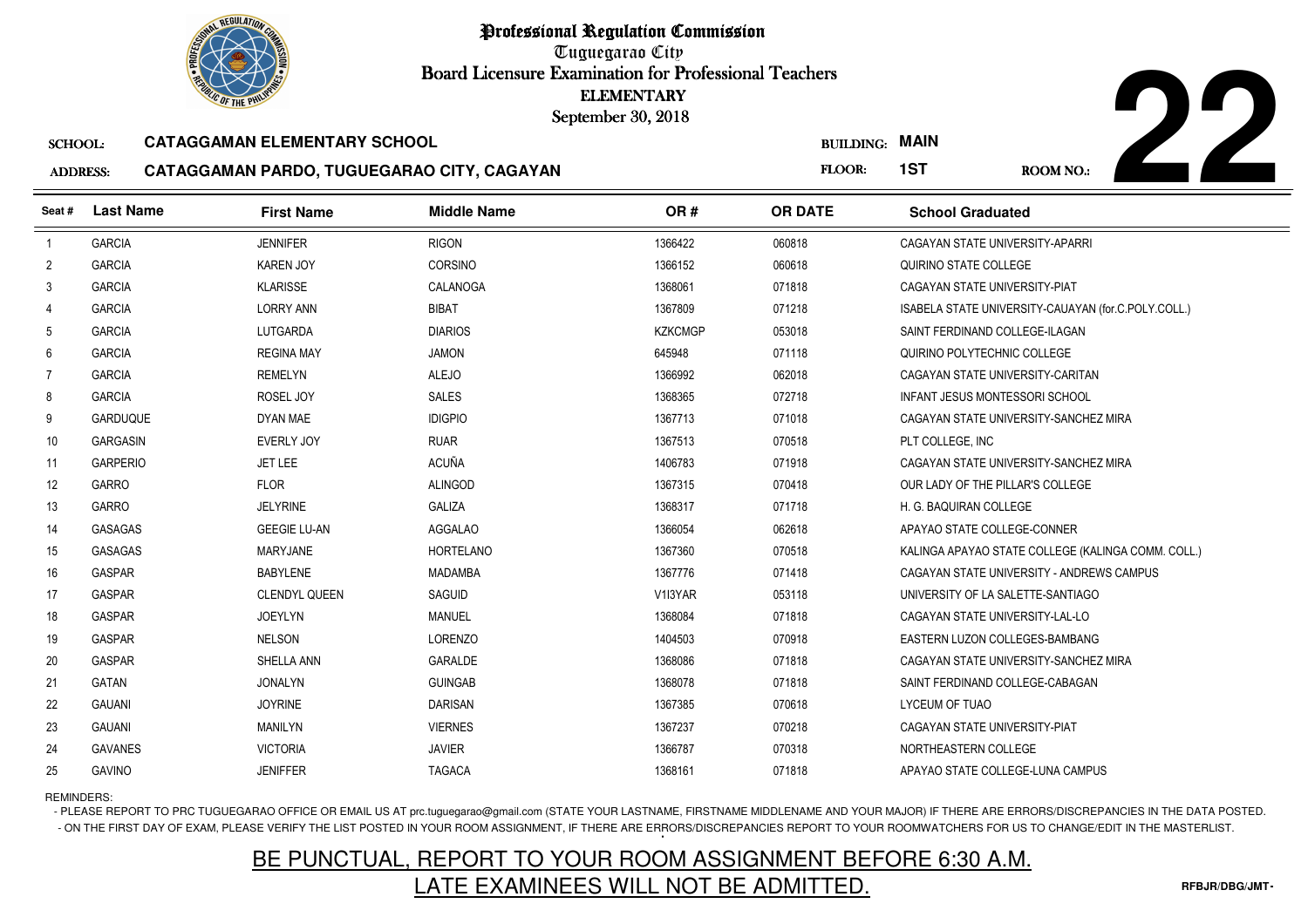Tuguegarao City Board Licensure Examination for Professional Teachers September 30, 2018

#### SCHOOL:**CATAGGAMAN ELEMENTARY SCHOOL**

#### ADDRESS:**CATAGGAMAN PARDO, TUGUEGARAO CITY, CAGAYAN**



| <b><i>OLIC OF THE PHILIP</i></b>                      |                  |                                            | <b>ELEMENTARY</b><br>September 30, 2018 |                       |                |                                              |           |  |
|-------------------------------------------------------|------------------|--------------------------------------------|-----------------------------------------|-----------------------|----------------|----------------------------------------------|-----------|--|
| <b>CATAGGAMAN ELEMENTARY SCHOOL</b><br><b>SCHOOL:</b> |                  |                                            |                                         | <b>BUILDING: MAIN</b> |                |                                              |           |  |
| <b>ADDRESS:</b>                                       |                  | CATAGGAMAN PARDO, TUGUEGARAO CITY, CAGAYAN |                                         |                       | FLOOR:         | 1ST                                          | ROOM NO.: |  |
| Seat#                                                 | <b>Last Name</b> | <b>First Name</b>                          | <b>Middle Name</b>                      | OR#                   | <b>OR DATE</b> | <b>School Graduated</b>                      |           |  |
| $\overline{1}$                                        | <b>GAVINO</b>    | <b>MAY ROSE</b>                            | <b>TAGACA</b>                           | 1368157               | 071818         | APAYAO STATE COLLEGE-LUNA CAMPUS             |           |  |
| $\overline{2}$                                        | GAYYED           | CRICELDA                                   | LOZANO                                  | 1367706               | 071018         | EASTERN LUZON COLLEGES-BAMBANG               |           |  |
| 3                                                     | <b>GAZALO</b>    | <b>ISABEL</b>                              | <b>GUPAY</b>                            | 1367921               | 071618         | APAYAO STATE COLLEGE-CONNER                  |           |  |
| 4                                                     | GAZZINGAN        | <b>FRANCISCO</b>                           | <b>MARALLAG</b>                         | 1367821               | 071218         | CAGAYAN STATE UNIVERSITY - ANDREWS CAMPUS    |           |  |
| 5                                                     | <b>GAZZINGAN</b> | <b>MARYJOY</b>                             | <b>BAUI</b>                             | 1367957               | 071618         | ISABELA STATE UNIVERSITY-CABAGAN             |           |  |
| 6                                                     | <b>GAZZINGAN</b> | <b>TEREVER</b>                             | <b>TARAYAO</b>                          | 1367259               | 070218         | SAINT FERDINAND COLLEGE-CABAGAN              |           |  |
| $\overline{7}$                                        | GAÑGAN           | ANA MARIE                                  | <b>SACCUAN</b>                          | 1368072               | 071818         | SAINT FERDINAND COLLEGE-CABAGAN              |           |  |
| 8                                                     | GAÑGAN           | <b>CHERRY ANN</b>                          | <b>BUMAGAT</b>                          | 1366688               | 061418         | SAINT FERDINAND COLLEGE-ILAGAN               |           |  |
| 9                                                     | <b>GELACIO</b>   | <b>RUBY</b>                                | <b>PAMITTAN</b>                         | 1366727               | 062818         | SAINT PAUL UNIVERSITY-TUGUEGARAO             |           |  |
| 10                                                    | <b>GEMIDO</b>    | <b>BABYLIN</b>                             | <b>MIASCO</b>                           | 1367779               | 071418         | CAGAYAN STATE UNIVERSITY - ANDREWS CAMPUS    |           |  |
| 11                                                    | <b>GENERALE</b>  | <b>MARYJOY</b>                             | <b>GALLIBU</b>                          | 1367777               | 071418         | CAGAYAN STATE UNIVERSITY - ANDREWS CAMPUS    |           |  |
| 12                                                    | <b>GERLABAN</b>  | <b>ARTHURO JR</b>                          | <b>CASUGAY</b>                          | 1368464               | 072018         | CAGAYAN STATE UNIVERSITY-PIAT                |           |  |
| 13                                                    | <b>GERODIAZ</b>  | ABIGAIL                                    | CASTANIETO                              | 1367723               | 071118         | OUR LADY OF THE PILLAR'S COLLEGE             |           |  |
| 14                                                    | <b>GERONIMO</b>  | <b>FELIMON</b>                             | <b>RAPIO</b>                            | 1367174               | 062518         | ISABELA COLLEGES (for.ISABELA C.F)           |           |  |
| 15                                                    | <b>GERONIMO</b>  | <b>JECY</b>                                | <b>BSSIG</b>                            | 1366437               | 060818         | ISABELA COLLEGES (for.ISABELA C.F)           |           |  |
| 16                                                    | <b>GONZALES</b>  | <b>FLORIFE</b>                             | <b>BARTOLOME</b>                        | 1367412               | 070618         | ISABELA COLLEGES (for ISABELA C.F)           |           |  |
| 17                                                    | <b>GONZALES</b>  | <b>RHELIA</b>                              | <b>BAYANI</b>                           | 1365512               | 061918         | NORTHERN CAGAYAN COLLEGES                    |           |  |
| 18                                                    | <b>GONZALES</b>  | <b>SHERMAE</b>                             | CABILDO                                 | 1368474               | 072318         | FLORENCIO L. VARGAS COLLEGE-TUGUEGARAO       |           |  |
| 19                                                    | <b>GONZALVO</b>  | <b>FERNAN</b>                              | <b>PUA</b>                              | 1367494               | 071018         | DEAF EVANGELISTIC ALLIANCE FOUNDATION SCHOOL |           |  |
| 20                                                    | <b>GORDO</b>     | ALYSSA INA                                 | <b>BALUNSAT</b>                         | 1365698               | 062218         | UNIVERSITY OF LA SALETTE-SANTIAGO            |           |  |
| 21                                                    | GOROSPE          | <b>JINKY ROSE</b>                          | <b>TABUTOL</b>                          | 1368342               | 071918         | CAGAYAN STATE UNIVERSITY-APARRI              |           |  |
| 22                                                    | GOROSPE          | <b>MARIVIC</b>                             | <b>AGBISIT</b>                          | 1368343               | 071918         | CAGAYAN STATE UNIVERSITY-APARRI              |           |  |
| 23                                                    | <b>GOROSPE</b>   | ROSE JEAN                                  | <b>ANTONIO</b>                          | 1367801               | 071118         | CAGAYAN STATE UNIVERSITY-GONZAGA             |           |  |
| 24                                                    | GOSI             | <b>MARISSA</b>                             | <b>BARGADO</b>                          | 1367766               | 071418         | CAGAYAN STATE UNIVERSITY - ANDREWS CAMPUS    |           |  |
| 25                                                    | <b>GRAGASIN</b>  | <b>MIA FRANCE</b>                          | <b>ANTONIO</b>                          | 1366891               | 071918         | UNIVERSITY OF LA SALETTE-SANTIAGO            |           |  |

REMINDERS:

- PLEASE REPORT TO PRC TUGUEGARAO OFFICE OR EMAIL US AT prc.tuguegarao@gmail.com (STATE YOUR LASTNAME, FIRSTNAME MIDDLENAME AND YOUR MAJOR) IF THERE ARE ERRORS/DISCREPANCIES IN THE DATA POSTED. - ON THE FIRST DAY OF EXAM, PLEASE VERIFY THE LIST POSTED IN YOUR ROOM ASSIGNMENT, IF THERE ARE ERRORS/DISCREPANCIES REPORT TO YOUR ROOMWATCHERS FOR US TO CHANGE/EDIT IN THE MASTERLIST.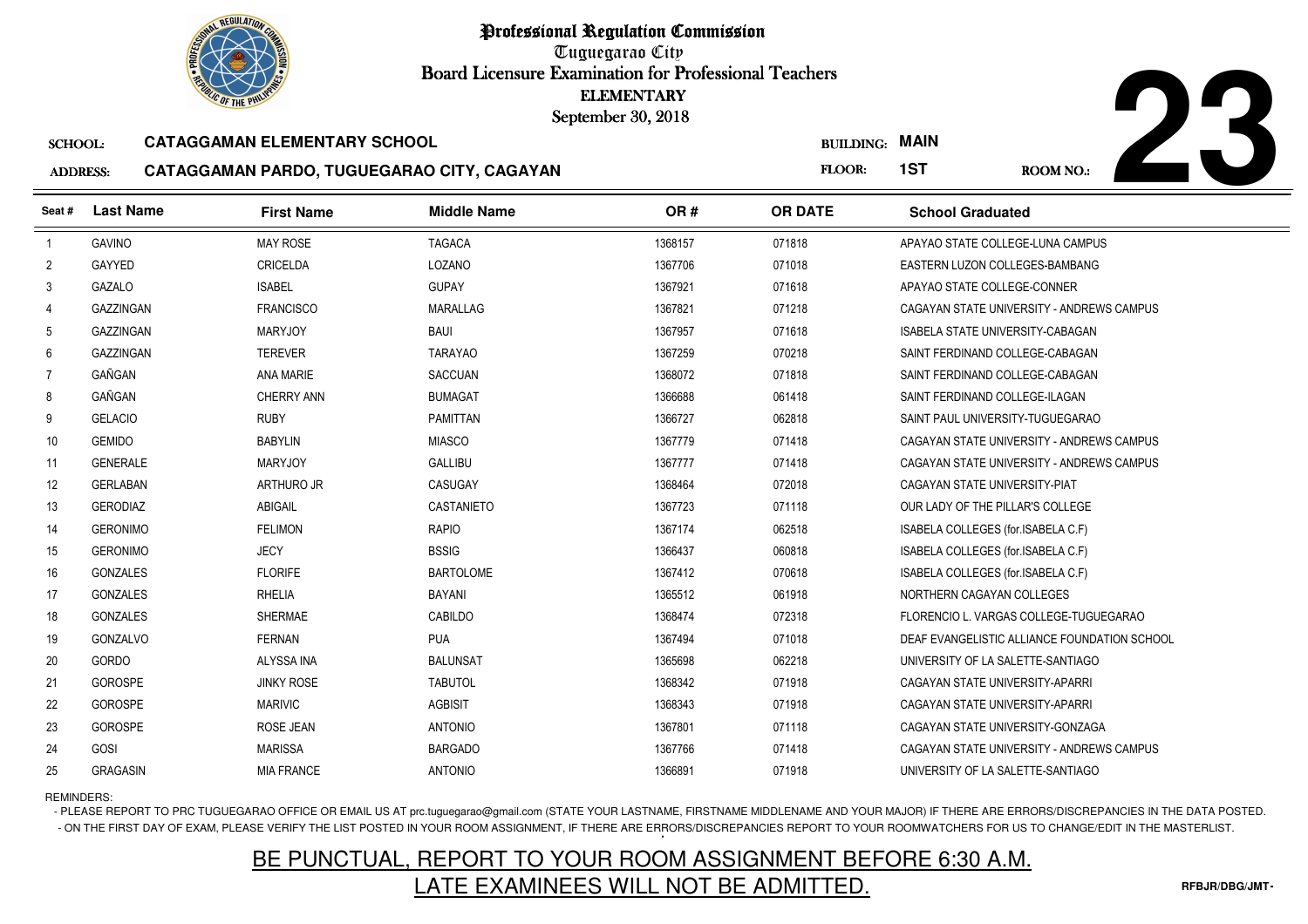Tuguegarao City Board Licensure Examination for Professional Teachers September 30, 2018

#### SCHOOL:**CATAGGAMAN ELEMENTARY SCHOOL**

### AD<sub>1</sub>



|                   | <b><i>OLIC OF THE PHILIP</i></b> |                                            | <b>ELEMENTARY</b><br>September 30, 2018 |         |                  |                                         |                                                          |
|-------------------|----------------------------------|--------------------------------------------|-----------------------------------------|---------|------------------|-----------------------------------------|----------------------------------------------------------|
| <b>SCHOOL:</b>    |                                  | <b>CATAGGAMAN ELEMENTARY SCHOOL</b>        |                                         |         | <b>BUILDING:</b> | <b>MAIN</b>                             |                                                          |
| <b>ADDRESS:</b>   |                                  | CATAGGAMAN PARDO, TUGUEGARAO CITY, CAGAYAN |                                         |         |                  | 1ST                                     | <b>ROOM NO.:</b>                                         |
| Seat #            | <b>Last Name</b>                 | <b>First Name</b>                          | <b>Middle Name</b>                      | OR#     | <b>OR DATE</b>   | <b>School Graduated</b>                 |                                                          |
| $\overline{1}$    | <b>GRANIL</b>                    | <b>CHRISTOPHER</b>                         | <b>LIBATIQUE</b>                        | 1366890 | 071918           | UNIVERSITY OF LA SALETTE-SANTIAGO       |                                                          |
| $\overline{2}$    | <b>GRAPIZA</b>                   | <b>KEITH CAMILLE LYN</b>                   | <b>DULIG</b>                            | 1367635 | 071218           |                                         | NUEVA VIZCAYA STATE UNIVERSITY (NVSIT)-BAYOMBONG         |
| 3                 | <b>GUBATAN</b>                   | <b>MARIA LEA</b>                           | <b>KARTIB</b>                           | 1367276 | 070318           | CAGAYAN STATE UNIVERSITY-CARITAN        |                                                          |
| 4                 | <b>GUBATAN</b>                   | <b>RONIELYN</b>                            | <b>GULLAYAN</b>                         | 1366665 | 061318           | APAYAO STATE COLLEGE-CONNER             |                                                          |
| 5                 | <b>GUERNALDO</b>                 | <b>JESICA</b>                              | <b>ASUNCION</b>                         | 1366735 | 062818           |                                         | ISABELA STATE UNIVERSITY-CAUAYAN (for.C.POLY.COLL.)      |
| 6                 | <b>GUERRERO</b>                  | <b>REMIE</b>                               | <b>RIPARIP</b>                          | 1367827 | 071218           | CAGAYAN STATE UNIVERSITY-CARITAN        |                                                          |
| $\overline{7}$    | <b>GUIANG</b>                    | <b>GEMMA</b>                               | <b>GARCIA</b>                           | 1366833 | 071718           | PHILIPPINE NORMAL UNIVERSITY-ISABELA    |                                                          |
| 8                 | <b>GUIANG</b>                    | <b>JINGLE</b>                              | <b>BARRUGA</b>                          | 1368424 | 072018           | CAGAYAN STATE UNIVERSITY-PIAT           |                                                          |
| 9                 | <b>GUIFAYA</b>                   | <b>ELLA MAE</b>                            | <b>AMIGO</b>                            | 1366830 | 071718           | ISABELA COLLEGES (for.ISABELA C.F)      |                                                          |
| 10 <sup>°</sup>   | <b>GUILLERMO</b>                 | <b>CONIE</b>                               | SANTE                                   | 1367980 | 071718           | APAYAO STATE COLLEGE-LUNA CAMPUS        |                                                          |
| 11                | <b>GUILLERMO</b>                 | <b>GINA</b>                                | <b>TEJANO</b>                           | 1367236 | 070218           | CAGAYAN STATE UNIVERSITY-LASAM          |                                                          |
| $12 \overline{ }$ | <b>GUILLERMO</b>                 | <b>GLADYZ</b>                              | <b>RENON</b>                            | 1367636 | 071218           | <b>ISABELA STATE UNIVERSITY-ECHAGUE</b> |                                                          |
| 13                | <b>GUILLERMO</b>                 | <b>KHENO - MARK</b>                        | <b>INFANTE</b>                          | 1368107 | 071818           | APAYAO STATE COLLEGE-LUNA CAMPUS        |                                                          |
| 14                | <b>GUILLERMO</b>                 | <b>LYSA</b>                                | <b>LAMBUS</b>                           | 1367685 | 071318           | <b>ISABELA STATE UNIVERSITY-ECHAGUE</b> |                                                          |
| 15                | <b>GUILLERMO</b>                 | <b>MARY ANN</b>                            | <b>PUGAL</b>                            | 1684457 | 072018           | CAGAYAN STATE UNIVERSITY-APARRI         |                                                          |
| 16                | <b>GUILLERMO</b>                 | <b>MILCA</b>                               | <b>TORRES</b>                           | 1368321 | 071718           | NORTHERN CAGAYAN COLLEGES               |                                                          |
| 17                | <b>GUILLERMO</b>                 | <b>MISHELL ROSE</b>                        | <b>VENTURA</b>                          | 1367491 | 071018           | F. L. VARGAS COLLEGE-ABULUG             |                                                          |
| 18                | <b>GUINAUAN</b>                  | <b>RODALYN</b>                             | <b>GUMABAY</b>                          | V8O8DFA | 052618           |                                         | CAGAYAN STATE UNIVERSITY - ANDREWS CAMPUS                |
| 19                | <b>GUINGAB</b>                   | <b>ROMALYN</b>                             | <b>TAGGUEG</b>                          | 1368158 | 071818           | <b>ISABELA STATE UNIVERSITY-CABAGAN</b> |                                                          |
| 20                | <b>GUINYAWAN</b>                 | <b>JEMARIE</b>                             | LITAWAN                                 | 1366832 | 071718           | PLT COLLEGE, INC                        |                                                          |
| 21                | <b>GUIQUING</b>                  | <b>NAISY</b>                               | <b>ARQUERO</b>                          | 1368430 | 072018           |                                         | UNIVERSITY OF CAGAYAN VALLEY (for. CAGAYAN COLL OF TUG.) |
| 22                | <b>GUISING</b>                   | <b>RONALYN</b>                             | CANANGAT                                | 1368203 | 072018           | PLT COLLEGE, INC                        |                                                          |
| 23                | <b>GUISOBEN</b>                  | <b>JOCELYN</b>                             | LONGAO                                  | 1366984 | 062018           |                                         | MOUNTAIN PROV. STATE POLYTECHNIC COLLEGE-BONTOC          |
| 24                | <b>GUIYAB</b>                    | <b>JANIEMAR</b>                            | COSTALES                                | 1367996 | 071718           |                                         | CAGAYAN STATE UNIVERSITY - ANDREWS CAMPUS                |
| 25                | <b>GUIYAB</b>                    | <b>SWIFTLY</b>                             | LASAN                                   | 1366833 | 071718           |                                         | IFUGAO STATE COLLEGE OF AGRICULTURE & FORESTRY-POTIA     |

REMINDERS:

- PLEASE REPORT TO PRC TUGUEGARAO OFFICE OR EMAIL US AT prc.tuguegarao@gmail.com (STATE YOUR LASTNAME, FIRSTNAME MIDDLENAME AND YOUR MAJOR) IF THERE ARE ERRORS/DISCREPANCIES IN THE DATA POSTED. - ON THE FIRST DAY OF EXAM, PLEASE VERIFY THE LIST POSTED IN YOUR ROOM ASSIGNMENT, IF THERE ARE ERRORS/DISCREPANCIES REPORT TO YOUR ROOMWATCHERS FOR US TO CHANGE/EDIT IN THE MASTERLIST.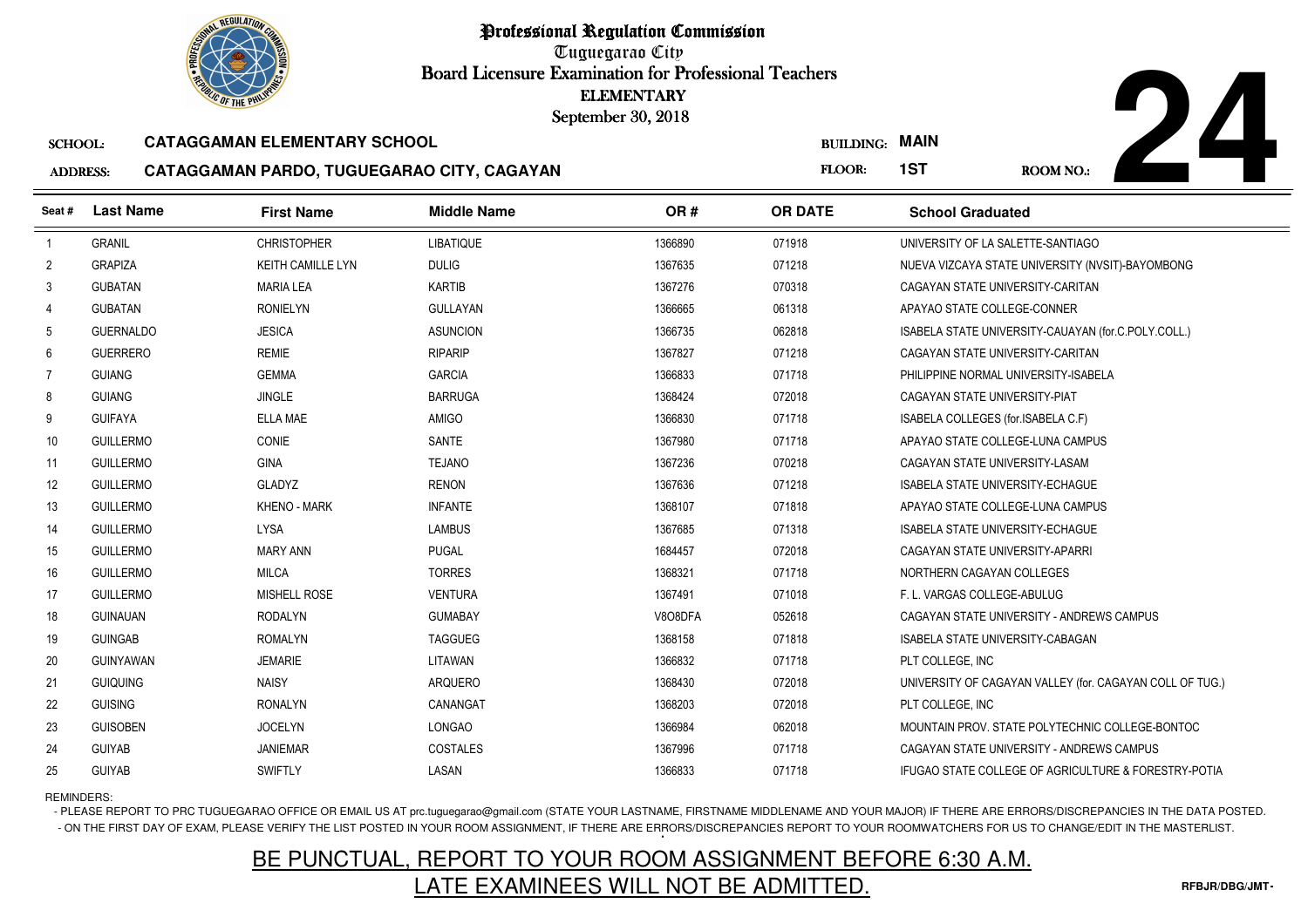

Tuguegarao City Board Licensure Examination for Professional Teachers September 30, 2018

#### SCHOOL:**CATAGGAMAN ELEMENTARY SCHOOL**

#### ADDRESS:**CATAGGAMAN PARDO, TUGUEGARAO CITY, CAGAYAN**



|                 | <b><i>OLIC OF THE PHILIP</i></b> |                                            | <b>ELEMENTARY</b><br>September 30, 2018 |         |                  |                                                          |
|-----------------|----------------------------------|--------------------------------------------|-----------------------------------------|---------|------------------|----------------------------------------------------------|
| <b>SCHOOL:</b>  |                                  | <b>CATAGGAMAN ELEMENTARY SCHOOL</b>        |                                         |         | <b>BUILDING:</b> | <b>MAIN</b>                                              |
| <b>ADDRESS:</b> |                                  | CATAGGAMAN PARDO, TUGUEGARAO CITY, CAGAYAN |                                         |         | FLOOR:           | 1ST<br>ROOM NO.:                                         |
| Seat#           | <b>Last Name</b>                 | <b>First Name</b>                          | <b>Middle Name</b>                      | OR#     | <b>OR DATE</b>   | <b>School Graduated</b>                                  |
| $\overline{1}$  | <b>GULIQUEY</b>                  | <b>TAMAR</b>                               | <b>ALABAG</b>                           | 1367581 | 071018           | UNIVERSITY OF LA SALETTE-SANTIAGO                        |
| $\overline{2}$  | <b>GULLAYAN</b>                  | <b>JUDITH</b>                              | <b>VIZCAYNO</b>                         | 1367836 | 071218           | SAINT LOUIS COLLEGE OF BULANAO                           |
| 3               | <b>GUMANAB</b>                   | <b>MARIE KRIS</b>                          | <b>PUHLAT</b>                           | 1367524 | 070518           | IFUGAO STATE COLLEGE OF AGRICULTURE & FORESTRY-LAGAWE    |
| 4               | <b>GUMANGAN</b>                  | <b>JANICE</b>                              | <b>BAGGAY</b>                           | 1367967 | 071618           | KALINGA APAYAO STATE COLLEGE (KALINGA COMM. COLL.)       |
| 5               | <b>GUMARU</b>                    | <b>ROCHELLA</b>                            | <b>PALINO</b>                           | 1368319 | 071718           | H. G. BAQUIRAN COLLEGE                                   |
| 6               | <b>GUMPAD</b>                    | <b>BARGA</b>                               | <b>DAWING</b>                           | 1367489 | 071018           | SAINT TONIS COLLEGE                                      |
| $\overline{7}$  | <b>GUMPAD</b>                    | <b>MARITES</b>                             | <b>BAGYAO</b>                           | 1368035 | 071718           | UNIVERSITY OF CAGAYAN VALLEY (for. CAGAYAN COLL OF TUG.) |
| 8               | <b>GUMPAL</b>                    | <b>KRIZZEL</b>                             | <b>BALORAN</b>                          | 1366783 | 070318           | PHILIPPINE NORMAL UNIVERSITY-ISABELA                     |
| 9               | <b>GUNDAN</b>                    | <b>JOGIELYN</b>                            | ABAYA                                   | 1367869 | 071318           | APAYAO STATE COLLEGE-CONNER                              |
| 10              | <b>GUNDAN</b>                    | <b>RIA</b>                                 | <b>ESTINUFO</b>                         | 1368567 | 072618           | UNIVERSITY OF CAGAYAN VALLEY (for. CAGAYAN COLL OF TUG.) |
| 11              | GUP-AY                           | <b>MARGARET</b>                            | AMBASING                                | 1366659 | 061318           | <b>BAGUIO CENTRAL UNIVERSITY</b>                         |
| 12              | <b>GUPAY</b>                     | <b>CRISTINA</b>                            | <b>ANDANAN</b>                          | 1368180 | 071918           | APAYAO STATE COLLEGE-LUNA CAMPUS                         |
| 13              | <b>GURENGAD</b>                  | ANNIE-HOPE                                 | <b>BUNAGAN</b>                          | 1366691 | 061418           | KALINGA APAYAO STATE COLLEGE (KALINGA COMM. COLL.)       |
| 14              | <b>GUSSAWEL</b>                  | <b>VICENTA</b>                             | <b>BAYONGAN</b>                         | 1366021 | 061818           | MALLIG PLAINS COLLEGES (for. W. ISABELA PC)              |
| 15              | <b>GUSTO</b>                     | ANALOVELA                                  | <b>NICOLAS</b>                          | 1368215 | 072318           | <b>ISABELA STATE UNIVERSITY-ECHAGUE</b>                  |
| 16              | <b>GUTIERREZ</b>                 | <b>DEBORAH</b>                             | <b>ACOBA</b>                            | 1366819 | 071718           | QUIRINO POLYTECHNIC COLLEGE                              |
| 17              | <b>GUTIERREZ</b>                 | <b>MARIMEL</b>                             | <b>PAMITTAN</b>                         | 1366039 | 062018           | CAGAYAN STATE UNIVERSITY-PIAT                            |
| 18              | <b>GUTIERREZ</b>                 | <b>RAFAEL</b>                              | <b>CAUINIAN</b>                         | 1366880 | 071918           | QUIRINO POLYTECHNIC COLLEGE                              |
| 19              | <b>GUTTAN</b>                    | <b>LORENA</b>                              | <b>EDILLO</b>                           | 1367926 | 071618           | CAGAYAN STATE UNIVERSITY - ANDREWS CAMPUS                |
| 20              | <b>GUZMAN</b>                    | <b>GERARDO JR</b>                          | CABATU                                  | 1368464 | 072018           | <b>ISABELA STATE UNIVERSITY-ILAGAN</b>                   |
| 21              | <b>GUZMAN</b>                    | <b>JOVEN</b>                               | MACADANGDANG                            | 1368428 | 072018           | ISABELA COLLEGES (for.ISABELA C.F)                       |
| 22              | <b>GUZMAN</b>                    | <b>LOIDA</b>                               | CACAL                                   | 1366729 | 062818           | ISABELA COLLEGES (for.ISABELA C.F)                       |
| 23              | <b>GUZMAN</b>                    | <b>MARY JANE</b>                           | <b>BRILLANTES</b>                       | 1367397 | 070618           | APAYAO STATE COLLEGE-CONNER                              |
| 24              | <b>GUZMAN</b>                    | <b>RHEYNALYN</b>                           | <b>URATA</b>                            | 1368094 | 071818           | CAGAYAN STATE UNIVERSITY-SANCHEZ MIRA                    |
| 25              | <b>GUZMAN</b>                    | <b>RICHIE MEL</b>                          | <b>RAMOS</b>                            | 1367944 | 071618           | APAYAO STATE COLLEGE-LUNA CAMPUS                         |

### REMINDERS:

- PLEASE REPORT TO PRC TUGUEGARAO OFFICE OR EMAIL US AT prc.tuguegarao@gmail.com (STATE YOUR LASTNAME, FIRSTNAME MIDDLENAME AND YOUR MAJOR) IF THERE ARE ERRORS/DISCREPANCIES IN THE DATA POSTED. - ON THE FIRST DAY OF EXAM, PLEASE VERIFY THE LIST POSTED IN YOUR ROOM ASSIGNMENT, IF THERE ARE ERRORS/DISCREPANCIES REPORT TO YOUR ROOMWATCHERS FOR US TO CHANGE/EDIT IN THE MASTERLIST.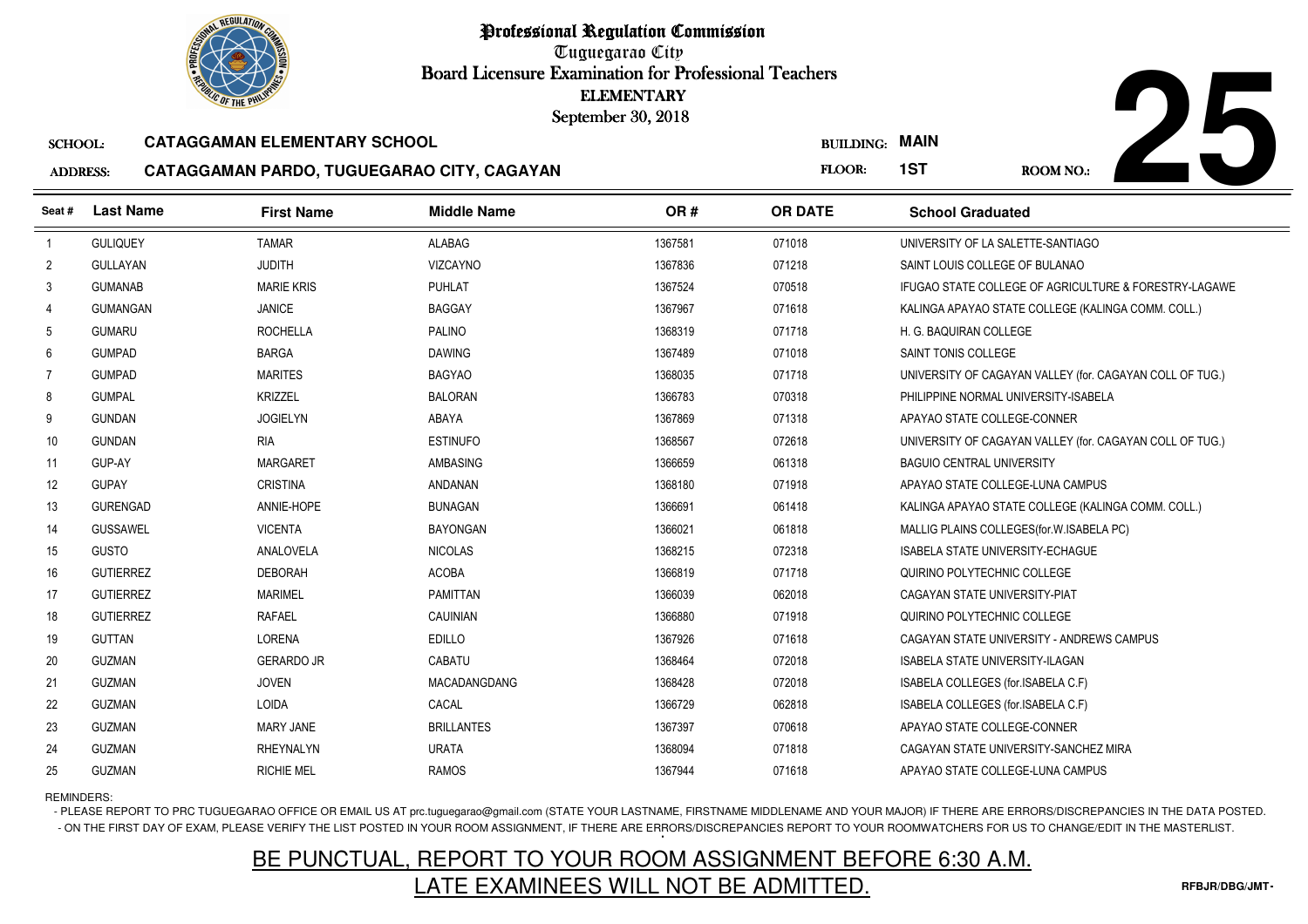Tuguegarao City Board Licensure Examination for Professional Teachers September 30, 2018

#### SCHOOL:**CATAGGAMAN ELEMENTARY SCHOOL**

#### ADDRESS:**CATAGGAMAN PARDO, TUGUEGARAO CITY, CAGAYAN**



| <b>OLIC OF THE PHILIP</b> |                     |                                            |                    | <b>ELEMENTARY</b><br>September 30, 2018 |                       |                                                          |
|---------------------------|---------------------|--------------------------------------------|--------------------|-----------------------------------------|-----------------------|----------------------------------------------------------|
| <b>SCHOOL:</b>            |                     | <b>CATAGGAMAN ELEMENTARY SCHOOL</b>        |                    |                                         | <b>BUILDING: MAIN</b> |                                                          |
| <b>ADDRESS:</b>           |                     | CATAGGAMAN PARDO, TUGUEGARAO CITY, CAGAYAN |                    |                                         | FLOOR:                | 1ST<br>ROOM NO.:                                         |
| Seat #                    | <b>Last Name</b>    | <b>First Name</b>                          | <b>Middle Name</b> | OR#                                     | <b>OR DATE</b>        | <b>School Graduated</b>                                  |
| $\overline{1}$            | <b>HANGDAAN</b>     | <b>LEA GRACE</b>                           | <b>TAYABAN</b>     | 1367518                                 | 070518                | PLT COLLEGE, INC                                         |
| $\overline{2}$            | <b>HEPIC</b>        | <b>CHARISH HESSIEN</b>                     | SAGLE              | 1367844                                 | 071218                | APAYAO STATE COLLEGE-LUNA CAMPUS                         |
| 3                         | <b>HERMENEGILDO</b> | <b>MARICEL</b>                             | <b>GUIMAY</b>      | 1367826                                 | 071218                | UNIVERSITY OF CAGAYAN VALLEY (for. CAGAYAN COLL OF TUG.) |
| $\overline{4}$            | <b>HERMOSO</b>      | ROGELIO CELESTINO III                      | <b>JAUDIAN</b>     | 1367671                                 | 071318                | NUEVA VIZCAYA STATE UNIVERSITY (NVSIT)-BAYOMBONG         |
| 5                         | <b>HERNANDEZ</b>    | ALYSSA                                     | <b>DINGLE</b>      | 1367556                                 | 070918                | ISABELA STATE UNIVERSITY-CAUAYAN (for.C.POLY.COLL.)      |
| 6                         | <b>HERNANDEZ</b>    | <b>KATHLYN</b>                             | <b>BARCARSE</b>    | 1368337                                 | 071918                | CAGAYAN STATE UNIVERSITY-APARRI                          |
| $\overline{7}$            | <b>HERNANDO</b>     | <b>GERLIE</b>                              | <b>GASPAR</b>      | 1366876                                 | 071918                | QUIRINO STATE COLLEGE                                    |
| 8                         | <b>HILARIO</b>      | <b>MARIANNE</b>                            | <b>CUDANES</b>     | 1368026                                 | 071718                | CAGAYAN STATE UNIVERSITY-SANCHEZ MIRA                    |
| 9                         | <b>HOFILEÑA</b>     | <b>JULYN</b>                               | <b>BACANI</b>      | 1367976                                 | 071718                | H. G. BAQUIRAN COLLEGE                                   |
| 10                        | <b>HOLGADO</b>      | <b>MADELYN</b>                             | <b>ASUNCION</b>    | 1368223                                 | 072418                | NORTHEASTERN COLLEGE                                     |
| 11                        | <b>HOMECILLO</b>    | <b>ALYSSA MAY</b>                          | <b>CHUA</b>        | 1366769                                 | 070218                | UNIVERSITY OF LA SALETTE-SANTIAGO                        |
| 12                        | <b>HULIGANGA</b>    | <b>VANESA MAE</b>                          | <b>AGONOY</b>      | 1367817                                 | 071218                | ISABELA STATE UNIVERSITY-CAUAYAN (for.C.POLY.COLL.)      |
| 13                        | <b>IBARRA</b>       | <b>JOAN</b>                                | <b>BAGAOISAN</b>   | 1367440                                 | 070918                | CAGAYAN STATE UNIVERSITY-SANCHEZ MIRA                    |
| 14                        | <b>IBARRA</b>       | <b>MYROSE</b>                              | <b>BAGGAYAN</b>    | 1366022                                 | 061818                | CAGAYAN STATE UNIVERSITY - ANDREWS CAMPUS                |
| 15                        | <b>IBARRA</b>       | <b>REYSIE</b>                              | <b>RAMONES</b>     | 1366739                                 | 062818                | ISABELA STATE UNIVERSITY-CAUAYAN (for.C.POLY.COLL.)      |
| 16                        | <b>IBARRA</b>       | <b>ROCHELLE</b>                            | <b>REMINAJES</b>   | 1368340                                 | 071918                | CAGAYAN STATE UNIVERSITY-APARRI                          |
| 17                        | <b>IBARRA</b>       | STEPHANIE JOY                              | <b>ASUNCION</b>    | 1368032                                 | 071718                | PHILIPPINE NORMAL UNIVERSITY-ISABELA                     |
| 18                        | <b>IBAYAT</b>       | <b>JULIET</b>                              | <b>RIVERA</b>      | 1367432                                 | 070918                | <b>ISABELA STATE UNIVERSITY-ECHAGUE</b>                  |
| 19                        | <b>IBIS</b>         | <b>LEOMARIE</b>                            | <b>ACEBEDO</b>     | 1367764                                 | 071418                | CAGAYAN STATE UNIVERSITY - ANDREWS CAMPUS                |
| 20                        | <b>IBO</b>          | <b>RUSTOM</b>                              | <b>LAGUNDI</b>     | 1368199                                 | 071918                | CAGAYAN STATE UNIVERSITY - ANDREWS CAMPUS                |
| 21                        | <b>IBUÑA</b>        | <b>JINKY</b>                               | <b>PAMITTAN</b>    | 1367163                                 | 062518                | SAINT JOSEPH COLLEGE-CAGAYAN                             |
| 22                        | <b>ICOBEZA</b>      | <b>MENCHIE</b>                             | <b>DUCA</b>        | 1367849                                 | 071218                | JOHN WESLEY COLLEGE                                      |
| 23                        | <b>IDDIG</b>        | AZALEAH                                    | <b>TULIAO</b>      | 1368502                                 | 071718                | APAYAO STATE COLLEGE-LUNA CAMPUS                         |
| 24                        | <b>IDMILAO</b>      | <b>JONATHAN</b>                            | SAPAD              | 1367513                                 | 070518                | OUR LADY OF THE PILLAR'S COLLEGE                         |
| 25                        | <b>IFURUNG</b>      | JUDYLYN                                    | <b>BUMANGLAG</b>   | 1367969                                 | 071718                | CAGAYAN STATE UNIVERSITY-SANCHEZ MIRA                    |

REMINDERS:

- PLEASE REPORT TO PRC TUGUEGARAO OFFICE OR EMAIL US AT prc.tuguegarao@gmail.com (STATE YOUR LASTNAME, FIRSTNAME MIDDLENAME AND YOUR MAJOR) IF THERE ARE ERRORS/DISCREPANCIES IN THE DATA POSTED. - ON THE FIRST DAY OF EXAM, PLEASE VERIFY THE LIST POSTED IN YOUR ROOM ASSIGNMENT, IF THERE ARE ERRORS/DISCREPANCIES REPORT TO YOUR ROOMWATCHERS FOR US TO CHANGE/EDIT IN THE MASTERLIST.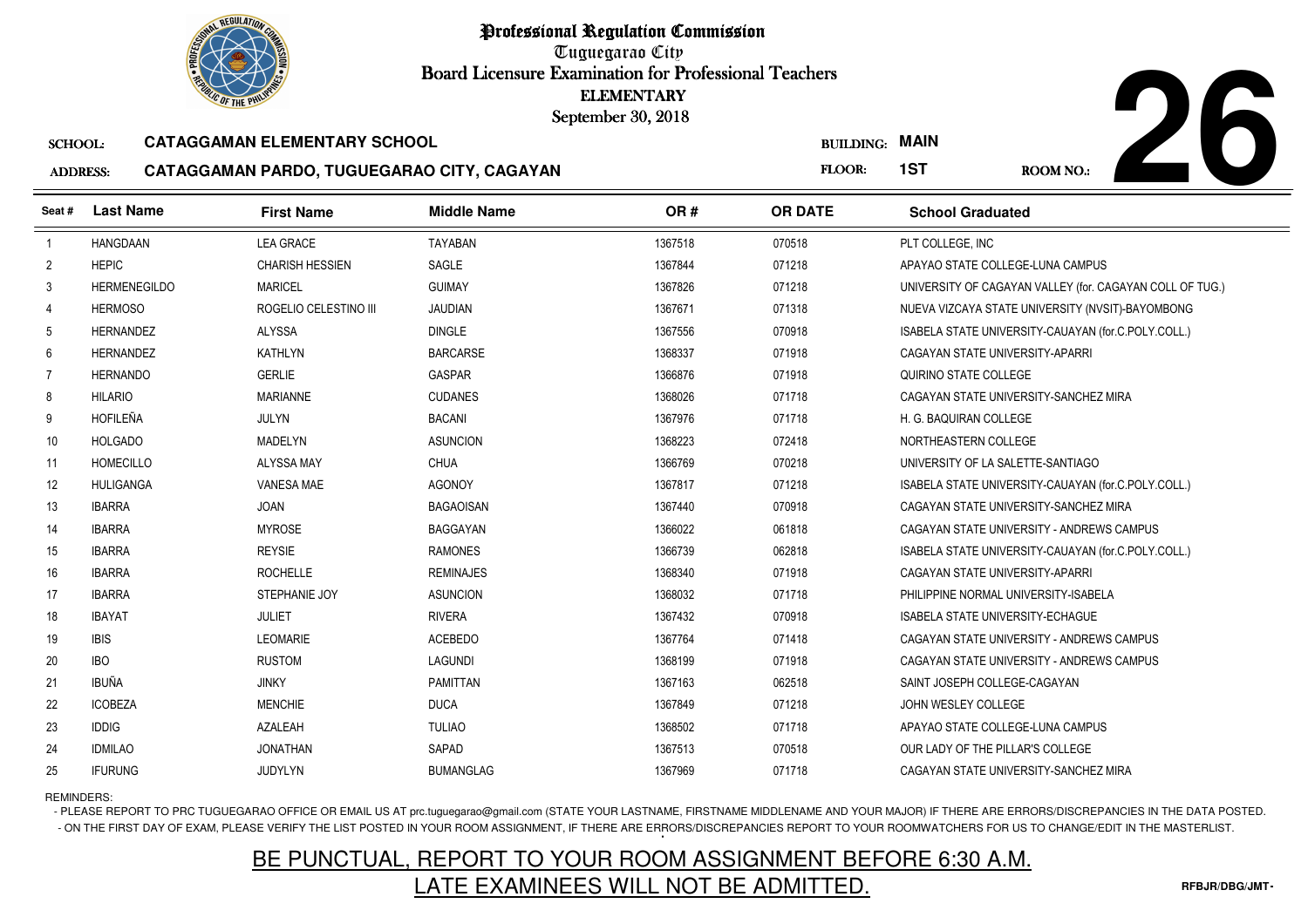

Tuguegarao City Board Licensure Examination for Professional Teachers September 30, 2018

#### SCHOOL:**CATAGGAMAN NATIONAL HIGH SCHOOL**

#### ADDRESS:**CATAGGAMAN PARDO, TUGUEGARAO CITY, CAGAYAN**

|                 | <b><i>OLIC OF THE PHILIPS</i></b> |                                            | <b>ELEMENTARY</b><br>September 30, 2018 |                |                       |                                      |                                                          |
|-----------------|-----------------------------------|--------------------------------------------|-----------------------------------------|----------------|-----------------------|--------------------------------------|----------------------------------------------------------|
| <b>SCHOOL:</b>  |                                   | <b>CATAGGAMAN NATIONAL HIGH SCHOOL</b>     |                                         |                | <b>BUILDING: MAIN</b> |                                      |                                                          |
| <b>ADDRESS:</b> |                                   | CATAGGAMAN PARDO, TUGUEGARAO CITY, CAGAYAN |                                         |                | FLOOR:                | 1ST                                  | <b>ROOM NO.:</b>                                         |
| Seat#           | <b>Last Name</b>                  | <b>First Name</b>                          | <b>Middle Name</b>                      | OR#            | <b>OR DATE</b>        | <b>School Graduated</b>              |                                                          |
| $\overline{1}$  | <b>IGGAT</b>                      | <b>BAMBIE</b>                              | <b>DELGADO</b>                          | 1367493        | 071018                |                                      | UNIVERSITY OF CAGAYAN VALLEY (for. CAGAYAN COLL OF TUG.) |
| $\overline{2}$  | <b>IGNACIO</b>                    | MELIZA                                     |                                         | 1368107        | 071818                | APAYAO STATE COLLEGE-LUNA CAMPUS     |                                                          |
| 3               | <b>IGNACIO</b>                    | <b>MHIWAN</b>                              | <b>BUNAGAN</b>                          | 1367776        | 071418                |                                      | CAGAYAN STATE UNIVERSITY - ANDREWS CAMPUS                |
| 4               | <b>ILAC</b>                       | <b>MELVIN</b>                              | <b>UDAUNDO</b>                          | 1368059        | 071818                | APAYAO STATE COLLEGE-LUNA CAMPUS     |                                                          |
| 5               | <b>ILDEFONSO</b>                  | <b>LEI ANNE</b>                            | ANGELES                                 | 1367531        | 070618                |                                      | NUEVA VIZCAYA STATE UNIVERSITY (NVSIT)-BAYOMBONG         |
| 6               | <b>ILOVINO</b>                    | <b>SHIRLEY</b>                             | <b>BONOAN</b>                           | 1406804        | 072018                |                                      | CAGAYAN STATE UNIVERSITY-SANCHEZ MIRA                    |
| 7               | <b>INAY</b>                       | <b>CHRISTINE</b>                           | DE GUZMAN                               | 1368008        | 071718                |                                      | CAGAYAN STATE UNIVERSITY-SANCHEZ MIRA                    |
| 8               | <b>INFANTE</b>                    | <b>RACHELLE</b>                            | <b>ALEJANDRO</b>                        | 1367974        | 071718                | CAGAYAN STATE UNIVERSITY-PIAT        |                                                          |
| 9               | <b>INFIEL</b>                     | <b>APRILYNE</b>                            | <b>MARTINEZ</b>                         | 1367096        | 062818                |                                      | CAGAYAN STATE UNIVERSITY-SANCHEZ MIRA                    |
| 10              | <b>INGCO</b>                      | <b>MELODY</b>                              | <b>SALEM</b>                            | 1367770        | 071418                |                                      | CAGAYAN STATE UNIVERSITY - ANDREWS CAMPUS                |
| 11              | <b>INGLES</b>                     | <b>JAYSON</b>                              | <b>DONATO</b>                           | <b>TTWNOUH</b> | 052418                | ISABELA STATE UNIVERSITY-PALANAN     |                                                          |
| 12              | <b>INOCENCIO</b>                  | <b>SUCEL</b>                               | LOPEZ                                   | 1367555        | 070918                |                                      | NUEVA VIZCAYA STATE UNIVERSITY (NVSIT)-BAYOMBONG         |
| 13              | <b>IRIGAYEN</b>                   | <b>JAMAICA</b>                             | <b>MOGADO</b>                           | 1368046        | 071818                | CAGAYAN STATE UNIVERSITY-LAL-LO      |                                                          |
| 14              | <b>JABA</b>                       | <b>JAMAICA</b>                             | <b>PUDDAO</b>                           | 1367439        | 070918                |                                      | UNIVERSITY OF CAGAYAN VALLEY (for. CAGAYAN COLL OF TUG.) |
| 15              | <b>JACINTO</b>                    | <b>FERDINAND JR</b>                        | <b>GALAPON</b>                          | 1368450        | 072018                | PHILIPPINE NORMAL UNIVERSITY-ISABELA |                                                          |
| 16              | <b>JACINTO</b>                    | <b>NOVELYN</b>                             | <b>MANGCA</b>                           | 1366813        | 071718                |                                      | IFUGAO STATE COLLEGE OF AGRICULTURE & FORESTRY-POTIA     |
| 17              | <b>JADSAC</b>                     | <b>JONATHAN</b>                            | <b>TOMAS</b>                            | 1367875        | 071318                |                                      | CAGAYAN STATE UNIVERSITY-SANCHEZ MIRA                    |
| 18              | <b>JADSAC</b>                     | <b>SHARMAINE</b>                           | SUGAY                                   | 1368108        | 071818                | APAYAO STATE COLLEGE-LUNA CAMPUS     |                                                          |
| 19              | <b>JAQUIAS</b>                    | <b>DONMARK</b>                             | CHAVEZ                                  | 1368033        | 071718                | SAINT JOSEPH COLLEGE-CAGAYAN         |                                                          |
| 20              | JARAMILLA                         | LOVELY                                     | <b>MANUEL</b>                           | 1367583        | 071018                | PHILIPPINE NORMAL UNIVERSITY-ISABELA |                                                          |
| 21              | <b>JARAVATA</b>                   | CHRISTINE JOY                              | <b>VICENTE</b>                          | 1366861        | 071818                |                                      | IFUGAO STATE COLLEGE OF AGRICULTURE & FORESTRY-LAGAWE    |
| 22              | <b>JARQUIO</b>                    | <b>MIRASOL</b>                             | LUZANO                                  | 1367775        | 071418                |                                      | CAGAYAN STATE UNIVERSITY - ANDREWS CAMPUS                |
| 23              | <b>JAVIER</b>                     | APRIL-ROSE                                 | <b>ERRO</b>                             | 1367435        | 070918                | SAINT JOSEPH COLLEGE-CAGAYAN         |                                                          |
| 24              | <b>JAVIER</b>                     | <b>JENINA</b>                              | <b>NOBLEZA</b>                          | 1368155        | 071818                |                                      | CAGAYAN STATE UNIVERSITY-SANCHEZ MIRA                    |
| 25              | <b>JAVIER</b>                     | <b>KIM LEMUEL</b>                          | <b>GONZALES</b>                         | 1367612        | 071118                | UNIVERSITY OF LA SALETTE-SANTIAGO    |                                                          |

REMINDERS:

- PLEASE REPORT TO PRC TUGUEGARAO OFFICE OR EMAIL US AT prc.tuguegarao@gmail.com (STATE YOUR LASTNAME, FIRSTNAME MIDDLENAME AND YOUR MAJOR) IF THERE ARE ERRORS/DISCREPANCIES IN THE DATA POSTED. - ON THE FIRST DAY OF EXAM, PLEASE VERIFY THE LIST POSTED IN YOUR ROOM ASSIGNMENT, IF THERE ARE ERRORS/DISCREPANCIES REPORT TO YOUR ROOMWATCHERS FOR US TO CHANGE/EDIT IN THE MASTERLIST.

# BE PUNCTUAL, REPORT TO YOUR ROOM ASSIGNMENT BEFORE 6:30 A.M.LATE EXAMINEES WILL NOT BE ADMITTED.

**1**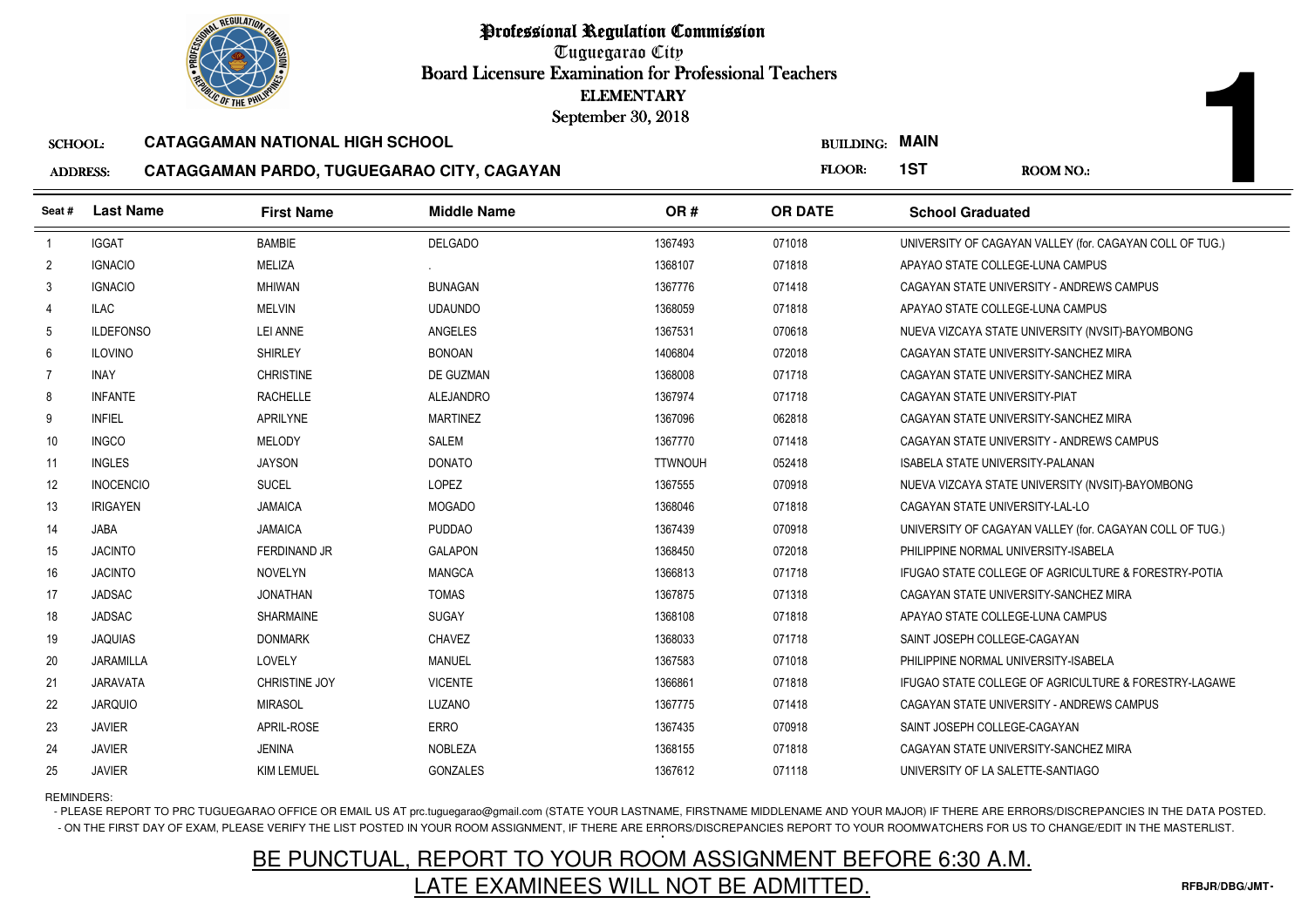

Tuguegarao City Board Licensure Examination for Professional Teachers September 30, 2018

#### SCHOOL:**CATAGGAMAN NATIONAL HIGH SCHOOL**

#### ADDRESS:**CATAGGAMAN PARDO, TUGUEGARAO CITY, CAGAYAN**

| <b>OLIC OF THE PHILIP</b> |                  |                                            | September 30, 2018 | <b>ELEMENTARY</b> |                       |                                       |                                                          |
|---------------------------|------------------|--------------------------------------------|--------------------|-------------------|-----------------------|---------------------------------------|----------------------------------------------------------|
| <b>SCHOOL:</b>            |                  | <b>CATAGGAMAN NATIONAL HIGH SCHOOL</b>     |                    |                   | <b>BUILDING: MAIN</b> |                                       |                                                          |
| <b>ADDRESS:</b>           |                  | CATAGGAMAN PARDO, TUGUEGARAO CITY, CAGAYAN |                    |                   | FLOOR:                | 1ST                                   | <b>ROOM NO.:</b>                                         |
| Seat #                    | <b>Last Name</b> | <b>First Name</b>                          | <b>Middle Name</b> | OR#               | <b>OR DATE</b>        | <b>School Graduated</b>               |                                                          |
|                           | <b>JAVIER</b>    | <b>MACKLEY</b>                             | <b>ERRO</b>        | 1368431           | 072018                | SAINT JOSEPH COLLEGE-CAGAYAN          |                                                          |
| $\overline{2}$            | <b>JAVIER</b>    | <b>TRIXIA JUNE</b>                         | <b>LUMOGDANG</b>   | 1368343           | 071918                | CAGAYAN STATE UNIVERSITY-APARRI       |                                                          |
| 3                         | <b>JIMENEZ</b>   | <b>CLARISSE</b>                            | <b>PASCUA</b>      | 1366043           | 062018                | SAINT FERDINAND COLLEGE-ILAGAN        |                                                          |
| $\overline{4}$            | <b>JIMENEZ</b>   | <b>KAREN JOYCE</b>                         | <b>PASCUA</b>      | 1366048           | 062118                |                                       | UNIVERSITY OF PERPETUAL HELP-CAUAYAN CITY                |
| 5                         | <b>JIMENEZ</b>   | SHELLA                                     |                    | 1368428           | 072018                | SAINT JOSEPH COLLEGE-CAGAYAN          |                                                          |
| 6                         | <b>JORGE</b>     | <b>IMELDA</b>                              | <b>FELIX</b>       | 1367595           | 071018                | ISABELA COLLEGES (for.ISABELA C.F)    |                                                          |
| 7                         | <b>JOSE</b>      | <b>FELYROSE</b>                            | <b>SABADO</b>      | 1366477           | 061118                | CAGAYAN STATE UNIVERSITY-APARRI       |                                                          |
| 8                         | <b>JOSE</b>      | <b>JOSEPHINE MARIE</b>                     | <b>INERE</b>       | 1367667           | 071618                | CENTRO ESCOLAR UNIVERSITY-MANILA      |                                                          |
| 9                         | <b>JOSE</b>      | <b>RIZZA MAE</b>                           | <b>JAVIER</b>      | 1368219           | 072318                | <b>INFANT JESUS MONTESSORI SCHOOL</b> |                                                          |
| 10                        | <b>JOSE</b>      | <b>ROGER</b>                               | <b>RAMOS</b>       | 1366544           | 061318                | QUIRINO STATE COLLEGE                 |                                                          |
| 11                        | <b>JUAN</b>      | <b>ARIANE KLEYR</b>                        | <b>MATEO</b>       | 1367625           | 071218                |                                       | NUEVA VIZCAYA STATE UNIVERSITY (NVSIT)-BAYOMBONG         |
| 12                        | <b>JUAN</b>      | <b>CHRISTINE</b>                           | SUYAT              | 1367293           | 070318                |                                       | NUEVA VIZCAYA STATE UNIVERSITY (NVPC)-BAMBANG            |
| 13                        | JUAN             | <b>JESTHONY</b>                            | <b>LORENZO</b>     | 1366888           | 071918                |                                       | IFUGAO STATE COLLEGE OF AGRICULTURE & FORESTRY-POTIA     |
| 14                        | <b>JUAN</b>      | <b>REYLYNE JOY</b>                         | <b>MONZON</b>      | 1368346           | 071918                | CAGAYAN STATE UNIVERSITY-APARRI       |                                                          |
| 15                        | <b>JULIAN</b>    | KIZZIE ANN                                 | <b>GUERZO</b>      | 1668440           | 071718                |                                       | OUR LADY OF THE PILLAR COLLEGE-CAUAYAN SAN MANUEL BRANCH |
| 16                        | JULIAN           | LOUVY MAE                                  | SORIANO            | 1367459           | 070918                |                                       | ISABELA STATE UNIVERSITY-CAUAYAN (for.C.POLY.COLL.)      |
| 17                        | JULIAN           | <b>MILDRED</b>                             | <b>ULTOC</b>       | 1368131           | 072718                | CAGAYAN STATE UNIVERSITY-PIAT         |                                                          |
| 18                        | <b>JUSTO</b>     | <b>JEMY</b>                                | <b>ROSENDO</b>     | 1366653           | 061318                |                                       | UNIVERSITY OF CAGAYAN VALLEY (for. CAGAYAN COLL OF TUG.) |
| 19                        | <b>JUSTO</b>     | <b>RICHEL</b>                              | <b>AGUSTIN</b>     | 1368089           | 071818                | ISABELA COLLEGES (for.ISABELA C.F)    |                                                          |
| 20                        | <b>KADANO</b>    | <b>MELISSA</b>                             | <b>TABLAC</b>      | 1368338           | 071918                | CAGAYAN STATE UNIVERSITY-APARRI       |                                                          |
| 21                        | <b>KADCHAO</b>   | <b>MARISA</b>                              | ABAY               | 1366996           | 062018                |                                       | FLORENCIO L. VARGAS COLLEGE-TUGUEGARAO                   |
| 22                        | <b>KENGAY</b>    | LENLEN                                     | <b>ABLAO</b>       | 1366222           | 060418                | APAYAO STATE COLLEGE-CONNER           |                                                          |
| 23                        | <b>KENGON</b>    | <b>MYRNA</b>                               | <b>TIPON</b>       | 1367099           | 062818                |                                       | KALINGA APAYAO STATE COLLEGE (KALINGA COMM. COLL.)       |
| 24                        | KY               | <b>DOLORES</b>                             | GALAM              | 1366847           | 071818                | QUIRINO STATE COLLEGE                 |                                                          |
| 25                        | LABAY            | <b>LESLIE ANNE</b>                         | <b>AUSTRIA</b>     | 1367919           | 071618                | ISABELA STATE UNIVERSITY-CABAGAN      |                                                          |

REMINDERS:

- PLEASE REPORT TO PRC TUGUEGARAO OFFICE OR EMAIL US AT prc.tuguegarao@gmail.com (STATE YOUR LASTNAME, FIRSTNAME MIDDLENAME AND YOUR MAJOR) IF THERE ARE ERRORS/DISCREPANCIES IN THE DATA POSTED. - ON THE FIRST DAY OF EXAM, PLEASE VERIFY THE LIST POSTED IN YOUR ROOM ASSIGNMENT, IF THERE ARE ERRORS/DISCREPANCIES REPORT TO YOUR ROOMWATCHERS FOR US TO CHANGE/EDIT IN THE MASTERLIST.

# BE PUNCTUAL, REPORT TO YOUR ROOM ASSIGNMENT BEFORE 6:30 A.M.LATE EXAMINEES WILL NOT BE ADMITTED.

**2**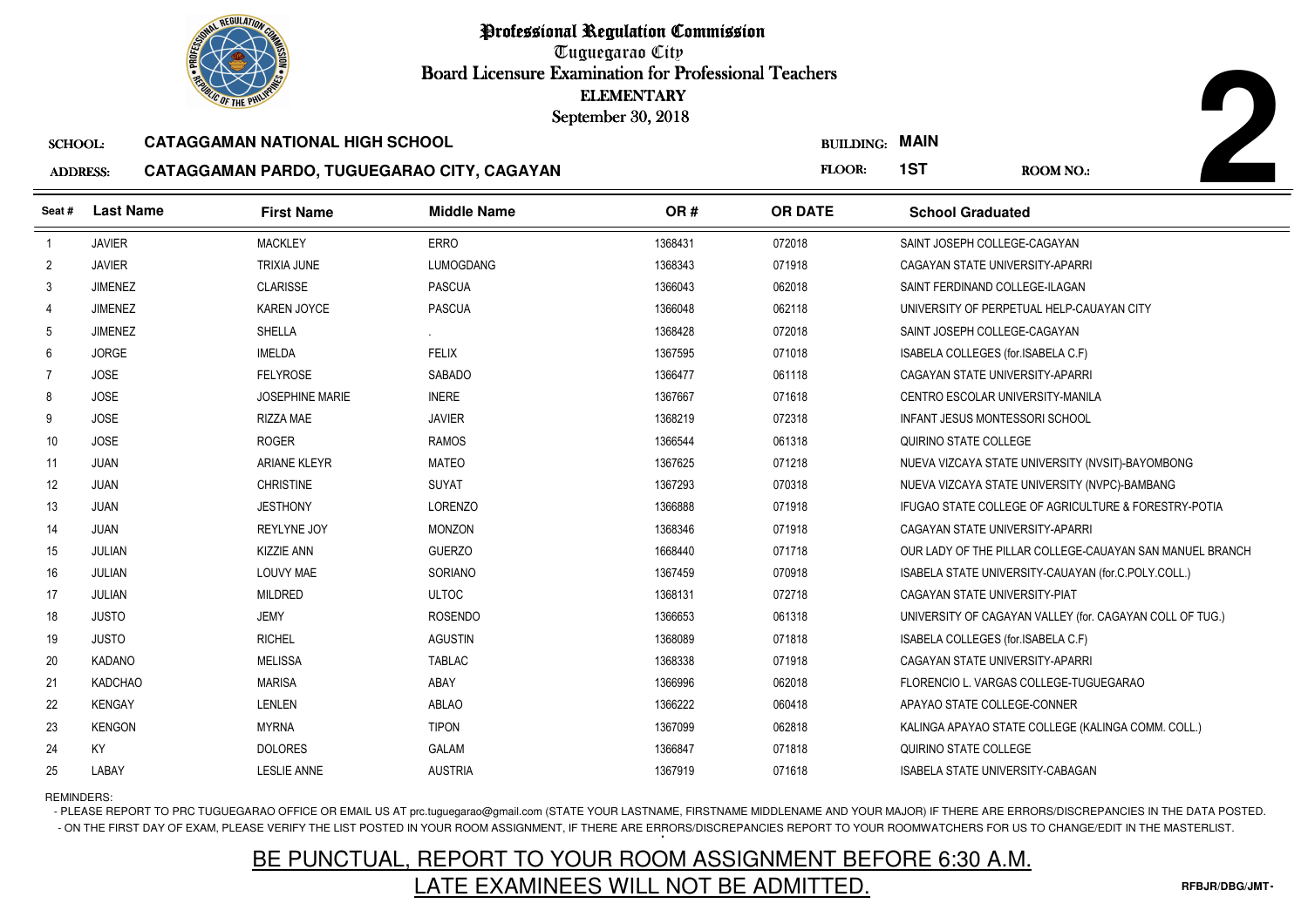Tuguegarao City Board Licensure Examination for Professional Teachers September 30, 2018

#### SCHOOL:**CATAGGAMAN NATIONAL HIGH SCHOOL**

#### ADDRESS:**CATAGGAMAN PARDO, TUGUEGARAO CITY, CAGAYAN**

| <b>OLIC OF THE PHILIP</b> |                  |                                            | <b>ELEMENTARY</b><br>September 30, 2018 |         |                                 |                                         |                                                     |  |
|---------------------------|------------------|--------------------------------------------|-----------------------------------------|---------|---------------------------------|-----------------------------------------|-----------------------------------------------------|--|
| <b>SCHOOL:</b>            |                  | <b>CATAGGAMAN NATIONAL HIGH SCHOOL</b>     |                                         |         | <b>MAIN</b><br><b>BUILDING:</b> |                                         |                                                     |  |
| <b>ADDRESS:</b>           |                  | CATAGGAMAN PARDO, TUGUEGARAO CITY, CAGAYAN |                                         |         | FLOOR:                          | 1ST                                     | ROOM NO.:                                           |  |
| Seat #                    | <b>Last Name</b> | <b>First Name</b>                          | <b>Middle Name</b>                      | OR#     | <b>OR DATE</b>                  | <b>School Graduated</b>                 |                                                     |  |
| -1                        | <b>LABETORIA</b> | <b>DOMINGO</b>                             | <b>VEIRNES</b>                          | 1366776 | 070318                          | QUIRINO STATE COLLEGE                   |                                                     |  |
| $\overline{2}$            | <b>LABICANI</b>  | <b>JOCELLE</b>                             | <b>OYADEN</b>                           | 1367370 | 070518                          |                                         | CAGAYAN STATE UNIVERSITY-SANCHEZ MIRA               |  |
| 3                         | <b>LABICASI</b>  | <b>ADRIAN</b>                              | <b>BADON</b>                            | 1368055 | 071818                          |                                         | CAGAYAN STATE UNIVERSITY-SANCHEZ MIRA               |  |
| $\overline{4}$            | <b>LABINAY</b>   | JANE                                       | <b>TADENA</b>                           | 1368425 | 072018                          | NORTHERN CAGAYAN COLLEGES               |                                                     |  |
| 5                         | <b>LABIS</b>     | ESPERANZA                                  |                                         | 1368095 | 071818                          |                                         | CAGAYAN STATE UNIVERSITY-SANCHEZ MIRA               |  |
| 6                         | <b>LABOG</b>     | <b>DEXTER JOHN</b>                         | <b>GARCIA</b>                           | 1367590 | 071018                          |                                         | ISABELA STATE UNIVERSITY-CAUAYAN (for.C.POLY.COLL.) |  |
| $\overline{7}$            | <b>LABUGUEN</b>  | <b>KRYSTINE JOY</b>                        | <b>ACOSTA</b>                           | 1367590 | 071018                          |                                         | ISABELA STATE UNIVERSITY-CAUAYAN (for.C.POLY.COLL.) |  |
| 8                         | <b>LACAMBRA</b>  | <b>JANNE XYLENE</b>                        | CATLI                                   | 1366378 | 060718                          | PHILIPPINE NORMAL UNIVERSITY-ISABELA    |                                                     |  |
| 9                         | <b>LACAMBRA</b>  | <b>SARAHJEN</b>                            | <b>BEJAR</b>                            | 1367773 | 071418                          |                                         | CAGAYAN STATE UNIVERSITY - ANDREWS CAMPUS           |  |
| 10                        | <b>LACANDAZO</b> | <b>BERNADETTE</b>                          | <b>RAMOS</b>                            | 1367783 | 071418                          |                                         | CAGAYAN STATE UNIVERSITY - ANDREWS CAMPUS           |  |
| 11                        | LACAR            | SHEILA JOY                                 | <b>MADRIAGA</b>                         | 1367453 | 070918                          | OUR LADY OF THE PILLAR'S COLLEGE        |                                                     |  |
| 12                        | <b>LACCAP</b>    | <b>IVY</b>                                 | <b>ROBERTO</b>                          | 1368106 | 071818                          | APAYAO STATE COLLEGE-LUNA CAMPUS        |                                                     |  |
| 13                        | <b>LACISTE</b>   | EDELYN                                     | AGUINALDO                               | 1367451 | 070918                          | CAGAYAN STATE UNIVERSITY-LASAM          |                                                     |  |
| 14                        | <b>LACISTE</b>   | <b>HAYDEE</b>                              | <b>BASUG</b>                            | 1677951 | 071618                          | CAGAYAN STATE UNIVERSITY-LAL-LO         |                                                     |  |
| 15                        | <b>LACPAO</b>    | <b>RODALYN MAY</b>                         | <b>JULIAN</b>                           | 1368131 | 072718                          | CAGAYAN STATE UNIVERSITY-PIAT           |                                                     |  |
| 16                        | <b>LACSA</b>     | <b>EULA MERIDA</b>                         | <b>MADLAO</b>                           | 1367940 | 071618                          | <b>SAINT MARY'S UNIVERSITY</b>          |                                                     |  |
| 17                        | LADDARAN         | <b>MARIROSS</b>                            | <b>TAGUINOD</b>                         | 1368026 | 071718                          |                                         | CAGAYAN STATE UNIVERSITY - ANDREWS CAMPUS           |  |
| 18                        | <b>LADIMO</b>    | <b>ALONA</b>                               | <b>ESPIRITU</b>                         | 1367682 | 071318                          | <b>ISABELA STATE UNIVERSITY-ECHAGUE</b> |                                                     |  |
| 19                        | LAGABAN          | <b>MARJURY</b>                             | <b>MARIANO</b>                          | 1404688 | 071118                          | EASTERN LUZON COLLEGES-BAMBANG          |                                                     |  |
| 20                        | LAGASCA          | ORLANDO                                    | <b>FERNANDEZ</b>                        | 1366862 | 071818                          | NORTHEASTERN COLLEGE                    |                                                     |  |
| 21                        | LAGAT            | JUDY ANN                                   | <b>REYES</b>                            | 1406806 | 072018                          |                                         | CAGAYAN STATE UNIVERSITY-SANCHEZ MIRA               |  |
| 22                        | LAGAYAN          | <b>MARY WENDY</b>                          | <b>JIMENEZ</b>                          | 1366773 | 070218                          | UNIVERSITY OF LA SALETTE-SANTIAGO       |                                                     |  |
| 23                        | <b>LAGAZO</b>    | <b>SHARMAINE</b>                           | <b>SALADINO</b>                         | 1368343 | 071918                          | CAGAYAN STATE UNIVERSITY-APARRI         |                                                     |  |
| 24                        | LAGGUI           | <b>CONRITA</b>                             | <b>NACURAY</b>                          | 1368078 | 071818                          | SAINT FERDINAND COLLEGE-CABAGAN         |                                                     |  |
| 25                        | LAGGUI           | <b>MEANE</b>                               | AQUINO                                  | 1367444 | 070918                          | <b>ISABELA STATE UNIVERSITY-CABAGAN</b> |                                                     |  |

### REMINDERS:

- PLEASE REPORT TO PRC TUGUEGARAO OFFICE OR EMAIL US AT prc.tuguegarao@gmail.com (STATE YOUR LASTNAME, FIRSTNAME MIDDLENAME AND YOUR MAJOR) IF THERE ARE ERRORS/DISCREPANCIES IN THE DATA POSTED. - ON THE FIRST DAY OF EXAM, PLEASE VERIFY THE LIST POSTED IN YOUR ROOM ASSIGNMENT, IF THERE ARE ERRORS/DISCREPANCIES REPORT TO YOUR ROOMWATCHERS FOR US TO CHANGE/EDIT IN THE MASTERLIST.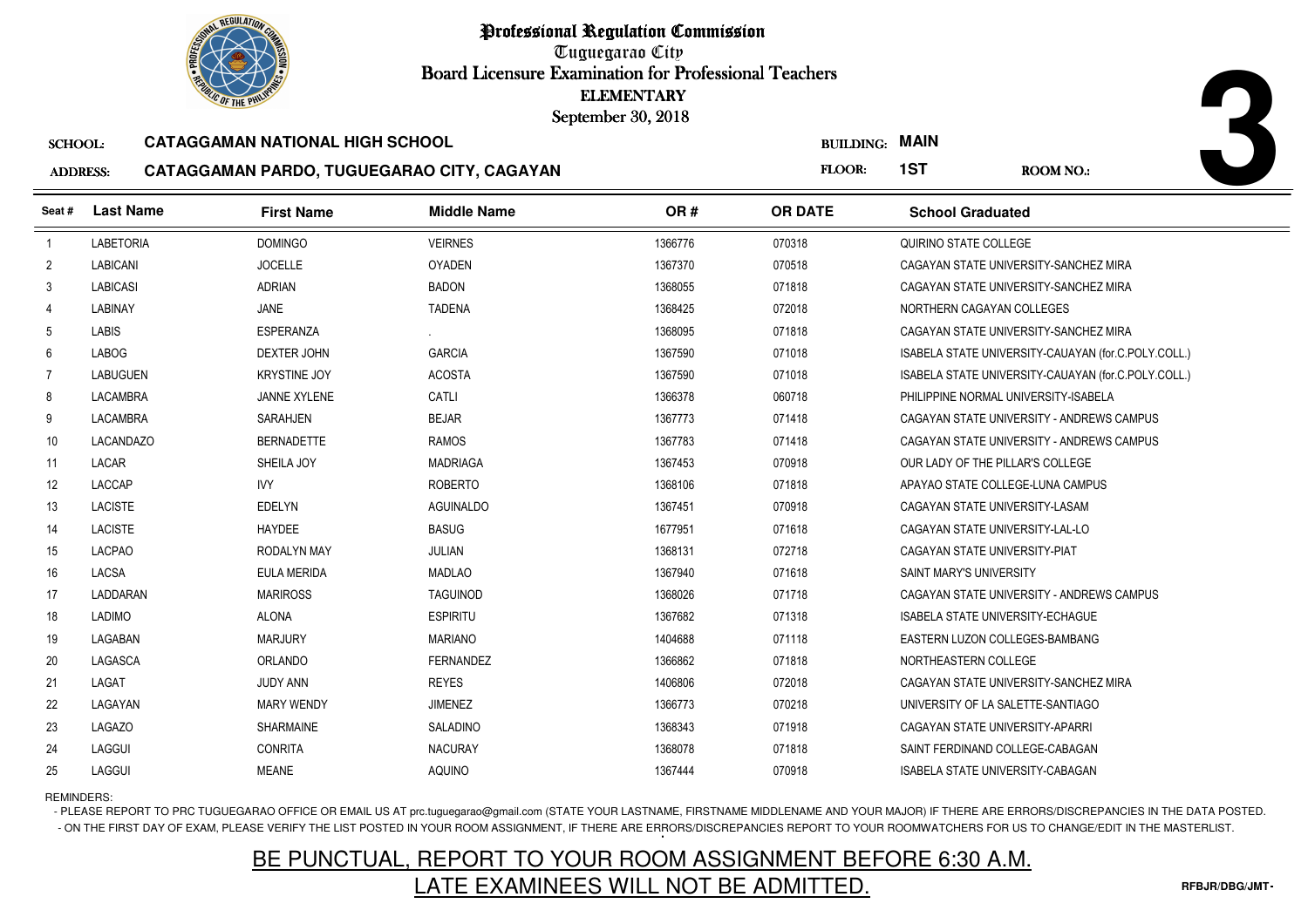Tuguegarao City Board Licensure Examination for Professional Teachers September 30, 2018

#### SCHOOL:**CATAGGAMAN NATIONAL HIGH SCHOOL**

#### ADDRESS:**CATAGGAMAN PARDO, TUGUEGARAO CITY, CAGAYAN**

|                 | <b><i>OLIC OF THE PHILIP</i></b> |                                            |                    | <b>ELEMENTARY</b><br>September 30, 2018 |                       |                                         |                                                          |
|-----------------|----------------------------------|--------------------------------------------|--------------------|-----------------------------------------|-----------------------|-----------------------------------------|----------------------------------------------------------|
| <b>SCHOOL:</b>  |                                  | <b>CATAGGAMAN NATIONAL HIGH SCHOOL</b>     |                    |                                         | <b>BUILDING: MAIN</b> |                                         |                                                          |
| <b>ADDRESS:</b> |                                  | CATAGGAMAN PARDO, TUGUEGARAO CITY, CAGAYAN |                    |                                         | FLOOR:                | 1ST                                     | ROOM NO.:                                                |
| Seat#           | <b>Last Name</b>                 | <b>First Name</b>                          | <b>Middle Name</b> | OR#                                     | <b>OR DATE</b>        | <b>School Graduated</b>                 |                                                          |
| $\overline{1}$  | LAGGUI                           | <b>REGINE</b>                              | <b>DATUL</b>       | 1368080                                 | 071818                | SAINT FERDINAND COLLEGE-CABAGAN         |                                                          |
| $\overline{2}$  | LAGGUI                           | SHIELLA MAY                                | <b>VINARAO</b>     | 1368108                                 | 071818                | SAINT FERDINAND COLLEGE-CABAGAN         |                                                          |
| 3               | LAGGUI                           | <b>VERONICA</b>                            | <b>BABARAN</b>     | 1367875                                 | 071318                | <b>ISABELA STATE UNIVERSITY-CABAGAN</b> |                                                          |
| 4               | <b>LAGO</b>                      | <b>KRISTHELE MAE</b>                       | ORIA               | 1367547                                 | 070918                |                                         | ISABELA STATE UNIVERSITY-CAUAYAN (for.C.POLY.COLL.)      |
| $5\phantom{.0}$ | LAGUA                            | CRISALDA                                   | <b>GAUIRAN</b>     | 1368455                                 | 072018                | SAINT FERDINAND COLLEGE-ILAGAN          |                                                          |
| 6               | LAMER                            | <b>JOMELY</b>                              | CALAYAN            | 1367782                                 | 071418                |                                         | CAGAYAN STATE UNIVERSITY - ANDREWS CAMPUS                |
| $\overline{7}$  | LAMSEN                           | <b>KRISTINE JOY</b>                        | <b>DAGDAG</b>      | 1368247                                 | 072718                | NORTHEASTERN COLLEGE                    |                                                          |
| 8               | LAMUG                            | JOYCE ANN                                  | <b>LLANES</b>      | 1367609                                 | 071118                | ISABELA STATE UNIVERSITY-ECHAGUE        |                                                          |
| 9               | <b>LANDICHO</b>                  | <b>MARLYN</b>                              | <b>SALAZAR</b>     | 1366838                                 | 071718                | ISABELA STATE UNIVERSITY-PALANAN        |                                                          |
| 10              | LANGCAY                          | <b>MONICA</b>                              | <b>SIMANGAN</b>    | 1367714                                 | 071018                |                                         | CAGAYAN STATE UNIVERSITY - ANDREWS CAMPUS                |
| 11              | LANGNGAG                         | <b>TESSIE</b>                              | <b>WACNANG</b>     | 1368168                                 | 071918                | NORTHERN LUZON ADVENTIST COLLEGE        |                                                          |
| 12              | LANNA                            | MARY-JOY                                   | <b>DASSIL</b>      | 1368364                                 | 072718                |                                         | FLORENCIO L. VARGAS COLLEGE-TUGUEGARAO                   |
| 13              | LAOAG                            | <b>JONALYN</b>                             | SA-IN              | 1366239                                 | 060418                |                                         | MOUNTAIN PROV. STATE POLYTECHNIC COLLEGE-BONTOC          |
| 14              | LAPPAY                           | <b>EVELYN</b>                              | <b>LLONES</b>      | 1366593                                 | 062518                |                                         | ISABELA STATE UNIVERSITY-ANGADANAN (for A AGRO-IND COL.) |
| 15              | LAPPAY                           | <b>JOY</b>                                 | <b>PALATTAO</b>    | 1365688                                 | 062218                | UNIVERSITY OF LA SALETTE-SANTIAGO       |                                                          |
| 16              | LAPPAY                           | <b>MARYROSE</b>                            | <b>DELA CRUZ</b>   | 1367256                                 | 070218                | CAGAYAN STATE UNIVERSITY-CARITAN        |                                                          |
| 17              | LAPPAY                           | <b>REYMOND</b>                             | <b>ACPAL</b>       | 1366593                                 | 062518                |                                         | ISABELA STATE UNIVERSITY-ANGADANAN (for.A AGRO-IND COL.) |
| 18              | LATA                             | <b>NEIL ALDRIN</b>                         | <b>AGBAYANI</b>    | 1367742                                 | 071118                | OUR LADY OF THE PILLAR'S COLLEGE        |                                                          |
| 19              | LAUAYAN                          | <b>MERLINA</b>                             | <b>EDROSO</b>      | 1367756                                 | 071118                | <b>ISABELA STATE UNIVERSITY-ECHAGUE</b> |                                                          |
| 20              | <b>LAUCILLO</b>                  | <b>NABELLE</b>                             | <b>REYES</b>       | 1368094                                 | 071818                | CAGAYAN STATE UNIVERSITY-APARRI         |                                                          |
| 21              | LAUDE                            | <b>ROUSEL MAE</b>                          | <b>PONTANO</b>     | 1367603                                 | 071118                | <b>ISABELA STATE UNIVERSITY-ECHAGUE</b> |                                                          |
| 22              | LAURENTE                         | <b>NOEMI</b>                               | <b>MIGUEL</b>      | 1368115                                 | 071918                | SAINT PAUL UNIVERSITY-TUGUEGARAO        |                                                          |
| 23              | LAVERINTO                        | VANESSA                                    | LACAR              | 1368033                                 | 071718                |                                         | OUR LADY OF THE PILLAR COLLEGE-CAUAYAN SAN MANUEL BRANCH |
| 24              | LAWANI                           | <b>JULIE MAY</b>                           | <b>LAMBAG</b>      | 1368503                                 | 071718                |                                         | CAGAYAN STATE UNIVERSITY-SANCHEZ MIRA                    |
| 25              | LAWIGAN                          | <b>JANICE</b>                              | <b>GAJES</b>       | 1368431                                 | 072018                | SAINT JOSEPH COLLEGE-CAGAYAN            |                                                          |

### REMINDERS:

- PLEASE REPORT TO PRC TUGUEGARAO OFFICE OR EMAIL US AT prc.tuguegarao@gmail.com (STATE YOUR LASTNAME, FIRSTNAME MIDDLENAME AND YOUR MAJOR) IF THERE ARE ERRORS/DISCREPANCIES IN THE DATA POSTED. - ON THE FIRST DAY OF EXAM, PLEASE VERIFY THE LIST POSTED IN YOUR ROOM ASSIGNMENT, IF THERE ARE ERRORS/DISCREPANCIES REPORT TO YOUR ROOMWATCHERS FOR US TO CHANGE/EDIT IN THE MASTERLIST.

# BE PUNCTUAL, REPORT TO YOUR ROOM ASSIGNMENT BEFORE 6:30 A.M.LATE EXAMINEES WILL NOT BE ADMITTED.

**4**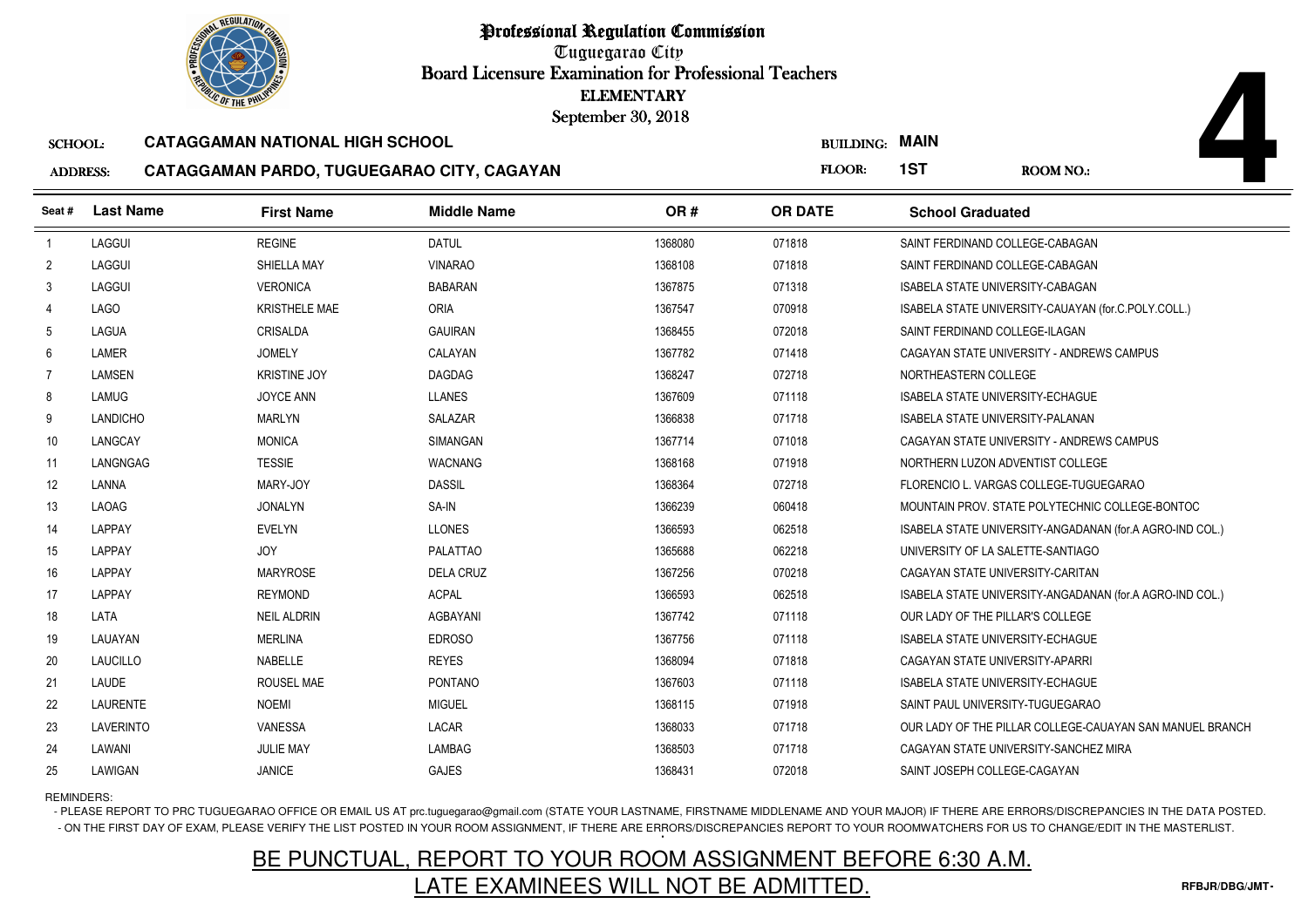Tuguegarao City Board Licensure Examination for Professional Teachers September 30, 2018

#### SCHOOL:**CATAGGAMAN NATIONAL HIGH SCHOOL**

#### ADDRESS:**CATAGGAMAN PARDO, TUGUEGARAO CITY, CAGAYAN**

| <b>OLIC OF THE PHILIP</b> |                  |                                            | <b>ELEMENTARY</b><br>September 30, 2018 |         |                       |                                         |                                                          |
|---------------------------|------------------|--------------------------------------------|-----------------------------------------|---------|-----------------------|-----------------------------------------|----------------------------------------------------------|
| <b>SCHOOL:</b>            |                  | <b>CATAGGAMAN NATIONAL HIGH SCHOOL</b>     |                                         |         | <b>BUILDING: MAIN</b> |                                         |                                                          |
| <b>ADDRESS:</b>           |                  | CATAGGAMAN PARDO, TUGUEGARAO CITY, CAGAYAN |                                         |         | FLOOR:                | 1ST                                     | <b>ROOM NO.:</b>                                         |
| Seat#                     | <b>Last Name</b> | <b>First Name</b>                          | <b>Middle Name</b>                      | OR#     | <b>OR DATE</b>        | <b>School Graduated</b>                 |                                                          |
| $\overline{1}$            | LAYA             | <b>ALPHA</b>                               | <b>DUPINGAY</b>                         | 1366786 | 070318                | NORTHEASTERN COLLEGE                    |                                                          |
| $\overline{2}$            | LAYCO            | <b>JODELYN</b>                             | <b>ESPIRITU</b>                         | 1366744 | 062918                | QUIRINO POLYTECHNIC COLLEGE             |                                                          |
| 3                         | LAYUGAN          | <b>EDDIE BOY</b>                           | <b>GAZZINGAN</b>                        | 1366307 | 060618                | ISABELA STATE UNIVERSITY-CABAGAN        |                                                          |
| 4                         | LAYUGAN          | ELDRIDGE JANVAN                            | CALADO                                  | 1368428 | 072018                | OUR LADY OF THE PILLAR'S COLLEGE        |                                                          |
| -5                        | LAYUGAN          | OYO JORI                                   | <b>TUMOLVA</b>                          | 1367888 | 071318                | H. G. BAQUIRAN COLLEGE                  |                                                          |
| 6                         | LAZATIN          | LORENA                                     | <b>CABILES</b>                          | 1367686 | 071318                | UNIVERSITY OF LA SALETTE-SANTIAGO       |                                                          |
| 7                         | LAZATIN          | <b>LOVELY GRACE</b>                        | <b>GALIZA</b>                           | 1366836 | 071718                | ISABELA COLLEGES (for.ISABELA C.F)      |                                                          |
| 8                         | <b>LAZO</b>      | <b>GLENAJANE</b>                           | <b>NICOLAS</b>                          | 1368405 | 071918                | <b>LYCEUM OF APARRI</b>                 |                                                          |
| 9                         | LEAL             | LOVELY JEAN                                | <b>DELA CRUZ</b>                        | 1367640 | 071218                | NORTHEASTERN COLLEGE                    |                                                          |
| 10 <sup>°</sup>           | <b>LEANO</b>     | <b>JOLIVER</b>                             | CAPULONG                                | 1366821 | 071718                | QUIRINO POLYTECHNIC COLLEGE             |                                                          |
| 11                        | LEAÑO            | <b>RODALYN</b>                             | <b>TABELISMA</b>                        | 1366846 | 071818                | QUIRINO POLYTECHNIC COLLEGE             |                                                          |
| 12                        | LEAÑO            | SHERIE ANN                                 | <b>FLETE</b>                            | 1368076 | 071818                | APAYAO STATE COLLEGE-LUNA CAMPUS        |                                                          |
| 13                        | LEBII            | LUIDA                                      | CONDE                                   | 1366833 | 071718                | CAGAYAN STATE UNIVERSITY-APARRI         |                                                          |
| 14                        | <b>LEDESMA</b>   | <b>JENEL</b>                               | PAGULAYAN                               | 1367475 | 071018                |                                         | UNIVERSITY OF CAGAYAN VALLEY (for. CAGAYAN COLL OF TUG.) |
| 15                        | <b>LEGASPI</b>   | <b>JHAY MAR</b>                            | <b>ESPERANZATE</b>                      | 1366862 | 071818                | QUIRINO STATE COLLEGE                   |                                                          |
| 16                        | LEONIN           | <b>ROSSANA</b>                             | <b>GOROSPE</b>                          | 643113  | 071018                | PHILIPPINE NORMAL UNIVERSITY-ISABELA    |                                                          |
| 17                        | LETAC            | <b>GRETCHEN</b>                            | <b>GUBYAON</b>                          | 1367373 | 070518                |                                         | IFUGAO STATE COLLEGE OF AGRICULTURE & FORESTRY-POTIA     |
| 18                        | <b>LIABAN</b>    | <b>DEBIE</b>                               | SAQUING                                 | 1367093 | 062818                | <b>ISABELA STATE UNIVERSITY-CABAGAN</b> |                                                          |
| 19                        | LIBAN            | <b>ANALYN</b>                              | SAPLA                                   | 1366065 | 062618                | CAGAYAN STATE UNIVERSITY-GONZAGA        |                                                          |
| 20                        | LIBAN            | <b>JUWILL</b>                              | <b>ALLADO</b>                           | 1671053 | 062218                | LAGUNA NORTHWESTERN COLLEGE             |                                                          |
| 21                        | <b>LIBARIOS</b>  | <b>MABELLE</b>                             | LASTRA                                  | 1368196 | 071918                |                                         | SURIGAO DEL SUR POLYTECHNIC COLLEGE-LIANGA               |
| 22                        | LICAYU           | LALAIN                                     | <b>LIGAS</b>                            | 1367888 | 071318                |                                         | CAGAYAN STATE UNIVERSITY - ANDREWS CAMPUS                |
| 23                        | <b>LICUANAN</b>  | <b>MIKE</b>                                | <b>SAMPAGA</b>                          | 1367445 | 070918                |                                         | ISABELA STATE UNIVERSITY-CAUAYAN (for.C.POLY.COLL.)      |
| 24                        | <b>LIGAO</b>     | ANGELICA                                   | <b>BALANGUE</b>                         | 641930  | 070918                |                                         | <b>ISABELA STATE UNIVERSITY-JONES CAMPUS</b>             |
| 25                        | <b>LIGERO</b>    | <b>RODAMEY</b>                             | CARACTER                                | 1367072 | 062618                | ISABELA STATE UNIVERSITY-PALANAN        |                                                          |

REMINDERS:

- PLEASE REPORT TO PRC TUGUEGARAO OFFICE OR EMAIL US AT prc.tuguegarao@gmail.com (STATE YOUR LASTNAME, FIRSTNAME MIDDLENAME AND YOUR MAJOR) IF THERE ARE ERRORS/DISCREPANCIES IN THE DATA POSTED. - ON THE FIRST DAY OF EXAM, PLEASE VERIFY THE LIST POSTED IN YOUR ROOM ASSIGNMENT, IF THERE ARE ERRORS/DISCREPANCIES REPORT TO YOUR ROOMWATCHERS FOR US TO CHANGE/EDIT IN THE MASTERLIST.

# BE PUNCTUAL, REPORT TO YOUR ROOM ASSIGNMENT BEFORE 6:30 A.M.LATE EXAMINEES WILL NOT BE ADMITTED.

**5**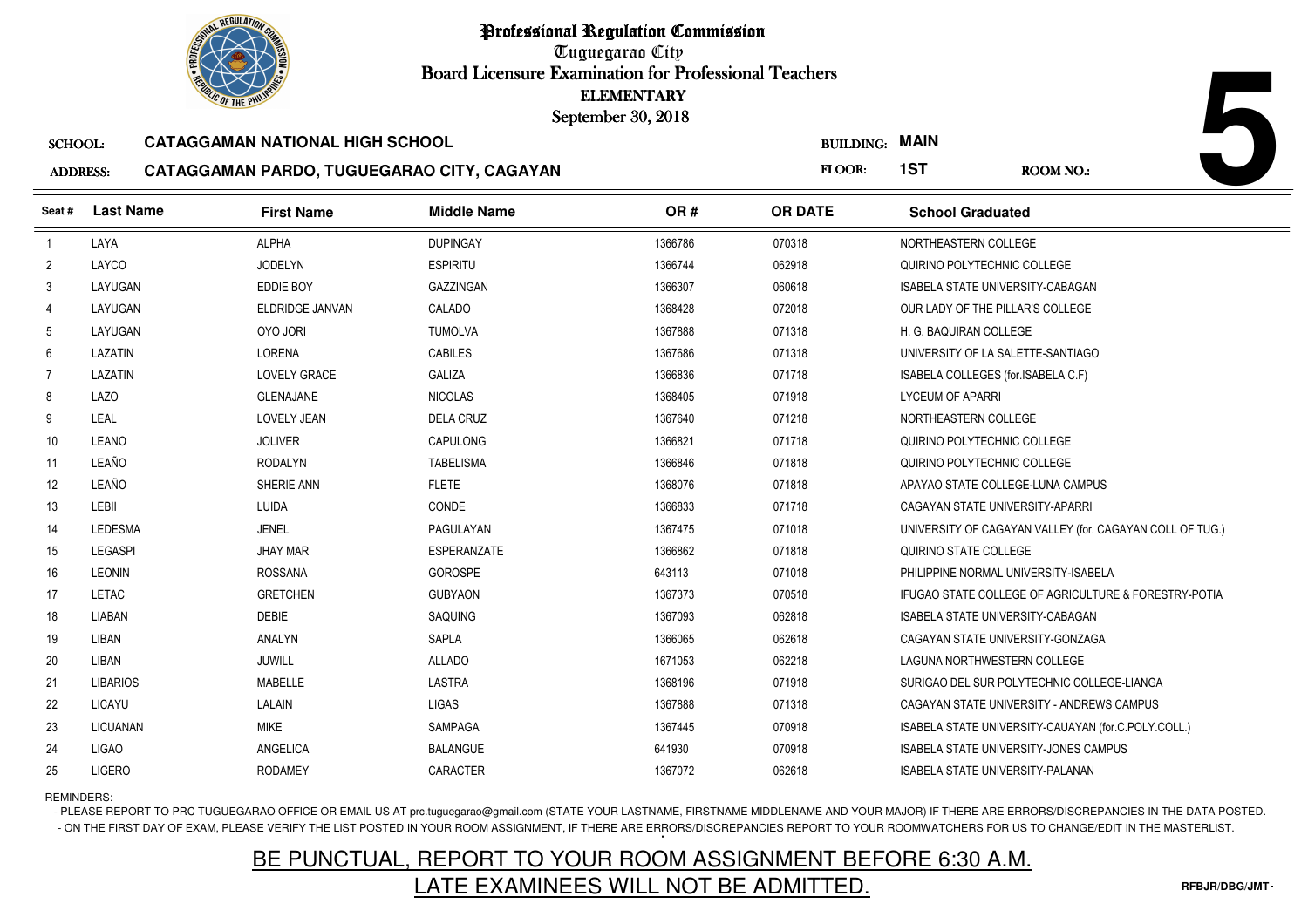Tuguegarao City Board Licensure Examination for Professional Teachers September 30, 2018

#### SCHOOL:**CATAGGAMAN NATIONAL HIGH SCHOOL**

#### ADDRESS:**CATAGGAMAN PARDO, TUGUEGARAO CITY, CAGAYAN**

| <b><i>OLIC OF THE PHILIP</i></b> |                  |                                        |                                            | <b>ELEMENTARY</b><br>September 30, 2018 |                  |                                                          |
|----------------------------------|------------------|----------------------------------------|--------------------------------------------|-----------------------------------------|------------------|----------------------------------------------------------|
| <b>SCHOOL:</b>                   |                  | <b>CATAGGAMAN NATIONAL HIGH SCHOOL</b> |                                            |                                         | <b>BUILDING:</b> | <b>MAIN</b>                                              |
| <b>ADDRESS:</b>                  |                  |                                        | CATAGGAMAN PARDO, TUGUEGARAO CITY, CAGAYAN |                                         | FLOOR:           | 1ST<br><b>ROOM NO.:</b>                                  |
| Seat#                            | <b>Last Name</b> | <b>First Name</b>                      | <b>Middle Name</b>                         | OR#                                     | <b>OR DATE</b>   | <b>School Graduated</b>                                  |
| $\overline{1}$                   | LIGGAYU          | <b>JUNNELA MARIE</b>                   | CAMBI                                      | 1367250                                 | 070218           | UNIVERSITY OF CAGAYAN VALLEY (for. CAGAYAN COLL OF TUG.) |
| $\overline{2}$                   | <b>LIGO</b>      | <b>MYLENE</b>                          | <b>SABADAO</b>                             | 1367987                                 | 071718           | APAYAO STATE COLLEGE-LUNA CAMPUS                         |
| $\mathbf{3}$                     | <b>LIM</b>       | <b>DEOLITO JR</b>                      | <b>EUGENIO</b>                             | 1366366                                 | 060718           | CAGAYAN STATE UNIVERSITY-CARITAN                         |
| 4                                | <b>LIM</b>       | <b>ERICA JANINE</b>                    | CARAMBAY                                   | 1367786                                 | 071418           | CAGAYAN STATE UNIVERSITY - ANDREWS CAMPUS                |
| 5                                | <b>LIM</b>       | <b>RONALDO</b>                         | <b>EUGENIO</b>                             | 1368442                                 | 072018           | FLORENCIO L. VARGAS COLLEGE-TUGUEGARAO                   |
| 6                                | LIMBAUAN         | <b>JOMARIE</b>                         | <b>BAUTISTA</b>                            | 1367898                                 | 071318           | MALLIG PLAINS COLLEGES (for. W. ISABELA PC)              |
| $\overline{7}$                   | LIMBAYAO         | <b>FELIZA BETH</b>                     | <b>GAMONGAN</b>                            | 1367953                                 | 071618           | MALLIG PLAINS COLLEGES (for. W. ISABELA PC)              |
| 8                                | LIME             | <b>JOSSAH MAY</b>                      | <b>GABUYO</b>                              | 1367916                                 | 071618           | ISABELA STATE UNIVERSITY-CABAGAN                         |
| 9                                | LIMET            | ANGELA                                 | <b>RUMINGOUET</b>                          | 1367995                                 | 071718           | APAYAO STATE COLLEGE-LUNA CAMPUS                         |
| 10 <sup>°</sup>                  | <b>LIMOS</b>     | <b>ROBELYN</b>                         | AVILA                                      | 1366761                                 | 070218           | QUIRINO STATE COLLEGE                                    |
| 11                               | LIMTUACO         | <b>ROBELYN</b>                         | <b>AFALLA</b>                              | 1367605                                 | 071118           | NUEVA VIZCAYA STATE UNIVERSITY (NVSIT)-BAYOMBONG         |
| 12                               | <b>LIMUN</b>     | <b>MA KRIZEL</b>                       | <b>MIGUEL</b>                              | 1367947                                 | 071618           | CAGAYAN STATE UNIVERSITY - ANDREWS CAMPUS                |
| 13                               | <b>LINGGAYO</b>  | <b>REYVIE</b>                          |                                            | 1367985                                 | 071718           | APAYAO STATE COLLEGE-CONNER                              |
| 14                               | LINIAN           | <b>MELVINAE</b>                        | LOPEZ                                      | 1368561                                 | 072618           | ISABELA STATE UNIVERSITY-PALANAN                         |
| 15                               | <b>LINTAO</b>    | KISHA MAE                              | <b>MORALES</b>                             | 1367551                                 | 070918           | ISABELA STATE UNIVERSITY-CAUAYAN (for.C.POLY.COLL.)      |
| 16                               | <b>LIOAD</b>     | <b>HAZEL</b>                           | <b>DURWIN</b>                              | 1368004                                 | 071718           | CAGAYAN STATE UNIVERSITY - ANDREWS CAMPUS                |
| 17                               | LIQUIGAN         | JUNNEL                                 | <b>IGNACIO</b>                             | 1368131                                 | 072718           | CAGAYAN STATE UNIVERSITY-PIAT                            |
| 18                               | <b>LLAMELO</b>   | ARJAY                                  | <b>JUSTO</b>                               | 1367723                                 | 071118           | OUR LADY OF THE PILLAR'S COLLEGE                         |
| 19                               | <b>LLAMELO</b>   | <b>JAN DARYL</b>                       | <b>DAGURO</b>                              | 644908                                  | 071018           | <b>ISABELA STATE UNIVERSITY-JONES CAMPUS</b>             |
| 20                               | <b>LLAPITAN</b>  | <b>GLYZEN</b>                          | MALAGGAY                                   | 1367654                                 | 071618           | IFUGAO STATE COLLEGE OF AGRICULTURE & FORESTRY-POTIA     |
| 21                               | <b>LOBENDINO</b> | LEAN                                   | <b>DELA CRUZ</b>                           | 1367207                                 | 062818           | ISABELA COLLEGES (for.ISABELA C.F)                       |
| 22                               | <b>LOBENDINO</b> | <b>RHEA</b>                            | <b>ALOTA</b>                               | U5JOX9V                                 | 052818           | NORTHEASTERN COLLEGE                                     |
| 23                               | <b>LONGAS</b>    | <b>BERNADETTE</b>                      | <b>SALBANG</b>                             | 1367747                                 | 071118           | KALINGA APAYAO STATE COLLEGE (KALINGA COMM. COLL.)       |
| 24                               | <b>LOPEZ</b>     | <b>JAYMAR</b>                          | <b>DONATO</b>                              | 1367586                                 | 071018           | <b>ISABELA STATE UNIVERSITY-ECHAGUE</b>                  |
| 25                               | LOPEZ            | <b>JEROME</b>                          | <b>AGUADA</b>                              | 1368097                                 | 071818           | UNIVERSITY OF CAGAYAN VALLEY (for. CAGAYAN COLL OF TUG.) |

REMINDERS:

- PLEASE REPORT TO PRC TUGUEGARAO OFFICE OR EMAIL US AT prc.tuguegarao@gmail.com (STATE YOUR LASTNAME, FIRSTNAME MIDDLENAME AND YOUR MAJOR) IF THERE ARE ERRORS/DISCREPANCIES IN THE DATA POSTED. - ON THE FIRST DAY OF EXAM, PLEASE VERIFY THE LIST POSTED IN YOUR ROOM ASSIGNMENT, IF THERE ARE ERRORS/DISCREPANCIES REPORT TO YOUR ROOMWATCHERS FOR US TO CHANGE/EDIT IN THE MASTERLIST.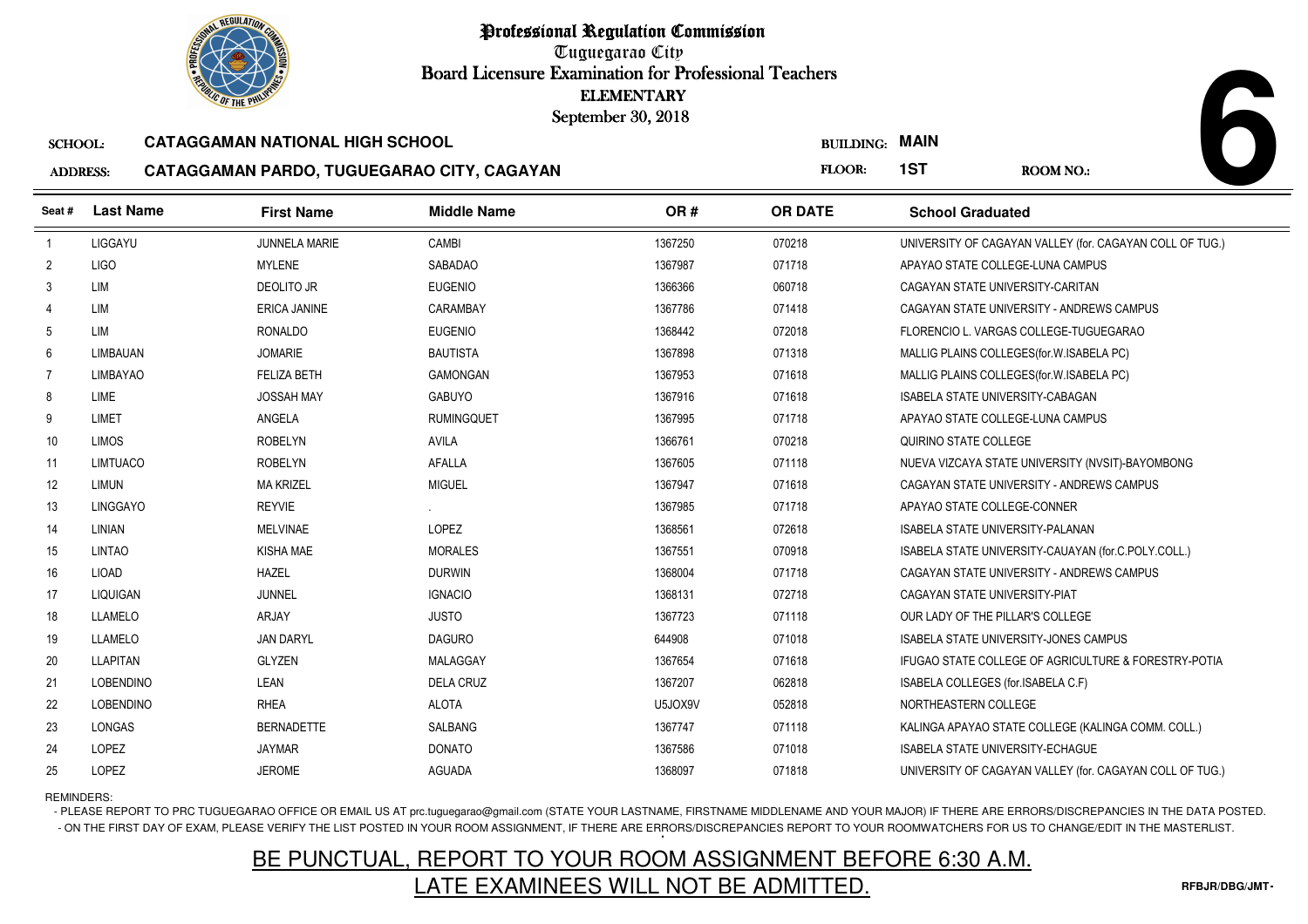

Tuguegarao City Board Licensure Examination for Professional Teachers September 30, 2018

#### SCHOOL:**CATAGGAMAN NATIONAL HIGH SCHOOL**

#### ADDRESS:**CATAGGAMAN PARDO, TUGUEGARAO CITY, CAGAYAN**

| <b>OLIC OF THE PHILIP</b> |                  |                                            |                    | <b>ELEMENTARY</b><br>September 30, 2018 |                       |                                         |                                                          |
|---------------------------|------------------|--------------------------------------------|--------------------|-----------------------------------------|-----------------------|-----------------------------------------|----------------------------------------------------------|
| <b>SCHOOL:</b>            |                  | <b>CATAGGAMAN NATIONAL HIGH SCHOOL</b>     |                    |                                         | <b>BUILDING: MAIN</b> |                                         |                                                          |
| <b>ADDRESS:</b>           |                  | CATAGGAMAN PARDO, TUGUEGARAO CITY, CAGAYAN |                    |                                         | FLOOR:                | 1ST                                     | ROOM NO.:                                                |
| Seat#                     | <b>Last Name</b> | <b>First Name</b>                          | <b>Middle Name</b> | OR#                                     | <b>OR DATE</b>        | <b>School Graduated</b>                 |                                                          |
| $\overline{1}$            | LOPEZ            | <b>JHON MARK</b>                           | <b>MAGAS</b>       | 1368187                                 | 071918                | <b>ISABELA STATE UNIVERSITY-PALANAN</b> |                                                          |
| $\overline{2}$            | LOPEZ            | <b>JINKY</b>                               | <b>DOMINGO</b>     | 1367822                                 | 071218                | PHILIPPINE NORMAL UNIVERSITY-ISABELA    |                                                          |
| 3                         | LOPEZ            | <b>JONATHAN</b>                            | <b>BARIUAN</b>     | 1368080                                 | 071818                |                                         | CAGAYAN STATE UNIVERSITY - ANDREWS CAMPUS                |
| $\overline{4}$            | LOPEZ            | LIEZEL                                     | <b>LIGERO</b>      | 1366193                                 | 060818                |                                         | ISABELA STATE UNIVERSITY-CAUAYAN (for.C.POLY.COLL.)      |
| 5                         | <b>LOPEZ</b>     | <b>MARLOWIE</b>                            | MALAGGAY           | 1367188                                 | 062518                |                                         | UNIVERSITY OF THE CORDILLERAS (for BAGUIO C.F.)          |
| 6                         | LOPEZ            | <b>NOVIE ROSE</b>                          | <b>RALLETA</b>     | 1367994                                 | 071718                | <b>LYCEUM OF APARRI</b>                 |                                                          |
| -7                        | <b>LOPEZ</b>     | <b>REYCILIN</b>                            | <b>DONATO</b>      | 1366175                                 | 060718                | <b>ISABELA STATE UNIVERSITY-PALANAN</b> |                                                          |
| 8                         | LORENZO          | AHRA                                       | <b>DELA TORRE</b>  | 643583                                  | 071018                |                                         | ISABELA STATE UNIVERSITY-JONES CAMPUS                    |
| 9                         | <b>LORENZO</b>   | <b>GENESIS</b>                             | <b>GARCIA</b>      | 1366041                                 | 062018                | F. L. VARGAS COLLEGE-ABULUG             |                                                          |
| 10                        | LORENZO          | <b>JUDITH</b>                              | <b>GUIANG</b>      | 1367265                                 | 070218                |                                         | UNIVERSITY OF CAGAYAN VALLEY (for. CAGAYAN COLL OF TUG.) |
| 11                        | LORENZO          | <b>REGINE</b>                              | <b>ESCALANTE</b>   | 1367800                                 | 071118                | CAGAYAN STATE UNIVERSITY-GONZAGA        |                                                          |
| 12                        | <b>LORENZO</b>   | <b>RISA CLAIRE</b>                         | <b>VALDEZ</b>      | 1365979                                 | 060118                | CENTRAL LUZON STATE UNIVERSITY          |                                                          |
| 13                        | LORENZO          | <b>ROWENA</b>                              | <b>DELA CRUZ</b>   | 643547                                  | 071018                |                                         | ISABELA STATE UNIVERSITY-JONES CAMPUS                    |
| 14                        | LORETO           | <b>ELMA</b>                                | <b>PATUBO</b>      | 1366268                                 | 060518                | CAGAYAN STATE UNIVERSITY-PIAT           |                                                          |
| 15                        | LOZANO           | <b>EMMYLOU</b>                             | LALLABBAN          | 1367769                                 | 071418                |                                         | CAGAYAN STATE UNIVERSITY - ANDREWS CAMPUS                |
| 16                        | LUCAS            | <b>CHELSIE DANE</b>                        | <b>OBENA</b>       | 1366890                                 | 071918                | UNIVERSITY OF LA SALETTE-SANTIAGO       |                                                          |
| 17                        | LUCAS            | <b>JESSA</b>                               | <b>MAGUDDAYAO</b>  | 1367932                                 | 071618                |                                         | CAGAYAN STATE UNIVERSITY - ANDREWS CAMPUS                |
| 18                        | LUCAS            | <b>JONALINE</b>                            | POLONIO            | 1366782                                 | 070318                |                                         | NUEVA VIZCAYA STATE UNIVERSITY (NVSIT)-BAYOMBONG         |
| 19                        | LUCAS            | <b>MICHELLE</b>                            | <b>DOMINGO</b>     | 1366873                                 | 071818                | QUIRINO POLYTECHNIC COLLEGE             |                                                          |
| 20                        | <b>LUCENA</b>    | <b>RHELYN</b>                              | <b>DIAN</b>        | 1367399                                 | 070618                | SAINT ANTHONY'S COLLEGE-CAGAYAN         |                                                          |
| 21                        | <b>LUCENA</b>    | <b>ROSEMARIE</b>                           | <b>BOSE</b>        | 1368212                                 | 072018                | QUIRINO STATE COLLEGE                   |                                                          |
| 22                        | <b>LUCERO</b>    | <b>KRISTA MYKA</b>                         | <b>BURIGSAY</b>    | 1368074                                 | 071818                | APAYAO STATE COLLEGE-LUNA CAMPUS        |                                                          |
| 23                        | <b>LUCINA</b>    | <b>CHRISTINA</b>                           | <b>FERNANDEZ</b>   | 1367765                                 | 071418                |                                         | CAGAYAN STATE UNIVERSITY - ANDREWS CAMPUS                |
| 24                        | LUCZON           | <b>REYMART</b>                             | <b>SALMORIN</b>    | 1368100                                 | 071818                | <b>LYCEUM OF APARRI</b>                 |                                                          |
| 25                        | <b>LUGOD</b>     | <b>MICHAEL NICOLAS</b>                     |                    | 1366850                                 | 071818                | UNIVERSITY OF LA SALETTE-SANTIAGO       |                                                          |

### REMINDERS:

- PLEASE REPORT TO PRC TUGUEGARAO OFFICE OR EMAIL US AT prc.tuguegarao@gmail.com (STATE YOUR LASTNAME, FIRSTNAME MIDDLENAME AND YOUR MAJOR) IF THERE ARE ERRORS/DISCREPANCIES IN THE DATA POSTED. - ON THE FIRST DAY OF EXAM, PLEASE VERIFY THE LIST POSTED IN YOUR ROOM ASSIGNMENT, IF THERE ARE ERRORS/DISCREPANCIES REPORT TO YOUR ROOMWATCHERS FOR US TO CHANGE/EDIT IN THE MASTERLIST.

# BE PUNCTUAL, REPORT TO YOUR ROOM ASSIGNMENT BEFORE 6:30 A.M.LATE EXAMINEES WILL NOT BE ADMITTED.

**7**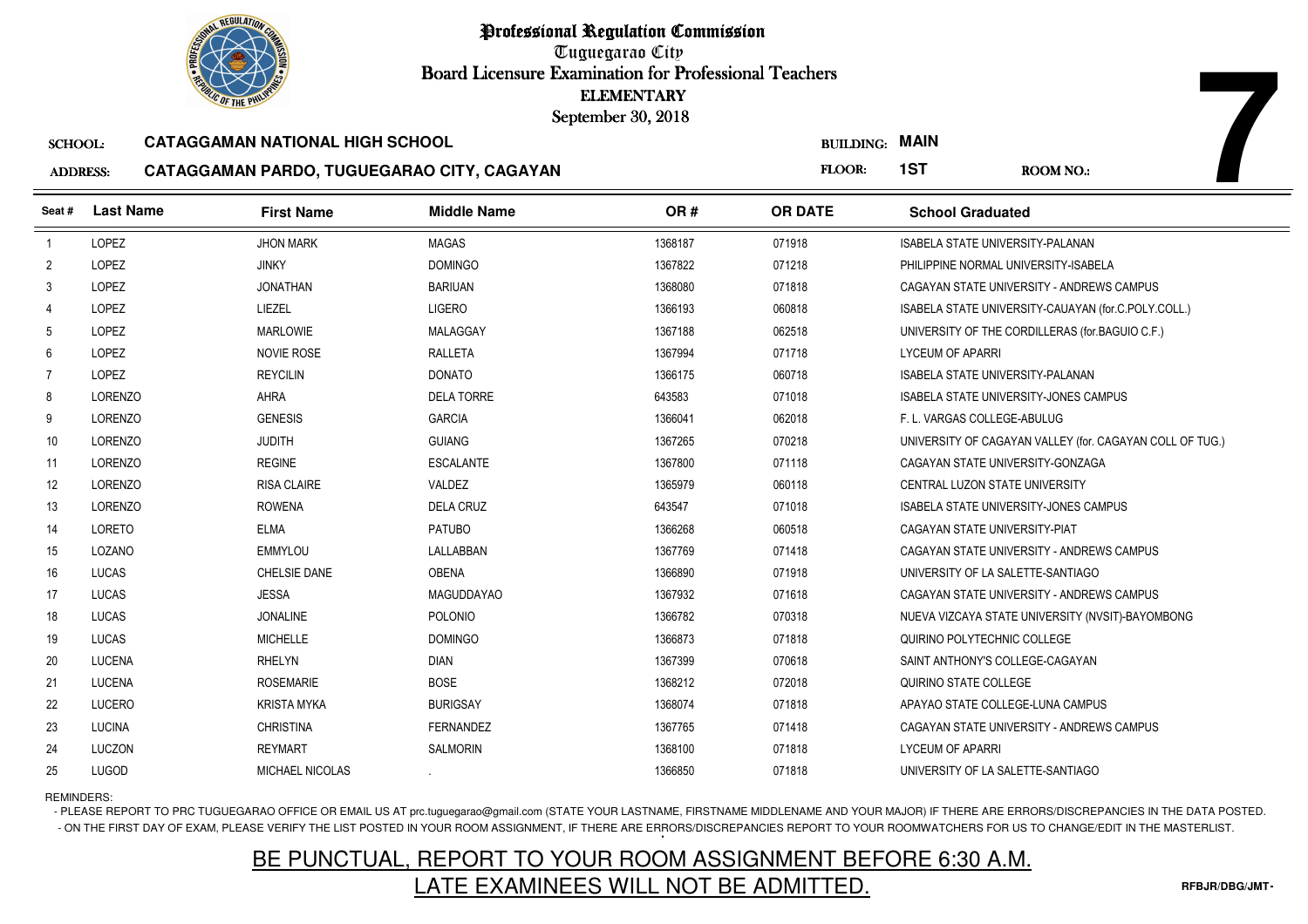Tuguegarao City Board Licensure Examination for Professional Teachers September 30, 2018

#### SCHOOL:**CATAGGAMAN NATIONAL HIGH SCHOOL**

#### ADDRESS:**CATAGGAMAN PARDO, TUGUEGARAO CITY, CAGAYAN**

|                 |                  | <b><i>OLIC OF THE PHILIP</i></b>           |                    | <b>ELEMENTARY</b><br>September 30, 2018 |                  |                                                          |
|-----------------|------------------|--------------------------------------------|--------------------|-----------------------------------------|------------------|----------------------------------------------------------|
| <b>SCHOOL:</b>  |                  | <b>CATAGGAMAN NATIONAL HIGH SCHOOL</b>     |                    |                                         | <b>BUILDING:</b> | <b>MAIN</b>                                              |
| <b>ADDRESS:</b> |                  | CATAGGAMAN PARDO, TUGUEGARAO CITY, CAGAYAN |                    |                                         | FLOOR:           | 1ST<br>ROOM NO.:                                         |
| Seat#           | <b>Last Name</b> | <b>First Name</b>                          | <b>Middle Name</b> | OR#                                     | <b>OR DATE</b>   | <b>School Graduated</b>                                  |
| $\overline{1}$  | LUIS             | <b>JINKY</b>                               | <b>CATULIN</b>     | 1367822                                 | 071218           | CAGAYAN STATE UNIVERSITY-LASAM                           |
| $\overline{2}$  | LUIS             | <b>RHEA MAE</b>                            | <b>TOBIAS</b>      | 1367710                                 | 071018           | CAGAYAN STATE UNIVERSITY-LASAM                           |
| 3               | LUMABAN          | <b>ABIGAIL</b>                             | <b>VIERNES</b>     | 1367977                                 | 071718           | <b>ISABELA STATE UNIVERSITY-CABAGAN</b>                  |
| 4               | <b>LUMABAO</b>   | PRECY                                      | GALLO              | 1368443                                 | 072018           | SAINT FERDINAND COLLEGE-ILAGAN                           |
| 5               | LUMACHAY         | <b>MALOU</b>                               | <b>INSONG</b>      | 1367258                                 | 070218           | NORTHEASTERN COLLEGE                                     |
| 6               | <b>LUMAUIG</b>   | NARDELYN                                   | ABLUYAN            | 1367556                                 | 070918           | NUEVA VIZCAYA STATE UNIVERSITY (NVSIT)-BAYOMBONG         |
| $\overline{7}$  | <b>LUMBAG</b>    | <b>GEOFFREY JR</b>                         | SADAGAN            | 1366649                                 | 061318           | SAINT TONIS COLLEGE                                      |
| 8               | <b>LUMIDAO</b>   | <b>JONA</b>                                | SACYAB             | 1366996                                 | 062018           | MOUNTAIN PROV. STATE POLYTECHNIC COLLEGE-BONTOC          |
| 9               | <b>LUMIDO</b>    | JANE                                       | <b>PACHECO</b>     | 1367778                                 | 071418           | CAGAYAN STATE UNIVERSITY - ANDREWS CAMPUS                |
| 10              | LUMOT            | <b>MARIANNE</b>                            | <b>CABANSI</b>     | 1367585                                 | 071018           | ISABELA STATE UNIVERSITY-ECHAGUE                         |
| 11              | LUNA             | <b>JENEFFER</b>                            | <b>CELEMIN</b>     | 1367594                                 | 071018           | RIZAL COLLEGE OF TAAL                                    |
| 12 <sup>°</sup> | <b>LUNA</b>      | <b>MARGARITA</b>                           | <b>BALISI</b>      | 1368480                                 | 072318           | UNIVERSITY OF CAGAYAN VALLEY (for. CAGAYAN COLL OF TUG.) |
| 13              | LUYUN            | <b>JAYVIN</b>                              | <b>TRINIDAD</b>    | 1367336                                 | 070418           | UNIVERSITY OF CAGAYAN VALLEY (for. CAGAYAN COLL OF TUG.) |
| 14              | <b>MABALOT</b>   | <b>VIRGEN MARIA</b>                        | <b>BARRERA</b>     | 1366735                                 | 062818           | UNIVERSITY OF LA SALETTE-SANTIAGO                        |
| 15              | <b>MABANAG</b>   | <b>JOVELYN</b>                             | <b>TIBURCIO</b>    | 643787                                  | 071018           | <b>ISABELA STATE UNIVERSITY-JONES CAMPUS</b>             |
| 16              | MABBAGU          | <b>ROWEL</b>                               | CORDOVA            | 1367538                                 | 070618           | SAINT FERDINAND COLLEGE-ILAGAN                           |
| 17              | <b>MABBORANG</b> | <b>AIMEE</b>                               | <b>ROMERO</b>      | 1367943                                 | 071618           | CAGAYAN STATE UNIVERSITY - ANDREWS CAMPUS                |
| 18              | <b>MABBORANG</b> | <b>ANALIE</b>                              | SORIANO            | 1367905                                 | 071618           | CAGAYAN STATE UNIVERSITY - ANDREWS CAMPUS                |
| 19              | <b>MABBORANG</b> | <b>JANE</b>                                | <b>GUZMAN</b>      | 1366274                                 | 060518           | CAGAYAN STATE UNIVERSITY-TUGUEGARAO                      |
| 20              | <b>MABBORANG</b> | <b>JEMALOU</b>                             | <b>TALIPING</b>    | 1367274                                 | 070318           | CAGAYAN STATE UNIVERSITY-PIAT                            |
| 21              | <b>MABBORANG</b> | <b>JEREMIAH</b>                            | <b>AGUINALDO</b>   | 1367776                                 | 071418           | CAGAYAN STATE UNIVERSITY - ANDREWS CAMPUS                |
| 22              | MACABABBAD       | <b>GENEVIE</b>                             | <b>REYES</b>       | 1368360                                 | 072718           | SAINT JOSEPH COLLEGE-CAGAYAN                             |
| 23              | MACABABBAD       | <b>ROMIELYN</b>                            | <b>TAGUINOD</b>    | 1367784                                 | 071418           | CAGAYAN STATE UNIVERSITY - ANDREWS CAMPUS                |
| 24              | <b>MACACNA</b>   | <b>FARHANAH</b>                            | <b>BAYABAO</b>     | 1367733                                 | 071118           | UNIVERSITY OF SAINT LOUIS-TUGUEGARAO                     |
| 25              | MACAD            | ANA                                        |                    | 1367403                                 | 070618           | MOUNTAIN PROV. STATE POLYTECHNIC COLLEGE-BONTOC          |

### REMINDERS:

- PLEASE REPORT TO PRC TUGUEGARAO OFFICE OR EMAIL US AT prc.tuguegarao@gmail.com (STATE YOUR LASTNAME, FIRSTNAME MIDDLENAME AND YOUR MAJOR) IF THERE ARE ERRORS/DISCREPANCIES IN THE DATA POSTED. - ON THE FIRST DAY OF EXAM, PLEASE VERIFY THE LIST POSTED IN YOUR ROOM ASSIGNMENT, IF THERE ARE ERRORS/DISCREPANCIES REPORT TO YOUR ROOMWATCHERS FOR US TO CHANGE/EDIT IN THE MASTERLIST.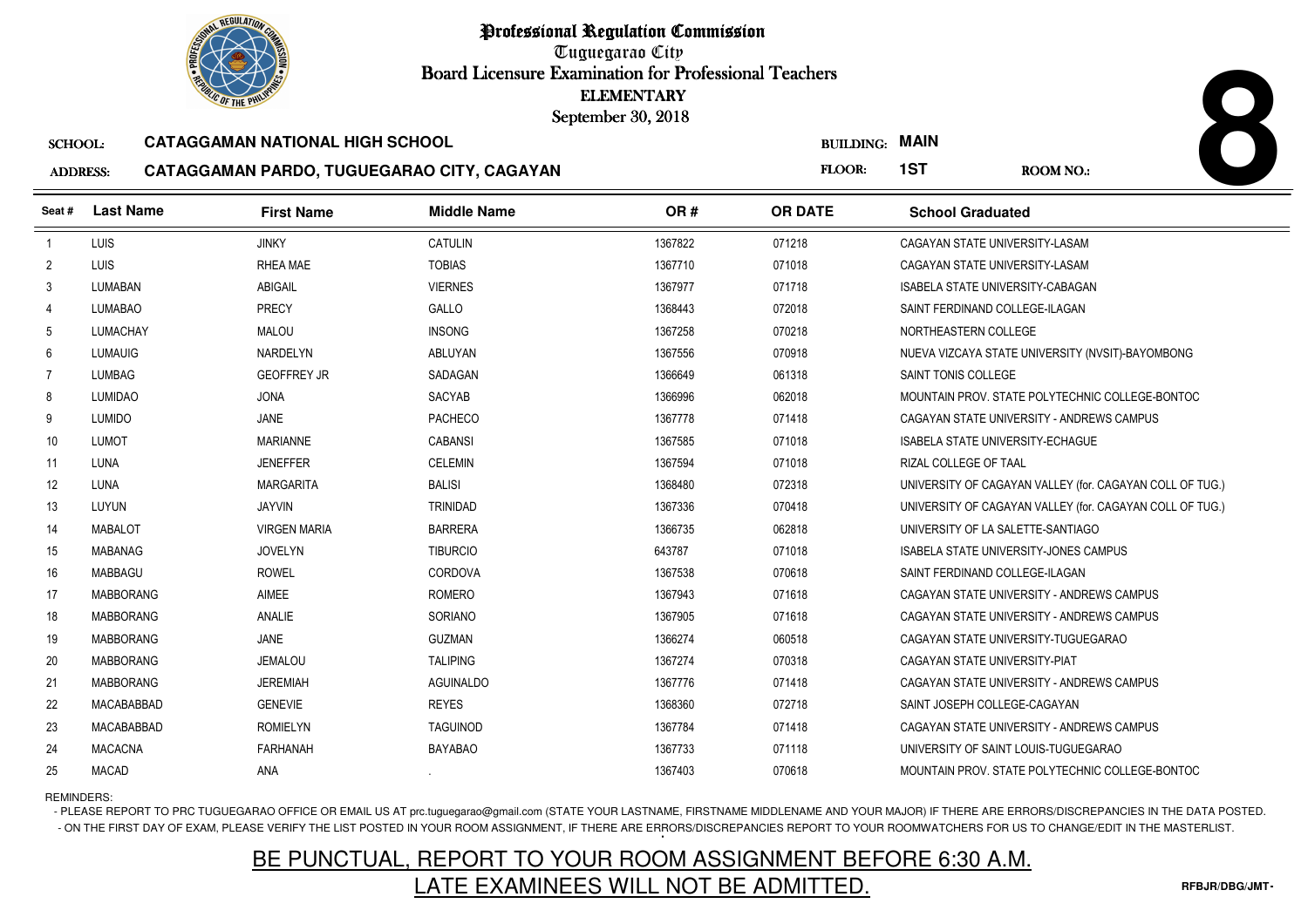Tuguegarao City Board Licensure Examination for Professional Teachers September 30, 2018

#### SCHOOL:**CATAGGAMAN NATIONAL HIGH SCHOOL**

#### ADDRESS:**CATAGGAMAN PARDO, TUGUEGARAO CITY, CAGAYAN**

|                 |                   | <b><i>OLIC OF THE PHILIPS</i></b>      |                                            | <b>ELEMENTARY</b><br>September 30, 2018 |                  |                                                          |
|-----------------|-------------------|----------------------------------------|--------------------------------------------|-----------------------------------------|------------------|----------------------------------------------------------|
| <b>SCHOOL:</b>  |                   | <b>CATAGGAMAN NATIONAL HIGH SCHOOL</b> |                                            |                                         | <b>BUILDING:</b> | <b>MAIN</b>                                              |
| <b>ADDRESS:</b> |                   |                                        | CATAGGAMAN PARDO, TUGUEGARAO CITY, CAGAYAN |                                         | FLOOR:           | 1ST<br><b>ROOM NO.:</b>                                  |
| Seat #          | <b>Last Name</b>  | <b>First Name</b>                      | <b>Middle Name</b>                         | OR#                                     | <b>OR DATE</b>   | <b>School Graduated</b>                                  |
| $\overline{1}$  | MACADANGDANG      | CARLA MAE                              | LOPEZ                                      | 1366191                                 | 060818           | OUR LADY OF THE PILLAR COLLEGE-CAUAYAN SAN MANUEL BRANCH |
| $\overline{2}$  | <b>MACADENDEN</b> | <b>IMELDA</b>                          | <b>TODIÑO</b>                              | I4LGGY9                                 | 052918           | HARRIS MEMORIAL COLLEGE-TAYTAY                           |
| 3               | <b>MACAIBA</b>    | <b>ESTELA</b>                          | <b>GANNAC</b>                              | 1367370                                 | 070518           | MOUNTAIN PROV. STATE POLYTECHNIC COLLEGE-BONTOC          |
| 4               | <b>MACALINAO</b>  | <b>IRISH JOY</b>                       | <b>GROMEO</b>                              | 1366849                                 | 071818           | QUIRINO POLYTECHNIC COLLEGE                              |
| 5               | <b>MACALINGO</b>  | <b>RICHARD</b>                         | ACOB                                       | 1368341                                 | 071918           | CAGAYAN STATE UNIVERSITY-APARRI                          |
| 6               | <b>MACALLA</b>    | <b>GLORY JANE</b>                      | <b>SARIBAY</b>                             | 1367921                                 | 071618           | CAGAYAN STATE UNIVERSITY-GONZAGA                         |
| $\overline{7}$  | <b>MACANANG</b>   | <b>CHRISTINE JOY</b>                   | <b>SAMONTE</b>                             | 1368432                                 | 072018           | SAINT JOSEPH COLLEGE-CAGAYAN                             |
| 8               | MACAPALLAG        | <b>LIRA</b>                            | <b>MALAYAO</b>                             | 1367949                                 | 071618           | ISABELA STATE UNIVERSITY-CABAGAN                         |
| 9               | <b>MACAPIA</b>    | <b>FLORENTINA</b>                      | <b>PASCUA</b>                              | 1367863                                 | 071318           | ISABELA STATE UNIVERSITY-CABAGAN                         |
| 10              | <b>MACAPIA</b>    | <b>JUANA</b>                           | ZIPAGAN                                    | 1367970                                 | 071718           | <b>ISABELA STATE UNIVERSITY-CABAGAN</b>                  |
| 11              | <b>MACARILAY</b>  | <b>JESICA</b>                          | <b>TAGALICUD</b>                           | 1367563                                 | 070918           | <b>ISABELA STATE UNIVERSITY-ECHAGUE</b>                  |
| 12              | <b>MACASADDU</b>  | ELPIDIO JR                             | <b>CORPUZ</b>                              | 1367419                                 | 070618           | CAGAYAN STATE UNIVERSITY-LAL-LO                          |
| 13              | <b>MACASIO</b>    | <b>IRENE</b>                           | <b>BOSING</b>                              | 1367987                                 | 071718           | UNIVERSITY OF CAGAYAN VALLEY (for. CAGAYAN COLL OF TUG.) |
| 14              | <b>MACATUGGAL</b> | <b>JAEMIE ROSE</b>                     | <b>CASTAÑEDA</b>                           | 1367954                                 | 071618           | ISABELA STATE UNIVERSITY-CABAGAN                         |
| 15              | MACATUGGAL        | <b>MAY ANN</b>                         | <b>GAMMAD</b>                              | 1367970                                 | 071718           | ISABELA STATE UNIVERSITY-CABAGAN                         |
| 16              | MACAYANAN         | <b>DAISY</b>                           | <b>VELASCO</b>                             | 1366580                                 | 061418           | QUIRINO STATE COLLEGE                                    |
| 17              | <b>MACULAM</b>    | <b>LISBETH</b>                         | LLAMEG                                     | 1367826                                 | 071218           | CAGAYAN STATE UNIVERSITY-SANCHEZ MIRA                    |
| 18              | <b>MACUTAY</b>    | <b>DIANE</b>                           | <b>MACINAS</b>                             | 1367556                                 | 070918           | ISABELA STATE UNIVERSITY-CAUAYAN (for.C.POLY.COLL.)      |
| 19              | <b>MADDAWIN</b>   | LOVELY                                 | <b>DENNA</b>                               | 1367986                                 | 071718           | H. G. BAQUIRAN COLLEGE                                   |
| 20              | <b>MADDUMA</b>    | <b>MARTINA</b>                         | <b>RAMOS</b>                               | 1366022                                 | 061818           | SAINT FERDINAND COLLEGE-ILAGAN                           |
| 21              | <b>MADELO</b>     | ANA MAE                                | <b>AGUINALDO</b>                           | 1367725                                 | 071118           | CAGAYAN STATE UNIVERSITY-LASAM                           |
| 22              | <b>MADIN</b>      | JOAN                                   | LIGLIGEN                                   | 1367558                                 | 070918           | NUEVA VIZCAYA STATE UNIVERSITY (NVSIT)-BAYOMBONG         |
| 23              | <b>MADRIAGA</b>   | <b>JOSEPHINE</b>                       | <b>VISAYA</b>                              | 1367454                                 | 070918           | UNIVERSITY OF PERPETUAL HELP-CAUAYAN CITY                |
| 24              | <b>MADRID</b>     | <b>CHRISTINE</b>                       | <b>SANTIAGO</b>                            | 1366873                                 | 071818           | QUIRINO POLYTECHNIC COLLEGE                              |
| 25              | <b>MADRUNERO</b>  | <b>JOYCE ANNE</b>                      | CAPAYAN                                    | 1367644                                 | 071218           | NUEVA VIZCAYA STATE UNIVERSITY (NVSIT)-BAYOMBONG         |

REMINDERS:

- PLEASE REPORT TO PRC TUGUEGARAO OFFICE OR EMAIL US AT prc.tuguegarao@gmail.com (STATE YOUR LASTNAME, FIRSTNAME MIDDLENAME AND YOUR MAJOR) IF THERE ARE ERRORS/DISCREPANCIES IN THE DATA POSTED. - ON THE FIRST DAY OF EXAM, PLEASE VERIFY THE LIST POSTED IN YOUR ROOM ASSIGNMENT, IF THERE ARE ERRORS/DISCREPANCIES REPORT TO YOUR ROOMWATCHERS FOR US TO CHANGE/EDIT IN THE MASTERLIST.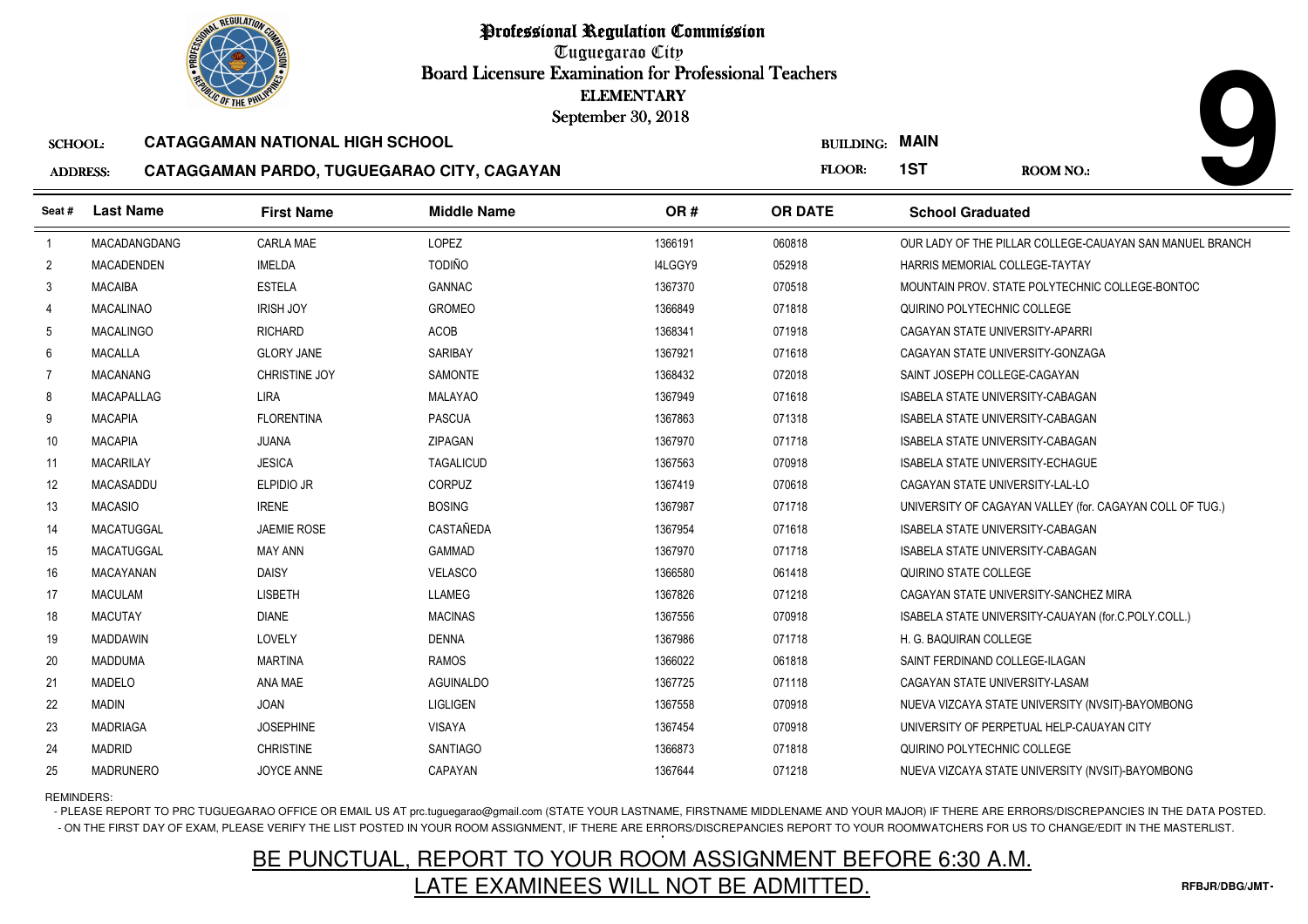Tuguegarao City Board Licensure Examination for Professional Teachers September 30, 2018

#### SCHOOL:**CATAGGAMAN NATIONAL HIGH SCHOOL**

#### ADDRESS:**CATAGGAMAN PARDO, TUGUEGARAO CITY, CAGAYAN**

|                 | <b><i>OLIC OF THE PHILIP</i></b> |                                            | <b>ELEMENTARY</b><br>September 30, 2018 |                |                  |                                                          |
|-----------------|----------------------------------|--------------------------------------------|-----------------------------------------|----------------|------------------|----------------------------------------------------------|
| <b>SCHOOL:</b>  |                                  | <b>CATAGGAMAN NATIONAL HIGH SCHOOL</b>     |                                         |                | <b>BUILDING:</b> | <b>MAIN</b>                                              |
| <b>ADDRESS:</b> |                                  | CATAGGAMAN PARDO, TUGUEGARAO CITY, CAGAYAN |                                         |                | FLOOR:           | 1ST<br><b>ROOM NO.:</b>                                  |
| Seat#           | <b>Last Name</b>                 | <b>First Name</b>                          | <b>Middle Name</b>                      | OR#            | <b>OR DATE</b>   | <b>School Graduated</b>                                  |
| $\overline{1}$  | <b>MADURO</b>                    | <b>DIVINA</b>                              | <b>BALLANG</b>                          | 1366735        | 062818           | NORTHEASTERN COLLEGE                                     |
| $\overline{2}$  | <b>MAGAS</b>                     | <b>MIKE</b>                                | PALLERMO                                | <b>DARCLDX</b> | 052418           | <b>ISABELA STATE UNIVERSITY-PALANAN</b>                  |
| 3               | <b>MAGBANUA</b>                  | CARLOTTA                                   | OLLERO                                  | 1366537        | 061318           | ISABELA STATE UNIVERSITY-CAUAYAN (for.C.POLY.COLL.)      |
| 4               | <b>MAGLAQUE</b>                  | <b>KATRINA</b>                             | <b>BARBASA</b>                          | 1367585        | 071018           | UNIVERSITY OF LA SALETTE-SANTIAGO                        |
| 5               | MAGO                             | <b>CHAN CHAN</b>                           | <b>RENON</b>                            | 1367414        | 070618           | ISABELA STATE UNIVERSITY-PALANAN                         |
| 6               | <b>MAGUDDAYAO</b>                | <b>DIANA</b>                               | <b>DELA CRUZ</b>                        | 1367997        | 071718           | CAGAYAN STATE UNIVERSITY-LASAM                           |
| $\overline{7}$  | <b>MAGUIGAD</b>                  | <b>FRANK MICHAEL</b>                       | <b>CONSIBIDO</b>                        | 1368090        | 071818           | CAGAYAN STATE UNIVERSITY-PIAT                            |
| 8               | <b>MAGUIGAD</b>                  | LOVELY JOY                                 | <b>CONSIBIDO</b>                        | 1366268        | 060518           | CAGAYAN STATE UNIVERSITY-PIAT                            |
| 9               | <b>MAGULLADO</b>                 | <b>MARIA AURORA</b>                        | <b>DOMANAIS</b>                         | 1366540        | 061318           | NATIONAL TEACHER'S COLLEGE                               |
| 10              | MAIYAO                           | LEAH                                       | <b>BARTOLOME</b>                        | 1366256        | 060518           | SAINT LOUIS COLLEGE OF BULANAO                           |
| 11              | MALABAD                          | <b>DORIES ANN</b>                          | CALAGUI                                 | 1368059        | 071818           | CAGAYAN STATE UNIVERSITY - ANDREWS CAMPUS                |
| 12              | <b>MALABUG</b>                   | <b>CRISTINE</b>                            | FROGOSO                                 | 1367958        | 071618           | ISABELA STATE UNIVERSITY-CABAGAN                         |
| 13              | <b>MALADRIGO</b>                 | <b>ARVIE</b>                               | LAURENTE                                | 1368453        | 072018           | UNIVERSITY OF CAGAYAN VALLEY (for. CAGAYAN COLL OF TUG.) |
| 14              | <b>MALAGGAN</b>                  | <b>GEMALYN</b>                             |                                         | 1367446        | 070918           | CAGAYAN STATE UNIVERSITY-PIAT                            |
| 15              | MALAGUEÑA                        | <b>CATAGLER</b>                            | <b>PAGTUD</b>                           | 1368418        | 071918           | KALINGA APAYAO STATE COLLEGE (KALINGA COMM. COLL.)       |
| 16              | <b>MALANA</b>                    | <b>CLARICE</b>                             | <b>MALABAD</b>                          | 1367959        | 071618           | ISABELA STATE UNIVERSITY-CABAGAN                         |
| 17              | <b>MALANA</b>                    | <b>DIANA</b>                               | LANGUIAN                                | 1367782        | 071418           | CAGAYAN STATE UNIVERSITY - ANDREWS CAMPUS                |
| 18              | <b>MALANA</b>                    | <b>KAREN</b>                               | <b>GALUT</b>                            | 1681075        | 071818           | APAYAO STATE COLLEGE-LUNA CAMPUS                         |
| 19              | <b>MALANA</b>                    | <b>MARIDEN</b>                             | <b>MARAMAG</b>                          | 1367933        | 071618           | CAGAYAN STATE UNIVERSITY - ANDREWS CAMPUS                |
| 20              | <b>MALANA</b>                    | <b>ROSEMARIE</b>                           | <b>BRAVO</b>                            | 1367639        | 071218           | UNIVERSITY OF PERPETUAL HELP-CAUAYAN CITY                |
| 21              | <b>MALANOT</b>                   | <b>JENIEVIE</b>                            | <b>MARTIN</b>                           | 1367900        | 071318           | CAGAYAN STATE UNIVERSITY - ANDREWS CAMPUS                |
| 22              | MALAZZAB                         | DELY                                       | GONZALES                                | 1368463        | 072018           | CAGAYAN STATE UNIVERSITY-GONZAGA                         |
| 23              | MALAZZAB                         | <b>FATIMA RASID</b>                        | <b>SEVERO</b>                           | 1368505        | 071718           | H. G. BAQUIRAN COLLEGE                                   |
| 24              | MALAZZAB                         | <b>JANIE ROSE</b>                          | <b>PAREDES</b>                          | 1368342        | 071918           | CAGAYAN STATE UNIVERSITY-APARRI                          |
| 25              | <b>MALIHAN</b>                   | <b>JUVY JR</b>                             | MANGADA                                 | 1366081        | 062618           | UNIVERSITY OF CAGAYAN VALLEY (for. CAGAYAN COLL OF TUG.) |

REMINDERS:

- PLEASE REPORT TO PRC TUGUEGARAO OFFICE OR EMAIL US AT prc.tuguegarao@gmail.com (STATE YOUR LASTNAME, FIRSTNAME MIDDLENAME AND YOUR MAJOR) IF THERE ARE ERRORS/DISCREPANCIES IN THE DATA POSTED. - ON THE FIRST DAY OF EXAM, PLEASE VERIFY THE LIST POSTED IN YOUR ROOM ASSIGNMENT, IF THERE ARE ERRORS/DISCREPANCIES REPORT TO YOUR ROOMWATCHERS FOR US TO CHANGE/EDIT IN THE MASTERLIST.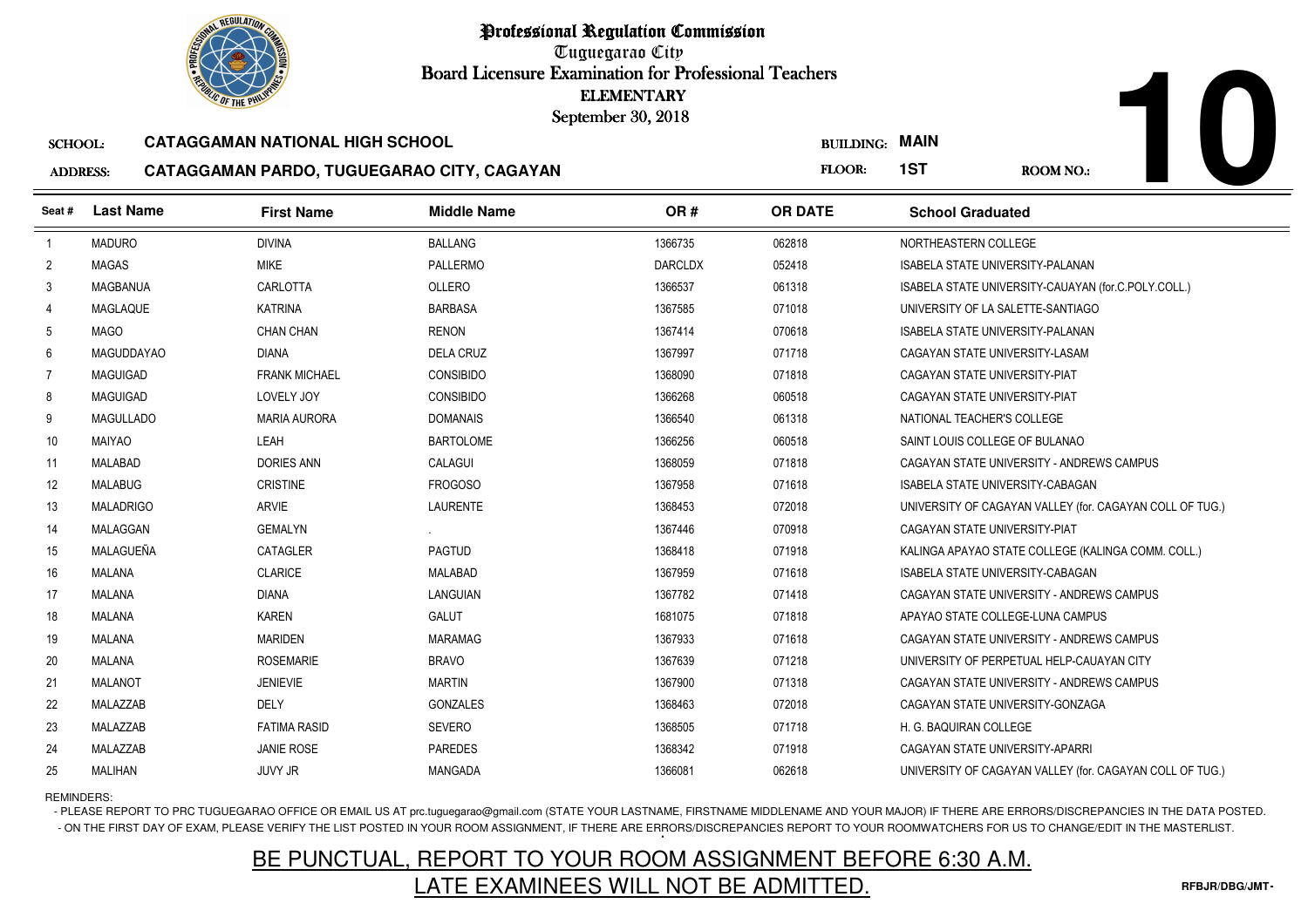Tuguegarao City Board Licensure Examination for Professional Teachers September 30, 2018

#### SCHOOL:**CATAGGAMAN NATIONAL HIGH SCHOOL**

#### ADDRESS:**CATAGGAMAN PARDO, TUGUEGARAO CITY, CAGAYAN**

|                 |                  | <b><i>OLIC OF THE PHILIP</i></b>       |                                            | <b>ELEMENTARY</b><br>September 30, 2018 |                       |                                                          |  |
|-----------------|------------------|----------------------------------------|--------------------------------------------|-----------------------------------------|-----------------------|----------------------------------------------------------|--|
| <b>SCHOOL:</b>  |                  | <b>CATAGGAMAN NATIONAL HIGH SCHOOL</b> |                                            |                                         | <b>BUILDING: MAIN</b> |                                                          |  |
| <b>ADDRESS:</b> |                  |                                        | CATAGGAMAN PARDO, TUGUEGARAO CITY, CAGAYAN |                                         | FLOOR:                | 1ST<br><b>ROOM NO.:</b>                                  |  |
| Seat #          | <b>Last Name</b> | <b>First Name</b>                      | <b>Middle Name</b>                         | OR#                                     | <b>OR DATE</b>        | <b>School Graduated</b>                                  |  |
| $\overline{1}$  | MALLILLIN        | <b>RONALYN</b>                         | <b>BALLAD</b>                              | 1367774                                 | 071418                | CAGAYAN STATE UNIVERSITY - ANDREWS CAMPUS                |  |
| $\overline{2}$  | MALNAWA          | <b>JACKIELOU</b>                       | <b>PALACTAO</b>                            | 1366976                                 | 062018                | KALINGA APAYAO STATE COLLEGE (KALINGA COMM. COLL.)       |  |
| 3               | <b>MALTIZO</b>   | <b>MARIVIC</b>                         | <b>PASCUA</b>                              | 1367268                                 | 070218                | <b>ISABELA STATE UNIVERSITY-ECHAGUE</b>                  |  |
| Δ               | <b>MALTU</b>     | MAY-ANN                                | <b>MIGUEL</b>                              | 1367814                                 | 071218                | UNIVERSITY OF CAGAYAN VALLEY (for. CAGAYAN COLL OF TUG.) |  |
| 5               | <b>MALUDON</b>   | JUNALYN                                | LADERA                                     | 1366449                                 | 060818                | APAYAO STATE COLLEGE-CONNER                              |  |
| 6               | MAMANAO          | <b>FATIMA</b>                          | LASAM                                      | 1367757                                 | 071118                | CAGAYAN STATE UNIVERSITY-CARITAN                         |  |
| $\overline{7}$  | <b>MAMANAO</b>   | <b>IVORY</b>                           | LUIS                                       | 1367940                                 | 071618                | CAGAYAN STATE UNIVERSITY - ANDREWS CAMPUS                |  |
| 8               | <b>MAMAUAG</b>   | <b>CARMINA</b>                         | <b>MEGABUNG</b>                            | 1367974                                 | 071718                | <b>ISABELA STATE UNIVERSITY-CABAGAN</b>                  |  |
| 9               | <b>MAMAUAG</b>   | CASELYN                                | <b>DAYAG</b>                               | 1368406                                 | 071918                | <b>ISABELA STATE UNIVERSITY-CABAGAN</b>                  |  |
| 10 <sup>°</sup> | <b>MAMAUAG</b>   | <b>PINKY</b>                           | <b>MEGABUNG</b>                            | 1368437                                 | 072018                | SAINT FERDINAND COLLEGE-CABAGAN                          |  |
| 11              | MAMBAT           | <b>ROSA</b>                            | <b>SAMILING</b>                            | 1367617                                 | 071118                | PHILIPPINE NORMAL UNIVERSITY-ISABELA                     |  |
| 12 <sup>2</sup> | <b>MAMUAD</b>    | <b>JONALYN</b>                         | <b>JUAN</b>                                | 1366089                                 | 062718                | NORTHERN LUZON ADVENTIST COLLEGE                         |  |
| 13              | <b>MAMUAD</b>    | <b>JULLIE ANN</b>                      | <b>CATABUI</b>                             | 1367949                                 | 071618                | <b>ISABELA STATE UNIVERSITY-CABAGAN</b>                  |  |
| 14              | <b>MANA-IT</b>   | <b>JEFFERSON</b>                       | <b>NAYUYA</b>                              | 1367667                                 | 071318                | QUIRINO STATE COLLEGE                                    |  |
| 15              | <b>MANABAT</b>   | <b>JUSTIN</b>                          | <b>PASCUA</b>                              | 1368163                                 | 071818                | ISABELA STATE UNIVERSITY-CAUAYAN (for.C.POLY.COLL.)      |  |
| 16              | MANADAO          | <b>LORIE MAE</b>                       | <b>BILAGOT</b>                             | 1367727                                 | 071118                | KALINGA APAYAO STATE COLLEGE (KALINGA COMM. COLL.)       |  |
| 17              | MANAGUIRA        | <b>KRISTINE DIANNE</b>                 | MONTENEGRO                                 | 1366678                                 | 061418                | NORTHERN CAGAYAN COLLEGES                                |  |
| 18              | MANALIGOD        | <b>CHERILENE</b>                       | LORENA                                     | 1367645                                 | 071218                | NORTHEASTERN COLLEGE                                     |  |
| 19              | MANALIGOD        | <b>JOVILYN</b>                         | <b>PASCION</b>                             | 1368444                                 | 072018                | SAINT FERDINAND COLLEGE-ILAGAN                           |  |
| 20              | MANALIGOD        | <b>MARGIE</b>                          | <b>MEDICO</b>                              | 1366048                                 | 062118                | <b>ISABELA STATE UNIVERSITY-ILAGAN</b>                   |  |
| 21              | <b>MANALO</b>    | <b>KAREN</b>                           | CRUZADO                                    | 1368400                                 | 071918                | <b>LYCEUM OF APARRI</b>                                  |  |
| 22              | <b>MANALO</b>    | <b>STHEFANIE</b>                       | <b>PASION</b>                              | 1368073                                 | 071818                | SAINT FERDINAND COLLEGE-CABAGAN                          |  |
| 23              | <b>MANANGAN</b>  | <b>KARYL ANN</b>                       | <b>ANCHETA</b>                             | 1366807                                 | 071618                | NORTHEASTERN COLLEGE                                     |  |
| 24              | <b>MANANGAN</b>  | <b>PRINCESS</b>                        | PEREZ                                      | 1367536                                 | 070618                | ISABELA STATE UNIVERSITY-CAUAYAN (for.C.POLY.COLL.)      |  |
| 25              | MANAYAM          | <b>ROQUE</b>                           | <b>GUIMAY</b>                              | 1368416                                 | 071918                | CAGAYAN STATE UNIVERSITY - ANDREWS CAMPUS                |  |

REMINDERS:

- PLEASE REPORT TO PRC TUGUEGARAO OFFICE OR EMAIL US AT prc.tuguegarao@gmail.com (STATE YOUR LASTNAME, FIRSTNAME MIDDLENAME AND YOUR MAJOR) IF THERE ARE ERRORS/DISCREPANCIES IN THE DATA POSTED. - ON THE FIRST DAY OF EXAM, PLEASE VERIFY THE LIST POSTED IN YOUR ROOM ASSIGNMENT, IF THERE ARE ERRORS/DISCREPANCIES REPORT TO YOUR ROOMWATCHERS FOR US TO CHANGE/EDIT IN THE MASTERLIST.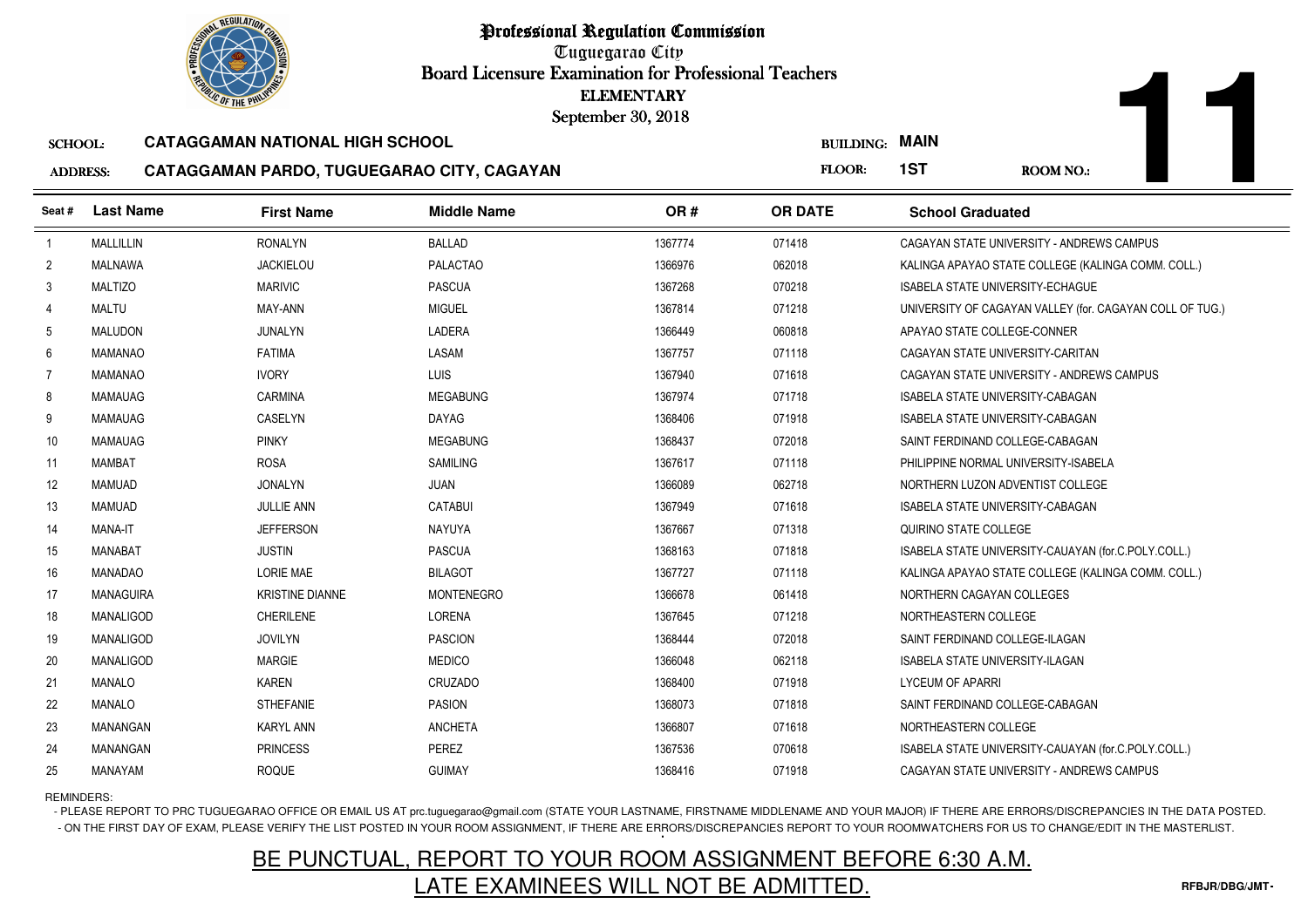

Tuguegarao City Board Licensure Examination for Professional Teachers September 30, 2018

#### SCHOOL:**CATAGGAMAN NATIONAL HIGH SCHOOL**

#### ADDRESS:**CATAGGAMAN PARDO, TUGUEGARAO CITY, CAGAYAN**

**12**

|                 | <b><i>OLIC OF THE PHILIP</i></b> |                                            | <b>ELEMENTARY</b><br>September 30, 2018 |         |                  |                                                          |
|-----------------|----------------------------------|--------------------------------------------|-----------------------------------------|---------|------------------|----------------------------------------------------------|
| <b>SCHOOL:</b>  |                                  | <b>CATAGGAMAN NATIONAL HIGH SCHOOL</b>     |                                         |         | <b>BUILDING:</b> | <b>MAIN</b>                                              |
| <b>ADDRESS:</b> |                                  | CATAGGAMAN PARDO, TUGUEGARAO CITY, CAGAYAN |                                         |         | FLOOR:           | 1ST<br><b>ROOM NO.:</b>                                  |
| Seat #          | <b>Last Name</b>                 | <b>First Name</b>                          | <b>Middle Name</b>                      | OR#     | <b>OR DATE</b>   | <b>School Graduated</b>                                  |
| $\overline{1}$  | <b>MANCAO</b>                    | <b>MERIAM</b>                              | <b>ENEJADA</b>                          | 1684244 | 072018           | SAINT JOSEPH COLLEGE-CAGAYAN                             |
| $\overline{2}$  | <b>MANDANI</b>                   | <b>JEAN</b>                                | <b>ACOSTA</b>                           | 1368242 | 072618           | NORTHERN COLLEGE                                         |
| 3               | MANG-USAN                        | <b>RUBYJANE</b>                            | <b>MARTINEZ</b>                         | 1366802 | 061418           | ISABELA STATE UNIVERSITY-CAUAYAN (for.C.POLY.COLL.)      |
| $\overline{4}$  | MANGABANG                        | ANGELICA                                   | <b>BUNOAN</b>                           | 1368435 | 072018           | CAGAYAN STATE UNIVERSITY - ANDREWS CAMPUS                |
| 5               | <b>MANGANIP</b>                  | <b>SHIRLEY</b>                             | <b>COMOSYAO</b>                         | 1368456 | 072018           | <b>BAGUIO CENTRAL UNIVERSITY</b>                         |
| 6               | <b>MANGILIT</b>                  | <b>JOANNA ROSE</b>                         | <b>BINOYA</b>                           | 1366598 | 062618           | <b>ISABELA STATE UNIVERSITY-ECHAGUE</b>                  |
| $\overline{7}$  | <b>MANGLAPUS</b>                 | ANJANETTE                                  | YACAS                                   | 1368323 | 071718           | FLORENCIO L. VARGAS COLLEGE-TUGUEGARAO                   |
| 8               | <b>MANGUBA</b>                   | <b>JOE DESYRIE</b>                         | <b>BANGALAN</b>                         | 1368190 | 071918           | CAGAYAN STATE UNIVERSITY-SANCHEZ MIRA                    |
| 9               | <b>MANGUIRA</b>                  | <b>RUBYANN</b>                             | <b>FORTO</b>                            | 1367289 | 070318           | ISABELA COLLEGES (for.ISABELA C.F)                       |
| 10              | MANINANG                         | <b>RAQUEL</b>                              | <b>AGUSTIN</b>                          | 1365684 | 062118           | UNIVERSITY OF LA SALETTE-SANTIAGO                        |
| 11              | <b>MANIPON</b>                   | ANALIZA                                    | <b>ALAMBRA</b>                          | 1367381 | 070618           | NUEVA VIZCAYA STATE UNIVERSITY (NVSIT)-BAYOMBONG         |
| 12              | <b>MANIPON</b>                   | <b>KRISTEL JILL</b>                        | <b>GUDOY</b>                            | 597181  | 062318           | NUEVA VIZCAYA STATE UNIVERSITY (NVPC)-BAMBANG            |
| 13              | <b>MANSIBANG</b>                 | <b>ALEXIS</b>                              | <b>TAGAPAN</b>                          | 1367972 | 071718           | CAGAYAN STATE UNIVERSITY - ANDREWS CAMPUS                |
| 14              | <b>MANSIBANG</b>                 | MA. IRENE                                  | UY                                      | 1368080 | 071818           | SAINT FERDINAND COLLEGE-CABAGAN                          |
| 15              | <b>MANUBAY</b>                   | <b>JOHN</b>                                | <b>TUMAGOS</b>                          | 1367646 | 071318           | NORTHEASTERN COLLEGE                                     |
| 16              | MANUDAL                          | <b>EDNA</b>                                | <b>BAGNES</b>                           | 1366740 | 062818           | QUIRINO POLYTECHNIC COLLEGE                              |
| 17              | <b>MANUEL</b>                    | <b>BABY JANE</b>                           | <b>ALLAPITAN</b>                        | 1367060 | 062118           | SAINT FERDINAND COLLEGE-ILAGAN                           |
| 18              | <b>MANUEL</b>                    | <b>EVELYN</b>                              | <b>VIERNES</b>                          | 1367833 | 071218           | NORTHEASTERN COLLEGE                                     |
| 19              | <b>MANUEL</b>                    | <b>JOFIL CLAIR</b>                         | <b>REGACHO</b>                          | 1367333 | 070418           | POLYTECHNIC COLLEGE OF LA UNION                          |
| 20              | <b>MANUEL</b>                    | <b>KARENJOY</b>                            | <b>GARVIDA</b>                          | 1368027 | 071718           | CAGAYAN VALLEY COLLEGES OF TUGUEGARAO                    |
| 21              | <b>MANUEL</b>                    | <b>LADY MARIE</b>                          | <b>SIMBI</b>                            | 1367587 | 071018           | PATRIA SABLE CORPUZ COLLEGE                              |
| 22              | <b>MANUEL</b>                    | <b>MARYCRIS</b>                            | <b>GUTTAN</b>                           | 1367335 | 070418           | UNIVERSITY OF CAGAYAN VALLEY (for. CAGAYAN COLL OF TUG.) |
| 23              | <b>MANUEL</b>                    | <b>MELANIE</b>                             | <b>JOSE</b>                             | 643567  | 071018           | <b>ISABELA STATE UNIVERSITY-JONES CAMPUS</b>             |
| 24              | <b>MANZANO</b>                   | <b>JAMES</b>                               | <b>MANUEL</b>                           | 1406783 | 071918           | CAGAYAN STATE UNIVERSITY-SANCHEZ MIRA                    |
| 25              | <b>MANZANO</b>                   | <b>LESLIE ANNE</b>                         | <b>DONATO</b>                           | 1366860 | 071818           | NORTHEASTERN COLLEGE                                     |

REMINDERS:

- PLEASE REPORT TO PRC TUGUEGARAO OFFICE OR EMAIL US AT prc.tuguegarao@gmail.com (STATE YOUR LASTNAME, FIRSTNAME MIDDLENAME AND YOUR MAJOR) IF THERE ARE ERRORS/DISCREPANCIES IN THE DATA POSTED. - ON THE FIRST DAY OF EXAM, PLEASE VERIFY THE LIST POSTED IN YOUR ROOM ASSIGNMENT, IF THERE ARE ERRORS/DISCREPANCIES REPORT TO YOUR ROOMWATCHERS FOR US TO CHANGE/EDIT IN THE MASTERLIST.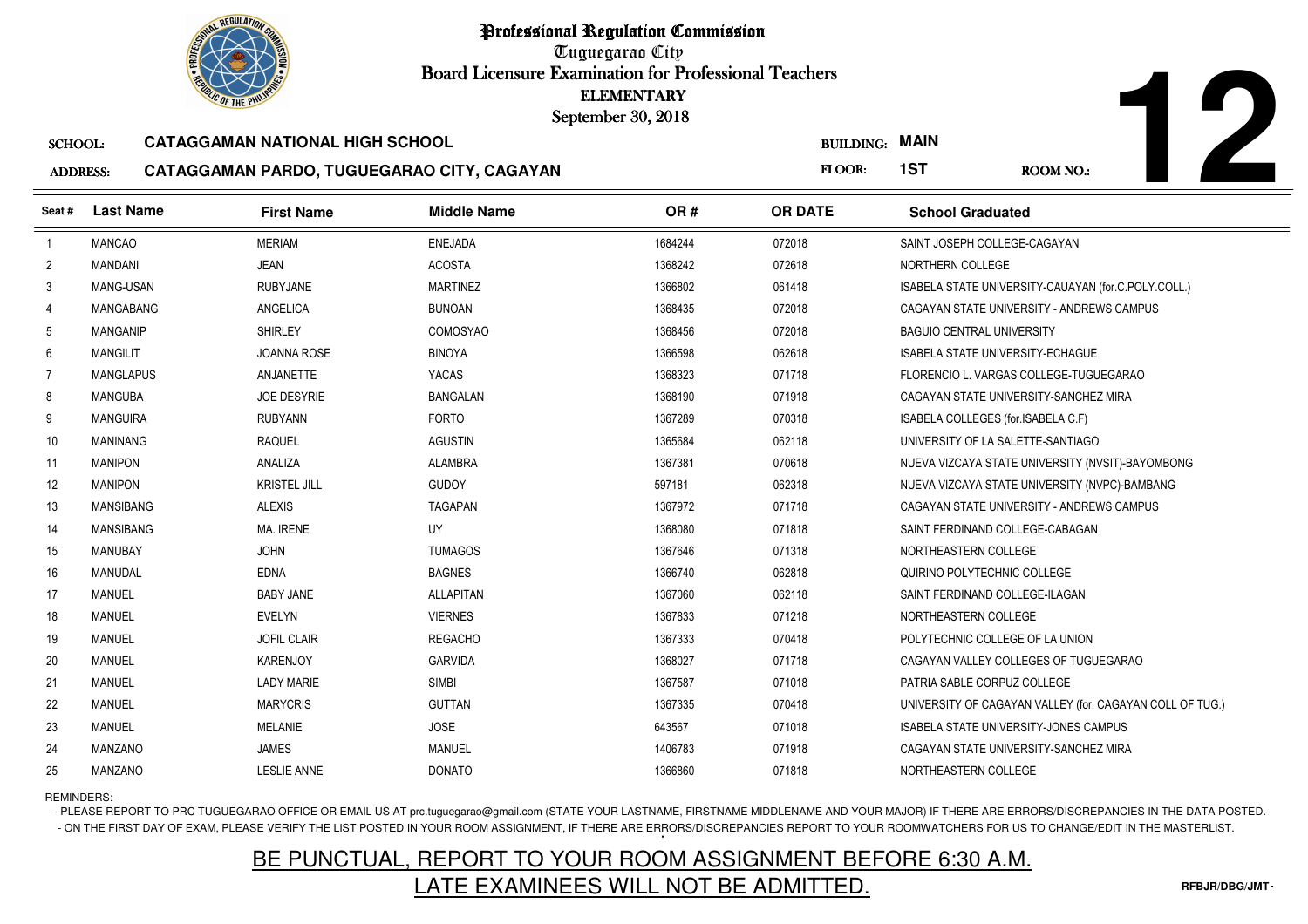

Tuguegarao City Board Licensure Examination for Professional Teachers September 30, 2018

#### SCHOOL:**CATAGGAMAN NATIONAL HIGH SCHOOL**

#### ADDRESS:**CATAGGAMAN PARDO, TUGUEGARAO CITY, CAGAYAN**

|                 |                  | <b><i>OLIC OF THE PHILIP</i></b>       |                                            | <b>ELEMENTARY</b><br>September 30, 2018 |                  |                                                          |
|-----------------|------------------|----------------------------------------|--------------------------------------------|-----------------------------------------|------------------|----------------------------------------------------------|
| <b>SCHOOL:</b>  |                  | <b>CATAGGAMAN NATIONAL HIGH SCHOOL</b> |                                            |                                         | <b>BUILDING:</b> | <b>MAIN</b>                                              |
| <b>ADDRESS:</b> |                  |                                        | CATAGGAMAN PARDO, TUGUEGARAO CITY, CAGAYAN |                                         | FLOOR:           | 1ST<br><b>ROOM NO.:</b>                                  |
| Seat#           | <b>Last Name</b> | <b>First Name</b>                      | <b>Middle Name</b>                         | OR#                                     | <b>OR DATE</b>   | <b>School Graduated</b>                                  |
| $\overline{1}$  | <b>MAPATAC</b>   | JAY-ANN                                | <b>LACAMBRA</b>                            | 1366842                                 | 071718           | OUR LADY OF THE PILLAR COLLEGE-CAUAYAN SAN MANUEL BRANCH |
| $\overline{2}$  | <b>MAPE</b>      | <b>ELIZABETH</b>                       |                                            | 1367943                                 | 071618           | CAGAYAN STATE UNIVERSITY-SANCHEZ MIRA                    |
| 3               | <b>MAPE</b>      | <b>JASON</b>                           | <b>DUERME</b>                              | 1367942                                 | 071618           | CAGAYAN STATE UNIVERSITY-SANCHEZ MIRA                    |
| 4               | <b>MAQUINAD</b>  | <b>RUTHLAINE</b>                       | <b>ZIPAGAN</b>                             | 1366488                                 | 061118           | SAINT FERDINAND COLLEGE-CABAGAN                          |
| 5               | <b>MARALLI</b>   | <b>DIANA</b>                           | <b>BIBBIGAN</b>                            | 1368129                                 | 072718           | CAGAYAN STATE UNIVERSITY-PIAT                            |
| 6               | MARAMAG          | ANGELIE                                | <b>BIRONIA</b>                             | 1366283                                 | 060518           | CAGAYAN STATE UNIVERSITY-PIAT                            |
| $\overline{7}$  | <b>MARAMAG</b>   | <b>JULIUS</b>                          | <b>GADACHO</b>                             | 1368133                                 | 072718           | CAGAYAN STATE UNIVERSITY-PIAT                            |
| 8               | MARAYAG          | <b>KRISTINE JOY</b>                    | <b>MANA</b>                                | 1367978                                 | 071718           | <b>ISABELA STATE UNIVERSITY-CABAGAN</b>                  |
| 9               | <b>MARAYAG</b>   | <b>LANIBELLE</b>                       | CABADDU                                    | 1368108                                 | 071818           | ISABELA STATE UNIVERSITY-CABAGAN                         |
| 10              | MARCELINO        | ANGELICA                               | NAVARRETE                                  | 1367673                                 | 071318           | UNIVERSITY OF LA SALETTE-SANTIAGO                        |
| 11              | <b>MARCELINO</b> | <b>JERONEMIA</b>                       | <b>CHONGAWEN</b>                           | 1367671                                 | 071318           | IFUGAO STATE COLLEGE OF AGRICULTURE & FORESTRY-POTIA     |
| 12              | <b>MARCELINO</b> | <b>JOVY</b>                            |                                            | 1368363                                 | 072718           | CAGAYAN STATE UNIVERSITY-APARRI                          |
| 13              | MARCELO          | <b>LENY MIA</b>                        | LAGASCA                                    | 1367780                                 | 071418           | CAGAYAN STATE UNIVERSITY - ANDREWS CAMPUS                |
| 14              | <b>MARCIANO</b>  | ANNE JAMILLE                           | <b>MADRIAGA</b>                            | 1367691                                 | 071618           | NUEVA VIZCAYA STATE UNIVERSITY (NVSIT)-BAYOMBONG         |
| 15              | <b>MARCOS</b>    | ANALIZA                                | <b>REBUELTO</b>                            | 1368460                                 | 072018           | APAYAO STATE COLLEGE-LUNA CAMPUS                         |
| 16              | <b>MARCOS</b>    | <b>ARLENE</b>                          | <b>BUNAGAN</b>                             | 1368414                                 | 071918           | SAINT PAUL UNIVERSITY-TUGUEGARAO                         |
| 17              | <b>MARCOS</b>    | <b>CLARISSE</b>                        | <b>BULUSAN</b>                             | 1368554                                 | 072618           | CAGAYAN STATE UNIVERSITY - ANDREWS CAMPUS                |
| 18              | <b>MARCOS</b>    | <b>JEZZAMIE</b>                        | <b>MAPILI</b>                              | 1367956                                 | 071618           | APAYAO STATE COLLEGE-LUNA CAMPUS                         |
| 19              | <b>MARIANO</b>   | <b>AGUSTINA</b>                        | ANDONG                                     | 1367558                                 | 070918           | NUEVA VIZCAYA STATE UNIVERSITY (NVSIT)-BAYOMBONG         |
| 20              | <b>MARIANO</b>   | <b>CERYLYN</b>                         | PANEDA                                     | 1367800                                 | 071118           | CAGAYAN STATE UNIVERSITY-GONZAGA                         |
| 21              | <b>MARIANO</b>   | <b>DARWIN</b>                          | LIMBAUAN                                   | 1366767                                 | 070218           | ISABELA COLLEGES (for.ISABELA C.F)                       |
| 22              | <b>MARIANO</b>   | <b>ENGELBERT</b>                       | <b>PUDDAO</b>                              | 1367960                                 | 071618           | CAGAYAN STATE UNIVERSITY-SANCHEZ MIRA                    |
| 23              | <b>MARIANO</b>   | <b>FORTUNATO</b>                       | <b>RENDON</b>                              | 1367716                                 | 071018           | UNIVERSITY OF CAGAYAN VALLEY (for. CAGAYAN COLL OF TUG.) |
| 24              | <b>MARIANO</b>   | <b>GRACE</b>                           | EBLAHAN                                    | 1367559                                 | 070918           | NUEVA VIZCAYA STATE UNIVERSITY (NVSIT)-BAYOMBONG         |
| 25              | <b>MARIANO</b>   | <b>HENRY JR</b>                        | <b>IGNACIO</b>                             | 1366783                                 | 070318           | ISABELA COLLEGES (for ISABELA C.F)                       |

REMINDERS:

- PLEASE REPORT TO PRC TUGUEGARAO OFFICE OR EMAIL US AT prc.tuguegarao@gmail.com (STATE YOUR LASTNAME, FIRSTNAME MIDDLENAME AND YOUR MAJOR) IF THERE ARE ERRORS/DISCREPANCIES IN THE DATA POSTED. - ON THE FIRST DAY OF EXAM, PLEASE VERIFY THE LIST POSTED IN YOUR ROOM ASSIGNMENT, IF THERE ARE ERRORS/DISCREPANCIES REPORT TO YOUR ROOMWATCHERS FOR US TO CHANGE/EDIT IN THE MASTERLIST.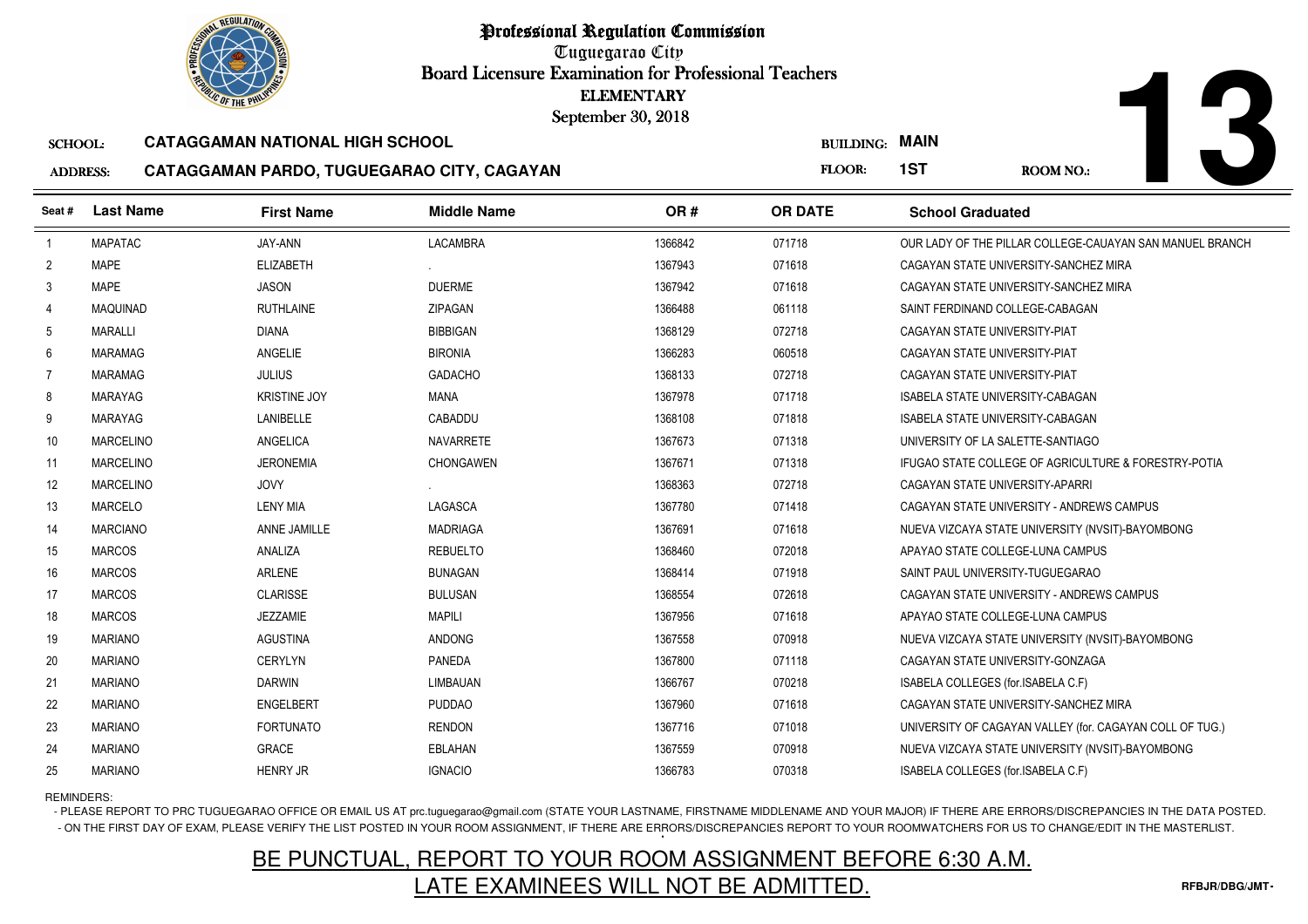Tuguegarao City Board Licensure Examination for Professional Teachers September 30, 2018

#### SCHOOL:**CATAGGAMAN NATIONAL HIGH SCHOOL**

#### ADDRESS:**CATAGGAMAN PARDO, TUGUEGARAO CITY, CAGAYAN**

|                 | <b><i>OLIC OF THE PHILIP</i></b> |                                            | <b>ELEMENTARY</b><br>September 30, 2018 |         |                  |                                                          |
|-----------------|----------------------------------|--------------------------------------------|-----------------------------------------|---------|------------------|----------------------------------------------------------|
| <b>SCHOOL:</b>  |                                  | <b>CATAGGAMAN NATIONAL HIGH SCHOOL</b>     |                                         |         | <b>BUILDING:</b> | <b>MAIN</b>                                              |
| <b>ADDRESS:</b> |                                  | CATAGGAMAN PARDO, TUGUEGARAO CITY, CAGAYAN |                                         |         | FLOOR:           | 1ST<br><b>ROOM NO.:</b>                                  |
| Seat#           | <b>Last Name</b>                 | <b>First Name</b>                          | <b>Middle Name</b>                      | OR#     | <b>OR DATE</b>   | <b>School Graduated</b>                                  |
| $\overline{1}$  | <b>MARIANO</b>                   | <b>JENNEBEL</b>                            | PAGATPATAN                              | 1367291 | 070318           | H. G. BAQUIRAN COLLEGE                                   |
| $\overline{2}$  | <b>MARIANO</b>                   | JOJO                                       | <b>MALAPIT</b>                          | 1367660 | 071618           | ISABELA STATE UNIVERSITY-CAUAYAN (for.C.POLY.COLL.)      |
| 3               | <b>MARIANO</b>                   | MA. CHRISTINE JOYCE                        | <b>PABRO</b>                            | 1367817 | 071218           | ISABELA STATE UNIVERSITY-CAUAYAN (for.C.POLY.COLL.)      |
| 4               | <b>MARIANO</b>                   | <b>MARIA CONCEPCION</b>                    | <b>MARINDUQUE</b>                       | 1366425 | 060818           | <b>ISABELA STATE UNIVERSITY-ILAGAN</b>                   |
| 5               | <b>MARIANO</b>                   | MARIALYN                                   | <b>RAMOS</b>                            | 1366087 | 062718           | ISABELA STATE UNIVERSITY-ECHAGUE                         |
| 6               | <b>MARIANO</b>                   | <b>MAY LAND</b>                            | <b>BRUB</b>                             | 1406804 | 072018           | CAGAYAN STATE UNIVERSITY-SANCHEZ MIRA                    |
| $\overline{7}$  | <b>MARIBBAY</b>                  | <b>ERICA FAE</b>                           | <b>TANDAYU</b>                          | 1367960 | 071618           | H. G. BAQUIRAN COLLEGE                                   |
| 8               | <b>MARMETO</b>                   | <b>LLEWELIN</b>                            | <b>DUMRIQUE</b>                         | 1367829 | 071218           | ISABELA COLLEGES (for.ISABELA C.F)                       |
| 9               | <b>MARQUEZ</b>                   | EFIEL GRACE                                | <b>BALBERAN</b>                         | 1368225 | 072418           | UNIVERSITY OF LA SALETTE-SANTIAGO                        |
| 10              | <b>MARQUEZ</b>                   | <b>RICHELLE</b>                            | <b>REGLOS</b>                           | 1366872 | 071818           | QUIRINO POLYTECHNIC COLLEGE                              |
| 11              | <b>MARRA</b>                     | <b>JENELYN</b>                             | SILVA                                   | 1354005 | 062918           | WESTERN MINDANAO STATE U-ALICIA                          |
| 12              | <b>MARRON</b>                    | <b>SALLY</b>                               | <b>DUMLAO</b>                           | 1367983 | 071718           | MALLIG PLAINS COLLEGES (for. W. ISABELA PC)              |
| 13              | <b>MARTIN</b>                    | CHARIZA                                    | VILLANUEVA                              | 1367715 | 071018           | UNIVERSITY OF SAINT LOUIS-TUGUEGARAO                     |
| 14              | <b>MARTIN</b>                    | DIANA ROSE                                 | <b>MERCULIO</b>                         | 1366836 | 071718           | PATRIA SABLE CORPUZ COLLEGE                              |
| 15              | <b>MARTIN</b>                    | <b>JESSIECA</b>                            | <b>RODRIGO</b>                          | 1366478 | 061118           | CAGAYAN STATE UNIVERSITY - ANDREWS CAMPUS                |
| 16              | <b>MARTIN</b>                    | <b>JOVILYN</b>                             | <b>RUZ</b>                              | 1367962 | 071618           | ISABELA STATE UNIVERSITY-CABAGAN                         |
| 17              | <b>MARTIN</b>                    | SHEENA MAE                                 | <b>CURAMPEZ</b>                         | 1367615 | 071118           | ISABELA STATE UNIVERSITY-CAUAYAN (for C.POLY.COLL.)      |
| 18              | <b>MARTINEZ</b>                  | <b>JANICE</b>                              | <b>ULEP</b>                             | 1366529 | 061318           | PHILIPPINE NORMAL UNIVERSITY-ISABELA                     |
| 19              | <b>MARTINEZ</b>                  | <b>REMEDIOS</b>                            | <b>ANCHETA</b>                          | 622143  | 062918           | NORTHEASTERN COLLEGE                                     |
| 20              | <b>MARTINEZ</b>                  | <b>ROMMEL</b>                              | <b>DOMINGO</b>                          | 1366069 | 062618           | UNIVERSITY OF LA SALETTE-SANTIAGO                        |
| 21              | <b>MARTINEZ</b>                  | <b>SUSAN</b>                               | <b>MATALANG</b>                         | 1367054 | 062118           | UNIVERSITY OF CAGAYAN VALLEY (for. CAGAYAN COLL OF TUG.) |
| 22              | <b>MARTINEZ</b>                  | WESLEY                                     | <b>BARTOLOME</b>                        | 1367334 | 070418           | ISABELA COLLEGES (for.ISABELA C.F)                       |
| 23              | <b>MARUQUIN</b>                  | <b>SHARMAINE PEARL</b>                     | <b>LAGURA</b>                           | 1406809 | 072018           | CAGAYAN STATE UNIVERSITY-SANCHEZ MIRA                    |
| 24              | <b>MARZAN</b>                    | <b>ROLANDO</b>                             | <b>GURRERO</b>                          | 1366899 | 072018           | <b>INFANT JESUS MONTESSORI SCHOOL</b>                    |
| 25              | MASANGKAY                        | <b>KIMBERLY</b>                            | <b>GUEVARRA</b>                         | 1366860 | 071818           | NORTHEASTERN COLLEGE                                     |

REMINDERS:

- PLEASE REPORT TO PRC TUGUEGARAO OFFICE OR EMAIL US AT prc.tuguegarao@gmail.com (STATE YOUR LASTNAME, FIRSTNAME MIDDLENAME AND YOUR MAJOR) IF THERE ARE ERRORS/DISCREPANCIES IN THE DATA POSTED. - ON THE FIRST DAY OF EXAM, PLEASE VERIFY THE LIST POSTED IN YOUR ROOM ASSIGNMENT, IF THERE ARE ERRORS/DISCREPANCIES REPORT TO YOUR ROOMWATCHERS FOR US TO CHANGE/EDIT IN THE MASTERLIST.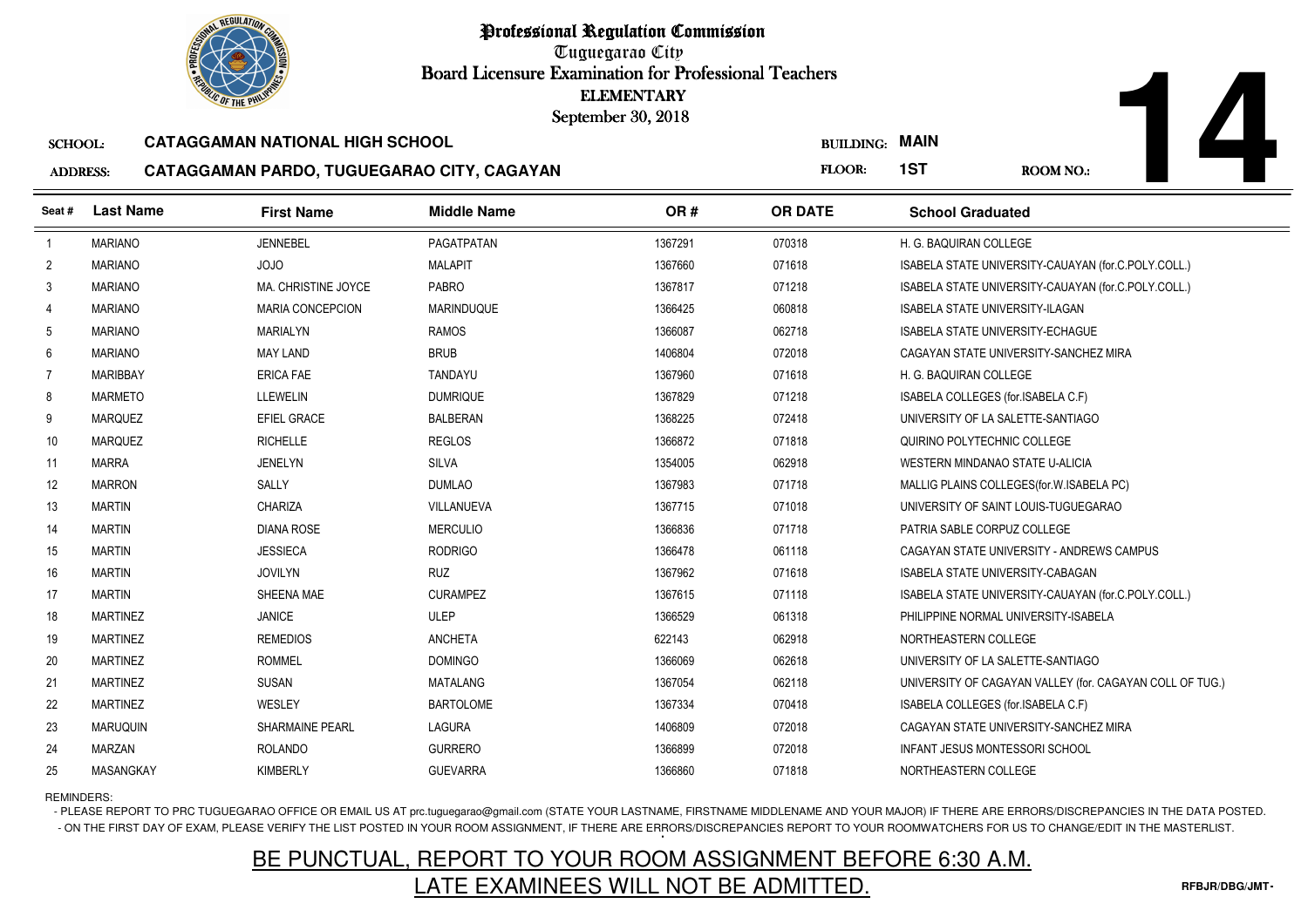Tuguegarao City Board Licensure Examination for Professional Teachers September 30, 2018

#### SCHOOL:**CATAGGAMAN NATIONAL HIGH SCHOOL**

#### ADDRESS:**CATAGGAMAN PARDO, TUGUEGARAO CITY, CAGAYAN**

| <b><i>OLIC OF THE PHILIPS</i></b> |                  |                                            | <b>ELEMENTARY</b><br>September 30, 2018 |         |                  |                                                          |  |  |
|-----------------------------------|------------------|--------------------------------------------|-----------------------------------------|---------|------------------|----------------------------------------------------------|--|--|
| <b>SCHOOL:</b>                    |                  | <b>CATAGGAMAN NATIONAL HIGH SCHOOL</b>     |                                         |         | <b>BUILDING:</b> | <b>MAIN</b>                                              |  |  |
| <b>ADDRESS:</b>                   |                  | CATAGGAMAN PARDO, TUGUEGARAO CITY, CAGAYAN |                                         |         | FLOOR:           | 1ST<br>ROOM NO.:                                         |  |  |
| Seat #                            | <b>Last Name</b> | <b>First Name</b>                          | <b>Middle Name</b>                      | OR#     | <b>OR DATE</b>   | <b>School Graduated</b>                                  |  |  |
| $\overline{1}$                    | <b>MASARIL</b>   | <b>JACKILYN</b>                            | <b>ALVAREZ</b>                          | 1367930 | 071618           | <b>ISABELA STATE UNIVERSITY-PALANAN</b>                  |  |  |
| $\overline{2}$                    | <b>MASIRAG</b>   | <b>DAISY</b>                               | <b>DAQUIWAG</b>                         | 1367965 | 071618           | <b>ISABELA STATE UNIVERSITY-CABAGAN</b>                  |  |  |
| 3                                 | <b>MASIRAG</b>   | JULMA                                      | CANTIL                                  | 1366018 | 061818           | CAGAYAN STATE UNIVERSITY - ANDREWS CAMPUS                |  |  |
| 4                                 | <b>MASIRAG</b>   | <b>MONALIZA</b>                            | LOPEZ                                   | 1367844 | 071218           | CAGAYAN STATE UNIVERSITY - ANDREWS CAMPUS                |  |  |
| 5                                 | <b>MASSED</b>    | <b>RACHELLE</b>                            | LINGBAWAN                               | 1367968 | 071618           | KALINGA APAYAO STATE COLLEGE (KALINGA COMM. COLL.)       |  |  |
| 6                                 | <b>MASSED</b>    | <b>SANDRA</b>                              | <b>AGGUEBAN</b>                         | 1368055 | 071818           | UNIVERSITY OF SAINT LOUIS-TUGUEGARAO                     |  |  |
| 7                                 | <b>MATA</b>      | <b>STEPHEN</b>                             | <b>BERNARDO</b>                         | 1367130 | 062218           | <b>ISABELA STATE UNIVERSITY-PALANAN</b>                  |  |  |
| 8                                 | <b>MATANDAG</b>  | <b>APRIL GWEN</b>                          | DELA PEÑA                               | 643176  | 071018           | ISABELA STATE UNIVERSITY-JONES CAMPUS                    |  |  |
| 9                                 | <b>MATAVERDE</b> | <b>ELAINE</b>                              | <b>VARGAS</b>                           | 1366648 | 061318           | UNIVERSITY OF PERPETUAL HELP-CAUAYAN CITY                |  |  |
| 10                                | <b>MATEO</b>     | ROSSANA JOY                                | <b>ARCONCIL</b>                         | 1365675 | 062118           | NORTHEASTERN COLLEGE                                     |  |  |
| 11                                | <b>MATIAS</b>    | <b>OFEL</b>                                | <b>PASTOR</b>                           | 643439  | 071018           | ISABELA STATE UNIVERSITY-JONES CAMPUS                    |  |  |
| 12                                | <b>MATIAS</b>    | <b>RACHEL</b>                              | <b>BEDANIA</b>                          | 1368539 | 072518           |                                                          |  |  |
| 13                                | <b>MATUTE</b>    | <b>FEDIELYN</b>                            | <b>FLORESCA</b>                         | 1367677 | 071318           | <b>ISABELA STATE UNIVERSITY-ECHAGUE</b>                  |  |  |
| 14                                | <b>MAUANAY</b>   | <b>MELANIE</b>                             | <b>PALATTAO</b>                         | 1367463 | 070918           | UNIVERSITY OF CAGAYAN VALLEY (for. CAGAYAN COLL OF TUG.) |  |  |
| 15                                | <b>MAUANAY</b>   | <b>MIRIAM</b>                              | <b>BALUBAL</b>                          | 1368316 | 071718           | JOHN WESLEY COLLEGE                                      |  |  |
| 16                                | <b>MAURICIO</b>  | ALBINA                                     | <b>MAMAUAG</b>                          | 1368024 | 071718           | ISABELA COLLEGES (for.ISABELA C.F)                       |  |  |
| 17                                | <b>MAURICIO</b>  | <b>MARICON</b>                             | <b>ANDRES</b>                           | 1367995 | 071718           | ISABELA STATE UNIVERSITY-CABAGAN                         |  |  |
| 18                                | <b>MAXIMO</b>    | <b>CHRISTIAN JAMES</b>                     | <b>AGAPINAY</b>                         | 1368359 | 072718           | CAGAYAN STATE UNIVERSITY-GONZAGA                         |  |  |
| 19                                | <b>MAYOR</b>     | <b>CLAIRE</b>                              | <b>GUILLERMO</b>                        | 1367357 | 070518           | UNIVERSITY OF PERPETUAL HELP-CAUAYAN CITY                |  |  |
| 20                                | MAÑALAC          | ALYSSA JANE                                | <b>TOLENTINO</b>                        | 1367722 | 071118           | OUR LADY OF THE PILLAR'S COLLEGE                         |  |  |
| 21                                | <b>MEDENILLA</b> | NIÑA MONICA                                | ABAYA                                   | 1367944 | 071618           | SAINT MARY'S UNIVERSITY                                  |  |  |
| 22                                | <b>MEDINA</b>    | AMELIA                                     | <b>SANTE</b>                            | 1367769 | 071418           | CAGAYAN STATE UNIVERSITY - ANDREWS CAMPUS                |  |  |
| 23                                | <b>MEDINA</b>    | <b>CHERRIE LYN</b>                         | <b>HERBERT</b>                          | 1367882 | 071318           | UNIVERSITY OF CAGAYAN VALLEY (for. CAGAYAN COLL OF TUG.) |  |  |
| 24                                | <b>MEDINA</b>    | <b>EDGAR</b>                               | <b>HERRERA</b>                          | 1368498 | 072418           | UNIVERSITY OF CAGAYAN VALLEY (for. CAGAYAN COLL OF TUG.) |  |  |
| 25                                | <b>MEDINA</b>    | QUEENIE                                    | <b>RITUA</b>                            | 1368570 | 072618           | PHILIPPINE NORMAL UNIVERSITY-ISABELA                     |  |  |

REMINDERS:

- PLEASE REPORT TO PRC TUGUEGARAO OFFICE OR EMAIL US AT prc.tuguegarao@gmail.com (STATE YOUR LASTNAME, FIRSTNAME MIDDLENAME AND YOUR MAJOR) IF THERE ARE ERRORS/DISCREPANCIES IN THE DATA POSTED. - ON THE FIRST DAY OF EXAM, PLEASE VERIFY THE LIST POSTED IN YOUR ROOM ASSIGNMENT, IF THERE ARE ERRORS/DISCREPANCIES REPORT TO YOUR ROOMWATCHERS FOR US TO CHANGE/EDIT IN THE MASTERLIST.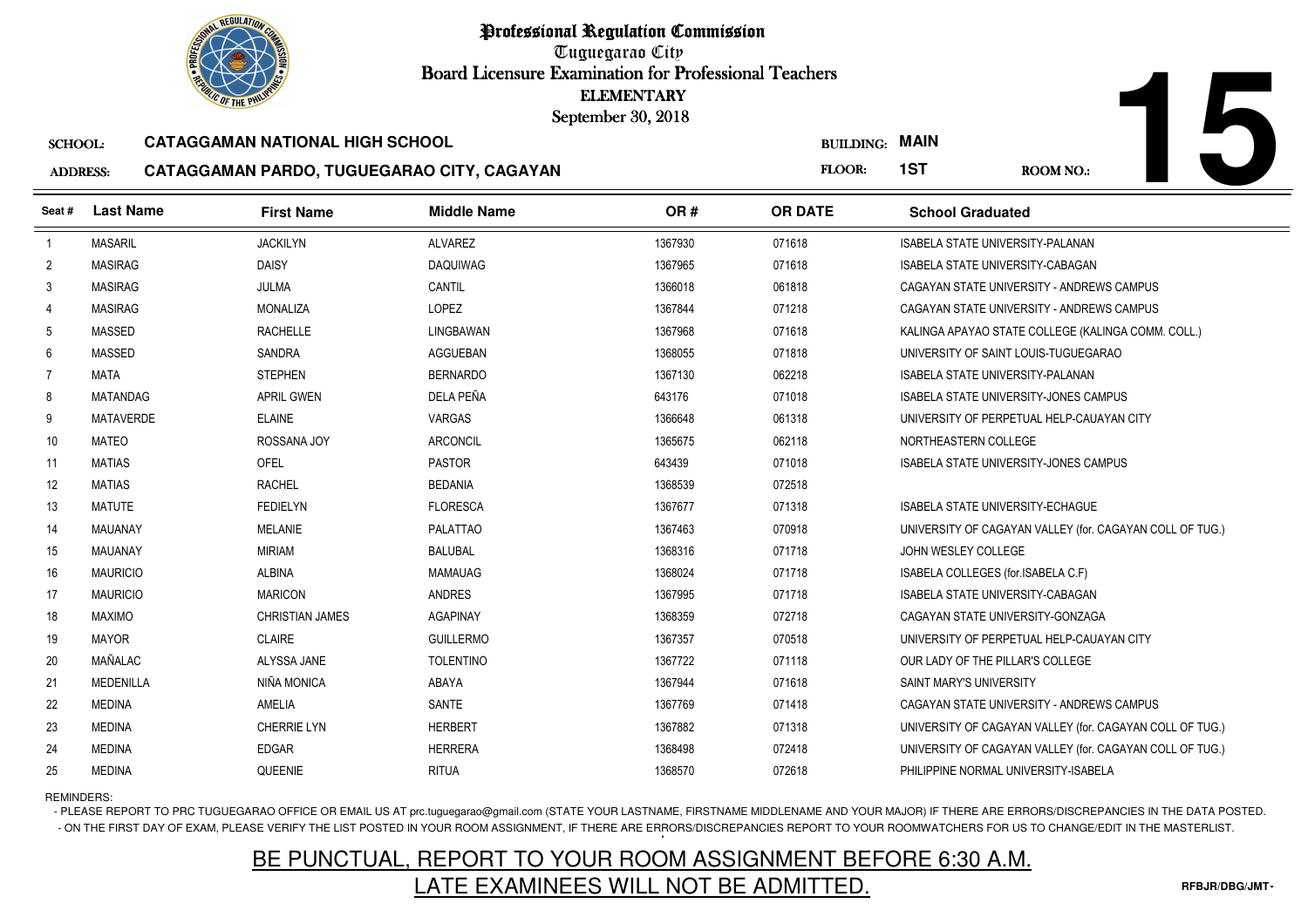Tuguegarao City Board Licensure Examination for Professional Teachers September 30, 2018

#### SCHOOL:**CATAGGAMAN NATIONAL HIGH SCHOOL**

#### ADDRESS:**CATAGGAMAN PARDO, TUGUEGARAO CITY, CAGAYAN**

**16**

|                 | <b>OLIC OF THE PHILIP</b> |                                            | <b>ELEMENTARY</b><br>September 30, 2018 |         |                  |                                                          |
|-----------------|---------------------------|--------------------------------------------|-----------------------------------------|---------|------------------|----------------------------------------------------------|
| <b>SCHOOL:</b>  |                           | <b>CATAGGAMAN NATIONAL HIGH SCHOOL</b>     |                                         |         | <b>BUILDING:</b> | <b>MAIN</b>                                              |
| <b>ADDRESS:</b> |                           | CATAGGAMAN PARDO, TUGUEGARAO CITY, CAGAYAN |                                         |         | FLOOR:           | 1ST<br>ROOM NO.:                                         |
| Seat #          | <b>Last Name</b>          | <b>First Name</b>                          | <b>Middle Name</b>                      | OR#     | <b>OR DATE</b>   | <b>School Graduated</b>                                  |
| $\overline{1}$  | <b>MEDRANO</b>            | <b>AISA</b>                                | <b>TABUA</b>                            | 1367998 | 071718           | CAGAYAN STATE UNIVERSITY - ANDREWS CAMPUS                |
| $\overline{2}$  | <b>MEJIA</b>              | <b>BING-BING</b>                           | SARGA                                   | 1366765 | 070218           | NUEVA VIZCAYA STATE UNIVERSITY (NVPC)-BAMBANG            |
| 3               | <b>MEJIA</b>              | LORILYN                                    | <b>VIERNES</b>                          | 1368131 | 072718           | CAGAYAN STATE UNIVERSITY-PIAT                            |
| $\overline{4}$  | <b>MEJIA</b>              | <b>MARVIN</b>                              | <b>GAFFUY</b>                           | 1366765 | 070218           | NUEVA VIZCAYA STATE UNIVERSITY (NVPC)-BAMBANG            |
| 5               | <b>MELAD</b>              | <b>JERMALYN</b>                            | <b>HENRY</b>                            | 1367382 | 070618           | APAYAO STATE COLLEGE-CONNER                              |
| 6               | <b>MELAD</b>              | <b>MARY GRACE</b>                          | <b>SINDINGAN</b>                        | 1367335 | 070418           | UNIVERSITY OF CAGAYAN VALLEY (for. CAGAYAN COLL OF TUG.) |
| 7               | <b>MELAD</b>              | SHERIELYN CLAIRE                           | <b>TASI</b>                             | 1367769 | 071418           | CAGAYAN STATE UNIVERSITY - ANDREWS CAMPUS                |
| 8               | <b>MELCHOR</b>            | <b>ESPERANZA</b>                           | <b>BALITON</b>                          | 1366873 | 071818           | QUIRINO POLYTECHNIC COLLEGE                              |
| 9               | <b>MELCHOR</b>            | <b>PRECILA</b>                             | PATAM                                   | 1367892 | 071318           | <b>LYCEUM OF APARRI</b>                                  |
| 10              | MEMAN                     | <b>JEREMY</b>                              | <b>BALETIN</b>                          | 1368048 | 071818           | BATANES POLYTECHNIC COLLEGE                              |
| 11              | <b>MENDEZ</b>             | <b>MELOWIN</b>                             | <b>ALCANTARA</b>                        | 1366713 | 062718           | ISABELA STATE UNIVERSITY-CAUAYAN (for.C.POLY.COLL.)      |
| 12              | <b>MENDOZA</b>            | <b>ANGELICA</b>                            | <b>SUGUITAN</b>                         | 643430  | 071018           | ISABELA STATE UNIVERSITY-JONES CAMPUS                    |
| 13              | MENDOZA                   | <b>BRYLLE MELODY</b>                       | BALUNGGAY                               | 1367995 | 071718           | APAYAO STATE COLLEGE-LUNA CAMPUS                         |
| 14              | <b>MENDOZA</b>            | LAARNI                                     | <b>FERNANDEZ</b>                        | 1366818 | 071718           | QUIRINO POLYTECHNIC COLLEGE                              |
| 15              | <b>MENDOZA</b>            | <b>MANILYN</b>                             | <b>ESPERO</b>                           | 1365588 | 052818           | H. G. BAQUIRAN COLLEGE                                   |
| 16              | <b>MENDOZA</b>            | <b>ROSE</b>                                | <b>ROSALIN</b>                          | 1366786 | 070318           | DR. CARLOS S. LANTING COLLEGE-Q. C.                      |
| 17              | <b>MENESES</b>            | <b>JERICSON</b>                            | CANAYA                                  | 1367947 | 071618           | CAGAYAN STATE UNIVERSITY - ANDREWS CAMPUS                |
| 18              | <b>MENOR</b>              | <b>NELMA</b>                               | CATAINA                                 | 1366824 | 071718           | QUIRINO STATE COLLEGE                                    |
| 19              | <b>MERCADO</b>            | <b>JENNY</b>                               | <b>VIERNES</b>                          | 1367941 | 071618           | APAYAO STATE COLLEGE-LUNA CAMPUS                         |
| 20              | <b>MERCADO</b>            | <b>ROSHELLE MAE</b>                        | <b>JEMINEZ</b>                          | 1368206 | 072018           | PHILIPPINE NORMAL UNIVERSITY-ISABELA                     |
| 21              | <b>MERCADO</b>            | <b>SABINA</b>                              | <b>ALFONSO</b>                          | 1367365 | 070518           | ISABELA STATE UNIVERSITY-CAUAYAN (for.C.POLY.COLL.)      |
| 22              | <b>MERCADO</b>            | WEENDRASHEEN                               | <b>HERNANDEZ</b>                        | 1367488 | 071018           | CAGAYAN STATE UNIVERSITY-APARRI                          |
| 23              | <b>MESA</b>               | <b>HEIDELYN</b>                            | <b>DAUAG</b>                            | 590636  | 062218           | <b>ISABELA STATE UNIVERSITY-ILAGAN</b>                   |
| 24              | <b>MESA</b>               | <b>ROSEMARIE</b>                           | <b>PASCUA</b>                           | 1366882 | 071918           | ISABELA STATE UNIVERSITY-ECHAGUE                         |
| 25              | <b>MIGUEL</b>             | <b>DIANA</b>                               | <b>VELASCO</b>                          | 1365585 | 052818           | <b>ISABELA STATE UNIVERSITY-PALANAN</b>                  |

REMINDERS:

- PLEASE REPORT TO PRC TUGUEGARAO OFFICE OR EMAIL US AT prc.tuguegarao@gmail.com (STATE YOUR LASTNAME, FIRSTNAME MIDDLENAME AND YOUR MAJOR) IF THERE ARE ERRORS/DISCREPANCIES IN THE DATA POSTED. - ON THE FIRST DAY OF EXAM, PLEASE VERIFY THE LIST POSTED IN YOUR ROOM ASSIGNMENT, IF THERE ARE ERRORS/DISCREPANCIES REPORT TO YOUR ROOMWATCHERS FOR US TO CHANGE/EDIT IN THE MASTERLIST.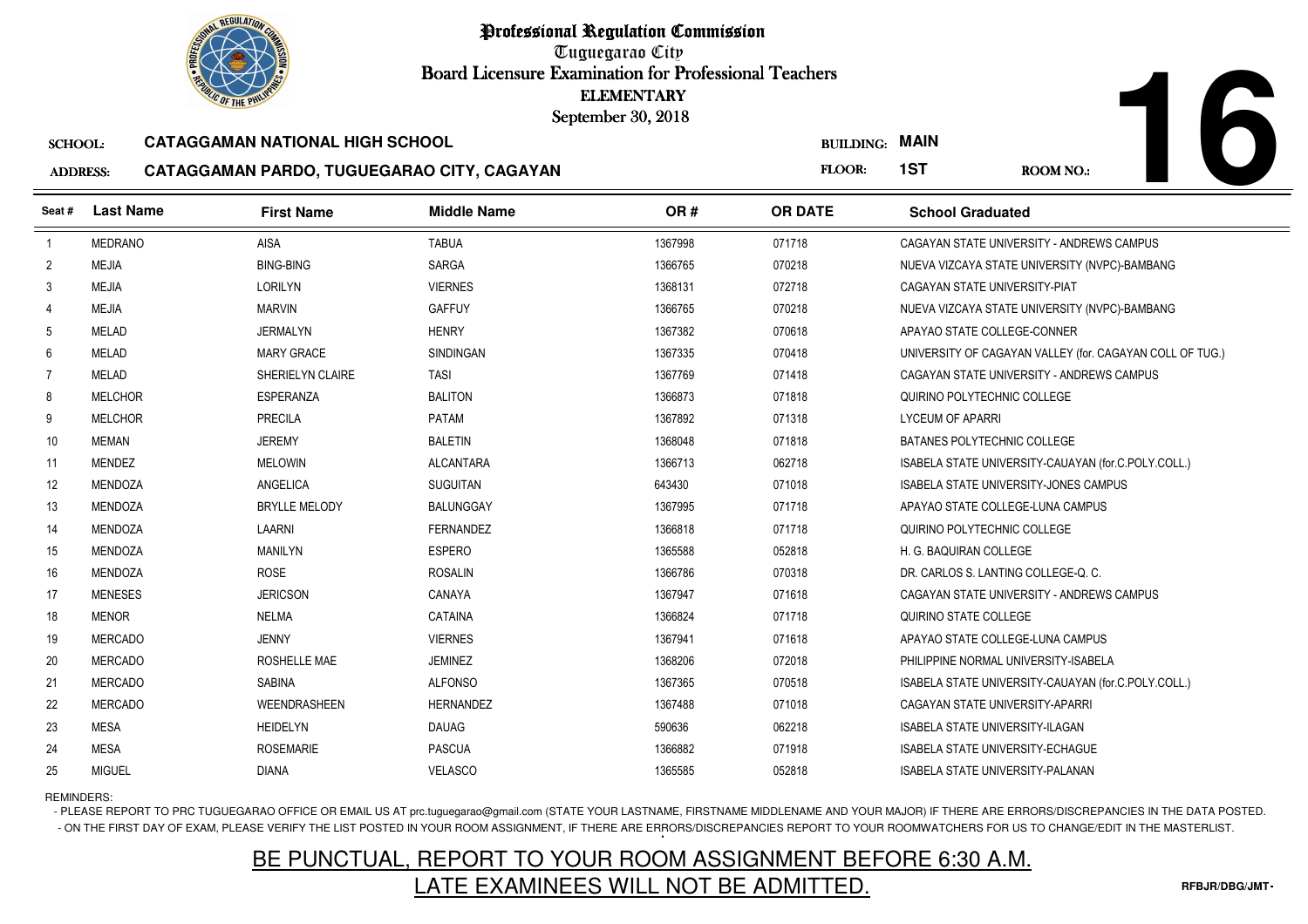Tuguegarao City Board Licensure Examination for Professional Teachers September 30, 2018

#### SCHOOL:**CATAGGAMAN NATIONAL HIGH SCHOOL**

#### ADDRESS:**CATAGGAMAN PARDO, TUGUEGARAO CITY, CAGAYAN**

|                 | <b><i>OLIC OF THE PHILIPS</i></b> |                                            | <b>ELEMENTARY</b><br>September 30, 2018 |         |                       |                                                          |
|-----------------|-----------------------------------|--------------------------------------------|-----------------------------------------|---------|-----------------------|----------------------------------------------------------|
| <b>SCHOOL:</b>  |                                   | <b>CATAGGAMAN NATIONAL HIGH SCHOOL</b>     |                                         |         | <b>BUILDING: MAIN</b> |                                                          |
| <b>ADDRESS:</b> |                                   | CATAGGAMAN PARDO, TUGUEGARAO CITY, CAGAYAN |                                         |         | FLOOR:                | 1ST<br><b>ROOM NO.:</b>                                  |
| Seat#           | <b>Last Name</b>                  | <b>First Name</b>                          | <b>Middle Name</b>                      | OR#     | <b>OR DATE</b>        | <b>School Graduated</b>                                  |
| $\overline{1}$  | <b>MIGUEL</b>                     | <b>MARY GRACE</b>                          | <b>PAJARILLO</b>                        | 1367609 | 071118                | <b>ISABELA STATE UNIVERSITY-ECHAGUE</b>                  |
| $\overline{2}$  | <b>MIGUEL</b>                     | <b>WALDY JR</b>                            | <b>ESPEJO</b>                           | 1367359 | 070518                | ISABELA STATE UNIVERSITY-CABAGAN                         |
| 3               | <b>MILLAN</b>                     | ANALIZA                                    | <b>SERVIÑAS</b>                         | 1367576 | 071018                | <b>ISABELA STATE UNIVERSITY-ECHAGUE</b>                  |
| 4               | <b>MILLAN</b>                     | <b>DARIUZ GOLDWIN</b>                      | <b>VILORIA</b>                          | 1366885 | 071918                | NORTHEASTERN COLLEGE                                     |
| 5               | MILLAN                            | <b>RHEY MAR</b>                            | <b>GAMBOA</b>                           | 1366818 | 071718                | ISABELA STATE UNIVERSITY-CAUAYAN (for.C.POLY.COLL.)      |
| 6               | <b>MILLOR</b>                     | <b>VIMALYN</b>                             | QUINTERO                                | 1368004 | 071718                | CAGAYAN STATE UNIVERSITY - ANDREWS CAMPUS                |
| 7               | <b>MILYO</b>                      | <b>JOAN</b>                                | <b>MATEDIO</b>                          | 1366851 | 071818                | NUEVA VIZCAYA STATE UNIVERSITY (NVPC)-BAMBANG            |
| 8               | <b>MINA</b>                       | <b>RONEL</b>                               | ABALOS                                  | 1368432 | 072018                | SAINT JOSEPH COLLEGE-CAGAYAN                             |
| 9               | <b>MINA</b>                       | ROXAN JANE                                 | <b>INOCENCIO</b>                        | 1367555 | 070918                | NUEVA VIZCAYA STATE UNIVERSITY (NVSIT)-BAYOMBONG         |
| 10              | <b>MIRAFUENTE</b>                 | <b>ROSE ANN</b>                            | <b>BELDA</b>                            | 1367734 | 071118                | CAGAYAN STATE UNIVERSITY-LAL-LO                          |
| 11              | <b>MIRANDA</b>                    | <b>EDNALYN</b>                             | <b>AMBROCIO</b>                         | 1406784 | 071918                | CAGAYAN STATE UNIVERSITY-SANCHEZ MIRA                    |
| 12              | <b>MIRANDA</b>                    | <b>ERNELEIGH RHEYN</b>                     | <b>MATEO</b>                            | 1368509 | 071718                | OUR LADY OF THE PILLAR COLLEGE-CAUAYAN SAN MANUEL BRANCH |
| 13              | <b>MIRANDA</b>                    | MA. SHIELLA JEANETTE                       | CARILLO                                 | 1368037 | 071818                | CAGAYAN STATE UNIVERSITY-GONZAGA                         |
| 14              | <b>MIRASOL</b>                    | <b>EDLYN</b>                               | <b>VIDANIA</b>                          | JJDKC0Q | 052918                | NUEVA VIZCAYA STATE UNIVERSITY (NVSIT)-BAYOMBONG         |
| 15              | <b>MIRASOL</b>                    | MICHELLE ROSE                              | <b>TINAZA</b>                           | 1368047 | 071818                | CAGAYAN STATE UNIVERSITY - ANDREWS CAMPUS                |
| 16              | <b>MISADOR</b>                    | PRINCESS BERNADETH                         | <b>METRAN</b>                           | 1367744 | 071118                | CAGAYAN STATE UNIVERSITY-APARRI                          |
| 17              | <b>MODELO</b>                     | <b>KRISTOFER</b>                           | <b>VENTURA</b>                          | 1367746 | 071118                | CAGAYAN STATE UNIVERSITY-GONZAGA                         |
| 18              | <b>MODUMO</b>                     | <b>JHAMAICA</b>                            | <b>ACIERTO</b>                          | 1366519 | 061118                | UNIVERSITY OF LA SALETTE-SANTIAGO                        |
| 19              | <b>MOLA</b>                       | LIEZEL                                     | <b>TELAN</b>                            | 1367465 | 070918                | UNIVERSITY OF CAGAYAN VALLEY (for. CAGAYAN COLL OF TUG.) |
| 20              | <b>MOLINA</b>                     | <b>HARLYN</b>                              | <b>BAUTISTA</b>                         | 1367382 | 070618                | NUEVA VIZCAYA STATE UNIVERSITY (NVSIT)-BAYOMBONG         |
| 21              | <b>MOLINA</b>                     | <b>JACKELYN</b>                            | <b>RAMOS</b>                            | 1368453 | 072018                | DIVINE WORD COLLEGE OF LAOAG                             |
| 22              | <b>MOLINA</b>                     | KAISHA ANN                                 | <b>GARMA</b>                            | 1366021 | 061818                | ISABELA STATE UNIVERSITY-ECHAGUE                         |
| 23              | <b>MOLINA</b>                     | <b>MANNY</b>                               | <b>TEMPORAL</b>                         | 1366356 | 060618                | CAGAYAN STATE UNIVERSITY-CARITAN                         |
| 24              | <b>MOLINA</b>                     | <b>MARK ALDRIN</b>                         | <b>SANTILLA</b>                         | 1368055 | 071818                | CAGAYAN STATE UNIVERSITY-SANCHEZ MIRA                    |
| 25              | <b>MOLINA</b>                     | <b>RODELYN</b>                             | GARALDE                                 | 1367777 | 071418                | CAGAYAN STATE UNIVERSITY - ANDREWS CAMPUS                |

REMINDERS:

- PLEASE REPORT TO PRC TUGUEGARAO OFFICE OR EMAIL US AT prc.tuguegarao@gmail.com (STATE YOUR LASTNAME, FIRSTNAME MIDDLENAME AND YOUR MAJOR) IF THERE ARE ERRORS/DISCREPANCIES IN THE DATA POSTED. - ON THE FIRST DAY OF EXAM, PLEASE VERIFY THE LIST POSTED IN YOUR ROOM ASSIGNMENT, IF THERE ARE ERRORS/DISCREPANCIES REPORT TO YOUR ROOMWATCHERS FOR US TO CHANGE/EDIT IN THE MASTERLIST.

# BE PUNCTUAL, REPORT TO YOUR ROOM ASSIGNMENT BEFORE 6:30 A.M.LATE EXAMINEES WILL NOT BE ADMITTED.

**17**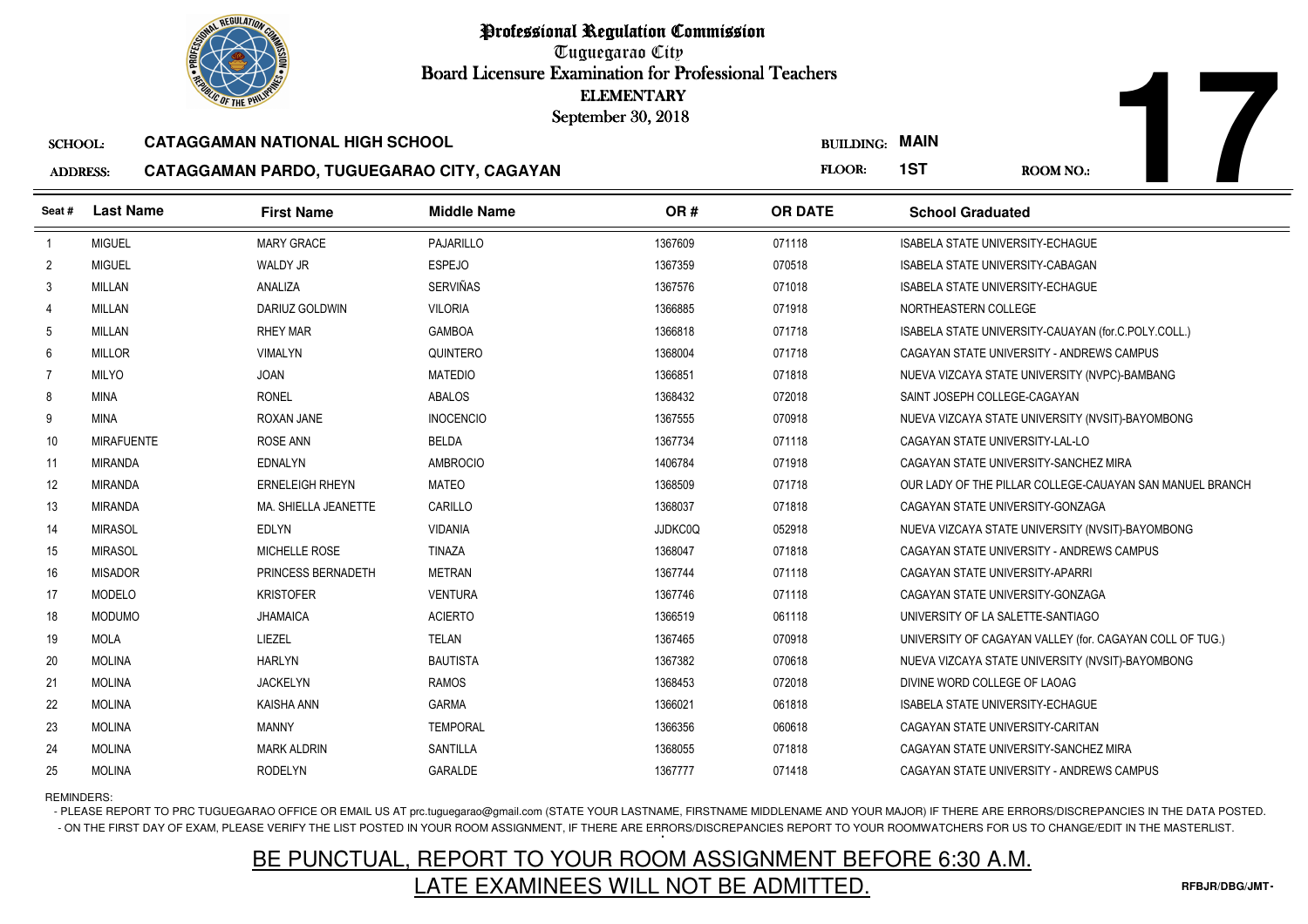Tuguegarao City Board Licensure Examination for Professional Teachers September 30, 2018

#### SCHOOL:**CATAGGAMAN NATIONAL HIGH SCHOOL**

#### ADDRESS:**CATAGGAMAN PARDO, TUGUEGARAO CITY, CAGAYAN**

|--|

| <b><i>OLIC OF THE PHILIP</i></b>                              |                   |                   |                    | <b>ELEMENTARY</b><br>September 30, 2018 |                  |                                                          |
|---------------------------------------------------------------|-------------------|-------------------|--------------------|-----------------------------------------|------------------|----------------------------------------------------------|
| <b>CATAGGAMAN NATIONAL HIGH SCHOOL</b><br><b>SCHOOL:</b>      |                   |                   |                    |                                         | <b>BUILDING:</b> | <b>MAIN</b>                                              |
| CATAGGAMAN PARDO, TUGUEGARAO CITY, CAGAYAN<br><b>ADDRESS:</b> |                   |                   |                    | FLOOR:                                  | 1ST<br>ROOM NO.: |                                                          |
| Seat#                                                         | <b>Last Name</b>  | <b>First Name</b> | <b>Middle Name</b> | OR#                                     | <b>OR DATE</b>   | <b>School Graduated</b>                                  |
| $\overline{1}$                                                | <b>MOLINA</b>     | <b>VIRGINIA</b>   | <b>TALOSIG</b>     | <b>OWOK6MU</b>                          | 052818           | OUR LADY OF THE PILLAR'S COLLEGE                         |
| $\overline{2}$                                                | <b>MONTANEZ</b>   | SHEIRENE LEI      | <b>UMANGAY</b>     | 1368336                                 | 071918           | CAGAYAN STATE UNIVERSITY-APARRI                          |
| 3                                                             | MONTE DE RAMOS    | <b>RICA</b>       | <b>EUSTAQUIO</b>   | 1368131                                 | 072718           | CAGAYAN STATE UNIVERSITY-PIAT                            |
| 4                                                             | <b>MONTENEGRO</b> | <b>APPLE MAE</b>  | <b>CARDENAS</b>    | 1368053                                 | 071818           | APAYAO STATE COLLEGE-LUNA CAMPUS                         |
| 5                                                             | <b>MONTERAS</b>   | LAILANIE          | PAGEL              | 1366325                                 | 060618           | CAGAYAN STATE UNIVERSITY-APARRI                          |
| 6                                                             | <b>MONTERUBIO</b> | PRECIOUS JOYCE    | <b>BARTOLOME</b>   | 1367639                                 | 071218           | ISABELA COLLEGES (for.ISABELA C.F)                       |
| $\overline{7}$                                                | <b>MONTOYA</b>    | CHARMAGNE JOY     | APPACCAG           | 1367453                                 | 070918           | OUR LADY OF THE PILLAR'S COLLEGE                         |
| 8                                                             | <b>MONTOYA</b>    | <b>MONDAY</b>     | ALEJANDRO          | 1366080                                 | 062618           | ISABELA COLLEGES (for.ISABELA C.F)                       |
| 9                                                             | <b>MORALES</b>    | <b>ERMA</b>       | CASTAÑEDA          | 1368497                                 | 072418           | F. L. VARGAS COLLEGE-ABULUG                              |
| 10                                                            | <b>MORALES</b>    | <b>GEM MICAH</b>  | SEBASTIAN          | 1368093                                 | 071818           | CAGAYAN STATE UNIVERSITY-SANCHEZ MIRA                    |
| 11                                                            | <b>MORALES</b>    | <b>JENG-JENG</b>  | <b>USBAL</b>       | 1367594                                 | 071018           | <b>ISABELA STATE UNIVERSITY-PALANAN</b>                  |
| 12                                                            | <b>MORALES</b>    | <b>PAMELA</b>     | <b>NARAG</b>       | 1662723                                 | 060518           | CAGAYAN STATE UNIVERSITY - ANDREWS CAMPUS                |
| 13                                                            | <b>MORALES</b>    | <b>REYBIE</b>     | <b>AGUINALDO</b>   | 1368097                                 | 071818           | ISABELA STATE UNIVERSITY-CAUAYAN (for.C.POLY.COLL.)      |
| 14                                                            | <b>MORALES</b>    | <b>RHEA</b>       | <b>ROMBLON</b>     | 1367780                                 | 071418           | CAGAYAN STATE UNIVERSITY - ANDREWS CAMPUS                |
| 15                                                            | <b>MORALES</b>    | <b>ROWENA</b>     | CAMBRI             | 1365583                                 | 052818           | CAGAYAN STATE UNIVERSITY-CARITAN                         |
| 16                                                            | <b>MORALIT</b>    | MAY-MAY           | <b>BULUSAN</b>     | 1367434                                 | 070918           | UNIVERSITY OF CAGAYAN VALLEY (for. CAGAYAN COLL OF TUG.) |
| 17                                                            | <b>MORILLO</b>    | <b>JOYMAR</b>     | PALALAY            | 1367947                                 | 071618           | <b>ISABELA STATE UNIVERSITY-CABAGAN</b>                  |
| 18                                                            | <b>MORILLO</b>    | <b>MARVIN</b>     | <b>SALACUP</b>     | 1367435                                 | 070918           | CAGAYAN STATE UNIVERSITY-PIAT                            |
| 19                                                            | <b>MORLA</b>      | APRIL-JOY         | <b>BILAG</b>       | 1368348                                 | 071918           | CAGAYAN STATE UNIVERSITY-GONZAGA                         |
| 20                                                            | <b>MOZO</b>       | <b>MELANIE</b>    | <b>RODILLAS</b>    | 1367207                                 | 062818           | ISABELA STATE UNIVERSITY-PALANAN                         |
| 21                                                            | <b>MUNDO</b>      | <b>RACHELLE</b>   | <b>CORPUZ</b>      | 1367534                                 | 070618           | NUEVA VIZCAYA STATE UNIVERSITY (NVSIT)-BAYOMBONG         |
| 22                                                            | <b>NABUA</b>      | APLLE GRACE       | <b>SORIANO</b>     | 1366843                                 | 071718           | PATRIA SABLE CORPUZ COLLEGE                              |
| 23                                                            | NABULNEG          | <b>CRISTINA</b>   | RAGUINDIN          | 1367691                                 | 071618           | NUEVA VIZCAYA STATE UNIVERSITY (NVSIT)-BAYOMBONG         |
| 24                                                            | <b>NACIS</b>      | <b>JESUSA</b>     | <b>DONES</b>       | 1367576                                 | 071018           | <b>ISABELA STATE UNIVERSITY-ECHAGUE</b>                  |
| 25                                                            | NACU              | <b>KISS</b>       |                    | 1367935                                 | 071618           | ISABELA STATE UNIVERSITY-CABAGAN                         |

REMINDERS:

- PLEASE REPORT TO PRC TUGUEGARAO OFFICE OR EMAIL US AT prc.tuguegarao@gmail.com (STATE YOUR LASTNAME, FIRSTNAME MIDDLENAME AND YOUR MAJOR) IF THERE ARE ERRORS/DISCREPANCIES IN THE DATA POSTED. - ON THE FIRST DAY OF EXAM, PLEASE VERIFY THE LIST POSTED IN YOUR ROOM ASSIGNMENT, IF THERE ARE ERRORS/DISCREPANCIES REPORT TO YOUR ROOMWATCHERS FOR US TO CHANGE/EDIT IN THE MASTERLIST.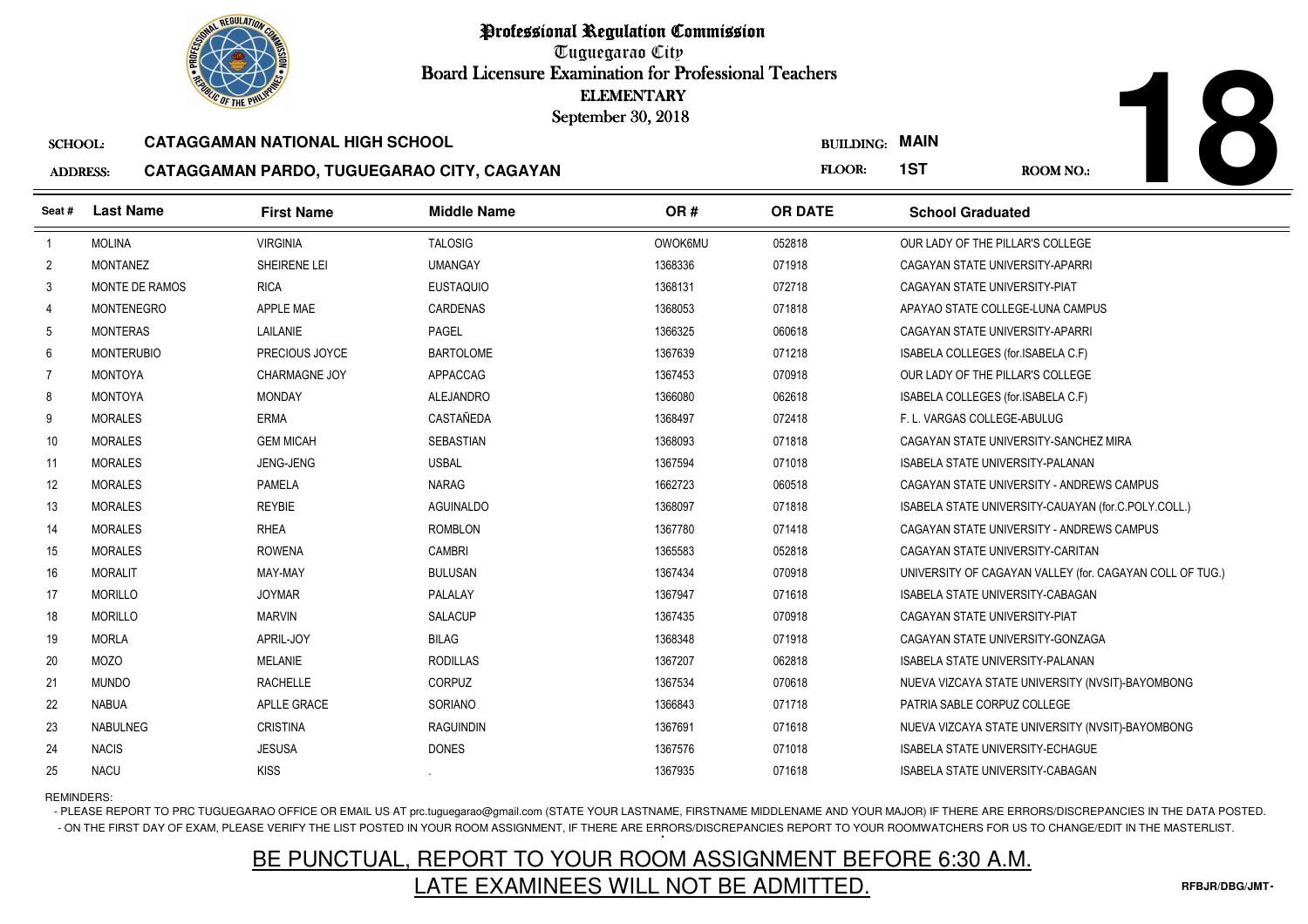Tuguegarao City Board Licensure Examination for Professional Teachers September 30, 2018

#### SCHOOL:**CATAGGAMAN NATIONAL HIGH SCHOOL**

#### ADDRESS:**CATAGGAMAN PARDO, TUGUEGARAO CITY, CAGAYAN**

| <b>ADDRESS:</b> | CATAGGAMAN PARDO, TUGUEGARAO CITY, CAGAYAI |  |  |
|-----------------|--------------------------------------------|--|--|
|-----------------|--------------------------------------------|--|--|

|                 | <b><i>OLIC OF THE PHILIP</i></b> |                                            | <b>ELEMENTARY</b><br>September 30, 2018 |         |                  |                                                     |
|-----------------|----------------------------------|--------------------------------------------|-----------------------------------------|---------|------------------|-----------------------------------------------------|
| <b>SCHOOL:</b>  |                                  | <b>CATAGGAMAN NATIONAL HIGH SCHOOL</b>     |                                         |         | <b>BUILDING:</b> | <b>MAIN</b>                                         |
| <b>ADDRESS:</b> |                                  | CATAGGAMAN PARDO, TUGUEGARAO CITY, CAGAYAN |                                         |         | FLOOR:           | 1ST<br><b>ROOM NO.:</b>                             |
| Seat#           | <b>Last Name</b>                 | <b>First Name</b>                          | <b>Middle Name</b>                      | OR#     | <b>OR DATE</b>   | <b>School Graduated</b>                             |
| $\overline{1}$  | <b>NACURAY</b>                   | <b>JESSA</b>                               | SALEM                                   | 1367947 | 071618           | CAGAYAN STATE UNIVERSITY-LAL-LO                     |
| $\overline{2}$  | <b>NACURAY</b>                   | <b>ROWENA</b>                              | QUIGAO                                  | 1366045 | 062018           | FLORENCIO L. VARGAS COLLEGE-TUGUEGARAO              |
| 3               | <b>NADIA</b>                     | LORIE JOY                                  | <b>DICLIHON</b>                         | 1368200 | 072018           | NUEVA VIZCAYA STATE UNIVERSITY (NVSIT)-BAYOMBONG    |
| 4               | <b>NAFARRETE</b>                 | <b>CONNY</b>                               | <b>REYES</b>                            | 1367496 | 071018           | CAGAYAN STATE UNIVERSITY-APARRI                     |
| 5               | <b>NAGNAP</b>                    | <b>DINALYN</b>                             |                                         | 1366853 | 071818           | QUIRINO POLYTECHNIC COLLEGE                         |
| 6               | <b>NARAG</b>                     | <b>JANNETTE</b>                            | <b>BAQUIRAN</b>                         | 1674035 | 070618           | H. G. BAQUIRAN COLLEGE                              |
| $\overline{7}$  | <b>NARAG</b>                     | <b>JENNY</b>                               | LAWAGAN                                 | 1367354 | 070518           | KALINGA APAYAO STATE COLLEGE (KALINGA COMM. COLL.)  |
| 8               | <b>NARAG</b>                     | <b>RANDY</b>                               | <b>TURINGAN</b>                         | 1367982 | 071718           | CAGAYAN STATE UNIVERSITY - ANDREWS CAMPUS           |
| 9               | NARAG                            | <b>SEBIA</b>                               | <b>CABRERA</b>                          | 1366316 | 060618           | SAINT PAUL UNIVERSITY-TUGUEGARAO                    |
| 10              | NARAG                            | <b>TOMAS JEREMIAH</b>                      | <b>BALUBAL</b>                          | 1367969 | 071718           | CAGAYAN STATE UNIVERSITY - ANDREWS CAMPUS           |
| 11              | <b>NARAL</b>                     | <b>RIZALYN JOY</b>                         | ABUAN                                   | 1366574 | 061418           | QUIRINO POLYTECHNIC COLLEGE                         |
| 12              | NASLANGAN                        | <b>GRACE</b>                               | <b>BANTAYAN</b>                         | 1366039 | 062018           | NUEVA VIZCAYA STATE UNIVERSITY (NVPC)-BAMBANG       |
| 13              | NATIVIDAD                        | <b>MARK JUN</b>                            | <b>BASILIO</b>                          | 1367646 | 071318           | NORTHEASTERN COLLEGE                                |
| 14              | <b>NATIVIDAD</b>                 | <b>ROCELYN</b>                             | <b>BULUSAN</b>                          | 1367918 | 071618           | <b>ISABELA STATE UNIVERSITY-CABAGAN</b>             |
| 15              | NATURAL                          | <b>MARITES</b>                             | <b>ECHANES</b>                          | 1367590 | 071018           | PHILIPPINE NORMAL UNIVERSITY-ISABELA                |
| 16              | NAUNGAN                          | MELADYN                                    | <b>GUHADNA</b>                          | 1367607 | 071118           | QUIRINO STATE COLLEGE                               |
| 17              | <b>NAUPO</b>                     | <b>ROCHELLE</b>                            | <b>AYUDOC</b>                           | 1367523 | 070518           | QUIRINO STATE COLLEGE                               |
| 18              | NAVALTA                          | <b>MARY AN</b>                             | ANULACION                               | 1367675 | 071318           | ISABELA STATE UNIVERSITY-CAUAYAN (for.C.POLY.COLL.) |
| 19              | NAVARETTE                        | SHARMAINE                                  | <b>FERNANDO</b>                         | 1367611 | 071118           | UNIVERSITY OF LA SALETTE-SANTIAGO                   |
| 20              | <b>NAVORA</b>                    | <b>ROSE</b>                                | <b>DONIEGO</b>                          | 1366050 | 062218           | CAGAYAN STATE UNIVERSITY - ANDREWS CAMPUS           |
| 21              | NAZAL                            | <b>MERCY</b>                               | <b>SAGARIO</b>                          | 1367186 | 062518           | PHILIPPINE NORMAL UNIVERSITY-AGUSAN                 |
| 22              | <b>NEBAB</b>                     | <b>FRANZ HAROLD</b>                        | QUILALA                                 | 1368031 | 071718           | CAGAYAN STATE UNIVERSITY-SANCHEZ MIRA               |
| 23              | <b>NEQUIAS</b>                   | <b>CHRISTINE JOY</b>                       | <b>BALACANAO</b>                        | 1367265 | 070218           | LYCEUM OF TUAO                                      |
| 24              | <b>NERA</b>                      | <b>EMELYN</b>                              | <b>BULANTE</b>                          | 1367398 | 070618           | CAGAYAN STATE UNIVERSITY-CARITAN                    |
| 25              | <b>NERI</b>                      | PRINCESS ANDREA                            | ESPERANZATE                             | 1366071 | 062618           | ISABELA STATE UNIVERSITY-PALANAN                    |

REMINDERS:

- PLEASE REPORT TO PRC TUGUEGARAO OFFICE OR EMAIL US AT prc.tuguegarao@gmail.com (STATE YOUR LASTNAME, FIRSTNAME MIDDLENAME AND YOUR MAJOR) IF THERE ARE ERRORS/DISCREPANCIES IN THE DATA POSTED. - ON THE FIRST DAY OF EXAM, PLEASE VERIFY THE LIST POSTED IN YOUR ROOM ASSIGNMENT, IF THERE ARE ERRORS/DISCREPANCIES REPORT TO YOUR ROOMWATCHERS FOR US TO CHANGE/EDIT IN THE MASTERLIST.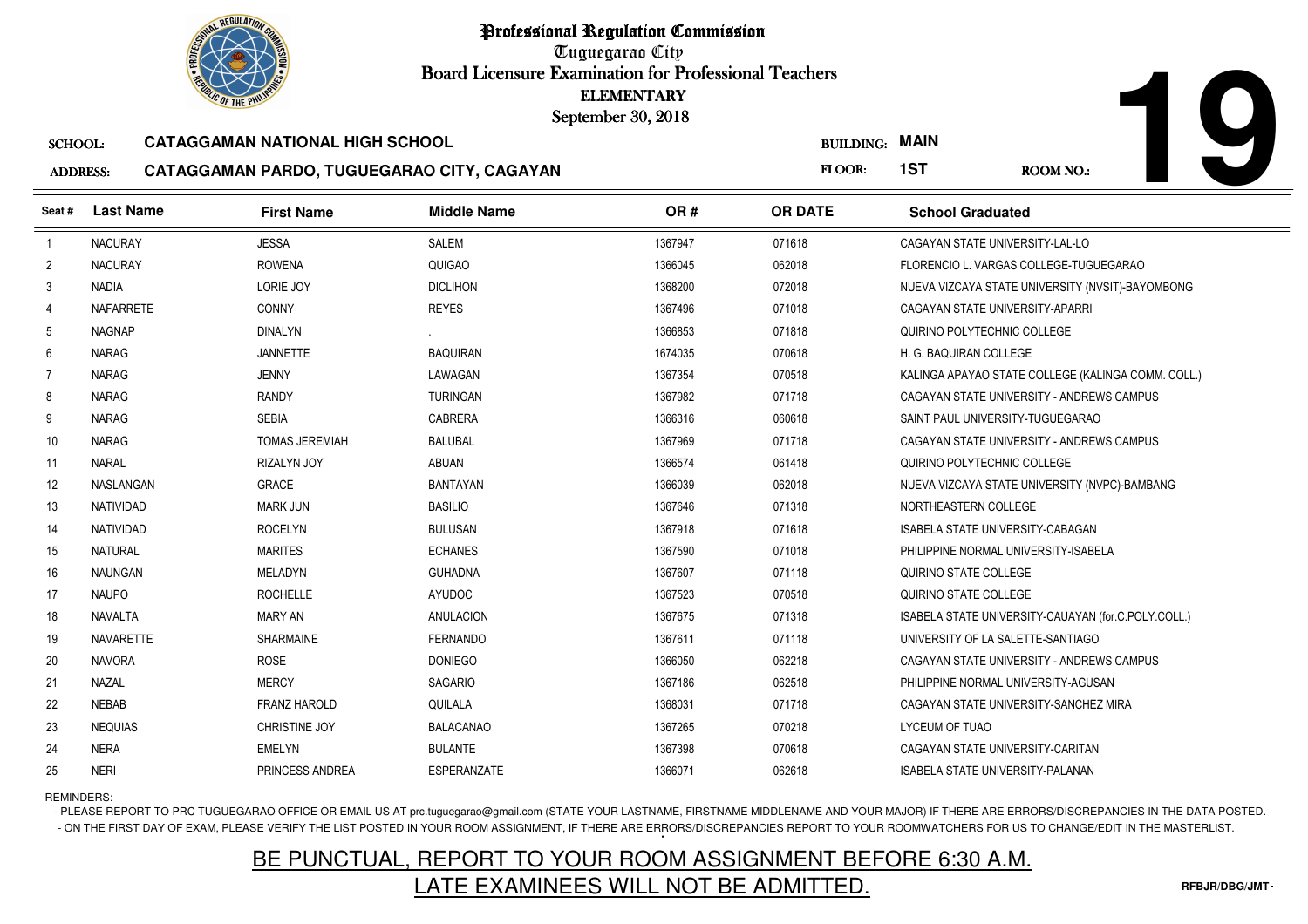

Tuguegarao City Board Licensure Examination for Professional Teachers September 30, 2018

#### SCHOOL:**CATAGGAMAN NATIONAL HIGH SCHOOL**

#### ADDRESS:**CATAGGAMAN PARDO, TUGUEGARAO CITY, CAGAYAN**



|                 | <b>OLIC OF THE PHILIP</b> |                                            |                    | <b>ELEMENTARY</b><br>September 30, 2018 |                  |                                                          |
|-----------------|---------------------------|--------------------------------------------|--------------------|-----------------------------------------|------------------|----------------------------------------------------------|
| <b>SCHOOL:</b>  |                           | <b>CATAGGAMAN NATIONAL HIGH SCHOOL</b>     |                    |                                         | <b>BUILDING:</b> | <b>MAIN</b>                                              |
| <b>ADDRESS:</b> |                           | CATAGGAMAN PARDO, TUGUEGARAO CITY, CAGAYAN |                    |                                         | FLOOR:           | 1ST<br><b>ROOM NO.:</b>                                  |
| Seat#           | <b>Last Name</b>          | <b>First Name</b>                          | <b>Middle Name</b> | OR#                                     | <b>OR DATE</b>   | <b>School Graduated</b>                                  |
| $\overline{1}$  | NGARANGAD                 | <b>LAUREN ANGELIE</b>                      | <b>LABARO</b>      | 1367635                                 | 071218           | NUEVA VIZCAYA STATE UNIVERSITY (NVSIT)-BAYOMBONG         |
| $\overline{2}$  | <b>NGAYAAN</b>            | <b>COLLEEN ANN</b>                         | <b>DIOSAN</b>      | 1368046                                 | 071818           | <b>SAINT LOUIS UNIVERSITY</b>                            |
| 3               | <b>NHOR</b>               | <b>BAI JEE</b>                             | <b>IBRAHIM</b>     | 1366348                                 | 060618           | NORTHERN CAGAYAN COLLEGES                                |
| 4               | <b>NICOBEZA</b>           | <b>GISELLE</b>                             | <b>DAMO</b>        | 1367786                                 | 071418           | CAGAYAN STATE UNIVERSITY - ANDREWS CAMPUS                |
| 5               | <b>NICOLAS</b>            | ANGELICA                                   | <b>TEODORO</b>     | 1367336                                 | 070418           | UNIVERSITY OF CAGAYAN VALLEY (for. CAGAYAN COLL OF TUG.) |
| 6               | <b>NICOLAS</b>            | <b>CHERRY MAE</b>                          | <b>BORGONIA</b>    | 1368012                                 | 071718           | CAGAYAN STATE UNIVERSITY-LAL-LO                          |
| $\overline{7}$  | <b>NICOLAS</b>            | CYDELSON                                   | <b>GABRIEL</b>     | 1368036                                 | 071718           | SAINT FERDINAND COLLEGE-ILAGAN                           |
| 8               | <b>NICOLAS</b>            | <b>JONALIE</b>                             | CANAPI             | 1368014                                 | 071718           | CAGAYAN STATE UNIVERSITY-PIAT                            |
| 9               | <b>NICOLAS</b>            | <b>JONALYN</b>                             | <b>URMANITA</b>    | 1366045                                 | 062018           | NORTHERN CHRISTIAN COLLEGE                               |
| 10 <sup>°</sup> | <b>NICOLAS</b>            | <b>JUMAIMA</b>                             | <b>RAMONES</b>     | 1366093                                 | 062718           | CAGAYAN STATE UNIVERSITY-TUGUEGARAO                      |
| 11              | <b>NICOLAS</b>            | LOVIELYN                                   | <b>REALICA</b>     | 1368354                                 | 072718           | CAGAYAN STATE UNIVERSITY-GONZAGA                         |
| $12 \,$         | <b>NIÑO</b>               | CAROL                                      | ORIJAS             | 1368438                                 | 072018           | ISABELA STATE UNIVERSITY-CABAGAN                         |
| 13              | NUMBANAL                  | <b>JOHN MARK</b>                           | <b>TANGGAN</b>     | 1367614                                 | 071118           | NUEVA VIZCAYA STATE UNIVERSITY (NVSIT)-BAYOMBONG         |
| 14              | NUÑEZ                     | <b>JANINE</b>                              | <b>FLORES</b>      | 1368075                                 | 071818           | CAGAYAN STATE UNIVERSITY-PIAT                            |
| 15              | OANDASAN                  | <b>EVANGELINE</b>                          | LIZARDO            | 1368326                                 | 071718           | NORTHERN CAGAYAN COLLEGES                                |
| 16              | <b>OANIA</b>              | <b>WILBERT</b>                             | GALAM              | 1366535                                 | 061318           | OUR LADY OF THE PILLAR'S COLLEGE                         |
| 17              | OBILLO                    | <b>GILBERTO JR</b>                         | <b>JOSE</b>        | 1368314                                 | 071718           | CAGAYAN STATE UNIVERSITY - ANDREWS CAMPUS                |
| 18              | <b>OCAMPO</b>             | <b>GWENDY</b>                              | ANACA              | 1367660                                 | 071618           | ISABELA STATE UNIVERSITY-CAUAYAN (for.C.POLY.COLL.)      |
| 19              | <b>OCAMPO</b>             | <b>NIKA CLAIRE</b>                         | <b>BAUTISTA</b>    | 1368432                                 | 072018           | SAINT JOSEPH COLLEGE-CAGAYAN                             |
| 20              | <b>OCOY</b>               | ANGELICA                                   | <b>LACADEN</b>     | 1366884                                 | 071918           | NORTHEASTERN COLLEGE                                     |
| 21              | <b>ODATO</b>              | <b>NIMROD</b>                              | CABALDO            | 1367307                                 | 070418           | <b>ISABELA STATE UNIVERSITY-PALANAN</b>                  |
| 22              | <b>OGASNA</b>             | <b>ALONA</b>                               | PADAYAO            | 1366841                                 | 071718           | <b>ISABELA STATE UNIVERSITY-ECHAGUE</b>                  |
| 23              | OLI                       | <b>WINNIE</b>                              | <b>VISQUERA</b>    | 1367709                                 | 071018           | CAGAYAN STATE UNIVERSITY-LASAM                           |
| 24              | <b>OLIGARIO</b>           | <b>MARICAR</b>                             | SIMAÑGAN           | 1368208                                 | 072018           | OUR LADY OF THE PILLAR COLLEGE-CAUAYAN SAN MANUEL BRANCH |
| 25              | <b>OLIPAS</b>             | <b>SUNSHINE</b>                            | <b>BALUNSAT</b>    | 1368200                                 | 072018           | <b>ISABELA STATE UNIVERSITY-ECHAGUE</b>                  |

### REMINDERS:

- PLEASE REPORT TO PRC TUGUEGARAO OFFICE OR EMAIL US AT prc.tuguegarao@gmail.com (STATE YOUR LASTNAME, FIRSTNAME MIDDLENAME AND YOUR MAJOR) IF THERE ARE ERRORS/DISCREPANCIES IN THE DATA POSTED. - ON THE FIRST DAY OF EXAM, PLEASE VERIFY THE LIST POSTED IN YOUR ROOM ASSIGNMENT, IF THERE ARE ERRORS/DISCREPANCIES REPORT TO YOUR ROOMWATCHERS FOR US TO CHANGE/EDIT IN THE MASTERLIST.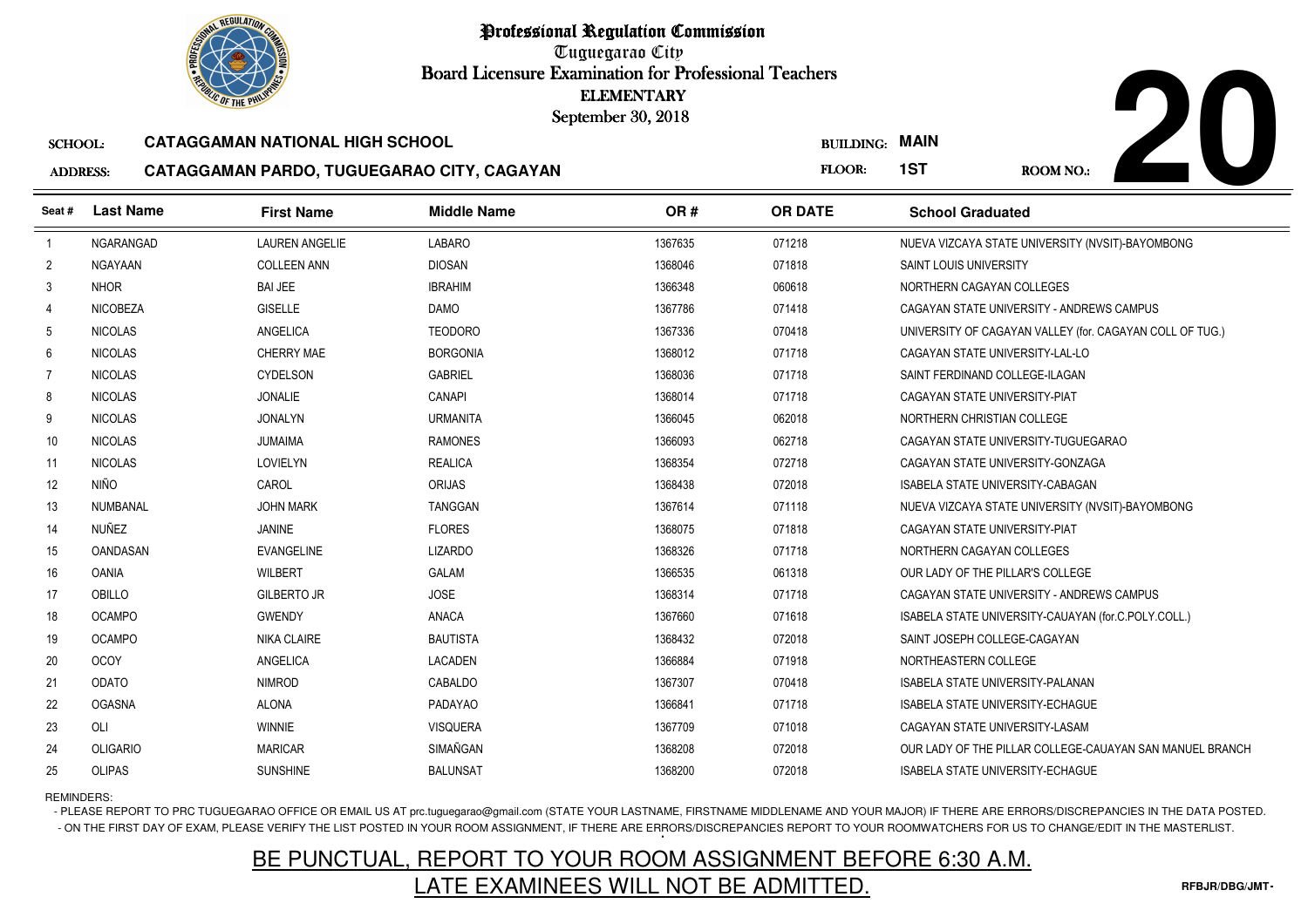Tuguegarao City Board Licensure Examination for Professional Teachers September 30, 2018

#### SCHOOL:**CATAGGAMAN NATIONAL HIGH SCHOOL**

#### ADDRESS:**CATAGGAMAN PARDO, TUGUEGARAO CITY, CAGAYAN**



| <b><i>OLIC OF THE PHILIP</i></b> |                  |                                            | <b>ELEMENTARY</b><br>September 30, 2018 |         |                  |                                         |                                                          |
|----------------------------------|------------------|--------------------------------------------|-----------------------------------------|---------|------------------|-----------------------------------------|----------------------------------------------------------|
| <b>SCHOOL:</b>                   |                  | <b>CATAGGAMAN NATIONAL HIGH SCHOOL</b>     |                                         |         | <b>BUILDING:</b> | <b>MAIN</b>                             |                                                          |
| <b>ADDRESS:</b>                  |                  | CATAGGAMAN PARDO, TUGUEGARAO CITY, CAGAYAN |                                         |         | FLOOR:           | 1ST                                     | ROOM NO.:                                                |
| Seat #                           | <b>Last Name</b> | <b>First Name</b>                          | <b>Middle Name</b>                      | OR#     | <b>OR DATE</b>   | <b>School Graduated</b>                 |                                                          |
| $\overline{1}$                   | <b>OLIVA</b>     | <b>ROSELL</b>                              | <b>SALGADO</b>                          | 1368053 | 071818           | CAGAYAN STATE UNIVERSITY-GONZAGA        |                                                          |
| $\overline{2}$                   | <b>OLIVER</b>    | <b>BRYLLE</b>                              | <b>BANGGOT</b>                          | 1367692 | 071618           |                                         | IFUGAO STATE COLLEGE OF AGRICULTURE & FORESTRY-POTIA     |
| 3                                | OLIVER           | <b>ELIZA</b>                               | <b>FONTANILLA</b>                       | 1366837 | 071718           | ISABELA COLLEGES (for.ISABELA C.F)      |                                                          |
| $\overline{4}$                   | OLORAZA          | <b>MARK EROLL</b>                          | PABLO                                   | 1368425 | 072018           | NORTHERN CAGAYAN COLLEGES               |                                                          |
| 5                                | <b>OMAGAP</b>    | <b>ELIZABETH</b>                           | <b>GUMOGDA</b>                          | 1365583 | 052818           | UNIVERSITY OF MAKATI                    |                                                          |
| 6                                | <b>OMOLIDA</b>   | <b>RESHAMAE</b>                            | <b>PERALTA</b>                          | 1367684 | 071318           |                                         | IFUGAO STATE COLLEGE OF AGRICULTURE & FORESTRY-POTIA     |
| $\overline{7}$                   | <b>ONGAT</b>     | <b>YUMIE</b>                               | PANAO                                   | 1367370 | 070518           |                                         | MOUNTAIN PROV. STATE POLYTECHNIC COLLEGE-BONTOC          |
| 8                                | ONSAR            | VAL                                        | <b>MAGUILAO</b>                         | 1366976 | 062018           |                                         | KALINGA APAYAO STATE COLLEGE (KALINGA COMM. COLL.)       |
| 9                                | <b>ORACIO</b>    | <b>LERY JANE</b>                           | <b>TABERDO</b>                          | 1368199 | 071918           | CAGAYAN STATE UNIVERSITY-LASAM          |                                                          |
| 10                               | ORATE            | <b>ROCHELLE</b>                            | PALLASIGUE                              | 1366592 | 062518           | QUIRINO STATE COLLEGE                   |                                                          |
| 11                               | ORDOÑA           | <b>IVY</b>                                 | <b>DUPAYAN</b>                          | 1366988 | 062018           |                                         | KALINGA APAYAO STATE COLLEGE (KALINGA COMM. COLL.)       |
| 12                               | ORGE             | <b>CLARIBETH</b>                           | DELA PEÑA                               | 1366363 | 060718           | <b>ISABELA STATE UNIVERSITY-PALANAN</b> |                                                          |
| 13                               | ORGE             | <b>MAJANE</b>                              | CABALDO                                 | 1367461 | 070918           | <b>ISABELA STATE UNIVERSITY-PALANAN</b> |                                                          |
| 14                               | <b>ORLANDA</b>   | <b>ALMA FLOR</b>                           | <b>OLIVAS</b>                           | 1368159 | 071818           | NORTHERN CAGAYAN COLLEGES               |                                                          |
| 15                               | <b>ORLANES</b>   | <b>ESTEWARD</b>                            | <b>ABALOS</b>                           | 1368130 | 072718           | CAGAYAN STATE UNIVERSITY-PIAT           |                                                          |
| 16                               | <b>ORLANES</b>   | <b>ROCHELLE</b>                            | <b>RAMOS</b>                            | 1368178 | 071918           |                                         | UNIVERSITY OF CAGAYAN VALLEY (for. CAGAYAN COLL OF TUG.) |
| 17                               | <b>ORTEGA</b>    | <b>BEAUTY</b>                              | <b>MALENAB</b>                          | 1368028 | 071718           | <b>ISABELA STATE UNIVERSITY-CABAGAN</b> |                                                          |
| 18                               | ORTEGA           | <b>FLORDELIZA</b>                          | <b>TAYOM</b>                            | 1368086 | 071818           |                                         | CAGAYAN STATE UNIVERSITY-SANCHEZ MIRA                    |
| 19                               | <b>ORTEZA</b>    | <b>MARILYN</b>                             | GONZALEZ                                | 1367800 | 071118           | CAGAYAN STATE UNIVERSITY-GONZAGA        |                                                          |
| 20                               | ORTEZA           | <b>PAUL</b>                                | <b>BELTRAN</b>                          | 1368347 | 071918           | CAGAYAN STATE UNIVERSITY-APARRI         |                                                          |
| 21                               | ORTIZ            | <b>CARMINA</b>                             | <b>BALUCAY</b>                          | 1367707 | 071018           | <b>LYCEUM OF TUAO</b>                   |                                                          |
| 22                               | ORTIZ            | <b>CRIZZEL KATE</b>                        | <b>DURACOS</b>                          | 643536  | 071018           |                                         | ISABELA STATE UNIVERSITY-JONES CAMPUS                    |
| 23                               | <b>OSALLA</b>    | <b>DELIA GRACE</b>                         | <b>DELOS SANTOS</b>                     | 1368233 | 072518           | NORTHEASTERN COLLEGE                    |                                                          |
| 24                               | <b>OSINGAT</b>   | PRECIOUS MAE                               | <b>MUGOT</b>                            | 1367555 | 070918           |                                         | NUEVA VIZCAYA STATE UNIVERSITY (NVSIT)-BAYOMBONG         |
| 25                               | <b>OSTIL</b>     | <b>MANRYL</b>                              | <b>DIZO</b>                             | 1368337 | 071918           | CAGAYAN STATE UNIVERSITY-APARRI         |                                                          |

REMINDERS:

- PLEASE REPORT TO PRC TUGUEGARAO OFFICE OR EMAIL US AT prc.tuguegarao@gmail.com (STATE YOUR LASTNAME, FIRSTNAME MIDDLENAME AND YOUR MAJOR) IF THERE ARE ERRORS/DISCREPANCIES IN THE DATA POSTED. - ON THE FIRST DAY OF EXAM, PLEASE VERIFY THE LIST POSTED IN YOUR ROOM ASSIGNMENT, IF THERE ARE ERRORS/DISCREPANCIES REPORT TO YOUR ROOMWATCHERS FOR US TO CHANGE/EDIT IN THE MASTERLIST.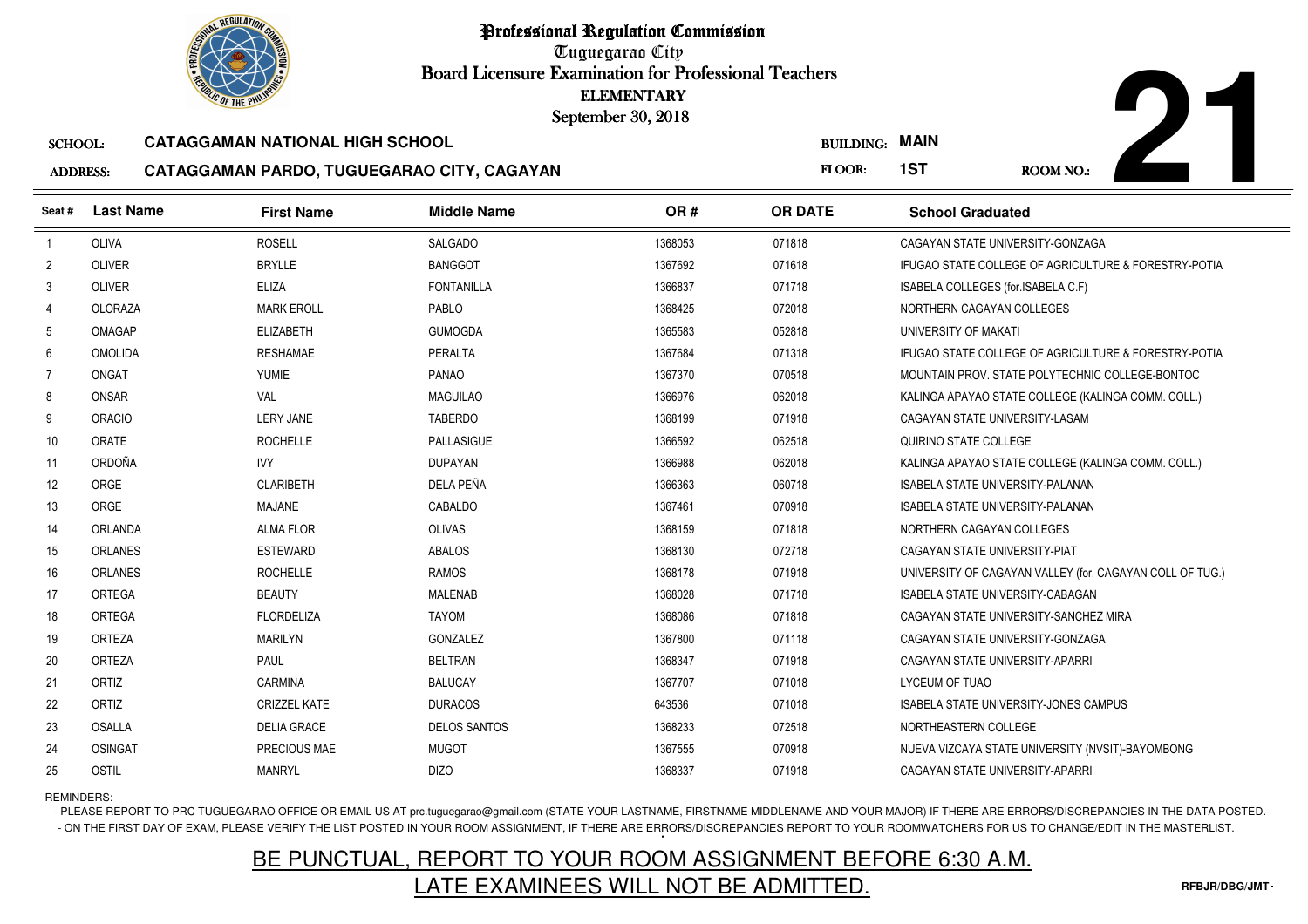Tuguegarao City Board Licensure Examination for Professional Teachers September 30, 2018

#### SCHOOL:**CATAGGAMAN NATIONAL HIGH SCHOOL**

### **ADDRES**



| S: | CATAGGAMAN PARDO, TUGUEGARAO CITY, CAGAYAN |  |
|----|--------------------------------------------|--|
|    |                                            |  |

| <b><i>OLIC OF THE PHILIP</i></b> |                  |                                            |                    | <b>ELEMENTARY</b><br>September 30, 2018 |                  |                                                      |
|----------------------------------|------------------|--------------------------------------------|--------------------|-----------------------------------------|------------------|------------------------------------------------------|
| <b>SCHOOL:</b>                   |                  | <b>CATAGGAMAN NATIONAL HIGH SCHOOL</b>     |                    |                                         | <b>BUILDING:</b> | <b>MAIN</b>                                          |
| <b>ADDRESS:</b>                  |                  | CATAGGAMAN PARDO, TUGUEGARAO CITY, CAGAYAN |                    |                                         | FLOOR:           | 1ST<br><b>ROOM NO.:</b>                              |
| Seat#                            | <b>Last Name</b> | <b>First Name</b>                          | <b>Middle Name</b> | OR#                                     | <b>OR DATE</b>   | <b>School Graduated</b>                              |
| $\overline{1}$                   | <b>OÑATE</b>     | <b>VISITACION</b>                          | <b>TURO</b>        | 1367097                                 | 062818           | CAGAYAN STATE UNIVERSITY-PIAT                        |
| $\overline{2}$                   | PAA-WON          | <b>JOSEPH</b>                              | CHUMAY-YO          | 1368470                                 | 072018           | ISABELA COLLEGES (for.ISABELA C.F)                   |
| 3                                | PABLO            | <b>JEFFREY</b>                             |                    | 1406807                                 | 072018           | CAGAYAN STATE UNIVERSITY-SANCHEZ MIRA                |
| $\overline{4}$                   | PABLO            | <b>JOAN</b>                                | <b>JAVIER</b>      | 1367790                                 | 071618           | CAGAYAN STATE UNIVERSITY-GONZAGA                     |
| -5                               | PABLO            | <b>MARILOU</b>                             | CATOLOS            | 1367414                                 | 070618           | CAGAYAN STATE UNIVERSITY-PIAT                        |
| 6                                | <b>PACION</b>    | JAY-ANN                                    | <b>GAMATA</b>      | 1367756                                 | 071118           | CAGAYAN STATE UNIVERSITY-PIAT                        |
| 7                                | <b>PACIS</b>     | <b>APRIL</b>                               | <b>ALONZO</b>      | 1367932                                 | 071618           | CAGAYAN STATE UNIVERSITY - ANDREWS CAMPUS            |
| 8                                | <b>PACNIS</b>    | <b>JOHANA MAY</b>                          | <b>TABUTOL</b>     | 1368321                                 | 071718           | CAGAYAN STATE UNIVERSITY-SANCHEZ MIRA                |
| 9                                | <b>PACNIS</b>    | <b>JUDITH</b>                              | <b>SIMON</b>       | 1368327                                 | 071718           | NORTHERN CAGAYAN COLLEGES                            |
| 10                               | <b>PACNIS</b>    | <b>ROWENA</b>                              | AGASA              | 1368321                                 | 071718           | CAGAYAN STATE UNIVERSITY-SANCHEZ MIRA                |
| 11                               | <b>PACQUING</b>  | <b>LIRA</b>                                | <b>CABUTAJE</b>    | 1367293                                 | 070318           | CAGAYAN STATE UNIVERSITY-APARRI                      |
| 12                               | <b>PACULDAR</b>  | LOEN                                       | DE LA CRUZ         | 1367966                                 | 071618           | CAGAYAN STATE UNIVERSITY-LASAM                       |
| 13                               | <b>PACULLA</b>   | <b>ROGELIO</b>                             | <b>VILLAR</b>      | 1367539                                 | 070618           | NUEVA VIZCAYA STATE UNIVERSITY (NVSIT)-BAYOMBONG     |
| 14                               | <b>PACULOR</b>   | <b>PETRA</b>                               | <b>BUOCAN</b>      | 1366878                                 | 071918           | IFUGAO STATE COLLEGE OF AGRICULTURE & FORESTRY-POTIA |
| 15                               | <b>PACYOD</b>    | MARY JOY                                   | <b>OMEHANG</b>     | 1367671                                 | 071318           | IFUGAO STATE COLLEGE OF AGRICULTURE & FORESTRY-POTIA |
| 16                               | PADAMADA         | APRIL DIANNE                               | <b>VISITACION</b>  | 1681069                                 | 071818           | APAYAO STATE COLLEGE-LUNA CAMPUS                     |
| 17                               | PADDAYUMAN       | MA. LOURDES CELINE                         |                    | 1368117                                 | 071918           | SAINT PAUL UNIVERSITY-TUGUEGARAO                     |
| 18                               | <b>PADILLA</b>   | <b>ALPHA MAE</b>                           | <b>JOSE</b>        | 1367617                                 | 071118           | <b>ISABELA STATE UNIVERSITY-ECHAGUE</b>              |
| 19                               | <b>PADILLO</b>   | MA. GODLEY                                 | <b>LUMAWIG</b>     | 1367902                                 | 071318           | H. G. BAQUIRAN COLLEGE                               |
| 20                               | PADRE            | <b>JENALYN</b>                             | <b>PABRO</b>       | 1368440                                 | 072018           | CAGAYAN STATE UNIVERSITY-GONZAGA                     |
| 21                               | <b>PADUA</b>     | ANGELA                                     | <b>MORALES</b>     | 1368218                                 | 072318           | INFANT JESUS MONTESSORI SCHOOL                       |
| 22                               | <b>PADUA</b>     | <b>CAESAR RYAN</b>                         | <b>BUMATAY</b>     | 1367671                                 | 071318           | NUEVA VIZCAYA STATE UNIVERSITY (NVSIT)-BAYOMBONG     |
| 23                               | <b>PADUA</b>     | <b>GLENDA</b>                              | CASAGUEP           | 1365969                                 | 060118           | CAGAYAN STATE UNIVERSITY-PIAT                        |
| 24                               | <b>PADUA</b>     | <b>JENNILYN</b>                            | CARAG              | 1368436                                 | 072018           | APAYAO STATE COLLEGE-LUNA CAMPUS                     |
| 25                               | <b>PAESTE</b>    | <b>JOY</b>                                 | <b>GUIYAB</b>      | 1368034                                 | 071718           | <b>ISABELA STATE UNIVERSITY-CABAGAN</b>              |

REMINDERS:

- PLEASE REPORT TO PRC TUGUEGARAO OFFICE OR EMAIL US AT prc.tuguegarao@gmail.com (STATE YOUR LASTNAME, FIRSTNAME MIDDLENAME AND YOUR MAJOR) IF THERE ARE ERRORS/DISCREPANCIES IN THE DATA POSTED. - ON THE FIRST DAY OF EXAM, PLEASE VERIFY THE LIST POSTED IN YOUR ROOM ASSIGNMENT, IF THERE ARE ERRORS/DISCREPANCIES REPORT TO YOUR ROOMWATCHERS FOR US TO CHANGE/EDIT IN THE MASTERLIST.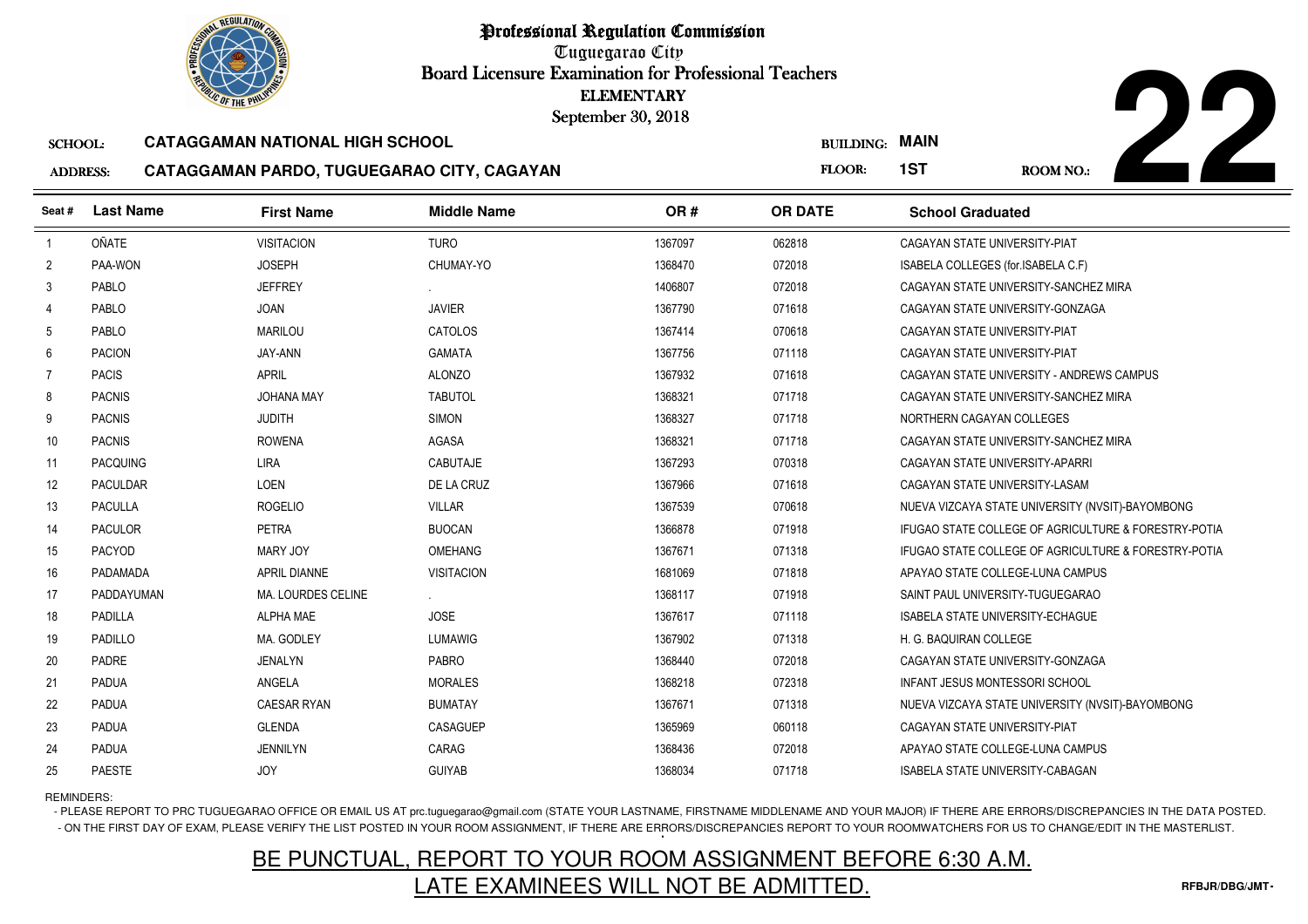Tuguegarao City Board Licensure Examination for Professional Teachers September 30, 2018

#### SCHOOL:**CATAGGAMAN NATIONAL HIGH SCHOOL**

#### ADDRESS:**CATAGGAMAN PARDO, TUGUEGARAO CITY, CAGAYAN**



|                 | <b><i>OLIC OF THE PHILIP</i></b> |                                            | <b>ELEMENTARY</b><br>September 30, 2018 |                |                  |                                                          |
|-----------------|----------------------------------|--------------------------------------------|-----------------------------------------|----------------|------------------|----------------------------------------------------------|
| <b>SCHOOL:</b>  |                                  | <b>CATAGGAMAN NATIONAL HIGH SCHOOL</b>     |                                         |                | <b>BUILDING:</b> | <b>MAIN</b>                                              |
| <b>ADDRESS:</b> |                                  | CATAGGAMAN PARDO, TUGUEGARAO CITY, CAGAYAN |                                         |                | FLOOR:           | 1ST<br>ROOM NO.:                                         |
| Seat #          | <b>Last Name</b>                 | <b>First Name</b>                          | <b>Middle Name</b>                      | OR#            | <b>OR DATE</b>   | <b>School Graduated</b>                                  |
| $\overline{1}$  | PAGADUAN                         | <b>IRENE</b>                               | <b>MARTINEZ</b>                         | 1368551        | 072618           | CAGAYAN STATE UNIVERSITY - ANDREWS CAMPUS                |
| $\overline{2}$  | PAGADUAN                         | LOI                                        | <b>DOMINGO</b>                          | 1366161        | 060618           | NORTHEASTERN COLLEGE                                     |
| 3               | PAGADUAN                         | <b>RAYMUND</b>                             | <b>TABANGIN</b>                         | 1367538        | 070618           | UNIVERSITY OF LA SALETTE-SANTIAGO                        |
| 4               | PAGADUAN                         | <b>SHERYL</b>                              | CALAGUI                                 | <b>OLYVMKO</b> | 053118           | ISABELA STATE UNIVERSITY-CAUAYAN (for.C.POLY.COLL.)      |
| 5               | PAGALA                           | <b>BERNADETTE</b>                          | <b>AGUINALDO</b>                        | 1367907        | 071618           | OUR LADY OF THE PILLAR COLLEGE-CAUAYAN SAN MANUEL BRANCH |
| 6               | PAGALLAMAN                       | <b>ELORIE MAE</b>                          | <b>GUIYAB</b>                           | 1368085        | 071818           | SAINT FERDINAND COLLEGE-CABAGAN                          |
| $\overline{7}$  | PAGALLAMMAN                      | <b>KELLY JANE</b>                          | MIL                                     | 1368070        | 071818           | SAINT FERDINAND COLLEGE-CABAGAN                          |
| 8               | PAGARAGAN                        | <b>JANE ELLEN</b>                          | <b>CABRERA</b>                          | 1368113        | 071918           | SAINT PAUL UNIVERSITY-TUGUEGARAO                         |
| 9               | PAGARAGAN                        | <b>JESSA MAE</b>                           | ARELLANO                                | 1366049        | 062218           | OUR LADY OF THE PILLAR COLLEGE-CAUAYAN SAN MANUEL BRANCH |
| 10              | <b>PAGDILAO</b>                  | <b>FLOUIDIE</b>                            | <b>DULDULAO</b>                         | 1368203        | 072018           | APAYAO STATE COLLEGE-LUNA CAMPUS                         |
| 11              | <b>PAGDILAO</b>                  | <b>SVEA JENS</b>                           | <b>DADUYO</b>                           | 1367944        | 071618           | APAYAO STATE COLLEGE-LUNA CAMPUS                         |
| 12              | <b>PAGELA</b>                    | <b>CHERRY LEI</b>                          | <b>PASCUA</b>                           | 1368344        | 071918           | CAGAYAN STATE UNIVERSITY-APARRI                          |
| 13              | <b>PAGGAO</b>                    | <b>IVY MAE</b>                             | <b>GALLASINAO</b>                       | 1367599        | 071118           | <b>ISABELA STATE UNIVERSITY-ECHAGUE</b>                  |
| 14              | PAGTAMA                          | <b>GISELLE</b>                             | <b>RAMIL</b>                            | 1367742        | 071118           | CAGAYAN STATE UNIVERSITY-LASAM                           |
| 15              | <b>PAGTAN</b>                    | <b>JOCELYN</b>                             | <b>MORALES</b>                          | 1367201        | 062818           | <b>ISABELA STATE UNIVERSITY-CABAGAN</b>                  |
| 16              | <b>PAGTUD</b>                    | <b>MARLYN</b>                              | MANGLIWAN                               | 1367451        | 070918           | KALINGA APAYAO STATE COLLEGE (KALINGA COMM. COLL.)       |
| 17              | PAGUIGAN                         | ARLENE                                     | ARGUELLES                               | 1368180        | 071918           | ISABELA STATE UNIVERSITY-CABAGAN                         |
| 18              | <b>PAGUIRIGAN</b>                | <b>DOLLY</b>                               | PAGUIRIGAN                              | 1368077        | 071818           | ISABELA STATE UNIVERSITY-CABAGAN                         |
| 19              | <b>PAGUIRIGAN</b>                | <b>MARY JANE</b>                           | <b>GAZMEN</b>                           | 1367767        | 071418           | CAGAYAN STATE UNIVERSITY-CARITAN                         |
| 20              | PAGUIRIGAN                       | <b>MICHELLE</b>                            | <b>SALAS</b>                            | 1366210        | 060418           | SAINT FERDINAND COLLEGE-CABAGAN                          |
| 21              | PAGULAYAN                        | <b>IRENE</b>                               | SORIANO                                 | 1367473        | 071018           | UNIVERSITY OF CAGAYAN VALLEY (for. CAGAYAN COLL OF TUG.) |
| 22              | PAGULAYAN                        | <b>JOHN MARDY</b>                          | <b>DELA ROSA</b>                        | 1367890        | 071318           | CAGAYAN STATE UNIVERSITY - ANDREWS CAMPUS                |
| 23              | PAGULAYAN                        | <b>JOY</b>                                 | <b>MORALES</b>                          | 1367930        | 071618           | CAGAYAN STATE UNIVERSITY - ANDREWS CAMPUS                |
| 24              | PAGULAYAN                        | <b>KRISHIEL</b>                            | <b>BUNAGAN</b>                          | 1368047        | 071818           | CAGAYAN STATE UNIVERSITY - ANDREWS CAMPUS                |
| 25              | PAGULAYAN                        | MARCO JOHN                                 | <b>BACANAY</b>                          | 1367989        | 071718           | CAGAYAN STATE UNIVERSITY - ANDREWS CAMPUS                |

REMINDERS:

- PLEASE REPORT TO PRC TUGUEGARAO OFFICE OR EMAIL US AT prc.tuguegarao@gmail.com (STATE YOUR LASTNAME, FIRSTNAME MIDDLENAME AND YOUR MAJOR) IF THERE ARE ERRORS/DISCREPANCIES IN THE DATA POSTED. - ON THE FIRST DAY OF EXAM, PLEASE VERIFY THE LIST POSTED IN YOUR ROOM ASSIGNMENT, IF THERE ARE ERRORS/DISCREPANCIES REPORT TO YOUR ROOMWATCHERS FOR US TO CHANGE/EDIT IN THE MASTERLIST.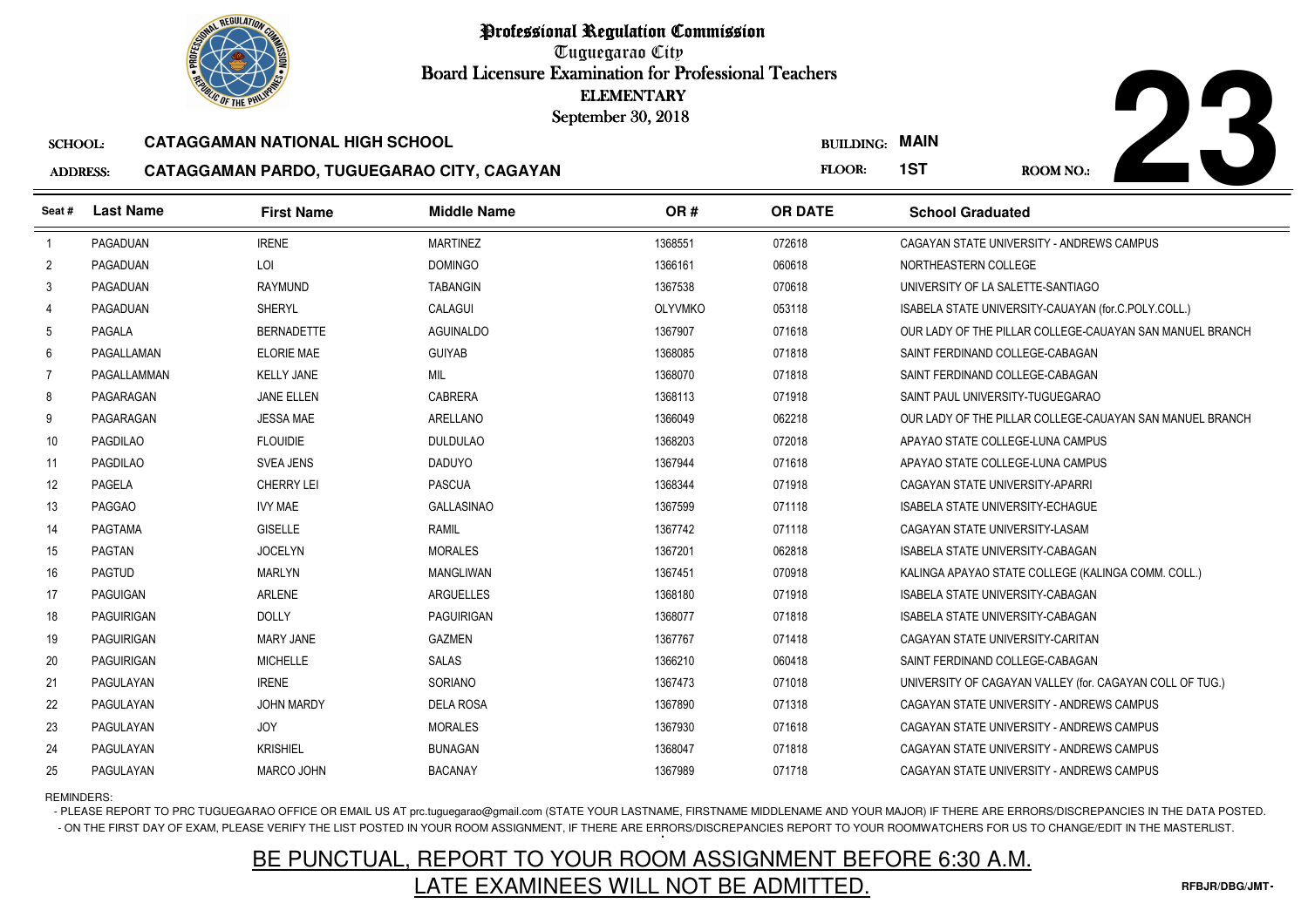Tuguegarao City Board Licensure Examination for Professional Teachers September 30, 2018

#### SCHOOL:**CATAGGAMAN NATIONAL HIGH SCHOOL**

### ADDRESS:



### **CATAGGAMAN PARDO, TUGUEGARAO CITY, CAGAYAN**

|                                   | <b><i>OLIC OF THE PHILIP</i></b> |                                                                                      | <b>ELEMENTARY</b><br>September 30, 2018 |                |                            |                                                          |
|-----------------------------------|----------------------------------|--------------------------------------------------------------------------------------|-----------------------------------------|----------------|----------------------------|----------------------------------------------------------|
| <b>SCHOOL:</b><br><b>ADDRESS:</b> |                                  | <b>CATAGGAMAN NATIONAL HIGH SCHOOL</b><br>CATAGGAMAN PARDO, TUGUEGARAO CITY, CAGAYAN |                                         |                | <b>BUILDING:</b><br>FLOOR: | <b>MAIN</b><br>1ST<br>ROOM NO.:                          |
| Seat #                            | <b>Last Name</b>                 | <b>First Name</b>                                                                    | <b>Middle Name</b>                      | OR#            | <b>OR DATE</b>             | <b>School Graduated</b>                                  |
| $\overline{1}$                    | PAGULAYAN                        | <b>NEIL ANN</b>                                                                      | <b>PAMITTAN</b>                         | 1368098        | 071818                     | SAINT FERDINAND COLLEGE-ILAGAN                           |
| $\overline{2}$                    | PAGULAYAN                        | <b>NELMARIE</b>                                                                      | <b>MANSIBANG</b>                        | 1368150        | 071818                     | ISABELA STATE UNIVERSITY-CABAGAN                         |
| 3                                 | PAGULAYAN                        | <b>OLIVIA</b>                                                                        | CARANGUIAN                              | 1368038        | 071818                     | CAGAYAN STATE UNIVERSITY - ANDREWS CAMPUS                |
| 4                                 | PAGULAYAN                        | PRIMO JR                                                                             | <b>MORALES</b>                          | 1368035        | 071718                     | UNIVERSITY OF CAGAYAN VALLEY (for. CAGAYAN COLL OF TUG.) |
| 5                                 | PAGULAYAN                        | <b>RENELYN</b>                                                                       | <b>BACCAY</b>                           | 1684742        | 072318                     | NEW ERA UNIVERSITY                                       |
| 6                                 | PAGUNSAN                         | <b>REY</b>                                                                           | <b>DULDULAO</b>                         | 1367681        | 071318                     | QUIRINO STATE COLLEGE                                    |
| $\overline{7}$                    | <b>PAHITTE</b>                   | <b>ZORAIDA</b>                                                                       | ABAD                                    | 1366853        | 071818                     | QUIRINO POLYTECHNIC COLLEGE                              |
| 8                                 | <b>PAINO</b>                     | <b>MARIEL</b>                                                                        | <b>AGNO</b>                             | 1367802        | 071118                     | CAGAYAN STATE UNIVERSITY-GONZAGA                         |
| 9                                 | <b>PALACPAC</b>                  | <b>JALAN</b>                                                                         | <b>ABALOS</b>                           | 1368431        | 072018                     | SAINT JOSEPH COLLEGE-CAGAYAN                             |
| 10                                | PALAD                            | <b>ELLAINE JOY</b>                                                                   | <b>ARNEDO</b>                           | 1368501        | 071718                     | APAYAO STATE COLLEGE-LUNA CAMPUS                         |
| 11                                | PALAGANAS                        | LUZVIMINDA                                                                           | LILAGAN                                 | 1368506        | 071718                     | OUR LADY OF THE PILLAR COLLEGE-CAUAYAN SAN MANUEL BRANCH |
| 12                                | <b>PALAGUITTO</b>                | <b>AZEL</b>                                                                          | PAPA                                    | <b>GPEFTQO</b> | 052818                     | SAINT PAUL COLLEGE OF SAN MIGUEL                         |
| 13                                | PALAJE                           | <b>JHOANNA</b>                                                                       | OROLFO                                  | 1366152        | 060618                     | QUIRINO STATE COLLEGE                                    |
| 14                                | <b>PALAMING</b>                  | <b>JENALYN</b>                                                                       | LADDARAN                                | 1367823        | 071218                     | SAINT PAUL UNIVERSITY-TUGUEGARAO                         |
| 15                                | PALANGGOY                        | <b>MARY MAY</b>                                                                      | <b>SIBAYAN</b>                          | 1367435        | 070918                     | CAGAYAN STATE UNIVERSITY-PIAT                            |
| 16                                | <b>PALATTAO</b>                  | <b>FIONA ANGELINA</b>                                                                | <b>MAPE</b>                             | 1368342        | 071918                     | CAGAYAN STATE UNIVERSITY-APARRI                          |
| 17                                | <b>PALATTAO</b>                  | <b>KHEICY</b>                                                                        | <b>AQUINO</b>                           | 1367444        | 070918                     | SAINT FERDINAND COLLEGE-CABAGAN                          |
| 18                                | <b>PALATTAO</b>                  | <b>MARIE GRACE</b>                                                                   | <b>PASICOLAN</b>                        | 1366025        | 061818                     | UNIVERSITY OF CAGAYAN VALLEY (for. CAGAYAN COLL OF TUG.) |
| 19                                | PALAYAD                          | <b>JOVIE</b>                                                                         | <b>DUMLAO</b>                           | 1366763        | 070218                     | NORTHEASTERN COLLEGE                                     |
| 20                                | PALCE                            | <b>GINALYN</b>                                                                       | <b>PASCUA</b>                           | 643747         | 071018                     | <b>ISABELA STATE UNIVERSITY-JONES CAMPUS</b>             |
| 21                                | <b>PALCONIT</b>                  | <b>ALBERTO</b>                                                                       | <b>BLANCO</b>                           | 1366032        | 061918                     | MINDANAO AUTONOMOUS COLLEGE. FOUNDATION INC.             |
| 22                                | PALEJO                           | <b>MAY ANN</b>                                                                       | <b>RAMOS</b>                            | 1368155        | 071818                     | CAGAYAN STATE UNIVERSITY-PIAT                            |
| 23                                | PALEO                            | <b>EVELYN</b>                                                                        | <b>PUKYA</b>                            | 1404663        | 071118                     |                                                          |
| 24                                | <b>PALERO</b>                    | <b>JENNINA</b>                                                                       | CABANG                                  | 1368188        | 071918                     | CAGAYAN STATE UNIVERSITY - ANDREWS CAMPUS                |
| 25                                | PALICDON                         | <b>ELVIRA</b>                                                                        | PANTENOPLE                              | 1367808        | 071218                     | NUEVA VIZCAYA STATE UNIVERSITY (NVSIT)-BAYOMBONG         |

REMINDERS:

- PLEASE REPORT TO PRC TUGUEGARAO OFFICE OR EMAIL US AT prc.tuguegarao@gmail.com (STATE YOUR LASTNAME, FIRSTNAME MIDDLENAME AND YOUR MAJOR) IF THERE ARE ERRORS/DISCREPANCIES IN THE DATA POSTED. - ON THE FIRST DAY OF EXAM, PLEASE VERIFY THE LIST POSTED IN YOUR ROOM ASSIGNMENT, IF THERE ARE ERRORS/DISCREPANCIES REPORT TO YOUR ROOMWATCHERS FOR US TO CHANGE/EDIT IN THE MASTERLIST.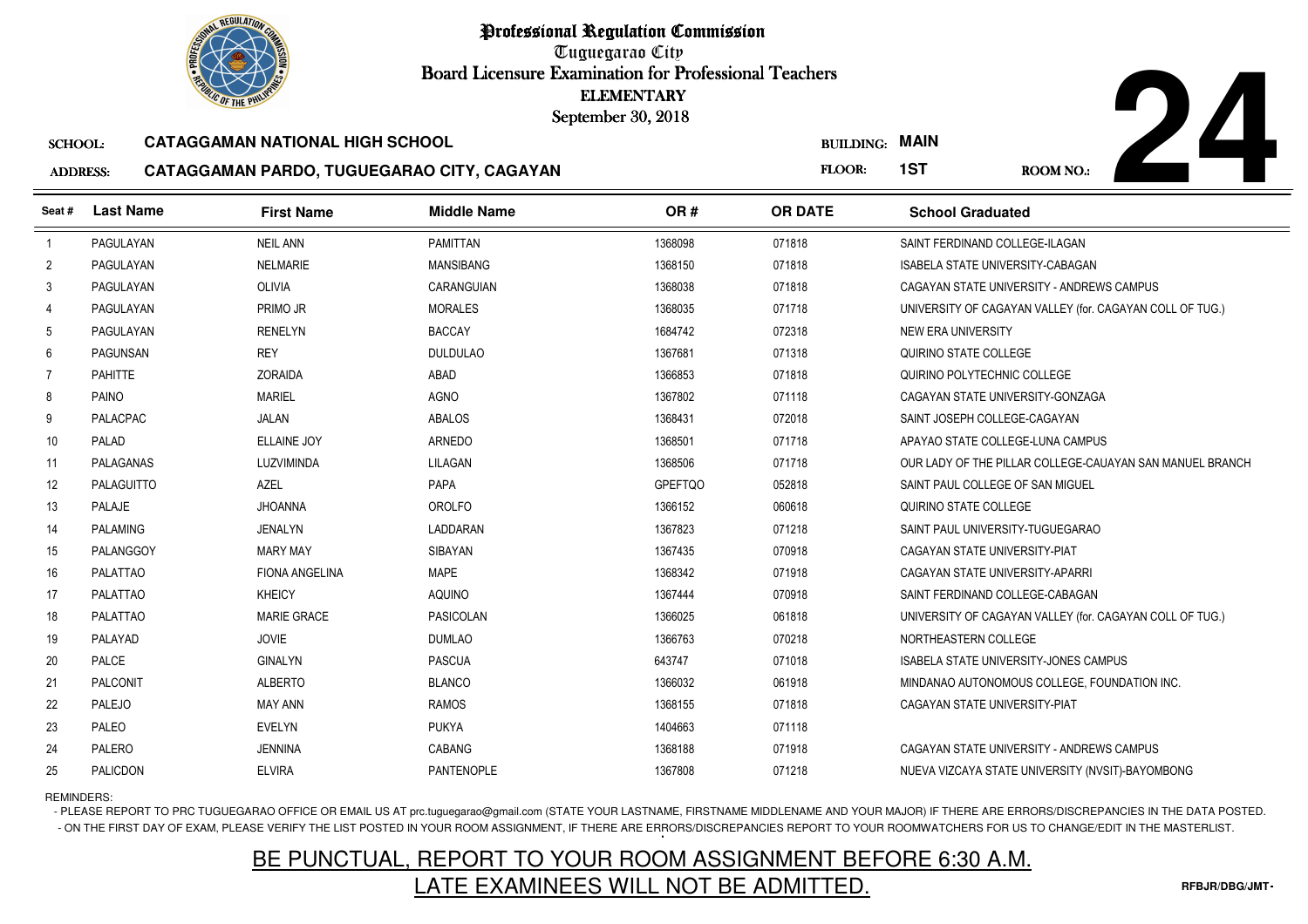Tuguegarao City Board Licensure Examination for Professional Teachers September 30, 2018

#### SCHOOL:**CATAGGAMAN NATIONAL HIGH SCHOOL**

3 PAREL JESSIELYN VALDEZ

4 PARINGIT JUDYAN BORDA

5 PARIÑAS ARLENE ARLENE CABBAB

#### ADDRESS:**CATAGGAMAN PARDO, TUGUEGARAO CITY, CAGAYAN**



| <b>OLIC OF THE PHILIP</b> |                   |                                        |                                            | <b>ELEMENTARY</b><br>September 30, 2018 |                  |                                                     |
|---------------------------|-------------------|----------------------------------------|--------------------------------------------|-----------------------------------------|------------------|-----------------------------------------------------|
| <b>SCHOOL:</b>            |                   | <b>CATAGGAMAN NATIONAL HIGH SCHOOL</b> |                                            |                                         | <b>BUILDING:</b> | <b>MAIN</b>                                         |
| <b>ADDRESS:</b>           |                   |                                        | CATAGGAMAN PARDO, TUGUEGARAO CITY, CAGAYAN |                                         | FLOOR:           | 1ST<br><b>ROOM NO.:</b>                             |
| Seat #                    | <b>Last Name</b>  | <b>First Name</b>                      | <b>Middle Name</b>                         | OR#                                     | <b>OR DATE</b>   | <b>School Graduated</b>                             |
|                           | <b>PALINES</b>    | <b>UZZIEL ANNE</b>                     | CABARO                                     | 1367919                                 | 071618           | CAGAYAN STATE UNIVERSITY - ANDREWS CAMPUS           |
| $\overline{2}$            | PALIWANAN         | <b>RUZZEL EMIL</b>                     | <b>VISCAYA</b>                             | 1368454                                 | 072018           | NORTHERN CAGAYAN COLLEGES                           |
| 3                         | <b>PALLAGAO</b>   | <b>JOHN PAUL</b>                       | CALAUSTRO                                  | 1368474                                 | 072318           | SAINT JOSEPH COLLEGE-CAGAYAN                        |
| 4                         | PALMA             | <b>MICA PATRICIA</b>                   | <b>TELAN</b>                               | 1387470                                 | 071218           | PHILIPPINE CHRISTIAN UNIVERSITY-MANILA              |
| 5                         | PALOR             | LORELYN                                | <b>SEVILLA</b>                             | 1366471                                 | 061118           | CAGAYAN STATE UNIVERSITY-GONZAGA                    |
| 6                         | PALOR             | <b>ROGER</b>                           | CAMPANO                                    | 1367957                                 | 071618           | CAGAYAN STATE UNIVERSITY-GONZAGA                    |
| $\overline{7}$            | PALOS             | <b>CATHERINE</b>                       | <b>SAET</b>                                | 1367207                                 | 062818           | ISABELA STATE UNIVERSITY-PALANAN                    |
| 8                         | <b>PALTOG</b>     | <b>AURELIA</b>                         | <b>TANDING</b>                             | 1366979                                 | 062018           | KALINGA APAYAO STATE COLLEGE (KALINGA COMM. COLL.)  |
| 9                         | PAMITTAN          | <b>ARVIN</b>                           | <b>TACTAC</b>                              | 1368054                                 | 071818           | <b>LYCEUM OF APARRI</b>                             |
| 10                        | PAMITTAN          | MA. JASMIN MAE                         | LANGCAY                                    | 1368315                                 | 071718           | UNIVERSITY OF SAINT LOUIS-TUGUEGARAO                |
| 11                        | PAMITTAN          | <b>VICENTE</b>                         | <b>CUNTAPAY</b>                            | 1367766                                 | 071418           | CAGAYAN STATE UNIVERSITY - ANDREWS CAMPUS           |
| 12                        | <b>PANEDA</b>     | <b>LEAH OLIVA</b>                      | <b>ESTACIO</b>                             | 1367801                                 | 071118           | CAGAYAN STATE UNIVERSITY-GONZAGA                    |
| 13                        | PANGANIBAN        | DARLENE MAE                            | <b>MARIANO</b>                             | 1366838                                 | 071718           | PHILIPPINE NORMAL UNIVERSITY-ISABELA                |
| 14                        | <b>PANIT</b>      | <b>RINADEL</b>                         | LAZARO                                     | 1366192                                 | 060818           | QUIRINO POLYTECHNIC COLLEGE                         |
| 15                        | <b>PANUNCIO</b>   | <b>ALEXANDER</b>                       | <b>ASTRERA</b>                             | 1367516                                 | 070518           | <b>ISABELA STATE UNIVERSITY-PALANAN</b>             |
| 16                        | <b>PANUNCIO</b>   | <b>JONALYN</b>                         | <b>MARQUEZ</b>                             | 1367852                                 | 071218           | ISABELA STATE UNIVERSITY-PALANAN                    |
| 17                        | <b>PANUNCIO</b>   | <b>NESIE</b>                           | <b>BARREDA</b>                             | 1368511                                 | 072418           | ANNUNCIATION COLLEGE                                |
| 18                        | <b>PAQUIZ</b>     | <b>MICHAEL VINCENT</b>                 | <b>MONTERICO</b>                           | 1368097                                 | 071818           | ISABELA STATE UNIVERSITY-CAUAYAN (for.C.POLY.COLL.) |
| 19                        | <b>PAR</b>        | <b>FLORY ROZ CLAIRE</b>                | <b>MORALES</b>                             | 1367459                                 | 070918           | ISABELA STATE UNIVERSITY-CAUAYAN (for.C.POLY.COLL.) |
| 20                        | <b>PARAGUISUN</b> | <b>JAPHET</b>                          | <b>GALGALAN</b>                            | 1368099                                 | 071818           | ISABELA STATE UNIVERSITY-CAUAYAN (for C.POLY.COLL.) |
| 21                        | <b>PARDO</b>      | <b>EDNA</b>                            | <b>FABON</b>                               | 1367962                                 | 071618           | ISABELA COLLEGES (for ISABELA C.F)                  |
| 22                        | <b>PAREDES</b>    | LOVE JHOY                              | DONG-AO                                    | 1368404                                 | 071918           | KALINGA APAYAO STATE COLLEGE (KALINGA COMM. COLL.)  |

REMINDERS:

23

24

25

- PLEASE REPORT TO PRC TUGUEGARAO OFFICE OR EMAIL US AT prc.tuguegarao@gmail.com (STATE YOUR LASTNAME, FIRSTNAME MIDDLENAME AND YOUR MAJOR) IF THERE ARE ERRORS/DISCREPANCIES IN THE DATA POSTED. - ON THE FIRST DAY OF EXAM, PLEASE VERIFY THE LIST POSTED IN YOUR ROOM ASSIGNMENT, IF THERE ARE ERRORS/DISCREPANCIES REPORT TO YOUR ROOMWATCHERS FOR US TO CHANGE/EDIT IN THE MASTERLIST.

<sup>643613</sup> <sup>071018</sup> ISABELA STATE UNIVERSITY-JONES CAMPUS

<sup>1368219</sup> <sup>072318</sup> INFANT JESUS MONTESSORI SCHOOL

<sup>1368161</sup> <sup>071818</sup> CAGAYAN STATE UNIVERSITY-PIAT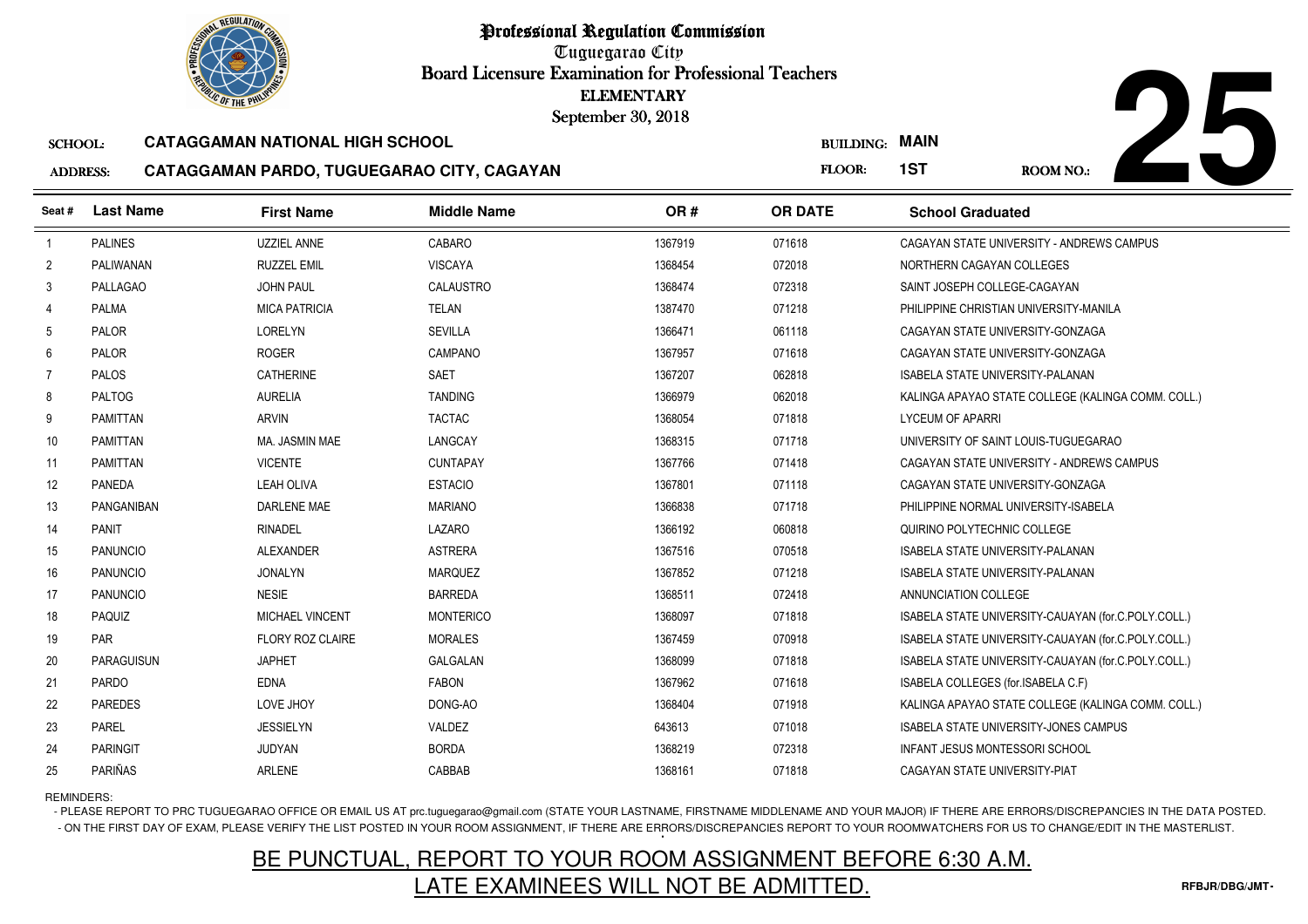

Tuguegarao City Board Licensure Examination for Professional Teachers September 30, 2018

### SCHOOL:**PENGUE-RUYU ELEMENTARY SCHOOL**

#### ADDRESS:**PENGUE-RUYU, TUGUEGARAO CITY, CAGAYAN**

| <b>OLIC OF THE PHILIP</b> |                  |                                       | <b>ELEMENTARY</b><br>September 30, 2018 |         |                       |                                         |                                                          |
|---------------------------|------------------|---------------------------------------|-----------------------------------------|---------|-----------------------|-----------------------------------------|----------------------------------------------------------|
| <b>SCHOOL:</b>            |                  | PENGUE-RUYU ELEMENTARY SCHOOL         |                                         |         | <b>BUILDING: MAIN</b> |                                         |                                                          |
| <b>ADDRESS:</b>           |                  | PENGUE-RUYU, TUGUEGARAO CITY, CAGAYAN |                                         |         | FLOOR:                | 1ST                                     | <b>ROOM NO.:</b>                                         |
| Seat#                     | <b>Last Name</b> | <b>First Name</b>                     | <b>Middle Name</b>                      | OR#     | <b>OR DATE</b>        | <b>School Graduated</b>                 |                                                          |
| $\overline{1}$            | PARTO            | KATHLYN ROSS                          | <b>ONG</b>                              | 1367080 | 062718                | <b>ISABELA STATE UNIVERSITY-PALANAN</b> |                                                          |
| $\overline{2}$            | <b>PARUNGAO</b>  | <b>ALMA</b>                           | <b>BERLAN</b>                           | 1367742 | 071118                | CAGAYAN STATE UNIVERSITY-PIAT           |                                                          |
| 3                         | <b>PASCUA</b>    | <b>ARLYN</b>                          | <b>AYUDAN</b>                           | 1413254 | 072018                | CAGAYAN STATE UNIVERSITY-LASAM          |                                                          |
| 4                         | <b>PASCUA</b>    | <b>ELIZABETH</b>                      | <b>LORENZO</b>                          | 1368506 | 071718                |                                         | OUR LADY OF THE PILLAR COLLEGE-CAUAYAN SAN MANUEL BRANCH |
| 5                         | <b>PASCUA</b>    | <b>EZRA JANE</b>                      | <b>BALBOA</b>                           | 1368013 | 071718                | JOHN WESLEY COLLEGE                     |                                                          |
| 6                         | <b>PASCUA</b>    | <b>JESSIE MAY</b>                     | <b>BULLECER</b>                         | 1366851 | 071818                | QUIRINO POLYTECHNIC COLLEGE             |                                                          |
| 7                         | <b>PASCUA</b>    | JHO - ANN                             | VALDEZ                                  | 643765  | 071018                |                                         | <b>ISABELA STATE UNIVERSITY-JONES CAMPUS</b>             |
| 8                         | <b>PASCUA</b>    | JONA MAE                              | <b>RAFAEL</b>                           | 1368208 | 072018                | OUR LADY OF THE PILLAR'S COLLEGE        |                                                          |
| 9                         | <b>PASCUA</b>    | <b>LADY KRENZ</b>                     | <b>RABINA</b>                           | 1368003 | 071718                | UNIVERSITY OF SAINT LOUIS-TUGUEGARAO    |                                                          |
| 10                        | <b>PASCUA</b>    | <b>MARIA LOURDES</b>                  | <b>COSTILLAS</b>                        | 1367401 | 070618                | CAGAYAN STATE UNIVERSITY-APARRI         |                                                          |
| 11                        | <b>PASCUA</b>    | PETER JOHN                            | <b>MARAYAG</b>                          | 1367918 | 071618                | ISABELA STATE UNIVERSITY-CABAGAN        |                                                          |
| 12                        | <b>PASCUA</b>    | <b>RHEA ANGELICA</b>                  | <b>GAOIRAN</b>                          | 1406735 | 071718                |                                         | CAGAYAN STATE UNIVERSITY-SANCHEZ MIRA                    |
| 13                        | <b>PASCUA</b>    | <b>RONIE</b>                          | <b>FRAGO</b>                            | 1366851 | 071818                | QUIRINO POLYTECHNIC COLLEGE             |                                                          |
| 14                        | <b>PASCUA</b>    | <b>VIRLIE JANE</b>                    | <b>PATLI</b>                            | 1366866 | 071818                |                                         | ISABELA STATE UNIVERSITY-CAUAYAN (for.C.POLY.COLL.)      |
| 15                        | <b>PASCUA</b>    | <b>WINNIE</b>                         | <b>MARIANO</b>                          | 1367615 | 071118                |                                         | ISABELA STATE UNIVERSITY-CAUAYAN (for.C.POLY.COLL.)      |
| 16                        | <b>PASCUAL</b>   | ABIGAIL                               | <b>BOLO</b>                             | 1368106 | 071818                | SAINT JOSEPH COLLEGE-CAGAYAN            |                                                          |
| 17                        | <b>PASCUAL</b>   | ANGELINE                              | LASAM                                   | 1366651 | 061318                |                                         | CAGAYAN STATE UNIVERSITY - ANDREWS CAMPUS                |
| 18                        | <b>PASCUAL</b>   | <b>APRIL</b>                          | LUCAS                                   | 1367562 | 070918                | <b>INFANT JESUS MONTESSORI SCHOOL</b>   |                                                          |
| 19                        | <b>PASCUAL</b>   | <b>CHRISTIAN</b>                      | <b>GUSPID</b>                           | 1367728 | 071118                | CAGAYAN STATE UNIVERSITY-PIAT           |                                                          |
| 20                        | <b>PASCUAL</b>   | <b>CLAIRE</b>                         | <b>MACANANG</b>                         | 1368432 | 072018                | SAINT JOSEPH COLLEGE-CAGAYAN            |                                                          |
| 21                        | <b>PASCUAL</b>   | <b>DIVINA</b>                         | SALVADOR                                | 1367996 | 071718                |                                         | CAGAYAN STATE UNIVERSITY - ANDREWS CAMPUS                |
| 22                        | <b>PASCUAL</b>   | EVANGELYN                             | <b>TANDEC</b>                           | 1368052 | 071818                | APAYAO STATE COLLEGE-LUNA CAMPUS        |                                                          |
| 23                        | <b>PASCUAL</b>   | HAYDEE                                | <b>BANCUD</b>                           | 1368013 | 071718                | CAGAYAN STATE UNIVERSITY-PIAT           |                                                          |
| 24                        | <b>PASCUAL</b>   | <b>JESSA MAE</b>                      | <b>SERNA</b>                            | 1366816 | 071718                | NORTHEASTERN COLLEGE                    |                                                          |
| 25                        | <b>PASCUAL</b>   | LUDY JANE                             | <b>INOVEJAS</b>                         | 1366627 | 061318                | <b>LYCEUM OF APARRI</b>                 |                                                          |

REMINDERS:

- PLEASE REPORT TO PRC TUGUEGARAO OFFICE OR EMAIL US AT prc.tuguegarao@gmail.com (STATE YOUR LASTNAME, FIRSTNAME MIDDLENAME AND YOUR MAJOR) IF THERE ARE ERRORS/DISCREPANCIES IN THE DATA POSTED. - ON THE FIRST DAY OF EXAM, PLEASE VERIFY THE LIST POSTED IN YOUR ROOM ASSIGNMENT, IF THERE ARE ERRORS/DISCREPANCIES REPORT TO YOUR ROOMWATCHERS FOR US TO CHANGE/EDIT IN THE MASTERLIST.

# BE PUNCTUAL, REPORT TO YOUR ROOM ASSIGNMENT BEFORE 6:30 A.M.LATE EXAMINEES WILL NOT BE ADMITTED.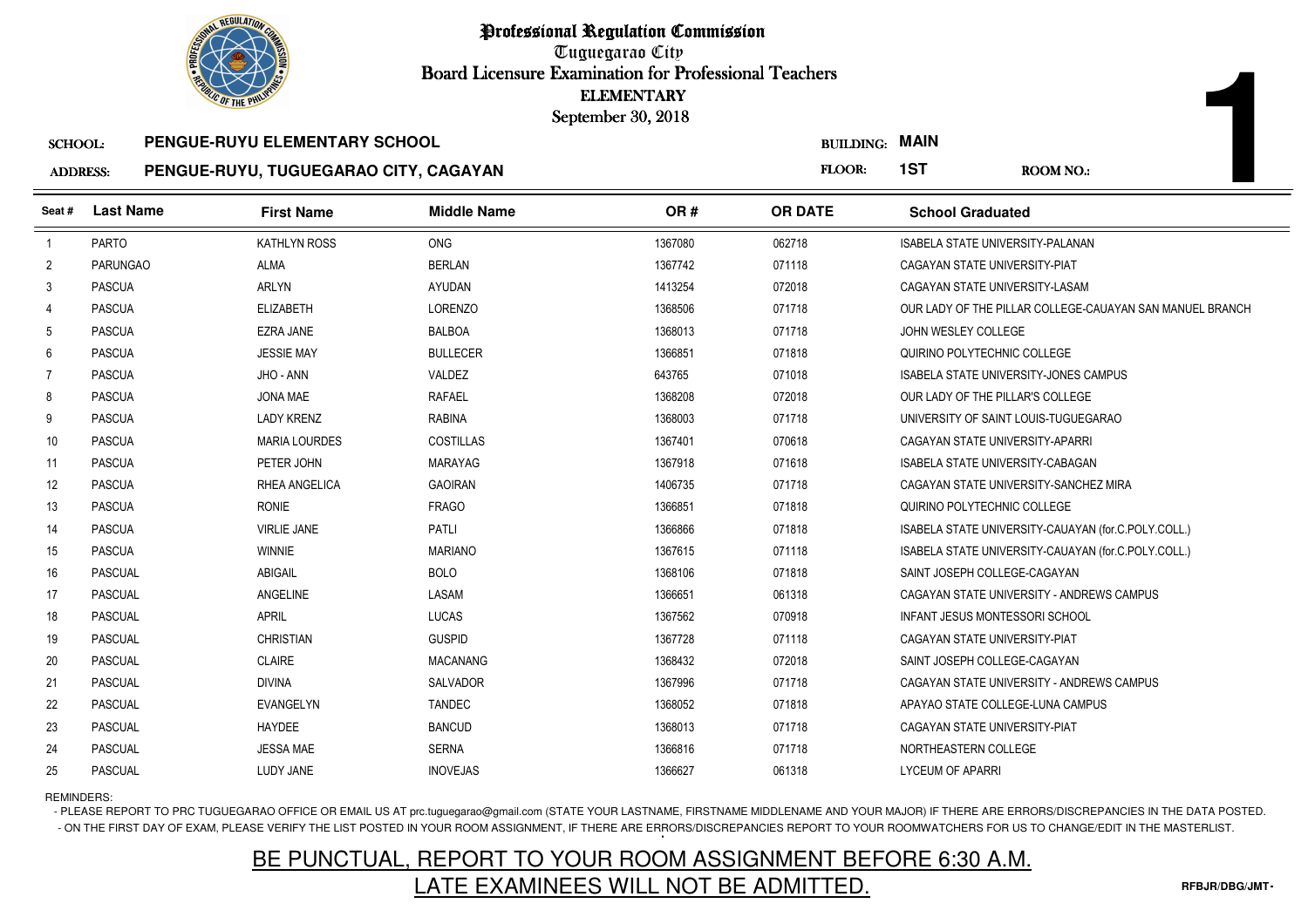Tuguegarao City Board Licensure Examination for Professional Teachers September 30, 2018

#### SCHOOL:**PENGUE-RUYU ELEMENTARY SCHOOL**

#### ADDRESS:**PENGUE-RUYU, TUGUEGARAO CITY, CAGAYAN**

| <b><i>OLIC OF THE PHILIP</i></b> |                  |                                       | <b>ELEMENTARY</b><br>September 30, 2018 |                |                       |                                         |                                                          |
|----------------------------------|------------------|---------------------------------------|-----------------------------------------|----------------|-----------------------|-----------------------------------------|----------------------------------------------------------|
| <b>SCHOOL:</b>                   |                  | PENGUE-RUYU ELEMENTARY SCHOOL         |                                         |                | <b>BUILDING: MAIN</b> |                                         |                                                          |
| <b>ADDRESS:</b>                  |                  | PENGUE-RUYU, TUGUEGARAO CITY, CAGAYAN |                                         |                | FLOOR:                | 1ST                                     | <b>ROOM NO.:</b>                                         |
| Seat #                           | <b>Last Name</b> | <b>First Name</b>                     | <b>Middle Name</b>                      | OR#            | <b>OR DATE</b>        | <b>School Graduated</b>                 |                                                          |
| $\overline{1}$                   | PASCUAL          | <b>MA MELGIE</b>                      | <b>DICHOSO</b>                          | 1366591        | 062518                | NORTHEASTERN COLLEGE                    |                                                          |
| $\overline{2}$                   | <b>PASCUAL</b>   | <b>ROMELYN</b>                        | CASTRO                                  | 1367594        | 071018                |                                         | <b>ISABELA STATE UNIVERSITY-JONES CAMPUS</b>             |
| 3                                | PASCUAL          | <b>VINA</b>                           | <b>DOMINGO</b>                          | 1368101        | 071818                | CAGAYAN STATE UNIVERSITY-APARRI         |                                                          |
| 4                                | <b>PASCUAL</b>   | <b>VINCENT</b>                        | <b>BASSIG</b>                           | 1368416        | 071918                |                                         | CAGAYAN STATE UNIVERSITY - ANDREWS CAMPUS                |
| 5                                | <b>PASION</b>    | <b>MARIA LOURDES</b>                  | CORPUZ                                  | 1367940        | 071618                | SAINT MARY'S UNIVERSITY                 |                                                          |
| 6                                | <b>PASION</b>    | <b>MILDRED</b>                        | <b>MIRANDA</b>                          | 1368432        | 072018                | SAINT JOSEPH COLLEGE-CAGAYAN            |                                                          |
| 7                                | <b>PASION</b>    | PRINCESS MAE                          | <b>ACOB</b>                             | 1367617        | 071118                | <b>ISABELA STATE UNIVERSITY-ECHAGUE</b> |                                                          |
| 8                                | PASOQUIN         | ANDRELOU                              | <b>DIOSO</b>                            | 1367565        | 070918                | ISABELA STATE UNIVERSITY-ECHAGUE        |                                                          |
| 9                                | <b>PASSE</b>     | <b>PIA EMEROSE</b>                    | <b>MENDOZA</b>                          | 1366866        | 071818                |                                         | ISABELA STATE UNIVERSITY-CAUAYAN (for.C.POLY.COLL.)      |
| 10                               | <b>PASTOR</b>    | <b>EDMER</b>                          | MANUEL                                  | 1368243        | 072618                | NORTHEASTERN COLLEGE                    |                                                          |
| 11                               | PATINGGA         | ANNABEL                               | ABALOS                                  | 1366004        | 053118                |                                         | UNIVERSITY OF CAGAYAN VALLEY (for. CAGAYAN COLL OF TUG.) |
| 12                               | <b>PATRAS</b>    | <b>DIONESIO JR</b>                    | <b>SEGUNDO</b>                          | 1367928        | 071618                |                                         | CAGAYAN STATE UNIVERSITY - ANDREWS CAMPUS                |
| 13                               | <b>PATRIARCA</b> | <b>LOREEN ERICKA</b>                  | <b>ESPIRITU</b>                         | 1367807        | 071218                |                                         | ISABELA STATE UNIVERSITY-CAUAYAN (for.C.POLY.COLL.)      |
| 14                               | PATTAGUAN        | <b>GERALDINE</b>                      | <b>ANASTACIO</b>                        | 1367934        | 071618                |                                         | CAGAYAN STATE UNIVERSITY - ANDREWS CAMPUS                |
| 15                               | <b>PATUBO</b>    | <b>MARICEL</b>                        | <b>DELA CRUZ</b>                        | 1366470        | 061118                |                                         | CAGAYAN VALLEY COLLEGES OF TUGUEGARAO                    |
| 16                               | <b>PAYAS</b>     | <b>GLORIA</b>                         | <b>HUYOS</b>                            | 1368014        | 071718                | BATANES POLYTECHNIC COLLEGE             |                                                          |
| 17                               | PEDRIÑA          | <b>KRISTENE JOY</b>                   | <b>GAMBITO</b>                          | 1367678        | 071318                | <b>ISABELA STATE UNIVERSITY-ECHAGUE</b> |                                                          |
| 18                               | <b>PEDRO</b>     | <b>MELBA</b>                          | <b>ASIATICO</b>                         | 1366374        | 060718                | CAGAYAN STATE UNIVERSITY-APARRI         |                                                          |
| 19                               | <b>PELAGIO</b>   | JAYVIE                                | <b>TOLENTINO</b>                        | 1367536        | 070618                |                                         | UNIVERSITY OF PERPETUAL HELP-CAUAYAN CITY                |
| 20                               | PERA             | <b>ANGELICA</b>                       | CABAÑERO                                | 1367617        | 071118                | ISABELA STATE UNIVERSITY-ECHAGUE        |                                                          |
| 21                               | PERALTA          | <b>BINCY JOY</b>                      | <b>GALICINAO</b>                        | 1367707        | 071018                | CAGAYAN STATE UNIVERSITY-LASAM          |                                                          |
| 22                               | PERALTA          | <b>GENILYN</b>                        | <b>MATIAS</b>                           | 1367770        | 071418                |                                         | CAGAYAN STATE UNIVERSITY - ANDREWS CAMPUS                |
| 23                               | PERALTA          | <b>JOSE JR</b>                        | <b>ULIT</b>                             | 1368457        | 072018                | <b>LYCEUM OF APARRI</b>                 |                                                          |
| 24                               | PERALTA          | <b>NORA</b>                           | CALZADA                                 | <b>UAOQDSR</b> | 053118                | ISABELA COLLEGES (for.ISABELA C.F)      |                                                          |
| 25                               | PEREZ            | <b>CHARISH</b>                        | <b>DAMMOG</b>                           | 1368098        | 071818                |                                         | ISABELA STATE UNIVERSITY-CAUAYAN (for.C.POLY.COLL.)      |

### REMINDERS:

- PLEASE REPORT TO PRC TUGUEGARAO OFFICE OR EMAIL US AT prc.tuguegarao@gmail.com (STATE YOUR LASTNAME, FIRSTNAME MIDDLENAME AND YOUR MAJOR) IF THERE ARE ERRORS/DISCREPANCIES IN THE DATA POSTED. - ON THE FIRST DAY OF EXAM, PLEASE VERIFY THE LIST POSTED IN YOUR ROOM ASSIGNMENT, IF THERE ARE ERRORS/DISCREPANCIES REPORT TO YOUR ROOMWATCHERS FOR US TO CHANGE/EDIT IN THE MASTERLIST.

# BE PUNCTUAL, REPORT TO YOUR ROOM ASSIGNMENT BEFORE 6:30 A.M.LATE EXAMINEES WILL NOT BE ADMITTED.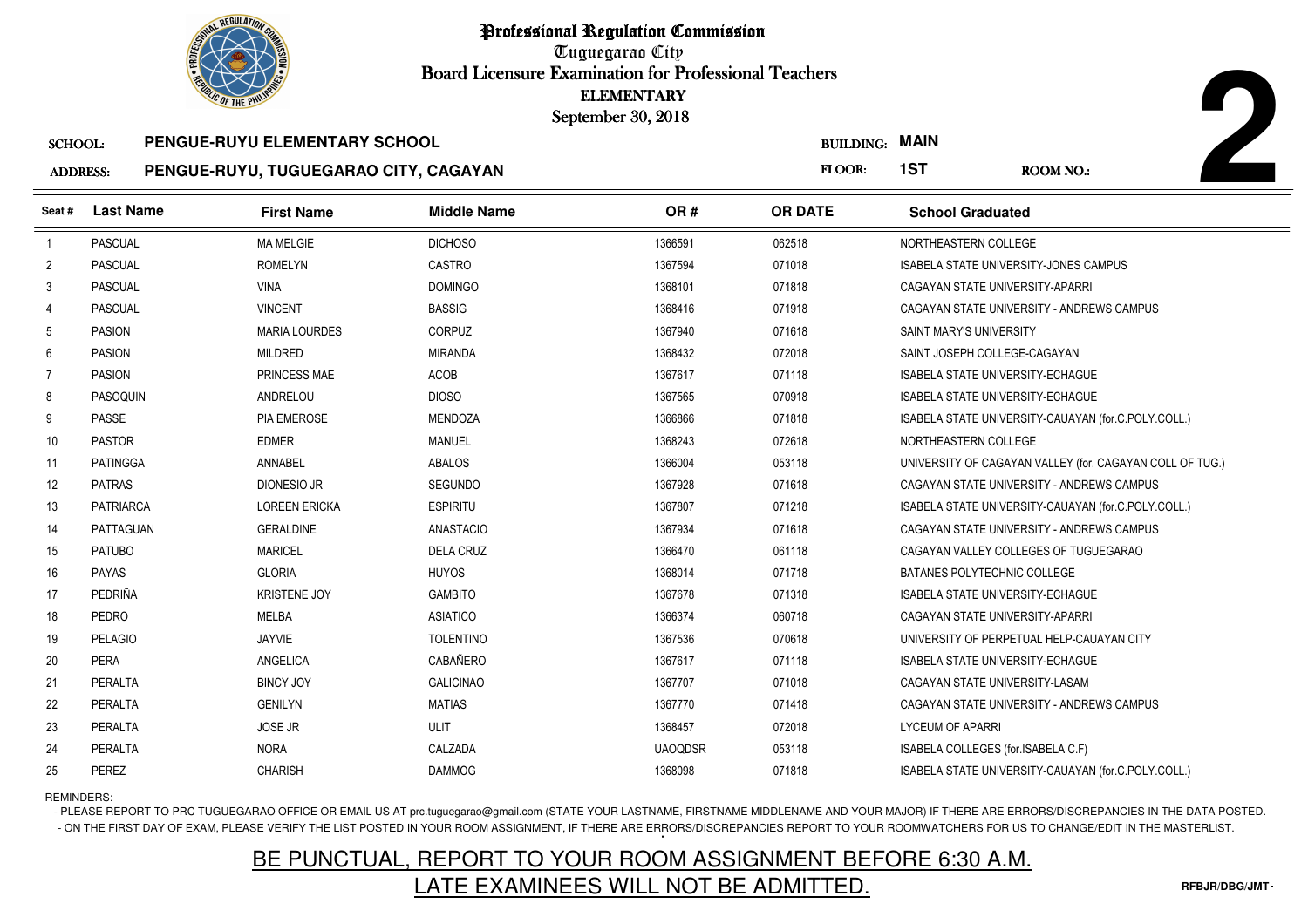Tuguegarao City Board Licensure Examination for Professional Teachers September 30, 2018

| SCHOOL: | <b>PENGUE-RUYU ELEMENTARY SCHOOL</b> |
|---------|--------------------------------------|
|         |                                      |

#### ADDRESS:**PENGUE-RUYU, TUGUEGARAO CITY, CAGAYAN**

|                 | <b>OLIC OF THE PHILIP</b> |                                       |                    | <b>ELEMENTARY</b><br>September 30, 2018 |                  |                                         |                                                          |
|-----------------|---------------------------|---------------------------------------|--------------------|-----------------------------------------|------------------|-----------------------------------------|----------------------------------------------------------|
| <b>SCHOOL:</b>  |                           | PENGUE-RUYU ELEMENTARY SCHOOL         |                    |                                         | <b>BUILDING:</b> | <b>MAIN</b>                             |                                                          |
| <b>ADDRESS:</b> |                           | PENGUE-RUYU, TUGUEGARAO CITY, CAGAYAN |                    |                                         | FLOOR:           | 1ST                                     | <b>ROOM NO.:</b>                                         |
| Seat #          | <b>Last Name</b>          | <b>First Name</b>                     | <b>Middle Name</b> | OR#                                     | <b>OR DATE</b>   | <b>School Graduated</b>                 |                                                          |
| $\overline{1}$  | PEREZ                     | <b>MARITES</b>                        | <b>MINA</b>        | 1368405                                 | 071918           |                                         | UNIVERSITY OF CAGAYAN VALLEY (for. CAGAYAN COLL OF TUG.) |
| $\overline{2}$  | <b>PEREZ</b>              | MIKEE ELLAINE                         | <b>TOLENTINO</b>   | 1348323                                 | 071918           | CAGAYAN STATE UNIVERSITY-APARRI         |                                                          |
| 3               | <b>PESCALA</b>            | <b>RHEENALYN</b>                      | <b>MANZANO</b>     | 1367735                                 | 071118           |                                         | KALINGA APAYAO STATE COLLEGE (KALINGA COMM. COLL.)       |
| $\overline{4}$  | PEÑAFLOR                  | <b>MICHELLE</b>                       | <b>CARLOS</b>      | 1368430                                 | 072018           |                                         | UNIVERSITY OF CAGAYAN VALLEY (for. CAGAYAN COLL OF TUG.) |
| 5               | PEÑARANDA                 | SHERLYN                               | <b>ALARDE</b>      | 1367879                                 | 071318           | CAGAYAN STATE UNIVERSITY-LAL-LO         |                                                          |
| 6               | <b>PIANO</b>              | <b>THYRA</b>                          | <b>TRABALLO</b>    | 1368501                                 | 071718           | APAYAO STATE COLLEGE-LUNA CAMPUS        |                                                          |
| 7               | <b>PIDENES</b>            | <b>JEANIEFER</b>                      | <b>GUETA</b>       | 1366059                                 | 062618           | CAGAYAN STATE UNIVERSITY-PIAT           |                                                          |
| 8               | PIEDRAVERDE               | <b>KASTINALYN</b>                     | <b>INIEGO</b>      | 1367416                                 | 070618           | CAGAYAN STATE UNIVERSITY-LASAM          |                                                          |
| 9               | <b>PILIS</b>              | <b>BRENDALYN</b>                      | <b>GADDAWAN</b>    | 1368401                                 | 071918           |                                         | MOUNTAIN PROV. STATE POLYTECHNIC COLLEGE-BONTOC          |
| 10              | <b>PILLOS</b>             | <b>VALERIE ANN</b>                    | SIAZON             | 1360261                                 | 071718           |                                         | CAGAYAN STATE UNIVERSITY - ANDREWS CAMPUS                |
| 11              | <b>PIMENTEL</b>           | <b>ROSALIE</b>                        | <b>DIMLA</b>       | 1366853                                 | 071818           | QUIRINO POLYTECHNIC COLLEGE             |                                                          |
| 12              | <b>PINEDA</b>             | <b>JIMSON</b>                         | CALANO             | 1368044                                 | 071818           |                                         | CAGAYAN STATE UNIVERSITY - ANDREWS CAMPUS                |
| 13              | PINGAD                    | <b>JUNEMAR</b>                        | <b>BALAQUI</b>     | 1367928                                 | 071618           | CAGAYAN STATE UNIVERSITY-CARITAN        |                                                          |
| 14              | <b>PINTOR</b>             | <b>BRENDA</b>                         | <b>TUGADE</b>      | 1367455                                 | 070918           |                                         | UNIVERSITY OF CAGAYAN VALLEY (for. CAGAYAN COLL OF TUG.) |
| 15              | <b>PINUGU</b>             | <b>AIZA BETH</b>                      | <b>AGGABAO</b>     | 1368150                                 | 071818           |                                         | ISABELA STATE UNIVERSITY-CAUAYAN (for.C.POLY.COLL.)      |
| 16              | <b>PIO</b>                | <b>DIGNA</b>                          | <b>SOSA</b>        | 1368427                                 | 072018           | NORTHERN CAGAYAN COLLEGES               |                                                          |
| 17              | <b>PIO</b>                | <b>MARTINA</b>                        | LACBONGAN          | 1404256                                 | 070318           | EASTERN LUZON COLLEGES-BAMBANG          |                                                          |
| 18              | <b>PIRA</b>               | <b>LEA MAE</b>                        | <b>ADAUAG</b>      | 1367907                                 | 071618           | ISABELA COLLEGES (for ISABELA C.F)      |                                                          |
| 19              | <b>PITAS</b>              | <b>MARY GRACE</b>                     | <b>VALDEZ</b>      | 1367974                                 | 071718           |                                         | CAGAYAN STATE UNIVERSITY - ANDREWS CAMPUS                |
| 20              | <b>PLATA</b>              | AIZA                                  | <b>DELA PE¤A</b>   | 1366018                                 | 061818           | <b>ISABELA STATE UNIVERSITY-PALANAN</b> |                                                          |
| 21              | <b>PLATA</b>              | CATLYN                                | CABALDO            | 1366878                                 | 071918           | ISABELA STATE UNIVERSITY-PALANAN        |                                                          |
| 22              | <b>PLATA</b>              | <b>JAYFI</b>                          | <b>GONZALES</b>    | 1366018                                 | 061818           | ISABELA STATE UNIVERSITY-PALANAN        |                                                          |
| 23              | <b>PLATA</b>              | <b>MELVIN</b>                         | <b>GONZALES</b>    | 1366176                                 | 060718           | <b>ISABELA STATE UNIVERSITY-PALANAN</b> |                                                          |
| 24              | <b>PLATA</b>              | <b>WILMA</b>                          | <b>ROBLES</b>      | 1366467                                 | 061118           | <b>ISABELA STATE UNIVERSITY-PALANAN</b> |                                                          |
| 25              | PO                        | <b>EDGAR</b>                          | LUCAS              | 1366334                                 | 060618           | ISABELA COLLEGES (for.ISABELA C.F)      |                                                          |

REMINDERS:

- PLEASE REPORT TO PRC TUGUEGARAO OFFICE OR EMAIL US AT prc.tuguegarao@gmail.com (STATE YOUR LASTNAME, FIRSTNAME MIDDLENAME AND YOUR MAJOR) IF THERE ARE ERRORS/DISCREPANCIES IN THE DATA POSTED. - ON THE FIRST DAY OF EXAM, PLEASE VERIFY THE LIST POSTED IN YOUR ROOM ASSIGNMENT, IF THERE ARE ERRORS/DISCREPANCIES REPORT TO YOUR ROOMWATCHERS FOR US TO CHANGE/EDIT IN THE MASTERLIST.

# BE PUNCTUAL, REPORT TO YOUR ROOM ASSIGNMENT BEFORE 6:30 A.M.LATE EXAMINEES WILL NOT BE ADMITTED.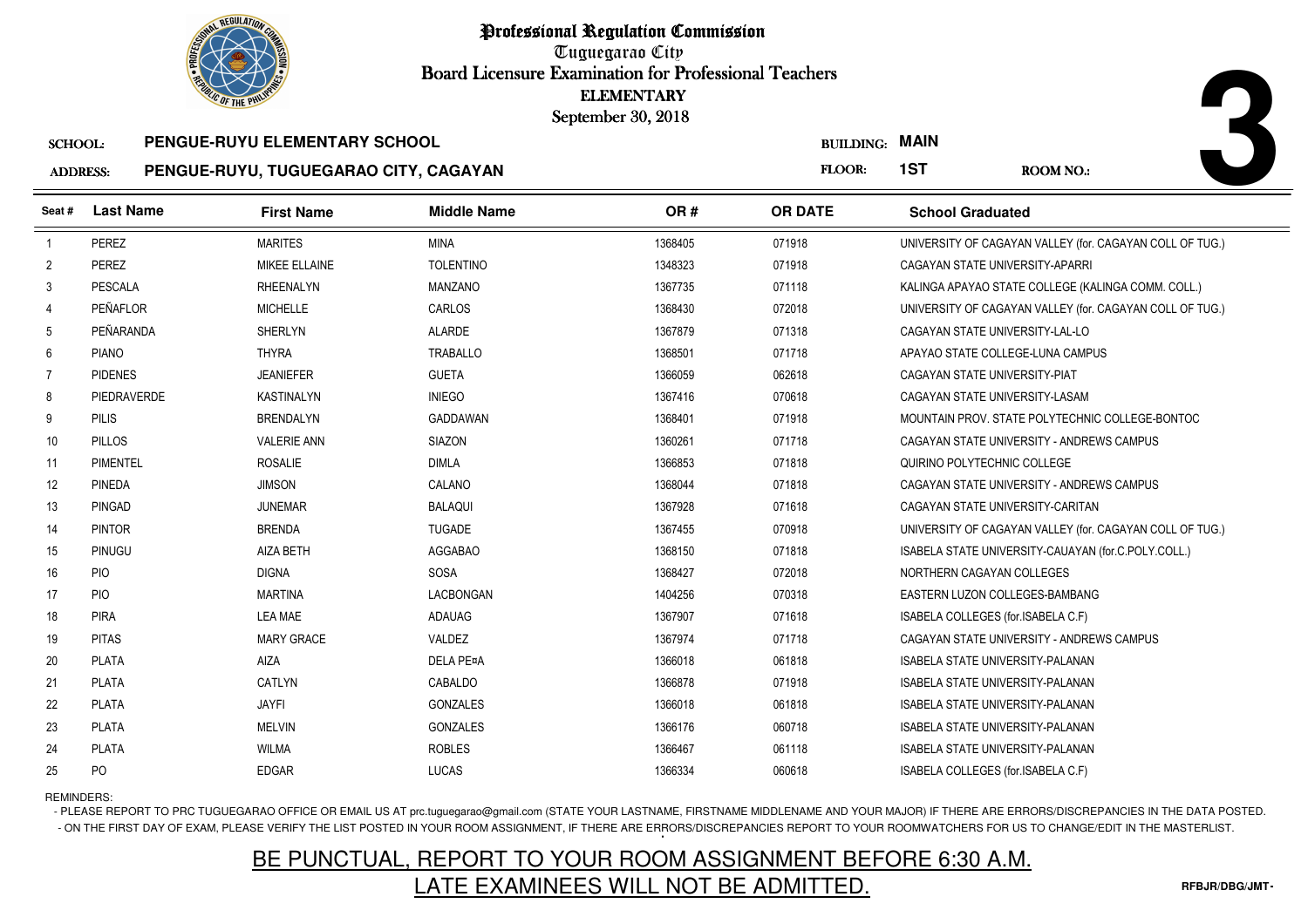Tuguegarao City Board Licensure Examination for Professional Teachers September 30, 2018

### SCHOOL: **PENGUE-RUYU ELEMENTARY SCHOOLPENGUE-RUYU, TUGUEGARAO CITY, CAGAYAN**

|                 | <b><i>OLIC OF THE PHILIP</i></b> |                                       |                    | <b>ELEMENTARY</b><br>September 30, 2018 |                  |                                         |                                                          |
|-----------------|----------------------------------|---------------------------------------|--------------------|-----------------------------------------|------------------|-----------------------------------------|----------------------------------------------------------|
| <b>SCHOOL:</b>  |                                  | PENGUE-RUYU ELEMENTARY SCHOOL         |                    |                                         | <b>BUILDING:</b> | <b>MAIN</b>                             |                                                          |
| <b>ADDRESS:</b> |                                  | PENGUE-RUYU, TUGUEGARAO CITY, CAGAYAN |                    |                                         | FLOOR:           | 1ST                                     | <b>ROOM NO.:</b>                                         |
| Seat #          | <b>Last Name</b>                 | <b>First Name</b>                     | <b>Middle Name</b> | OR#                                     | <b>OR DATE</b>   | <b>School Graduated</b>                 |                                                          |
| $\overline{1}$  | PONCE                            | <b>GRACE</b>                          | PEREZ              | 1366863                                 | 071818           | HARRIS MEMORIAL COLLEGE-TAYTAY          |                                                          |
| $\overline{2}$  | <b>PONCIO</b>                    | <b>MICHAEL</b>                        | LATTAWAN           | 1367838                                 | 071218           | CAGAYAN STATE UNIVERSITY-LASAM          |                                                          |
| 3               | PONHALBAN                        | <b>DIANNE MARLYN</b>                  |                    | 1367613                                 | 071118           | QUIRINO STATE COLLEGE                   |                                                          |
| 4               | PORILLO                          | <b>CHRISTOPHER</b>                    | <b>FIGURACION</b>  | 1367741                                 | 071118           |                                         | CAGAYAN STATE UNIVERSITY-SANCHEZ MIRA                    |
| 5               | PORTIZ                           | <b>FERNAN</b>                         | <b>PASCUAL</b>     | 1368130                                 | 072718           | CAGAYAN STATE UNIVERSITY-PIAT           |                                                          |
| 6               | <b>POSIDIO</b>                   | <b>CLEFORD</b>                        | RAMERO             | 1368237                                 | 072618           | <b>ISABELA STATE UNIVERSITY-ECHAGUE</b> |                                                          |
| $\overline{7}$  | <b>POSIDIO</b>                   | <b>VILMA</b>                          | <b>DUMALI</b>      | 1683184                                 | 071718           | H. G. BAQUIRAN COLLEGE                  |                                                          |
| 8               | <b>PRIETO</b>                    | JAY-AR                                | <b>CASTRO</b>      | 1366764                                 | 070218           | QUIRINO POLYTECHNIC COLLEGE             |                                                          |
| 9               | <b>PRIETO</b>                    | <b>LILIBETH</b>                       | <b>PASCUAL</b>     | 1368437                                 | 071918           |                                         | UNIVERSITY OF CAGAYAN VALLEY (for. CAGAYAN COLL OF TUG.) |
| 10              | <b>PRIETO</b>                    | <b>MONETTE</b>                        | <b>AQUINO</b>      | 1367716                                 | 071018           | ISABELA STATE UNIVERSITY-ILAGAN         |                                                          |
| 11              | <b>PRON</b>                      | DAVID JR                              | <b>RABOY</b>       | 1366876                                 | 071918           | QUIRINO POLYTECHNIC COLLEGE             |                                                          |
| 12              | <b>PUDOL</b>                     | SHIELA                                | <b>DUBIAO</b>      | 1367608                                 | 071118           | QUIRINO STATE COLLEGE                   |                                                          |
| 13              | <b>PUDONAN</b>                   | <b>MARJORIE</b>                       | <b>SALATIC</b>     | 1367516                                 | 070518           | PLT COLLEGE. INC                        |                                                          |
| 14              | <b>PUGONG</b>                    | ROSE-ANN                              | <b>TADAO</b>       | 1273387                                 | 070617           | QUIRINO STATE COLLEGE                   |                                                          |
| 15              | <b>PUNAY</b>                     | <b>YANIS</b>                          | <b>VILLARIN</b>    | 1367252                                 | 070218           |                                         | ROMAN C. VILLALON MEMORIAL COLLEGES FOUNDATION           |
| 16              | <b>PUNDINLAN</b>                 | <b>ELSA</b>                           |                    | 1366816                                 | 071718           | PLT COLLEGE, INC                        |                                                          |
| 17              | <b>PUPUTI</b>                    | <b>GLENN</b>                          | <b>BULUT</b>       | 1368357                                 | 072718           |                                         | CORDILLERA CAREER DEVELOPMENT COLLEGE                    |
| 18              | QUE                              | <b>HADHELE MARIE</b>                  | <b>RALLETA</b>     | 1368093                                 | 071818           |                                         | CAGAYAN STATE UNIVERSITY-SANCHEZ MIRA                    |
| 19              | QUEROL                           | <b>ROSELYN</b>                        | <b>HUFANA</b>      | 1368192                                 | 071918           |                                         | MALLIG PLAINS COLLEGES (for. W. ISABELA PC)              |
| 20              | QUIABANG                         | <b>JHON CARLO</b>                     | DE GAPA            | 1368002                                 | 071718           | H. G. BAQUIRAN COLLEGE                  |                                                          |
| 21              | QUIBAEL                          | <b>NELSON</b>                         | <b>ADARAN</b>      | 1368521                                 | 072418           | <b>ISABELA STATE UNIVERSITY-ILAGAN</b>  |                                                          |
| 22              | <b>QUIDIT</b>                    | <b>ROBILYN</b>                        | <b>MARTIN</b>      | 1368312                                 | 071718           | H. G. BAQUIRAN COLLEGE                  |                                                          |
| 23              | QUIJOTE                          | PRINCESS JOY                          | YAGIN              | 1367911                                 | 071618           | CAGAYAN STATE UNIVERSITY-GONZAGA        |                                                          |
| 24              | QUILANG                          | <b>ERICKA</b>                         | <b>PASICOLAN</b>   | 1365625                                 | 061818           | PHILIPPINE NORMAL UNIVERSITY-ISABELA    |                                                          |
| 25              | QUILANG                          | GEORGE                                | <b>MEDRANO</b>     | 1365960                                 | 060118           |                                         | UNIVERSITY OF SAINT LOUIS-TUGUEGARAO                     |

REMINDERS:

- PLEASE REPORT TO PRC TUGUEGARAO OFFICE OR EMAIL US AT prc.tuguegarao@gmail.com (STATE YOUR LASTNAME, FIRSTNAME MIDDLENAME AND YOUR MAJOR) IF THERE ARE ERRORS/DISCREPANCIES IN THE DATA POSTED. - ON THE FIRST DAY OF EXAM, PLEASE VERIFY THE LIST POSTED IN YOUR ROOM ASSIGNMENT, IF THERE ARE ERRORS/DISCREPANCIES REPORT TO YOUR ROOMWATCHERS FOR US TO CHANGE/EDIT IN THE MASTERLIST.

# BE PUNCTUAL, REPORT TO YOUR ROOM ASSIGNMENT BEFORE 6:30 A.M.LATE EXAMINEES WILL NOT BE ADMITTED.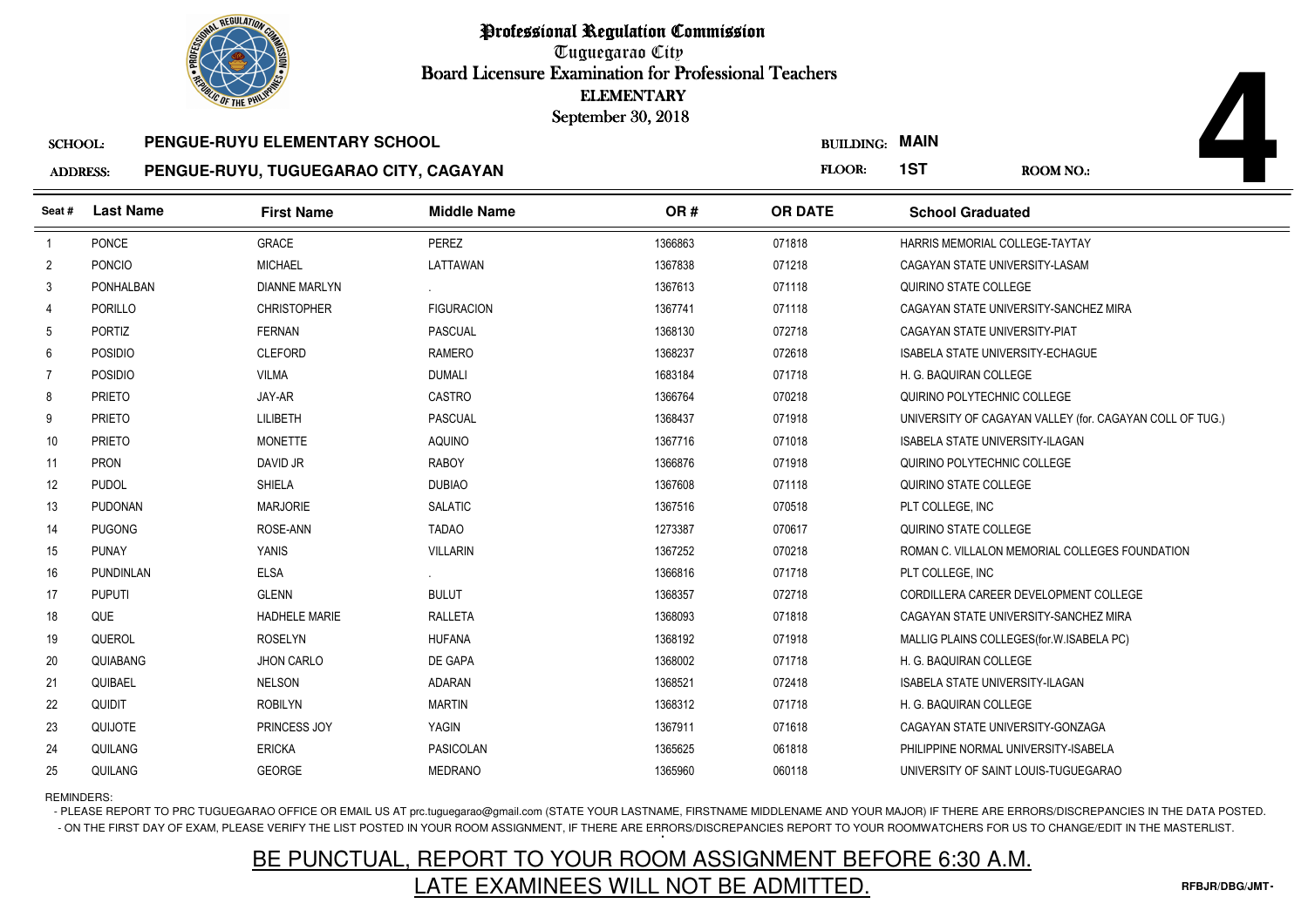Tuguegarao City Board Licensure Examination for Professional Teachers September 30, 2018

#### ADDRESS:SCHOOL: **PENGUE-RUYU ELEMENTARY SCHOOLPENGUE-RUYU, TUGUEGARAO CITY, CAGAYAN**

|                 | <b>OLIC OF THE PHILIP</b> |                                       |                    | <b>ELEMENTARY</b><br>September 30, 2018 |                  |                                                          |
|-----------------|---------------------------|---------------------------------------|--------------------|-----------------------------------------|------------------|----------------------------------------------------------|
| <b>SCHOOL:</b>  |                           | PENGUE-RUYU ELEMENTARY SCHOOL         |                    |                                         | <b>BUILDING:</b> | <b>MAIN</b>                                              |
| <b>ADDRESS:</b> |                           | PENGUE-RUYU, TUGUEGARAO CITY, CAGAYAN |                    |                                         | FLOOR:           | 1ST<br><b>ROOM NO.:</b>                                  |
| Seat #          | <b>Last Name</b>          | <b>First Name</b>                     | <b>Middle Name</b> | OR#                                     | <b>OR DATE</b>   | <b>School Graduated</b>                                  |
| $\overline{1}$  | QUILANG                   | <b>MELGIN</b>                         | <b>FUGABAN</b>     | 1366035                                 | 061918           | CAGAYAN STATE UNIVERSITY - ANDREWS CAMPUS                |
| 2               | QUILENTE                  | <b>VONNAVIE</b>                       | <b>RUMBAOA</b>     | 1367278                                 | 070318           | SAINT ANTHONY'S COLLEGE-CAGAYAN                          |
| 3               | QUILLING                  | <b>GRACE</b>                          | <b>REYES</b>       | 1366830                                 | 071718           | <b>ISABELA STATE UNIVERSITY-ECHAGUE</b>                  |
| 4               | QUINAGORAN                | CHARYBELL                             | <b>LACUESTA</b>    | 1367369                                 | 070518           | CAGAYAN STATE UNIVERSITY-CARITAN                         |
| 5               | QUINAGORAN                | <b>CINDY</b>                          | LACAMBRA           | 1367243                                 | 070218           | UNIVERSITY OF CAGAYAN VALLEY (for. CAGAYAN COLL OF TUG.) |
| 6               | QUINAGORAN                | <b>ROSE MARY</b>                      | <b>BURAC</b>       | 1367770                                 | 071418           | CAGAYAN STATE UNIVERSITY - ANDREWS CAMPUS                |
| $\overline{7}$  | QUINTO                    | <b>HAZEL SHEIN</b>                    | CAGABI             | 1367750                                 | 071118           | ISABELA STATE UNIVERSITY-CAUAYAN (for.C.POLY.COLL.)      |
| 8               | QUINTOA                   | <b>RALF JAYSON</b>                    | <b>PALOMAR</b>     | 1367954                                 | 071618           | CAGAYAN STATE UNIVERSITY-GONZAGA                         |
| 9               | <b>QUINTOS</b>            | <b>MERCHAN</b>                        | <b>MENDREZ</b>     | 1366762                                 | 070218           | <b>INFANT JESUS MONTESSORI SCHOOL</b>                    |
| 10              | QUIZZAGAN                 | <b>JANE</b>                           | SAQUING            | 532407                                  | 061418           | SAINT PAUL UNIVERSITY-TUGUEGARAO                         |
| 11              | <b>RABAGO</b>             | JAY-AR                                | <b>TUZON</b>       | 1367674                                 | 071318           | PHILIPPINE NORMAL UNIVERSITY-ISABELA                     |
| 12              | <b>RABARA</b>             | RUZZELLE DAVE                         | <b>ALAGAO</b>      | 1368337                                 | 071918           | CAGAYAN STATE UNIVERSITY-APARRI                          |
| 13              | <b>RABINA</b>             | <b>NOVELYN</b>                        | <b>TOLENTINO</b>   | 1367948                                 | 071618           | CAGAYAN STATE UNIVERSITY-LASAM                           |
| 14              | <b>RABIT</b>              | <b>RUBILYN</b>                        | CARIÑO             | 1680150                                 | 071718           | CAGAYAN STATE UNIVERSITY-GONZAGA                         |
| 15              | <b>RABOT</b>              | <b>SHEILA</b>                         | QUILLOPO           | 1368335                                 | 071918           | CAGAYAN STATE UNIVERSITY-APARRI                          |
| 16              | <b>RABUSA</b>             | <b>ALMA</b>                           | MARAÑA             | 1368345                                 | 071918           | CAGAYAN STATE UNIVERSITY-APARRI                          |
| 17              | RAFANAN                   | <b>FLORENCE</b>                       | <b>PARAGUA</b>     | 1367898                                 | 071318           | MALLIG PLAINS COLLEGES (for W. ISABELA PC)               |
| 18              | <b>RAGIL</b>              | <b>LORDELYN</b>                       | <b>RACHO</b>       | 1368425                                 | 072018           | NORTHERN CAGAYAN COLLEGES                                |
| 19              | <b>RAGUAL</b>             | <b>LYKA EUNICE</b>                    | <b>BAYBADO</b>     | 1367611                                 | 071118           | UNIVERSITY OF LA SALETTE-SANTIAGO                        |
| 20              | <b>RAGUIRAG</b>           | <b>KRISTINE JOY</b>                   | <b>TINDOC</b>      | 1368072                                 | 071818           | CAGAYAN STATE UNIVERSITY-SANCHEZ MIRA                    |
| 21              | <b>RAMBAC</b>             | <b>CHARMAINE JEANE</b>                | VALDEZ             | 1333851                                 | 071818           | QUIRINO POLYTECHNIC COLLEGE                              |
| 22              | <b>RAMBOYON</b>           | <b>JANET</b>                          | <b>IBARRA</b>      | 1368311                                 | 071718           | APAYAO STATE COLLEGE-LUNA CAMPUS                         |
| 23              | <b>RAMEL</b>              | <b>MAY ANN</b>                        | <b>MAGAUAY</b>     | 1367950                                 | 071618           | ISABELA STATE UNIVERSITY-CABAGAN                         |
| 24              | <b>RAMENTO</b>            | <b>MARJORIE</b>                       | VALDEZ             | <b>MNMLVDO</b>                          | 052918           | NORTHEAST LUZON ADVENTIST COLLEGE, INC - ALICIA ISABELA  |
| 25              | <b>RAMER</b>              | PREXY GRACE                           | <b>AGUSTIN</b>     | 1368429                                 | 072018           | SAINT JOSEPH COLLEGE-CAGAYAN                             |

REMINDERS:

- PLEASE REPORT TO PRC TUGUEGARAO OFFICE OR EMAIL US AT prc.tuguegarao@gmail.com (STATE YOUR LASTNAME, FIRSTNAME MIDDLENAME AND YOUR MAJOR) IF THERE ARE ERRORS/DISCREPANCIES IN THE DATA POSTED. - ON THE FIRST DAY OF EXAM, PLEASE VERIFY THE LIST POSTED IN YOUR ROOM ASSIGNMENT, IF THERE ARE ERRORS/DISCREPANCIES REPORT TO YOUR ROOMWATCHERS FOR US TO CHANGE/EDIT IN THE MASTERLIST.

# BE PUNCTUAL, REPORT TO YOUR ROOM ASSIGNMENT BEFORE 6:30 A.M.LATE EXAMINEES WILL NOT BE ADMITTED.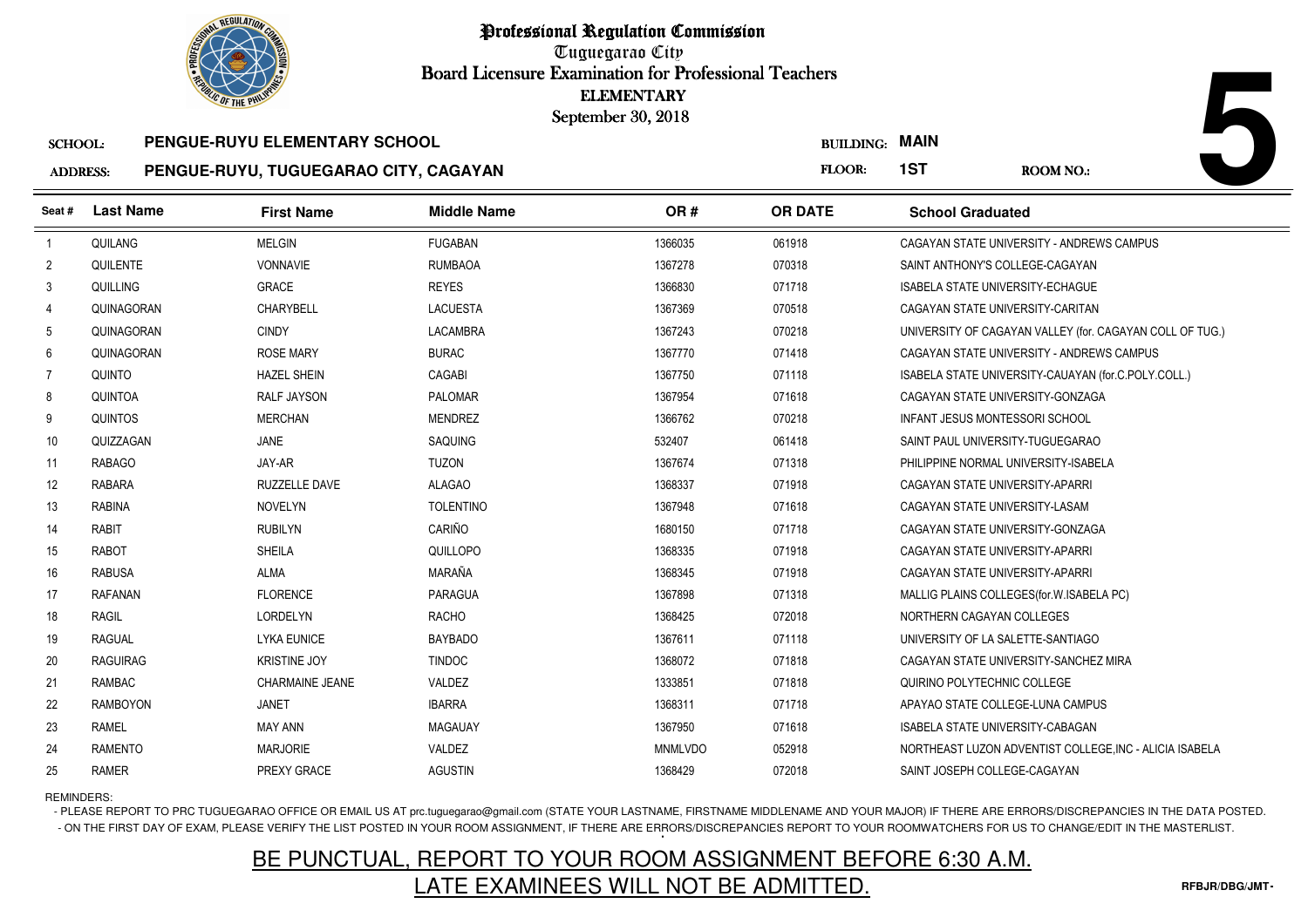Tuguegarao City Board Licensure Examination for Professional Teachers September 30, 2018

#### SCHOOL:**PENGUE-RUYU ELEMENTARY SCHOOL**

#### AD **PENGUE-RUYU, TUGUEGARAO CITY, CAGAYAN**

| <b>DRESS:</b> |  |  | PENGUE-RUYU, TUGUEGARAO CITY, CAGAYAN |
|---------------|--|--|---------------------------------------|
|---------------|--|--|---------------------------------------|

|                 | <b>OLIC OF THE PHILIP</b> |                                       |                    | <b>ELEMENTARY</b><br>September 30, 2018 |                  |                                         |                                                          |
|-----------------|---------------------------|---------------------------------------|--------------------|-----------------------------------------|------------------|-----------------------------------------|----------------------------------------------------------|
| <b>SCHOOL:</b>  |                           | PENGUE-RUYU ELEMENTARY SCHOOL         |                    |                                         | <b>BUILDING:</b> | <b>MAIN</b>                             |                                                          |
| <b>ADDRESS:</b> |                           | PENGUE-RUYU, TUGUEGARAO CITY, CAGAYAN |                    |                                         | FLOOR:           | 1ST                                     | <b>ROOM NO.:</b>                                         |
| Seat #          | <b>Last Name</b>          | <b>First Name</b>                     | <b>Middle Name</b> | OR#                                     | <b>OR DATE</b>   | <b>School Graduated</b>                 |                                                          |
| $\overline{1}$  | <b>RAMIL</b>              | ANGIELEE                              | VALDEZ             | 1368194                                 | 071918           |                                         | CAGAYAN STATE UNIVERSITY-SANCHEZ MIRA                    |
| $\overline{2}$  | <b>RAMIREZ</b>            | <b>CATHERINE</b>                      | GATAN              | 1368473                                 | 072318           | <b>ISABELA STATE UNIVERSITY-CABAGAN</b> |                                                          |
| 3               | <b>RAMIREZ</b>            | <b>JANICE</b>                         | <b>ALVAREZ</b>     | Z2ELGDJ                                 | 053118           | ISABELA STATE UNIVERSITY-PALANAN        |                                                          |
| $\overline{4}$  | <b>RAMIREZ</b>            | LIEZL                                 | <b>MAGTAAN</b>     | 1367810                                 | 071218           | <b>METRO MANILA COLLEGE</b>             |                                                          |
| 5               | <b>RAMIREZ</b>            | <b>MARK ANTHONY</b>                   | <b>NAVERO</b>      | 1366819                                 | 071718           | <b>ISABELA STATE UNIVERSITY-PALANAN</b> |                                                          |
| 6               | <b>RAMIREZ</b>            | <b>MIRASOL</b>                        | ANDRADE            | 1366519                                 | 061118           | NORTHEASTERN COLLEGE                    |                                                          |
| $\overline{7}$  | <b>RAMIREZ</b>            | SANNIE JR                             | <b>BALANAY</b>     | 1367610                                 | 071118           |                                         | OUR LADY OF THE PILLAR COLLEGE-CAUAYAN SAN MANUEL BRANCH |
| 8               | <b>RAMIREZ</b>            | <b>SHARON</b>                         | <b>MARIBBAY</b>    | 1368174                                 | 071918           | SAINT PAUL UNIVERSITY-TUGUEGARAO        |                                                          |
| 9               | <b>RAMISCAL</b>           | <b>MARIVIC</b>                        | <b>ESTAL</b>       | 1368103                                 | 071818           | <b>LYCEUM OF APARRI</b>                 |                                                          |
| 10              | <b>RAMISCAL</b>           | <b>RICHNA MARIE</b>                   | <b>MALUYO</b>      | 1367329                                 | 070418           |                                         | UNIVERSITY OF PERPETUAL HELP-CAUAYAN CITY                |
| 11              | <b>RAMITERRE</b>          | <b>JENNY</b>                          | <b>JACINTO</b>     | 1367533                                 | 070618           | <b>CAMILING COLLEGES</b>                |                                                          |
| 12              | <b>RAMONES</b>            | <b>JOSHUA</b>                         | <b>GANNABAN</b>    | 1366825                                 | 071718           |                                         | ISABELA STATE UNIVERSITY-CAUAYAN (for.C.POLY.COLL.)      |
| 13              | <b>RAMOS</b>              | ANGELICA                              | CABANILLA          | 1368502                                 | 071718           |                                         | OUR LADY OF THE PILLAR COLLEGE-CAUAYAN SAN MANUEL BRANCH |
| 14              | <b>RAMOS</b>              | <b>CARLOS JR</b>                      | <b>QUIGAO</b>      | 1368107                                 | 071818           | APAYAO STATE COLLEGE-LUNA CAMPUS        |                                                          |
| 15              | <b>RAMOS</b>              | <b>CHASTINE</b>                       | <b>BELTRAN</b>     | 1367672                                 | 071318           |                                         | NUEVA VIZCAYA STATE UNIVERSITY (NVSIT)-BAYOMBONG         |
| 16              | <b>RAMOS</b>              | CRESTA                                | ORTIZ              | 1367489                                 | 071018           | SAINT FERDINAND COLLEGE-ILAGAN          |                                                          |
| 17              | <b>RAMOS</b>              | <b>EDRALIN</b>                        | <b>GARCIA</b>      | 1368211                                 | 072018           | UNIVERSITY OF LA SALETTE-SANTIAGO       |                                                          |
| 18              | <b>RAMOS</b>              | ELOYZA                                | <b>DURIGUEZ</b>    | 1367390                                 | 070618           | APAYAO STATE COLLEGE-CONNER             |                                                          |
| 19              | <b>RAMOS</b>              | <b>ERICKA LYNNE</b>                   | <b>MACARANAS</b>   | 1366809                                 | 071618           | NORTHEASTERN COLLEGE                    |                                                          |
| 20              | <b>RAMOS</b>              | <b>JEYCEL</b>                         | <b>PADUA</b>       | 1366077                                 | 062618           | CAGAYAN STATE UNIVERSITY-PIAT           |                                                          |
| 21              | <b>RAMOS</b>              | <b>JONALYN</b>                        | CAPICIO            | 1367676                                 | 071318           | <b>ISABELA STATE UNIVERSITY-ECHAGUE</b> |                                                          |
| 22              | <b>RAMOS</b>              | <b>JUSTINE KARL</b>                   | <b>JUSTO</b>       | 1367636                                 | 071218           | ISABELA STATE UNIVERSITY-ECHAGUE        |                                                          |
| 23              | <b>RAMOS</b>              | <b>MAYLENE</b>                        | CIELO              | 1368204                                 | 072018           | NORTHEASTERN COLLEGE                    |                                                          |
| 24              | <b>RAMOS</b>              | <b>ROSWALD</b>                        | <b>VITA</b>        | 1367801                                 | 071118           | CAGAYAN STATE UNIVERSITY-GONZAGA        |                                                          |
| 25              | <b>RAMOS</b>              | <b>SHEENA</b>                         | <b>MANUEL</b>      | 1367777                                 | 071418           |                                         | CAGAYAN STATE UNIVERSITY - ANDREWS CAMPUS                |

REMINDERS:

- PLEASE REPORT TO PRC TUGUEGARAO OFFICE OR EMAIL US AT prc.tuguegarao@gmail.com (STATE YOUR LASTNAME, FIRSTNAME MIDDLENAME AND YOUR MAJOR) IF THERE ARE ERRORS/DISCREPANCIES IN THE DATA POSTED. - ON THE FIRST DAY OF EXAM, PLEASE VERIFY THE LIST POSTED IN YOUR ROOM ASSIGNMENT, IF THERE ARE ERRORS/DISCREPANCIES REPORT TO YOUR ROOMWATCHERS FOR US TO CHANGE/EDIT IN THE MASTERLIST.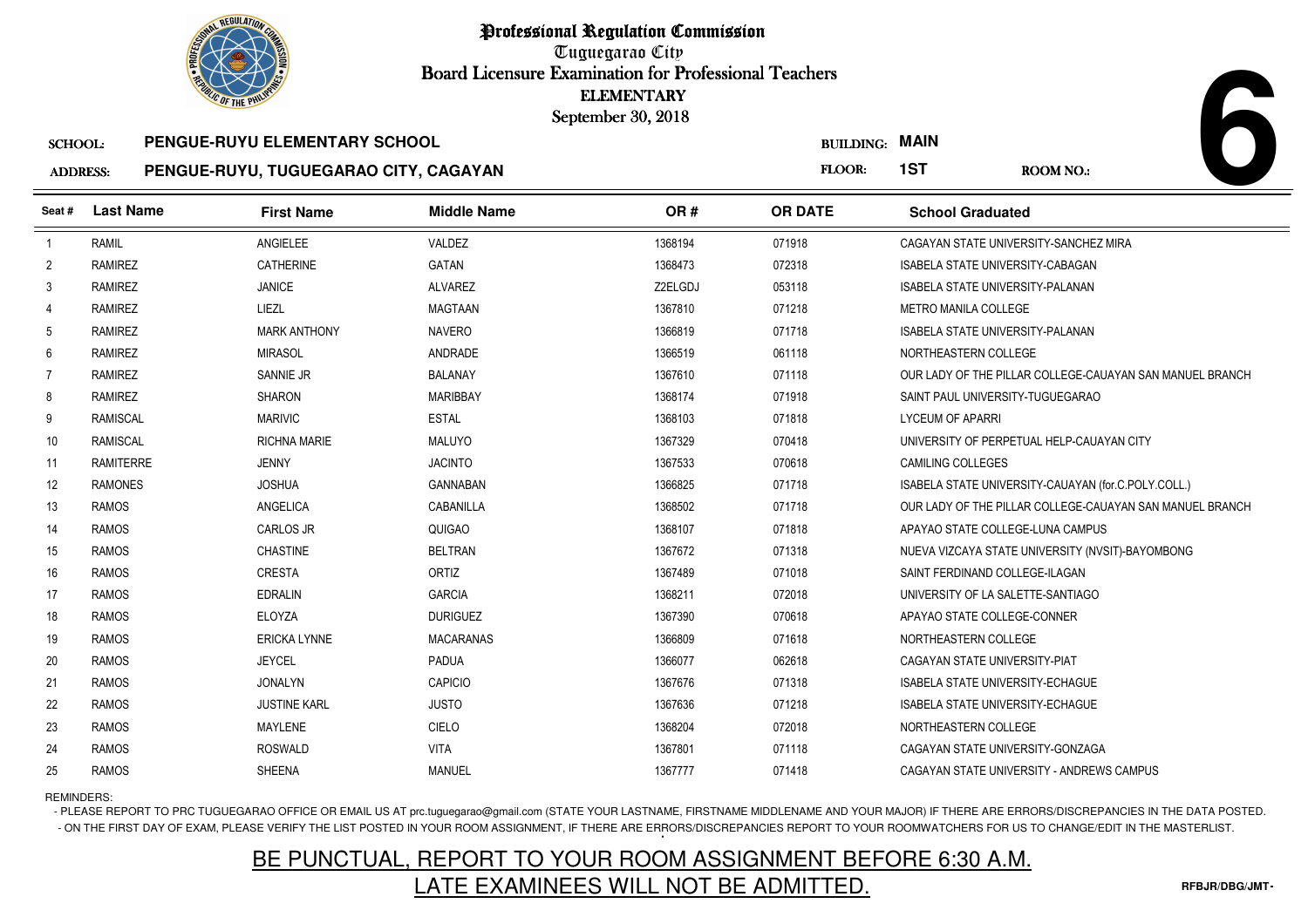

Tuguegarao City Board Licensure Examination for Professional Teachers September 30, 2018

#### SCHOOL:**PENGUE-RUYU ELEMENTARY SCHOOL**

#### ADDRESS:**PENGUE-RUYU, TUGUEGARAO CITY, CAGAYAN**

|                                   | <b>OLIC OF THE PHILIP</b> |                                                                        |                    | <b>ELEMENTARY</b><br>September 30, 2018 |                                 |                                         |                                                          |
|-----------------------------------|---------------------------|------------------------------------------------------------------------|--------------------|-----------------------------------------|---------------------------------|-----------------------------------------|----------------------------------------------------------|
| <b>SCHOOL:</b><br><b>ADDRESS:</b> |                           | PENGUE-RUYU ELEMENTARY SCHOOL<br>PENGUE-RUYU, TUGUEGARAO CITY, CAGAYAN |                    |                                         | <b>BUILDING: MAIN</b><br>FLOOR: | 1ST                                     | <b>ROOM NO.:</b>                                         |
| Seat #                            | <b>Last Name</b>          | <b>First Name</b>                                                      | <b>Middle Name</b> | OR#                                     | <b>OR DATE</b>                  | <b>School Graduated</b>                 |                                                          |
| $\overline{1}$                    | RANJO                     | <b>HANER-LEA</b>                                                       | <b>LAMER</b>       | 1366059                                 | 062618                          | CAGAYAN STATE UNIVERSITY-PIAT           |                                                          |
| $\overline{2}$                    | <b>RANJO</b>              | MAY                                                                    | <b>MARIANO</b>     | 1368131                                 | 072718                          | CAGAYAN STATE UNIVERSITY-PIAT           |                                                          |
| 3                                 | <b>RAPIO</b>              | <b>MARLYN</b>                                                          | CANDELARIA         | 30RERSL                                 | 052918                          | <b>ISABELA STATE UNIVERSITY-PALANAN</b> |                                                          |
| $\overline{4}$                    | RAQUIÑO                   | RIZZA JOY                                                              | LAGUATAN           | 1367277                                 | 070318                          | CAGAYAN STATE UNIVERSITY-GONZAGA        |                                                          |
| 5                                 | <b>RARALIO</b>            | <b>CHARLENE GAY</b>                                                    | <b>ACAPUYAN</b>    | 1406784                                 | 071918                          |                                         | CAGAYAN STATE UNIVERSITY-SANCHEZ MIRA                    |
| 6                                 | <b>RARANGGUR</b>          | RAE ANNE                                                               | NATIVIDAD          | 1367943                                 | 071618                          |                                         | CAGAYAN STATE UNIVERSITY - ANDREWS CAMPUS                |
| 7                                 | <b>RASQUERO</b>           | <b>APRIL JOY</b>                                                       | <b>RAFAEL</b>      | 1367578                                 | 071018                          | <b>ISABELA STATE UNIVERSITY-ECHAGUE</b> |                                                          |
| 8                                 | <b>RAYMUNDO</b>           | <b>KIMBERLY</b>                                                        | <b>VERDADERO</b>   | 1367361                                 | 070518                          | CAGAYAN STATE UNIVERSITY-PIAT           |                                                          |
| 9                                 | <b>RAZA</b>               | <b>JUOUEN RANDOLF</b>                                                  | <b>VIERNES</b>     | 1368076                                 | 071818                          | APAYAO STATE COLLEGE-LUNA CAMPUS        |                                                          |
| 10                                | <b>RAZA</b>               | <b>KARENE JOY</b>                                                      | PATUNAYAN          | Z7GGVCJ                                 | 053118                          | UNIVERSITY OF BAGUIO                    |                                                          |
| 11                                | RAZALAN                   | <b>CHARMAINE DARLEEN</b>                                               | <b>RAMIREZ</b>     | 1367528                                 | 070618                          |                                         | NUEVA VIZCAYA STATE UNIVERSITY (NVSIT)-BAYOMBONG         |
| 12                                | RAÑON                     | <b>MARICEL</b>                                                         | <b>ROA</b>         | 1365595                                 | 053018                          | <b>ISABELA STATE UNIVERSITY-PALANAN</b> |                                                          |
| 13                                | <b>REBELLON</b>           | KATHLENE                                                               | <b>DELA ROSA</b>   | 1368342                                 | 071918                          | CAGAYAN STATE UNIVERSITY-APARRI         |                                                          |
| 14                                | <b>REBUTOC</b>            | <b>NOEMI</b>                                                           | <b>VALDEZ</b>      | 1366731                                 | 062818                          | UNIVERSITY OF LA SALETTE-SANTIAGO       |                                                          |
| 15                                | <b>RECOLIZADO</b>         | <b>ALDRIN</b>                                                          | <b>ABADICIO</b>    | 1368012                                 | 071718                          | CAGAYAN STATE UNIVERSITY-GONZAGA        |                                                          |
| 16                                | <b>RECOLIZADO</b>         | SHIELA CERELINA                                                        | <b>ALCANTARA</b>   | 1368189                                 | 071918                          | SAINT ANTHONY'S COLLEGE-CAGAYAN         |                                                          |
| 17                                | <b>REDUCA</b>             | <b>LIZA</b>                                                            | TABALANZA          | 1368424                                 | 072018                          | NORTHERN CAGAYAN COLLEGES               |                                                          |
| 18                                | <b>REGALADO</b>           | <b>RUTH</b>                                                            | <b>AUMAN</b>       | 1365597                                 | 053018                          | SOUTH PHILIPPINE ADVENTIST COLLEGE      |                                                          |
| 19                                | <b>REGINO</b>             | <b>JESSON</b>                                                          | <b>CONDINO</b>     | 1367990                                 | 071718                          |                                         | MALLIG PLAINS COLLEGES (for. W. ISABELA PC)              |
| 20                                | <b>REGUIS</b>             | <b>MARK JAN</b>                                                        | <b>SARMA</b>       | 1367790                                 | 071618                          | CAGAYAN STATE UNIVERSITY-GONZAGA        |                                                          |
| 21                                | <b>REJUSO</b>             | <b>CHRISLY JOY</b>                                                     | <b>BULAO</b>       | 1368130                                 | 072718                          | CAGAYAN STATE UNIVERSITY-PIAT           |                                                          |
| 22                                | <b>RELI</b>               | AMIE JOY                                                               | SAQUITON           | 1368059                                 | 071818                          | APAYAO STATE COLLEGE-LUNA CAMPUS        |                                                          |
| 23                                | <b>REMORIN</b>            | <b>DIANALYN</b>                                                        | <b>TANGONAN</b>    | 1367734                                 | 071118                          |                                         | KALINGA APAYAO STATE COLLEGE (KALINGA COMM. COLL.)       |
| 24                                | <b>RENDON</b>             | <b>JOY</b>                                                             | <b>MARIANO</b>     | 1367751                                 | 071118                          | <b>LYCEUM OF APARRI</b>                 |                                                          |
| 25                                | <b>RENDON</b>             | JUVY                                                                   | <b>VILLAROSA</b>   | 1367490                                 | 071018                          |                                         | UNIVERSITY OF CAGAYAN VALLEY (for. CAGAYAN COLL OF TUG.) |

REMINDERS:

- PLEASE REPORT TO PRC TUGUEGARAO OFFICE OR EMAIL US AT prc.tuguegarao@gmail.com (STATE YOUR LASTNAME, FIRSTNAME MIDDLENAME AND YOUR MAJOR) IF THERE ARE ERRORS/DISCREPANCIES IN THE DATA POSTED. - ON THE FIRST DAY OF EXAM, PLEASE VERIFY THE LIST POSTED IN YOUR ROOM ASSIGNMENT, IF THERE ARE ERRORS/DISCREPANCIES REPORT TO YOUR ROOMWATCHERS FOR US TO CHANGE/EDIT IN THE MASTERLIST.

# BE PUNCTUAL, REPORT TO YOUR ROOM ASSIGNMENT BEFORE 6:30 A.M.LATE EXAMINEES WILL NOT BE ADMITTED.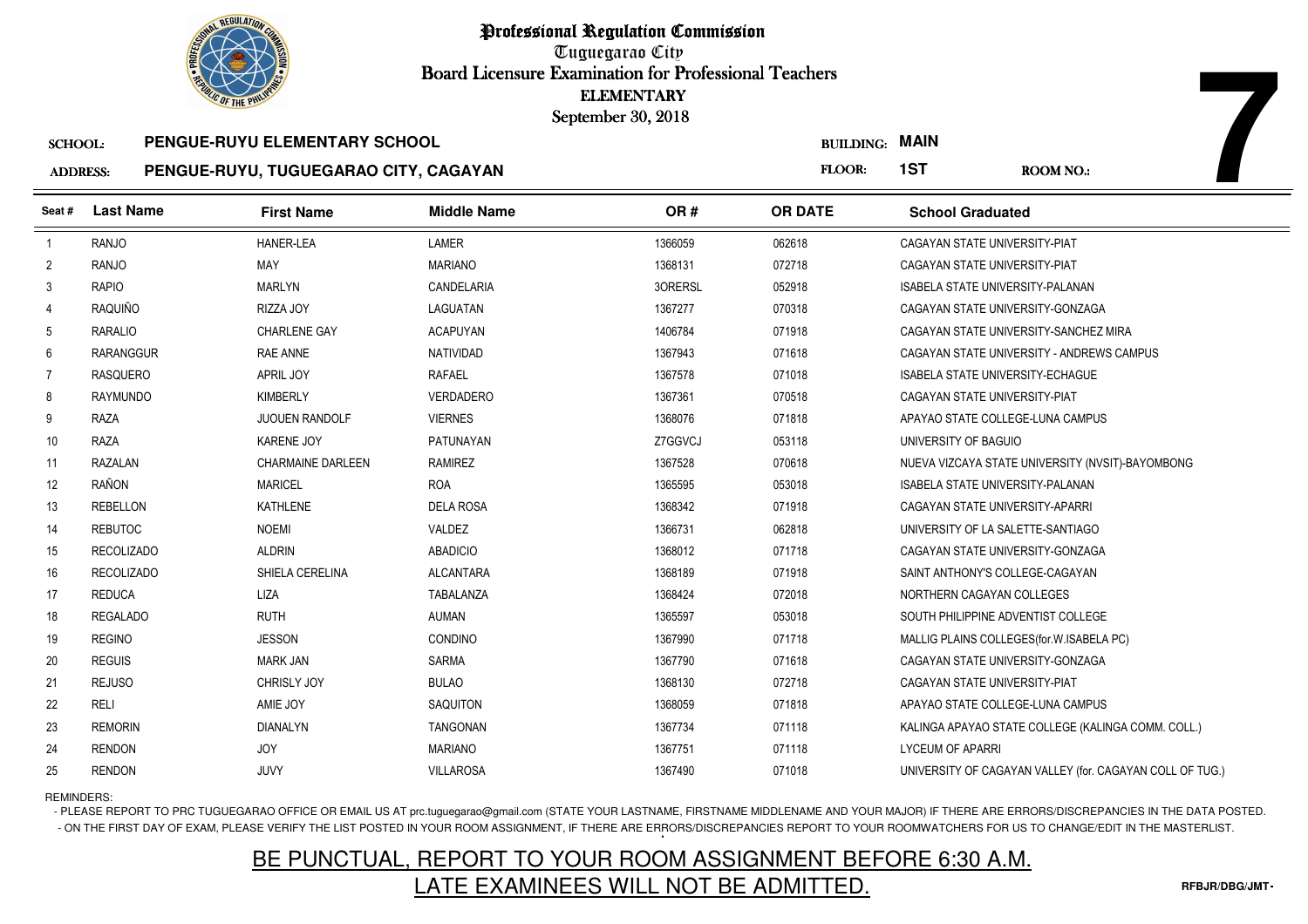Tuguegarao City Board Licensure Examination for Professional Teachers September 30, 2018

### SCHOOL: **PENGUE-RUYU ELEMENTARY SCHOOLPENGUE-RUYU, TUGUEGARAO CITY, CAGAYAN**

|                 | <b>OLIC OF THE PHILIP</b> |                                       |                    | <b>ELEMENTARY</b><br>September 30, 2018 |                       |                                                          |  |
|-----------------|---------------------------|---------------------------------------|--------------------|-----------------------------------------|-----------------------|----------------------------------------------------------|--|
| <b>SCHOOL:</b>  |                           | PENGUE-RUYU ELEMENTARY SCHOOL         |                    |                                         | <b>BUILDING: MAIN</b> |                                                          |  |
| <b>ADDRESS:</b> |                           | PENGUE-RUYU, TUGUEGARAO CITY, CAGAYAN |                    |                                         | FLOOR:                | 1ST<br><b>ROOM NO.:</b>                                  |  |
| Seat #          | <b>Last Name</b>          | <b>First Name</b>                     | <b>Middle Name</b> | OR#                                     | <b>OR DATE</b>        | <b>School Graduated</b>                                  |  |
| -1              | <b>REPALDA</b>            | <b>MARICAR</b>                        | LAGGUI             | 1368072                                 | 071818                | SAINT FERDINAND COLLEGE-CABAGAN                          |  |
| $\overline{2}$  | <b>REPANI</b>             | <b>EDLYN</b>                          | <b>MOLINA</b>      | 1367786                                 | 071418                | CAGAYAN STATE UNIVERSITY - ANDREWS CAMPUS                |  |
| 3               | <b>RESCOPIN</b>           | <b>GELMA</b>                          | SAPEDA             | 1366050                                 | 062218                | UNIVERSITY OF CAGAYAN VALLEY (for. CAGAYAN COLL OF TUG.) |  |
| 4               | <b>RESPICIO</b>           | <b>DANIEL DAVE</b>                    | <b>ARUCAN</b>      | 1366876                                 | 071918                | QUIRINO POLYTECHNIC COLLEGE                              |  |
| 5               | <b>RESPONSO</b>           | <b>DANICA</b>                         | ANDRES             | 1366756                                 | 062918                | UNIVERSITY OF LA SALETTE-SANTIAGO                        |  |
| 6               | <b>RESURECCION</b>        | <b>CLARINEL</b>                       | <b>BULAUAN</b>     | 1367076                                 | 062718                | SAINT FERDINAND COLLEGE-ILAGAN                           |  |
| 7               | <b>RESURRECCION</b>       | <b>MADELYN</b>                        | <b>ULTOC</b>       | 1368083                                 | 071818                | CAGAYAN STATE UNIVERSITY-PIAT                            |  |
| 8               | <b>RETUTA</b>             | <b>MARY LYREEN</b>                    | MACATUGGAL         | 1368341                                 | 071918                | CAGAYAN STATE UNIVERSITY-APARRI                          |  |
| 9               | <b>REVOCAL</b>            | <b>ELMA</b>                           | <b>MABBORANG</b>   | 1367498                                 | 071018                | UNIVERSITY OF CAGAYAN VALLEY (for. CAGAYAN COLL OF TUG.) |  |
| 10              | <b>REYES</b>              | ABEGAIL                               | <b>MANANGAN</b>    | 1367595                                 | 071018                | ISABELA STATE UNIVERSITY-ANGADANAN (for.A AGRO-IND COL.) |  |
| 11              | <b>REYES</b>              | <b>BEVERLY</b>                        | <b>SUMAOANG</b>    | 1367598                                 | 071118                | ISABELA STATE UNIVERSITY-CAUAYAN (for.C.POLY.COLL.)      |  |
| 12              | <b>REYES</b>              | <b>ELFIE</b>                          | <b>SOLIVEN</b>     | 1367519                                 | 070518                | QUIRINO STATE COLLEGE                                    |  |
| 13              | <b>REYES</b>              | <b>HONEY FLOR</b>                     | <b>MACAM</b>       | 1368098                                 | 071818                | ISABELA STATE UNIVERSITY-CAUAYAN (for.C.POLY.COLL.)      |  |
| 14              | <b>REYES</b>              | <b>IRA</b>                            | <b>TAMAYO</b>      | 1368493                                 | 072418                | CAGAYAN STATE UNIVERSITY-APARRI                          |  |
| 15              | <b>REYES</b>              | <b>JENELYN</b>                        | <b>FELIPE</b>      | 1366016                                 | 061818                | CAGAYAN STATE UNIVERSITY-LASAM                           |  |
| 16              | <b>REYES</b>              | <b>KIERLEEN VANITY</b>                | <b>DALILIS</b>     | 1367731                                 | 071118                | KALINGA APAYAO STATE COLLEGE (KALINGA COMM. COLL.)       |  |
| 17              | <b>REYES</b>              | <b>RYAN</b>                           | <b>TOMAS</b>       | 1368185                                 | 071918                | UNIVERSITY OF SAINT LOUIS-TUGUEGARAO                     |  |
| 18              | <b>REYNO</b>              | <b>NESTOR JR</b>                      | <b>TADEO</b>       | 1368419                                 | 071918                | H. G. BAQUIRAN COLLEGE                                   |  |
| 19              | <b>REYNON</b>             | <b>JENALYN</b>                        | DE LA PEÑA         | 1368348                                 | 071918                | NORTHERN CAGAYAN COLLEGES                                |  |
| 20              | <b>RIATE</b>              | <b>MELODY</b>                         | <b>GUERZO</b>      | 1366808                                 | 071618                | NORTHEASTERN COLLEGE                                     |  |
| 21              | <b>RICO</b>               | <b>ANNA ROSE</b>                      | <b>IGNACIO</b>     | 1367611                                 | 071118                | QUIRINO STATE COLLEGE                                    |  |
| 22              | <b>RIETA</b>              | <b>KHRISTINE</b>                      | <b>RABINA</b>      | 1368053                                 | 071818                | <b>LYCEUM OF APARRI</b>                                  |  |
| 23              | <b>RIGON</b>              | <b>KATHLYN</b>                        | PALLINGAYAN        | 1367964                                 | 071618                | CAGAYAN STATE UNIVERSITY - ANDREWS CAMPUS                |  |
| 24              | <b>RIGOR</b>              | <b>GEMALYN</b>                        | CANNU              | 1368129                                 | 072718                | CAGAYAN STATE UNIVERSITY-PIAT                            |  |
| 25              | <b>RIGOR</b>              | <b>PRECIOUS</b>                       | <b>BATAYAN</b>     | 1368051                                 | 071818                | APAYAO STATE COLLEGE-CONNER                              |  |

REMINDERS:

- PLEASE REPORT TO PRC TUGUEGARAO OFFICE OR EMAIL US AT prc.tuguegarao@gmail.com (STATE YOUR LASTNAME, FIRSTNAME MIDDLENAME AND YOUR MAJOR) IF THERE ARE ERRORS/DISCREPANCIES IN THE DATA POSTED. - ON THE FIRST DAY OF EXAM, PLEASE VERIFY THE LIST POSTED IN YOUR ROOM ASSIGNMENT, IF THERE ARE ERRORS/DISCREPANCIES REPORT TO YOUR ROOMWATCHERS FOR US TO CHANGE/EDIT IN THE MASTERLIST.

# BE PUNCTUAL, REPORT TO YOUR ROOM ASSIGNMENT BEFORE 6:30 A.M.LATE EXAMINEES WILL NOT BE ADMITTED.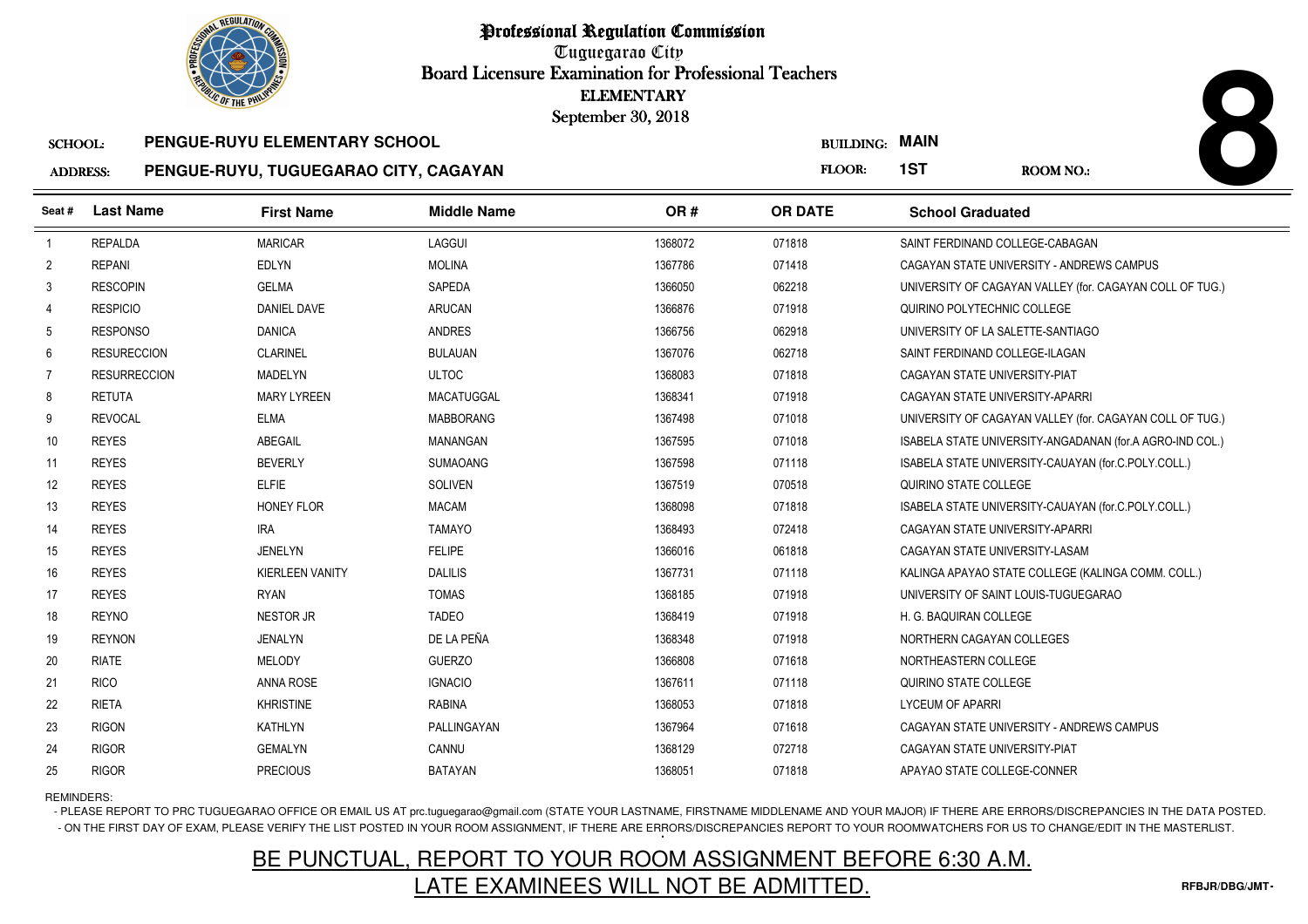

Tuguegarao City Board Licensure Examination for Professional Teachers September 30, 2018

#### ADDRESS:**PENGUE-RUYU, TUGUEGARAO CITY, CAGAYAN**

|                 | <b>OLIC OF THE PHILIP</b> |                                       |                    | <b>ELEMENTARY</b><br>September 30, 2018 |                  |                                       |                                                          |
|-----------------|---------------------------|---------------------------------------|--------------------|-----------------------------------------|------------------|---------------------------------------|----------------------------------------------------------|
| <b>SCHOOL:</b>  |                           | PENGUE-RUYU ELEMENTARY SCHOOL         |                    |                                         | <b>BUILDING:</b> | <b>MAIN</b>                           |                                                          |
| <b>ADDRESS:</b> |                           | PENGUE-RUYU, TUGUEGARAO CITY, CAGAYAN |                    |                                         | FLOOR:           | 1ST                                   | ROOM NO.:                                                |
| Seat #          | <b>Last Name</b>          | <b>First Name</b>                     | <b>Middle Name</b> | OR#                                     | <b>OR DATE</b>   | <b>School Graduated</b>               |                                                          |
| -1              | <b>RIGOSANTE</b>          | <b>MARIBETH</b>                       | <b>JUAN</b>        | 1368095                                 | 071818           |                                       | CAGAYAN STATE UNIVERSITY-SANCHEZ MIRA                    |
| $\overline{2}$  | <b>RILLON</b>             | <b>CLAUDETTE</b>                      | <b>MATEO</b>       | 1367954                                 | 071618           |                                       | OUR LADY OF THE PILLAR COLLEGE-CAUAYAN SAN MANUEL BRANCH |
| 3               | <b>RINGOR</b>             | AMBER HADASSAH                        | <b>TELAN</b>       | 1366784                                 | 070318           | UNIVERSITY OF LA SALETTE-SANTIAGO     |                                                          |
| 4               | <b>RINGOR</b>             | <b>ANA ROSE</b>                       | <b>ALARIAO</b>     | 1368340                                 | 071918           | CAGAYAN STATE UNIVERSITY-APARRI       |                                                          |
| 5               | <b>RINGOR</b>             | <b>MARIA MILA</b>                     | <b>DOMINGO</b>     | 1368427                                 | 072018           | NORTHERN CAGAYAN COLLEGES             |                                                          |
| 6               | <b>RINGOR</b>             | <b>STEFFANIE</b>                      | <b>CABANG</b>      | 1367763                                 | 071418           |                                       | CAGAYAN STATE UNIVERSITY - ANDREWS CAMPUS                |
| 7               | <b>RITUAL</b>             | <b>IRENE</b>                          | <b>PASCUAL</b>     | 643755                                  | 071018           |                                       | <b>ISABELA STATE UNIVERSITY-JONES CAMPUS</b>             |
| 8               | <b>RIVERA</b>             | <b>JANINE</b>                         | SIBAL              | 1367775                                 | 071418           |                                       | CAGAYAN STATE UNIVERSITY - ANDREWS CAMPUS                |
| 9               | <b>RIVERA</b>             | <b>MARY ROSE</b>                      | <b>NITURA</b>      | 1367501                                 | 070418           | UNIVERSITY OF LA SALETTE-SANTIAGO     |                                                          |
| 10              | <b>RIVERA</b>             | <b>SHERYLL</b>                        | <b>REMIGIO</b>     | 1367722                                 | 071118           | OUR LADY OF THE PILLAR'S COLLEGE      |                                                          |
| 11              | <b>RODELAS</b>            | <b>JOAN</b>                           | <b>MIRANDA</b>     | 1368008                                 | 071718           |                                       | CAGAYAN STATE UNIVERSITY-SANCHEZ MIRA                    |
| 12              | <b>RODEROS</b>            | <b>MARK LOUIE</b>                     | <b>MORLA</b>       | 1366751                                 | 062918           | UNIVERSITY OF LA SALETTE-SANTIAGO     |                                                          |
| 13              | <b>RODRIGO</b>            | <b>LEONARD</b>                        | <b>REPANI</b>      | 1368465                                 | 072018           | CAGAYAN STATE UNIVERSITY-GONZAGA      |                                                          |
| 14              | <b>RODRIGO</b>            | <b>RAFAEL</b>                         | <b>INAY</b>        | 1368029                                 | 071718           | CAGAYAN STATE UNIVERSITY-LASAM        |                                                          |
| 15              | <b>RODRIGUEZ</b>          | ALLEN-JAY                             | <b>BAJO</b>        | 1365584                                 | 052818           | SAINT FERDINAND COLLEGE-CABAGAN       |                                                          |
| 16              | <b>RODRIGUEZ</b>          | <b>KATHLEEN</b>                       | <b>TAMBALGE</b>    | 643417                                  | 071018           |                                       | <b>ISABELA STATE UNIVERSITY-JONES CAMPUS</b>             |
| 17              | <b>RODRIGUEZ</b>          | <b>MAYA</b>                           | <b>HORA</b>        | 1366850                                 | 071818           | QUIRINO POLYTECHNIC COLLEGE           |                                                          |
| 18              | <b>RODRIGUEZ</b>          | <b>MONICA</b>                         | <b>GUDACA</b>      | 1368108                                 | 071818           |                                       | CAGAYAN STATE UNIVERSITY-SANCHEZ MIRA                    |
| 19              | <b>RODRIGUEZ</b>          | <b>ROCELLE</b>                        | CABAÑEROS          | 1367418                                 | 070618           | <b>INFANT JESUS MONTESSORI SCHOOL</b> |                                                          |
| 20              | <b>RODRIGUEZ</b>          | <b>ROSE MARIE</b>                     | <b>DALUPAN</b>     | 1368080                                 | 071818           | SAINT FERDINAND COLLEGE-CABAGAN       |                                                          |
| 21              | <b>ROJADO</b>             | <b>MARY GRACE</b>                     | MANGADA            | 1367777                                 | 071418           |                                       | CAGAYAN STATE UNIVERSITY - ANDREWS CAMPUS                |
| 22              | <b>ROLDAN</b>             | <b>DARWIN</b>                         | <b>NAPOLES</b>     | 1366238                                 | 060418           | NORTHERN CAGAYAN COLLEGES             |                                                          |
| 23              | <b>ROMERO</b>             | <b>AIREEN</b>                         | <b>RAMOS</b>       | 1366370                                 | 060718           | ALDERSGATE COLLEGE                    |                                                          |
| 24              | <b>ROMUA</b>              | <b>GABRIELLE GRACE</b>                | <b>MARTIN</b>      | 621527                                  | 062918           | UNIVERSITY OF LA SALETTE-SANTIAGO     |                                                          |
| 25              | <b>ROQUE</b>              | <b>JEMAROSE</b>                       | LARA               | 1368325                                 | 071718           |                                       | CAGAYAN STATE UNIVERSITY-SANCHEZ MIRA                    |

REMINDERS:

- PLEASE REPORT TO PRC TUGUEGARAO OFFICE OR EMAIL US AT prc.tuguegarao@gmail.com (STATE YOUR LASTNAME, FIRSTNAME MIDDLENAME AND YOUR MAJOR) IF THERE ARE ERRORS/DISCREPANCIES IN THE DATA POSTED. - ON THE FIRST DAY OF EXAM, PLEASE VERIFY THE LIST POSTED IN YOUR ROOM ASSIGNMENT, IF THERE ARE ERRORS/DISCREPANCIES REPORT TO YOUR ROOMWATCHERS FOR US TO CHANGE/EDIT IN THE MASTERLIST.

# BE PUNCTUAL, REPORT TO YOUR ROOM ASSIGNMENT BEFORE 6:30 A.M.LATE EXAMINEES WILL NOT BE ADMITTED.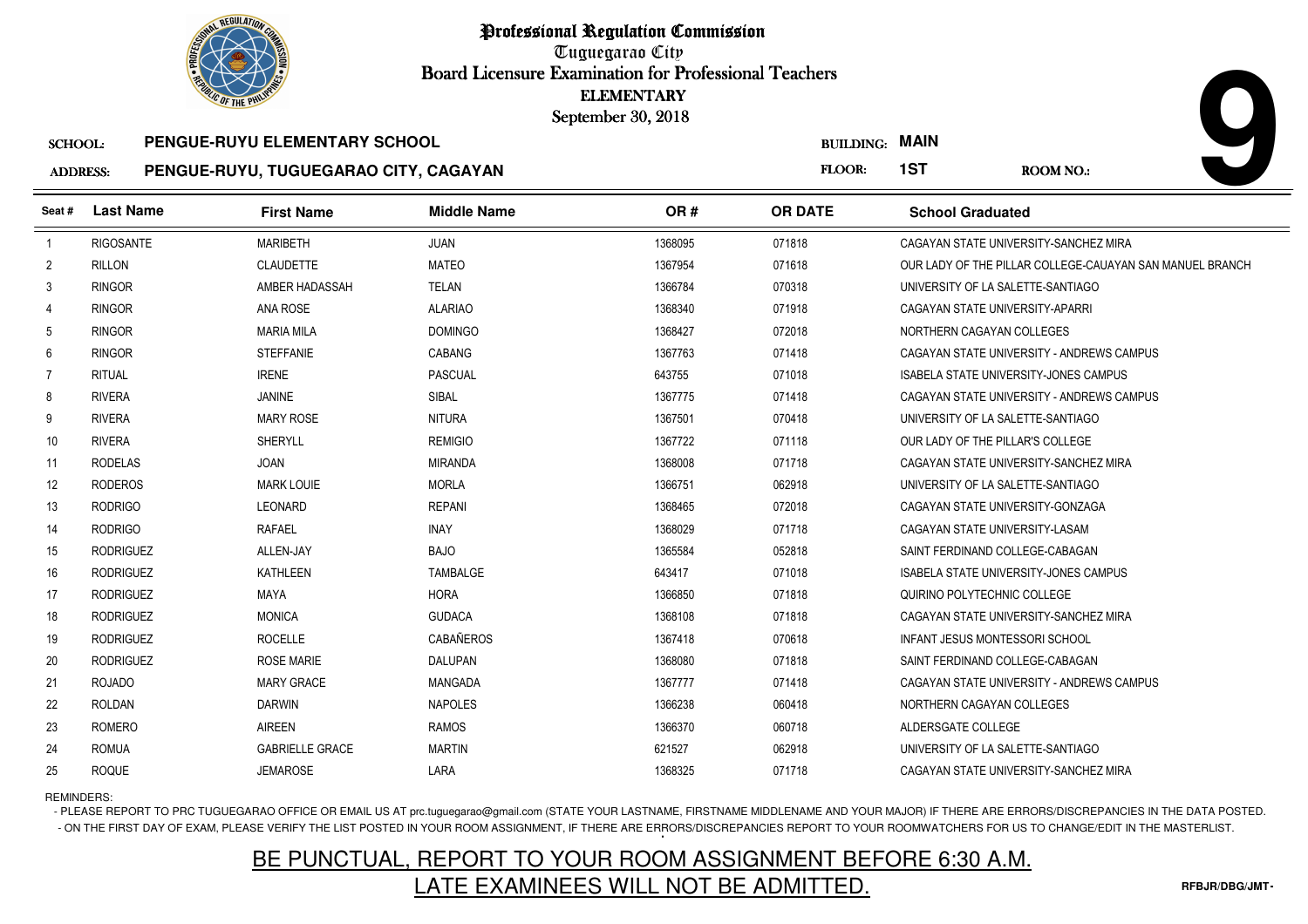

Tuguegarao City Board Licensure Examination for Professional Teachers September 30, 2018

#### SCHOOL:**PENGUE-RUYU ELEMENTARY SCHOOL**

#### ADDRESS:**PENGUE-RUYU, TUGUEGARAO CITY, CAGAYAN**

| <b>OLIC OF THE PHILIP</b> |                  |                                       |                    | <b>ELEMENTARY</b><br>September 30, 2018 |                       |                                                          |
|---------------------------|------------------|---------------------------------------|--------------------|-----------------------------------------|-----------------------|----------------------------------------------------------|
| <b>SCHOOL:</b>            |                  | PENGUE-RUYU ELEMENTARY SCHOOL         |                    |                                         | <b>BUILDING: MAIN</b> |                                                          |
| <b>ADDRESS:</b>           |                  | PENGUE-RUYU, TUGUEGARAO CITY, CAGAYAN |                    |                                         | FLOOR:                | 1ST<br><b>ROOM NO.:</b>                                  |
| Seat#                     | <b>Last Name</b> | <b>First Name</b>                     | <b>Middle Name</b> | OR#                                     | <b>OR DATE</b>        | <b>School Graduated</b>                                  |
| $\overline{1}$            | <b>ROSALDO</b>   | <b>LEVIE ANNE</b>                     | <b>BAESA</b>       | 1367722                                 | 071118                | OUR LADY OF THE PILLAR'S COLLEGE                         |
| $\overline{2}$            | <b>ROSALDO</b>   | <b>ROWENA</b>                         | <b>CABRIANA</b>    | 1366775                                 | 070218                | OUR LADY OF THE PILLAR COLLEGE-CAUAYAN SAN MANUEL BRANCH |
| 3                         | <b>ROSALES</b>   | ANDREA MAE                            | <b>NARTATES</b>    | 1366741                                 | 062818                | UNIVERSITY OF LA SALETTE-SANTIAGO                        |
| 4                         | <b>ROSALES</b>   | JUVY                                  | <b>SALINES</b>     | 1368070                                 | 071818                | ISABELA STATE UNIVERSITY-CABAGAN                         |
| 5                         | <b>ROSALES</b>   | <b>NICOLE</b>                         | <b>GALIZA</b>      | 1367143                                 | 062218                | CAGAYAN STATE UNIVERSITY - ANDREWS CAMPUS                |
| 6                         | <b>ROSALES</b>   | ROSE ANN                              | <b>DOMINGO</b>     | 1367186                                 | 062518                | <b>ISABELA STATE UNIVERSITY-CABAGAN</b>                  |
| $\overline{7}$            | <b>ROSETE</b>    | QUEEN NOBLE                           | <b>ESPAÑOL</b>     | 1367941                                 | 071618                | APAYAO STATE COLLEGE-LUNA CAMPUS                         |
| 8                         | <b>ROSQUITA</b>  | <b>ALBERT</b>                         | <b>LUMBOY</b>      | 1368199                                 | 071918                | CAGAYAN STATE UNIVERSITY - ANDREWS CAMPUS                |
| 9                         | <b>ROY</b>       | <b>JHESSALYN</b>                      | <b>ANTONINO</b>    | 1366851                                 | 071818                | QUIRINO POLYTECHNIC COLLEGE                              |
| 10                        | <b>RUBI</b>      | <b>TERESA</b>                         | CAYETANO           | 1366831                                 | 071718                | <b>ISABELA STATE UNIVERSITY-ECHAGUE</b>                  |
| 11                        | <b>RUBIANES</b>  | <b>MARIE</b>                          | <b>QUINTO</b>      | 1368130                                 | 072718                | CAGAYAN STATE UNIVERSITY-PIAT                            |
| 12                        | <b>RUFINO</b>    | ALEXY JOYCE                           | <b>DAPDAPOG</b>    | 1367986                                 | 071718                | APAYAO STATE COLLEGE-CONNER                              |
| 13                        | <b>RUFINO</b>    | <b>CHRISTOPHER</b>                    | <b>RAMITTERE</b>   | 1366861                                 | 071818                | OUR LADY OF THE PILLAR COLLEGE-CAUAYAN SAN MANUEL BRANCH |
| 14                        | <b>RUFINO</b>    | <b>MAREANNE</b>                       | LECUD              | 1367465                                 | 070918                | APAYAO STATE COLLEGE-CONNER                              |
| 15                        | <b>RUGAYAN</b>   | <b>CRISELLE</b>                       | <b>BAMBALAN</b>    | 1367350                                 | 070518                | UNIVERSITY OF CAGAYAN VALLEY (for. CAGAYAN COLL OF TUG.) |
| 16                        | <b>RUIZ</b>      | <b>GRACE</b>                          | <b>MARAMAG</b>     | 1367890                                 | 071318                | SAINT FERDINAND COLLEGE-ILAGAN                           |
| 17                        | <b>RUIZ</b>      | <b>RUSSEL JHAMES</b>                  | <b>MANDI</b>       | 643425                                  | 071018                | <b>ISABELA STATE UNIVERSITY-JONES CAMPUS</b>             |
| 18                        | <b>RUMBAOA</b>   | <b>CHERMIBELLE</b>                    | <b>ADLUS</b>       | 1367579                                 | 071018                | PHILIPPINE NORMAL UNIVERSITY-ISABELA                     |
| 19                        | <b>RUMBAOA</b>   | <b>HAZEL GAY</b>                      | <b>ABALUS</b>      | 1367947                                 | 071618                | CAGAYAN STATE UNIVERSITY-LAL-LO                          |
| 20                        | <b>RUMUSUD</b>   | <b>MARIELLE</b>                       | <b>JAVIER</b>      | 1367787                                 | 071418                | CAGAYAN STATE UNIVERSITY - ANDREWS CAMPUS                |
| 21                        | <b>RUSTIA</b>    | <b>DINALYN</b>                        | <b>ALAYON</b>      | 1366818                                 | 071718                | QUIRINO POLYTECHNIC COLLEGE                              |
| 22                        | SAAD             | <b>LENIE</b>                          | <b>FERNANDO</b>    | 1366652                                 | 061318                | PHILIPPINE NORMAL UNIVERSITY-ISABELA                     |
| 23                        | <b>SABADO</b>    | AIJELETH NICOLE                       | <b>CABRERA</b>     | 645979                                  | 071118                | QUIRINO POLYTECHNIC COLLEGE                              |
| 24                        | SABADO           | <b>FLORENCE</b>                       | QUIMAO             | 1366986                                 | 062018                | KALINGA APAYAO STATE COLLEGE (KALINGA COMM. COLL.)       |
| 25                        | SABADO           | <b>MARY ANN</b>                       | CALPITO            | 1367944                                 | 071618                | <b>ISABELA STATE UNIVERSITY-ECHAGUE</b>                  |

REMINDERS:

- PLEASE REPORT TO PRC TUGUEGARAO OFFICE OR EMAIL US AT prc.tuguegarao@gmail.com (STATE YOUR LASTNAME, FIRSTNAME MIDDLENAME AND YOUR MAJOR) IF THERE ARE ERRORS/DISCREPANCIES IN THE DATA POSTED. - ON THE FIRST DAY OF EXAM, PLEASE VERIFY THE LIST POSTED IN YOUR ROOM ASSIGNMENT, IF THERE ARE ERRORS/DISCREPANCIES REPORT TO YOUR ROOMWATCHERS FOR US TO CHANGE/EDIT IN THE MASTERLIST.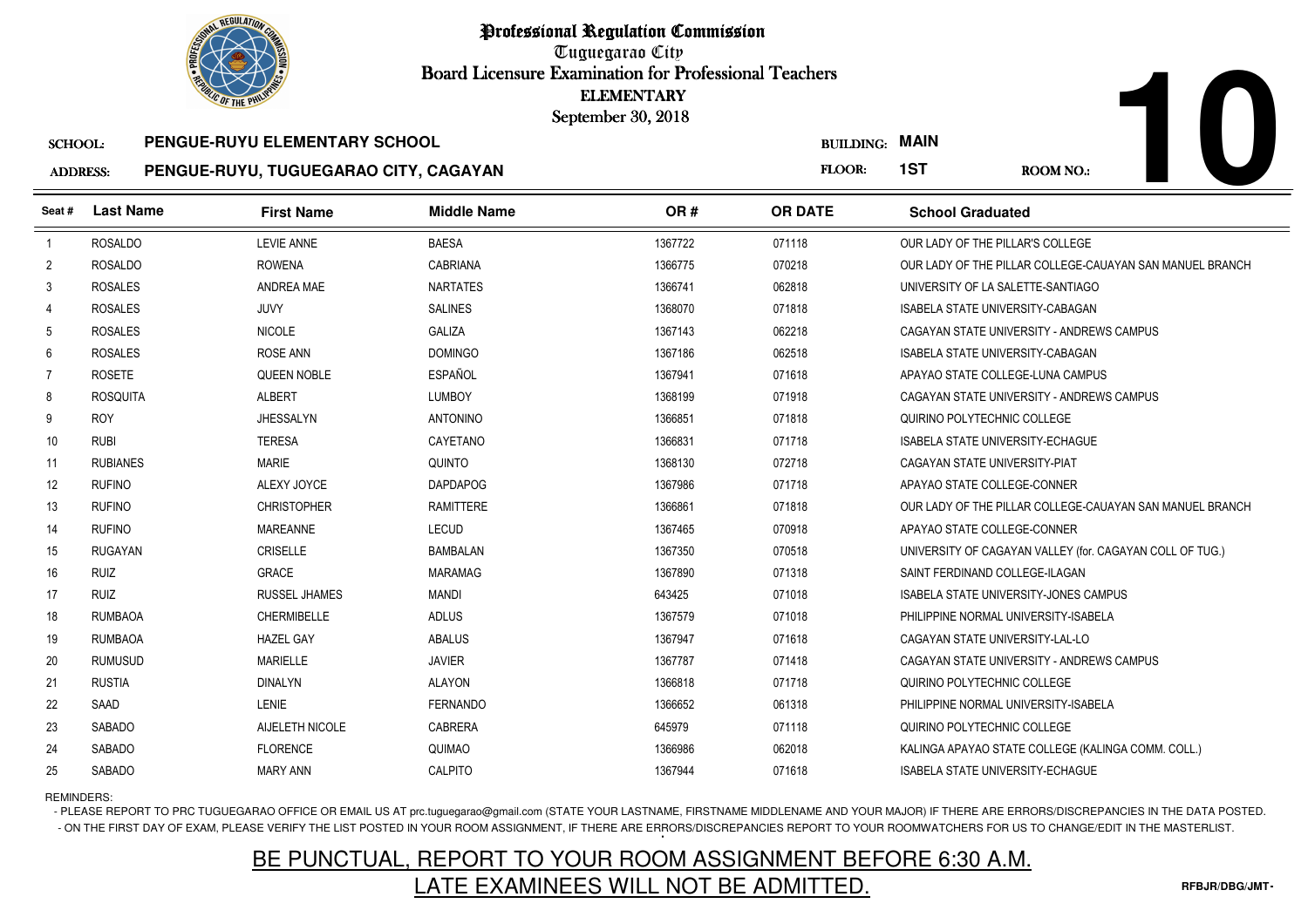

Tuguegarao City Board Licensure Examination for Professional Teachers September 30, 2018

#### SCHOOL:**PENGUE-RUYU ELEMENTARY SCHOOL**

#### ADDRESS:**PENGUE-RUYU, TUGUEGARAO CITY, CAGAYAN**

| <b><i>OLIC OF THE PHILIP</i></b> |                  |                                       | <b>ELEMENTARY</b><br>September 30, 2018 |         |                       |                                         |                                                          |
|----------------------------------|------------------|---------------------------------------|-----------------------------------------|---------|-----------------------|-----------------------------------------|----------------------------------------------------------|
| <b>SCHOOL:</b>                   |                  | PENGUE-RUYU ELEMENTARY SCHOOL         |                                         |         | <b>BUILDING: MAIN</b> |                                         |                                                          |
| <b>ADDRESS:</b>                  |                  | PENGUE-RUYU, TUGUEGARAO CITY, CAGAYAN |                                         |         | FLOOR:                | 1ST                                     | <b>ROOM NO.:</b>                                         |
| Seat #                           | <b>Last Name</b> | <b>First Name</b>                     | <b>Middle Name</b>                      | OR#     | <b>OR DATE</b>        | <b>School Graduated</b>                 |                                                          |
| $\overline{1}$                   | <b>SABADO</b>    | RAMIL                                 | VILLANUEVA                              | 1367767 | 071418                |                                         | CAGAYAN STATE UNIVERSITY - ANDREWS CAMPUS                |
| $\overline{2}$                   | SABAL            | <b>RHODALYN</b>                       | <b>DALIS</b>                            | 1367821 | 071218                | F. L. VARGAS COLLEGE-ABULUG             |                                                          |
| 3                                | SABALA           | <b>ROFELIN</b>                        | LUCAS                                   | 1367783 | 071418                |                                         | CAGAYAN STATE UNIVERSITY - ANDREWS CAMPUS                |
| $\overline{4}$                   | <b>SABUGAL</b>   | <b>MICHELLE</b>                       | <b>GERON</b>                            | 1367998 | 071718                | JOHN WESLEY COLLEGE                     |                                                          |
| 5                                | <b>SACOBO</b>    | <b>JEZA MAE</b>                       | <b>BERNARDEZ</b>                        | 1367166 | 062518                |                                         | CAGAYAN STATE UNIVERSITY - ANDREWS CAMPUS                |
| 6                                | <b>SACOBO</b>    | <b>SHERYL</b>                         | CORPUZ                                  | 1365592 | 052918                | SAINT JOSEPH COLLEGE-CAGAYAN            |                                                          |
| 7                                | SADAGAN          | <b>DHAREEN BOYD</b>                   | <b>BELEO</b>                            | 1366643 | 061318                | SAINT TONIS COLLEGE                     |                                                          |
| 8                                | SADCAT           | <b>JOCELYN</b>                        | ANDAWEY                                 | 1366802 | 061418                |                                         | MOUNTAIN PROV. STATE POLYTECHNIC COLLEGE-BONTOC          |
| 9                                | SADDUL           | <b>RIZALYN</b>                        | <b>GUMARAD</b>                          | 1366774 | 070218                | <b>ISABELA STATE UNIVERSITY-ECHAGUE</b> |                                                          |
| 10                               | SADING           | <b>MILAGROS</b>                       | <b>PATANG</b>                           | 1368108 | 071818                | APAYAO STATE COLLEGE-LUNA CAMPUS        |                                                          |
| 11                               | <b>SADORRA</b>   | <b>KRISTINE JOYCE</b>                 | <b>BELARMINO</b>                        | 1368054 | 071818                | SAINT FERDINAND COLLEGE-ILAGAN          |                                                          |
| 12                               | SAGA-OC          | <b>NOEME GRAIL</b>                    | LAGAYON                                 | 1366473 | 061118                | SAINT LOUIS COLLEGE OF BULANAO          |                                                          |
| 13                               | <b>SAGAYDORO</b> | CHARMAINE                             | <b>GARMA</b>                            | 1367774 | 071418                |                                         | CAGAYAN STATE UNIVERSITY - ANDREWS CAMPUS                |
| 14                               | SAGAYSAY         | LIEZL                                 | LAGASCA                                 | 1368204 | 072018                |                                         | ISABELA STATE UNIVERSITY-CAUAYAN (for.C.POLY.COLL.)      |
| 15                               | SAGGOT           | <b>LYDIA</b>                          | <b>PALAT</b>                            | 1368409 | 071918                |                                         | MOUNTAIN PROV. STATE POLYTECHNIC COLLEGE-BONTOC          |
| 16                               | SAGSAGAT         | <b>MARIA LETICIA</b>                  | <b>GARCIA</b>                           | 1367942 | 071618                |                                         | CAGAYAN STATE UNIVERSITY-SANCHEZ MIRA                    |
| 17                               | SAGUDAN          | RO-AN                                 | <b>BALAWAG</b>                          | 1367984 | 071718                |                                         | UNIVERSITY OF SAINT LOUIS-TUGUEGARAO                     |
| 18                               | <b>SAGUIBO</b>   | <b>DESHERIE QUEEN</b>                 | <b>PASION</b>                           | 1367929 | 071618                | CAGAYAN STATE UNIVERSITY-LASAM          |                                                          |
| 19                               | SAGUIBO          | <b>JESREAL</b>                        | CABANAYAN                               | 1367089 | 062818                |                                         | UNIVERSITY OF CAGAYAN VALLEY (for. CAGAYAN COLL OF TUG.) |
| 20                               | SAGUILOT         | FELY JOY                              | <b>ALLIN</b>                            | 1367365 | 070518                |                                         | MOUNTAIN PROV. STATE POLYTECHNIC COLLEGE-BONTOC          |
| 21                               | SAGUILOT         | <b>RODEL</b>                          | <b>CUSIPAG</b>                          | 1366998 | 062018                |                                         | MOUNTAIN PROV. STATE POLYTECHNIC COLLEGE-BONTOC          |
| 22                               | SAGUN            | <b>ANNA ROSE</b>                      | CASTILLO                                | 1366470 | 061118                |                                         | ISABELA STATE UNIVERSITY-CAUAYAN (for.C.POLY.COLL.)      |
| 23                               | <b>SAGUN</b>     | <b>JENNY MAY</b>                      | <b>RANAT</b>                            | 1368074 | 071818                | APAYAO STATE COLLEGE-LUNA CAMPUS        |                                                          |
| 24                               | <b>SAGUN</b>     | <b>JUN MAR</b>                        | <b>RANAT</b>                            | 1309882 | 011918                | APAYAO STATE COLLEGE-LUNA CAMPUS        |                                                          |
| 25                               | <b>SAGUN</b>     | <b>RONALYN</b>                        | <b>AQUIJO</b>                           | 1366305 | 060518                |                                         | FLORENCIO L. VARGAS COLLEGE-TUGUEGARAO                   |

### REMINDERS:

- PLEASE REPORT TO PRC TUGUEGARAO OFFICE OR EMAIL US AT prc.tuguegarao@gmail.com (STATE YOUR LASTNAME, FIRSTNAME MIDDLENAME AND YOUR MAJOR) IF THERE ARE ERRORS/DISCREPANCIES IN THE DATA POSTED. - ON THE FIRST DAY OF EXAM, PLEASE VERIFY THE LIST POSTED IN YOUR ROOM ASSIGNMENT, IF THERE ARE ERRORS/DISCREPANCIES REPORT TO YOUR ROOMWATCHERS FOR US TO CHANGE/EDIT IN THE MASTERLIST.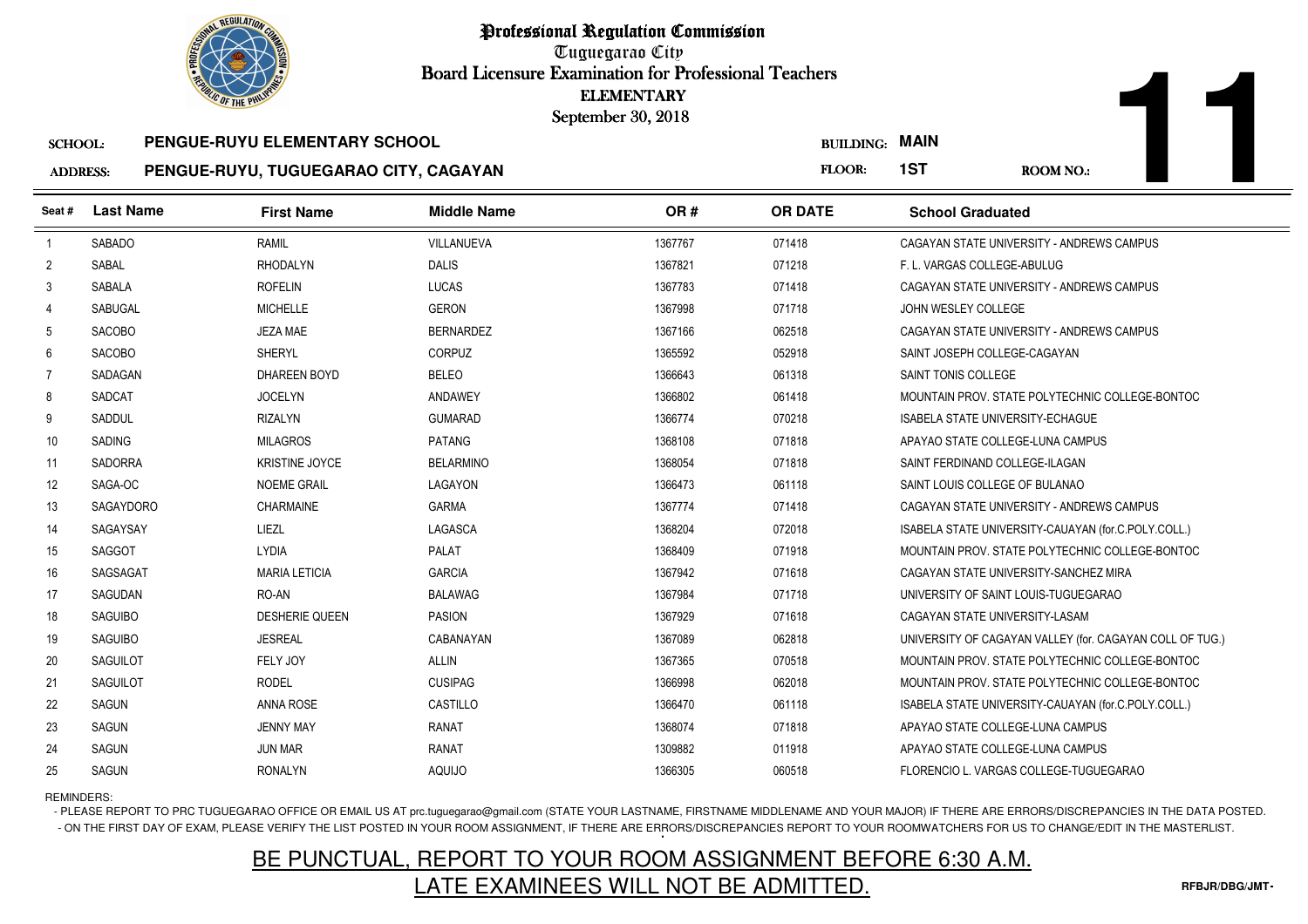Tuguegarao City Board Licensure Examination for Professional Teachers September 30, 2018

#### SCHOOL:**PENGUE-RUYU ELEMENTARY SCHOOL**

#### ADDRESS:**PENGUE-RUYU, TUGUEGARAO CITY, CAGAYAN**

| <b><i>OLIC OF THE PHILIP</i></b>  |                  |                                                                        |                    | <b>ELEMENTARY</b><br>September 30, 2018 |                                 |                                                          |
|-----------------------------------|------------------|------------------------------------------------------------------------|--------------------|-----------------------------------------|---------------------------------|----------------------------------------------------------|
| <b>SCHOOL:</b><br><b>ADDRESS:</b> |                  | PENGUE-RUYU ELEMENTARY SCHOOL<br>PENGUE-RUYU, TUGUEGARAO CITY, CAGAYAN |                    |                                         | <b>BUILDING: MAIN</b><br>FLOOR: | 1ST<br>ROOM NO.:                                         |
|                                   |                  |                                                                        |                    |                                         |                                 |                                                          |
| Seat #                            | <b>Last Name</b> | <b>First Name</b>                                                      | <b>Middle Name</b> | OR#                                     | <b>OR DATE</b>                  | <b>School Graduated</b>                                  |
| $\overline{1}$                    | SAJONIA          | <b>JELLY MAE</b>                                                       | <b>PERA</b>        | 1366161                                 | 060618                          | NORTHEASTERN COLLEGE                                     |
| $\overline{2}$                    | <b>SAKING</b>    | <b>OLIVE</b>                                                           | <b>ALMAZAN</b>     | 1368098                                 | 071818                          | CAGAYAN STATE UNIVERSITY-LASAM                           |
| 3                                 | SALAGUINTO       | <b>KAREN JOICE</b>                                                     | <b>ALLAPITAN</b>   | 1367721                                 | 071118                          | OUR LADY OF THE PILLAR'S COLLEGE                         |
| 4                                 | SALAS            | <b>ALMOND</b>                                                          | <b>LACUESTA</b>    | 1368373                                 | 072718                          | UNIVERSITY OF MAKATI                                     |
| 5                                 | SALAYON          | <b>NELLIE</b>                                                          | MANEJA             | 1366221                                 | 060418                          | UNIVERSITY OF PERPETUAL HELP-CAUAYAN CITY                |
| 6                                 | <b>SALAZAR</b>   | CARLA JOY                                                              | <b>MENDEZ</b>      | 1367356                                 | 070518                          | <b>ISABELA STATE UNIVERSITY-PALANAN</b>                  |
| 7                                 | SALAZAR          | <b>GRACE</b>                                                           | DELA PEÑA          | 8GCTRBW                                 | 052918                          | <b>ISABELA STATE UNIVERSITY-PALANAN</b>                  |
| 8                                 | SALAZAR          | JOHN CLINE                                                             | <b>GANADEN</b>     | 1367764                                 | 071418                          | CAGAYAN STATE UNIVERSITY - ANDREWS CAMPUS                |
| 9                                 | SALAZAR          | <b>NOVIFEL</b>                                                         | <b>RIVERA</b>      | 1367560                                 | 070918                          | ISABELA STATE UNIVERSITY-CAUAYAN (for.C.POLY.COLL.)      |
| 10                                | SALAZAR          | <b>REX</b>                                                             | <b>USBAL</b>       | 1367968                                 | 071718                          | <b>ISABELA STATE UNIVERSITY-PALANAN</b>                  |
| 11                                | <b>SALAZAR</b>   | <b>RHODALYN</b>                                                        | <b>MINA</b>        | 1366835                                 | 071718                          | ISABELA COLLEGES (for ISABELA C.F)                       |
| 12                                | SALAZAR          | TIN TIN                                                                | <b>CAMPUS</b>      | 1367684                                 | 071318                          | <b>ISABELA STATE UNIVERSITY-PALANAN</b>                  |
| 13                                | SALCEDO          | <b>NOVY MAR</b>                                                        | <b>OCON</b>        | 1367340                                 | 070418                          | SAINT ANTHONY'S COLLEGE-CAGAYAN                          |
| 14                                | <b>SALENG</b>    | <b>SHARIM</b>                                                          | <b>CUSIP</b>       | 1367203                                 | 062818                          | UNIVERSITY OF CAGAYAN VALLEY (for. CAGAYAN COLL OF TUG.) |
| 15                                | SALES            | <b>IMELDA</b>                                                          | <b>GRAGASIN</b>    | 1366889                                 | 071918                          | NORTHERN LUZON ADVENTIST COLLEGE                         |
| 16                                | SALES            | <b>JERRYBIE</b>                                                        | MANEJA             | 1368492                                 | 072418                          | ISABELA STATE UNIVERSITY-ECHAGUE                         |
| 17                                | <b>SALINAS</b>   | JANINE BERNADETTE                                                      | PREZA              | 1367511                                 | 070518                          | OUR LADY OF THE PILLAR'S COLLEGE                         |
| 18                                | SALIW-AN         | <b>FATENAILE</b>                                                       | <b>SULLIN</b>      | 1368512                                 | 072418                          | KALINGA APAYAO STATE COLLEGE (KALINGA COMM. COLL.)       |
| 19                                | SALO             | <b>SHENA</b>                                                           | <b>BELING</b>      | 1366899                                 | 072018                          | QUIRINO POLYTECHNIC COLLEGE                              |
| 20                                | SALTAT           | <b>ARCELIE</b>                                                         | <b>TUMANENG</b>    | 1366499                                 | 061118                          | <b>ISABELA STATE UNIVERSITY-ECHAGUE</b>                  |
| 21                                | SALUCON          | <b>DAWNY KEITH</b>                                                     | CASIRAYAN          | 1367849                                 | 071218                          | KALINGA APAYAO STATE COLLEGE (KALINGA COMM. COLL.)       |
| 22                                | SALUD            | <b>ALONA</b>                                                           | ROMANO             | 1368431                                 | 072018                          | SAINT JOSEPH COLLEGE-CAGAYAN                             |
| 23                                | SALUD            | <b>MARICAR</b>                                                         | SAUL               | 1368429                                 | 072018                          | SAINT JOSEPH COLLEGE-CAGAYAN                             |
| 24                                | SALVADOR         | <b>BERNADETTE</b>                                                      | <b>DELA CRUZ</b>   | 1367536                                 | 070618                          | ISABELA STATE UNIVERSITY-CAUAYAN (for.C.POLY.COLL.)      |
| 25                                | SALVADOR         | FE.                                                                    | <b>RAMOS</b>       | 1366440                                 | 060818                          | CAGAYAN VALLEY COLLEGES OF TUGUEGARAO                    |

### REMINDERS:

- PLEASE REPORT TO PRC TUGUEGARAO OFFICE OR EMAIL US AT prc.tuguegarao@gmail.com (STATE YOUR LASTNAME, FIRSTNAME MIDDLENAME AND YOUR MAJOR) IF THERE ARE ERRORS/DISCREPANCIES IN THE DATA POSTED. - ON THE FIRST DAY OF EXAM, PLEASE VERIFY THE LIST POSTED IN YOUR ROOM ASSIGNMENT, IF THERE ARE ERRORS/DISCREPANCIES REPORT TO YOUR ROOMWATCHERS FOR US TO CHANGE/EDIT IN THE MASTERLIST.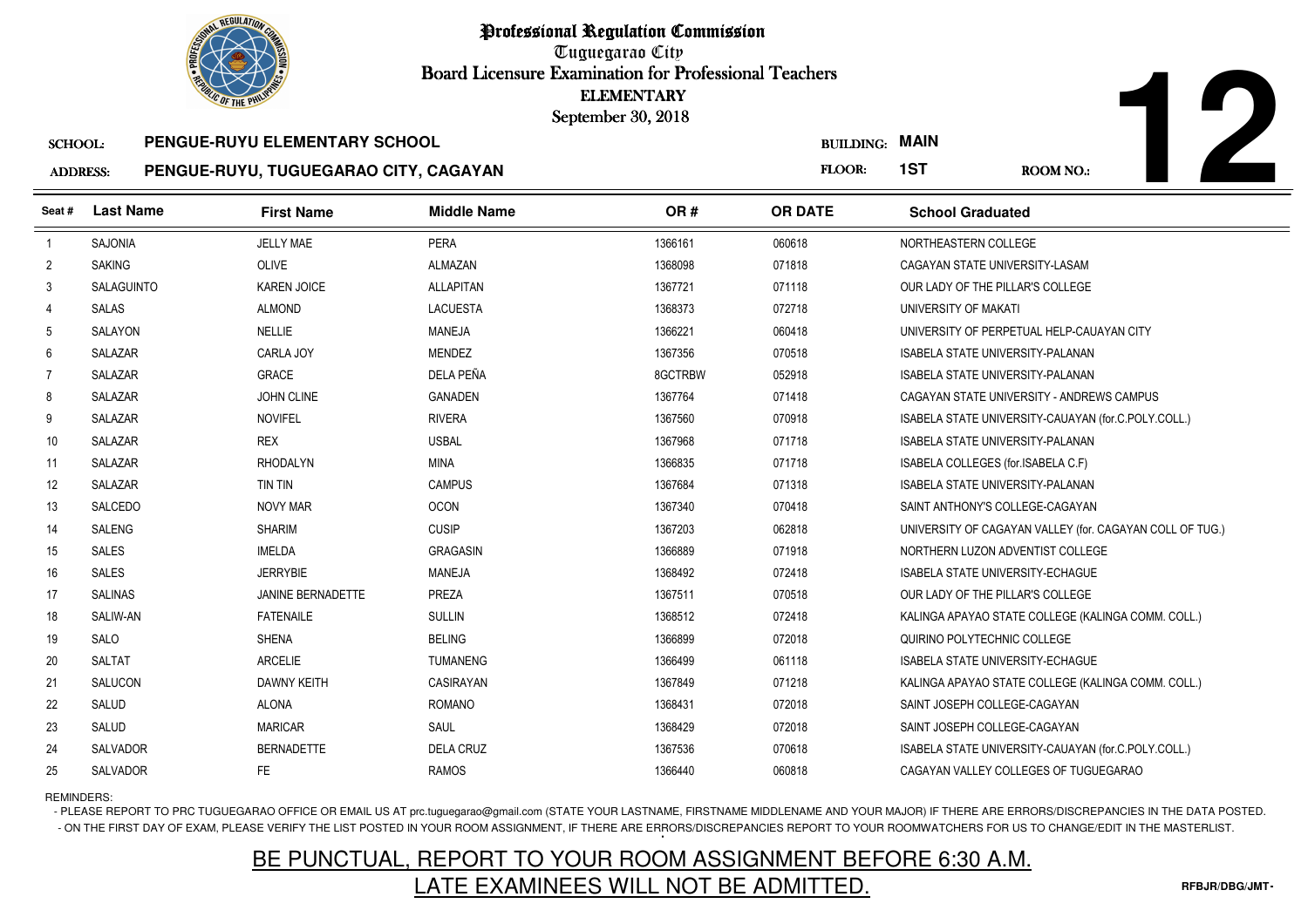

Tuguegarao City Board Licensure Examination for Professional Teachers September 30, 2018

#### ADDRESS:**CARIG SUR, TUGUEGARAO CITY, CAGAYAN**

| <b><i>OLIC OF THE PHILIP</i></b> |                                   |                                    | <b>ELEMENTARY</b>                   |                    |                                         |                                                     |
|----------------------------------|-----------------------------------|------------------------------------|-------------------------------------|--------------------|-----------------------------------------|-----------------------------------------------------|
|                                  |                                   |                                    |                                     |                    |                                         |                                                     |
|                                  |                                   |                                    |                                     | <b>FLOOR:</b>      | 1ST                                     | ROOM NO.:                                           |
| <b>Last Name</b>                 | <b>First Name</b>                 | <b>Middle Name</b>                 | OR#                                 | <b>OR DATE</b>     | <b>School Graduated</b>                 |                                                     |
| SALVADOR                         | <b>GERMALYN</b>                   | <b>ESQUIBIL</b>                    | 1366922                             | 061418             | SAINT PAUL UNIVERSITY-TUGUEGARAO        |                                                     |
| SALVADOR                         | MAE ANN                           | GAZZINGAN                          | 1368182                             | 071918             | H. G. BAQUIRAN COLLEGE                  |                                                     |
| SALVADOR                         | <b>MARILYN</b>                    | <b>ANCHETA</b>                     | 1367360                             | 070518             | SAINT FERDINAND COLLEGE-ILAGAN          |                                                     |
| SALVADOR                         | <b>MINDA</b>                      | <b>CABANSAG</b>                    | 1367164                             | 062518             | SAINT FERDINAND COLLEGE-ILAGAN          |                                                     |
| SALVADOR                         | <b>NEMALYN</b>                    | <b>UDDIPPA</b>                     | 1367941                             | 071618             |                                         | APAYAO STATE COLLEGE-LUNA CAMPUS                    |
| <b>SALVADOR</b>                  | RASCHELLE ANN                     | <b>TUNGPALAN</b>                   | 1368329                             | 071818             |                                         | APAYAO STATE COLLEGE-LUNA CAMPUS                    |
| SALVADOR                         | <b>REMY</b>                       | <b>SAMPILO</b>                     | 1367497                             | 071018             | LYCEUM OF APARRI                        |                                                     |
| SALVADOR                         | <b>SHARRY</b>                     | <b>BENAVIDEZ</b>                   | 1367562                             | 070918             |                                         | ISABELA STATE UNIVERSITY-CAUAYAN (for.C.POLY.COLL.) |
| <b>SALVADOR</b>                  | <b>VIRMA ANTONETTE</b>            | <b>GERON</b>                       | 1367592                             | 071018             |                                         | ISABELA STATE UNIVERSITY-CAUAYAN (for.C.POLY.COLL.) |
| SALVIDAR                         | <b>MARILYN</b>                    | <b>REYES</b>                       | 1368224                             | 072418             | ARELLANO UNIVERSITY-PASIG               |                                                     |
| <b>SALVIEJO</b>                  | <b>MARJORIE</b>                   | <b>GARCIA</b>                      | 1366889                             | 071918             | UNIVERSITY OF LA SALETTE-SANTIAGO       |                                                     |
| SALVOZA                          | <b>JUBIE</b>                      | <b>MAGUIWE</b>                     | 1367942                             | 071618             |                                         | NUEVA VIZCAYA STATE UNIVERSITY (NVSIT)-BAYOMBONG    |
| <b>SAN JOSE</b>                  | <b>SHERLYN</b>                    | <b>DE LUMEN</b>                    | 1367453                             | 070918             | OUR LADY OF THE PILLAR'S COLLEGE        |                                                     |
| <b>SANCHEZ</b>                   | <b>AGNES</b>                      | <b>SECULLES</b>                    | 1368200                             | 072018             | <b>ISABELA STATE UNIVERSITY-ECHAGUE</b> |                                                     |
| SANCHEZ                          | <b>MARILYN</b>                    | <b>CHANGWAYAN</b>                  | 1366739                             | 062818             | NORTHEASTERN COLLEGE                    |                                                     |
| <b>SANCHEZ</b>                   | <b>REINIER</b>                    | <b>MERCADO</b>                     | 1366852                             | 071818             | QUIRINO POLYTECHNIC COLLEGE             |                                                     |
| <b>SANCHEZ</b>                   | RHEA MAE                          | <b>SUPEÑA</b>                      | 1368037                             | 071818             | H. G. BAQUIRAN COLLEGE                  |                                                     |
| SANDAGA                          | <b>CARMELITA</b>                  | <b>BANASEN</b>                     | 1367893                             | 071318             |                                         | ISABELA STATE UNIVERSITY-CAUAYAN (for.C.POLY.COLL.) |
| SANNADAN                         | <b>GILLIAN IVORY</b>              | CAWILAN                            | 1367363                             | 070518             |                                         | KALINGA APAYAO STATE COLLEGE (KALINGA COMM. COLL.)  |
| SANSANO                          | <b>RUTH</b>                       | <b>MALLANNAO</b>                   | 1367055                             | 062118             | SAINT FERDINAND COLLEGE-CABAGAN         |                                                     |
| <b>SANTIAGO</b>                  | CECILLE                           | CASTILLO                           | 1367768                             | 071418             |                                         | CAGAYAN STATE UNIVERSITY - ANDREWS CAMPUS           |
| <b>SANTIAGO</b>                  | MA. LERMA                         | <b>MINOR</b>                       | 1368167                             | 071918             |                                         | MALLIG PLAINS COLLEGES (for. W. ISABELA PC)         |
| <b>SANTIAGO</b>                  | <b>NADINE MAE</b>                 | <b>DEAN</b>                        | 1367657                             | 071618             | SAINT MARY'S UNIVERSITY                 |                                                     |
| <b>SANTIAGO</b>                  | <b>NAIALYNNE</b>                  | SALIW-AN                           | 1367775                             | 071418             |                                         | CAGAYAN STATE UNIVERSITY - ANDREWS CAMPUS           |
| <b>SANTIAGO</b>                  | <b>ROWENA</b>                     | <b>BRUTAS</b>                      | 1367100                             | 062818             | CAGAYAN STATE UNIVERSITY-CARITAN        |                                                     |
| <b>SANTIAGO</b>                  | SHEILA ROSE                       | CABABAG                            | 1367169                             | 062518             | CAGAYAN STATE UNIVERSITY-LAL-LO         |                                                     |
|                                  | <b>SCHOOL:</b><br><b>ADDRESS:</b> | <b>CARIG SUR ELEMENTARY SCHOOL</b> | CARIG SUR, TUGUEGARAO CITY, CAGAYAN | September 30, 2018 |                                         | <b>BUILDING: MAIN</b>                               |

### REMINDERS:

- PLEASE REPORT TO PRC TUGUEGARAO OFFICE OR EMAIL US AT prc.tuguegarao@gmail.com (STATE YOUR LASTNAME, FIRSTNAME MIDDLENAME AND YOUR MAJOR) IF THERE ARE ERRORS/DISCREPANCIES IN THE DATA POSTED. - ON THE FIRST DAY OF EXAM, PLEASE VERIFY THE LIST POSTED IN YOUR ROOM ASSIGNMENT, IF THERE ARE ERRORS/DISCREPANCIES REPORT TO YOUR ROOMWATCHERS FOR US TO CHANGE/EDIT IN THE MASTERLIST.

# BE PUNCTUAL, REPORT TO YOUR ROOM ASSIGNMENT BEFORE 6:30 A.M.LATE EXAMINEES WILL NOT BE ADMITTED.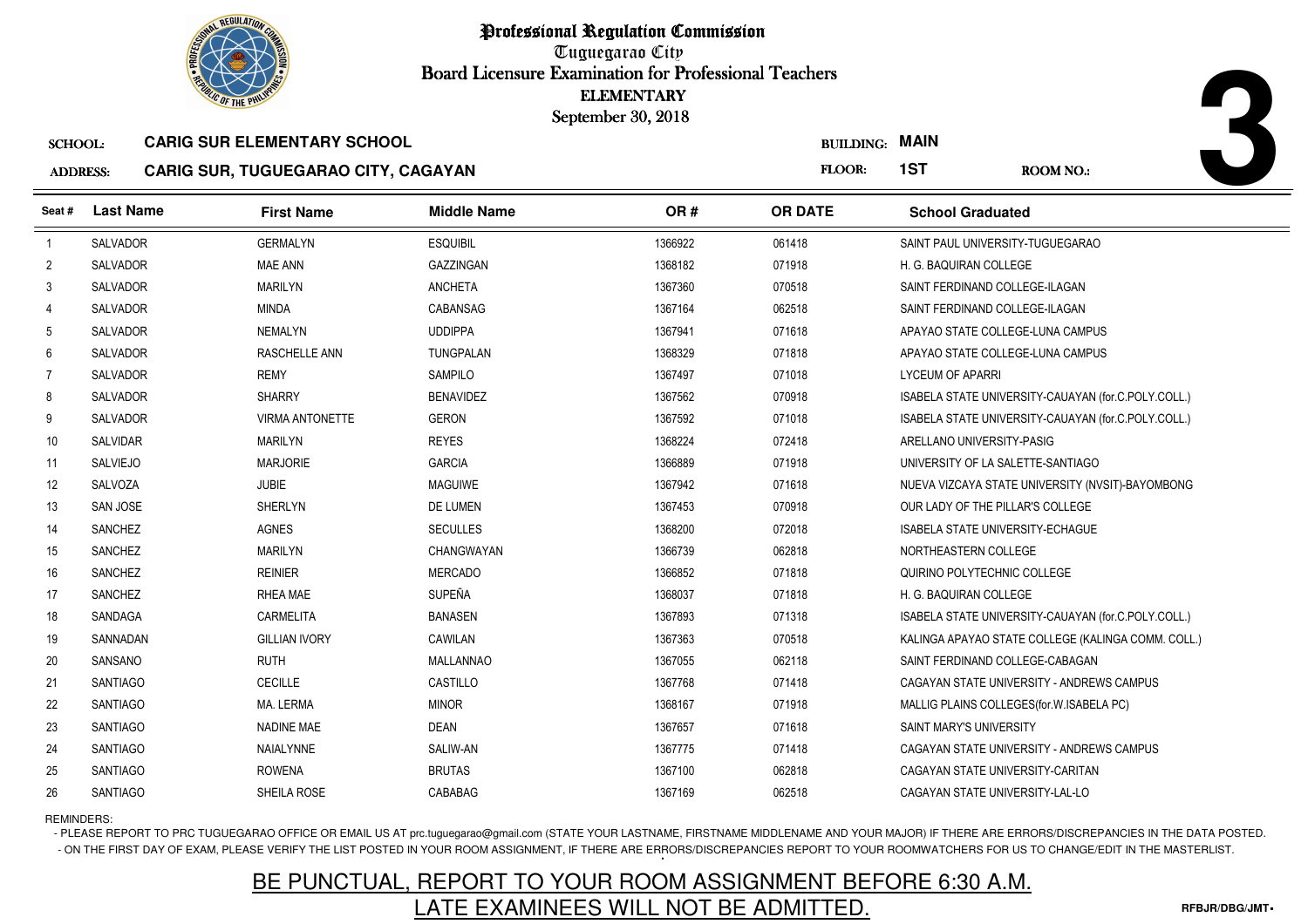

Tuguegarao City Board Licensure Examination for Professional Teachers September 30, 2018

### ADDRESS:**CARIG SUR, TUGUEGARAO CITY, CAGAYAN**

| <b><i>OLIC OF THE PHILIP</i></b>  |                  |                                                                                  | <b>ELEMENTARY</b><br>September 30, 2018 |         |                                 |                                         |                                                 |
|-----------------------------------|------------------|----------------------------------------------------------------------------------|-----------------------------------------|---------|---------------------------------|-----------------------------------------|-------------------------------------------------|
| <b>SCHOOL:</b><br><b>ADDRESS:</b> |                  | <b>CARIG SUR ELEMENTARY SCHOOL</b><br><b>CARIG SUR, TUGUEGARAO CITY, CAGAYAN</b> |                                         |         | <b>BUILDING: MAIN</b><br>FLOOR: | 1ST                                     | <b>ROOM NO.:</b>                                |
| Seat #                            | <b>Last Name</b> | <b>First Name</b>                                                                | <b>Middle Name</b>                      | OR#     | <b>OR DATE</b>                  | <b>School Graduated</b>                 |                                                 |
| $\overline{1}$                    | <b>SANTOS</b>    | <b>DIVINE GRACE</b>                                                              | <b>MARTAL</b>                           | 1366774 | 070218                          | QUIRINO POLYTECHNIC COLLEGE             |                                                 |
| $\overline{2}$                    | <b>SANTOS</b>    | <b>MARICRIS</b>                                                                  | <b>VIERNES</b>                          | 1366782 | 070318                          | QUIRINO STATE COLLEGE                   |                                                 |
| 3                                 | <b>SANTOS</b>    | <b>MARIEL</b>                                                                    | <b>AGUSTIN</b>                          | 1367894 | 071318                          | CAGAYAN STATE UNIVERSITY-LAL-LO         |                                                 |
| 4                                 | <b>SANTOS</b>    | <b>REXIE JANE</b>                                                                | CAMAT                                   | 1366711 | 062718                          | ISABELA STATE UNIVERSITY-ECHAGUE        |                                                 |
| 5                                 | <b>SANTUA</b>    | <b>VIVIANO</b>                                                                   | APAGA                                   | 1366831 | 071718                          | ISABELA STATE UNIVERSITY-ECHAGUE        |                                                 |
| 6                                 | SANUT            | <b>EDALYN</b>                                                                    | <b>BACULI</b>                           | 1366916 | 061418                          |                                         | FLORENCIO L. VARGAS COLLEGE-TUGUEGARAO          |
| 7                                 | <b>SAQUITON</b>  | <b>KRYSTEL MAE</b>                                                               | <b>SANTIAGO</b>                         | 1368077 | 071818                          | APAYAO STATE COLLEGE-LUNA CAMPUS        |                                                 |
| 8                                 | SARAYNA          | <b>JANICE MARIE</b>                                                              | <b>PENA</b>                             | 1367467 | 070918                          |                                         | UNIVERSITY OF SAINT LOUIS-TUGUEGARAO            |
| 9                                 | <b>SARMIENTO</b> | <b>ANGELICA</b>                                                                  | <b>LAPPAY</b>                           | 1367664 | 071318                          | <b>ISABELA STATE UNIVERSITY-ECHAGUE</b> |                                                 |
| 10                                | <b>SARMIENTO</b> | <b>ASUNCION</b>                                                                  | <b>MIGUEL</b>                           | 1367036 | 062018                          |                                         | FLORENCIO L. VARGAS COLLEGE-TUGUEGARAO          |
| 11                                | <b>SARMIENTO</b> | <b>NOVIELYN GRACE</b>                                                            | <b>FAJARDO</b>                          | 1366191 | 060818                          | <b>INFANT JESUS MONTESSORI SCHOOL</b>   |                                                 |
| 12                                | SARMUYAN         | <b>CRISANTA</b>                                                                  | <b>BAROLA</b>                           | 1365681 | 062118                          | QUIRINO POLYTECHNIC COLLEGE             |                                                 |
| 13                                | <b>SAURE</b>     | <b>MYRA</b>                                                                      | QUIÑONES                                | 1366822 | 071718                          | ISABELA STATE UNIVERSITY-ECHAGUE        |                                                 |
| 14                                | SAYO             | <b>REYIALYN</b>                                                                  | COLLADO                                 | 1368157 | 071818                          | CAGAYAN STATE UNIVERSITY-PIAT           |                                                 |
| 15                                | <b>SEBASTIAN</b> | <b>OLIVIA</b>                                                                    | <b>AYANGWA</b>                          | 1366239 | 060418                          |                                         | MOUNTAIN PROV. STATE POLYTECHNIC COLLEGE-BONTOC |
| 16                                | <b>SECOLLES</b>  | <b>MICHELLE</b>                                                                  | <b>TACULAO</b>                          | 1366830 | 071718                          | ISABELA STATE UNIVERSITY-ECHAGUE        |                                                 |
| 17                                | <b>SEDA</b>      | CHRISTINE JOY                                                                    | <b>BANZON</b>                           | 1367577 | 071018                          | <b>ISABELA STATE UNIVERSITY-ECHAGUE</b> |                                                 |
| 18                                | <b>SELBAO</b>    | <b>REMY</b>                                                                      | <b>TABLING</b>                          | 1368062 | 071818                          | APAYAO STATE COLLEGE-CONNER             |                                                 |
| 19                                | <b>SEMANERO</b>  | ABEGAIL                                                                          | <b>HERMITANIO</b>                       | 1367635 | 071218                          | ISABELA STATE UNIVERSITY-ECHAGUE        |                                                 |
| 20                                | <b>SERAFICA</b>  | <b>MARIBETH</b>                                                                  | <b>TAGUIAM</b>                          | 1367764 | 071418                          |                                         | CAGAYAN STATE UNIVERSITY - ANDREWS CAMPUS       |
| 21                                | <b>SEROMA</b>    | <b>JOSEPHINE</b>                                                                 | VILLAVERDE                              | 1366714 | 062718                          | UNIVERSITY OF LA SALETTE-SANTIAGO       |                                                 |
| 22                                | <b>SERRANO</b>   | SARAH BERNADETTE                                                                 | ONG                                     | 1367765 | 071418                          |                                         | CAGAYAN STATE UNIVERSITY - ANDREWS CAMPUS       |
| 23                                | <b>SERRATORE</b> | <b>JENNIFER</b>                                                                  | <b>DONATO</b>                           | 1367852 | 071218                          | <b>ISABELA STATE UNIVERSITY-PALANAN</b> |                                                 |
| 24                                | <b>SERVILLA</b>  | <b>JENELYN</b>                                                                   | <b>MATERUM</b>                          | 1366729 | 062818                          | ISABELA COLLEGES (for.ISABELA C.F)      |                                                 |
| 25                                | <b>SETERRA</b>   | MARY JANE                                                                        | <b>CABUYADAO</b>                        | 1368204 | 072018                          | INFANT JESUS MONTESSORI SCHOOL          |                                                 |

REMINDERS:

- PLEASE REPORT TO PRC TUGUEGARAO OFFICE OR EMAIL US AT prc.tuguegarao@gmail.com (STATE YOUR LASTNAME, FIRSTNAME MIDDLENAME AND YOUR MAJOR) IF THERE ARE ERRORS/DISCREPANCIES IN THE DATA POSTED. - ON THE FIRST DAY OF EXAM, PLEASE VERIFY THE LIST POSTED IN YOUR ROOM ASSIGNMENT, IF THERE ARE ERRORS/DISCREPANCIES REPORT TO YOUR ROOMWATCHERS FOR US TO CHANGE/EDIT IN THE MASTERLIST.

# BE PUNCTUAL, REPORT TO YOUR ROOM ASSIGNMENT BEFORE 6:30 A.M.LATE EXAMINEES WILL NOT BE ADMITTED.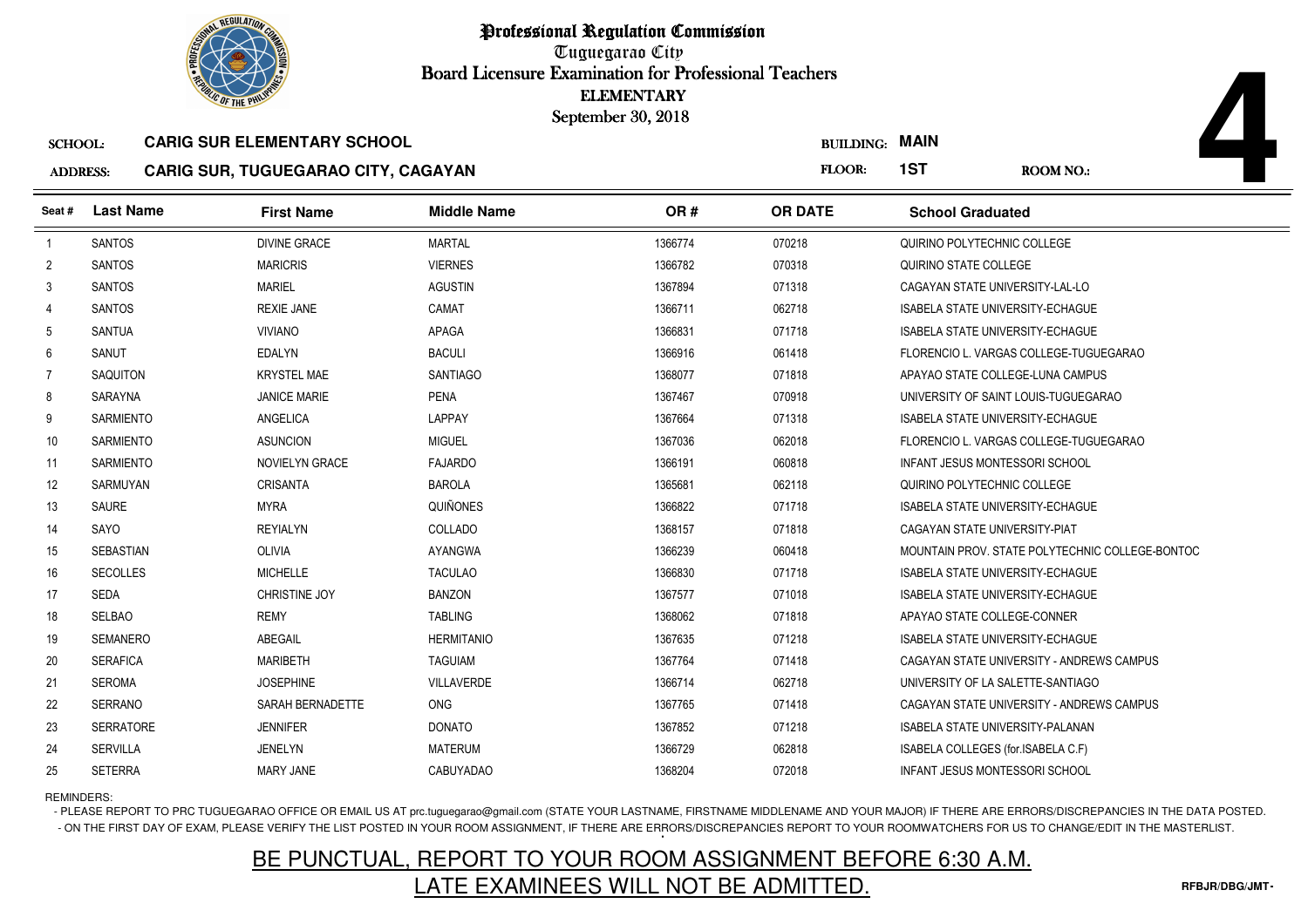

Tuguegarao City Board Licensure Examination for Professional Teachers September 30, 2018

#### ADDRESS:**CARIG SUR, TUGUEGARAO CITY, CAGAYAN**

| <b>OLIC OF THE PHILIP</b> |                  |                                            |                    | <b>ELEMENTARY</b><br>September 30, 2018 |                       |                                         |                                                          |
|---------------------------|------------------|--------------------------------------------|--------------------|-----------------------------------------|-----------------------|-----------------------------------------|----------------------------------------------------------|
| <b>SCHOOL:</b>            |                  | <b>CARIG SUR ELEMENTARY SCHOOL</b>         |                    |                                         | <b>BUILDING: MAIN</b> |                                         |                                                          |
| <b>ADDRESS:</b>           |                  | <b>CARIG SUR, TUGUEGARAO CITY, CAGAYAN</b> |                    |                                         | FLOOR:                | 1ST                                     | <b>ROOM NO.:</b>                                         |
| Seat #                    | <b>Last Name</b> | <b>First Name</b>                          | <b>Middle Name</b> | OR#                                     | <b>OR DATE</b>        | <b>School Graduated</b>                 |                                                          |
| $\overline{1}$            | <b>SIAPNO</b>    | <b>DAVID</b>                               | <b>MAMAUAG</b>     | 645052                                  | 071118                |                                         | ISABELA STATE UNIVERSITY-CAUAYAN (for.C.POLY.COLL.)      |
| $\overline{2}$            | SIBAL            | <b>NIÑO</b>                                | <b>DORADO</b>      | 1367825                                 | 071218                | APAYAO STATE COLLEGE-CONNER             |                                                          |
| 3                         | <b>SIBAL</b>     | SONNY                                      | <b>CEREDON</b>     | 1368457                                 | 072018                |                                         | FLORENCIO L. VARGAS COLLEGE-TUGUEGARAO                   |
| 4                         | <b>SIBAYAN</b>   | <b>DIANA GRACE</b>                         | <b>TUQUERO</b>     | 1367958                                 | 071618                | ISABELA STATE UNIVERSITY-CABAGAN        |                                                          |
| 5                         | SIBAYAN          | <b>MARIECAR</b>                            | <b>LAURETA</b>     | 1368502                                 | 071718                | APAYAO STATE COLLEGE-LUNA CAMPUS        |                                                          |
| 6                         | <b>SIBBALUCA</b> | <b>GINA</b>                                | <b>APOSTOL</b>     | 1368349                                 | 072718                |                                         | CAGAYAN STATE UNIVERSITY - ANDREWS CAMPUS                |
| 7                         | <b>SIBBALUCA</b> | <b>VINCENT</b>                             | <b>BARTOLOME</b>   | 1367766                                 | 071418                |                                         | CAGAYAN STATE UNIVERSITY - ANDREWS CAMPUS                |
| 8                         | SIBLAWAN         | <b>EDNA</b>                                | CAWI               | 1366785                                 | 070318                | BENGUET STATE UNIVERSITY-LA TRINIDAD    |                                                          |
| 9                         | <b>SIBRAO</b>    | CAMELA JOY                                 | <b>AYABU</b>       | 1368326                                 | 071718                | APAYAO STATE COLLEGE-LUNA CAMPUS        |                                                          |
| 10                        | <b>SIBUCAO</b>   | <b>MARY GRACE</b>                          | PAGUD              | 1366050                                 | 062218                |                                         | CAGAYAN STATE UNIVERSITY - ANDREWS CAMPUS                |
| 11                        | <b>SICAM</b>     | <b>JESSA VALORIE</b>                       | <b>MORALES</b>     | 1367519                                 | 070518                | QUIRINO STATE COLLEGE                   |                                                          |
| 12                        | <b>SICLANGAT</b> | <b>JEWALYN</b>                             | <b>MANGAYAO</b>    | 1406725                                 | 071618                |                                         | CAGAYAN STATE UNIVERSITY-SANCHEZ MIRA                    |
| 13                        | <b>SIDDAYAO</b>  | <b>ERIKA DIANA</b>                         | <b>BAGALAYOS</b>   | 1367749                                 | 071118                |                                         | UNIVERSITY OF CAGAYAN VALLEY (for. CAGAYAN COLL OF TUG.) |
| 14                        | <b>SILLATOC</b>  | <b>ELVERA</b>                              | <b>GUIWAGIW</b>    | 1366661                                 | 061318                |                                         | KALINGA APAYAO STATE COLLEGE (KALINGA COMM. COLL.)       |
| 15                        | <b>SILVESTRE</b> | LANI                                       | <b>FIGURON</b>     | 1368425                                 | 072018                |                                         | CAGAYAN STATE UNIVERSITY-SANCHEZ MIRA                    |
| 16                        | SIMANGAN         | <b>GAUDENCIA</b>                           | <b>BUELTA</b>      | 1368000                                 | 071718                |                                         | CAGAYAN STATE UNIVERSITY - ANDREWS CAMPUS                |
| 17                        | <b>SIMANGAN</b>  | <b>MARISSA</b>                             | LUYUN              | 1367453                                 | 070918                |                                         | UNIVERSITY OF CAGAYAN VALLEY (for. CAGAYAN COLL OF TUG.) |
| 18                        | <b>SIMON</b>     | <b>JOCELLE</b>                             | <b>MINA</b>        | 1366825                                 | 071718                |                                         | ISABELA STATE UNIVERSITY-CAUAYAN (for.C.POLY.COLL.)      |
| 19                        | <b>SIMON</b>     | MARY JOY                                   | <b>TOMAS</b>       | 1367745                                 | 071118                |                                         | UNIVERSITY OF CAGAYAN VALLEY (for. CAGAYAN COLL OF TUG.) |
| 20                        | <b>SIMPOL</b>    | <b>JOLINA</b>                              | <b>GUMIAD</b>      | 1367539                                 | 070618                |                                         | NUEVA VIZCAYA STATE UNIVERSITY (NVPC)-BAMBANG            |
| 21                        | <b>SINFUEGO</b>  | <b>REALYN</b>                              | <b>DELA PENA</b>   | 1366536                                 | 061318                | ISABELA STATE UNIVERSITY-PALANAN        |                                                          |
| 22                        | SIOBAL           | <b>JENIE AN</b>                            | <b>TAMUNDONG</b>   | 1366734                                 | 062818                | <b>ISABELA STATE UNIVERSITY-ECHAGUE</b> |                                                          |
| 23                        | <b>SIRINGAN</b>  | <b>JOVELYN</b>                             | <b>PAUIG</b>       | 1367820                                 | 071218                |                                         | CAGAYAN STATE UNIVERSITY - ANDREWS CAMPUS                |
| 24                        | <b>SIYANG</b>    | <b>GENALINE</b>                            | VALDOZ             | 1366883                                 | 071918                | OUR LADY OF THE PILLAR'S COLLEGE        |                                                          |
| 25                        | SOBRERA          | JUDY-ANN                                   | <b>VERTUDES</b>    | 1368510                                 | 072418                | CAGAYAN STATE UNIVERSITY-GONZAGA        |                                                          |

REMINDERS:

- PLEASE REPORT TO PRC TUGUEGARAO OFFICE OR EMAIL US AT prc.tuguegarao@gmail.com (STATE YOUR LASTNAME, FIRSTNAME MIDDLENAME AND YOUR MAJOR) IF THERE ARE ERRORS/DISCREPANCIES IN THE DATA POSTED. - ON THE FIRST DAY OF EXAM, PLEASE VERIFY THE LIST POSTED IN YOUR ROOM ASSIGNMENT, IF THERE ARE ERRORS/DISCREPANCIES REPORT TO YOUR ROOMWATCHERS FOR US TO CHANGE/EDIT IN THE MASTERLIST.

# BE PUNCTUAL, REPORT TO YOUR ROOM ASSIGNMENT BEFORE 6:30 A.M.LATE EXAMINEES WILL NOT BE ADMITTED.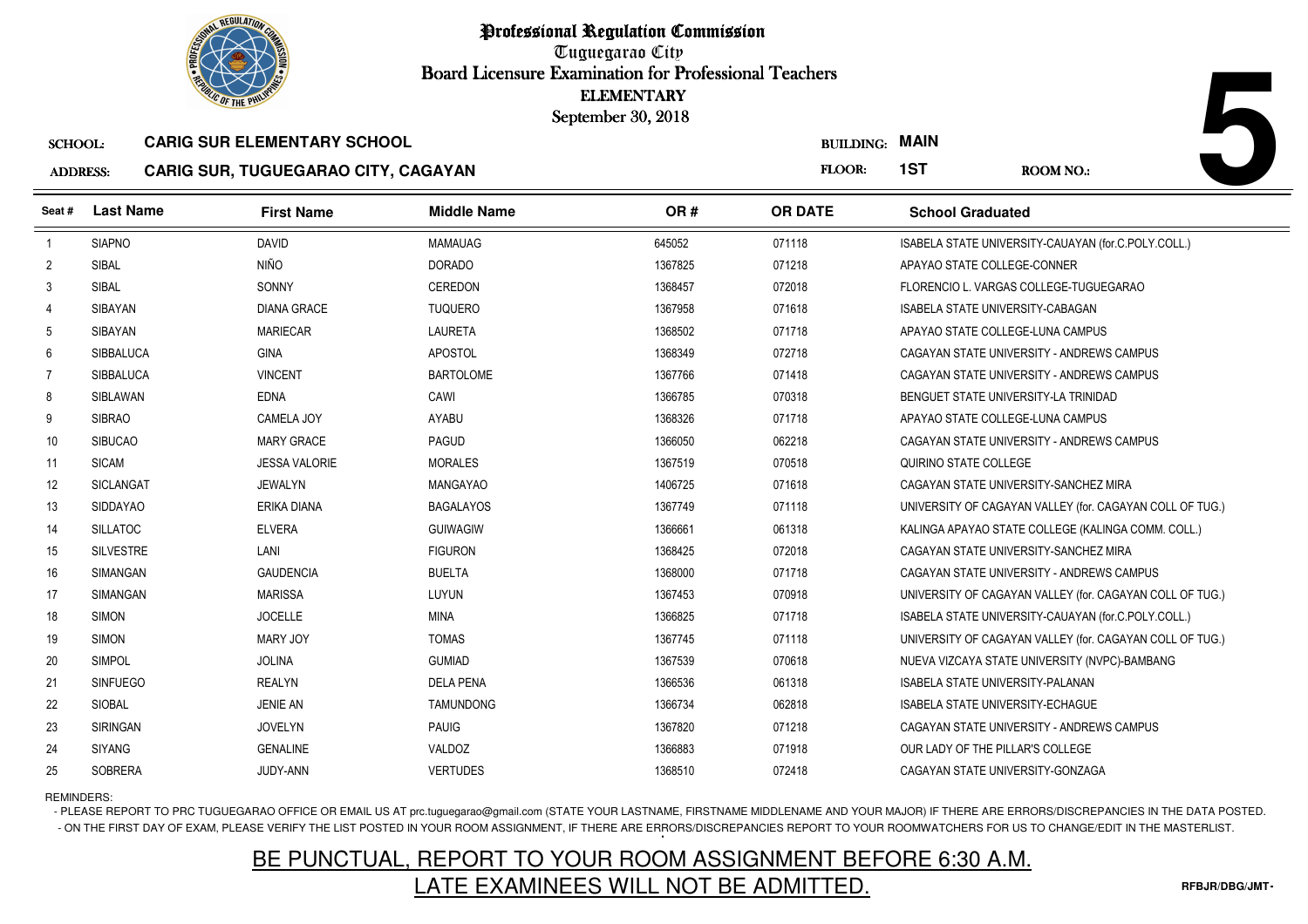

Tuguegarao City Board Licensure Examination for Professional Teachers September 30, 2018

### ADDRESS:**CARIG SUR, TUGUEGARAO CITY, CAGAYAN**

| <b><i>OLIC OF THE PHILIP</i></b> |                  |                                     | <b>ELEMENTARY</b><br>September 30, 2018 |         |                  |                                       |                                                          |
|----------------------------------|------------------|-------------------------------------|-----------------------------------------|---------|------------------|---------------------------------------|----------------------------------------------------------|
| <b>SCHOOL:</b>                   |                  | <b>CARIG SUR ELEMENTARY SCHOOL</b>  |                                         |         | <b>BUILDING:</b> | <b>MAIN</b>                           |                                                          |
| <b>ADDRESS:</b>                  |                  | CARIG SUR, TUGUEGARAO CITY, CAGAYAN |                                         |         | FLOOR:           | 1ST                                   | <b>ROOM NO.:</b>                                         |
| Seat#                            | <b>Last Name</b> | <b>First Name</b>                   | <b>Middle Name</b>                      | OR#     | <b>OR DATE</b>   | <b>School Graduated</b>               |                                                          |
| $\overline{1}$                   | SOLA             | <b>AILYN JAY</b>                    | <b>MANALO</b>                           | 1367801 | 071118           | CAGAYAN STATE UNIVERSITY-GONZAGA      |                                                          |
| $\overline{2}$                   | SOLA             | <b>ELMER JR</b>                     | <b>EDRADA</b>                           | 1367383 | 070618           | CAGAYAN STATE UNIVERSITY-APARRI       |                                                          |
| 3                                | <b>SOLAINA</b>   | <b>JAYPEE</b>                       | <b>BARGADO</b>                          | 1368192 | 071918           |                                       | UNIVERSITY OF CAGAYAN VALLEY (for. CAGAYAN COLL OF TUG.) |
| 4                                | SOLDA            | <b>EDRALIN</b>                      | <b>SALVADOR</b>                         | 1366775 | 070218           | ISABELA COLLEGES (for.ISABELA C.F)    |                                                          |
| -5                               | SOLEDAD          | <b>GUILLER</b>                      | <b>TURQUIZA</b>                         | 1366053 | 062618           | JOHN PAUL COLLEGE                     |                                                          |
| 6                                | SOLIG            | <b>KHEA</b>                         | <b>GANNISI</b>                          | 1366889 | 071918           |                                       | IFUGAO STATE COLLEGE OF AGRICULTURE & FORESTRY-POTIA     |
| 7                                | SOLIS            | <b>GENEVIEVE</b>                    | <b>DANGUE</b>                           | 1368502 | 071718           | CAGAYAN STATE UNIVERSITY-SANCHEZ MIRA |                                                          |
| 8                                | SOLIVA           | <b>CRISTY</b>                       | <b>RAMOS</b>                            | 1366761 | 070218           |                                       | ISABELA STATE UNIVERSITY-CAUAYAN (for.C.POLY.COLL.)      |
| 9                                | <b>SOLIVEN</b>   | <b>CHARITY</b>                      | <b>DULDULAO</b>                         | 1368080 | 071818           | CAGAYAN STATE UNIVERSITY-SANCHEZ MIRA |                                                          |
| 10                               | <b>SOLIVEN</b>   | <b>SHERYL</b>                       | <b>VENTURA</b>                          | 1368471 | 072018           |                                       | CAGAYAN STATE UNIVERSITY - ANDREWS CAMPUS                |
| 11                               | <b>SOLLER</b>    | <b>LEI-YEN MAY</b>                  | YADAO                                   | 1367806 | 071118           | CAGAYAN STATE UNIVERSITY-GONZAGA      |                                                          |
| 12                               | <b>SOLMAYOR</b>  | <b>DARYLL</b>                       | PAZZIWAGAN                              | 1367768 | 071418           |                                       | CAGAYAN STATE UNIVERSITY - ANDREWS CAMPUS                |
| 13                               | SOLMAYOR         | <b>MIKHAELLA</b>                    | <b>BABAS</b>                            | 1367470 | 071018           |                                       | UNIVERSITY OF PERPETUAL HELP-CAUAYAN CITY                |
| 14                               | SOLOG            | <b>ROCKY</b>                        | <b>ADDAWI</b>                           | 1366978 | 062018           |                                       | MOUNTAIN PROV. STATE POLYTECHNIC COLLEGE-BONTOC          |
| 15                               | SOLOMON          | <b>BIC</b>                          | <b>PAMPLONA</b>                         | 1365586 | 052818           | CAGAYAN STATE UNIVERSITY-PIAT         |                                                          |
| 16                               | SOMERA           | <b>MARICEL</b>                      | <b>AGLUBA</b>                           | 1366045 | 062018           | CAGAYAN STATE UNIVERSITY-TUGUEGARAO   |                                                          |
| 17                               | SONGCUAN         | <b>ALLAN</b>                        | <b>DOMINGO</b>                          | 1368223 | 072418           | QUIRINO POLYTECHNIC COLLEGE           |                                                          |
| 18                               | SONGCUAN         | ANGELYN                             | <b>MABUTI</b>                           | 1368322 | 071718           | NORTHERN CAGAYAN COLLEGES             |                                                          |
| 19                               | SORIANO          | <b>ALDRIN JAY</b>                   | <b>BLANCAD</b>                          | 1367772 | 071418           |                                       | CAGAYAN STATE UNIVERSITY - ANDREWS CAMPUS                |
| 20                               | SORIANO          | CHEENIE JOY                         | TUMALIUAN                               | 1368114 | 071918           | SAINT PAUL UNIVERSITY-TUGUEGARAO      |                                                          |
| 21                               | SORIANO          | <b>FLORIBEL</b>                     | <b>BENIGNO</b>                          | 1367383 | 070618           | SAINT ANTHONY'S COLLEGE-CAGAYAN       |                                                          |
| 22                               | SORIANO          | <b>JC-MARIE</b>                     | <b>BAUTISTA</b>                         | 1368493 | 072418           | ISABELA STATE UNIVERSITY-CABAGAN      |                                                          |
| 23                               | <b>SORIANO</b>   | <b>MARICAR</b>                      | <b>CORPUZ</b>                           | 1367335 | 070418           |                                       | UNIVERSITY OF CAGAYAN VALLEY (for. CAGAYAN COLL OF TUG.) |
| 24                               | SORIANO          | <b>MARICEL</b>                      | SAMBRANA                                | 1368046 | 071818           | CAGAYAN STATE UNIVERSITY-GONZAGA      |                                                          |
| 25                               | SORIANO          | <b>MARY GRACE</b>                   | <b>RAFAEL</b>                           | 1368493 | 072418           | ISABELA STATE UNIVERSITY-CABAGAN      |                                                          |

REMINDERS:

- PLEASE REPORT TO PRC TUGUEGARAO OFFICE OR EMAIL US AT prc.tuguegarao@gmail.com (STATE YOUR LASTNAME, FIRSTNAME MIDDLENAME AND YOUR MAJOR) IF THERE ARE ERRORS/DISCREPANCIES IN THE DATA POSTED. - ON THE FIRST DAY OF EXAM, PLEASE VERIFY THE LIST POSTED IN YOUR ROOM ASSIGNMENT, IF THERE ARE ERRORS/DISCREPANCIES REPORT TO YOUR ROOMWATCHERS FOR US TO CHANGE/EDIT IN THE MASTERLIST.

# BE PUNCTUAL, REPORT TO YOUR ROOM ASSIGNMENT BEFORE 6:30 A.M.LATE EXAMINEES WILL NOT BE ADMITTED.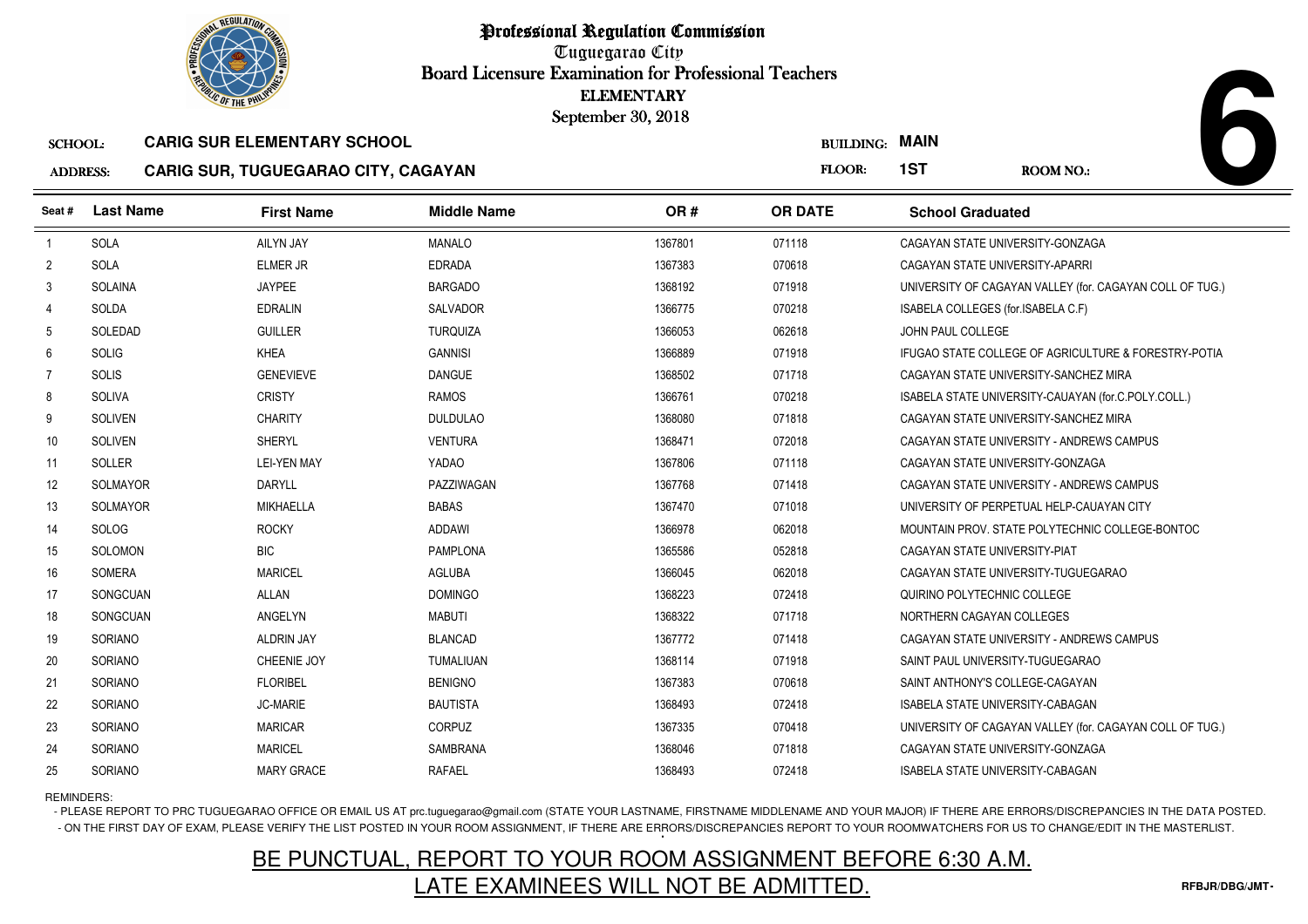

Tuguegarao City Board Licensure Examination for Professional Teachers September 30, 2018

#### ADDRESS:**CARIG SUR, TUGUEGARAO CITY, CAGAYAN**

| <b>OLIC OF THE PHILIP</b> |                   |                                            | <b>ELEMENTARY</b><br>September 30, 2018 |         |                       |                                         |                                                          |
|---------------------------|-------------------|--------------------------------------------|-----------------------------------------|---------|-----------------------|-----------------------------------------|----------------------------------------------------------|
| <b>SCHOOL:</b>            |                   | <b>CARIG SUR ELEMENTARY SCHOOL</b>         |                                         |         | <b>BUILDING: MAIN</b> |                                         |                                                          |
| <b>ADDRESS:</b>           |                   | <b>CARIG SUR, TUGUEGARAO CITY, CAGAYAN</b> |                                         |         | FLOOR:                | 1ST                                     | <b>ROOM NO.:</b>                                         |
| Seat #                    | <b>Last Name</b>  | <b>First Name</b>                          | <b>Middle Name</b>                      | OR#     | <b>OR DATE</b>        | <b>School Graduated</b>                 |                                                          |
| $\overline{1}$            | SORIANO           | <b>MARY GRACE</b>                          | <b>SAMBILIN</b>                         | 1367255 | 070218                | CAGAYAN STATE UNIVERSITY-CARITAN        |                                                          |
| $\overline{2}$            | <b>SORIANO</b>    | <b>MEREILLE</b>                            | <b>ASISTORES</b>                        | 1367396 | 070618                |                                         | UNIVERSITY OF CAGAYAN VALLEY (for. CAGAYAN COLL OF TUG.) |
| 3                         | <b>SORIANO</b>    | QUINNIE WINNIE                             | <b>BELARMINO</b>                        | 1368436 | 072018                |                                         | CAGAYAN STATE UNIVERSITY - ANDREWS CAMPUS                |
| 4                         | <b>SORIANO</b>    | <b>TERESA</b>                              | <b>MARAMAG</b>                          | 1367487 | 071018                |                                         | CAGAYAN STATE UNIVERSITY - ANDREWS CAMPUS                |
| 5                         | <b>SOSA</b>       | <b>DHENMARK</b>                            | <b>TABERNA</b>                          | 1366544 | 061318                |                                         | UNIVERSITY OF PERPETUAL HELP-CAUAYAN CITY                |
| 6                         | <b>SOSA</b>       | <b>JAYSON</b>                              | <b>BASIG</b>                            | 1368132 | 072718                | CAGAYAN STATE UNIVERSITY-PIAT           |                                                          |
| 7                         | SOTELO            | <b>MARICEL</b>                             | <b>BAUTISTA</b>                         | 1368011 | 071718                | CAGAYAN STATE UNIVERSITY-GONZAGA        |                                                          |
| 8                         | <b>STA ANA</b>    | <b>CHERRY FAITH</b>                        | <b>BONDAME</b>                          | 1367693 | 071618                | SAINT MARY'S UNIVERSITY                 |                                                          |
| 9                         | <b>SUBIA</b>      | <b>WARREN JOY</b>                          | <b>TANGONAN</b>                         | 1367826 | 071218                |                                         | UNIVERSITY OF SAINT LOUIS-TUGUEGARAO                     |
| 10                        | <b>SUCIA</b>      | <b>LONIE</b>                               | <b>LIMON</b>                            | 1367369 | 070518                | CAGAYAN STATE UNIVERSITY-PIAT           |                                                          |
| 11                        | <b>SUCLAD</b>     | <b>HANISSA</b>                             | <b>DAMOLOG</b>                          | 1367834 | 071218                | APAYAO STATE COLLEGE-CONNER             |                                                          |
| 12                        | <b>SUETOS</b>     | <b>KRISTINE</b>                            | <b>NAHATO</b>                           | 1367801 | 071118                | CAGAYAN STATE UNIVERSITY-GONZAGA        |                                                          |
| 13                        | <b>SUGAROL</b>    | <b>RICHEL</b>                              | <b>INOC</b>                             | 1367852 | 071218                |                                         | SOUTHERN MASBATE ROOSEVELT INSTITUTE                     |
| 14                        | <b>SUGUITAN</b>   | <b>MARICEL</b>                             | <b>ACOSTA</b>                           | 1366021 | 061818                | <b>ISABELA STATE UNIVERSITY-ECHAGUE</b> |                                                          |
| 15                        | <b>SULTAN</b>     | <b>ABIGAIL</b>                             | <b>PASCUAL</b>                          | 1367468 | 070918                |                                         | UNIVERSITY OF CAGAYAN VALLEY (for. CAGAYAN COLL OF TUG.) |
| 16                        | <b>SUMABAT</b>    | <b>MYLENE</b>                              | <b>ALIPIO</b>                           | 1367184 | 062518                | CAGAYAN STATE UNIVERSITY-APARRI         |                                                          |
| 17                        | <b>SUMALILENG</b> | <b>JERON ANTHONY</b>                       | <b>SAQUITOIN</b>                        | 1368107 | 071818                | APAYAO STATE COLLEGE-LUNA CAMPUS        |                                                          |
| 18                        | <b>SUMANGA</b>    | <b>REVELYN</b>                             | <b>TAQUIQUI</b>                         | 1369892 | 071918                | NORTHEASTERN COLLEGE                    |                                                          |
| 19                        | <b>SUNICO</b>     | <b>AILENE</b>                              | <b>AGUDA</b>                            | 1367749 | 071118                |                                         | UNIVERSITY OF CAGAYAN VALLEY (for. CAGAYAN COLL OF TUG.) |
| 20                        | <b>SURAT</b>      | <b>MARJORIE</b>                            | <b>DELOS SANTOS</b>                     | 1367685 | 071318                | QUIRINO POLYTECHNIC COLLEGE             |                                                          |
| 21                        | <b>SURAT</b>      | <b>RUDYLYN</b>                             | <b>COMITA</b>                           | 1367684 | 071318                | UNIVERSITY OF LA SALETTE-SANTIAGO       |                                                          |
| 22                        | <b>SYJONGTIAN</b> | <b>ESMERALDA</b>                           | <b>LUGO</b>                             | 1367490 | 071018                | ISABELA STATE UNIVERSITY-CABAGAN        |                                                          |
| 23                        | <b>TABACO</b>     | <b>CYNTHIA FAITH</b>                       | LABSANG                                 | 1366427 | 060818                | CAGAYAN STATE UNIVERSITY-GONZAGA        |                                                          |
| 24                        | <b>TABAG</b>      | PAULINE JANE                               | <b>NOVEDO</b>                           | 1367945 | 071618                |                                         | CAGAYAN STATE UNIVERSITY - ANDREWS CAMPUS                |
| 25                        | <b>TABAGO</b>     | <b>MYLENE</b>                              | <b>DECENA</b>                           | 643158  | 071018                |                                         | ISABELA STATE UNIVERSITY-JONES CAMPUS                    |

REMINDERS:

- PLEASE REPORT TO PRC TUGUEGARAO OFFICE OR EMAIL US AT prc.tuguegarao@gmail.com (STATE YOUR LASTNAME, FIRSTNAME MIDDLENAME AND YOUR MAJOR) IF THERE ARE ERRORS/DISCREPANCIES IN THE DATA POSTED. - ON THE FIRST DAY OF EXAM, PLEASE VERIFY THE LIST POSTED IN YOUR ROOM ASSIGNMENT, IF THERE ARE ERRORS/DISCREPANCIES REPORT TO YOUR ROOMWATCHERS FOR US TO CHANGE/EDIT IN THE MASTERLIST.

# BE PUNCTUAL, REPORT TO YOUR ROOM ASSIGNMENT BEFORE 6:30 A.M.LATE EXAMINEES WILL NOT BE ADMITTED.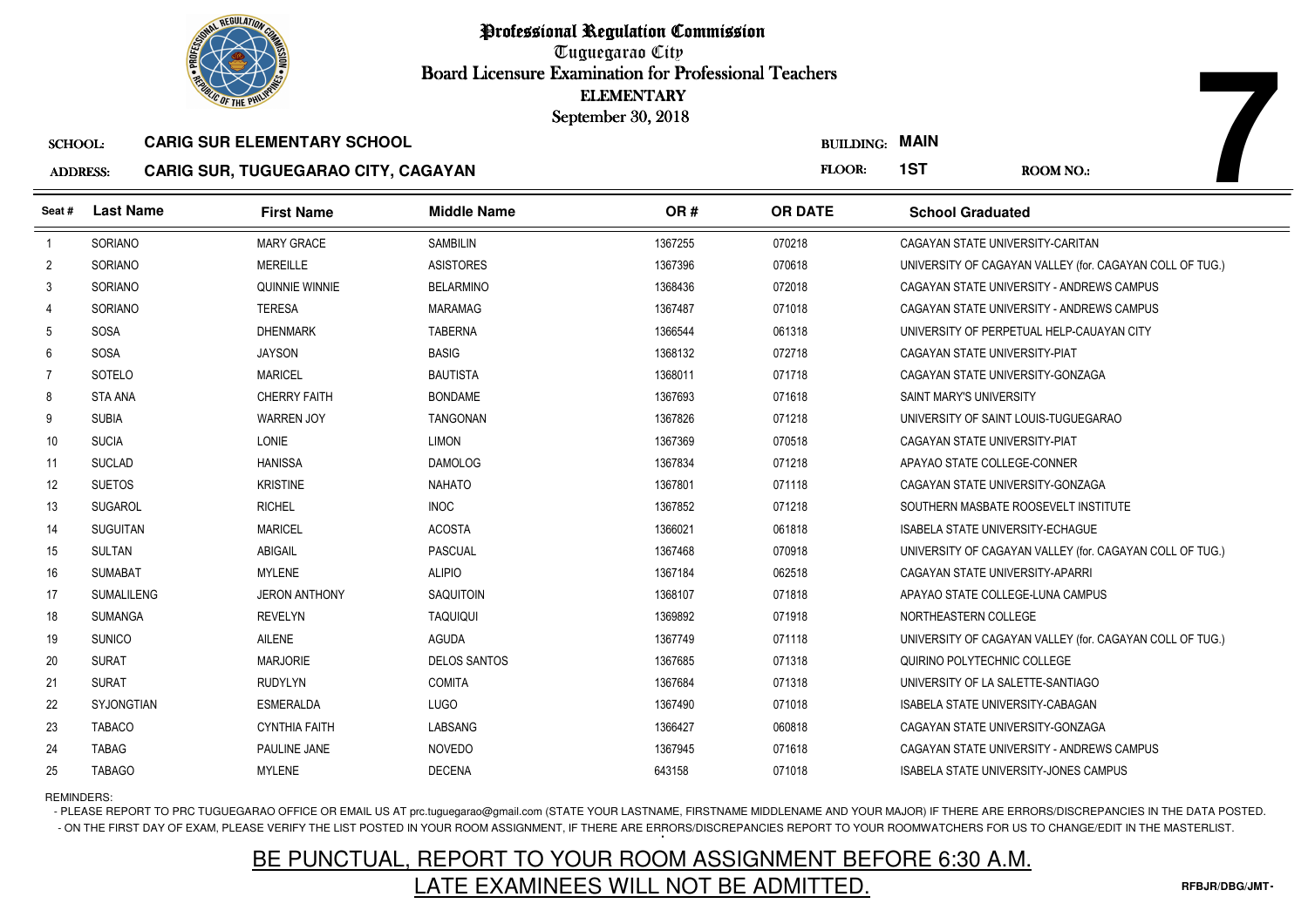

Tuguegarao City Board Licensure Examination for Professional Teachers September 30, 2018

### ADDRESS:**CARIG SUR, TUGUEGARAO CITY, CAGAYAN**

| <b><i>OLIC OF THE PHILIPS</i></b> |                  |                                                                                  |                    | <b>ELEMENTARY</b><br>September 30, 2018 |                            |                                         |                                                      |
|-----------------------------------|------------------|----------------------------------------------------------------------------------|--------------------|-----------------------------------------|----------------------------|-----------------------------------------|------------------------------------------------------|
| <b>SCHOOL:</b><br><b>ADDRESS:</b> |                  | <b>CARIG SUR ELEMENTARY SCHOOL</b><br><b>CARIG SUR, TUGUEGARAO CITY, CAGAYAN</b> |                    |                                         | <b>BUILDING:</b><br>FLOOR: | <b>MAIN</b><br>1ST                      | <b>ROOM NO.:</b>                                     |
|                                   |                  |                                                                                  |                    |                                         |                            |                                         |                                                      |
| Seat #                            | <b>Last Name</b> | <b>First Name</b>                                                                | <b>Middle Name</b> | OR#                                     | <b>OR DATE</b>             | <b>School Graduated</b>                 |                                                      |
| $\overline{1}$                    | <b>TABALDO</b>   | <b>LYRACEL MAREE</b>                                                             | TAN                | 1368115                                 | 071918                     | SAINT PAUL UNIVERSITY-TUGUEGARAO        |                                                      |
| 2                                 | <b>TABBU</b>     | <b>JEREMIAH</b>                                                                  | VALDEZ             | 1406811                                 | 072018                     |                                         | CAGAYAN STATE UNIVERSITY-SANCHEZ MIRA                |
| 3                                 | <b>TABERNA</b>   | <b>BLESSIE</b>                                                                   | <b>MANUEL</b>      | 1366714                                 | 062718                     | UNIVERSITY OF LA SALETTE-SANTIAGO       |                                                      |
| 4                                 | <b>TABIEROS</b>  | WENDY                                                                            | <b>GABURNO</b>     | 1368041                                 | 071818                     | CAGAYAN STATE UNIVERSITY-GONZAGA        |                                                      |
| 5                                 | <b>TABIOS</b>    | <b>RENELYN</b>                                                                   | MINA               | 1368322                                 | 071718                     |                                         | CAGAYAN STATE UNIVERSITY-SANCHEZ MIRA                |
| 6                                 | <b>TABLIAGO</b>  | <b>IVY</b>                                                                       | QUINTERO           | 1368012                                 | 071718                     | H. G. BAQUIRAN COLLEGE                  |                                                      |
| 7                                 | <b>TABUBUCA</b>  | <b>DONNA MAY</b>                                                                 | <b>BARBIETO</b>    | 1366504                                 | 061118                     | NORTHEASTERN COLLEGE                    |                                                      |
| 8                                 | <b>TABULOG</b>   | <b>ABIGAIL</b>                                                                   | <b>BAUTISTA</b>    | 1406783                                 | 071918                     |                                         | CAGAYAN STATE UNIVERSITY-SANCHEZ MIRA                |
| 9                                 | <b>TABUTOL</b>   | <b>JOVIE ANNE</b>                                                                | PAGEL              | 1368427                                 | 072018                     | NORTHERN CAGAYAN COLLEGES               |                                                      |
| 10                                | <b>TABUZO</b>    | JANE                                                                             | <b>TACTAC</b>      | 1368413                                 | 071918                     | LYCEUM OF APARRI                        |                                                      |
| 11                                | <b>TACCAD</b>    | <b>MARIEL ANN</b>                                                                | <b>CUNTAPAY</b>    | 1368184                                 | 071918                     |                                         | CAGAYAN STATE UNIVERSITY - ANDREWS CAMPUS            |
| 12                                | <b>TACTAC</b>    | <b>JEFFREY</b>                                                                   | <b>VILLAROSA</b>   | 1366661                                 | 061318                     | CAGAYAN STATE UNIVERSITY-GONZAGA        |                                                      |
| 13                                | TAD-O            | <b>NELLIE</b>                                                                    | <b>SINNAY</b>      | 1367211                                 | 062818                     | <b>BAGUIO CENTRAL UNIVERSITY</b>        |                                                      |
| 14                                | <b>TADEO</b>     | <b>GERLIE</b>                                                                    | EGYAB              | 1368312                                 | 071718                     | H. G. BAQUIRAN COLLEGE                  |                                                      |
| 15                                | <b>TAGACA</b>    | <b>EMMA</b>                                                                      | <b>MENOR</b>       | 1367839                                 | 071218                     | APAYAO STATE COLLEGE-LUNA CAMPUS        |                                                      |
| 16                                | <b>TAGAO</b>     | <b>MARY JANE</b>                                                                 | <b>BALAUAG</b>     | 1367985                                 | 071718                     | <b>ISABELA STATE UNIVERSITY-CABAGAN</b> |                                                      |
| 17                                | <b>TAGAPAN</b>   | <b>MARITES</b>                                                                   | <b>FONTIVEROS</b>  | 1367405                                 | 071918                     | <b>ISABELA STATE UNIVERSITY-CABAGAN</b> |                                                      |
| 18                                | <b>TAGATAG</b>   | <b>NOVA</b>                                                                      | <b>BUMACAS</b>     | 1367208                                 | 062818                     |                                         | KALINGA APAYAO STATE COLLEGE (KALINGA COMM. COLL.)   |
| 19                                | <b>TAGLE</b>     | <b>JOMALYN</b>                                                                   | <b>RAMOS</b>       | 1367991                                 | 071718                     | OUR LADY OF THE PILLAR'S COLLEGE        |                                                      |
| 20                                | <b>TAGUBA</b>    | <b>MARY ANN</b>                                                                  | <b>COLOMA</b>      | 1365992                                 | 060118                     |                                         | CAGAYAN STATE UNIVERSITY-SANCHEZ MIRA                |
| 21                                | <b>TAGUIAM</b>   | ANACLETA                                                                         | <b>CORTES</b>      | 1368095                                 | 071818                     |                                         | CAGAYAN STATE UNIVERSITY - ANDREWS CAMPUS            |
| 22                                | <b>TAGUIAM</b>   | <b>FEMARIE</b>                                                                   | USI                | 1366070                                 | 062618                     | CAGAYAN STATE UNIVERSITY-PIAT           |                                                      |
| 23                                | <b>TAGUIAM</b>   | <b>KARREN</b>                                                                    | <b>LORENZO</b>     | 1367592                                 | 071018                     | PHILIPPINE NORMAL UNIVERSITY-ISABELA    |                                                      |
| 24                                | <b>TAGUIBAO</b>  | <b>EDWIN</b>                                                                     | <b>BUNGAG</b>      | 1367787                                 | 071418                     |                                         | CAGAYAN STATE UNIVERSITY - ANDREWS CAMPUS            |
| 25                                | <b>TAGUILING</b> | ANNALIZA                                                                         | CABBIGAT           | 1366866                                 | 071818                     |                                         | IFUGAO STATE COLLEGE OF AGRICULTURE & FORESTRY-LAMUT |

REMINDERS:

- PLEASE REPORT TO PRC TUGUEGARAO OFFICE OR EMAIL US AT prc.tuguegarao@gmail.com (STATE YOUR LASTNAME, FIRSTNAME MIDDLENAME AND YOUR MAJOR) IF THERE ARE ERRORS/DISCREPANCIES IN THE DATA POSTED. - ON THE FIRST DAY OF EXAM, PLEASE VERIFY THE LIST POSTED IN YOUR ROOM ASSIGNMENT, IF THERE ARE ERRORS/DISCREPANCIES REPORT TO YOUR ROOMWATCHERS FOR US TO CHANGE/EDIT IN THE MASTERLIST.

# BE PUNCTUAL, REPORT TO YOUR ROOM ASSIGNMENT BEFORE 6:30 A.M.LATE EXAMINEES WILL NOT BE ADMITTED.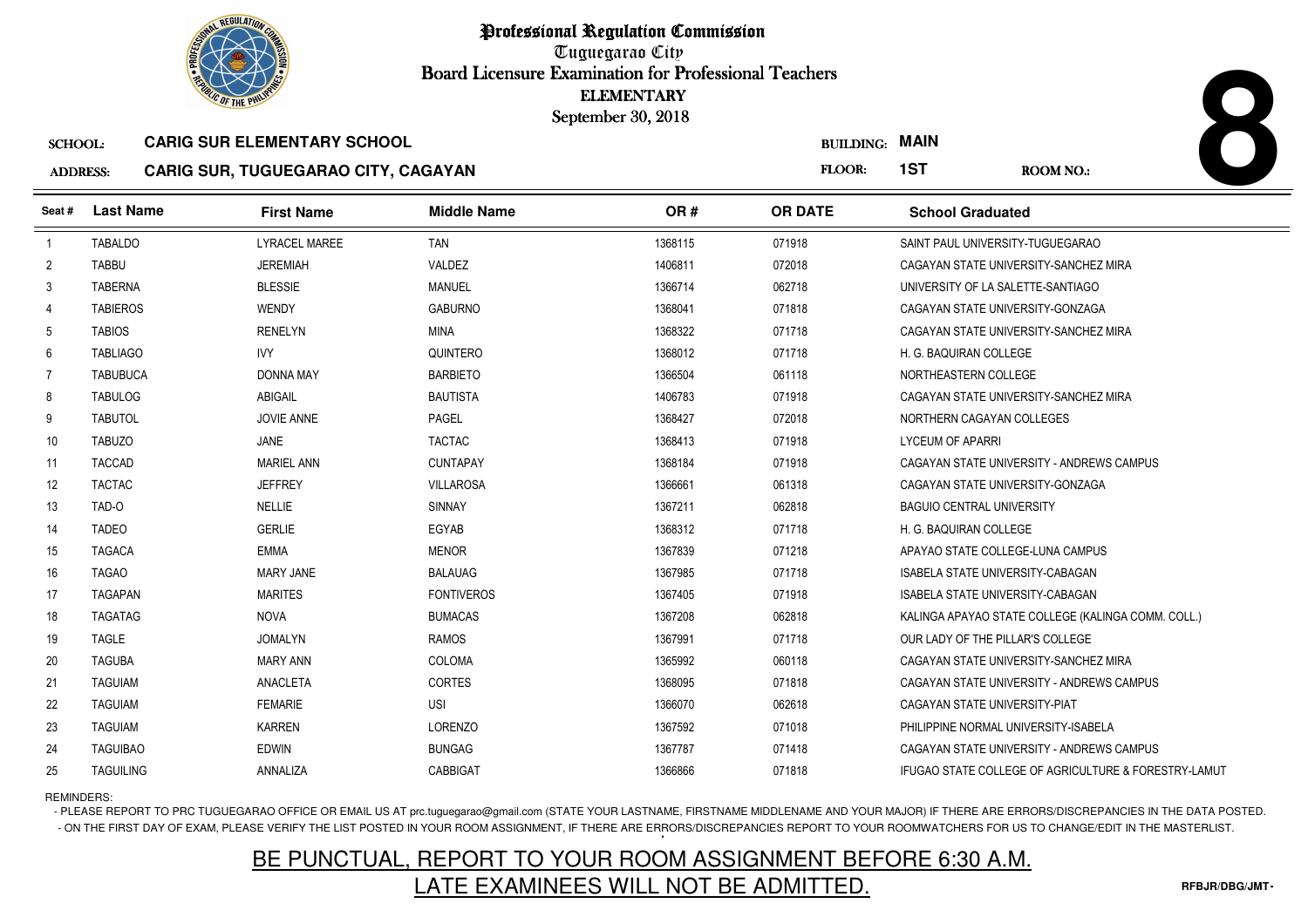

Tuguegarao City Board Licensure Examination for Professional Teachers September 30, 2018

### ADDRESS:**CARIG SUR, TUGUEGARAO CITY, CAGAYAN**

| <b>OLIC OF THE PHILIP</b> |                  |                                            |                    | <b>ELEMENTARY</b><br>September 30, 2018 |                  |                                         |                                                          |
|---------------------------|------------------|--------------------------------------------|--------------------|-----------------------------------------|------------------|-----------------------------------------|----------------------------------------------------------|
| <b>SCHOOL:</b>            |                  | <b>CARIG SUR ELEMENTARY SCHOOL</b>         |                    |                                         | <b>BUILDING:</b> | <b>MAIN</b>                             |                                                          |
| <b>ADDRESS:</b>           |                  | <b>CARIG SUR, TUGUEGARAO CITY, CAGAYAN</b> |                    |                                         | FLOOR:           | 1ST                                     | <b>ROOM NO.:</b>                                         |
| Seat #                    | <b>Last Name</b> | <b>First Name</b>                          | <b>Middle Name</b> | OR#                                     | <b>OR DATE</b>   | <b>School Graduated</b>                 |                                                          |
| $\overline{1}$            | <b>TAGUILING</b> | <b>BABILYN</b>                             | <b>HANGDAAN</b>    | 1367527                                 | 070618           | QUIRINO STATE COLLEGE                   |                                                          |
| $\overline{2}$            | <b>TAGUINOD</b>  | <b>JANICE</b>                              | <b>ACUPIDO</b>     | 1366825                                 | 071718           |                                         | ISABELA STATE UNIVERSITY-CAUAYAN (for.C.POLY.COLL.)      |
| 3                         | <b>TAGUINOD</b>  | <b>MARJORIE</b>                            | <b>MOSTRALES</b>   | 1368098                                 | 071818           |                                         | ISABELA STATE UNIVERSITY-CAUAYAN (for.C.POLY.COLL.)      |
| 4                         | <b>TAGUINOD</b>  | <b>ROCHELLE</b>                            | ARGONZA            | 1368206                                 | 072018           | OUR LADY OF THE PILLAR'S COLLEGE        |                                                          |
| 5                         | <b>TAGULAO</b>   | <b>IRENE</b>                               | <b>BAUTISTA</b>    | 1366445                                 | 060818           | UNIVERSITY OF LA SALETTE-SANTIAGO       |                                                          |
| 6                         | <b>TAGUPA</b>    | <b>DIANA ROSE</b>                          | <b>GUEVARRA</b>    | 1367591                                 | 071018           | NORTHEASTERN COLLEGE                    |                                                          |
| $\overline{7}$            | <b>TAGUPA</b>    | <b>HAIZEL JOY</b>                          | <b>RESPONDO</b>    | 1368335                                 | 071918           | CAGAYAN STATE UNIVERSITY-APARRI         |                                                          |
| 8                         | TALATTAD         | <b>EMER ROSE</b>                           | MAGAYANO           | 1367932                                 | 071618           |                                         | CAGAYAN STATE UNIVERSITY - ANDREWS CAMPUS                |
| 9                         | <b>TALAUE</b>    | <b>CHARLYN</b>                             | <b>FERRER</b>      | 1368080                                 | 071818           | SAINT FERDINAND COLLEGE-CABAGAN         |                                                          |
| 10                        | <b>TALAUE</b>    | <b>JENNY</b>                               | CASTRO             | 1367598                                 | 071118           |                                         | ISABELA STATE UNIVERSITY-CAUAYAN (for.C.POLY.COLL.)      |
| 11                        | <b>TALAY</b>     | <b>ELSA</b>                                | <b>ALANSIGAN</b>   | 1367965                                 | 071618           | APAYAO STATE COLLEGE-CONNER             |                                                          |
| 12                        | <b>TALIMBAN</b>  | CYRELL JOSEPH                              | <b>OCHOA</b>       | 1368412                                 | 071918           | ISABELA STATE UNIVERSITY-PALANAN        |                                                          |
| 13                        | <b>TALLA</b>     | <b>ARLYNE</b>                              | ASIASTICO          | 1368338                                 | 071918           | CAGAYAN STATE UNIVERSITY-APARRI         |                                                          |
| 14                        | <b>TALLEDO</b>   | <b>BENJAMIN JR</b>                         | <b>ADAYA</b>       | 1367390                                 | 070618           | SAINT FERDINAND COLLEGE-ILAGAN          |                                                          |
| 15                        | <b>TALOSIG</b>   | MARY-JANE                                  | ALLAUIGAN          | 1367948                                 | 071618           | <b>ISABELA STATE UNIVERSITY-CABAGAN</b> |                                                          |
| 16                        | <b>TALOSIG</b>   | <b>MEDY JOY</b>                            | <b>MALLONGA</b>    | 1367774                                 | 071418           |                                         | CAGAYAN STATE UNIVERSITY - ANDREWS CAMPUS                |
| 17                        | <b>TALYOD</b>    | <b>GIMAY</b>                               | <b>DINANAS</b>     | 1368106                                 | 071818           | SAINT TONIS COLLEGE                     |                                                          |
| 18                        | TAM-OG           | <b>JOAN</b>                                | ORSONG             | 1366544                                 | 061318           |                                         | MOUNTAIN PROV. STATE POLYTECHNIC COLLEGE-BONTOC          |
| 19                        | TAMANG           | <b>JOANA ROSE</b>                          | <b>BABARAN</b>     | 1367986                                 | 071718           | H. G. BAQUIRAN COLLEGE                  |                                                          |
| 20                        | <b>TAMANG</b>    | <b>MARK ROLDAN</b>                         | CARANTO            | 1368005                                 | 071718           | H. G. BAQUIRAN COLLEGE                  |                                                          |
| 21                        | <b>TAMANI</b>    | <b>MILA</b>                                | <b>GUMARU</b>      | 642382                                  | 070918           |                                         | ISABELA STATE UNIVERSITY-ANGADANAN (for.A AGRO-IND COL.) |
| 22                        | <b>TAMAYAO</b>   | <b>MARIBEL</b>                             | <b>DELIMA</b>      | 1368135                                 | 072718           | CAGAYAN STATE UNIVERSITY-PIAT           |                                                          |
| 23                        | <b>TAMAYAO</b>   | <b>VYELLE</b>                              | <b>TRINIDAD</b>    | 1367790                                 | 071618           |                                         | CAGAYAN STATE UNIVERSITY - ANDREWS CAMPUS                |
| 24                        | <b>TAMAYO</b>    | <b>FRANCES MAE</b>                         | GASCON             | 1368321                                 | 071718           | NORTHERN CAGAYAN COLLEGES               |                                                          |
| 25                        | <b>TAMAYO</b>    | <b>KRISTIE LAE</b>                         | LARA               | 1367967                                 | 071618           | CAGAYAN STATE UNIVERSITY-LASAM          |                                                          |

REMINDERS:

- PLEASE REPORT TO PRC TUGUEGARAO OFFICE OR EMAIL US AT prc.tuguegarao@gmail.com (STATE YOUR LASTNAME, FIRSTNAME MIDDLENAME AND YOUR MAJOR) IF THERE ARE ERRORS/DISCREPANCIES IN THE DATA POSTED. - ON THE FIRST DAY OF EXAM, PLEASE VERIFY THE LIST POSTED IN YOUR ROOM ASSIGNMENT, IF THERE ARE ERRORS/DISCREPANCIES REPORT TO YOUR ROOMWATCHERS FOR US TO CHANGE/EDIT IN THE MASTERLIST.

# BE PUNCTUAL, REPORT TO YOUR ROOM ASSIGNMENT BEFORE 6:30 A.M.LATE EXAMINEES WILL NOT BE ADMITTED.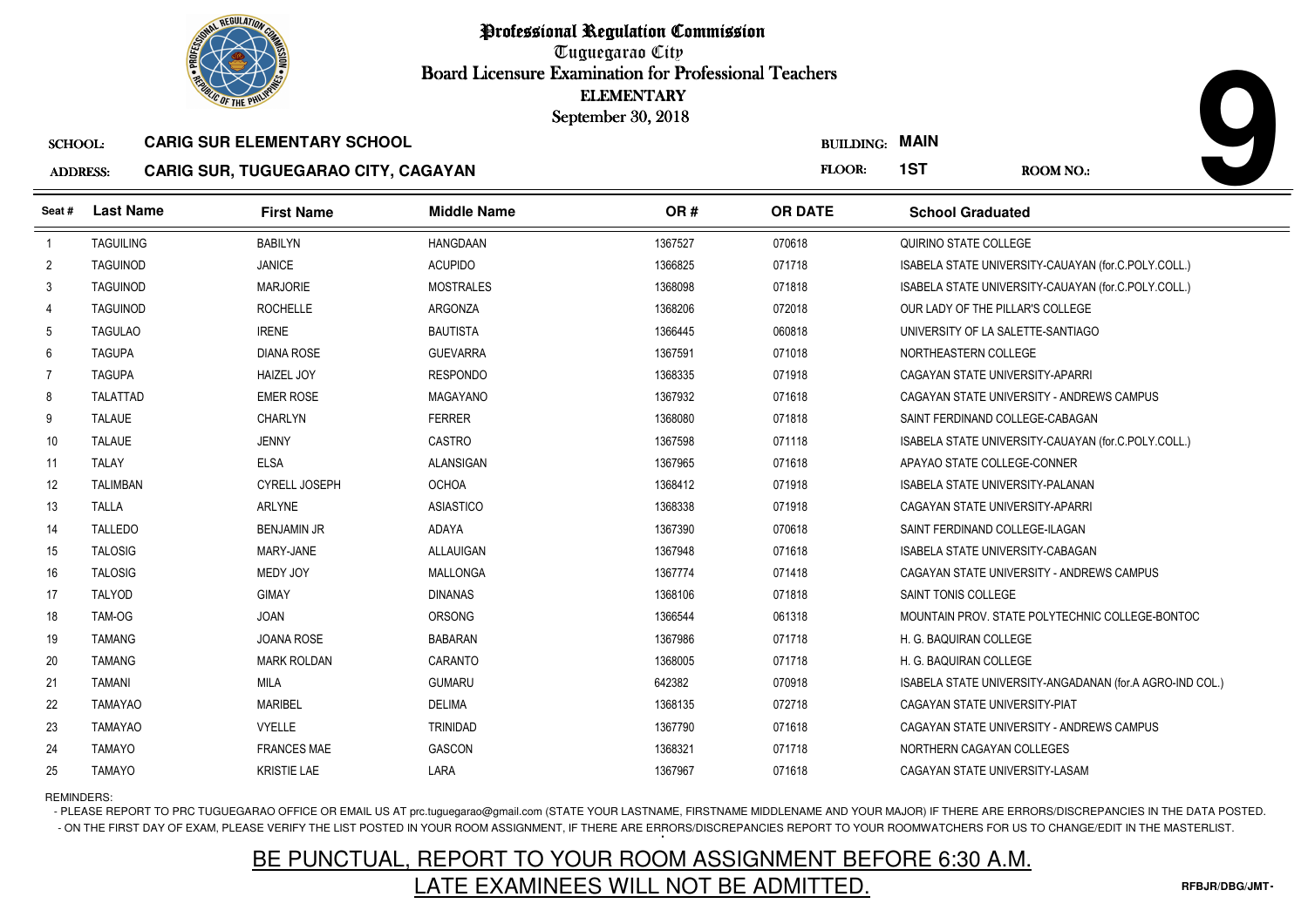

Tuguegarao City Board Licensure Examination for Professional Teachers September 30, 2018

#### ADDRESS:**CARIG SUR, TUGUEGARAO CITY, CAGAYAN**

|                 |                  |                                            | Doard Licensure Examination for Professional Teachers | <b>ELEMENTARY</b>  |                  |                                                     |
|-----------------|------------------|--------------------------------------------|-------------------------------------------------------|--------------------|------------------|-----------------------------------------------------|
|                 |                  | <b>CARIG SUR ELEMENTARY SCHOOL</b>         |                                                       | September 30, 2018 | <b>BUILDING:</b> | <b>MAIN</b>                                         |
| <b>SCHOOL:</b>  |                  |                                            |                                                       |                    |                  |                                                     |
| <b>ADDRESS:</b> |                  | <b>CARIG SUR, TUGUEGARAO CITY, CAGAYAN</b> |                                                       |                    | FLOOR:           | 1ST<br>ROOM NO.:                                    |
| Seat #          | <b>Last Name</b> | <b>First Name</b>                          | <b>Middle Name</b>                                    | OR#                | <b>OR DATE</b>   | <b>School Graduated</b>                             |
| $\overline{1}$  | <b>TAMAYO</b>    | LOVELY                                     | <b>LIMON</b>                                          | 1366677            | 061418           | SAINT FERDINAND COLLEGE-ILAGAN                      |
| $\overline{2}$  | <b>TAMBAUAN</b>  | <b>MARYGRACE</b>                           | <b>BALAGAN</b>                                        | 1367783            | 071418           | CAGAYAN STATE UNIVERSITY - ANDREWS CAMPUS           |
| 3               | <b>TAMBONG</b>   | <b>WINNIE</b>                              | PADEWAY                                               | 1367009            | 061918           | <b>ILOCOS SUR POLYTECHNIC STATE COLLEGE-TAGUDIN</b> |
| 4               | <b>TAMUNDONG</b> | JUVIE ANNE JANE                            | <b>PASCUAL</b>                                        | 644741             | 071018           | ISABELA STATE UNIVERSITY-JONES CAMPUS               |
| 5               | <b>TANDAYO</b>   | <b>EMELY</b>                               | <b>UNDIANA</b>                                        | 1366080            | 062618           | CAGAYAN STATE UNIVERSITY-PIAT                       |
| 6               | TANDAYU          | <b>VENUS</b>                               | <b>DABO</b>                                           | 1368504            | 071718           | H. G. BAQUIRAN COLLEGE                              |
| 7               | TANGONAN         | <b>CLARISSA</b>                            | <b>DELA CRUZ</b>                                      | 1366654            | 061318           | CAGAYAN STATE UNIVERSITY - ANDREWS CAMPUS           |
| 8               | TANGONAN         | <b>GLORY MHEL</b>                          | <b>GUIEB</b>                                          | 1368425            | 072018           | CAGAYAN STATE UNIVERSITY-SANCHEZ MIRA               |
| 9               | <b>TANGONAN</b>  | <b>LIGAYA</b>                              | <b>ABESA</b>                                          | 1367807            | 071218           | CAGAYAN STATE UNIVERSITY - ANDREWS CAMPUS           |
| 10              | TANGONAN         | LOVELY JOY                                 | <b>CARDENAS</b>                                       | 1367713            | 071018           | CAGAYAN STATE UNIVERSITY-SANCHEZ MIRA               |
| 11              | <b>TANGONAN</b>  | PREMA JOY                                  | <b>IFURUNG</b>                                        | 1368025            | 071718           | CAGAYAN STATE UNIVERSITY-SANCHEZ MIRA               |
| 12              | <b>TANGUIN</b>   | <b>JENEVIEVE</b>                           | <b>BARCELO</b>                                        | 1366773            | 070218           | ISABELA STATE UNIVERSITY-ECHAGUE                    |
| 13              | <b>TANURIO</b>   | <b>MARISTEL</b>                            | <b>AGLORO</b>                                         | 1367967            | 071618           | KALINGA APAYAO STATE COLLEGE (KALINGA COMM. COLL.)  |
| 14              | <b>TAPAOAN</b>   | <b>TERESA</b>                              | <b>MARIANO</b>                                        | 643149             | 071018           | ISABELA STATE UNIVERSITY-JONES CAMPUS               |
| 15              | <b>TAPEC</b>     | <b>ROSELYN</b>                             | <b>RAGUIRAG</b>                                       | 1367943            | 071618           | CAGAYAN STATE UNIVERSITY-SANCHEZ MIRA               |
| 16              | <b>TAPIRO</b>    | <b>JOHN KENNETH</b>                        | PURGANAN                                              | 1368427            | 072018           | NORTHERN CAGAYAN COLLEGES                           |
| 17              | <b>TAPIRU</b>    | <b>ROWENA</b>                              | <b>BALETE</b>                                         | 1367819            | 071218           | F. L. VARGAS COLLEGE-ABULUG                         |
| 18              | <b>TARAYAO</b>   | <b>AIZA</b>                                | <b>SIRUG</b>                                          | 1368174            | 071918           | SAINT PAUL UNIVERSITY-TUGUEGARAO                    |
| 19              | <b>TARNATE</b>   | <b>ADLER JAMES</b>                         | <b>PADSING</b>                                        | 1368055            | 071818           | CAGAYAN STATE UNIVERSITY-SANCHEZ MIRA               |
| 20              | <b>TARUC</b>     | <b>CEARINA JOY</b>                         | <b>ACOSTA</b>                                         | 1406784            | 071918           | CAGAYAN STATE UNIVERSITY-SANCHEZ MIRA               |
| 21              | <b>TARUN</b>     | <b>RUTHLAINE</b>                           | <b>GAMMAD</b>                                         | 1368081            | 071818           | SAINT FERDINAND COLLEGE-CABAGAN                     |
| 22              | <b>TAUYA</b>     | <b>JEZAIRA</b>                             | <b>TABLANG</b>                                        | 1367503            | 070418           | UNIVERSITY OF LA SALETTE-SANTIAGO                   |
| 23              | <b>TAYABAS</b>   | <b>JONNA</b>                               | <b>ESGUERRA</b>                                       | 3X1CMQS            | 052918           | <b>ISABELA STATE UNIVERSITY-ECHAGUE</b>             |
| 24              | <b>TAYAG</b>     | EDLYN ROSE                                 | <b>PAULINO</b>                                        | 643221             | 071018           | <b>ISABELA STATE UNIVERSITY-JONES CAMPUS</b>        |
| 25              | <b>TAÑEZA</b>    | <b>MERLYN</b>                              | <b>HIPOLITO</b>                                       | 1368322            | 071718           | NORTHERN CAGAYAN COLLEGES                           |

### REMINDERS:

- PLEASE REPORT TO PRC TUGUEGARAO OFFICE OR EMAIL US AT prc.tuguegarao@gmail.com (STATE YOUR LASTNAME, FIRSTNAME MIDDLENAME AND YOUR MAJOR) IF THERE ARE ERRORS/DISCREPANCIES IN THE DATA POSTED. - ON THE FIRST DAY OF EXAM, PLEASE VERIFY THE LIST POSTED IN YOUR ROOM ASSIGNMENT, IF THERE ARE ERRORS/DISCREPANCIES REPORT TO YOUR ROOMWATCHERS FOR US TO CHANGE/EDIT IN THE MASTERLIST.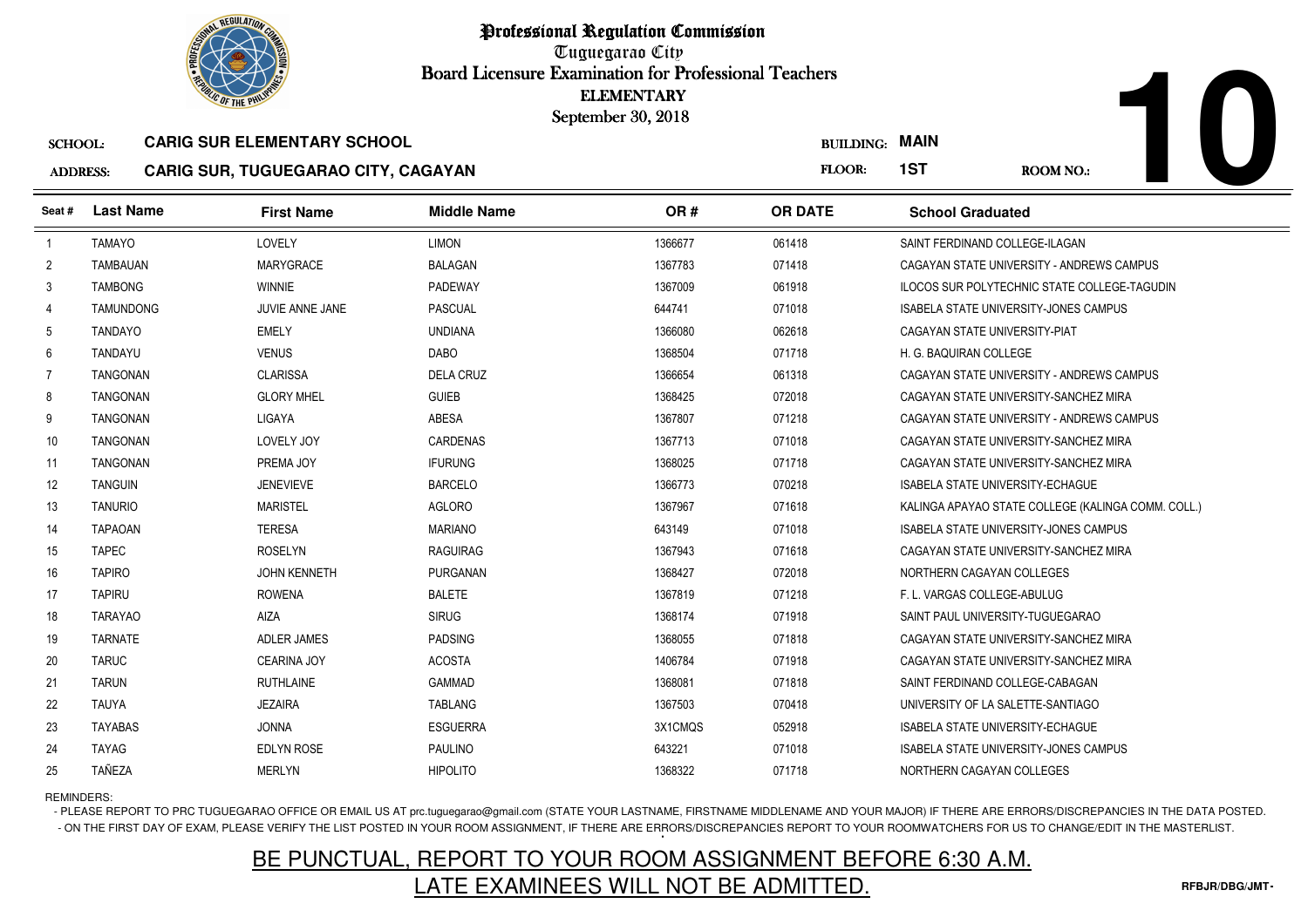

Professional Regulation CommissionTuguegarao City Board Licensure Examination for Professional Teachers September 30, 2018

| <b>JILDING:</b> | <b>MAIN</b> |  |
|-----------------|-------------|--|
|-----------------|-------------|--|

#### ADDRESS:**CARIG SUR, TUGUEGARAO CITY, CAGAYAN**

**11**

|                 | <b><i>OLIC OF THE PHILIPS</i></b> |                                            |                    | <b>ELEMENTARY</b><br>September 30, 2018 |                  |                                                                 |
|-----------------|-----------------------------------|--------------------------------------------|--------------------|-----------------------------------------|------------------|-----------------------------------------------------------------|
| <b>SCHOOL:</b>  |                                   | <b>CARIG SUR ELEMENTARY SCHOOL</b>         |                    |                                         | <b>BUILDING:</b> | <b>MAIN</b>                                                     |
| <b>ADDRESS:</b> |                                   | <b>CARIG SUR, TUGUEGARAO CITY, CAGAYAN</b> |                    |                                         | FLOOR:           | 1ST<br><b>ROOM NO.:</b>                                         |
| Seat#           | <b>Last Name</b>                  | <b>First Name</b>                          | <b>Middle Name</b> | OR#                                     | <b>OR DATE</b>   | <b>School Graduated</b>                                         |
| $\overline{1}$  | <b>TE</b>                         | <b>GAYLIN</b>                              | <b>GARCIA</b>      | 1366538                                 | 061318           | ISABELA STATE UNIVERSITY-ECHAGUE                                |
| $\overline{2}$  | <b>TECLIM</b>                     | <b>ZERLYN</b>                              | <b>ENRIQUEZ</b>    | 1368032                                 | 071718           | SAINT PAUL UNIVERSITY-TUGUEGARAO                                |
| 3               | <b>TEJADA</b>                     | DOMINGO JR                                 | <b>RAMOS</b>       | 1366589                                 | 062518           | ISABELA COLLEGES (for.ISABELA C.F)                              |
| 4               | <b>TELLO</b>                      | <b>IRENE</b>                               | DE LEON            | 1367700                                 | 071018           | CAGAYAN STATE UNIVERSITY-PIAT                                   |
| 5               | <b>TENINIO</b>                    | <b>GRACE</b>                               | <b>CALIGTAN</b>    | 1367200                                 | 062818           | NUEVA VIZCAYA STATE UNIVERSITY (NVPC)-BAMBANG                   |
| 6               | <b>TEPPANG</b>                    | ABIGAIL                                    | DE LA CRUZ         | 1366016                                 | 061818           | CAGAYAN STATE UNIVERSITY-LASAM                                  |
| $\overline{7}$  | <b>TERNURA</b>                    | <b>MELANIE</b>                             | <b>MABBAGU</b>     | 1368337                                 | 071918           | CAGAYAN STATE UNIVERSITY-APARRI                                 |
| 8               | <b>TESORO</b>                     | <b>PRINCESS</b>                            | <b>BOSQUE</b>      | 1368429                                 | 072018           | SAINT JOSEPH COLLEGE-CAGAYAN                                    |
| 9               | <b>TEWAG</b>                      | <b>ALMA</b>                                | <b>BUGYON</b>      | 1367986                                 | 071718           | APAYAO STATE COLLEGE-CONNER                                     |
| 10 <sup>°</sup> | <b>TIAS</b>                       | LYN                                        | <b>PARIS</b>       | 1404504                                 | 070918           | EASTERN LUZON COLLEGES-BAMBANG                                  |
| 11              | <b>TIC-ANG</b>                    | <b>MARIMAR</b>                             | WAGGAY             | 1367660                                 | 071618           | <b>IFUGAO STATE COLLEGE OF AGRICULTURE &amp; FORESTRY-POTIA</b> |
| 12 <sup>2</sup> | <b>TICALA</b>                     | <b>JAYRAH</b>                              | <b>BANGLIGAN</b>   | 1367659                                 | 071618           | IFUGAO STATE COLLEGE OF AGRICULTURE & FORESTRY-POTIA            |
| 13              | <b>TICOY</b>                      | <b>MARITES</b>                             | <b>BANTAYAN</b>    | 1367820                                 | 071218           | UNIVERSITY OF SOUTHEASTERN PHILIPPINES-BAGANGA                  |
| 14              | <b>TOBIAS</b>                     | <b>LEYMAR</b>                              | <b>SUIBAL</b>      | 643706                                  | 071018           | <b>ISABELA STATE UNIVERSITY-JONES CAMPUS</b>                    |
| 15              | <b>TOBIAS</b>                     | VANEZA                                     | ORNOS              | 1366849                                 | 071818           | QUIRINO POLYTECHNIC COLLEGE                                     |
| 16              | <b>TOLEDO</b>                     | <b>JOY</b>                                 | <b>ROMERO</b>      | 1366575                                 | 061418           | NORTHEASTERN COLLEGE                                            |
| 17              | <b>TOLENTINO</b>                  | AIZA KRYZLE                                | <b>DANAO</b>       | 1367756                                 | 071118           | CAGAYAN STATE UNIVERSITY-PIAT                                   |
| 18              | <b>TOLENTINO</b>                  | ANETTE                                     | <b>ARIEL</b>       | 1366334                                 | 060618           | ISABELA COLLEGES (for ISABELA C.F)                              |
| 19              | <b>TOLENTINO</b>                  | <b>HERWIN</b>                              | <b>ABISADO</b>     | 1366094                                 | 062718           | SAINT FERDINAND COLLEGE-ILAGAN                                  |
| 20              | <b>TOLERO</b>                     | SHERA JANE                                 | LABAYO             | 1368080                                 | 071818           | CAGAYAN STATE UNIVERSITY-SANCHEZ MIRA                           |
| 21              | <b>TOMAS</b>                      | <b>ELVIE</b>                               | <b>COLUMNA</b>     | 1367031                                 | 062018           | CAGAYAN STATE UNIVERSITY-APARRI                                 |
| 22              | <b>TOMAS</b>                      | <b>GIECELLE</b>                            | <b>VEROSIL</b>     | 1368431                                 | 072018           | SAINT JOSEPH COLLEGE-CAGAYAN                                    |
| 23              | <b>TOMAS</b>                      | <b>KRISHAMAY</b>                           | CABARANGAO         | 1368445                                 | 072018           | SAINT JOSEPH COLLEGE-CAGAYAN                                    |
| 24              | <b>TOMAS</b>                      | <b>ORLY MARK</b>                           | <b>BAL</b>         | 1367929                                 | 071618           | CAGAYAN STATE UNIVERSITY - ANDREWS CAMPUS                       |
| 25              | <b>TOMENES</b>                    | <b>JORDAN</b>                              | <b>TRILLES</b>     | 1366662                                 | 061318           | SAINT JOSEPH COLLEGE-CAGAYAN                                    |

REMINDERS:

- PLEASE REPORT TO PRC TUGUEGARAO OFFICE OR EMAIL US AT prc.tuguegarao@gmail.com (STATE YOUR LASTNAME, FIRSTNAME MIDDLENAME AND YOUR MAJOR) IF THERE ARE ERRORS/DISCREPANCIES IN THE DATA POSTED. - ON THE FIRST DAY OF EXAM, PLEASE VERIFY THE LIST POSTED IN YOUR ROOM ASSIGNMENT, IF THERE ARE ERRORS/DISCREPANCIES REPORT TO YOUR ROOMWATCHERS FOR US TO CHANGE/EDIT IN THE MASTERLIST.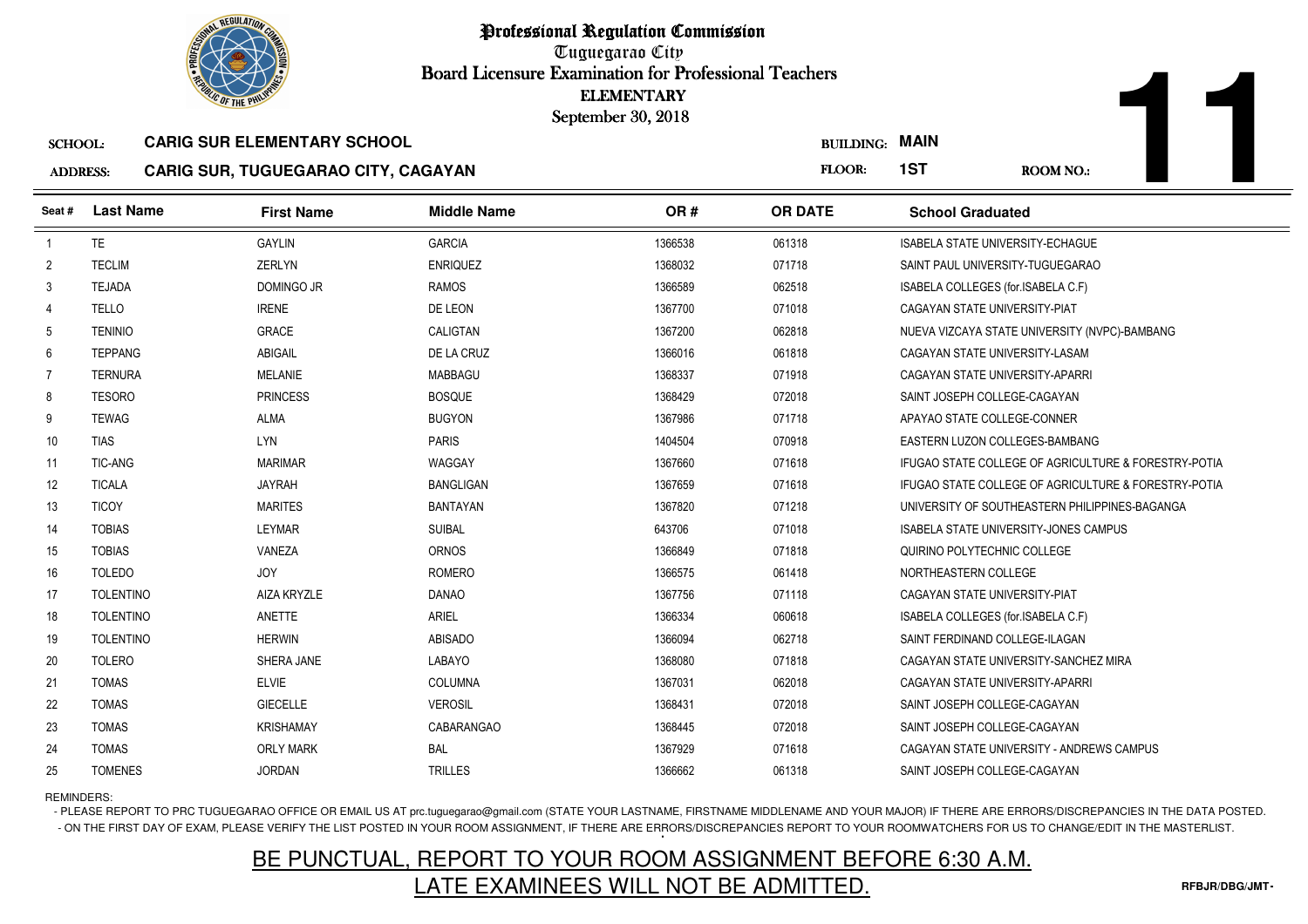

Professional Regulation CommissionTuguegarao City Board Licensure Examination for Professional Teachers September 30, 2018

#### SCHOOL:**CARIG SUR ELEMENTARY SCHOOL**

#### $\mathbf{A}$ **CARIG SUR, TUGUEGARAO CITY, CAGAYAN**

TULIAO ANJEANNETTE MADDELA

5 TULLICHAN WAZEALA GUINID

|                                                      | <b><i>OLIC OF THE PHILIP</i></b> |                                            |                    | <b>ELEMENTARY</b><br>September 30, 2018 |                       |                                                          |  |
|------------------------------------------------------|----------------------------------|--------------------------------------------|--------------------|-----------------------------------------|-----------------------|----------------------------------------------------------|--|
| <b>CARIG SUR ELEMENTARY SCHOOL</b><br><b>SCHOOL:</b> |                                  |                                            |                    |                                         | <b>BUILDING: MAIN</b> |                                                          |  |
| <b>ADDRESS:</b>                                      |                                  | <b>CARIG SUR, TUGUEGARAO CITY, CAGAYAN</b> |                    |                                         | FLOOR:                | 1ST<br><b>ROOM NO.:</b>                                  |  |
| Seat #                                               | <b>Last Name</b>                 | <b>First Name</b>                          | <b>Middle Name</b> | OR#                                     | <b>OR DATE</b>        | <b>School Graduated</b>                                  |  |
| $\overline{1}$                                       | <b>TONGOD</b>                    | LEZEL                                      | <b>MONONG</b>      | 1367685                                 | 071318                | IFUGAO STATE COLLEGE OF AGRICULTURE & FORESTRY-POTIA     |  |
| $\overline{2}$                                       | <b>TORDEL</b>                    | <b>MARICON</b>                             |                    | 1367711                                 | 071018                | CAGAYAN STATE UNIVERSITY - ANDREWS CAMPUS                |  |
| 3                                                    | <b>TORDILLOS</b>                 | <b>CHERRIEPHER</b>                         | <b>MANUEL</b>      | 1368316                                 | 071718                | CAGAYAN STATE UNIVERSITY-LAL-LO                          |  |
| 4                                                    | <b>TORRES</b>                    | ARA MINA                                   | <b>BORRETA</b>     | 1368500                                 | 071718                | MALLIG PLAINS COLLEGES (for. W. ISABELA PC)              |  |
| 5                                                    | <b>TORRES</b>                    | JOSHUA JOHN                                | <b>BORRETA</b>     | 1368151                                 | 071818                | MALLIG PLAINS COLLEGES (for. W. ISABELA PC)              |  |
| 6                                                    | <b>TRILLES</b>                   | <b>MARYDEL</b>                             | <b>ALONZO</b>      | 1367906                                 | 071618                | CAGAYAN STATE UNIVERSITY - ANDREWS CAMPUS                |  |
| $\overline{7}$                                       | <b>TRINIDAD</b>                  | <b>ALJHON</b>                              |                    | 1368347                                 | 071918                | CAGAYAN STATE UNIVERSITY-APARRI                          |  |
| 8                                                    | <b>TRINIDAD</b>                  | <b>LYKA</b>                                | <b>MAUN</b>        | 1366839                                 | 071718                | OUR LADY OF THE PILLAR COLLEGE-CAUAYAN SAN MANUEL BRANCH |  |
| 9                                                    | <b>TUBBAN</b>                    | LALAMIA                                    | <b>GOLLINGOY</b>   | 1367878                                 | 071318                | KALINGA APAYAO STATE COLLEGE (KALINGA COMM. COLL.)       |  |
| 10                                                   | <b>TUBERA</b>                    | <b>JOCELYN</b>                             | <b>TOLAYAO</b>     | 1366331                                 | 060618                | ISABELA COLLEGES (for.ISABELA C.F)                       |  |
| 11                                                   | <b>TUBIG</b>                     | SALVE                                      | <b>SALAZAR</b>     | 1366715                                 | 062718                | NATIONAL COLLEGE OF BUSINESS & ARTS-CUBAO                |  |
| 12                                                   | <b>TUCAL</b>                     | <b>JINJIN</b>                              | <b>DULNUAN</b>     | 1366809                                 | 071618                | NUEVA VIZCAYA STATE UNIVERSITY (NVPC)-BAMBANG            |  |
| 13                                                   | <b>TUDAY</b>                     | <b>MARLYN</b>                              | LANGBAY            | 1367208                                 | 062818                | KALINGA APAYAO STATE COLLEGE (KALINGA COMM. COLL.)       |  |
| 14                                                   | <b>TUDDAO</b>                    | <b>GERALDINE</b>                           | <b>MUGOT</b>       | 1368039                                 | 071818                | CAGAYAN STATE UNIVERSITY - ANDREWS CAMPUS                |  |
| 15                                                   | <b>TUGAB</b>                     | <b>IRISH</b>                               | <b>BICERA</b>      | 1367938                                 | 071618                | SAINT MARY'S UNIVERSITY                                  |  |
| 16                                                   | <b>TUGANGI</b>                   | <b>JANICE</b>                              | <b>OTRILLO</b>     | 1367162                                 | 062518                | CAGAYAN STATE UNIVERSITY-LAL-LO                          |  |
| 17                                                   | <b>TUGAOEN</b>                   | <b>BARBIE JANE</b>                         | <b>AGANON</b>      | 1368020                                 | 071718                | APAYAO STATE COLLEGE-LUNA CAMPUS                         |  |
| 18                                                   | <b>TUGAOEN</b>                   | <b>JENERWIN</b>                            | <b>SIRIBAN</b>     | 1368345                                 | 071918                | CAGAYAN STATE UNIVERSITY-APARRI                          |  |
| 19                                                   | <b>TUGAWIN</b>                   | <b>SHEENA</b>                              | <b>SABADO</b>      | 1366773                                 | 070218                | PLT COLLEGE, INC                                         |  |
| 20                                                   | <b>TULABOT</b>                   | <b>NOREEN PEARL</b>                        | <b>BARUT</b>       | 1368502                                 | 071718                | OUR LADY OF THE PILLAR COLLEGE-CAUAYAN SAN MANUEL BRANCH |  |
| 21                                                   | <b>TULAY</b>                     | <b>JUCELLE CAMIL</b>                       | <b>ESTA</b>        | 1367763                                 | 071418                | CAGAYAN STATE UNIVERSITY - ANDREWS CAMPUS                |  |

<sup>1681283</sup> <sup>072718</sup> UNIVERSITY OF CAGAYAN VALLEY (for. CAGAYAN COLL OF TUG.)

3 TULIAO HELEN HELEN TABBAD <sup>1367951</sup> <sup>071618</sup> ISABELA STATE UNIVERSITY-CABAGAN 4 TULIAO SHIERRY BASSIG <sup>1366016</sup> <sup>061818</sup> CAGAYAN STATE UNIVERSITY - ANDREWS CAMPUS

<sup>1368228</sup> <sup>072418</sup> NORTHEASTERN COLLEGE

REMINDERS:

22

23

24

25

--

- PLEASE REPORT TO PRC TUGUEGARAO OFFICE OR EMAIL US AT prc.tuguegarao@gmail.com (STATE YOUR LASTNAME, FIRSTNAME MIDDLENAME AND YOUR MAJOR) IF THERE ARE ERRORS/DISCREPANCIES IN THE DATA POSTED. - ON THE FIRST DAY OF EXAM, PLEASE VERIFY THE LIST POSTED IN YOUR ROOM ASSIGNMENT, IF THERE ARE ERRORS/DISCREPANCIES REPORT TO YOUR ROOMWATCHERS FOR US TO CHANGE/EDIT IN THE MASTERLIST.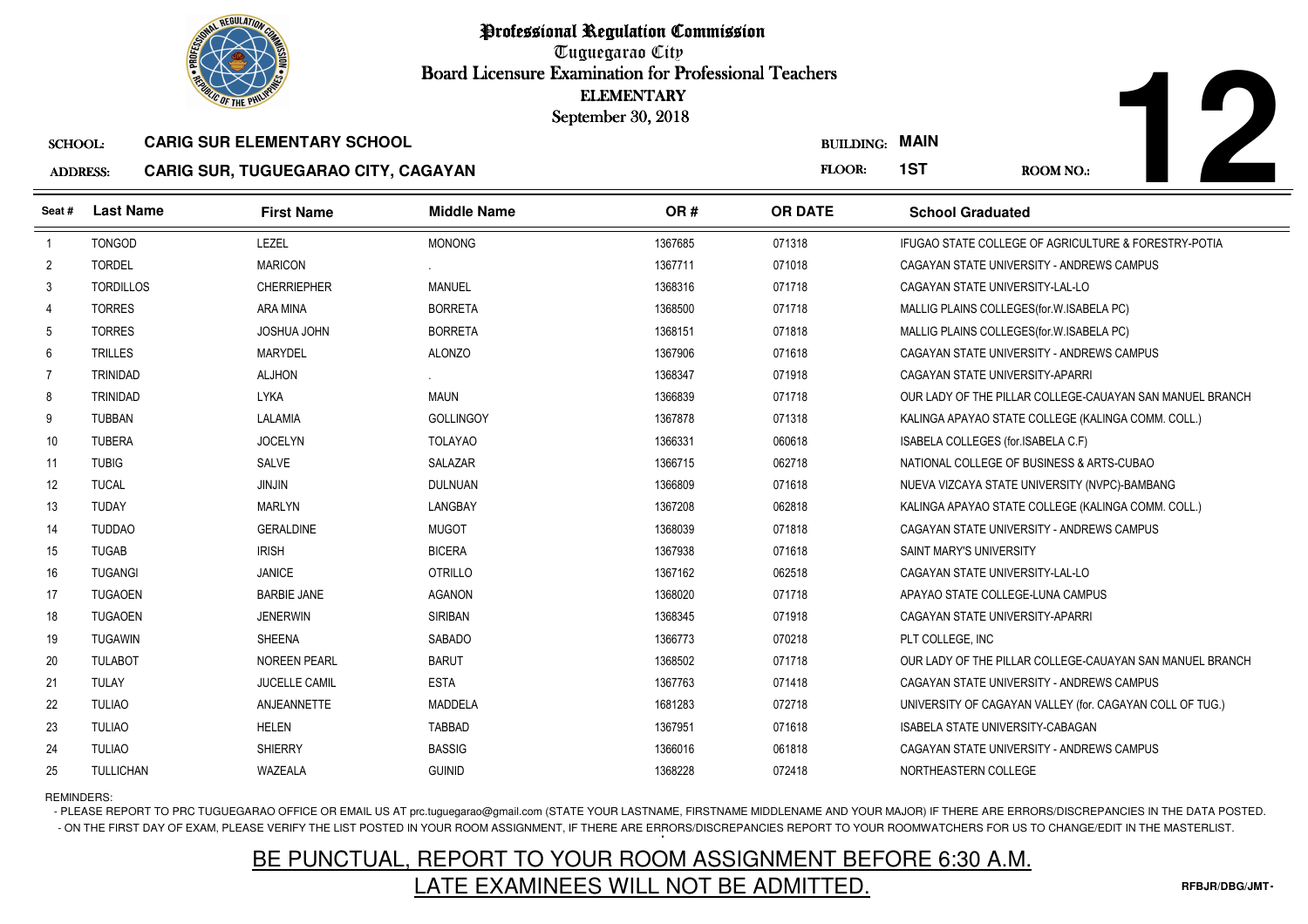

Tuguegarao City Board Licensure Examination for Professional Teachers September 30, 2018

### **ADI**

| <b>DRESS:</b> |  |  | <b>CARIG SUR, TUGUEGARAO CITY, CAGAYAN</b> |
|---------------|--|--|--------------------------------------------|
|---------------|--|--|--------------------------------------------|

| <b><i>OLIC OF THE PHILIP</i></b> |                  |                                            | <b>ELEMENTARY</b><br>September 30, 2018 |         |                  |                                                          |
|----------------------------------|------------------|--------------------------------------------|-----------------------------------------|---------|------------------|----------------------------------------------------------|
| <b>SCHOOL:</b>                   |                  | <b>CARIG SUR ELEMENTARY SCHOOL</b>         |                                         |         | <b>BUILDING:</b> | <b>MAIN</b>                                              |
| <b>ADDRESS:</b>                  |                  | <b>CARIG SUR, TUGUEGARAO CITY, CAGAYAN</b> |                                         |         | FLOOR:           | 1ST<br><b>ROOM NO.:</b>                                  |
| Seat #                           | <b>Last Name</b> | <b>First Name</b>                          | <b>Middle Name</b>                      | OR#     | <b>OR DATE</b>   | <b>School Graduated</b>                                  |
| $\overline{1}$                   | <b>TULUGAN</b>   | <b>RONA</b>                                | <b>BASIUANG</b>                         | 1366025 | 061818           | LYCEUM OF TUAO                                           |
| $\mathbf{2}$                     | <b>TUMAGCAO</b>  | <b>TWINKLE</b>                             | LOPEZ                                   | 1366161 | 060618           | NORTHEASTERN COLLEGE                                     |
| 3                                | TUMALIUAN        | JUVYLYN                                    | <b>MAMAUAG</b>                          | 1368088 | 071818           | SAINT FERDINAND COLLEGE-CABAGAN                          |
| 4                                | <b>TUMALIUAN</b> | <b>LORNA</b>                               | <b>MIRANDA</b>                          | 1368187 | 071918           | SAINT PAUL UNIVERSITY-TUGUEGARAO                         |
| 5                                | TUMALIUAN        | <b>MARY CLAIRE</b>                         | <b>TULIAO</b>                           | 1368162 | 071818           | ISABELA STATE UNIVERSITY-CABAGAN                         |
| 6                                | TUMALIUAN        | <b>MARY GRACE</b>                          | TUMALIUAN                               | 1367757 | 071118           | CAGAYAN STATE UNIVERSITY - ANDREWS CAMPUS                |
| $\overline{7}$                   | <b>TUMAMAO</b>   | <b>VIVIAN</b>                              | <b>MARCOS</b>                           | 1367939 | 071618           | OUR LADY OF THE PILLAR COLLEGE-CAUAYAN SAN MANUEL BRANCH |
| 8                                | <b>TUMANENG</b>  | ANGELYN                                    | <b>OCAMPO</b>                           | 1368054 | 071818           | APAYAO STATE COLLEGE-LUNA CAMPUS                         |
| 9                                | <b>TUMANENG</b>  | ANNA LIZA                                  | <b>LICAYO</b>                           | 1367759 | 071118           | CAGAYAN STATE UNIVERSITY-PIAT                            |
| 10                               | <b>TUMBAGA</b>   | <b>MARJORIE</b>                            | <b>LORENZO</b>                          | 1368323 | 071718           | FLORENCIO L. VARGAS COLLEGE-TUGUEGARAO                   |
| 11                               | <b>TUMOLVA</b>   | PEEJAY                                     | <b>ANCHETA</b>                          | 1680284 | 071718           | ISABELA COLLEGES (for ISABELA C.F)                       |
| 12                               | <b>TUMPAP</b>    | <b>NELIE</b>                               | PERPIÑA                                 | 1367762 | 071418           | CAGAYAN STATE UNIVERSITY - ANDREWS CAMPUS                |
| 13                               | <b>TUNGANGIB</b> | <b>REY</b>                                 | CAUILAN                                 | 1366866 | 071818           | ISABELA STATE UNIVERSITY-JONES CAMPUS                    |
| 14                               | <b>TUNGCUL</b>   | <b>REYCHEL ANN</b>                         | <b>PAUIG</b>                            | 1367774 | 071418           | CAGAYAN STATE UNIVERSITY - ANDREWS CAMPUS                |
| 15                               | <b>TUNGPALAN</b> | <b>JOVELYN</b>                             | <b>MANUEL</b>                           | 646918  | 071118           | <b>ISABELA STATE UNIVERSITY-JONES CAMPUS</b>             |
| 16                               | <b>TUPPAL</b>    | <b>JUDE</b>                                | <b>IRINGAN</b>                          | 1368496 | 072418           | FLORENCIO L. VARGAS COLLEGE-TUGUEGARAO                   |
| 17                               | <b>TUPPAL</b>    | <b>MORVEN</b>                              | <b>GUIAB</b>                            | 1366049 | 062218           | CAGAYAN STATE UNIVERSITY-APARRI                          |
| 18                               | <b>TUPPIL</b>    | <b>EMILY</b>                               | TUMALIUAN                               | 1368461 | 072018           | CAGAYAN STATE UNIVERSITY-CARITAN                         |
| 19                               | <b>TUQUIB</b>    | <b>JOEL</b>                                | YADAN                                   | 1366757 | 062918           | <b>ISABELA STATE UNIVERSITY-ECHAGUE</b>                  |
| 20                               | <b>TURARAY</b>   | CARLA-MAE                                  | <b>TALOSIG</b>                          | 1368423 | 072018           | SAINT FERDINAND COLLEGE-CABAGAN                          |
| 21                               | <b>TURINGAN</b>  | <b>ROVELYN</b>                             | <b>ROMERO</b>                           | 1367831 | 071218           | F. L. VARGAS COLLEGE-ABULUG                              |
| 22                               | <b>TURO</b>      | <b>JAMAICA</b>                             | <b>MABATAN</b>                          | 1367972 | 071718           | UNIVERSITY OF SAINT LOUIS-TUGUEGARAO                     |
| 23                               | <b>TURO</b>      | <b>JOSEPHINE</b>                           | <b>REYLANA</b>                          | 1368435 | 072018           | LYCEUM OF TUAO                                           |
| 24                               | <b>TUZON</b>     | <b>REXTER</b>                              | <b>DUMLAO</b>                           | 1367484 | 071018           | CAGAYAN STATE UNIVERSITY-LASAM                           |
| 25                               | <b>UBALDO</b>    | <b>FREGIELYN</b>                           | <b>MANNAG</b>                           | 1366851 | 071818           | QUIRINO POLYTECHNIC COLLEGE                              |

REMINDERS:

- PLEASE REPORT TO PRC TUGUEGARAO OFFICE OR EMAIL US AT prc.tuguegarao@gmail.com (STATE YOUR LASTNAME, FIRSTNAME MIDDLENAME AND YOUR MAJOR) IF THERE ARE ERRORS/DISCREPANCIES IN THE DATA POSTED. - ON THE FIRST DAY OF EXAM, PLEASE VERIFY THE LIST POSTED IN YOUR ROOM ASSIGNMENT, IF THERE ARE ERRORS/DISCREPANCIES REPORT TO YOUR ROOMWATCHERS FOR US TO CHANGE/EDIT IN THE MASTERLIST.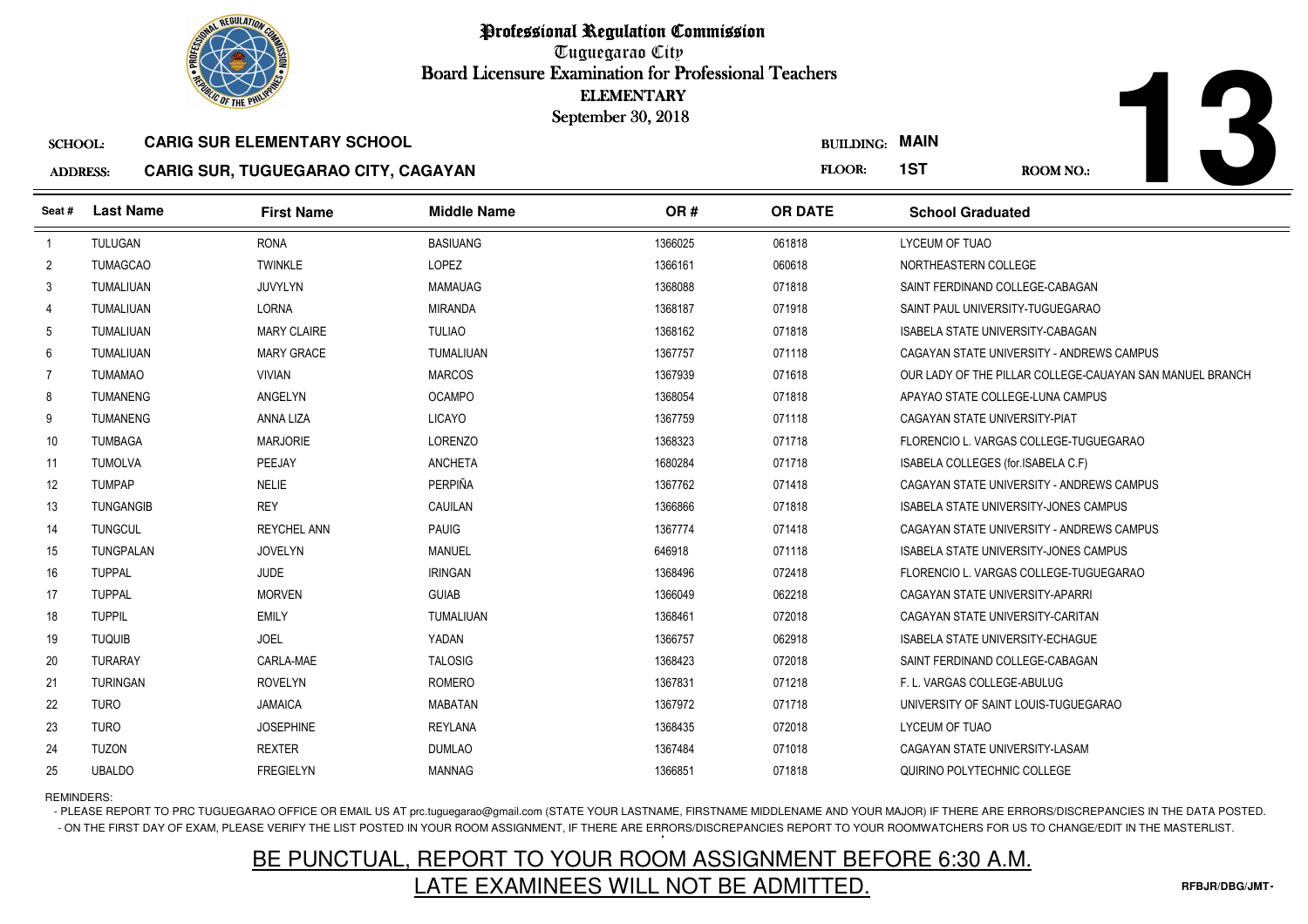

Tuguegarao City Board Licensure Examination for Professional Teachers September 30, 2018

### ADDRESS:**CARIG SUR, TUGUEGARAO CITY, CAGAYAN**

| <b><i>OLIC OF THE PHILIP</i></b>                     |                  |                                     | <b>ELEMENTARY</b><br>September 30, 2018 |         |                       |                                        |                                                  |
|------------------------------------------------------|------------------|-------------------------------------|-----------------------------------------|---------|-----------------------|----------------------------------------|--------------------------------------------------|
| <b>CARIG SUR ELEMENTARY SCHOOL</b><br><b>SCHOOL:</b> |                  |                                     |                                         |         | <b>BUILDING: MAIN</b> |                                        |                                                  |
| <b>ADDRESS:</b>                                      |                  | CARIG SUR, TUGUEGARAO CITY, CAGAYAN |                                         |         | FLOOR:                | 1ST                                    | <b>ROOM NO.:</b>                                 |
| Seat#                                                | <b>Last Name</b> | <b>First Name</b>                   | <b>Middle Name</b>                      | OR#     | <b>OR DATE</b>        | <b>School Graduated</b>                |                                                  |
| $\overline{1}$                                       | <b>UBARRE</b>    | <b>JOAN MELISSA</b>                 | <b>MIRAMONTE</b>                        | 1368425 | 072018                | NORTHERN CAGAYAN COLLEGES              |                                                  |
| $\overline{2}$                                       | <b>UBARRE</b>    | <b>JOEMELYN</b>                     | <b>SIMON</b>                            | 1367165 | 062518                | NORTHERN CAGAYAN COLLEGES              |                                                  |
| -3                                                   | UBIÑA            | KARYLLE HONEYBEE                    | <b>TABIAN</b>                           | 1368113 | 071818                |                                        | UNIVERSITY OF SAINT LOUIS-TUGUEGARAO             |
| $\overline{4}$                                       | <b>UDANI</b>     | APPLE JOY                           | <b>AGUOT</b>                            | 1368103 | 071818                | CAGAYAN STATE UNIVERSITY-LASAM         |                                                  |
| 5                                                    | <b>UDDIPA</b>    | <b>BERNADETTE</b>                   | <b>DALIRE</b>                           | 1367967 | 071618                | APAYAO STATE COLLEGE-LUNA CAMPUS       |                                                  |
| 6                                                    | <b>UGALE</b>     | <b>RHAZEL</b>                       | CABANGLAN                               | 1367934 | 071618                | APAYAO STATE COLLEGE-LUNA CAMPUS       |                                                  |
| 7                                                    | ULITA            | <b>KRISTINE JANE</b>                | <b>SERRANO</b>                          | 1368311 | 071718                | CAGAYAN STATE UNIVERSITY-LAL-LO        |                                                  |
| 8                                                    | <b>UMAMO</b>     | <b>JEFFERSON</b>                    | <b>TABDOL</b>                           | 1367615 | 071118                |                                        | NUEVA VIZCAYA STATE UNIVERSITY (NVSIT)-BAYOMBONG |
| 9                                                    | <b>UMAYAM</b>    | <b>ALVINA</b>                       | <b>TALAMAYAN</b>                        | 1366426 | 060818                | <b>ISABELA STATE UNIVERSITY-ILAGAN</b> |                                                  |
| 10                                                   | <b>UMAYAM</b>    | <b>VIRNALYN</b>                     | <b>RAMIREZ</b>                          | 1367801 | 071118                | CAGAYAN STATE UNIVERSITY-GONZAGA       |                                                  |
| 11                                                   | <b>UMBLAS</b>    | <b>JOCELENE</b>                     | <b>TAMAYO</b>                           | 1368427 | 072018                | NORTHERN CAGAYAN COLLEGES              |                                                  |
| 12                                                   | <b>UMBLAS</b>    | <b>MILKEE</b>                       | <b>RIVERA</b>                           | 1368079 | 071818                |                                        | CAGAYAN STATE UNIVERSITY-SANCHEZ MIRA            |
| 13                                                   | <b>UMENGAN</b>   | <b>ROMALYN</b>                      | <b>ALBAÑO</b>                           | 1368341 | 071918                | CAGAYAN STATE UNIVERSITY-APARRI        |                                                  |
| 14                                                   | <b>UMINGAN</b>   | LEI ANGELIC                         | <b>SUBIA</b>                            | 1368046 | 071818                | CAGAYAN STATE UNIVERSITY-APARRI        |                                                  |
| 15                                                   | <b>UMIPIG</b>    | <b>HELEN</b>                        | <b>DOMINGO</b>                          | 1366808 | 071618                | NORTHEASTERN COLLEGE                   |                                                  |
| 16                                                   | <b>UNARCE</b>    | RAYNA GRACE                         | CARIÑO                                  | 1368040 | 071818                |                                        | CAGAYAN STATE UNIVERSITY-SANCHEZ MIRA            |
| 17                                                   | <b>UNITE</b>     | <b>GRACE BERNADETTE</b>             | <b>MEDICO</b>                           | 1368321 | 071718                | NORTHERN CAGAYAN COLLEGES              |                                                  |
| 18                                                   | <b>UNITE</b>     | SHARON JANE                         | <b>ALOG</b>                             | 1365584 | 052818                | CAGAYAN STATE UNIVERSITY-LASAM         |                                                  |
| 19                                                   | <b>URBANO</b>    | <b>MARIBETH</b>                     | <b>PASION</b>                           | 1366817 | 071718                |                                        | NUEVA VIZCAYA STATE UNIVERSITY (NVSIT)-BAYOMBONG |
| 20                                                   | <b>URBI</b>      | <b>JASTINE</b>                      | <b>VILLARIN</b>                         | 1368081 | 071818                | <b>LYCEUM OF APARRI</b>                |                                                  |
| 21                                                   | <b>URBI</b>      | <b>KRICHELLE ANN</b>                | <b>DUYAO</b>                            | 1368337 | 071918                | CAGAYAN STATE UNIVERSITY-APARRI        |                                                  |
| 22                                                   | <b>URBI</b>      | <b>WEDEN</b>                        | <b>INVIERNO</b>                         | 1368081 | 071818                | <b>LYCEUM OF APARRI</b>                |                                                  |
| 23                                                   | <b>URIAS</b>     | <b>JOANA MARIE</b>                  | <b>ORTEGA</b>                           | 1368467 | 072018                | SAINT ANTHONY'S COLLEGE-CAGAYAN        |                                                  |
| 24                                                   | <b>URSULUM</b>   | <b>JASMIN</b>                       | <b>RONQUILLO</b>                        | 1367275 | 070318                | CAGAYAN STATE UNIVERSITY-APARRI        |                                                  |
| 25                                                   | <b>URSULUM</b>   | <b>JULIE ANN</b>                    | <b>ESCOTE</b>                           | 1368312 | 071718                | CAGAYAN STATE UNIVERSITY-LAL-LO        |                                                  |

REMINDERS:

- PLEASE REPORT TO PRC TUGUEGARAO OFFICE OR EMAIL US AT prc.tuguegarao@gmail.com (STATE YOUR LASTNAME, FIRSTNAME MIDDLENAME AND YOUR MAJOR) IF THERE ARE ERRORS/DISCREPANCIES IN THE DATA POSTED. - ON THE FIRST DAY OF EXAM, PLEASE VERIFY THE LIST POSTED IN YOUR ROOM ASSIGNMENT, IF THERE ARE ERRORS/DISCREPANCIES REPORT TO YOUR ROOMWATCHERS FOR US TO CHANGE/EDIT IN THE MASTERLIST.

# BE PUNCTUAL, REPORT TO YOUR ROOM ASSIGNMENT BEFORE 6:30 A.M.LATE EXAMINEES WILL NOT BE ADMITTED.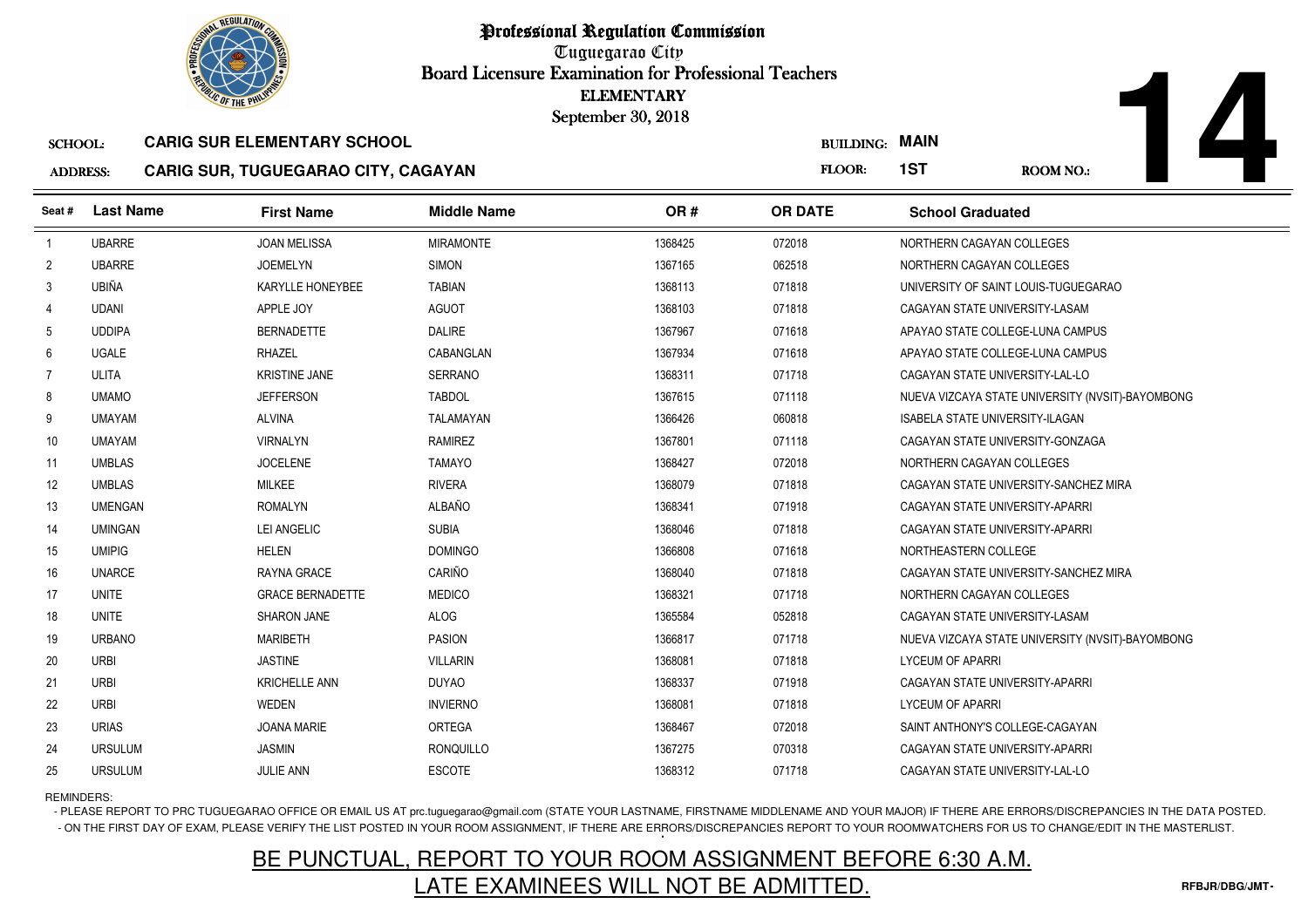

Tuguegarao City Board Licensure Examination for Professional Teachers September 30, 2018

#### SCHOOL:**CARIG SUR ELEMENTARY SCHOOL**

#### ADDRESS:**CARIG SUR, TUGUEGARAO CITY, CAGAYAN**

| <b><i>OLIC OF THE PHILIP</i></b>                     |                  |                                            | <b>ELEMENTARY</b><br>September 30, 2018 |         |                |                                                     |
|------------------------------------------------------|------------------|--------------------------------------------|-----------------------------------------|---------|----------------|-----------------------------------------------------|
| <b>CARIG SUR ELEMENTARY SCHOOL</b><br><b>SCHOOL:</b> |                  |                                            |                                         |         |                | <b>BUILDING: MAIN</b>                               |
| <b>ADDRESS:</b>                                      |                  | <b>CARIG SUR, TUGUEGARAO CITY, CAGAYAN</b> |                                         |         | FLOOR:         | 1ST<br><b>ROOM NO.:</b>                             |
| Seat #                                               | <b>Last Name</b> | <b>First Name</b>                          | <b>Middle Name</b>                      | OR#     | <b>OR DATE</b> | <b>School Graduated</b>                             |
| $\overline{1}$                                       | <b>USBAL</b>     | <b>MARYJOY</b>                             | CAUILAN                                 | 1366072 | 062618         | ISABELA STATE UNIVERSITY-PALANAN                    |
| $\overline{2}$                                       | <b>USITA</b>     | <b>LITO</b>                                | <b>TABACO</b>                           | 1368037 | 071818         | <b>LYCEUM OF APARRI</b>                             |
| 3                                                    | <b>USMAN</b>     | <b>MAY ANGELICA</b>                        | <b>ANCHETA</b>                          | 1367579 | 071018         | <b>ISABELA STATE UNIVERSITY-ECHAGUE</b>             |
| 4                                                    | VALDEZ           | <b>JAMAICA</b>                             | <b>BARTOLAY</b>                         | 1367551 | 070918         | ISABELA STATE UNIVERSITY-CAUAYAN (for.C.POLY.COLL.) |
| 5                                                    | VALDEZ           | <b>JANETH</b>                              | VILLANUEVA                              | 1367473 | 071018         | CAGAYAN STATE UNIVERSITY-SANCHEZ MIRA               |
| 6                                                    | VALDEZ           | <b>JESSAMAY</b>                            | CECELIANO                               | 1366071 | 062618         | ISABELA STATE UNIVERSITY-PALANAN                    |
| $\overline{7}$                                       | VALDEZ           | <b>MYCAH JINGLE</b>                        | <b>ESPEJO</b>                           | 1368204 | 072018         | ISABELA STATE UNIVERSITY-CAUAYAN (for.C.POLY.COLL.) |
| 8                                                    | VALDEZ           | <b>RACQUELYN</b>                           | <b>RAMOS</b>                            | 1066617 | 071018         | CAGAYAN STATE UNIVERSITY-SANCHEZ MIRA               |
| 9                                                    | VALDEZ           | <b>ROSELLE</b>                             | <b>GUMPAD</b>                           | 1366993 | 062018         | SAINT LOUIS COLLEGE OF BULANAO                      |
| 10 <sup>°</sup>                                      | VALDEZ           | <b>ROSEMARIE</b>                           | <b>MOLEG</b>                            | 1367541 | 070618         | NORTHEASTERN COLLEGE                                |
| 11                                                   | VALDEZ           | <b>ROWENA</b>                              | <b>CUIZON</b>                           | 1664455 | 060818         | CAGAYAN VALLEY COLLEGES OF TUGUEGARAO               |
| 12                                                   | <b>VALENCIA</b>  | <b>CRISEL ANN</b>                          | <b>GUTIERREZ</b>                        | 1368337 | 071918         | CAGAYAN STATE UNIVERSITY-APARRI                     |
| 13                                                   | <b>VALENCIA</b>  | <b>JONALYN</b>                             | <b>EUGENIO</b>                          | 1368086 | 071818         | NORTHEASTERN COLLEGE                                |
| 14                                                   | VALENZUELA       | <b>CLAIRE ANN</b>                          | <b>JIMENEZ</b>                          | 1366741 | 062818         | UNIVERSITY OF LA SALETTE-SANTIAGO                   |
| 15                                                   | VALENZUELA       | <b>NICA</b>                                | <b>MANIOANG</b>                         | 1368077 | 071818         | APAYAO STATE COLLEGE-LUNA CAMPUS                    |
| 16                                                   | <b>VALEROZO</b>  | <b>CAROLINE</b>                            | <b>REYNO</b>                            | 1368177 | 071918         | H. G. BAQUIRAN COLLEGE                              |
| 17                                                   | VALEROZO         | <b>CRISTINA MARRIE</b>                     | <b>FELICIANO</b>                        | 638850  | 070618         | UNIVERSITY OF PERPETUAL HELP SYSTEM-LAGUNA          |
| 18                                                   | VALIDO           | <b>GLENDA</b>                              | CABALDO                                 | 1367293 | 070318         | DR. CARLOS S. LANTING COLLEGE-Q. C.                 |
| 19                                                   | VALLEJO          | <b>DONNA JANE</b>                          | <b>ESCOBAR</b>                          | 1366199 | 060818         | UNIVERSITY OF LA SALETTE-SANTIAGO                   |
| 20                                                   | VALLEJO          | <b>JANICE</b>                              | <b>PANGAN</b>                           | 1367773 | 071418         | CAGAYAN STATE UNIVERSITY - ANDREWS CAMPUS           |
| 21                                                   | VALMONTE         | EDWIN JR                                   | <b>MENDOZA</b>                          | 1366500 | 061118         | <b>ISABELA STATE UNIVERSITY-ECHAGUE</b>             |
| 22                                                   | VARGAS           | SHERIDAN MAE                               | <b>ESPIRITU</b>                         | 1367763 | 071418         | CAGAYAN STATE UNIVERSITY - ANDREWS CAMPUS           |
| 23                                                   | <b>VEA</b>       | <b>HAZEL</b>                               | VALDEZ                                  | 1368076 | 071818         | APAYAO STATE COLLEGE-LUNA CAMPUS                    |
| 24                                                   | <b>VEA</b>       | <b>MELODY</b>                              | <b>FRANCISCO</b>                        | 1368437 | 072018         | PHILIPPINE NORMAL UNIVERSITY-ISABELA                |
| 25                                                   | <b>VEA</b>       | NIMPHA JOY                                 | <b>TAGANAS</b>                          | 1366774 | 070218         | ISABELA STATE UNIVERSITY-ECHAGUE                    |

REMINDERS:

- PLEASE REPORT TO PRC TUGUEGARAO OFFICE OR EMAIL US AT prc.tuguegarao@gmail.com (STATE YOUR LASTNAME, FIRSTNAME MIDDLENAME AND YOUR MAJOR) IF THERE ARE ERRORS/DISCREPANCIES IN THE DATA POSTED. - ON THE FIRST DAY OF EXAM, PLEASE VERIFY THE LIST POSTED IN YOUR ROOM ASSIGNMENT, IF THERE ARE ERRORS/DISCREPANCIES REPORT TO YOUR ROOMWATCHERS FOR US TO CHANGE/EDIT IN THE MASTERLIST.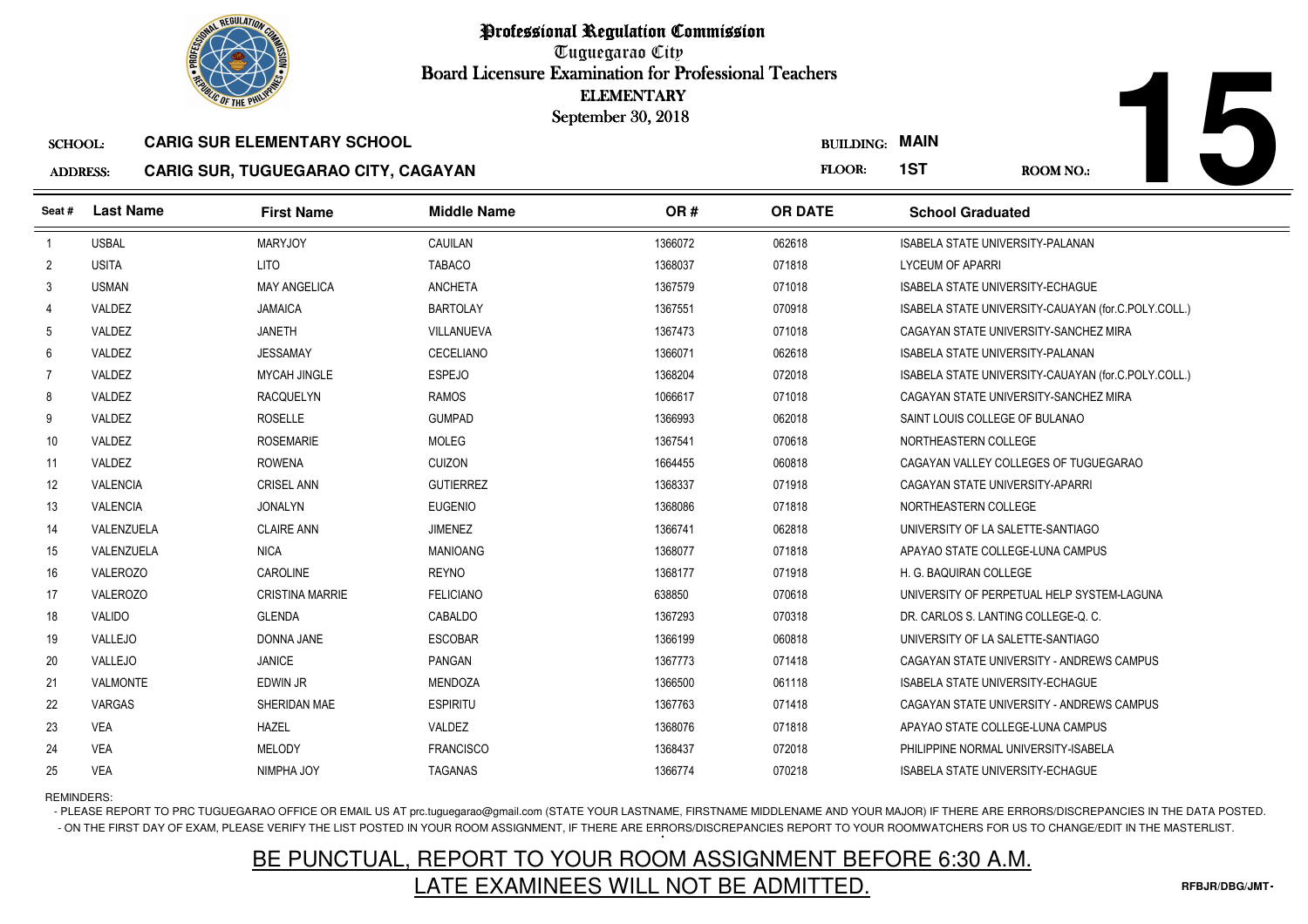

Professional Regulation CommissionTuguegarao City Board Licensure Examination for Professional Teachers September 30, 2018

#### SCHOOL:**CARIG SUR ELEMENTARY SCHOOL**

#### ADDRESS:**CARIG SUR, TUGUEGARAO CITY, CAGAYAN**

|                                                               | <b><i>OLIC OF THE PHILIPS</i></b> |                                    |                    | <b>ELEMENTARY</b><br>September 30, 2018 |                  |                                       |                                                          |
|---------------------------------------------------------------|-----------------------------------|------------------------------------|--------------------|-----------------------------------------|------------------|---------------------------------------|----------------------------------------------------------|
| <b>SCHOOL:</b>                                                |                                   | <b>CARIG SUR ELEMENTARY SCHOOL</b> |                    |                                         | <b>BUILDING:</b> | <b>MAIN</b>                           |                                                          |
| <b>CARIG SUR, TUGUEGARAO CITY, CAGAYAN</b><br><b>ADDRESS:</b> |                                   |                                    |                    |                                         | FLOOR:           | 1ST                                   | <b>ROOM NO.:</b>                                         |
| Seat #                                                        | <b>Last Name</b>                  | <b>First Name</b>                  | <b>Middle Name</b> | OR#                                     | <b>OR DATE</b>   | <b>School Graduated</b>               |                                                          |
| $\overline{1}$                                                | <b>VEA</b>                        | <b>VANESSA MARIE</b>               | <b>AGUSTIN</b>     | 1368329                                 | 071818           | APAYAO STATE COLLEGE-LUNA CAMPUS      |                                                          |
| $\overline{2}$                                                | <b>VELASCO</b>                    | ANGELICA JOYCE                     | <b>MENOR</b>       | PN9DE5A                                 | 053018           | OUR LADY OF THE PILLAR'S COLLEGE      |                                                          |
| 3                                                             | <b>VELASCO</b>                    | <b>GINALYN</b>                     | <b>ANNABAN</b>     | 1368449                                 | 072018           |                                       | FLORENCIO L. VARGAS COLLEGE-TUGUEGARAO                   |
| $\overline{4}$                                                | <b>VELASCO</b>                    | <b>MINETTE</b>                     | LOPEZ              | 1367528                                 | 070618           |                                       | NUEVA VIZCAYA STATE UNIVERSITY (NVSIT)-BAYOMBONG         |
| 5                                                             | <b>VELASCO</b>                    | PRINCESS CAMILLE                   | <b>AGUSTIN</b>     | 1367722                                 | 071118           | OUR LADY OF THE PILLAR'S COLLEGE      |                                                          |
| 6                                                             | <b>VELASCO</b>                    | <b>RUSHEL</b>                      | <b>TALAY</b>       | 1367830                                 | 071218           |                                       | CAGAYAN STATE UNIVERSITY - ANDREWS CAMPUS                |
| 7                                                             | <b>VENTURA</b>                    | <b>JIMA</b>                        | <b>MARCOS</b>      | 1366873                                 | 071818           | QUIRINO STATE COLLEGE                 |                                                          |
| 8                                                             | <b>VENTURA</b>                    | <b>JULIE ANN</b>                   | <b>MANAGUELOD</b>  | 1367986                                 | 071718           | H. G. BAQUIRAN COLLEGE                |                                                          |
| 9                                                             | <b>VENTURA</b>                    | <b>KRIEZL</b>                      | <b>PINTO</b>       | 1368155                                 | 071818           | CAGAYAN STATE UNIVERSITY-SANCHEZ MIRA |                                                          |
| 10                                                            | <b>VENTURA</b>                    | <b>MARICRIS</b>                    | <b>BATAWAG</b>     | 1368062                                 | 071818           | APAYAO STATE COLLEGE-CONNER           |                                                          |
| 11                                                            | <b>VERZOLA</b>                    | <b>SUNSHINE</b>                    | DEO-AY             | 1368185                                 | 071918           |                                       | CAGAYAN STATE UNIVERSITY - ANDREWS CAMPUS                |
| 12                                                            | <b>VICENTE</b>                    | LEAN-MAE                           | <b>MAINES</b>      | 1366897                                 | 071918           |                                       | OUR LADY OF THE PILLAR COLLEGE-CAUAYAN SAN MANUEL BRANCH |
| 13                                                            | <b>VICENTE</b>                    | LHESLY                             | <b>PULOG</b>       | 1367827                                 | 071218           | <b>BAGUIO CENTRAL UNIVERSITY</b>      |                                                          |
| 14                                                            | <b>VICENTE</b>                    | <b>MELODY</b>                      | <b>NAVORA</b>      | 1367765                                 | 071418           |                                       | CAGAYAN STATE UNIVERSITY - ANDREWS CAMPUS                |
| 15                                                            | <b>VICENTE</b>                    | SONIA                              | CASTILLO           | 1367885                                 | 071318           | CAGAYAN STATE UNIVERSITY-CARITAN      |                                                          |
| 16                                                            | <b>VIDAD</b>                      | <b>DJHOANNE</b>                    | <b>BUMANGLAG</b>   | 1366290                                 | 060518           | <b>LYCEUM OF APARRI</b>               |                                                          |
| 17                                                            | <b>VIDAL</b>                      | MARY-ANN                           | <b>BALIMBIN</b>    | 1368413                                 | 071918           | SAINT FERDINAND COLLEGE-ILAGAN        |                                                          |
| 18                                                            | <b>VIERNES</b>                    | <b>CHAREE MAE FLOR</b>             | <b>PANGRAMUYEN</b> | 1368054                                 | 071818           | CAGAYAN STATE UNIVERSITY-SANCHEZ MIRA |                                                          |
| 19                                                            | <b>VIERNES</b>                    | <b>JAY ANN</b>                     | <b>DALERI</b>      | 1366059                                 | 062618           | CAGAYAN STATE UNIVERSITY-APARRI       |                                                          |
| 20                                                            | <b>VIERNES</b>                    | JUDY ANNE                          | LAPPAY             | 1366161                                 | 060618           | NORTHEASTERN COLLEGE                  |                                                          |
| 21                                                            | <b>VIERNES</b>                    | KATHLENE XYRAH                     | CASTILLO           | 1366097                                 | 062718           |                                       | UNIVERSITY OF CAGAYAN VALLEY (for. CAGAYAN COLL OF TUG.) |
| 22                                                            | <b>VIERNES</b>                    | <b>YESA</b>                        | <b>ALMEDA</b>      | 1368412                                 | 071918           | SAINT LOUIS COLLEGE OF BULANAO        |                                                          |
| 23                                                            | <b>VILLA</b>                      | <b>FLORDELIZA</b>                  | <b>MATIAS</b>      | 1366319                                 | 060618           | CAGAYAN STATE UNIVERSITY-SANCHEZ MIRA |                                                          |
| 24                                                            | <b>VILLAFLOR</b>                  | <b>JACQUELYN</b>                   | <b>FELIPE</b>      | 1368501                                 | 071718           | APAYAO STATE COLLEGE-LUNA CAMPUS      |                                                          |
| 25                                                            | <b>VILLAGA</b>                    | ABIGAIL                            | <b>TORDILLOS</b>   | 1366532                                 | 061318           |                                       | UNIVERSITY OF PERPETUAL HELP-CAUAYAN CITY                |

REMINDERS:

- PLEASE REPORT TO PRC TUGUEGARAO OFFICE OR EMAIL US AT prc.tuguegarao@gmail.com (STATE YOUR LASTNAME, FIRSTNAME MIDDLENAME AND YOUR MAJOR) IF THERE ARE ERRORS/DISCREPANCIES IN THE DATA POSTED. - ON THE FIRST DAY OF EXAM, PLEASE VERIFY THE LIST POSTED IN YOUR ROOM ASSIGNMENT, IF THERE ARE ERRORS/DISCREPANCIES REPORT TO YOUR ROOMWATCHERS FOR US TO CHANGE/EDIT IN THE MASTERLIST.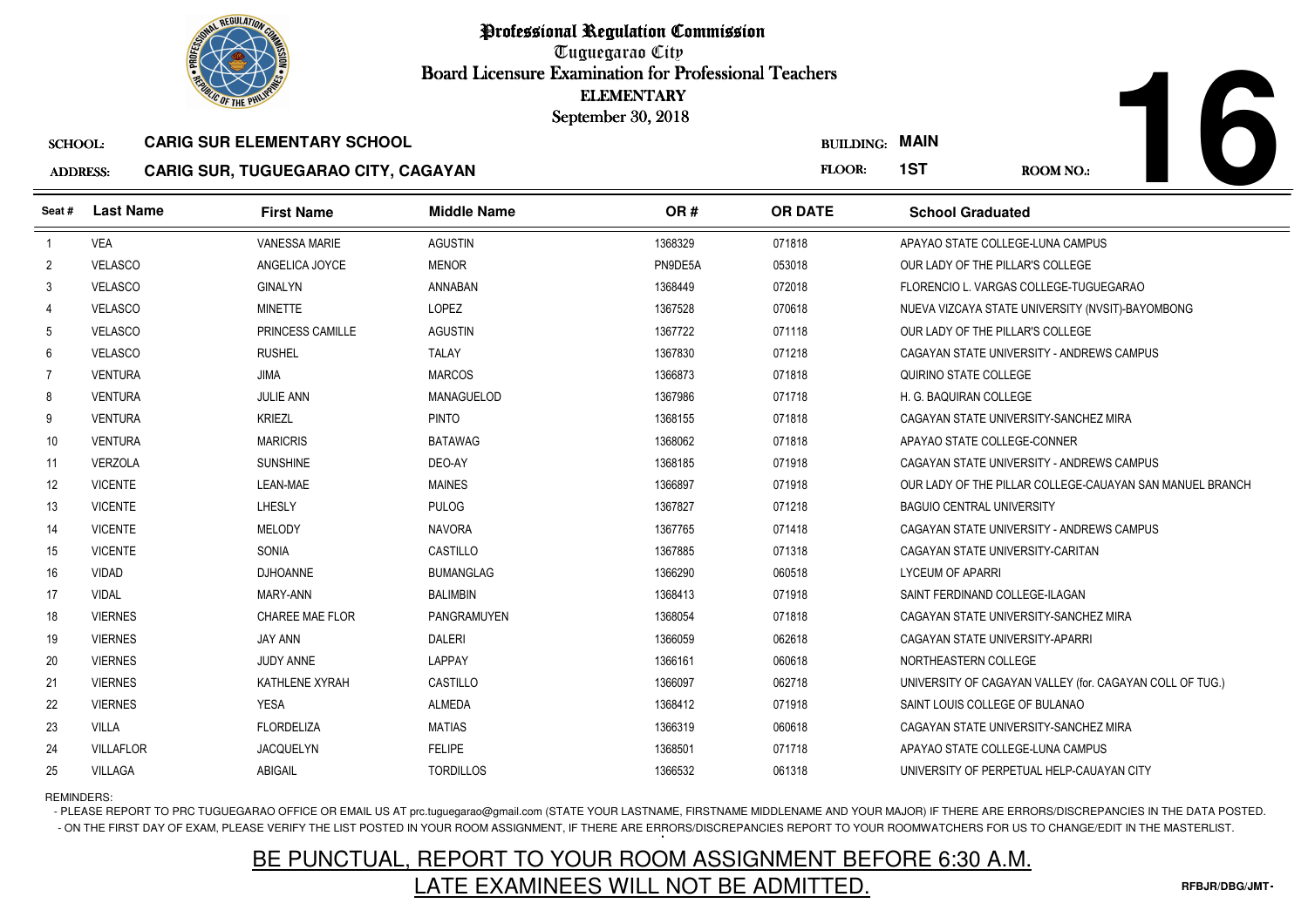

Tuguegarao City Board Licensure Examination for Professional Teachers September 30, 2018

### SCHOOL:**CARIG SUR ELEMENTARY SCHOOL**

#### ADDRESS:**CARIG SUR, TUGUEGARAO CITY, CAGAYAN**

|                 | <b>OLIC OF THE PHILIP</b> |                                     |                    | <b>ELEMENTARY</b><br>September 30, 2018 |                       |                                                          |
|-----------------|---------------------------|-------------------------------------|--------------------|-----------------------------------------|-----------------------|----------------------------------------------------------|
| <b>SCHOOL:</b>  |                           | <b>CARIG SUR ELEMENTARY SCHOOL</b>  |                    |                                         | <b>BUILDING: MAIN</b> |                                                          |
| <b>ADDRESS:</b> |                           | CARIG SUR, TUGUEGARAO CITY, CAGAYAN |                    |                                         | FLOOR:                | 1ST<br>ROOM NO.:                                         |
| Seat#           | <b>Last Name</b>          | <b>First Name</b>                   | <b>Middle Name</b> | OR#                                     | <b>OR DATE</b>        | <b>School Graduated</b>                                  |
| $\overline{1}$  | <b>VILLALOBOS</b>         | <b>APRIL</b>                        | <b>SUGUITAN</b>    | 1366829                                 | 071718                | SAINT MARY'S UNIVERSITY                                  |
| $\overline{2}$  | <b>VILLALON</b>           | <b>JHERIMEL</b>                     | LAY-YAG            | 1368339                                 | 071918                | CAGAYAN STATE UNIVERSITY-APARRI                          |
| 3               | <b>VILLAMIN</b>           | <b>ROSE ANN</b>                     | <b>AMPA</b>        | 1368218                                 | 072318                | <b>ISABELA STATE UNIVERSITY-ECHAGUE</b>                  |
| 4               | <b>VILLAMOR</b>           | <b>JOANA</b>                        | <b>JIMENEZ</b>     | 1366707                                 | 062618                | PHILIPPINE NORMAL UNIVERSITY-ISABELA                     |
| -5              | <b>VILLAMOR</b>           | <b>MAY FLOR</b>                     | <b>TENAY</b>       | 1366990                                 | 062018                | KALINGA APAYAO STATE COLLEGE (KALINGA COMM. COLL.)       |
| 6               | <b>VILLAMOR</b>           | <b>RICA MAE</b>                     | CARMEN             | 1368012                                 | 071718                | CAGAYAN STATE UNIVERSITY-GONZAGA                         |
| 7               | <b>VILLAMOR</b>           | <b>ROWEL</b>                        | AQUINO             | 1367994                                 | 071718                | ISABELA STATE UNIVERSITY-CABAGAN                         |
| 8               | VILLANUEVA                | <b>APRILL</b>                       | <b>CAPILI</b>      | 1365595                                 | 053018                | CAGAYAN STATE UNIVERSITY-PIAT                            |
| 9               | VILLANUEVA                | <b>ELLAINE</b>                      | <b>LEABRES</b>     | 1367653                                 | 071618                | UNIVERSITY OF LA SALETTE-SANTIAGO                        |
| 10              | VILLANUEVA                | JAY R                               | GALLO              | 1368473                                 | 072318                | SAINT JOSEPH COLLEGE-CAGAYAN                             |
| 11              | VILLANUEVA                | <b>JESSICA</b>                      | <b>MIRANDA</b>     | 1367823                                 | 071218                | OUR LADY OF THE PILLAR COLLEGE-CAUAYAN SAN MANUEL BRANCH |
| 12              | VILLANUEVA                | JUDY-ANN                            | <b>ERRO</b>        | 1367774                                 | 071418                | CAGAYAN STATE UNIVERSITY - ANDREWS CAMPUS                |
| 13              | VILLANUEVA                | <b>KAREN</b>                        | <b>PARASO</b>      | 1368432                                 | 072018                | SAINT JOSEPH COLLEGE-CAGAYAN                             |
| 14              | VILLANUEVA                | <b>MANELYN</b>                      | <b>BAUTISTA</b>    | 1368432                                 | 072018                | SAINT JOSEPH COLLEGE-CAGAYAN                             |
| 15              | VILLANUEVA                | <b>MILDRED</b>                      | <b>MALIOAT</b>     | 1367813                                 | 071218                | CAGAYAN STATE UNIVERSITY-SANCHEZ MIRA                    |
| 16              | VILLANUEVA                | <b>RISCHELLE JOY</b>                | <b>VISARIO</b>     | 1366409                                 | 060818                | CAGAYAN STATE UNIVERSITY-SANCHEZ MIRA                    |
| 17              | VILLANUEVA                | <b>RODRIGO</b>                      | <b>BUNAGAN</b>     | 1368184                                 | 071918                | APAYAO STATE COLLEGE-CONNER                              |
| 18              | VILLANUEVA                | <b>RONNA</b>                        | <b>DAMMAY</b>      | 1367350                                 | 070518                | UNIVERSITY OF CAGAYAN VALLEY (for. CAGAYAN COLL OF TUG.) |
| 19              | <b>VILLARDE</b>           | <b>REGINE MARIE</b>                 | <b>DELA CRUZ</b>   | 1368432                                 | 072018                | SAINT JOSEPH COLLEGE-CAGAYAN                             |
| 20              | <b>VILLAROSA</b>          | <b>GENNY BEE</b>                    | <b>TABAY</b>       | 1309803                                 | 012818                | CAGAYAN STATE UNIVERSITY - ANDREWS CAMPUS                |
| 21              | VILLENA                   | <b>ADENA</b>                        | <b>DONATO</b>      | 1367414                                 | 070618                | ISABELA STATE UNIVERSITY-PALANAN                         |
| 22              | <b>VILLENA</b>            | <b>BABY LUZ</b>                     | <b>SAGUNDI</b>     | 1367124                                 | 062218                | <b>ISABELA STATE UNIVERSITY-PALANAN</b>                  |
| 23              | <b>VILLENA</b>            | <b>MARLYN</b>                       | <b>BARTOLOME</b>   | 1367412                                 | 070618                | ISABELA STATE UNIVERSITY-PALANAN                         |
| 24              | VILLENA                   | <b>MARY ANN</b>                     | <b>TONGCUA</b>     | 1367177                                 | 062518                | ISABELA STATE UNIVERSITY-PALANAN                         |
| 25              | VILLENA                   | <b>MHARVIN</b>                      | <b>MAPE</b>        | 1368050                                 | 071818                | CAGAYAN STATE UNIVERSITY-GONZAGA                         |

### REMINDERS:

- PLEASE REPORT TO PRC TUGUEGARAO OFFICE OR EMAIL US AT prc.tuguegarao@gmail.com (STATE YOUR LASTNAME, FIRSTNAME MIDDLENAME AND YOUR MAJOR) IF THERE ARE ERRORS/DISCREPANCIES IN THE DATA POSTED. - ON THE FIRST DAY OF EXAM, PLEASE VERIFY THE LIST POSTED IN YOUR ROOM ASSIGNMENT, IF THERE ARE ERRORS/DISCREPANCIES REPORT TO YOUR ROOMWATCHERS FOR US TO CHANGE/EDIT IN THE MASTERLIST.

# BE PUNCTUAL, REPORT TO YOUR ROOM ASSIGNMENT BEFORE 6:30 A.M.LATE EXAMINEES WILL NOT BE ADMITTED.